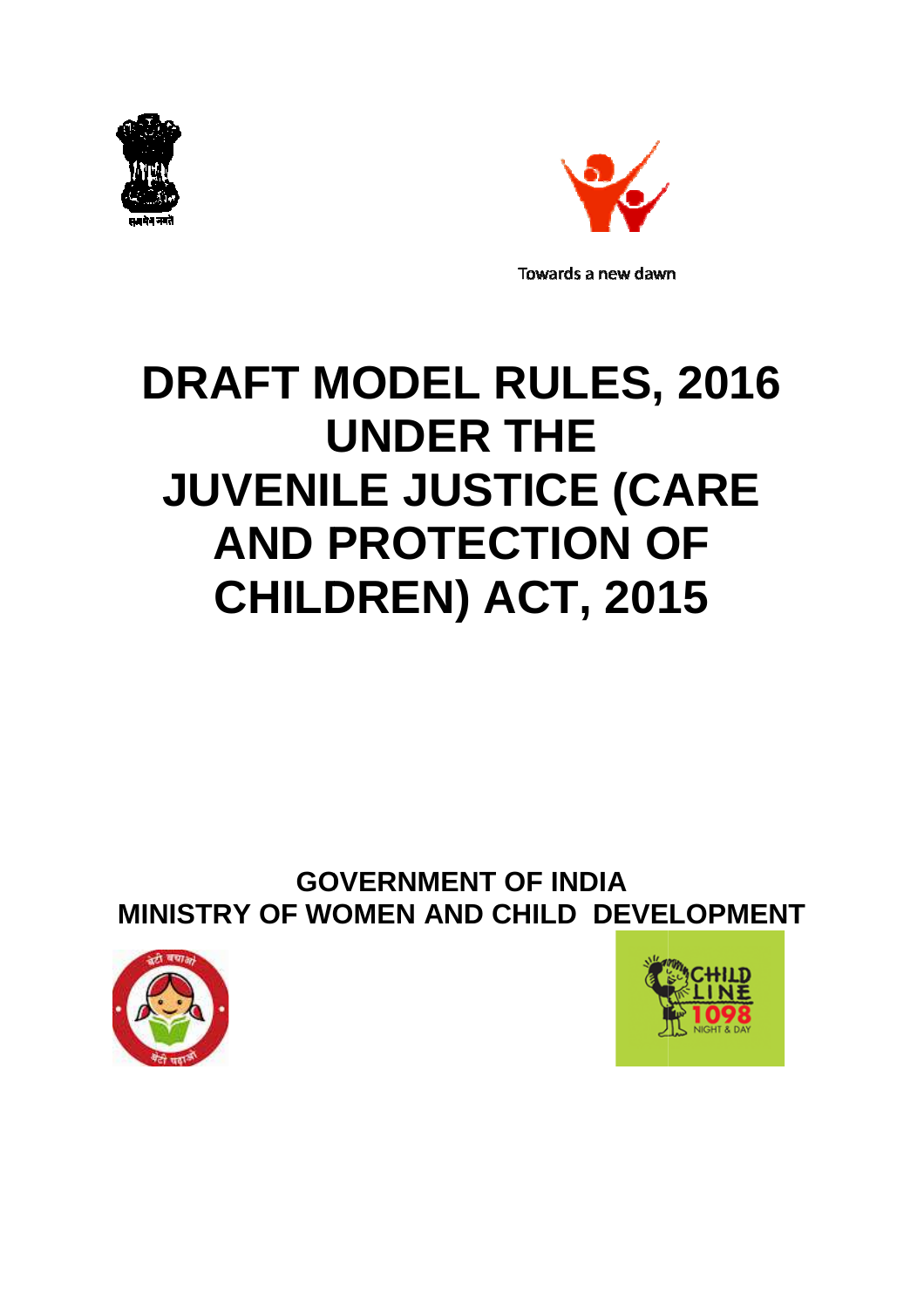[To be published in the Gazette of India, Extraordinary, Part-II, section 3, sub-section (i) New Delhi, the contract of the contract of the contract of the contract of the contract of the contract of the contract of the contract of the contract of the contract of the contract of the contract of the contract of the

#### **MINISTRY OF WOMEN AND CHILD DEVELOPMENT**

#### **NOTIFICATION**

**New Delhi, \_\_\_\_\_\_\_\_\_\_\_\_\_\_\_\_**

In exercise of the powers conferred by sub-sections of Section 110 of the Juvenile Justice (Care and Protection of Children) Act, 2015, the Central Government hereby makes the following rules, namely:-

#### **CHAPTER - I PRELIMINARY**

1.**Short title and commencement**.―(1) These rules may be called the Juvenile Justice(Care and Protection of Children) Rules, 2016.

(2) They shall come into force on the date of their publication in the Official Gazette.

**2.Definition.**—(1) **In these rules, unless the context otherwise requires-**

(i) 'Act' means the Juvenile Justice (Care and Protection of Children) Act, 2015;

(ii) "case worker" is a representative from a registered voluntary or nongovernmental organization who may accompany the child to the Board or the Committee and who may perform such tasks as may be assigned to him by the Board or the Committee or the Person-in-charge of the Child Care Institution;

(iii) 'Child Adoption Resource Information and Guidance System' means an online system for facilitating and monitoring the adoption programme;

(iv) 'Child Study Report' means the report which contains details about the child, such as his date of birth and social background;

(v) 'community service" means service rendered to the society by children in conflict with law in lieu of or in addition to other judicial remedies and penalties, which is not dangerous, degrading and dehumanizing and with due protection of the identity of the child, Guidelines for community service may be notified by the State Government from time to time, Community service may include:

a) cleaning a park;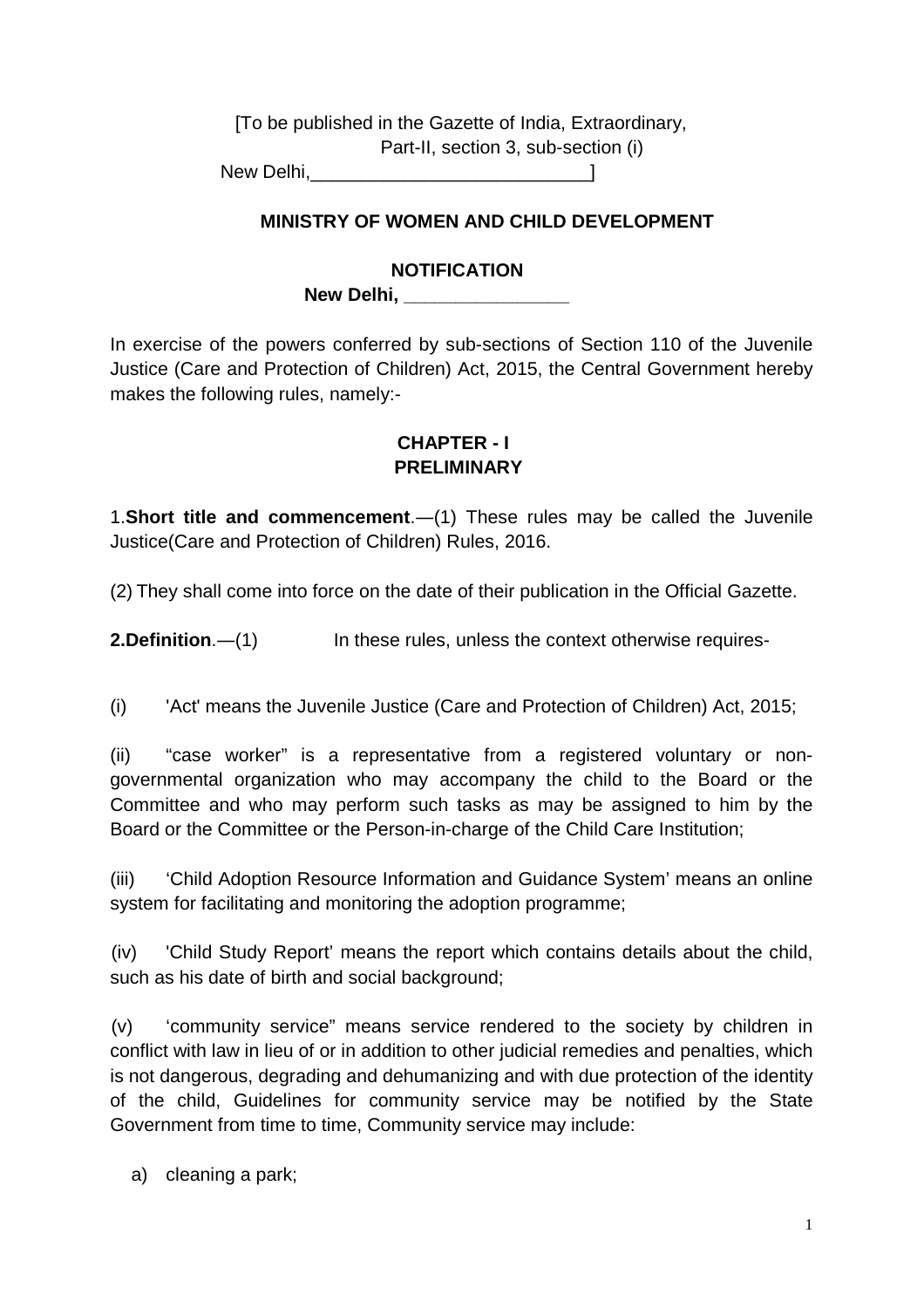- b) serving the elderly;
- c) helping out at a local hospital or nursing home; and
- d) serving disabled children.
- e) serving as traffic wardens or volunteers

(vi) 'Form' means the form annexed to these rules;

(vii) 'Home Study Report' means a report containing details of the prospective adoptive parents or foster parents, and shall include social and economic status, family background, description of home and atmosphere therein, and health status;

(viii) 'Individual care plan' is a comprehensive development plan for a child based on age specific and gender specific needs and the case history of the child, prepared in consultation with the child, in order to restore the child's self-esteem, dignity and self-worth and nurture him into a responsible citizen and accordingly the plan shall address the following, including but not limited to, needs of a child:

- a) Health needs, including any special needs;
- b) Emotional and psychological needs;
- c) Educational and training needs;
- d) Leisure, creativity and play;
- e) Protection from all kinds of abuse, neglect and maltreatment;
- f) restoration and follow up
- g) Social mainstreaming

(ix) 'Integrated Child Protection Scheme' means the scheme on child protection of the Central Government,

(x) 'in country adoption means adoption of a child by a citizen of India residing in India;

(xi) 'Medical Examination Report' means the report in respect of a child given by a duly licensed physician;

(xii) 'Person-in-charge' means a person appointed for the control and management of the Child Care Institution;

(xiii) 'Rehabilitation cum Placement Officer' means an officer designated in every Child Care Institution for the purpose of rehabilitation of children;

(xiv) 'Selection Committee' means a Committee appointed by the State government under Rule 119 of these rules;

(xv) 'social background report' means a report in relation to a child in conflict with law that sets out the information pertaining to the background of the child prepared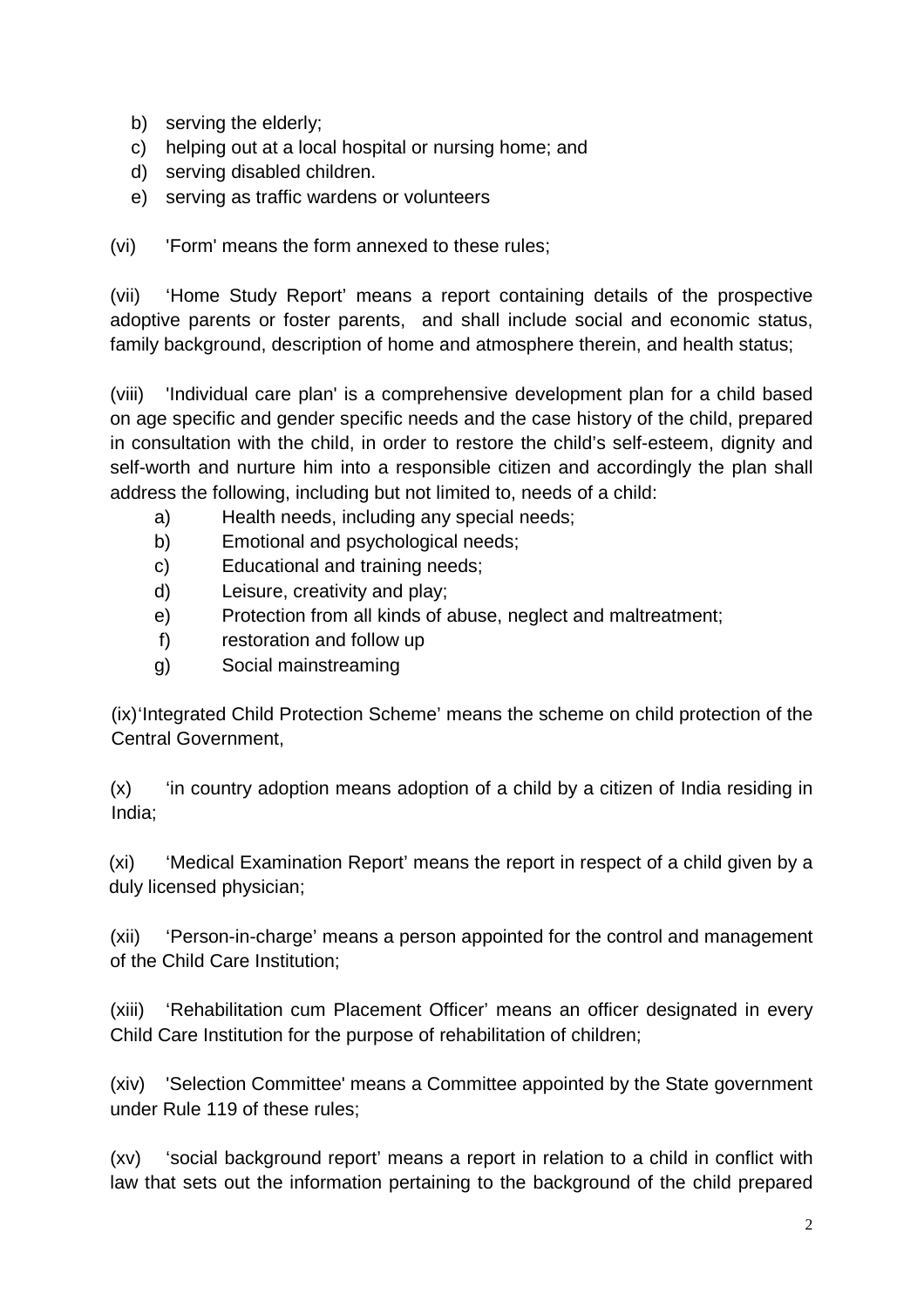by the Child Welfare Police Officer;

(xvi) "social investigation report" means a detailed report prepared in relation to a child and includes all information pertaining to the circumstances of the child, the situation of the child on economic, social and psycho-social and other relevant factors, and the recommendation thereon;

(xvii) "Social worker" means a person with post graduate degree in Social Work, Sociology, Psychology, Child Development or a graduate with minimum ten years of experience in child education and development or protection issues, who is engaged by a Child Care Institution or authorised by District Child Protection Unit or State Child Protection Society or State Adoption Resource Agency or Central Adoption Resource Authority for preparing social investigation report or individual care plan of the child, child study report, home study report of prospective adoptive parent or foster parents and care givers, rendering post-adoption services, and performing any other work assigned to such person;

(xviii) 'State Child Protection Society' means a Society constituted under Section 106 of the Act.

#### **CHAPTER - II CHILD IN CONFLICT WITH LAW**

## **3. Composition of the Juvenile Justice Board: (Section 4 (2) of the Act)**

(1) A Magistrate with requisite experience of at least three years shall be designated as the Principal Magistrate of the Board and before taking charge as the Principal Magistrate of the Board, he shall undergo training as provided under Rule 121 of these rules.

(2) The two social workers, of whom at least one shall be a woman, shall be appointed by the State Government on the recommendation of the Selection Committee set up under rule 119 of these rules.

(3) The members shall have a minimum of 7 years of experience of working with children in the field of education, health, or welfare activities, or should be a practicing professional with a degree in child psychology or psychiatry or social work or sociology or human development or in the field of law. As far as possible, the two members so selected for a Board should belong to different fields.

(4) The person selected for the post of member should not:

(i) have been previously convicted in any matter;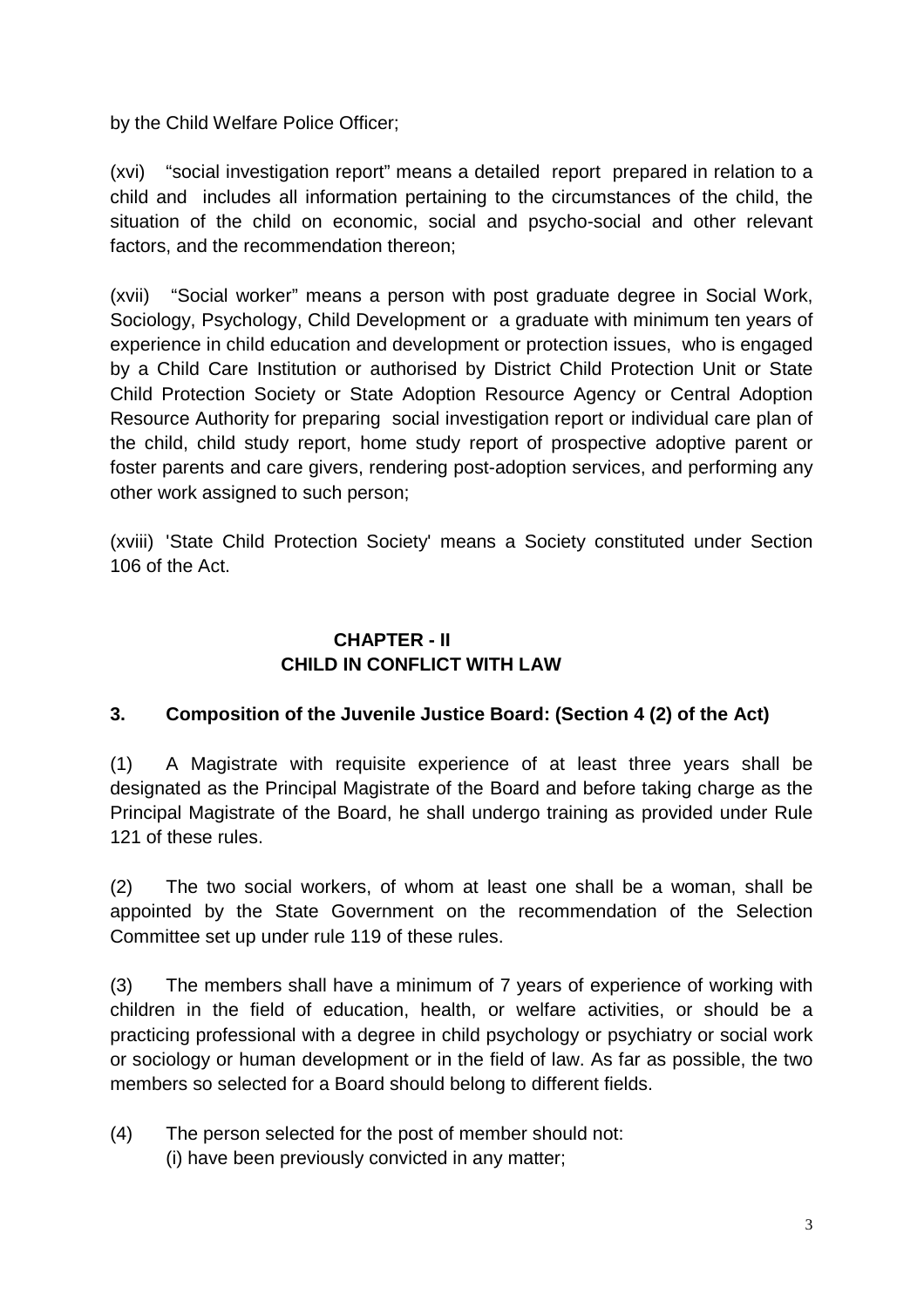(ii) have been involved in any immoral act or in an act of violence or exploitation of children;

(iii) be holding such full-time occupation that may not allow her/him to give necessary time and attention to the work of the Board as per the Act and rules;

(iv) be associated with any Child Care Institution, directly or indirectly, during his tenure as a member of the Board or have any other conflict of interest.

(v) be affiliated to any political party, or

(vi) be insolvent.

(5) All persons, on selection shall mandatorily complete the training as provided in rule 121 of these rules before being appointed as a member of the Board, failing which the appointment will be cancelled.

# **4. Term of Members of the Board**. **(Section 4 (6) of the Act)**

(1) The members of the Board shall be appointed for a period of three years from the date of their appointment.

(2) A social worker member of the Board shall be eligible for appointment for a maximum of two terms.

(3) Any extension of the tenure of members of the Board shall be on the basis of their performance appraisal by the District Judge as to their participation in the proceedings of the Board and progressive measures adopted for child welfare, rehabilitation and re-integration, and on the recommendation of a Selection Committee constituted for the purpose under rule 119 of these rules.

(4) The Members may resign at any time by giving one month's notice in writing to the State Government.

(5) Any vacancy in the Board shall be filled by appointment of another person from the panel of names prepared by the Selection Committee as per rule 119 of these rules.

# **5. Sitting and conveyance allowances: (Section 7 (1) of the Act)**

(1) The social worker members of the Board shall be paid such sitting allowance, travel allowance and any other allowance, as the appropriate Government may prescribe, which shall not be less than Rs.1,000/-per sitting.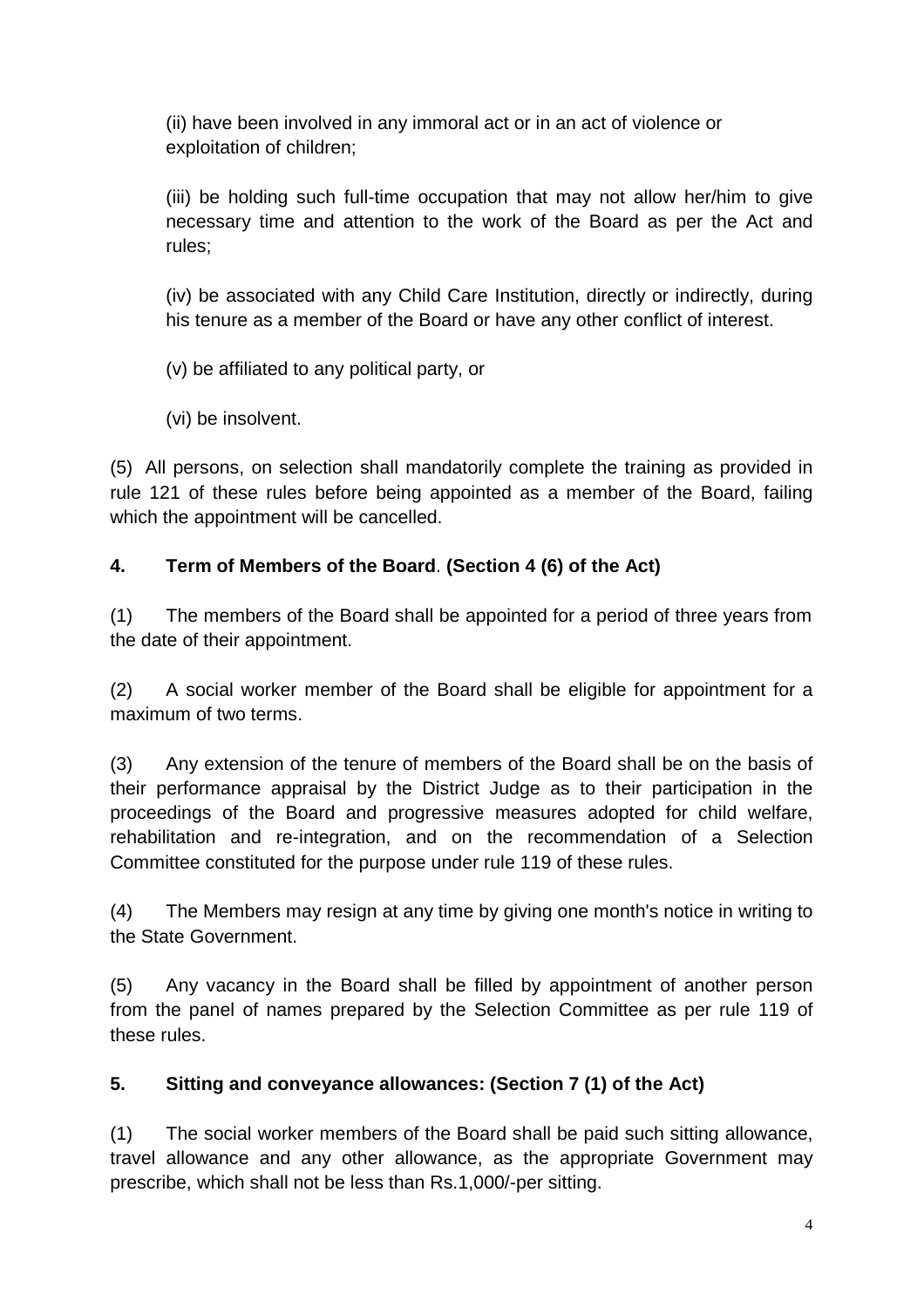(2) The social worker members of the Board shall be entitled to one paid leave every month, where the Board holds its sittings for a minimum of 20 days in a month.

(3) The Principal Magistrate of the Board shall ensure that at least one member is present, while sanctioning the leave application of a member of the Board

(4) If a member is absent continuously for 2 weeks without prior sanction, his appointment will be liable to be cancelled.

## **6. Sittings of the Board: (Section 7 of the Act)**

(1) The Board shall hold its sittings in the premises of an Observation Home or, at a place in proximity to the observation home or, at a suitable premise in any Child Care Institution run under the Act, and in no circumstances shall the Board operate from within any court or jail premises.

(2) The Board shall ensure that no person/s un-connected with the case remains present in the room when the case is in progress.

(3) The Board shall sit on all working days for a minimum of 6 hours commensurate with the working hours of a magistrate court, unless the case pendency is less in a particular district and the authority concerned issues an order in this regard.

Provided that the State Government may, by notification in the Official Gazette constitute more than one Board in a district after giving due consideration to the pendency of the cases, area or terrain of the district, population density or any other consideration.

(4) A minimum of three-fourth attendance of the members of the Board is necessary in a year.

(5) The members of the Board are expected to bring in their expertise while interacting with the child, considering the social investigation report, during preliminary assessment and evaluating the individual care plan and rehabilitation plan before making it a part of the dispositional order.

(6) The decision of the Board regarding age, preliminary assessment and final disposition shall be taken by a majority including the Principal Magistrate.

(7) The Board shall ensure that only those person/s, in the presence of whom the child feels comfortable, shall be allowed to remain present during the sitting.

(8) When the Board is not in session, a child in conflict with law may be produced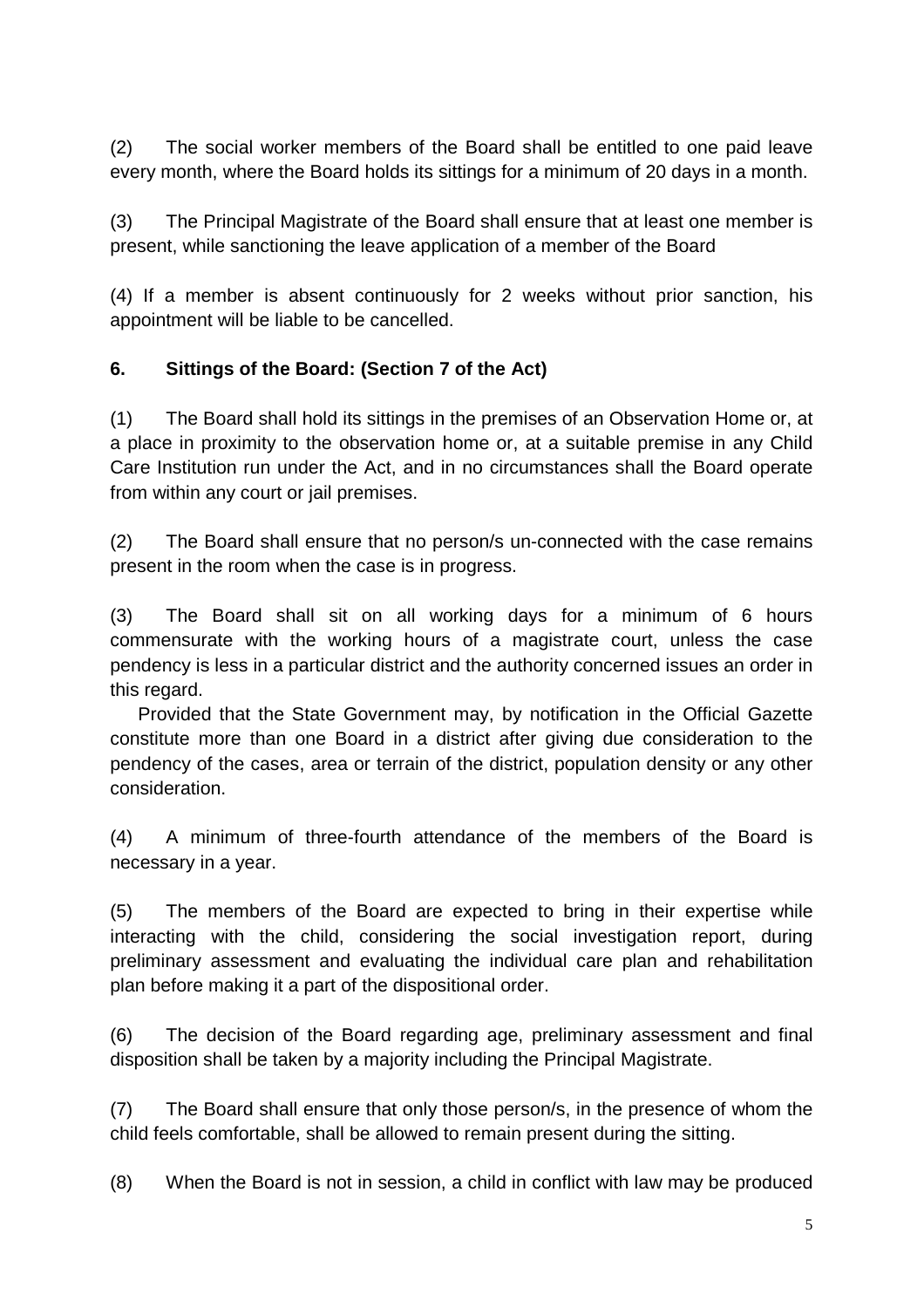before an individual member of the Board. For the said purpose one member of the Board shall always be available/ accessible to take cognizance of any matter of emergency and necessary directions required to deal with the emergency situation shall be given by such member to the Special Juvenile Police Unit or the local police of the district. The Principal Magistrate shall draw up a monthly duty roster of the members who shall be so available and accessible every day, including on Sundays and holidays. The roster shall be circulated in advance to all the Police Stations, the Chief Judicial Magistrate/ Chief Metropolitan Magistrate, the District Judge, the District Magistrate, the Committees, the District Child Protection Unit and the Special Juvenile Protection Unit. Each member shall be paid an appropriate allowance in keeping with the working hours on Sundays and holidays as mentioned in the roster.

(9) While communicating with the child, the Board shall use child friendly techniques through its conduct and shall adopt a child friendly attitude with regard to body language, facial expression, eye contact, intonation and volume of voice while addressing the child.

## **7. Physical infrastructure for the Board**

(1) The Board shall hold its sittings in a child-friendly premises which shall not look like a court room in any manner whatsoever.

(2) The Board shall not sit on a raised platform.

(3) The sitting arrangement should enable the Board to interact with the child face to face.

(4) There shall be no barriers, such as witness boxes or bars between the Board and the children.

(5) The room where the hearing will be conducted by the Board shall be a spacious room with enough space for the child and the accompanying adult, case worker, public prosecutor, legal aid lawyer, etc. to sit and present the case.

(6) There shall be a child friendly waiting room/area or for children to relax and for the child's parents and guardians or accompanying adult to sit.

(7) Every Board will provide emergency or medical assistance apart from first aid, wheel chair and stretcher.

(8) The Board shall be provided necessary infrastructure as stated in the Integrated Child Protection Scheme.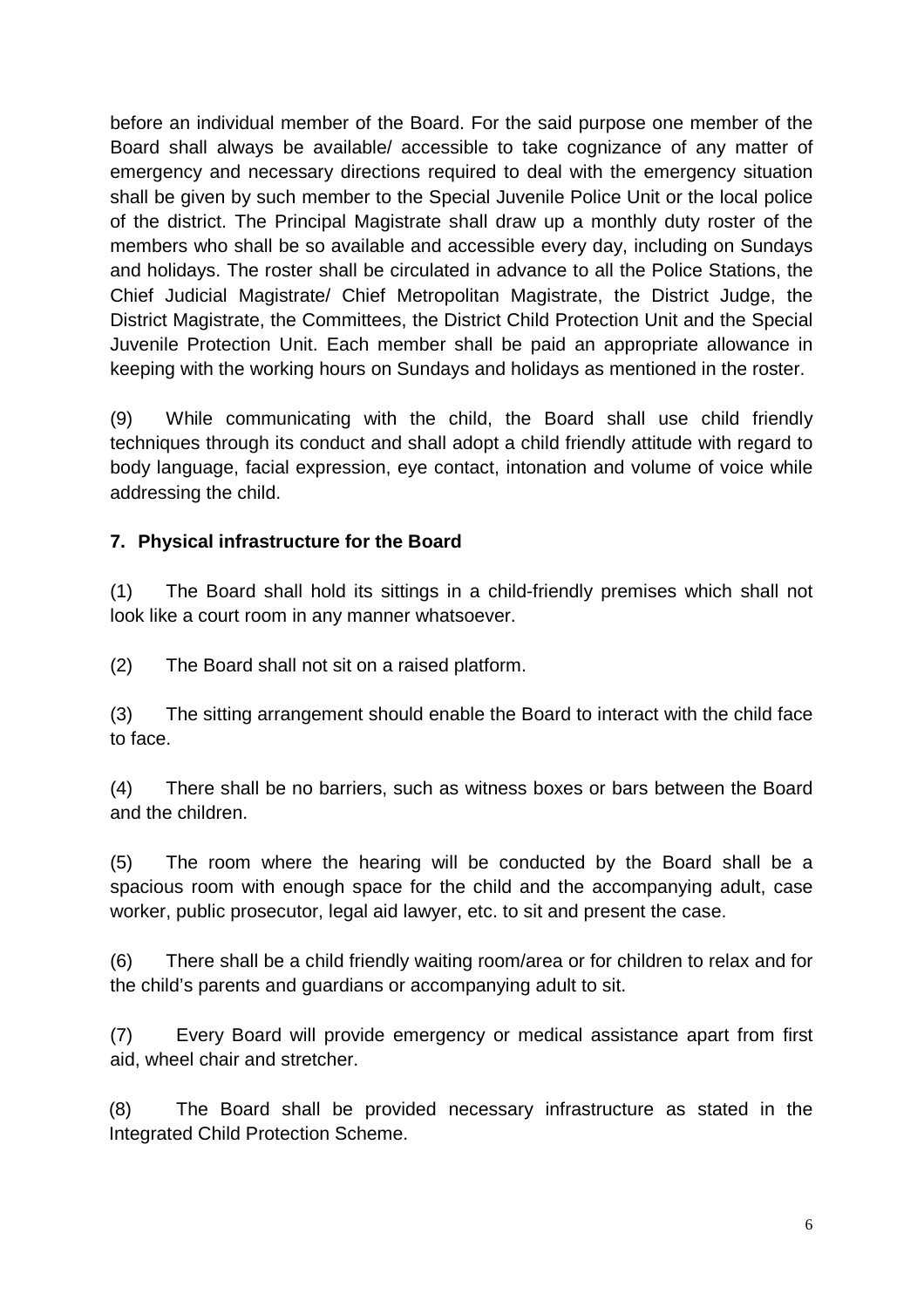## **8. Powers of the Board. (Section 8 of the Act)**

(1) In addition to the powers conferred on the Board under sub-section (2) of section 4 and sub-section (1) of section 8 of the Act, any direction of the Board under sections 92 and 93 of the Act may be addressed to any hospital, whether a government hospital or private hospital or clinic or specialty or super specialty hospital or psychiatric home or treatment center or a center for the physically or mentally challenged or de-addiction center or integrated rehabilitation center as the case may be.

(2) Any such direction issued by the Board shall be complied with by such hospital, clinic, homes, center or facility immediately and failure to do so will tantamount to cruelty towards the child and subject to penalty under section 75 of the Act.

## **9. Functions of the Board. (Section 8 (3) (c) (d) (n) of the Act)**

(1) In addition to the functions of the Board under sub-section (3) of section 8 of the Act, the Board shall perform the following functions to achieve the objectives of the Act, namely:

(2) Whenever necessary, the Board shall provide a translator or interpreter, who is well-versed with the language concerned and the language of the Board, and who will be paid not less than Rs.1500 per day or not exceeding Rs.100 per page. For the said purpose, the District Child Protection Unit shall maintain a panel of translators and interpreters which it shall forward to the Board;

(3) Issue relevant certificates to the child to enable the child to access all government welfare programmes and schemes including the issuance of 'orphan certificates' or Rehabilitation Card or similar such certificates;

(4) Where required, pass appropriate orders for the re-admission/ continuation of the child in the school where the child has been disallowed from continuing his education in a school on account of the pendency of the inquiry or the child having stayed in a Child Care Institution for any length of time;

(5) Liaison with the Committees in respect of cases of children in conflict with law needing care and protection;

(6) Liaison with Boards in other districts to facilitate speedy inquiry and disposal of cases through due process of law, including sending a child for the purpose of an inquiry or rehabilitation to a Board in another district or State;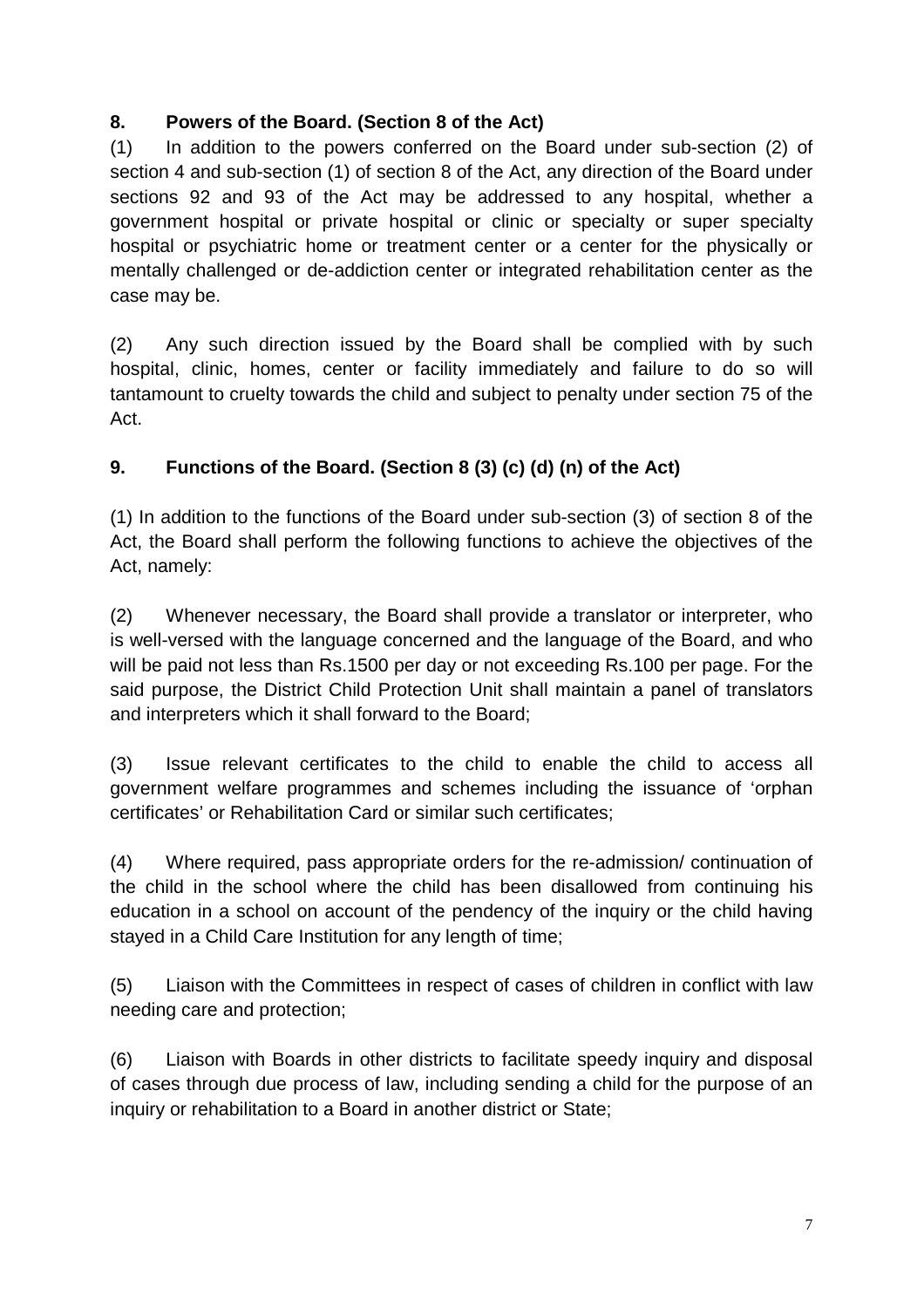(7) Monitor agencies within its jurisdiction that deal with children in conflict with law in order to check on the exploitation and abuse of children and recommend suitable action to the State Government against the agencies;

(8) Monitor Child Care Institutions for children in conflict with law, issue directions in cases of any noticeable lapses, suggest improvements, seek compliance and recommend suitable action, including against any employee found in dereliction of duty to the State Government;

(9) Follow up and coordinate with District Child Protection Unit;

(10) Liaison and network with the corporate sector and non-governmental organizations for rehabilitation;

(11) Maintain a suggestion box/grievance redressal box in the premises of the Board at a prominent place to encourage inputs from children and adults alike which shall be operated by the nominee of the Principal Magistrate;

(12) Ensure smooth functioning of Children's Committees in the Child Care Institutions within its jurisdiction, for realizing children's participation in the affairs and management of the said Child Care Institutions;

(13) To review the Children's Suggestion Book at least once in three months;

(14) Constitute and maintain a panel of fit persons and fit facilities which may be drawn upon as and when required;

(15) Take suitable action for dealing with unforeseen situations that may arise in the implementation of the Act and remove such difficulties in the best interest of the child;

(16) Ensure that the Legal cum Probation Officer in the District Child Protection Unit and the State/ District Legal Aid Services Authority extends free legal services to a child. The Legal cum Probation Officer in the District Child Protection Unit and the State Legal Aid Services Authority shall be under an obligation to provide legal services to the child;

(17) Deploy the services of student volunteers and non-governmental organisations volunteers for para-legal and other tasks such as contacting the parents of child in conflict with law and gathering relevant social and rehabilitative information about the child;

(18) Maintain a database of medical and counselling centers, de-addiction centers, hospitals, open schools, education facilities, apprenticeship and vocational training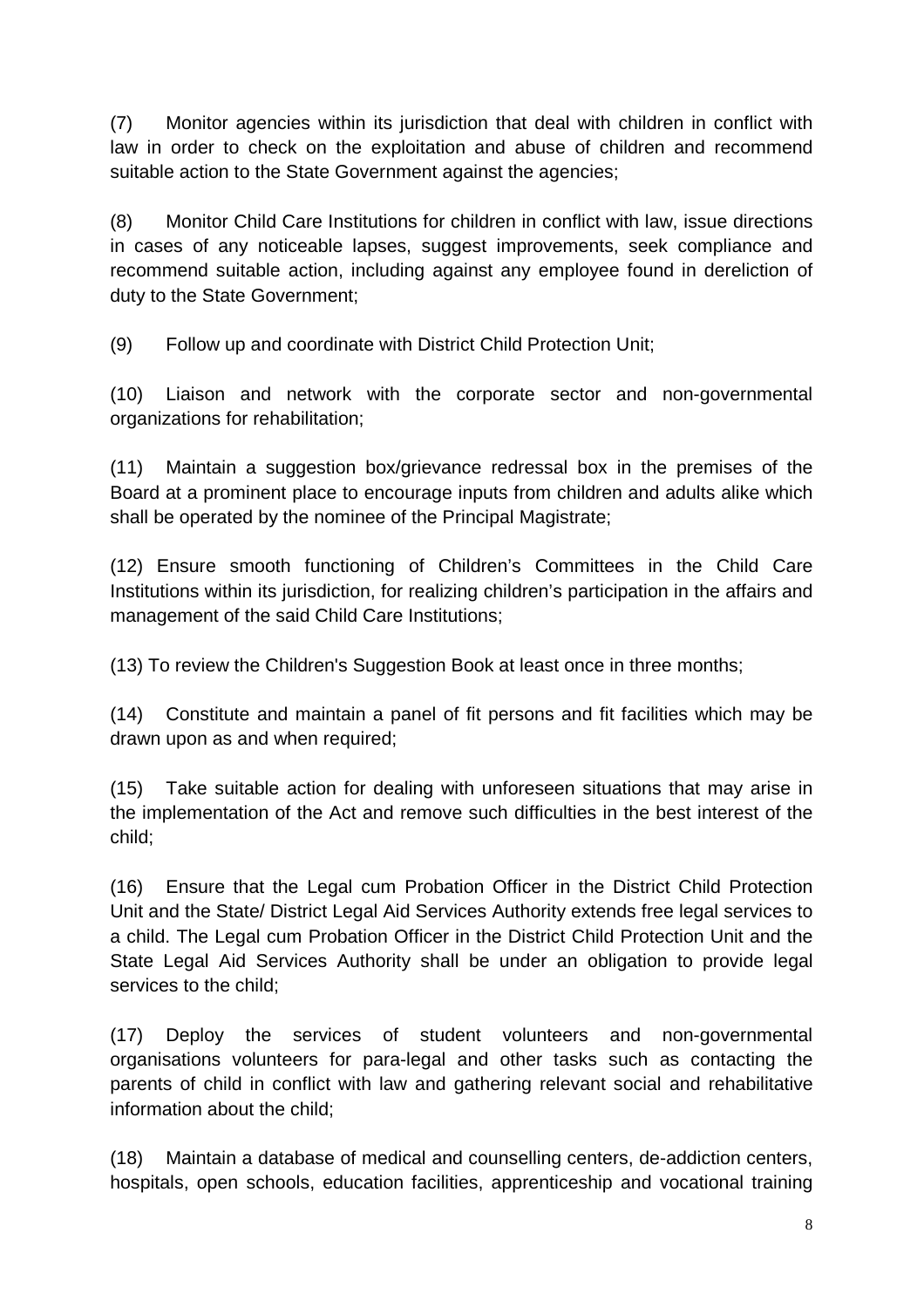programmes and centers, recreational facilities such as performing arts, fine arts and facilities for children with special needs and other such facilities;

(19) Take notice of violation of section 24 of the Act and pass appropriate directions to the person or authority causing or responsible for such violation and to ensure that the disqualification stands removed;

(20) Conduct inspection of jails meant for adults once every thirty days to check if any child is lodged in such jails and take immediate measures for transfer of such a child to the observation home; and

(21) Any other function assigned by the State Government from time to time relating to children in conflict with law.

## **CHAPTER III**

#### **PROCEDURE IN RELATION TO CHILDREN IN CONFLICT WITH LAW**

#### **10. Pre-Production action of police and other agencies (Section 7 (1), 8 (3), 10 (2), 12 (2) of the Act)**

(1) The power of apprehension shall only be exercised with regard to heinous offences, unless it is in the best interest of the child. For all other cases involving petty and serious offences (entailing a punishment of upto 7 years imprisonment for adults) and cases where apprehension is not necessary in the interest of the child, the police or Special Juvenile Police Unit or Child Welfare Police Officer shall forward the information regarding the nature of offence alleged to be committed by the child along with his socio-economic background to the Board and intimate the parents or guardian of the child as to when the child is to be produced for hearing before the Board.

(2) When a child alleged to be in conflict with law is apprehended by the police, the police officer concerned shall take immediate steps under section 10 of the Act to place the child under the charge of the Special Juvenile Police Unit or the Child Welfare Police Officer.

(3) The Special Juvenile Police Unit or the Child Welfare Police Officer shall immediately inform:

(i) the parents or guardian of the child about the apprehension of the child, about the address of the Board where the child will be produced and the date and time when the parents or guardian need to be present before the Board;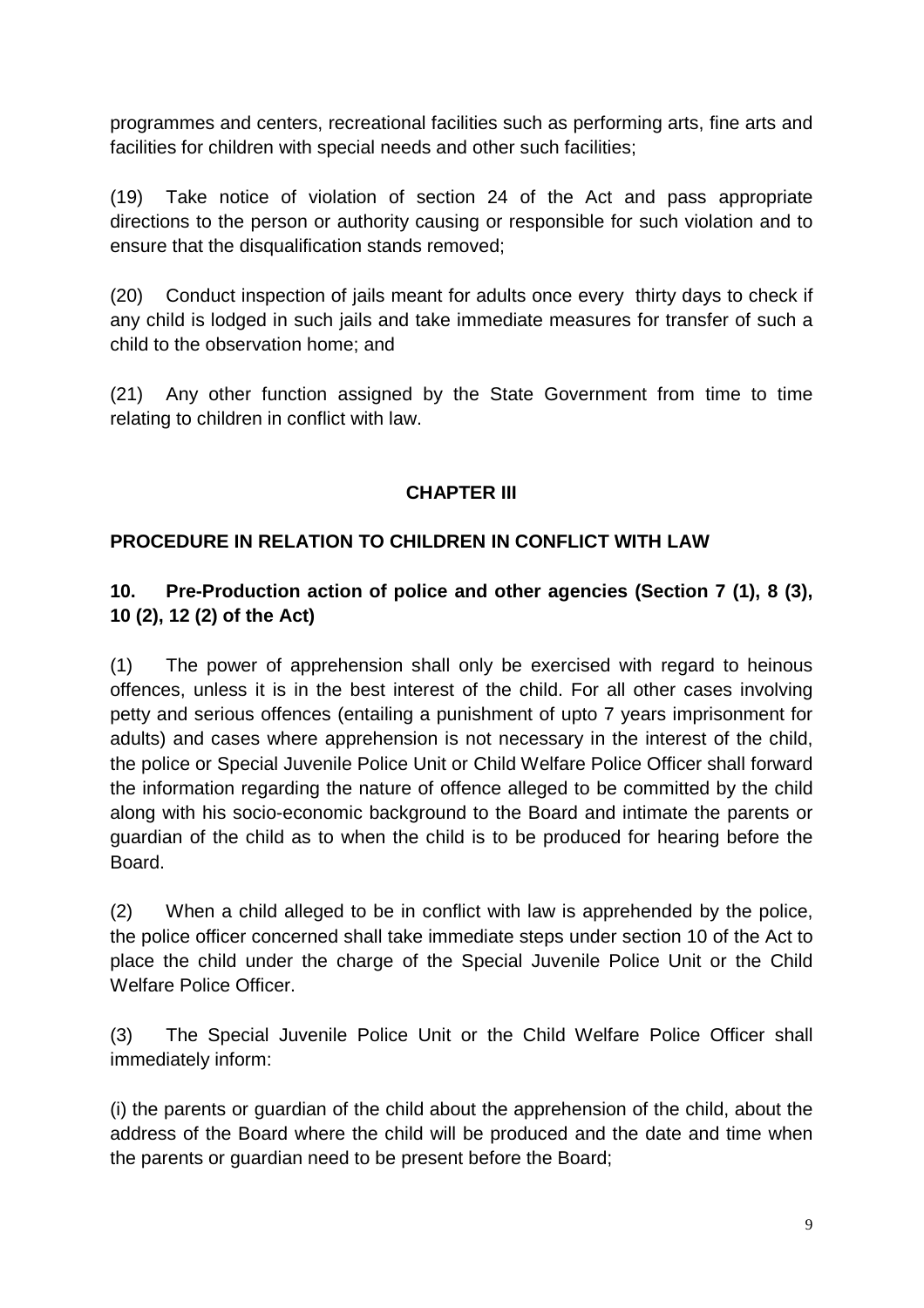(ii)the probation officer concerned, of such apprehension to enable him to obtain information regarding social background of the child and other material circumstances likely to be of assistance to the Board for conducting the inquiry; and

(iii)a child welfare officer or a case worker from a registered voluntary or nongovernmental organization, as soon as the child is under its charge, who shall accompany the Special Juvenile Police Unit or Child Welfare Police Officer while producing the child before the Board within twenty four hours as per sub-section (1) of section 10 of the Act.

- (4) The police officer apprehending a child in conflict with law shall:
- (i) in no case send the child to lock-up or jail or keep him with adult accused;
- (ii) not delay his charge being transferred to the Child Welfare Police Officer from the nearest police station. The police officer may under section 12 (2) of the Act send the person apprehended to an observation home only for such period till he is produced before the Board i.e. within 24 hours of his apprehension and appropriate orders are obtained as per rule 13 of these rules;
- (iii) not hand-cuff, chain or otherwise fetter a child;
- (iv) inform the child promptly and directly of the allegations against him through his parent/guardian and if FIR is registered, copy of the same should be made available to the child or copy of the police report should be given to the parents/guardian free of cost;
- (v) provide appropriate medical assistance, assistance of interpreter if the child cannot understand the language or any other assistance which the child may require;
- (vi) give food to the child if he has not had his meals;
- (vii) not compel the child to confess his guilt and he should be interviewed only at the Special Juvenile Police Unit or at a child-friendly premises or child friendly corner in the police station, which does not give the feel of a police station nor of being under custodial interrogation. The parents, may be present during the interview of the child by the police;
- (viii) not ask the child to sign any statement:
- (ix) take immediate action against the perpetrators, if the version of the child reveals that he has been subjected to any neglect/ abuse/ ill treatment by anyone, the situation of conflict has been forced upon the child or the child has been recruited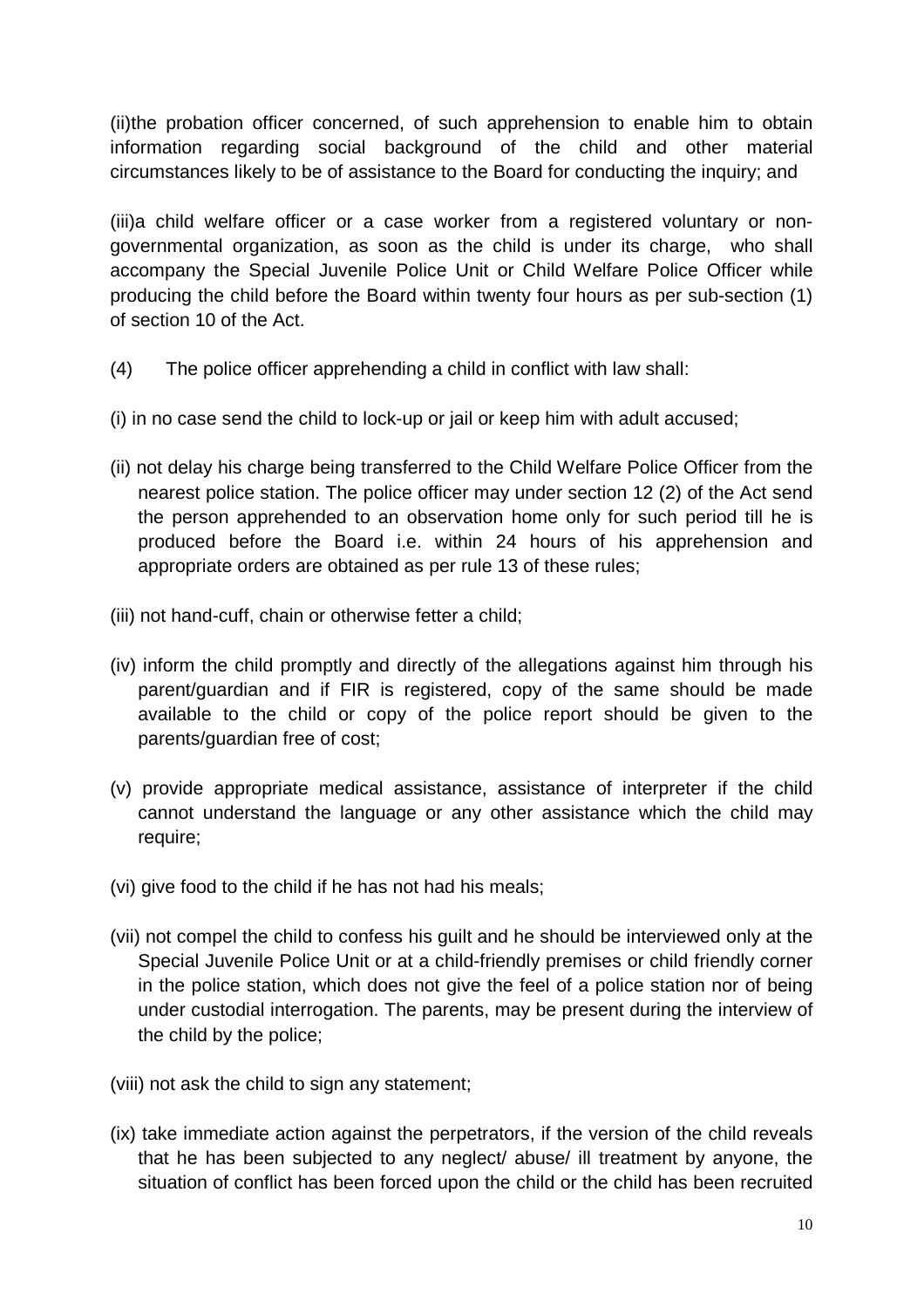or used for any purpose by a militant group or an outfit declared as such by the Central Government or has been used for illegal activities by any adult or adult group;

- (x) As soon as the child is apprehended, police will inform the District Legal Services Authority for providing free legal aid to the child;
- (xi) not subject the child to any cruel or degrading treatment;

(xii) not use any coercion on the child; and

(xiii) inform the parents/guardian about the availability of legal aid.

(5) The Child Welfare Police Officer shall be in plain clothes and not in uniform.

(6) The police officer, if found guilty of torturing or cruelty to a child, will be liable to disciplinary action under major penalty procedure besides being prosecuted under section 75 of the Act.

(7) The Child Welfare Police Officer shall record the social background of the child and circumstances of apprehension in every case of alleged involvement of the child in an offence in **Form 1** which shall be forwarded to the Board forthwith. For gathering the best available information, it shall be incumbent upon the Special Juvenile Police Unit or the Child Welfare Police Officer to contact the parents or guardians of the child.

(8) A list of all designated Child Welfare Police Officers, child welfare officers, probation Officers, para legal volunteers, District Legal Services Authorities and registered voluntary and non-governmental organizations in a district, Principal Magistrate and members of Boards and members of Special Juvenile Police Unit or Child Welfare Police Officers with contact details shall be prominently displayed in every police station.

(9) No FIR shall be registered except where the offence alleged to have been committed by the child entails an imprisonment of 7 years and more for adults, or when such offence is alleged to have been committed jointly with adults. In all other matters, the Special Juvenile Police Unit or the Child Welfare Police Officer shall record the information regarding the offence alleged to have been committed by the child in the general daily diary followed by a report containing social background of the child in **Form 1** and circumstances of apprehension and the alleged offence and forward it to the Board before the first hearing.

(10) When the child is released in a case where the apprehension is not warranted, the parents/ guardians or a fit person in whose custody the child alleged to be in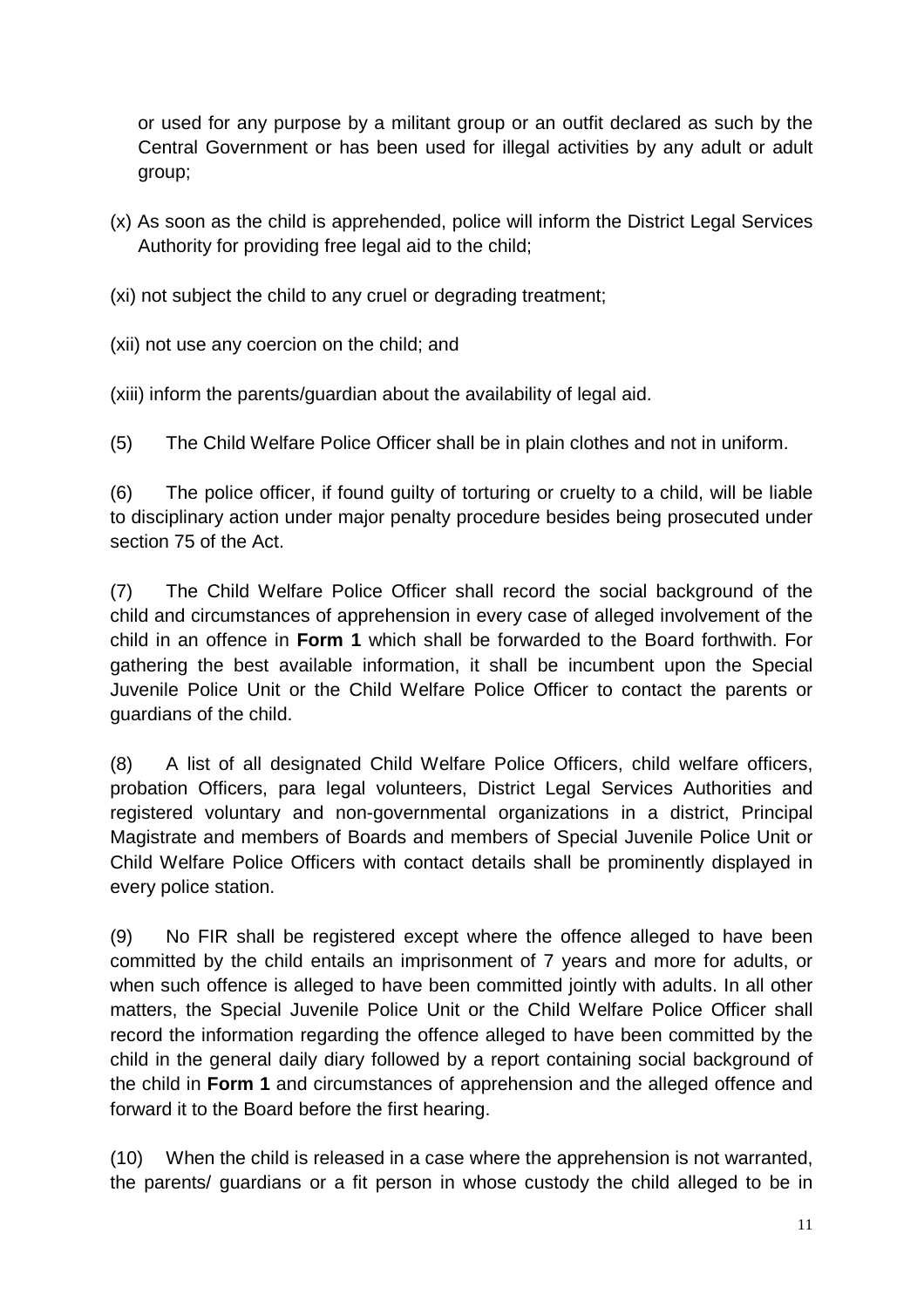conflict with law is released in the interest of the child, shall furnish an undertaking on a non-judicial paper in **Form 2** to ensure their presence on the dates during enquiry/ proceedings before the Board.

(11) The State Government shall maintain a panel of voluntary or nongovernmental organizations that are in a position to provide the services of probation, counselling, case work and also associate with the Police or Special Juvenile Police Unit or the Child Welfare Police Officer, and have the requisite expertise to assist in actual production of the child before the Board within twenty-four hours and during pendency of the proceedings and the panel of such voluntary or non-governmental organizations shall be forwarded to the Board.

(12) The State shall provide funds to the police or Special Juvenile Police Unit or the Child Welfare Police Officer or case worker from the recognized voluntary or nongovernmental organization for the safety and protection of children and provision of food and basic amenities to the child apprehended or kept under their charge during the period such children are with them.

## **11. Production of the child alleged to be in conflict with law (Section 10(2) of the Act)**

(1) When the child alleged to be in conflict with law is apprehended as per section 10 of the Act, he shall be produced before the Board within 24 hours of such apprehension by the Special Juvenile Police Unit or the designated Child Welfare Police Officer or the case worker from a voluntary or non-governmental organisation, along with a report explaining the reasons for the child being apprehended by the police.

(2) On production of the child before the Board, the Board may pass orders as deemed necessary, including sending the child to an observation home or a place of safety or a fit facility, as appropriate.

(3) Where the child produced before the Board is covered under section 83 of the Act, including a child who has surrendered, the Board may, after due inquiry and being satisfied of the circumstances of the child, transfer the child to the Committee as a child in need of care and protection;

(4) The Committee may pass appropriate directions for rehabilitation, including orders for safe custody and protection of the child and transfer to a fit facility recognised for the purpose which shall have the capacity to provide appropriate protection, and/ or consider transferring the child out of the district or out of the State to another State for the protection and safety of the life of the child.

(5) Where the child has not been apprehended as the offences involved are petty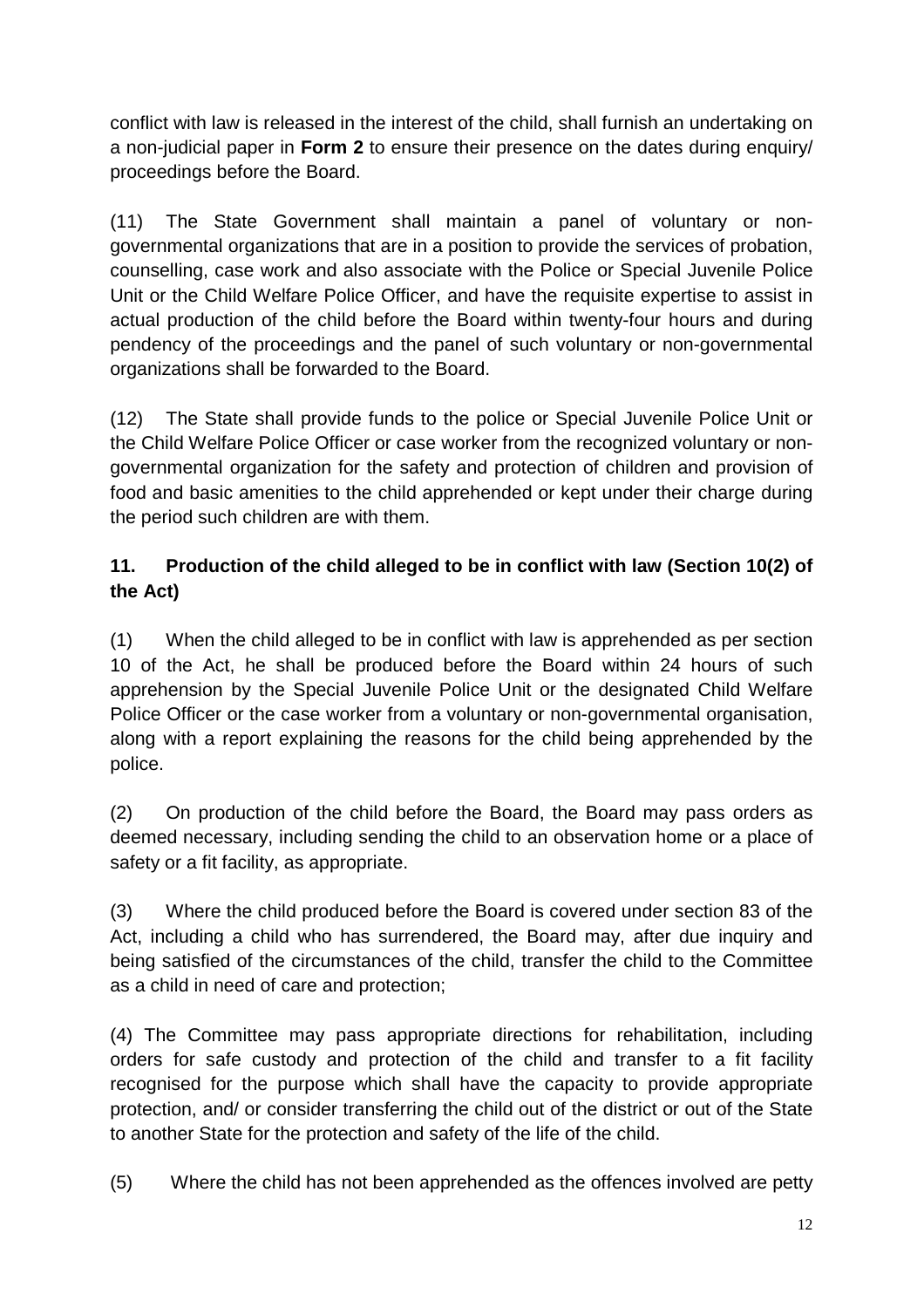or serious offences (entailing a punishment of upto 7 years imprisonment for adults), and the information is forwarded by the police or Special Juvenile Police Unit or Child Welfare Police Officer to the Board, the Board shall require the child to appear before it at the earliest so that measures for rehabilitation, where necessary, can be initiated though the final report may be filed subsequently.

(6) In case the Board is not in session, the child in conflict with law shall be produced before a single member of the Board as per the provisions laid down under sub-section (2) of section 7 of the Act.

(7) In case the child cannot be produced before the Board or even a single member of the Board due to apprehension during odd hours or distance, the child shall be kept by the Child Welfare Police Officer in the Observation Home as per rule 60 D of these rules or in a fit facility and the child shall be produced before the Board thereafter, within 24 hours of the apprehension of the child.

(8) When a child is produced before an individual member of the Board, and an order is obtained, such order shall need ratification by the Board in its next meeting.

## **12. Procedure to be followed in determination of age (Section 9 (2) and 94 of the Act)**

(1) When a child comes before a Board or a Committee or a Court where the claim of juvenility is raised, the Board or the Committee or the Court shall determine the age of the child.

(2) In every case the Court or the Board or the Committee shall determine the age of such child within a period of thirty days from the date of submission of the application for that purpose or first production of the child; except in cases where the Court or the Board or the Committee allows more time for reasons to be recorded in writing

(3) wherever medical opinion is required for age determination purposes, it shall be sought from a duly constituted Medical Board, all government hospitals shall constitute a Medical Board on a permanent basis for the said purpose comprising of a radiologist, a dentist and a general physician and maintain a roster of doctors who would be available on a daily basis for discharging the duties of the Medical Board. The Medical Board shall give its report within fifteen days of the order of the Board or the Court or the Committee.

(4) Where the Medical Board gives the range of the age of the child, the Court or the Board or the Committee shall consider the age of the child on the lower side and, may, if considered necessary, for reasons to be recorded, give benefit to the child within the margin of one year.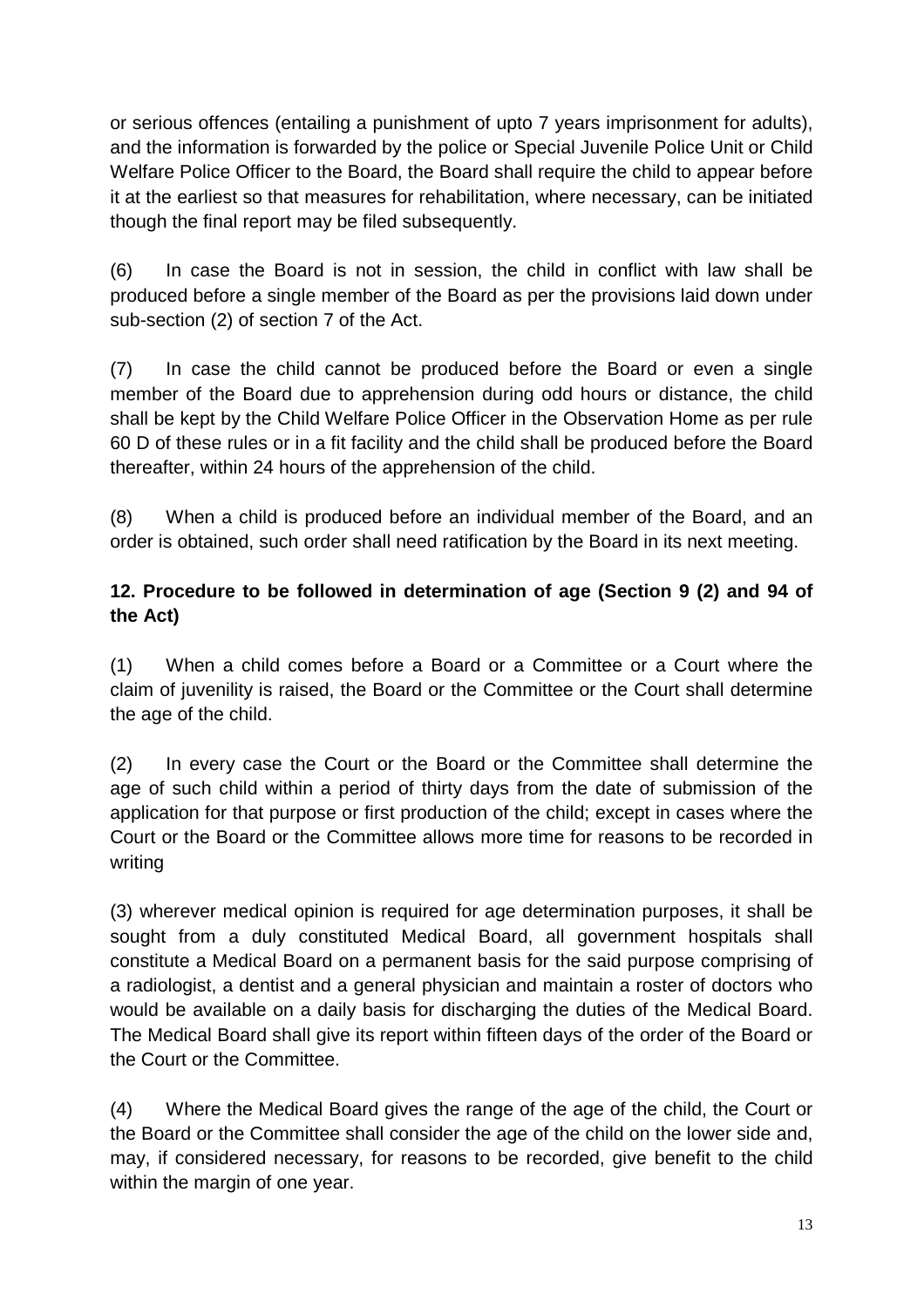(5) While passing orders in such a case, the Court or the Board or the Committee shall record a finding in respect of the age of the child and declare the status of juvenility of the child and which shall be the conclusive proof of the age as regards such child.

(6) The copy of the order shall be given to such child or the person concerned. A copy of the order declaring the age of the child shall be forwarded to the Special Juvenile Police Unit and to the Child Care Institution concerned.

(7) If the age of a child is found to be 18 years or above on the date of commission of the offence, the Board shall in writing pass an order stating the age and forward the case to the court concerned for appropriate action. A copy of the order shall also be given to the person concerned.

# **13. Post-production processes by the Board (Section 7 (1), 8 (3), 14 (1) of the Act)**

(1) On production of the child before the Board, the report containing the social background of the child, including the counsellor's report where available, and circumstances of apprehension and offence alleged to have been committed provided by the officers, individuals, agencies producing the child shall be reviewed by the Board and the Board may pass such orders in relation to the child as it deems fit, including orders under sections 17 and 18 of the Act, namely:-

- (i) disposing off the case, if on the consideration of the documents and record submitted at the time of his first appearance, his being in conflict with law appears to be unfounded or where the child is alleged to be involved in petty offences;
- (ii) referring the child to the Committee where it appears to the Board that the child is in need of care and protection;
- (iii) releasing the child in the supervision or custody of fit persons or fit institutions or probation officers as the case may be, through an order in **Form 3**, with a direction to appear or present a child for an inquiry on the next date; and
- (iv) directing the child to be kept in the appropriate Child Care Institution, if necessary pending inquiry as per an order in **Form 4.**

(2) In all cases of release pending inquiry, the Board shall notify the next date of hearing, not later than 15 days of the first summary enquiry and also seek social investigation report from the probation officer concerned through an order in **Form 5**.

(3) When the child in conflict with law, after being admitted to bail, fails to appear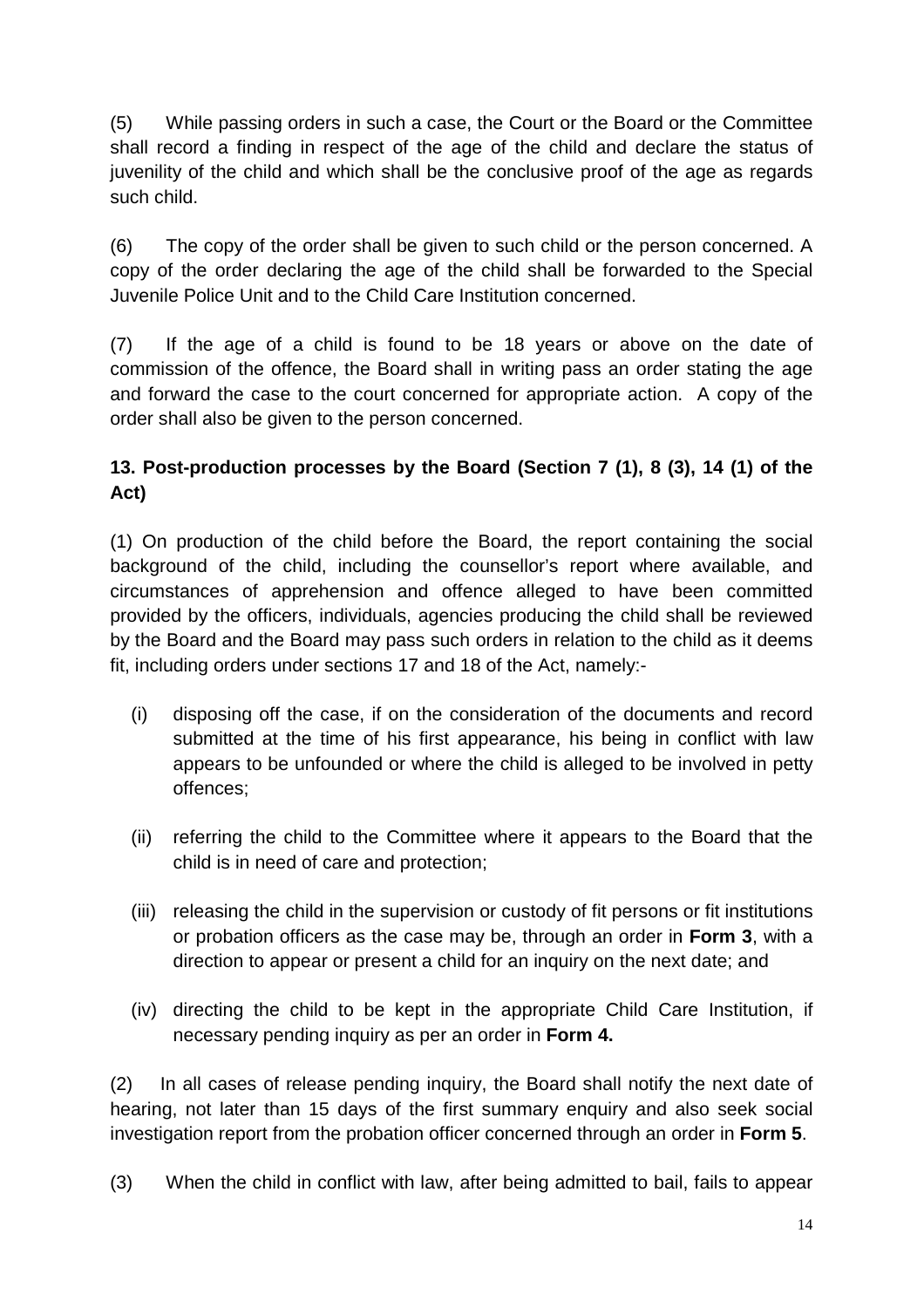before the Board, on any date fixed for hearing, and no application is moved for exemption on his behalf or no cogent reason is found for granting him exemption, the Board shall, issue to the Child Welfare Police Officer and the Person-in-charge of the Police Station directions for the production of the child.

(4) If the Child Welfare Police Officer fails to produce the child before the Board even after the issuance of the directions for production of the child, the Board shall instead of issuing process under section 82 of the Code of Criminal Procedure, 1973 pass appropriate orders under section 26 of the Act and the child would also be treated as a missing child.

(5) In cases of heinous offences alleged to have been committed by a child, who has completed the age of sixteen years, the Child Welfare Police Officer shall produce the statements of witnesses recorded by him and other documents prepared during the course of investigation within a period of one month from the date of first production of the child before the Board.

(6) In cases of offences entailing a punishment upto seven years for adult offenders, the Final Report shall be filed before the Board at the earliest and in any case not beyond the period of 3 months from the date of information to the police, except in those cases where it was not reasonably known that the person involved in the offence was a child, in which case extension of time may be granted by the Board for filing the Final Report.

(7) When witnesses are produced for examination in inquiry relating to a child in conflict with law, the Board shall ensure that the inquiry is not conducted in the spirit of strict adversarial proceedings and it shall use the powers conferred by section 165 of the Indian Evidence Act, 1872 (1 of 1872) so as to question the child and proceed with the presumptions in favour of the child.

(8) While examining a child in conflict with law and recording his statement during the inquiry under section 14 of the Act, the Board shall address the child in a childfriendly manner in order to put the child at ease and to encourage him to state the facts and circumstances without any fear, not only in respect of the offence which has been alleged against the child, but also in respect of the home and social surroundings, and the influence or the offences to which the child might have been subjected to.

(9) The Board may take into account the report containing circumstances of apprehension and the offence alleged to have been committed and the social investigation report in **Form 6** prepared by the probation officer or the voluntary or non- governmental organization, along with the evidence produced by the parties for arriving at a conclusion about the child.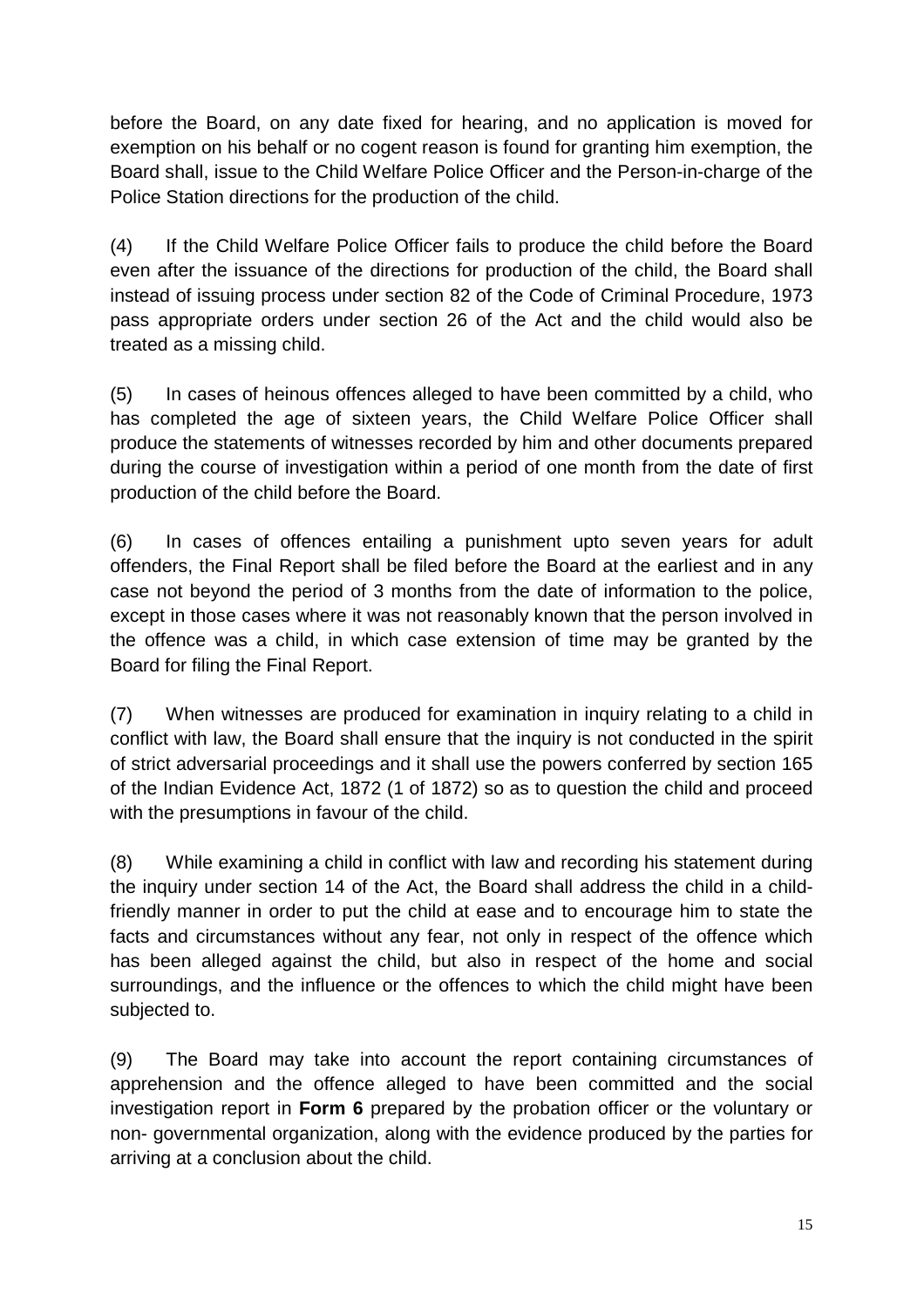## **14. Preliminary assessment into heinous offences by Board (Section 14 (3), 14(5)(f)(ii), 15, 18(3), 19 of the Act)**

(1) The Board shall first determine whether the child is of 16 years of age or above; if not, it shall proceed as per provisions of Section 14;

(2) For the purpose of conducting a preliminary assessment in case of heinous offences, the Board may take the assistance of psychologists or psycho-social workers or other experts who have experience of working with children in difficult circumstances. A panel of such experts shall be made available by the District Child Protection Unit, whose assistance can be taken by the Board.

(3) While making the preliminary assessment, the child shall be presumed to be innocent unless proved otherwise; the objective of the assessment will be to evaluate the role of the child in the alleged offence, as well as his mental condition and background;

(4) The Board shall, before taking a decision in this regard take into consideration the social investigation report in **Form 6** prepared by the probation officer or the recognized voluntary or non-governmental organization.

(5) For the purpose of conducting a preliminary assessment, the Board shall:

(i) interact with the child alleged to be in conflict with law as well as his family members, where available. The child may, in addition be represented through his counsel and the submissions on behalf of the child would be considered;

(ii) take into account the report of investigation, statements of witnesses recorded by the Child Welfare Police Officer, medico-legal report, forensic report and other documents prepared during the course of investigation filed by the police before it;

(iii) take into account the medical reports of the child as are available; and

(iv) take into account mental health reports including an assessment of the cognitive maturity of the child.

(6) The gravity of the offence by itself shall not be the sole determining factor for taking a decision based on the preliminary assessment.

(7) While making the preliminary assessment, the Board shall be guided by the fundamental principle that the child in conflict with law is presumed to be innocent of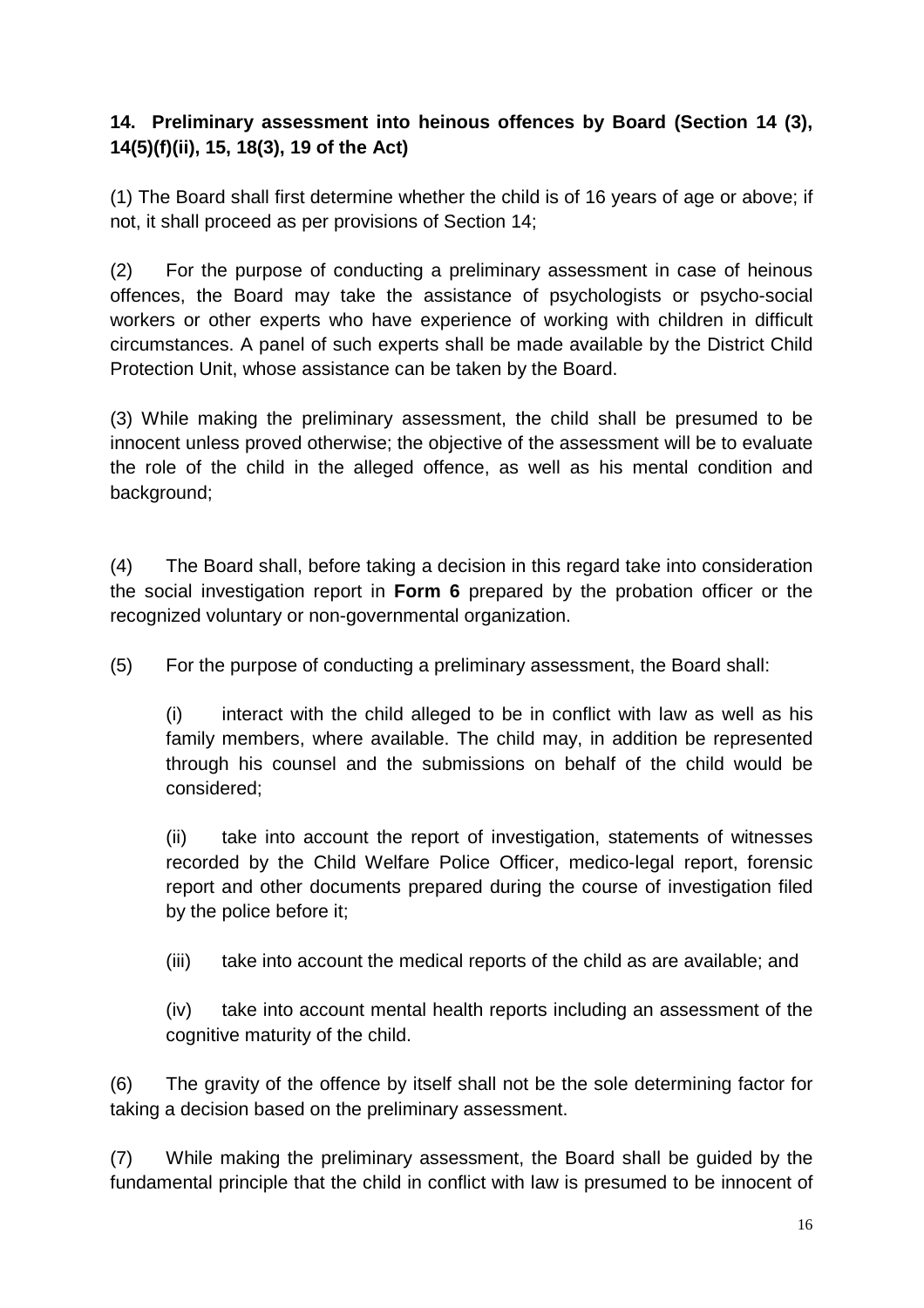any malafide or criminal intent up to the age of eighteen years, and therefore must consider whether there is material available on record which could prima facie dispel the presumption.

(8) The Board shall take into consideration the principle of best interest of the child and the objective of rehabilitation and reintegration of the child in the society.

(9) The Board, while conducting a preliminary assessment, may consider:

(i) whether the child also qualifies as a child in need of care and protection;

(ii) whether the child has himself been a victim of any offence in the past;

(iii) whether the child has had a history of abuse and exploitation;

(iv) whether the unlawful conduct has been done for survival;

(v) whether the alleged offence has been committed due to situational factors such as the child being put to extreme mental trauma and cruelty to compel him to commit an offence;

(vi) whether the child had committed the offence under coercion or fear of mental or physical harm to himself or to some other person;

(vii) whether the alleged offence has been committed under the control of adults, or with an adult or the child has been used by a group of adults, and if so, the Board shall consider the aspect whether independent of the influence of the adults, the child may not have committed the offence;

(viii) whether the child suffers from a mental illness;

(ix) whether the child is prone to taking drugs or alcohol;

(x) whether the child is under the influence of peer groups or associates with those who present risk of harm e.g. sexual offenders, drug peddlers etc or criminals;

(xi) whether the child has been involved in violent incidents prior to the alleged offence;

(xii)whether the child has been previously involved in any offence;

(xiii) whether the child has suicidal tendencies or of harming himself;

(xiv)whether the child has been exposed to media, internet including to pornography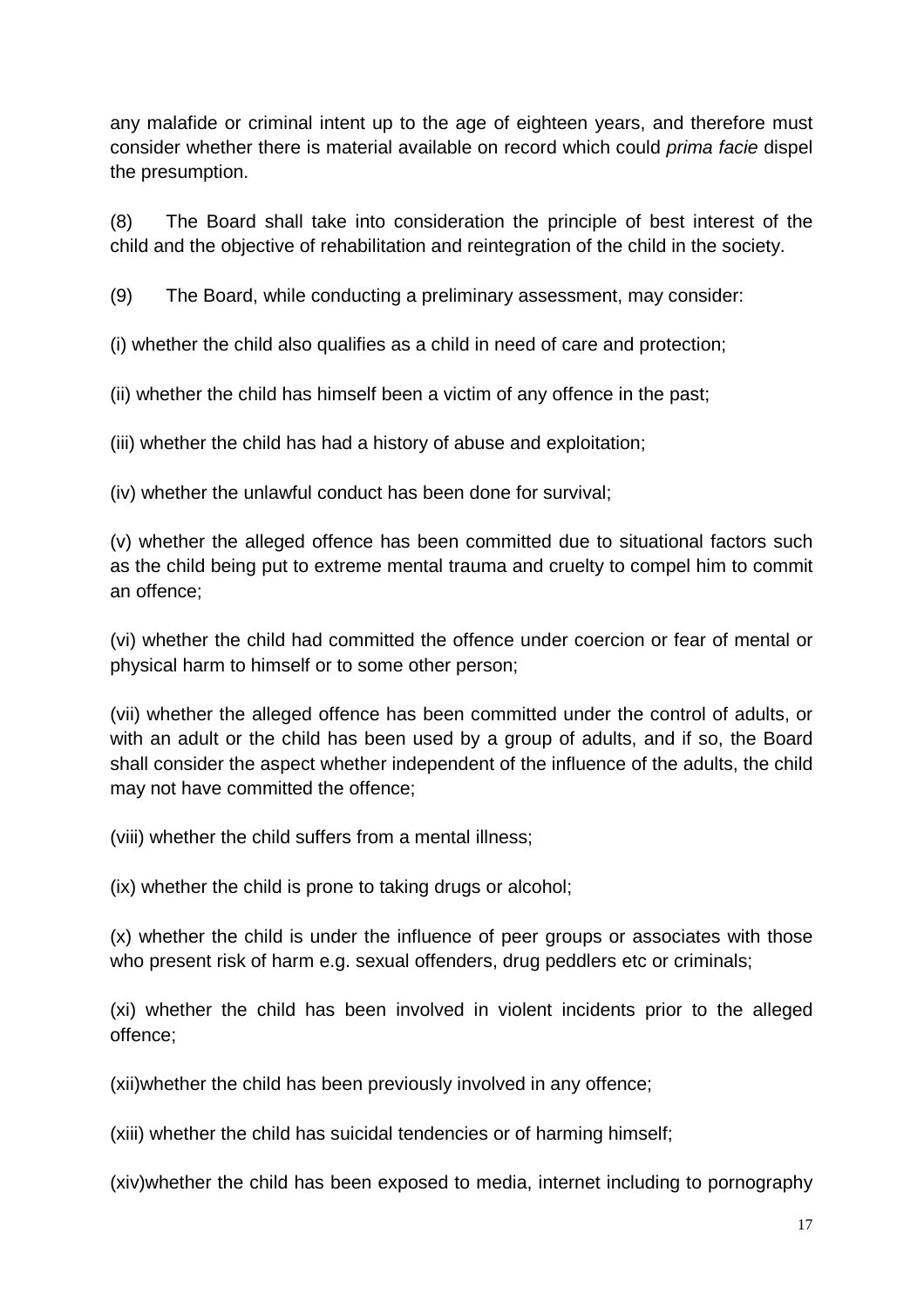and media depicting violence;

(xv) personality traits and habits of the child;

(xvi)whether the child was aware of what he has done and his perception of the act; and

(xvii)whether the child has been recruited or used by any non-State, self-styled militant group or outfit declared as such by the Central Government.

(10) Where the Board, after preliminary assessment under section 15 of the Act, passes an order that there is a need for trial of the said child as an adult, it shall assign reasons for the same and the copy of the order shall be provided to the child forthwith.

(11) The Board shall, in such a case, also inform the child and/ or his family members of the legal options available to them under the Act, including the right to file an appeal under sub-section (2) of section 101 of the Act.

(12) The Board, at the time of passing the order to transfer the trial of the case to the Children's Court, shall specify the date and time and the court where the child is to appear/ be produced.

(13) The Board, while transferring the trial of the case to the Children's Court having jurisdiction to try such offences, shall makeover the records available with it, including the reports of experts and the social investigation report forming the basis of the preliminary assessment.

(14) Any statement made by the child during the interaction to the Board or the Principal Magistrate or the Member, at the time of preliminary assessment shall not be used against the child in any manner during the course of inquiry or trial before the Children's Court or before the Board itself.

## **15. Placement during Pendency of Inquiry (Section 5, 6 (1) of the Act)**

(1) During the pendency of an inquiry, the child, if not released on bail may be sent to an observation home or a place of safety depending on the age of the child and the attendant circumstances.

(2) During the pendency of an inquiry, the person who is 18 years of age or above or who completes the age of 18 years, if not released on bail shall be sent to a place of safety meant for persons above the age of 18 years.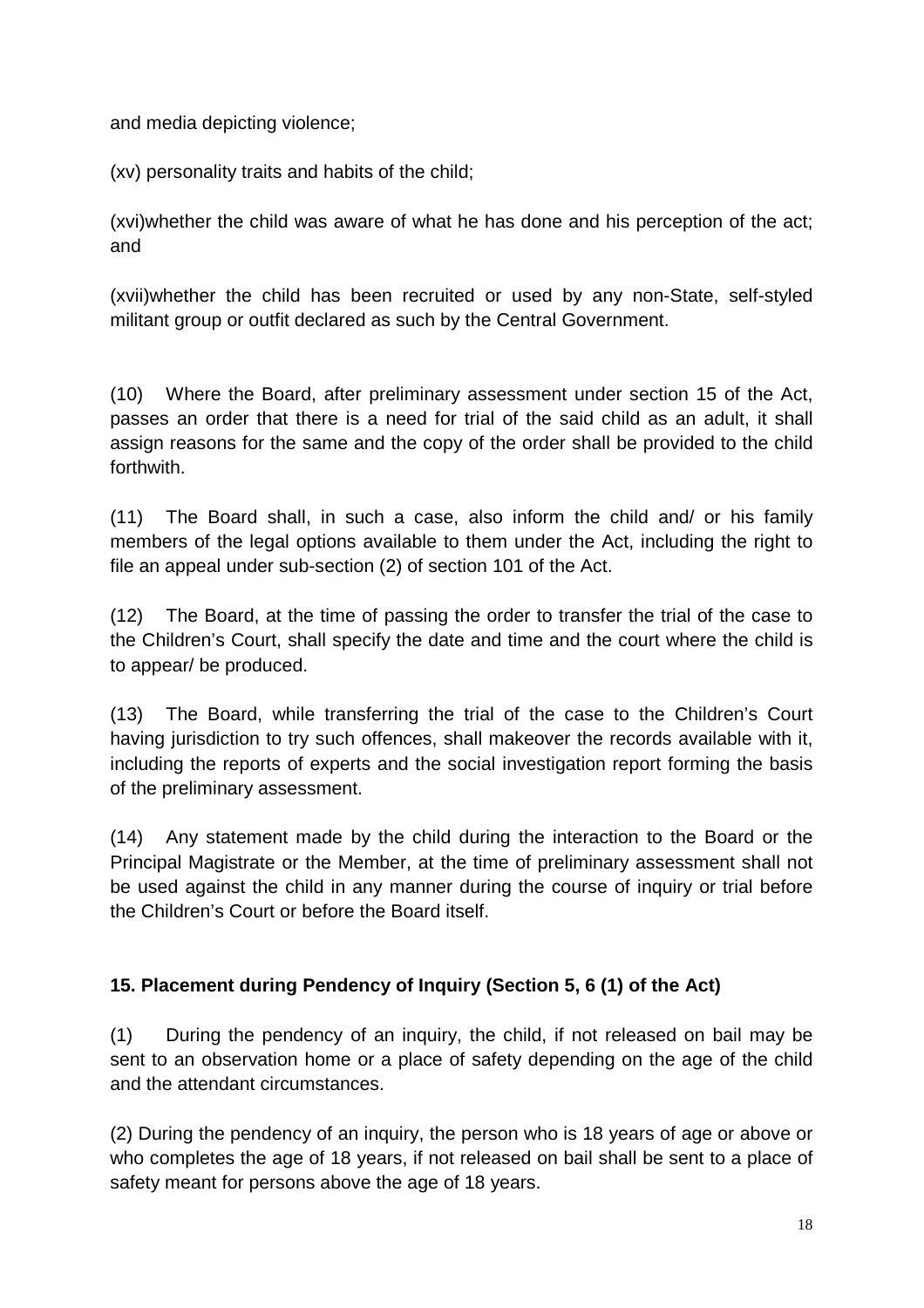(3) In no case shall the child or person, during the pendency of the inquiry be sent to a lock up or jail.

## **16. Completion of Inquiry (Section 14 (2), 14 (5), 18 (1) of the Act)**

(1) Where after preliminary assessment under section 15 of the Act, in cases of heinous offences allegedly committed by a child, the Board decides to dispose of the matter, the Board may pass any of the dispositional orders as specified in section 18 of the Act.

(2) Before passing an order, the Board shall obtain a social investigation report in **Form 6** prepared by the probation officer or by a recognized voluntary or nongovernmental organization as ordered, and take the findings of the report into account.

(3) All dispositional orders passed by the Board shall necessarily include an individual care plan in **Form 7** for the child in conflict with law concerned, prepared by a probation officer or child welfare officer or a recognized voluntary organisation on the basis of interaction with the child and his family, where possible.

(4) Where the Board is satisfied that it is neither in the interest of the child himself nor in the interest of other children to keep a child in the special home, the Board may order the child to be kept in a place of safety and in a manner considered appropriate by it.

(5) Where the Board decides to release the child after advice or admonition or after participation in group counselling or orders him to perform community service, necessary direction may also be issued by the Board to the District Child Protection Unit for arranging such counselling and community service.

(6) Where the Board decides to release the child in conflict with law on probation and place him under the care of the parent or the guardian or fit person, the person in whose custody the child is released may be required to submit a written undertaking in **Form 8** for good behaviour and well-being of the child for a maximum period of three years.

(7) The Board may order the release of a child in conflict with law on execution of a personal bond without surety in **Form 9.**

(8) In the event of placement of the child in a fit facility or special home, the Board shall consider that the fit facility or special home is located nearest to the place of residence of the child's parent or guardian, except where it is not in the best interest of the child to do so.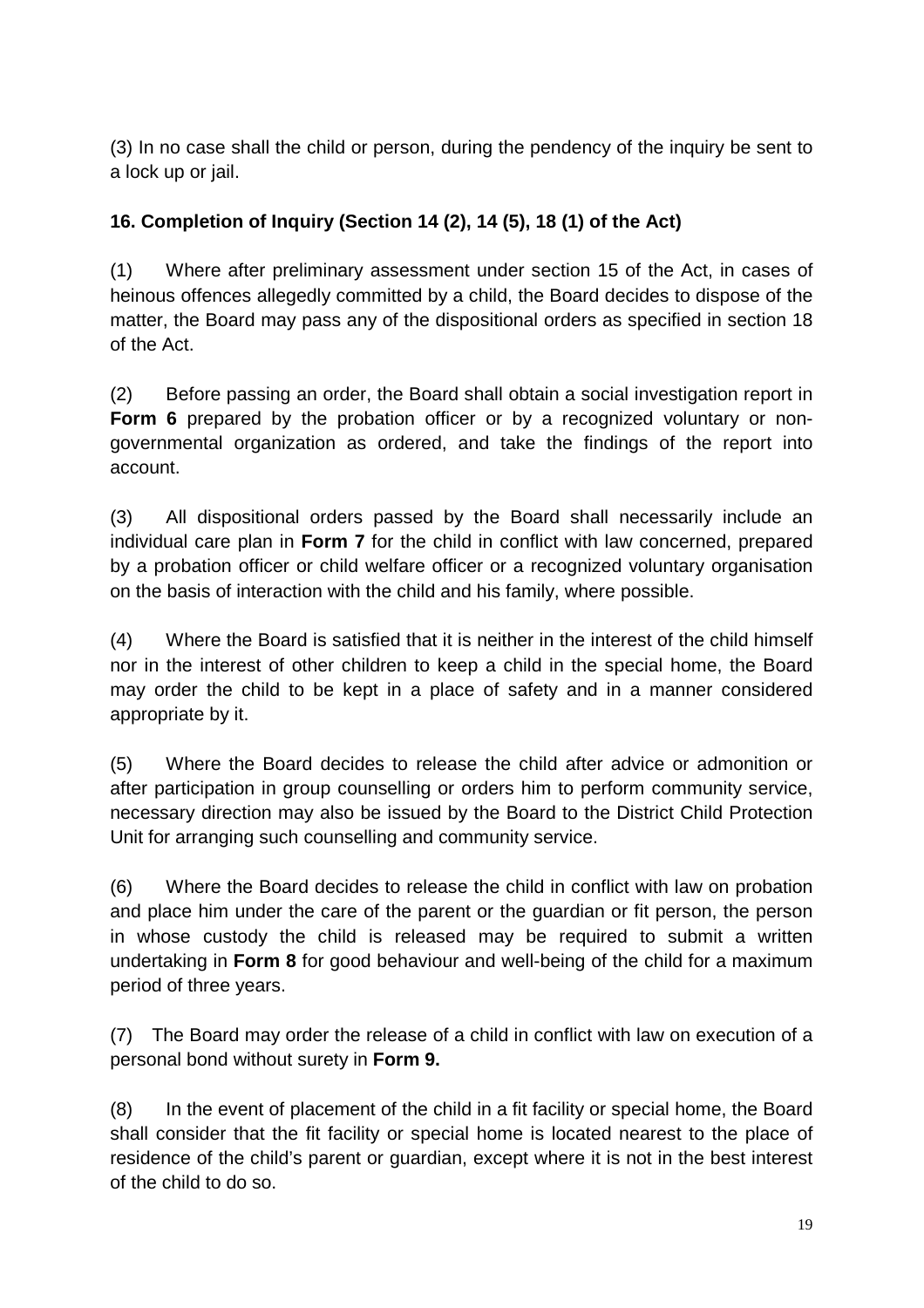(9) The Board, where it releases a child on probation and places him under the care of parent or guardian or fit person or where the child is released on probation and placed under the care of fit facility, it may also order that the child be placed under the supervision of a probation officer who shall submit periodic reports in **Form 10** and the period of such supervision shall be maximum of three years.

(10) Where it appears to the Board that the child has not complied with the probation conditions, it may order the child to be produced before it and may send the child to a special home or place of safety for the remaining period of supervision.

(11) In no case the period of stay in the special home or the place of safety shall exceed the maximum period provided in clause (g) of sub-section (1) of section 18 of the Act.

# **17. Pendency (Section 16 (3) of the Act)**

(1) For the purpose of sub-section (3) of section 16 of the Act, the Board shall maintain a 'Case Monitoring Sheet' for every case and in case there is more than one child in one case, a separate sheet shall be used for each child. The case monitoring sheet shall be in **Form 11**. The said **Form11** shall be kept at the top of each case file and shall be updated from time to time. The following points are to be considered so far as 'progress of inquiry' mentioned in **Form 11** is concerned:

- (i) Time schedule for disposal of the case should be fixed on the first date of hearing;
- (ii) Scheduled date given in column No. (2) of 'progress of inquiry' shall be the outer limit within which the steps indicated in column (1) are to be completed; and

(2) The Board shall submit a quarterly report to the following:

- (i) District Judge;
- (ii) Chief Judicial Magistrate or Chief Metropolitan Magistrate;

(3) The District Judge shall conduct an inspection of the Board once every quarter and appraise the performance of the members of the Board on the basis of their participation in the proceedings of the Board.

# **18. Procedure in relation to Children's Court (Section 19 (1) and 20 of the Act)**

(1) The Children´s Court, upon receipt of preliminary assessment from the Board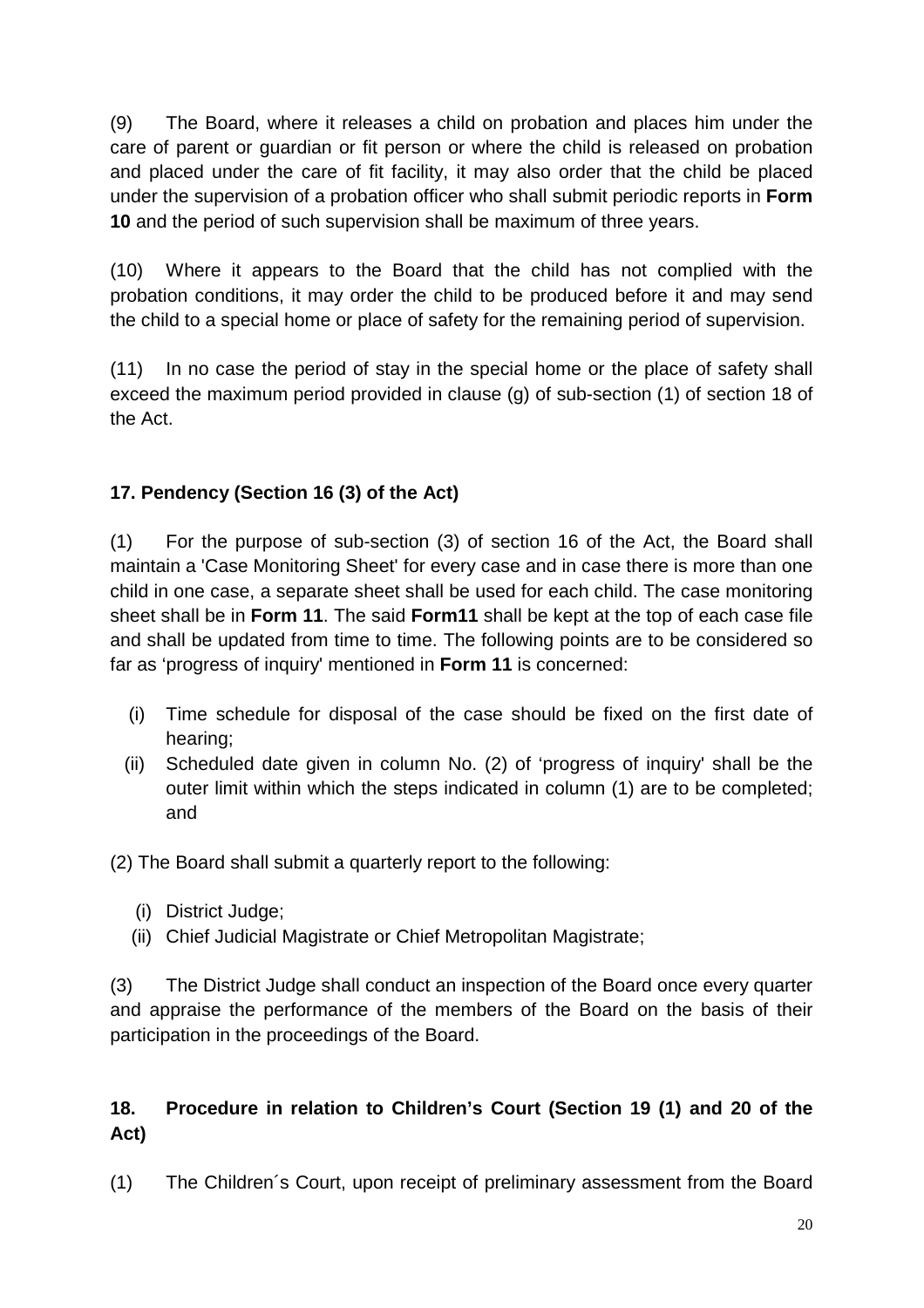shall conduct its own assessment, independent of the preliminary assessment done by the Board before taking a decision whether there is need for trial of the child as an adult or as a child.

(2) For the purpose of conducting such assessment, the Children's Court may take the assistance of experienced psychologists or psycho-social workers or medical specialists or other experts other than those whose assistance has been obtained by the Board in passing the order under section 15 of the Act. A panel of such experts shall be made available by the District Child Protection Unit whose assistance can be taken by the Children's Court.

(3) The Children's Court shall take into consideration the social investigation report in **Form 6** prepared by the probation officer or the recognized voluntary or non-governmental organization.

(4) While making the assessment, the Children's Court shall be guided by the fundamental principle that the child in conflict with law is presumed to be innocent of any malafide or criminal intent up to the age of eighteen years, and therefore must consider whether there is material available on record which could prima facie dispel the presumption.

(5) The Children's Court shall take into consideration the principle of best interest of the child and the objective of rehabilitation and reintegration of the child in the society.

(6) For the purpose of conducting the assessment, the Children's Court shall:

(i) interact with the child alleged to be in conflict with law as well as his family members, where available, which may be in the presence of an expert in the field such as psychology, social work etc.;

(ii)take into account the report of investigation, statements of witnesses recorded by the Child Welfare Police Officer, MLC, forensic reports and other documents prepared during the course of investigation filed by the police before the Board and forwarded to it or filed before it;

(iii)take into account the medical reports of the child as are available;

(iv)take into account mental health reports including an assessment of the cognitive maturity of the child; and

(v)consider the factors mentioned in sub-rule (8) of rule 14 of these rules.

(7) The gravity of the offence by itself shall not be the sole determining factor for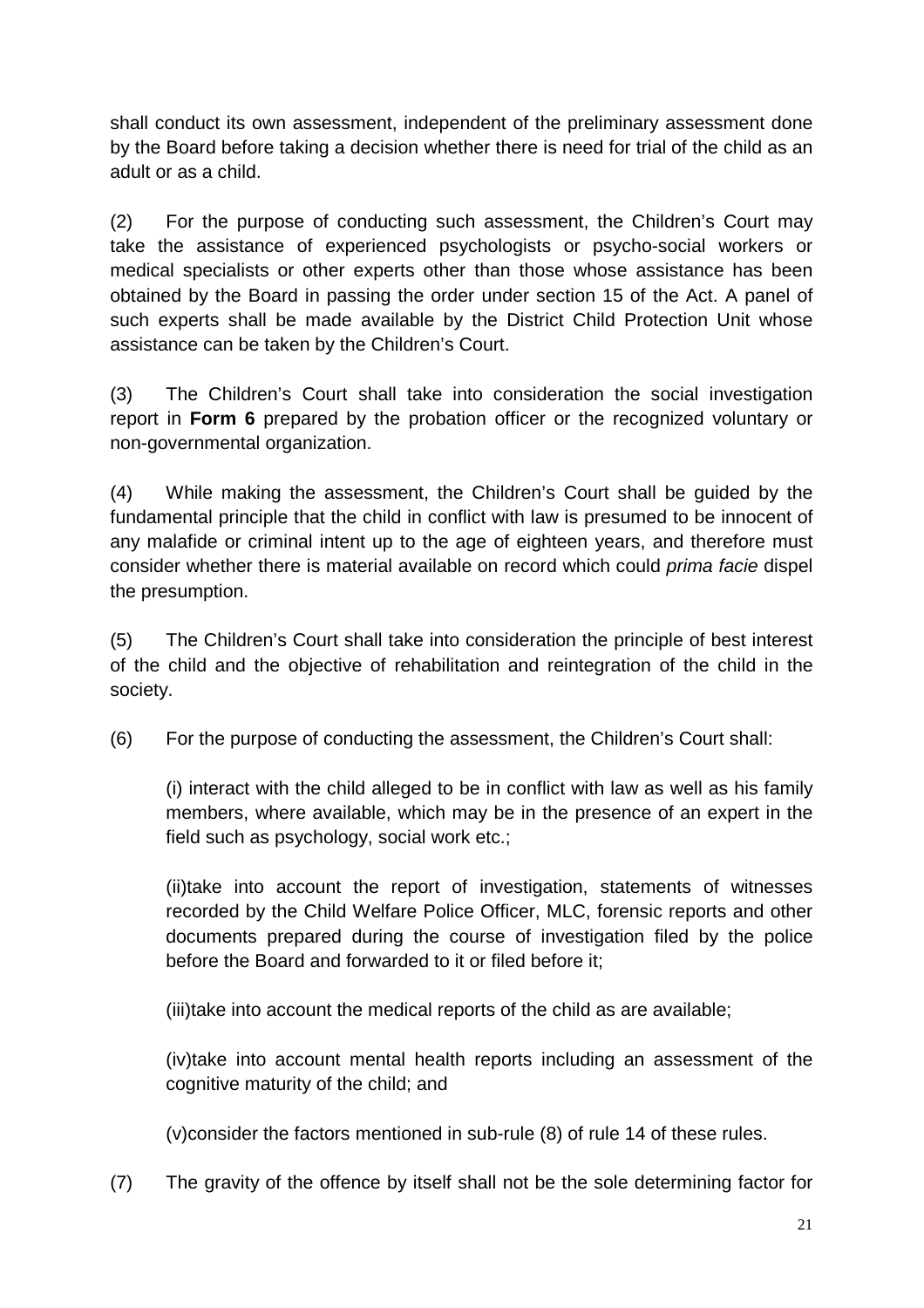taking a decision based on the assessment.

(8) The decision based on the assessment shall be taken within a period of one month from the date of receipt of preliminary assessment from the Board.

(9) During the said period of one month, the child, if not released on bail shall be placed in a place of safety.

(10) Where an appeal has been filed against the order of the Board declaring the age of the child under sub-section (1) of section 101 of the Act, the Children's Court shall first decide the said appeal before conducting the assessment in terms of subrule (1) of this rule.

(11) Where an appeal has been filed against the finding of the preliminary assessment done by the Board under sub-section (2) of section 101, the Children's Court shall first decide the appeal.

(12) Where the appeal under sub-section (2) of section 101 of the Act is disposed of by the Children's Court on a finding that there is no need for trial of the child as an adult, it may remand the matter back to the Board to dispose of the same as per the provisions of the Act and these rules.

(13) Where the appeal under sub-section (2) of section 101 of the Act is disposed of by the Children's Court on a finding that the child should be tried as an adult, after conducting its own assessment, the Children's Court shall call for the file of the case from the Board and dispose of the matter as per the provisions of the Act and these rules.

(14) The Children's Court shall record its reasons while arriving at a conclusion whether the child is to be treated as an adult or as a child.

(15) Where the Children's Court decides that there is no need for trial of the child as an adult, and that it shall decide the matter itself:

 (i) It may conduct the inquiry as if it were functioning as a Board and dispose of the matter in accordance with the provisions of the Act and these rules.

(ii)There shall be no requirement for any social worker members during the proceedings before the Children's Court.

 (iii)The Children's Court, while conducting the inquiry shall follow the procedure for trial in summons case under the Code of Criminal Procedure, 1973.

(iv)The proceedings shall be conducted in camera and in a child friendly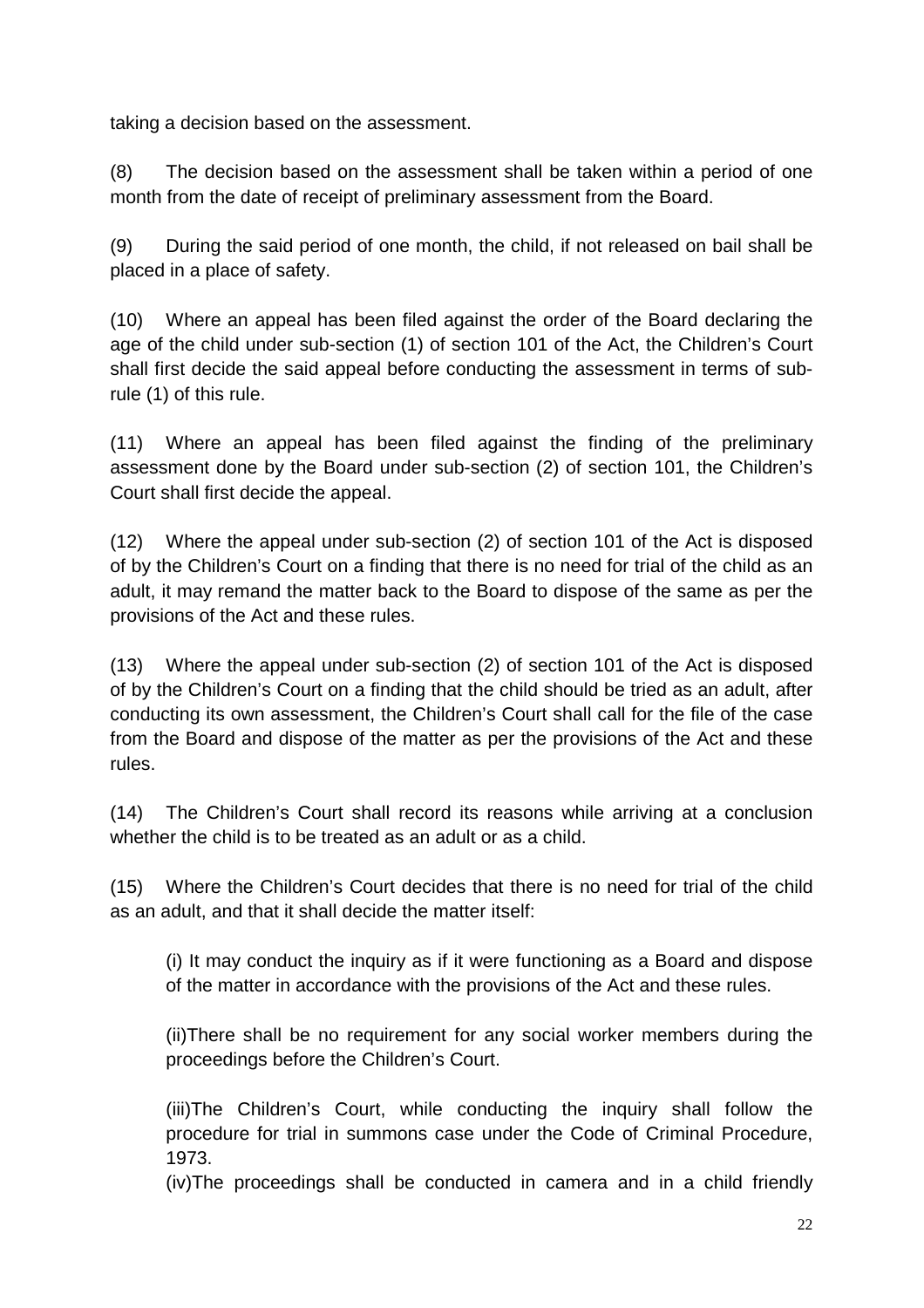atmosphere.

 (v)When witnesses are produced for examination the Children's Court shall ensure that the inquiry is not conducted in the spirit of strict adversarial proceedings and it shall use the powers conferred by section 165 of the Indian Evidence Act, 1872 (1 of 1872) so as to question the child and proceed with the presumptions in favour of the child.

 (vi)There shall be no joint trial of a child alleged to be in conflict with law, with a person who is not a child.

 (vii)The inquiry shall be completed by the Children's Court within a period of four months from the date of the decision that there is no need of trial as an adult, unless extended by it, for reasons to be recorded in writing.

(viii) While examining a child in conflict with law and recording his statement, the Children's Court shall address the child in a child-friendly manner in order to put the child at ease and to encourage him to state the facts and circumstances without any fear, not only in respect of the offence which is alleged against the child, but also in respect of the home and social surroundings and the influence to which the child might have been subjected.

 (ix)The Children's Court may take into account the report containing circumstances of apprehension and offence alleged to have been committed and the social investigation report in **Form 6** prepared by the probation officer or the recognized voluntary or non-governmental organization, along with the evidence produced by the parties for arriving at a conclusion about the child.

 (x)The dispositional order passed by the Children's Court shall necessarily include an individual care plan in **Form 7** for the child in conflict with law concerned, prepared by a probation officer or child welfare officer or recognized voluntary organisation on the basis of interaction with the child and his family, where possible.

 (xi) The Children's Court, in such cases, may pass any orders as provided in sub-sections (1) and (2) of section 18 of the Act.

(16) Where the Children's Court decides that there is a need for trial of the child as an adult:

 (i) It shall follow the procedure prescribed by the Code of Criminal Procedure, 1973 of trial by sessions, however, giving due regard to the special needs of the child, the Fundamental Principles laid down in section 3 of the Act, the tenets of fair trial and maintaining a child friendly atmosphere as defined in these rules.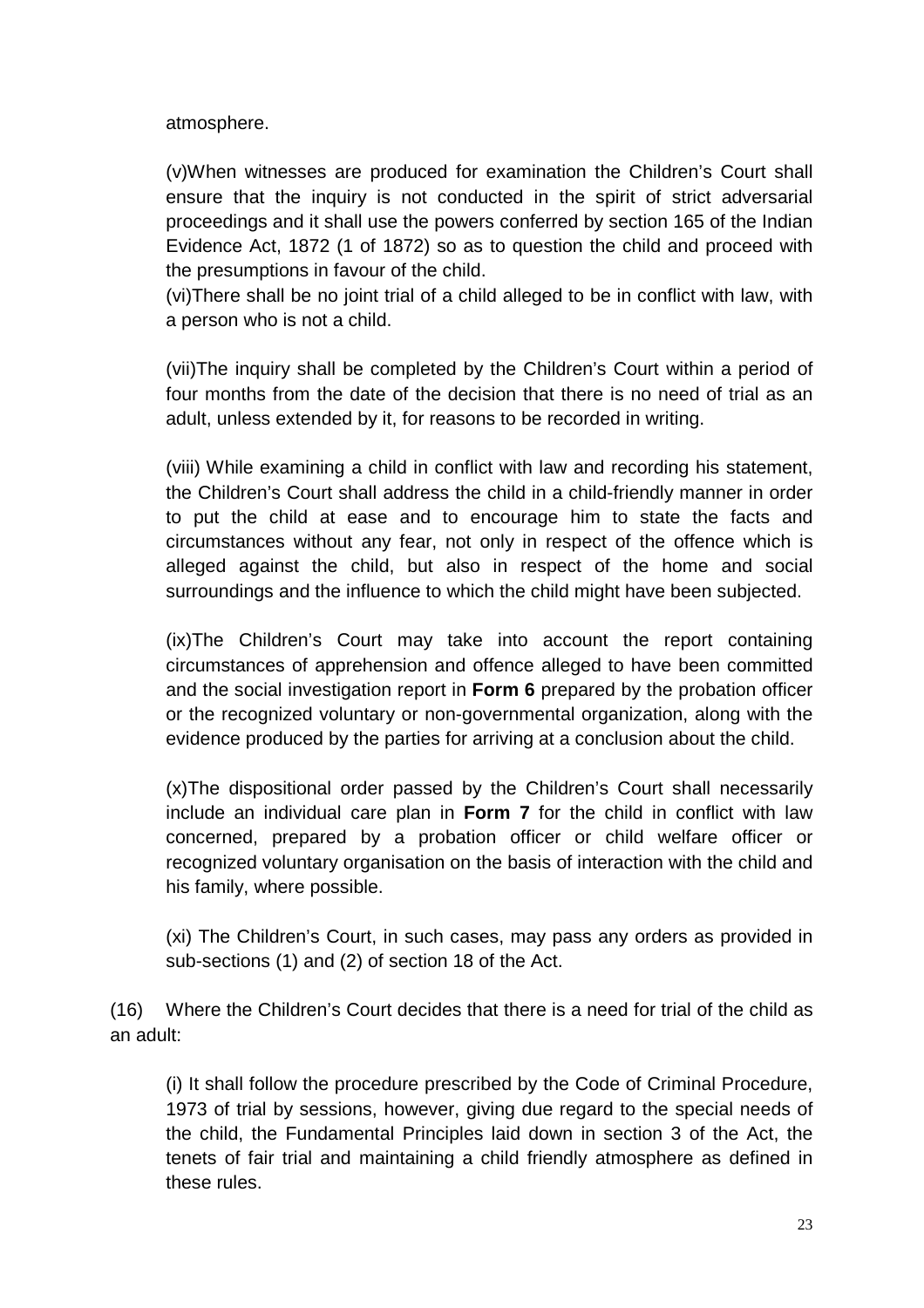(ii)The proceedings shall be conducted in camera.

 (iii)There shall be no joint trial of a child alleged to be in conflict with law with adult co-accused.

(iv) While examining a child in conflict with law and recording his statement under section 313 of Code of Criminal Procedure, 1973, the Children's Court shall address the child in a child-friendly manner in order to put the child at ease and to encourage him to state the facts and circumstances without any fear, after understanding the questions in a language understood by the child, not only in respect of the offence which is alleged against the child, but also in respect of the home and social surroundings and the influence to which the child might have been subjected.

 (v)The Children's Court may take into account the report containing circumstances of apprehension and offence alleged to have been committed and the social investigation report in **Form 6** which has been forwarded to it, along with the evidence produced by the parties for arriving at a conclusion about the child.

(vi)The Children's Court, on the conclusion of the trial may record a finding that the child was involved or was not involved in the offence and shall not record a conviction.

 (vii)Before passing the dispositional order, the Children's Court shall call for, and consider a report in **Form 12** from experienced psychologists or psychosocial workers or other experts.

(viii)The final order passed by the Children's Court shall necessarily include an individual care plan for the child as per **Form 7** prepared by a probation officer or child welfare officer or recognized voluntary organisation on the basis of interaction with the child and his family, where possible.

 (ix)Where the child has been found to be involved in the offence, the child may be sent to a place of safety till the age of twenty-one years.

 (x)While the child remains at the place of safety, there shall be yearly review by the probation officer or the District Child Protection Unit or a social worker in **Form 13** to evaluate the progress of the child, including pyscho-social and the reports shall be forwarded to the Children's Court.

 (xi)The Children's Court may also direct the child to be produced before it periodically and at least once every three months for the purpose of assessing the progress made by the child and the facilities provided for the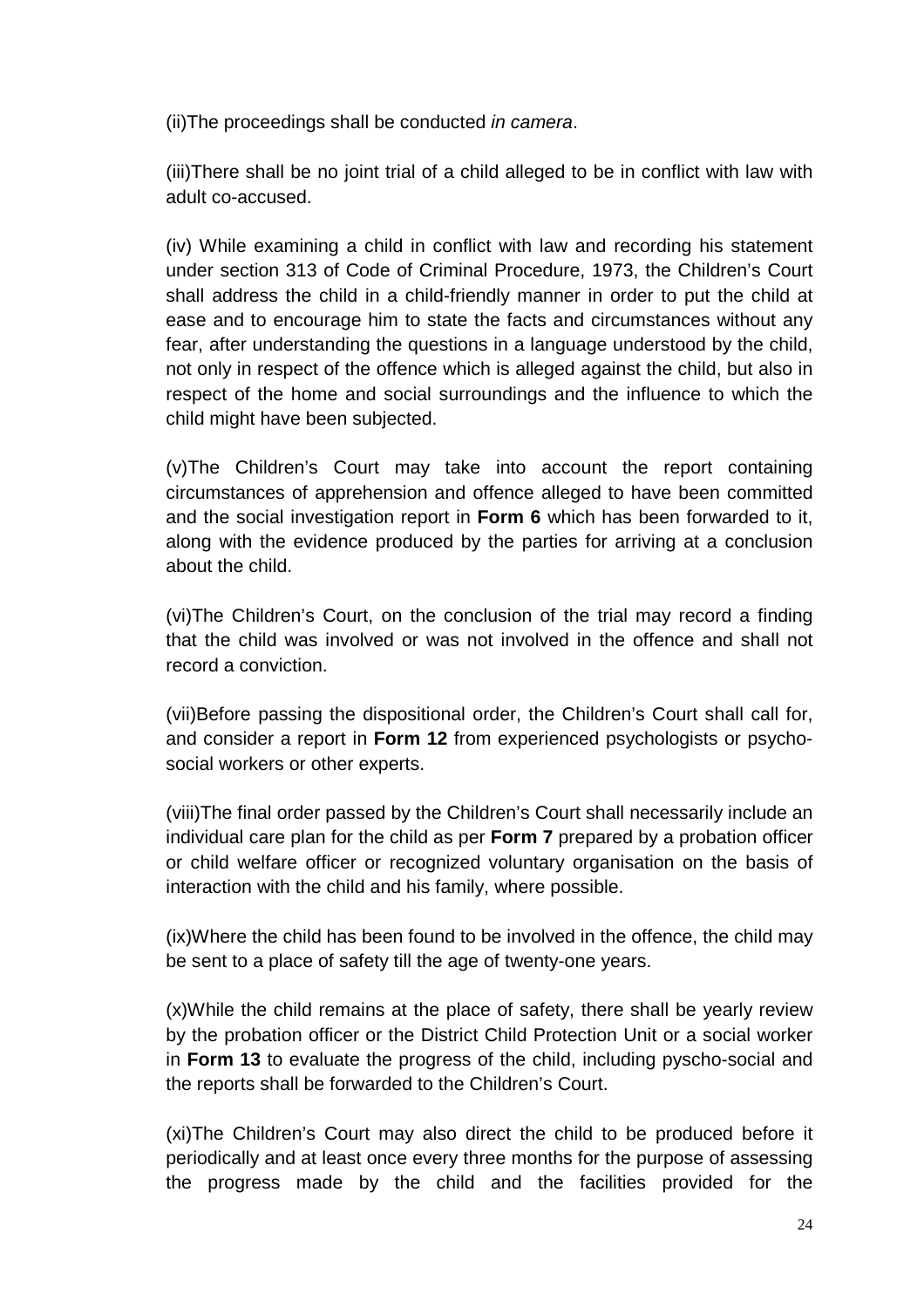implementation of the individual care plan by the institution.

 (xii)When the child attains the age of twenty-one years and is yet to complete the term of stay, the Children's Court shall:

- (a) interact with the child in order to evaluate whether the child has undergone reformative changes and if the child can be a contributing member of the society.
- (b) take into account the periodic reports of the progress of the child, including psycho-social, prepared by the probation officer or the District Child Protection Unit or a social worker in **Form 12** and for the said purpose assistance may be taken of experienced psychologists or psycho-social workers or other experts.
- (c) take into account whether the duration of stay of the child in the place of safety was sufficient for reformative changes to have taken place.
- (d) where it finds that reformative changes have not taken place in the child, evaluate and assess the reasons for the same, including whether there was any institutional lacunae or lapse in providing appropriate services to the child and no child should be made to suffer an adverse finding for institutional failure.
- (e) After making the evaluation, the Children's Court may decide to:

(I)release the child forthwith;

 (II) release the child on execution of a personal bond with or without sureties for good behaviour;

 (III) release the child and issue directions regarding education, vocational training, apprenticeship, employment, after-care, counselling and other therapeutic interventions with a view to promoting adaptive and positive behaviour etc.;

 (IV) release the child and appoint a monitoring authority for the remainder of the prescribed term of stay. The monitoring authority, where appointed shall maintain a Rehabilitation Card for the child/person in **Form 14.**

 (V) send the person to complete the remainder of his term in a jail. Such an order shall include a plan for the continuation of the rehabilitation of the person in the jail to be monitored through the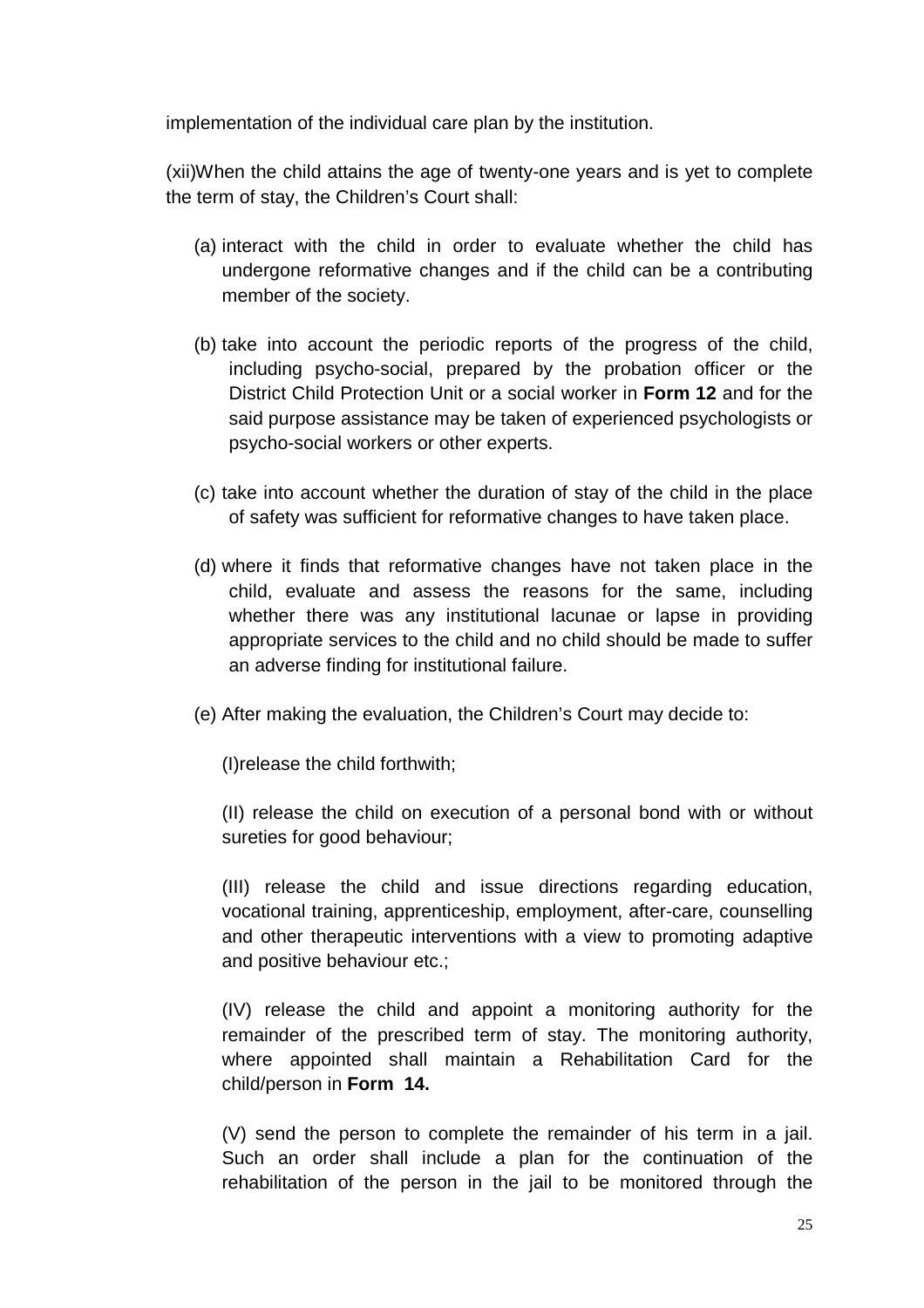Rehabilitation Card in **Form 14** by the jail authorities. The said person shall also be produced before the Children's Court every three months for evaluation.

 $(xiii)$  For the purpose of sub-rule  $(xii)$  (e)  $(IV)$  of this rule:

 (a) A probation officer or case worker or child welfare officer or a fit person may be appointed as a monitoring authority**.**

 (b) The District Child Protection Unit shall maintain a list of such persons who can be engaged as monitoring authorities which shall be sent to the Children's Court along with bi-annual updates.

 (c) The child/person shall for the first quarter after release, meet with the monitoring authority on a weekly basis or at such intervals as may be directed by the Children's Court. The monitoring authority shall fix a time and venue for such meetings in consultation with the child/ person. The monitoring authority will forward its observations on the progress of the child/person on a monthly basis to the Children's Court.

 (d) At the end of the first quarter the monitoring authority shall make recommendations regarding the further follow up procedure required for the child/ person.

 (e) Where the child/ person, after release is found to be indulging in criminal activities or associating with people with criminal antecedents, he shall be brought before the Children's Court for further orders, including further monitoring by the monitoring authority.

 (f) If it is found that the child/person no longer requires to be monitored, the monitoring authority shall place the detailed report with recommendations before the Children's Court which shall issue further directions either terminating the monitoring or for its continuation.

 (g) After the first quarter, the child/ person shall meet the monitoring authority at such intervals as may be directed by the Children's Court based on the recommendations made by the monitoring authority at the end of the first quarter and the monitoring authority shall forward its report to the Children's Court which shall review the same every quarter.

 (xiv) For the purpose of sub-rule (xii) (e) (V) of this rule, there shall be a separate place designated in every jail, where a person who has committed an offence as a child is to be kept after the completion of the age of 21 years and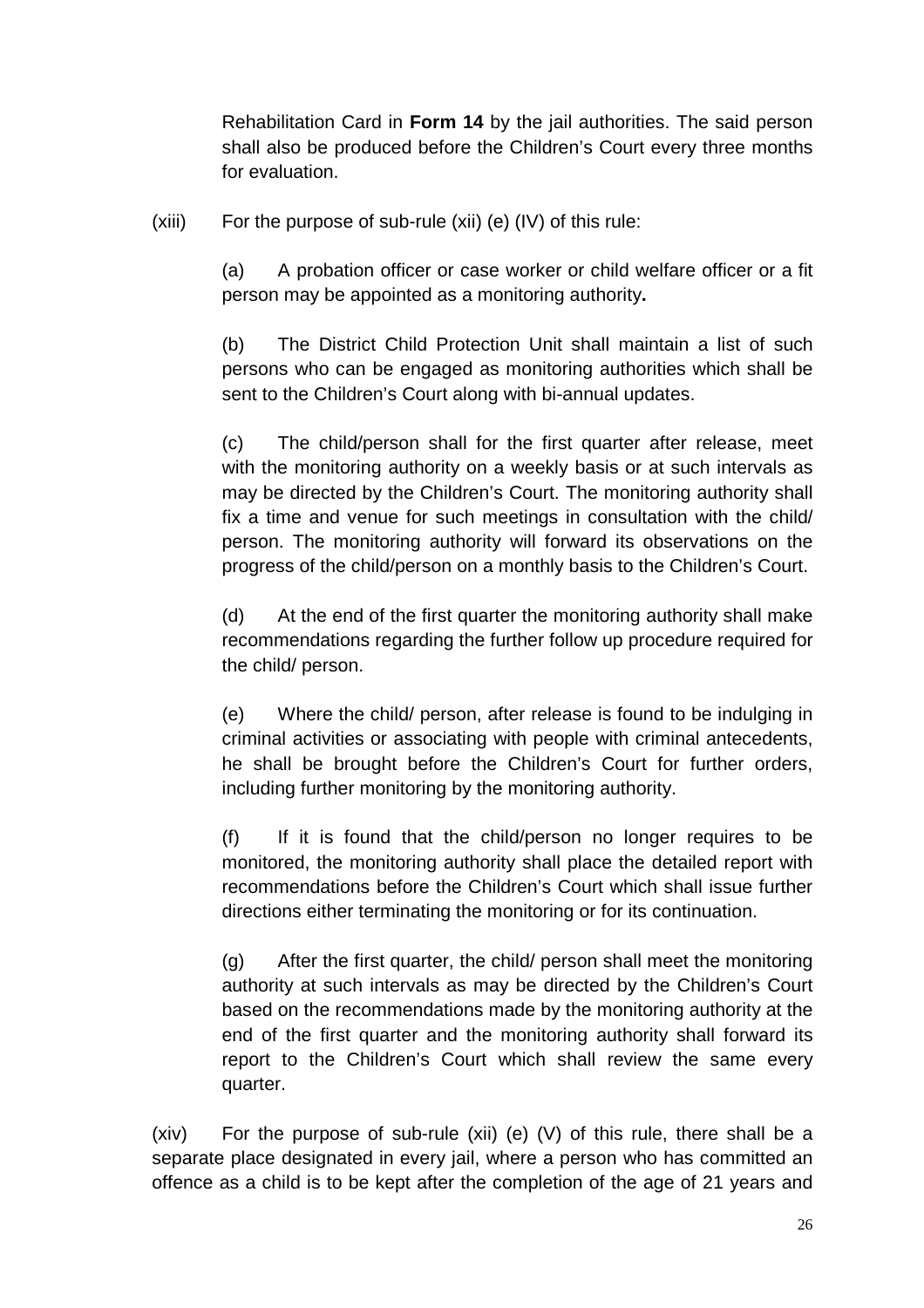he shall not be placed with adult offenders. Such a place would have appropriate facilities for implementing the rehabilitation plan in respect of such person.

## **19. Removal of disqualification, destruction of records (Section 24 (2) of the Act)**

(1) Non-disclosure of any information concerning registration of complaint or FIR or DD Entry, institution, pendency, disposal, discharge, compounding, acquittal, finding of involvement or termination of any inquiry or any ancillary proceeding in respect of a child in any court or board or committee or any commission or police station or any other forum, as the case may be, except as provided in section 24 of the Act, shall not amount to an offence, whether such disclosure or non-disclosure is made during the time of juvenility or thereafter.

(2) Any person in possession of any information or document or record pertaining to a child shall not make disclosure of the same, in any manner except as provided in section 24 of the Act.

(3) On the order of the Board or of an authorised police official, the police shall destroy the record of a child permanently after the expiry of the period of appeal and the police shall not disclose any record of the child for the purpose of character certificate or otherwise in cases where the case has been closed or disposed of, except as provided under section 24 of the Act. The order shall contain the case file number to enable the officer and registry to take appropriate action.

(4) No person or board or court or agency or institution in possession of information about the child, shall attach or cause to be attached any disqualification, harm, prejudice, presumption or stigma to the child for the reason of having been dealt with under the provisions of the Act, except as provided in section 24 of the Act.

(5) Any violation of sub-section (1) of section 24 of the Act and of sub-rules (2) and (4) of this rule may be brought to the notice of the Board or the court, as the case may be, having jurisdiction over the area where such violation has occurred and the Board or the court may pass appropriate orders, including for the removal of the disqualification or prevention of further disclosure of the information about the child.

(6) The records of the Board or of the Children's Court where it is exercising the powers of the Board, shall be maintained and destroyed as provided in **Annexure I.**

(7) The records pertaining to the children in conflict with law of the Children's Court where a child is tried as an adult shall be preserved in accordance with the established procedure.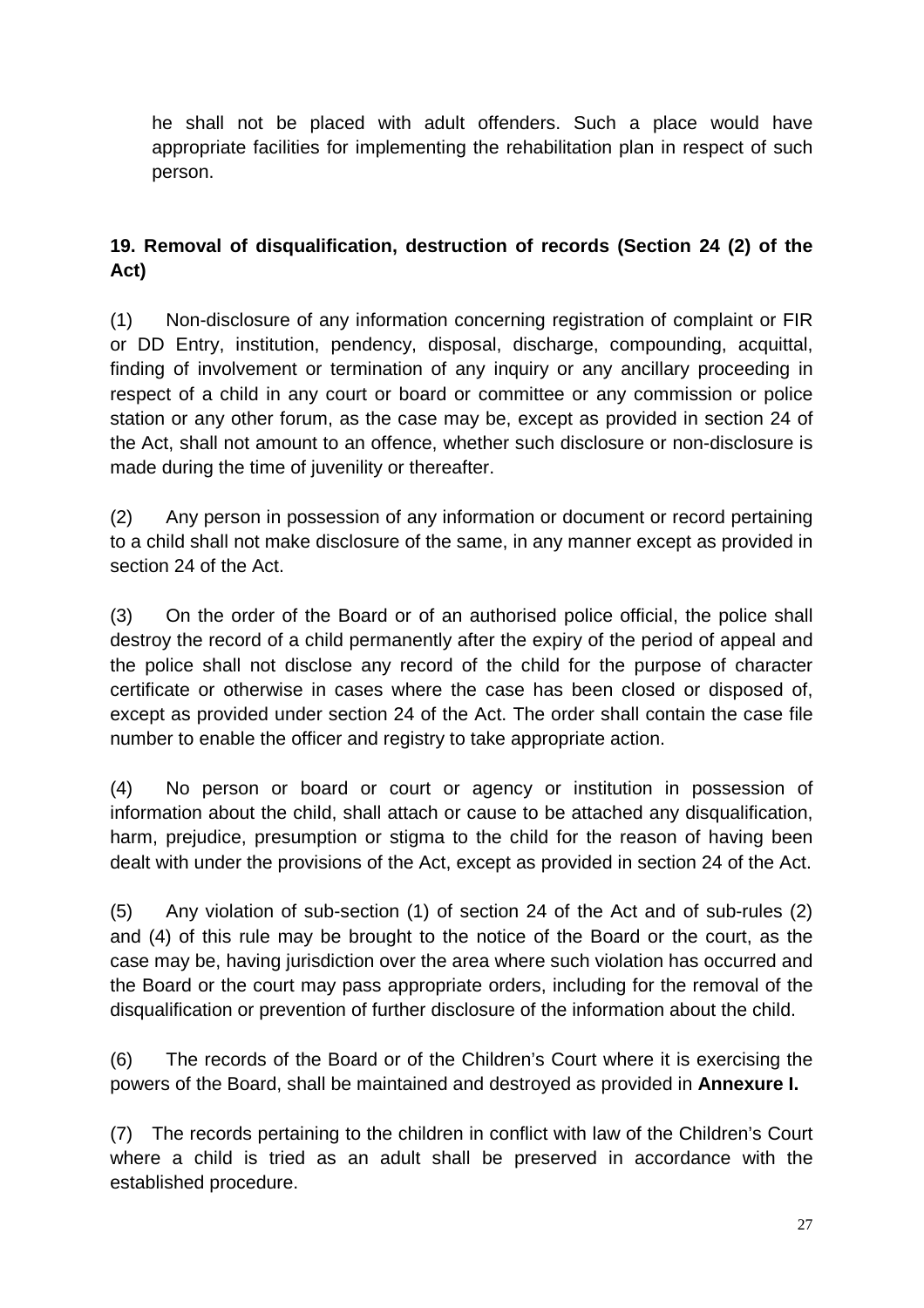#### **20. Runaway child in conflict with law: (Section 2 (14) (vii), 26 (2) of the Act)**

(1) If a child in conflict with law runs away from a Child Care Institution, the following action shall be taken within twenty-four hours-

- (i) the Person-in-charge of the institution shall immediately send a report to or approach the area Police Station or Special Juvenile Police Unit or Child Welfare Police Officer along with the details and description of the child, with identification marks and a photograph, with a copy to the Board or the Children's Court, District Child Protection Unit and other authorities concerned;
- (ii) the parents or guardians shall be informed immediately; and
- (iii) the Person-in-charge of the institution shall hold an inquiry and send his report to the Board or the Children's Court and the authorities concerned and the report shall be placed before the Management Committee in the next meeting, the details of the child shall also be uploaded on the Trackchild portal.

(2) When the child is apprehended again, the said fact shall be notified to all the persons concerned.

(3) In case the child is not found, the Board shall instead of issuing warrants against the child, issue to the Child Welfare Police Officer and the Person-in-charge of the Police Station directions for the production of the child.

(4) If the Child Welfare Police Officer fails to produce the child before the Board even after the issuance of the directions for production of the child, the Board, instead of issuing process under section 82 of the Code of Criminal Procedure, 1973, shall pass appropriate orders under section 26 of the Act and the child would also be treated as a missing child

#### **CHAPTER IV**

#### **CHILD WELFARE COMMITTEE**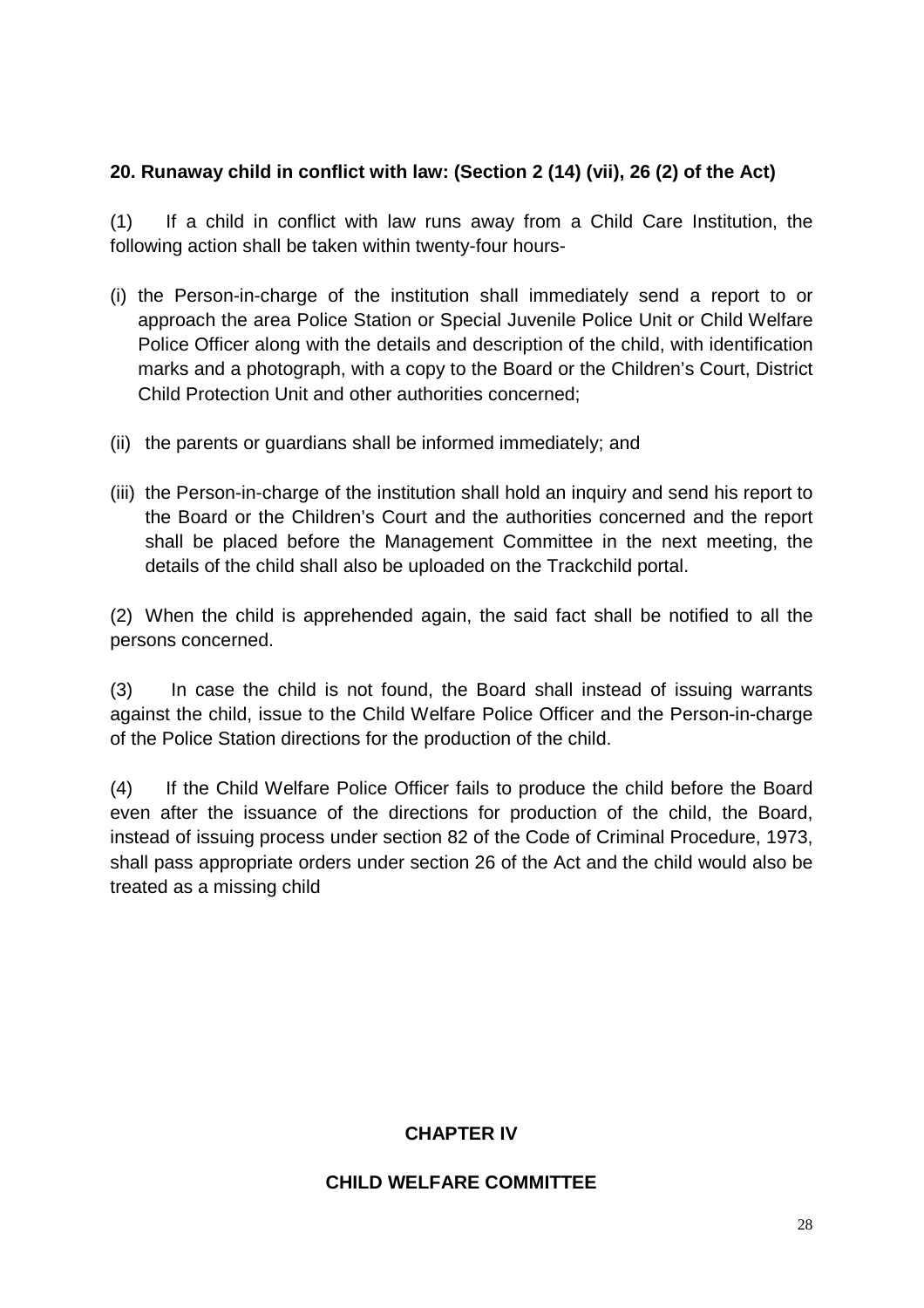#### **21. Selection, Training and Term of Members of the Committee**

(1) The Chairperson and members of the Committee shall be appointed by the State Government on the recommendation of the Selection Committee set up under rule 119 of these rules.

(2) The Chairperson shall have a minimum of 10 years of experience of working with children in the field of education, health, or welfare activities, or should be a practicing professional with a degree in child psychology or psychiatry or social work or sociology or human development or in the field of law including a retired judicial officer.

(3) The person selected for the post of the Chairperson or the member should not:

- (i) have been previously convicted in any matter;
- (ii) have been involved in any immoral act or in an act of abuse or exploitation of children;
- (iii) be holding such full-time occupation that may not allow her/him to give necessary time and attention to the work of the Committee as per the Act and the rules;
- (iv) be associated with any Child Care Institution, directly or indirectly, during his tenure as the Chairperson or member of the Committee or have any other conflict of interest;
- (v) be affiliated to any political party; or
- (vi) be insolvent

(4) All persons, on selection shall mandatorily complete the training as provided in rule 121 before being appointed as Chairperson or member of the Committee.

(5) In the event that any person fails to complete the training, such person would no longer be eligible to be appointed as the Chairperson or the member of the Committee and his selection shall be deemed to be cancelled.

(6) The Chairperson and the members may resign at any time by giving one month's notice in writing to the State Government.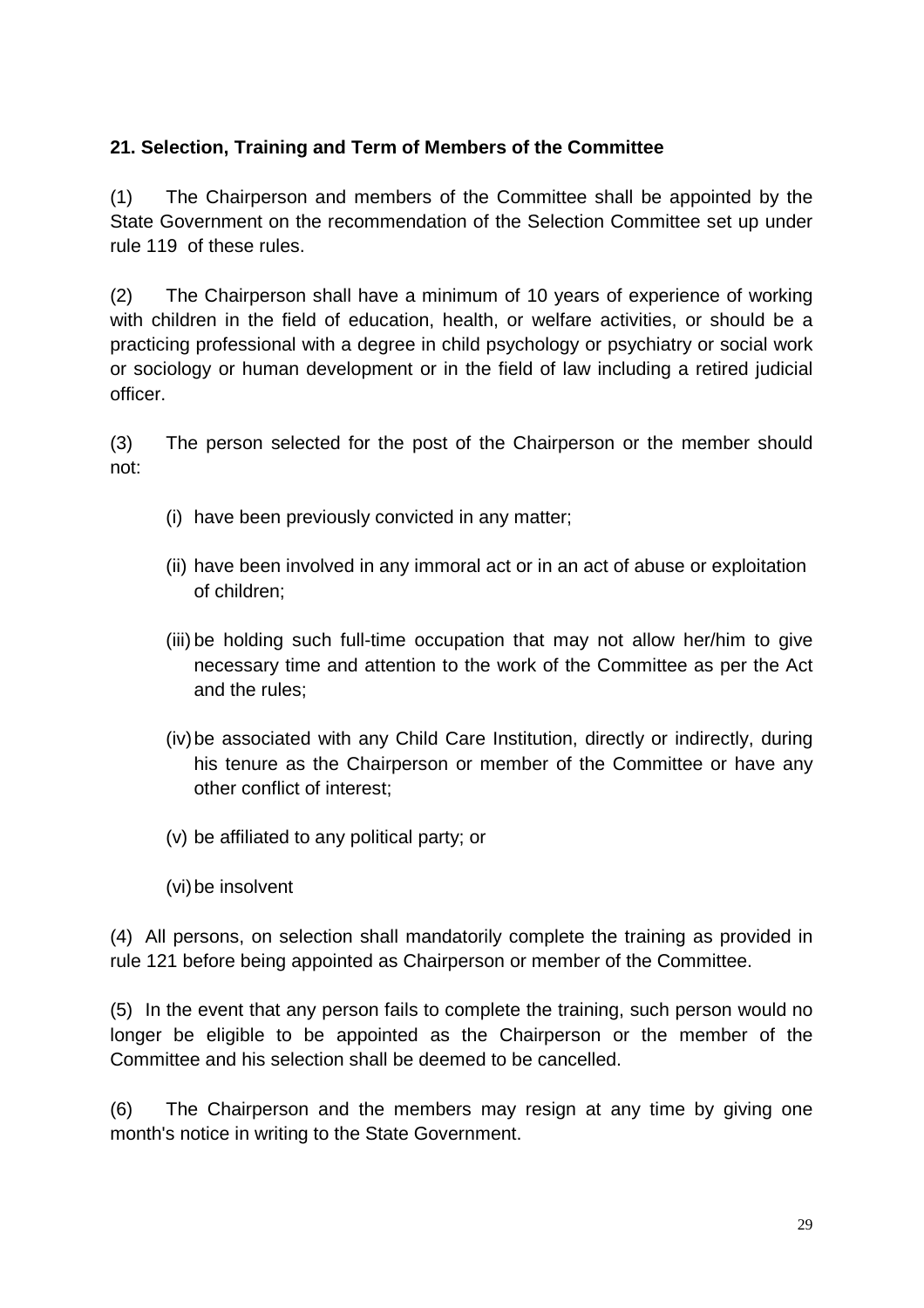## **22. Sitting and conveyance allowances (Section 28 of the Act)**

(1) The Chairperson and members of the Committee shall be paid such sitting allowance, travel allowance and any other allowance, as the appropriate Government may prescribe but not less than Rs 1000 per sitting.

(2) A visit to an existing Child Care Institution by the Committee shall be considered as a sitting of the Committee.

(3) The Chairperson shall be entitled to an additional allowance of Rs. 5000 per month keeping in view his duties and responsibilities.

(4) The Chairperson and the members of the Committee shall be entitled to one paid leave every month, where the Committee holds its sittings for a minimum of 20 days in a month.

(5) The Chairperson of the Committee will ensure the minimum quorum while forwarding the leave application to the District Magistrate concerned.

(6) The Chairperson of the Committee shall maintain a leave roster.

#### **23. Sittings of the Committee (Section 28 of the Act)**

(1) The Committee shall hold its sittings in the premises of a children's home or, at a place in proximity to the children's home or, at a suitable premises in any institution run under the Act for children in need of care and protection.

(2) The Committee shall ensure that no person/s un-connected with the case remains present in the room when the session is in progress.

(3) The Committee shall ensure that only those person/s, in the presence of whom the child feels comfortable, shall be allowed to remain present during the sitting.

(4) The Committee shall hear only one child at a time.

(5) At least one member of the Committee shall always be available/ accessible to take cognizance of any matter of emergency and issue necessary directions to the Special Juvenile Police Unit or local police of the district. For this purpose the Chairperson of the Committee shall draw up a monthly duty roster of the Committee members who shall be so available and accessible every day, including on Sundays and holidays. The roster shall be circulated in advance to all the police stations, the Chief Judicial Magistrate/ Chief Metropolitan Magistrate, the District Judge, the District Magistrate, the Board, the District Child Protection Unit and the Special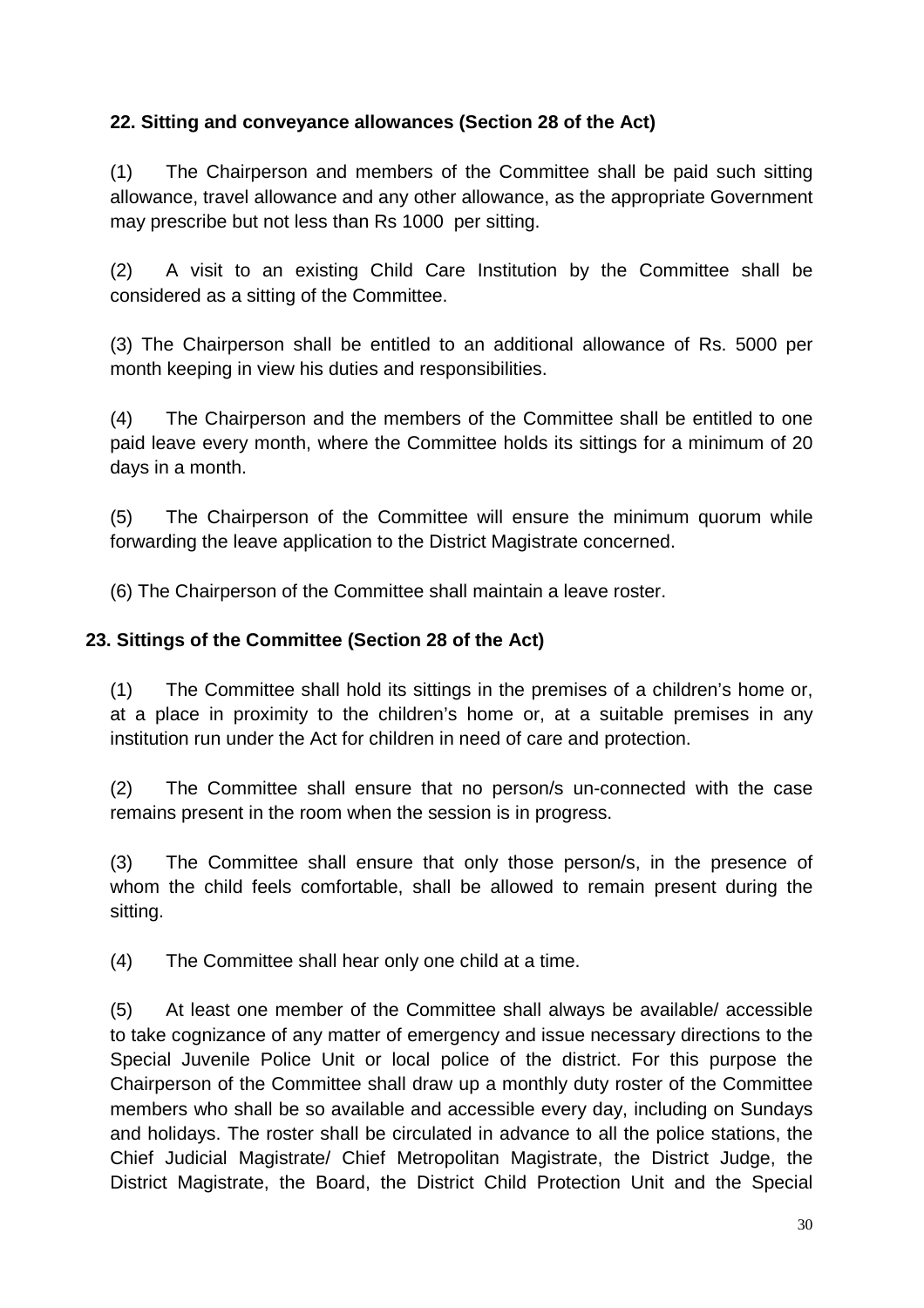Juvenile Police Unit. Each member shall be paid an appropriate allowance in keeping with working hours on Sundays and holidays as mentioned in the roster.

(6) The Committee shall sit on all working days for a minimum of 5 hours commensurate with the working hours of a magistrate court, unless the case pendency is less in a particular district and the authority concerned issues an order in this regard.

Provided that the State Government may, by notification in the Official Gazette constitute more than one Committee in a district after giving due consideration to the pendency of the cases, area or terrain of the district, population density or any other consideration.

(7) On receiving information about a child or children in need of care and protection, who cannot be produced before the Committee, the Committee shall reach out to the child or children and hold its sitting at a place that is convenient for such child or children.

(8) While communicating with the child, the Committee members shall use child friendly techniques through their conduct. Each member shall adopt a child friendly attitude with regards to body language, facial expression, eye contact, intonation and volume of voice while addressing the child.

- (9) (i) The premises where the Committee holds its sittings shall be child-friendly and shall not look like a court room in any manner whatsoever.
	- (iii) The Committee shall not sit on a raised platform.

(iii) The sitting arrangement should enable the Committee to interact with the child face to face.

(iv) There shall be no barriers such as witness boxes or bars between the Committee and the children.

(v) The room where the hearing will be conducted by the Committee shall be spacious with enough space for the child and the accompanying adult, case worker, legal aid lawyer, etc. to sit and present the case.

(vi) There shall be a child friendly waiting room/area or for children to relax and for the child's parents and guardian or accompanying adult to sit.

(vii) Every Committee will provide emergency or medical assistance apart from first aid, wheel chair and stretcher.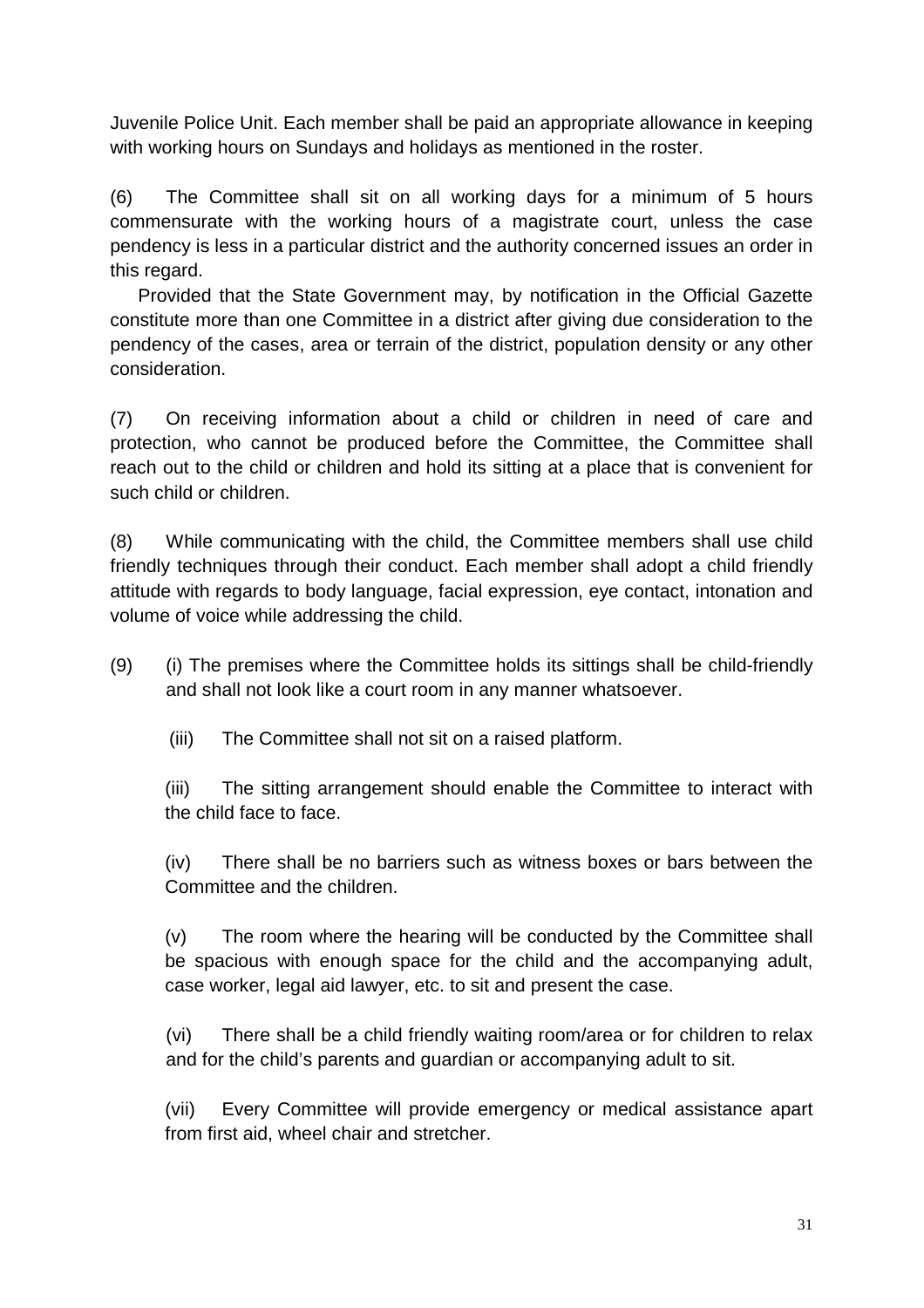(10) The infrastructure, logistics and staff for the Committee shall be as per the Integrated Child Protection Scheme.

## **24. Powers of the Committee**

(1) In addition to the powers of the Committee under section 29 of the Act, any direction of the Committee under sections 92 and 93 of the Act may be addressed to any hospital, whether a government hospital or private hospital or clinic or specialty or super specialty hospital or psychiatric home or treatment center or a center for the physically or mentally challenged or de-addiction center or integrated rehabilitation center as the case may be.

(2) Any such direction issued by the Committee shall be complied with by such hospital, clinic, homes, center or facility immediately and failure to do so will tantamount to cruelty towards the child and subject to penalty under section 75 of the Act.

(3) The Committee shall, suo motu, or on receipt of any information, complaint or otherwise, pertaining to any offence against a child, direct the police or the District Child Protection Unit to immediately take action for the rescue or recovery of such child from such situation, and to take further action including coordination with labor, health, social welfare and any other agencies involved with the care and protection of children.

(4) The orders of the Committee passed for care, protection, treatment, development and rehabilitation of children in need of care and protection as well as to provide for basic needs of children under this Act and these rules shall have the same force and effect as if passed by the Metropolitan Magistrate or a Judicial Magistrate of First Class and shall be executed in the same manner as prescribed in Criminal Code of Criminal Procedure, 1973.

## **25. Functions and responsibilities of the Committee**

(1) In addition to the functions and responsibilities of the Committee under section 30 of the Act, the Committee shall perform the following functions to achieve the objectives of the Act, namely:

- (i) document and maintain detailed case record along with a case summary of every case dealt by the Committee in **Form 15**;
- (ii) maintain documents and details of case records along with a case summary of every child dealt by the Committee**;**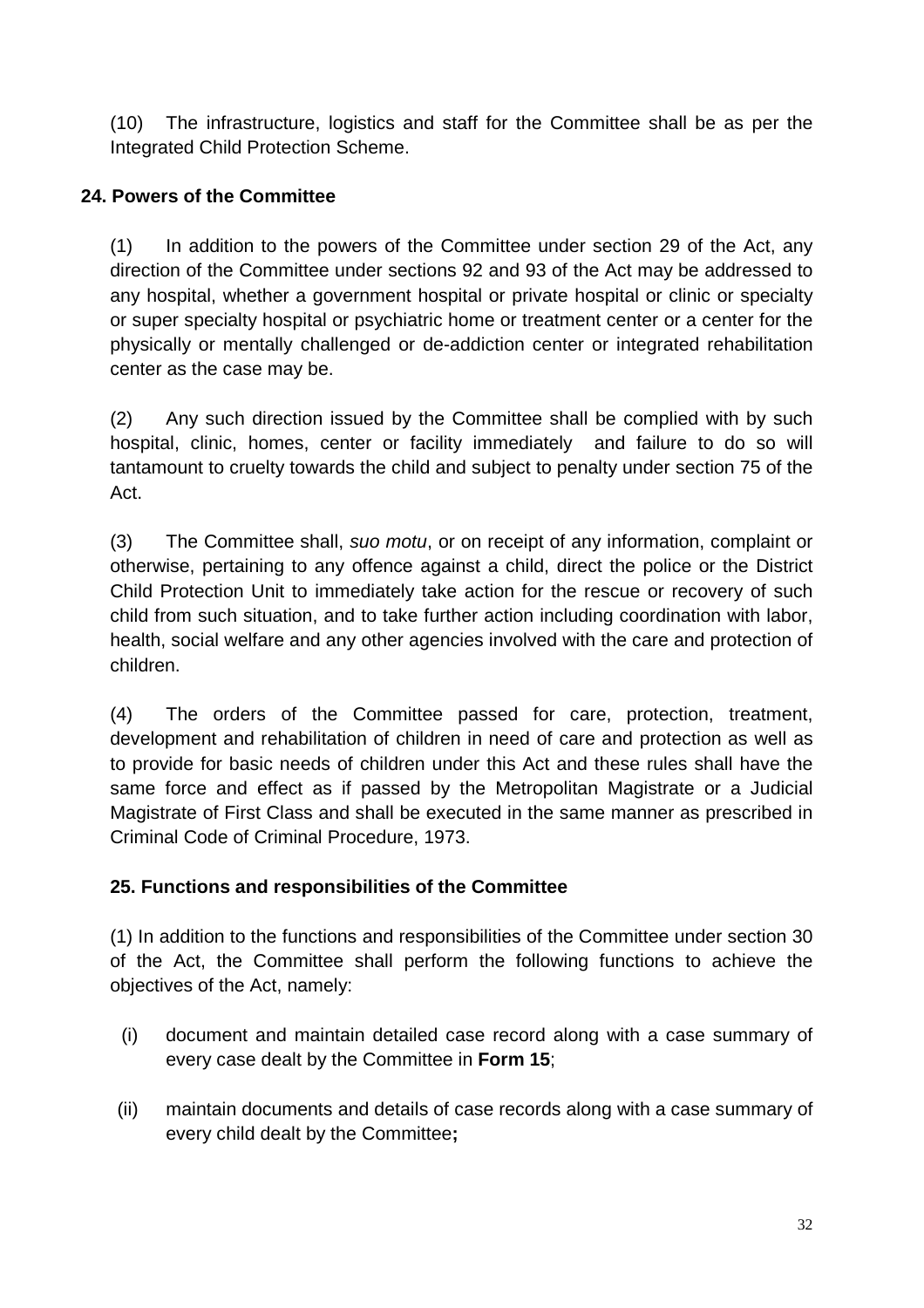- (iii) maintain liaison with the Board and other Committees in respect of cases of children needing care and protection;
- (iv) monitor associations and agencies within their jurisdiction that deal with children in order to check the exploitation and abuse of children and recommend suitable action to the State Government against such associations and agencies in case of exploitation and abuse of children;
- (v) recommend suitable action to the State Government against the officers found in dereliction of duty in Child Care Institutions dealing with children in need of care and protection;
- (vi) follow up and coordinate with District Child Protection Unit or State Adoption Resource Agency and other agencies;
- (vii) liaison and network with the corporate sector and non-governmental organizations including for restoration and rehabilitation;
- (viii) maintain a suggestion box/grievance redressal box at a prominent place in the premises of the Committee to encourage inputs from children and adults alike which shall be operated by the District Magistrate or his nominee;
- (ix) ensure smooth functioning of Children's Committees in the Child Care Institutions within its jurisdiction, for realizing children's participation in the affairs and management of the said Child Care Institutions;
- (x) review the Children's Suggestion Book at least once in three months;
- (xi) conduct an assessment of vulnerability of the child before the child is released;
- (xii) release any child in need of care and protection only on proper verification of the identity of the child, parents or guardian and after addressing the vulnerability of the child. The release order shall contain the reasons/background as to why the child is considered to be a child in need of care and protection;
- (xiii) constitute and maintain a panel of fit persons and fit facilities who may be drawn upon as and when required;
- (xiv) maintain a database of Specialized Adoption Agencies, open shelters, children's homes etc. available in the district;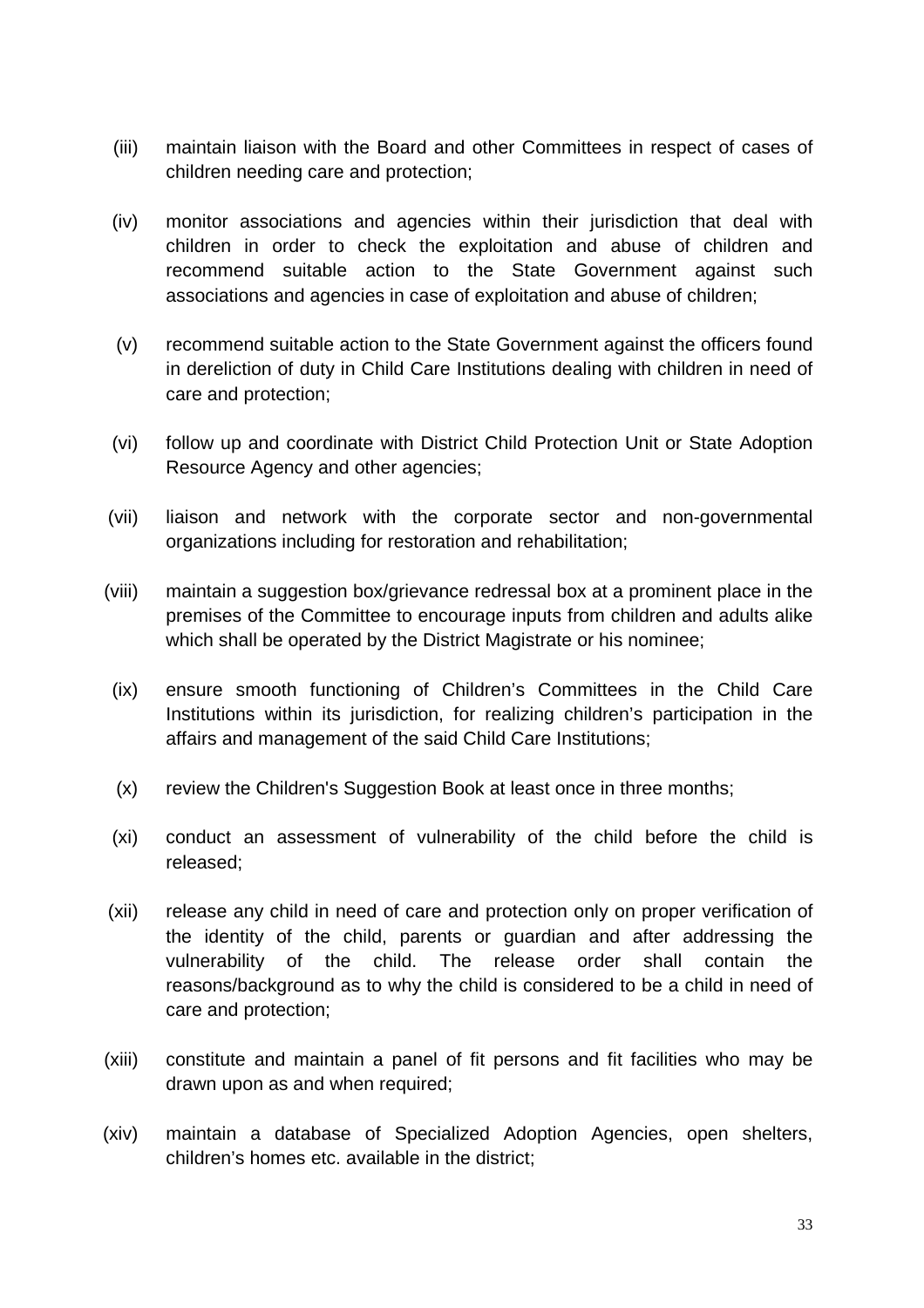- (xv) maintain a database of medical and counselling centers, de-addiction centers, hospitals, open schools, education facilities, apprenticeship and vocational training programmes and centers, recreational facilities such as performing arts, fine arts and facilities for children with special needs and other such facilities.
- (xvi) hold periodic meetings with the Superintendent/ Person-in-charge of Child Care Institutions, representatives of non-governmental organisations concerned and social workers/ case workers, Special Juvenile Police Unit/ Child Welfare Police Office/ Anti-Human Trafficking Unit officers to discuss specific issues that may arise;
- (xvii) send quarterly information in **Form 16** about children in need of care and protection received by it to the District Magistrate with all relevant details on nature of disposal of cases, pending cases and reasons for such pendency.
- (xviii) send monthly information to the State Adoption Resource Agency and the Authority about the number of children declared legally free for adoption and number of cases pending for decision under sub-section (5) of section 38 of the Act and the estimated time that would be taken for the disposal.
- (xix) maintain the following records in a register:
	- a) entries of the cases listed in a day and their next date and the Committee shall prepare a daily cause list of the cases before it.
	- b) entries and particulars of children brought before the Committee and details of the Child Care Institution where the children are placed or the address where the children are sent.
	- c) execution of bonds.
	- d) movement including visits to institutions.
	- e) children declared legally free for adoption.
	- f) children recommended for or placed in sponsorship.
	- g) children placed in individual or group foster care.
	- h) children transferred out or received from another Committee.
	- i) children for whom follow up is to be done.
	- j) children placed in after care.
	- k) Inspection record making entry of applications for inspection of the record of the Committee.
	- l) Record of Minutes meetings of the Committee.
	- m) correspondence received and sent.
	- n) Any other the appropriate authority may require.
- (xx) All information listed in Sub Rule (xix) shall be digitised and a software shall be developed by the State Governments.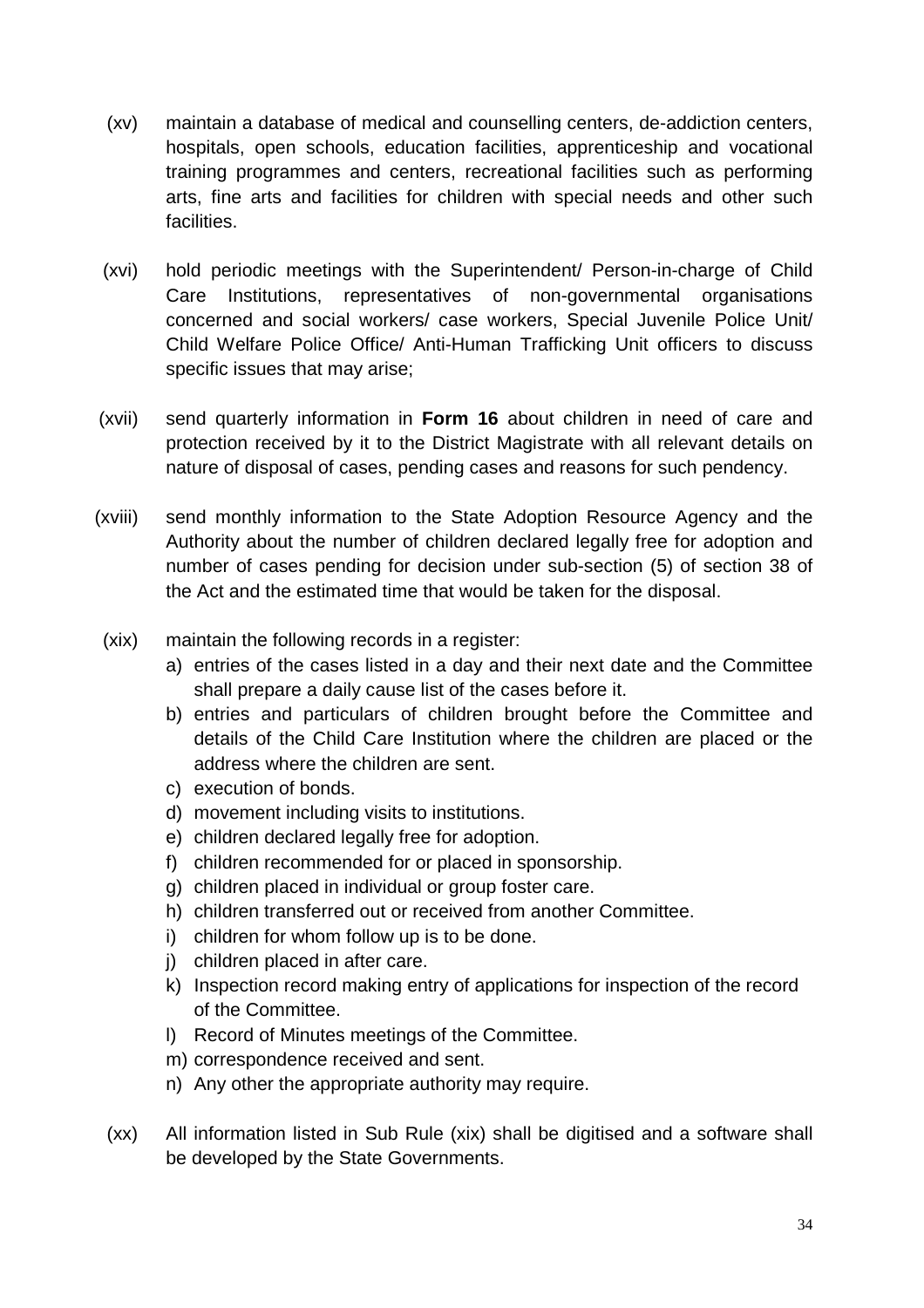#### **CHAPTER V**

#### **PROCEDURE IN RELATION TO CHILDREN IN NEED OF CARE AND PROTECTION**

#### **26. Production of a Child before the Committee**

(1) All children in need of care and protection shall be produced before the Committee during the working hours at its place of sitting and beyond working hours before the member as per the duty roster;

 Provided where the child cannot be produced before the Committee, the Committee shall reach out to the child where the child is.

(2) Whoever produces the child before the Committee shall make a report in **Form 17** containing the particulars of the child as well as the circumstances in which the child was received or found.

(3) In case of a child less than two years of age, who is medically unfit, the person or the organization who comes in contact with the child in need of care and protection shall send a written report along with the photograph of the child to the Committee within twenty-four hours and produce the child before the Committee as soon as the child is medically fit along with a medical certificate to that effect.

(4) The Committee after interaction with the child may issue directions for placing the child with the parent or guardian or Children's Home, Open Shelter, where such Home or Open Shelter or is available in the vicinity of the Committee before which the child is produced, and in the absence of such Home, to direct the placing of the child in safe custody of a fit person or a fit facility.

(5) The Committee or the member on duty shall issue the order for placing the child in Children's Home in **Form 18.**

(6) The Committee/member on duty shall order immediate medical examination of the child produced before the Committee/member on duty where such examination has not been got done.

 Provided that in appropriate cases the Committee/member on duty may direct, the duty officer in the Child Care Institution to get the child medically examined and no Child Care Institution shall deny the entry to the child for want of such medical examination.

(7) In the case of abandoned/lost/orphaned child, the Committee, before passing an order granting interim custody of the child pending inquiry, shall see that, the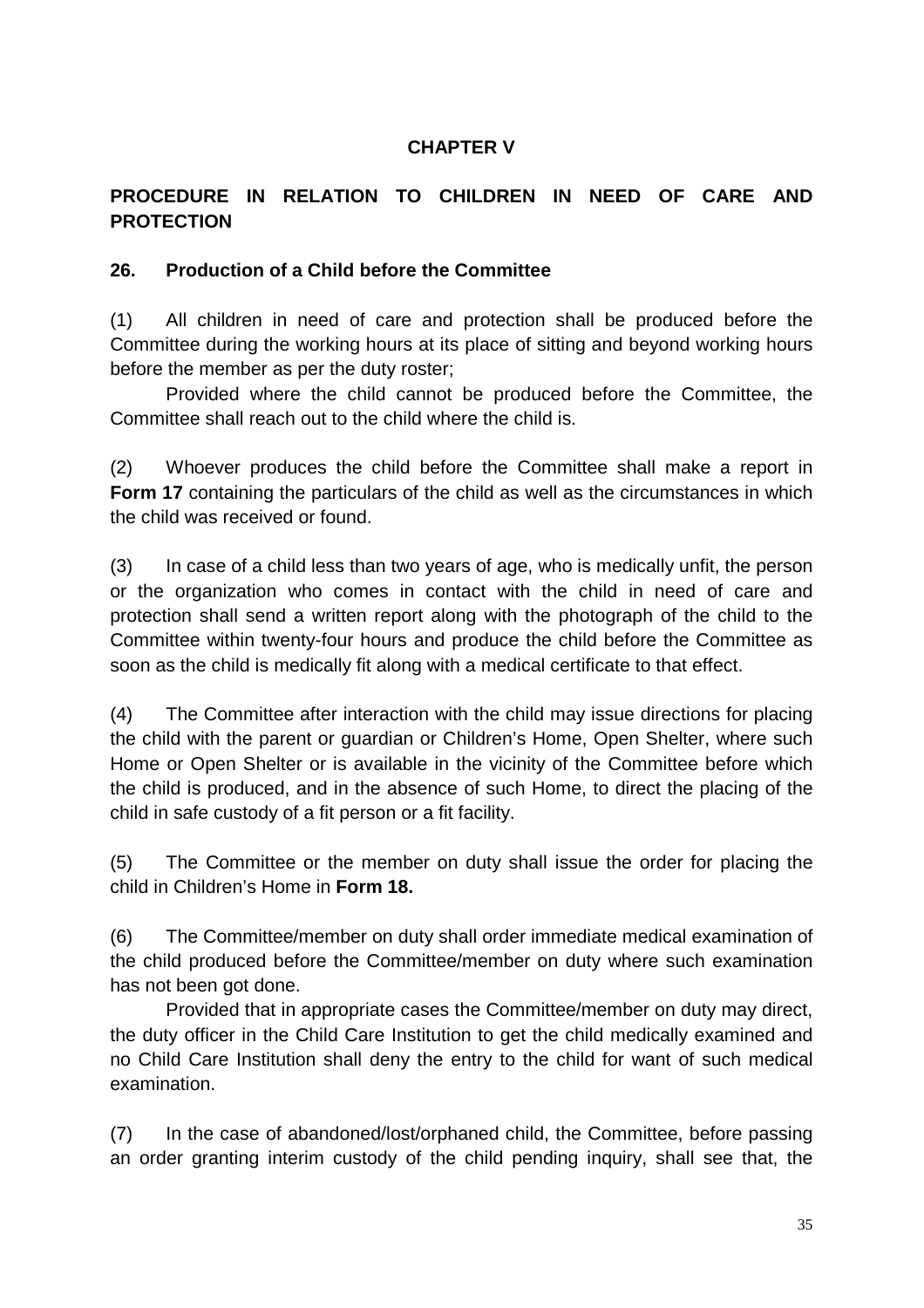information regarding such child is uploaded on a portal as specified by the Central Government.

(8) The Committee may, while making an order in **Form 19** for placing a child under the care of a parent, guardian or fit person, pending inquiry or at the time of restoration, as the case may be, direct such parent, guardian or fit person to enter into an undertaking in **Form 20**.

(9) Whenever the Committee orders a child to be kept in an institution, it shall forward to the Person-in-charge of such institution a copy of the order of short term placement pending inquiry in **Form 18** with particulars of the Child Care Institution and parents or guardian and previous record. A copy of such order shall also be forwarded to the District Child Protection Unit.

## **27. Procedure for inquiry**

(1) The Committee shall inquire in to the circumstances under which the child is produced and accordingly declare such child to be a child in need of care and protection.

(2) The Committee shall, prima facie determine the age of the child in order to ascertain its jurisdiction, pending further inquiry regarding age as per section 94 of the Act and rule 12 of these rules.

(3) When a child is brought before the Committee, the Committee shall assign the case to a social worker or caseworker or child welfare officer or to any recognized non-governmental organization for conducting the social investigation under subsection (2) of section 36 of the Act through an order in **Form 21.**

(4) The Committee shall direct the person or organization concerned to develop an individual care plan in **Form 22** including a suitable rehabilitation plan. The individual care plan prepared for every child in institutional care shall be developed with the ultimate aim of the child being rehabilitated and re-integrated based on the case history, circumstances and individual needs.

(5) The inquiry shall satisfy the basic principles of natural justice and shall ensure the informed participation of the child and the parent/guardian. The child shall be given an opportunity to be heard and his/her opinion shall be taken into consideration (with due regard to his/her age and level of maturity). The orders of the Committee shall be in writing and contain reasons.

(6) The Committee shall interview the child sensitively and in a child friendly manner and will not use adversarial or accusatory words or words that adversely impact the dignity or self-esteem of the child.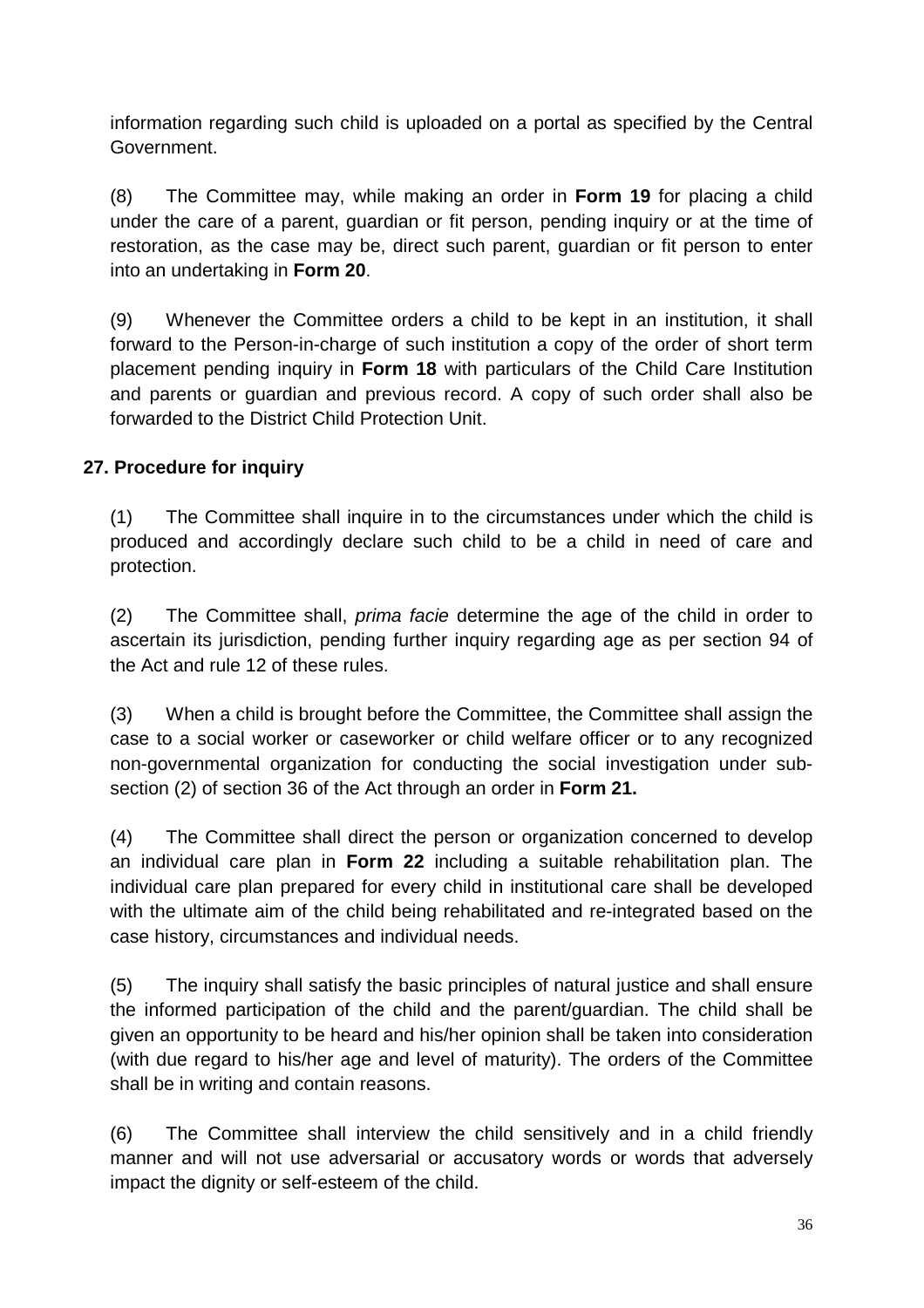(7) The Committee, while releasing the child or restoring the child shall not accept the mere statement of the person claiming custody. The Committee shall satisfy itself through documents and verification reports of the relationship between the child and the person who is claiming custody of the child. Before releasing or restoring the child the Committee shall also be satisfied as per **Form 23** that it is in the welfare and best interest of the child to release/restore the child to the person claiming custody even if it is the child's natural guardian.

(8) The Committee shall direct the Special Juvenile Police Unit or the District Child Protection Unit or child welfare officer to verify the authenticity of documents that are produced.

(9) The inquiry conducted by a social worker or caseworker or child welfare officer of the institution or any non-governmental organization shall be as per **Form 24** and must provide an assessment of the family situation of the child in detail, and explain in writing whether it will be in the best interest of the child to restore him to his family.

(10) Before the Committee releases or restores the child to the person claiming custody, both the child as well as the person(s) claiming such custody shall be referred to the Counsellor.

(11) The Committee shall maintain proper records of the children produced before it including medical reports, social investigation report, any other report/s and orders passed by the Committee in regard to the child.

(12) In all cases pending inquiry, the Committee shall notify the next date of appearance of the child not later than 15 days of the previous date and also seek periodic status report from the social worker conducting investigation on each such date.

(13) In all cases pending inquiry, the Committee shall direct the person or institution with whom the child is placed to take steps for rehabilitation of the child including education, vocational training, etc. from the date of first production of the child itself.

(14) Any decision taken by an individual member, when the Committee is not sitting, shall require ratification by the Committee in its next sitting.

(15) At the time of final disposal of a case, there shall be at least three members present including the Chairperson, and in the absence of Chairperson, a member so nominated by the Chairperson to act as such.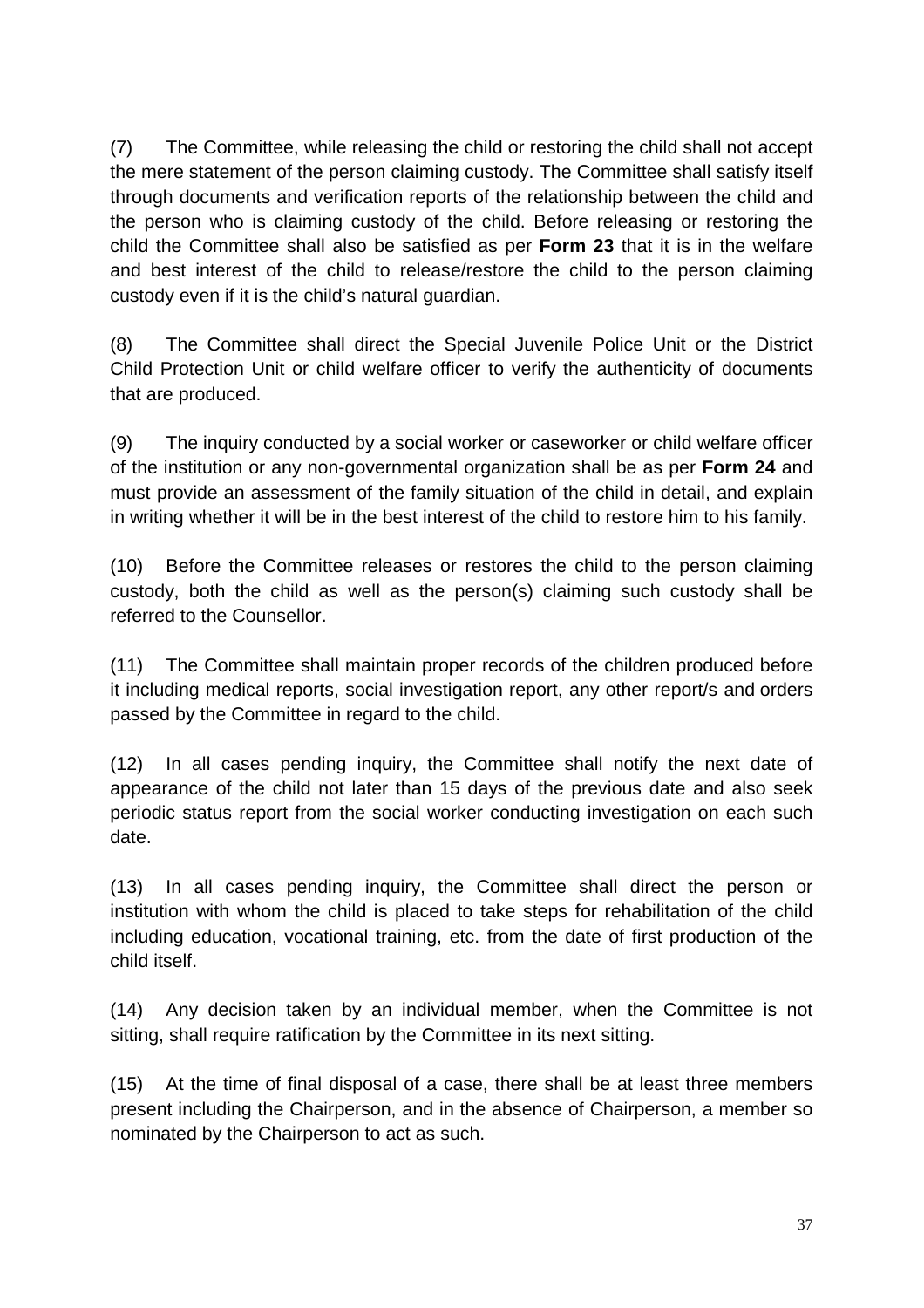(16) The Committee shall function cohesively as a single body and as such shall not form any sub-Committees.

(17) While holding the inquiry relating to a child in need of care and protection who was found to be engaged or kept in bondage for the purpose of employment and /or whose earnings have been withheld, the Committee will, in addition to facilitating the registration of an FIR under section 79 of the Act, the Committee shall refer the matter to the Relevant Authority for recovery of the earnings of the child withheld.

(18) While holding the inquiry relating to a child in need of care and protection who was found to be sold or bought for any purpose, the Committee, will in addition to facilitating the registration of an FIR under section 81 of the Act, also order for a payment of sum as claimed by the child or else found by the committee due from such person from whose possession the child is recovered/rescued, for the period of exploitation and abuse.

(19) Where a child has to be sent/repatriated to another district/State/country the Committee shall direct the District Child Protection Unit to take necessary steps such as approaching the Forigners Regional Registration Offices (FRRO) for a noobjection certificate, contacting the counterpart Committee, or any other voluntary organization in the other district/State/country where the child is to be sent.

(20) At the time of final disposal of the case, the Committee shall incorporate in the order of disposal an individual care plan in **Form 22** or such child prepared by the social worker or caseworker or child welfare officer of the institution or any nongovernmental organization.

(21) While finally disposing off the case, the Committee shall give a date for followup of the child not later than one month from the date of disposal of the case and thereafter once every month for the period of first six months and thereafter every three months for a minimum of one year or till such time the child attains majority, as the Committee deems it fit.

(22) Where the child belongs to a different district, the Committee shall forward the age declaration, case file and the individual care plan to the Committee of the district concerned which shall likewise follow-up the individual care plan as if it had passed such disposal order.

(23) The individual care plan shall be monitored by means of a Rehabilitation Card in **Form 14.** issued for the purpose by the Committee passing the disposal order and which shall form part of the record of the Committee which follows up the implementation of the individual care plan. Such Rehabilitation Card shall be maintained by the Rehabilitation cum Placement Officer.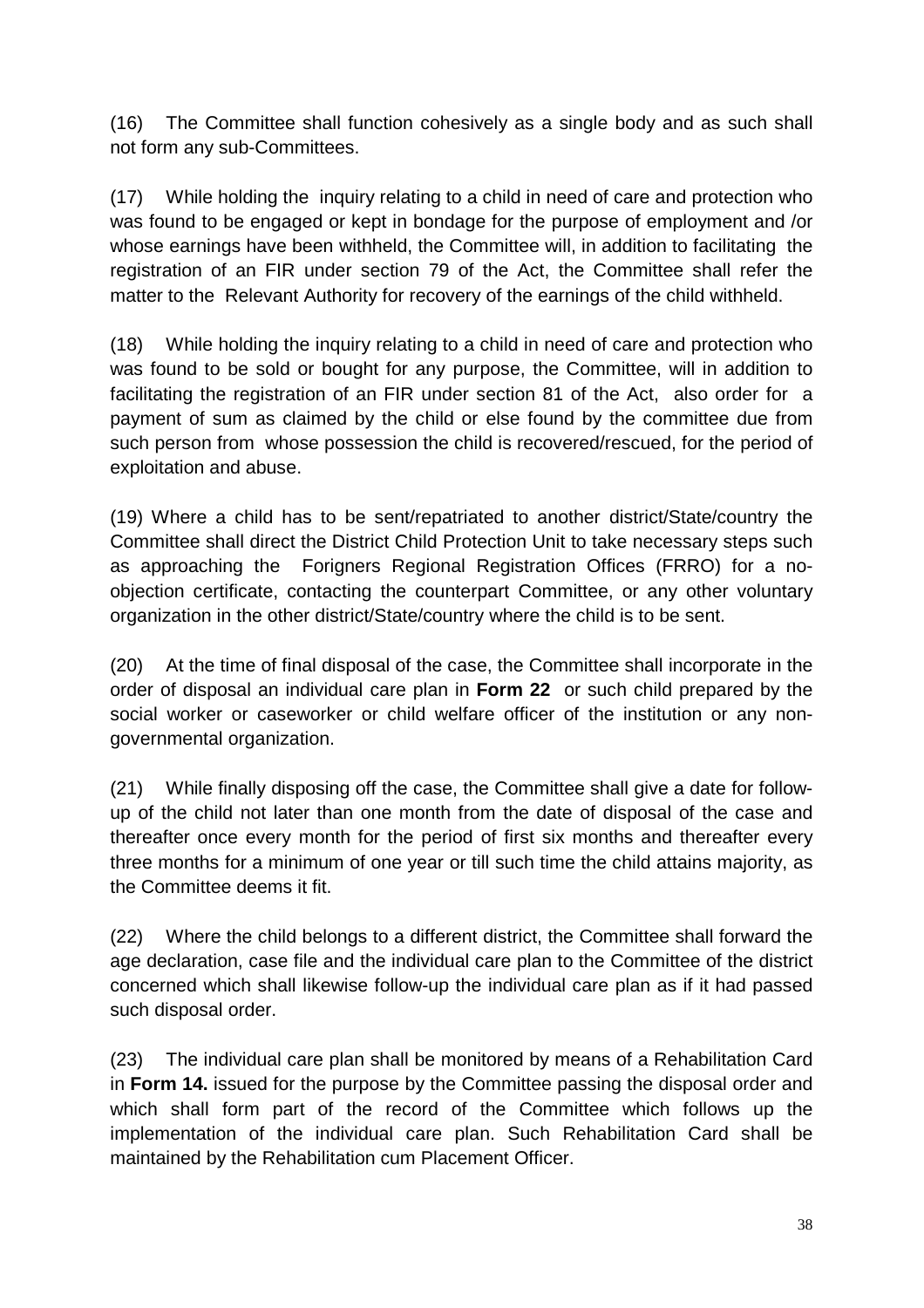(24) All orders passed by the Committee in respect of a child in need of care and protection shall also be uploaded on the prescribed web portal with due regard to the confidentiality and privacy of the child.

### **28. Procedure in case of surrendered children**

- (1) A child may be surrendered by:
	- (i) both the parents, where both parents are alive and living together;
	- (ii) natural guardian or the guardian appointed by the Court, where both parents are alive but are not living together and where no visitation rights have been claimed by the other parent;
	- (iii) both parents, where both parents are alive but are not living together, where visitation rights have been claimed or granted;
	- (iv) one parent, where the other parent has fully or completely renounced the world or has been declared to be of unsound mind by a competent court;
	- (v) mother, where the child is at imminent risk or danger of bodily harm particularly from the family;
	- (vi) an unwed mother without reference to the biological father;
	- (vii) an unwed minor mother, or a mentally challenged mother accompanied by a parent or a guardian, and in the absence of parent or guardian, by an accompanying adult;
	- (viii) an unwed minor mother placed in a Child Care Institution accompanied by the Person-in-charge, child welfare officer or the case worker or social worker of the Institution, as the case may be; or
	- (ix) a guardian appointed by the Court.
- (2) When a parent or guardian appointed by the Court, wishes to surrender a child under sub-section (1) of section 35, such parent or guardian shall make an application to the Committee in **Form 25.** Where such parent or guardian is unable to make an application due to illiteracy or any other reason, the Committee shall facilitate the same through the Legal Aid Counsel provided by the Legal Services Authority, the deed of surrender shall be executed as per **Form 26**.
- (3) The inquiry under sub section 3 of section 35 of the Act shall be concluded by the Committee expeditiously and the committee shall declare the surrendered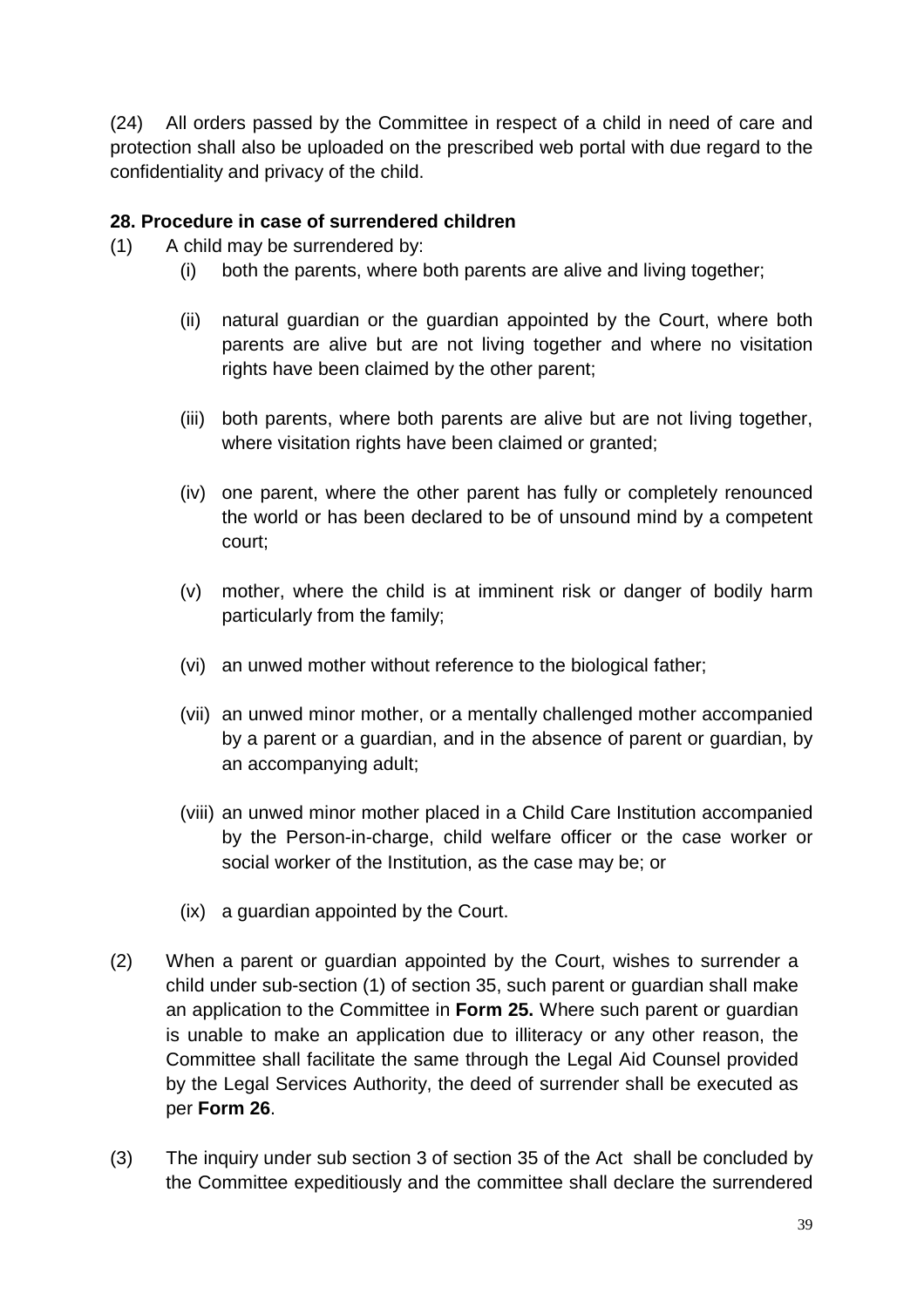child as legally free for adoption after the expiry of sixty days from the date of surrender.

(4) The specialiased adoption agency or Child Care Institution shall follow due procedure as provided in Adoption Regulations.

## **29. Procedure in case of orphan or abandoned children.**

(1) In case of orphan and abandoned child, the Committee shall make all efforts for tracing the parents or guardians of the child and on completion of such inquiry, if it is established that the child is either an orphan having no one to take care, or abandoned, the Committee shall declare the child legally free for adoption.

(2) In case an abandoned or orphan child is received by a Child Care Institution including a Specialized Adoption Agency, such a child shall be produced before the Committee within twenty four hours (excluding the time necessary for the journey) along with a report in **Form 17** containing the particulars and photograph of the child as well as the circumstances in which the child was received by it and a copy of such report shall also be submitted by the Child Care Institution or a Specialized Adoption Agency to the local police station within the same period.

(3) The Committee shall issue an order in **Form 18** for short term placement and interim care of the child, pending inquiry under section 36 of the Act.

(4) The Committee shall use the Trackchild or any such portal to ascertain whether the abandoned child or orphan child is a missing child while causing the details of the orphan or the abandoned child to be uploaded.

(5) The Committee, after taking into account the risk factors, and in the best interest of the child, may direct the publication of the particulars and photograph of an orphan or abandoned child in newspapers with wide circulation within seventy two hours from the time of receiving the child for the purposes of tracing out the biological parents or the legal guardian(s).

(6) In case where the child is from another State, the publication should be done in the known place of origin of the child.

(7) The cost of publication shall be met by the District Child Protection Unit, Child Care Institution or the Specialized Adoption Agency as directed by the Committee.

(8) In case the biological parents or legal guardian of the child cannot be traced, the District Child Protection Unit shall submit a report to the Committee within thirty days from the date of first production of the child before the Committee.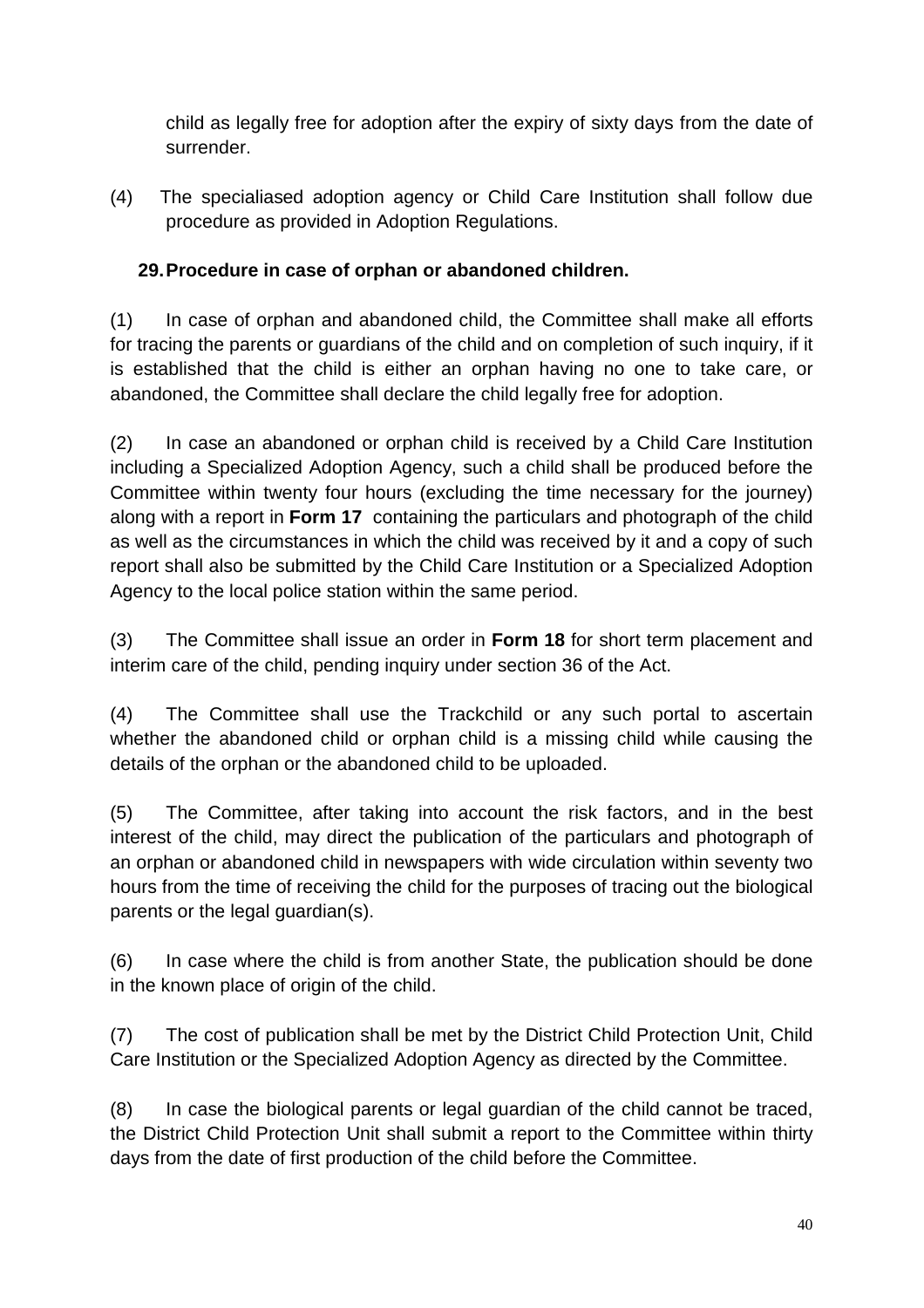(9) The Child Care Institution or the Specialized Adoption Agency shall submit a report to the Committee immediately after thirty days from the first date of production of the child before the Committee as to whether any person has approached it to claim the child and the report may also include any information revealed by the child during his interim care.

(10) The Committee shall call a report about the traceability of the biological parents or legal guardian from the police and the police shall submit such a report within one month from the date of receipt of order of the Committee.

(11) The Committee, after making inquiry as per the provisions of the Act and the rules made hereunder, shall issue an order in **Form 27,** declaring the abandoned or orphan child as legally free for adoption. Such an order signed by any three members of the Committee including the Chairperson shall be issued within a period of two months of the first production of the child before the Committee in case of a child upto two years of age and within four months of the first production of the child before the Committee for a child above two years of age, from the date of first production of the child before the Committee. For declaring a child legally free for adoption, the Committee need not wait for the disposal of the case registered regarding abandonment of the child.

(12) Where the parents of the child are traced, the procedure for restoration of the child shall be as per rule 113 of these rules.

## **30. Pendency (Section 36 (4) of the Act)**

(1) For the purpose of sub-section (4) of section 36 of the Act, the Committee shall maintain a 'Case Monitoring Sheet' for every case and in case there is more than one child in one case, a separate sheet shall be used for each child. The case monitoring sheet shall be in **Form 28**. The said **Form 28** shall be kept at the top of each case file and shall be updated from time to time. The following points are to be considered so far as 'progress of inquiry' mentioned in **Form 28** is concerned:

- (i) Time schedule for disposal of the case should be fixed on the first date of hearing;
- (ii)Scheduled date given in column No. (2) of 'progress of inquiry' shall be the outer limit within which the steps indicated in column (1) is to be completed; and
- (2) The Committee shall submit a quarterly report in **Form 16** to the following:
	- (i) District Judge;
	- (ii) District Magistrate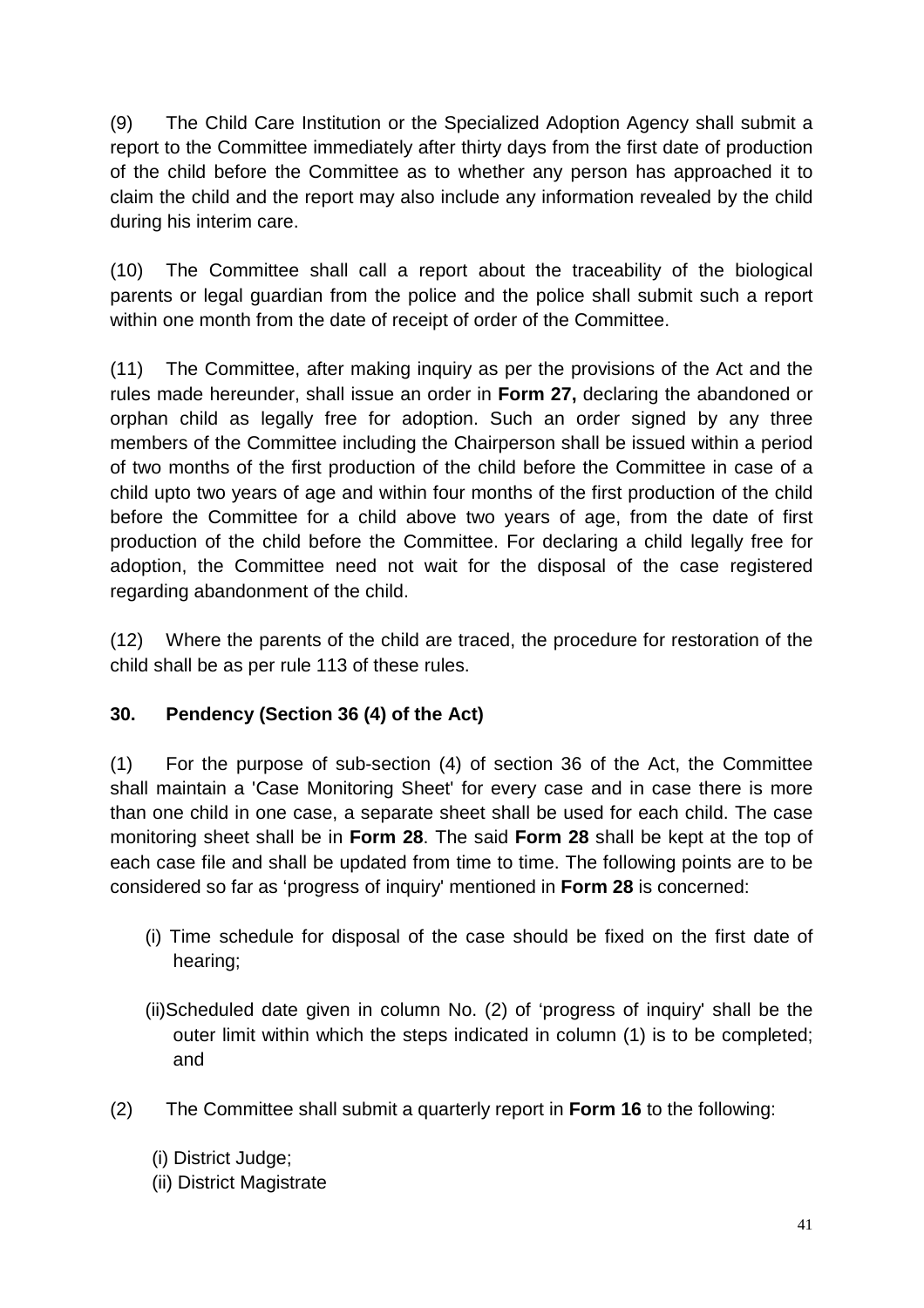(iii) District Child Protection Unit.

(3) The District Magistrate shall inspect the Committee once every quarter and also appraise the performance of the Chairperson and the members of the Committee on the basis of their participation in the proceedings of the Committee and submit a report to the State Government.

#### **CHAPTER VI**

## **REHABILITATION AND SOCIAL REINTEGRATION**

## **31. Rehabilitation and Social Reintegration**

A programme for rehabilitation and social re-integration of a child shall take into account the fundamental principles laid down in section 3 of the Act.

## **32. Child Care Institutions (Section 2 (21) of the Act)**

(1) The State Government shall establish and maintain in every district, either by itself, or through voluntary or non-governmental organizations separate children's home, open shelter, observation home, special home, specialized adoption agency and a fit facility, separately for boys and girls.

(2) The Child Care Institutions in respect of children in conflict with law shall be as under:

(i) Observation Home (ii) Special Home (iii)Place of Safety

(3) The Place of Safety shall have segregation units for following category of children (i) for children in the age group of 16 to 18 years with pending inquiry in case of heinous offences

(ii) for children in the age group of 16 to 18 years found to be involved in heinous offences upon completion of inquiry

(iii) for children who are sent on the order of the Board as per sub-section(1) (g) of section 18 of the Act

(iv) ) for persons in the age group of 18 to 21 years who may have committed an offence when they were child and with pending inquiry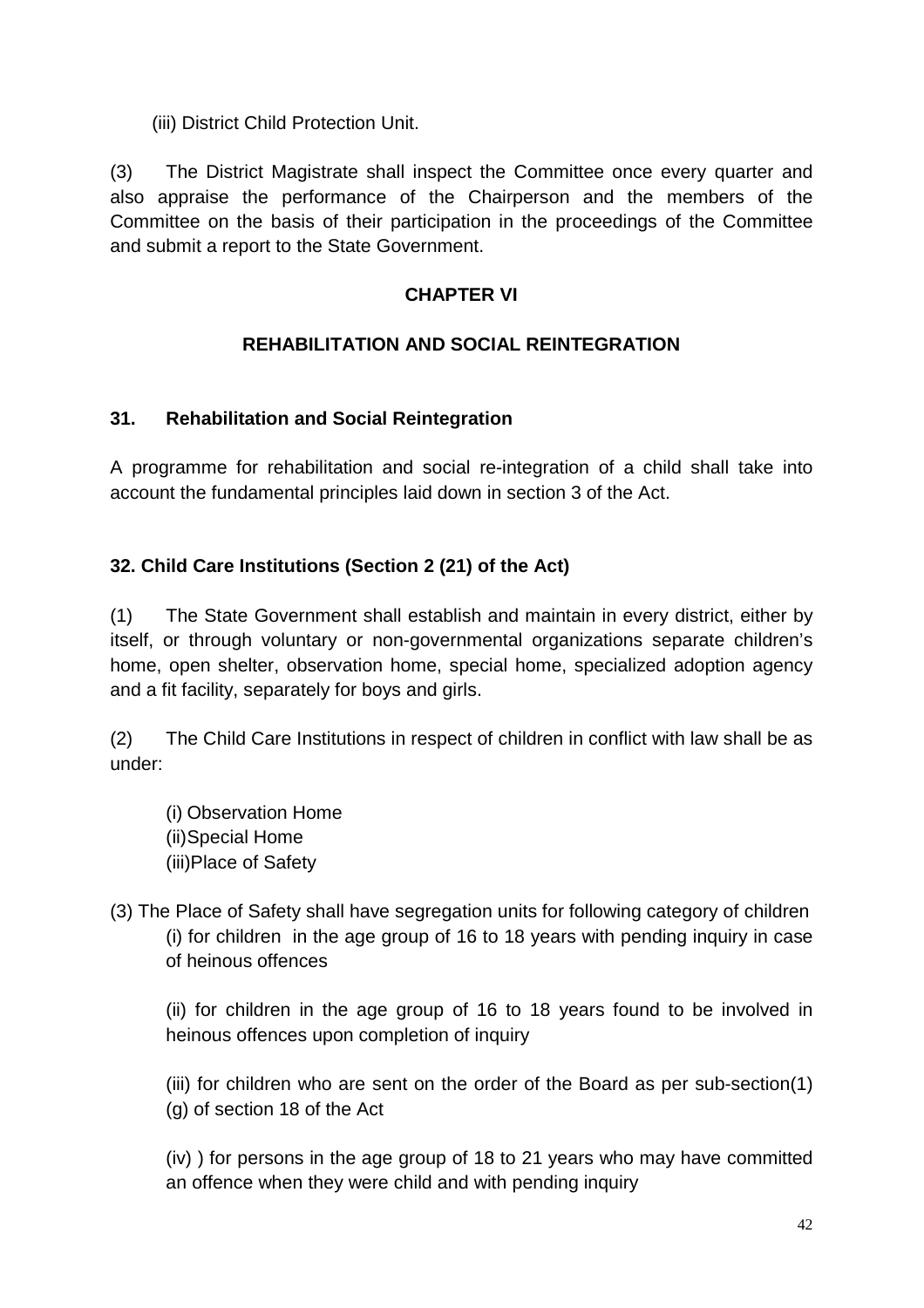(v) for persons in the age group of 18 to 21 years who committed an offence when they were child and are found to be involved in the offence upon completion of inquiry.

(4) The Child Care Institutions shall be child-friendly and in no way shall they look like a jail or lock-up.

(5) Every Child Care Institution shall keep a copy of the Act, the rules made by the Central Government and the State rules if any, for use by both staff and children residing therein.

(6) Each Child Care Institution shall have a Management Committee for the management of the institution and monitoring the progress of every child in the home.

## **33. Manner of Registration of Child Care Institutions (Section 41(1) of the Act)**

(1) All such institutions or organisations shall make an application in **Form 29**  together with a copy each of rules, bye-laws, memorandum of association, list of governing body, office bearers, list of trustees, balance sheet of preceding three years, statement of past record of social or public service provided by the institution or organisation to the State Government (along with the copy to the Board or the Committee as the case may be) and that it has not been black listed by the Central or State Government;

(2) The State Government shall after verifying, that provisions exist in the institution or organisation for the care and protection of children, health, education, boarding and lodging facilities, vocational facilities and rehabilitation as per the rules, may issue a registration certificate to such institution in **Form 30.** 

(3) The District Officer of the Women and Child Development Department or Social Welfare Department of the State Government will be authorised to grant registration to Child Care Institutions.

(4) The Ministry of Women and Child Development, Government of India may develop a model online system for receipt and processing of applications for registration, within six months from the coming into force of these Rules

(5) The State Government, while taking a decision on the application for registration, shall consider the criteria listed in Form **29.**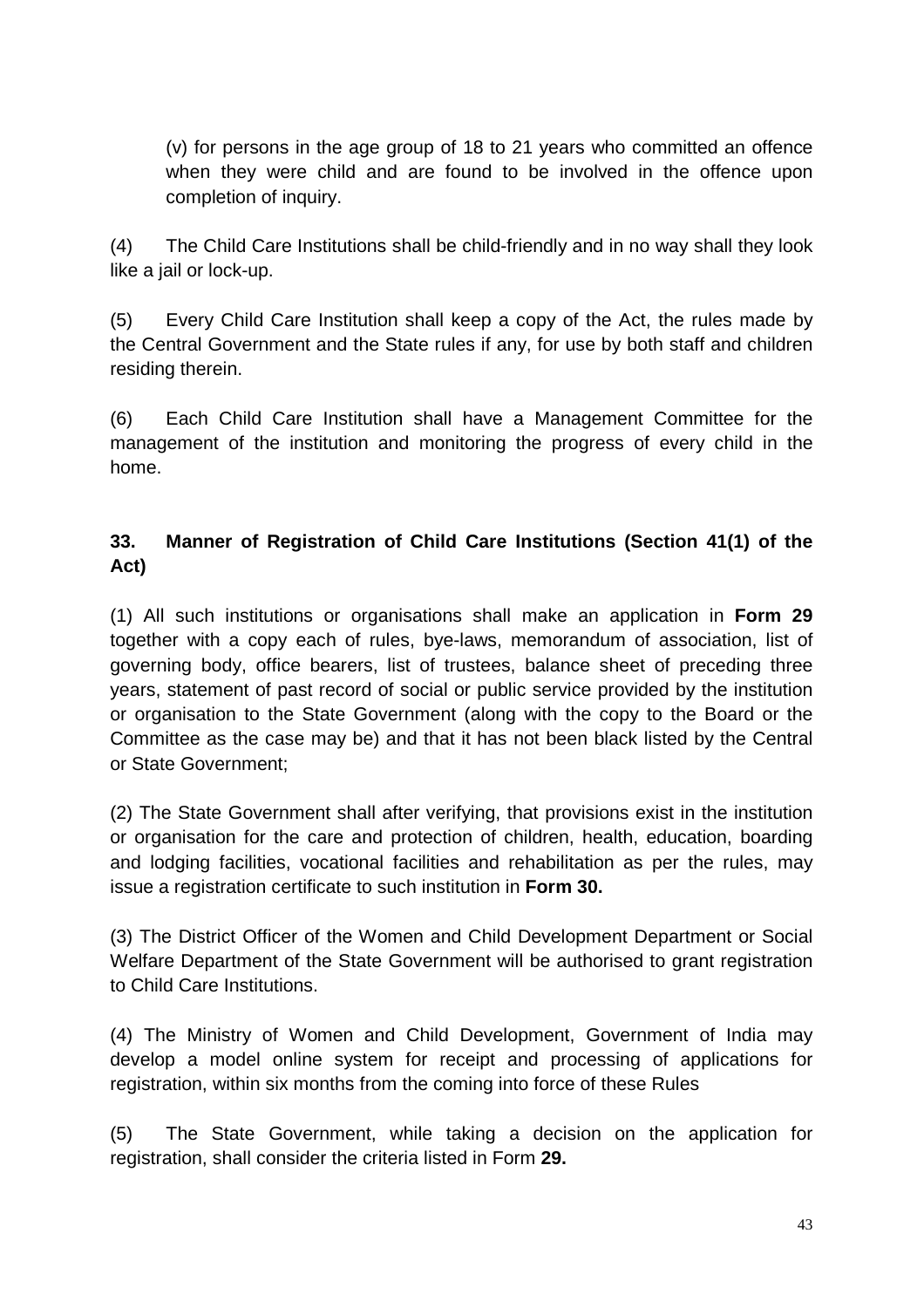(6) If the detailed inspection or the annual review reveals that there is unsatisfactory compliance with the standards of care, protection, rehabilitation and reintegration services and management of the institution or the organisation as laid down under the Act and the rules or the facilities are inadequate, the registering authority may, at any time, serve notice on the management of the institution or the organisation and after giving opportunity of being heard, that the registration of the institution or organisation, shall stand withdrawn or cancelled from a date specified in the notice and from the said date, the institution or organisation shall cease to be an institution or organisation registered under sub-section (1) section 41 of the Act.

(7) Any institution that is aggrieved by a decision taken by the registering authority, may submit an appeal with the District Magistrate within 30 days of receipt of the order. The District Magistrate shall dispose of the appeal within 90 days of receipt after giving the appellant a reasonable opportunity of being heard.

(8) When the registration of an institution or organisation under the Act is suspended or cancelled for some reason the children placed therein shall, be transferred by the order of the Board or the Committee, to some other institution or organisation of repute, registered under sub-section (1) of section 41 of the Act.

(9) All institutions or organisations shall be bound to seek renewal of registration three months prior to the expiry of the period of registration

(10) An application for renewal of registration of an institution shall be disposed of within sixty days from the date of receipt of application.

#### **34. Open Shelter (Section 43 of the Act)**

(1) The State Government shall establish separate Open Shelters for girls and boys.

(2) All organisations and persons interested in running Open Shelters or already running Open Shelters shall make an application in **Form 31** to the registering authority to get themselves registered.

(3) The applicants shall submit a report of the need for opening such a shelter along with a survey on the status of children indicating the number of children or the target group in the urban or semi urban area or rural area where the Open Shelter is proposed to be established. After proper police verification and other inquiry as deemed necessary, the organization or person may be selected for running the open shelter.

(4) The Open Shelters shall be registered as provided under sub-section (1) of section 41 of the Act and rule 33 of these rules.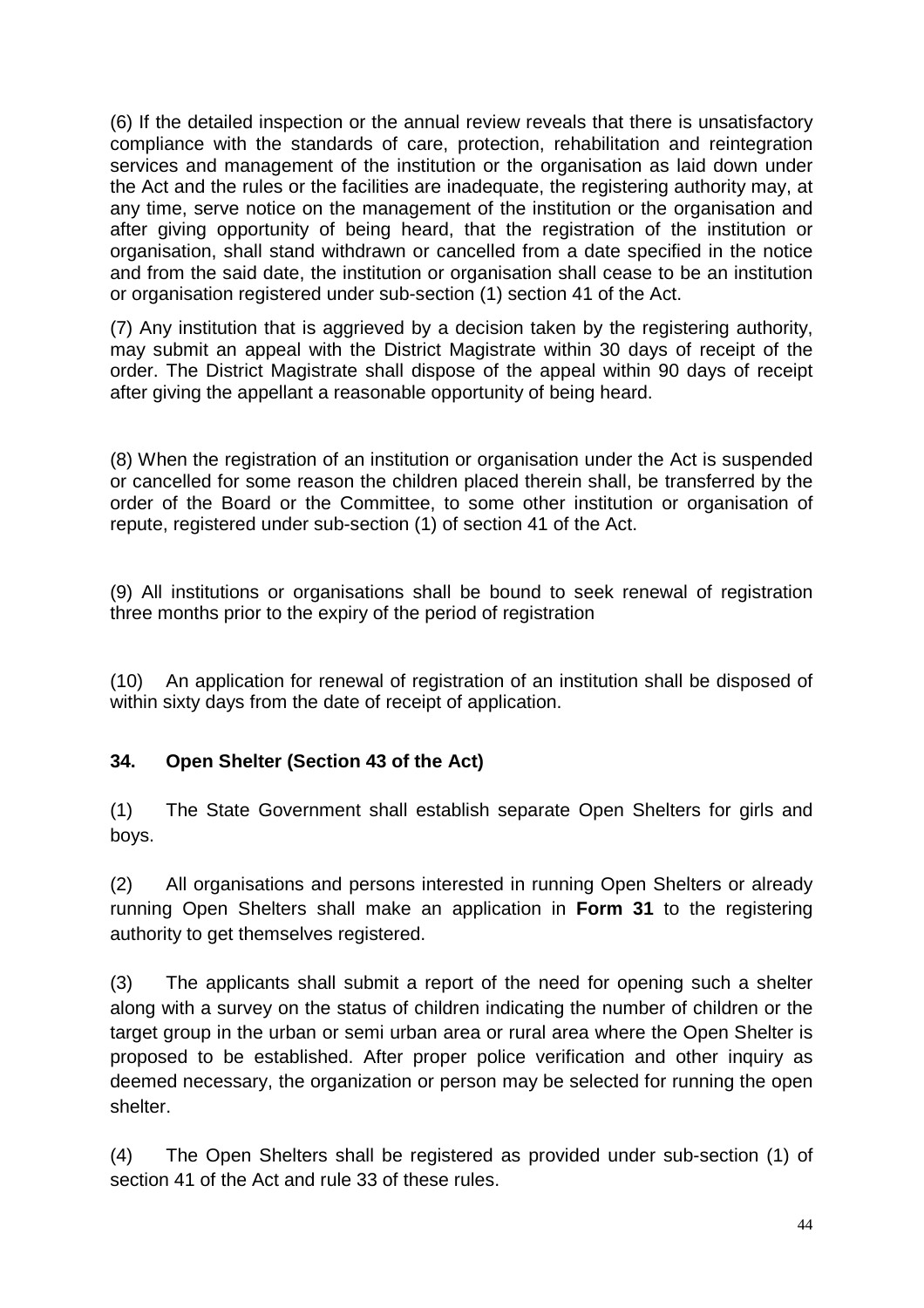(5) The State Government shall prepare a list of Open Shelters which shall be forwarded to the Special Juvenile Police Unit, District Child Protection Unit and the Committee.

(6) The services provided in Open Shelters may include:

(i) Day care and Night residential facilities including food, washing facilities and toilets;

(ii)Encouraging involvement of social workers, community volunteers, peer educators, students and others to provide opportunity to people with skills and time to mentor, guide and improve the quality of life of the children;

(iii) Maintaining electronic data of each child, including Aadhar data, if available, and furnishing the details to the District Child Protection Unit as a part of the child tracking system and providing a list of names of children accessing the services to the Committee on monthly basis; and

(iv) Any other facility as the State Government may prescribe

(7) In cases where, the agency in charge of the Open Shelter finds that a child may require more than short term care and protection, such child may be produced before the Committee for appropriate further steps.

(8) The Open Shelter shall not refuse admission to any child in need of care and protection who seeks its services himself or is brought by any person at any time.

(9) An Open Shelter should be roomy and big enough to accommodate 25 to 50 children at one time and should include a kitchen, dining facilities, bathrooms and toilets, lockers, recreational facilities.

(10) The staffing pattern of an Open Shelter and Contact Point should be as stated in the Integrated Child Protection scheme.

(11) The duties of the Outreach worker and social worker shall be as notified by State Governments from time to time.

(12) Each Open Shelter shall send monthly information in **Form 32** to the District Child Protection Unit and the Committee regarding the children availing the services of the Open Shelter.

## **35. Foster Care (Section 44 (1) (5) JJ Act)**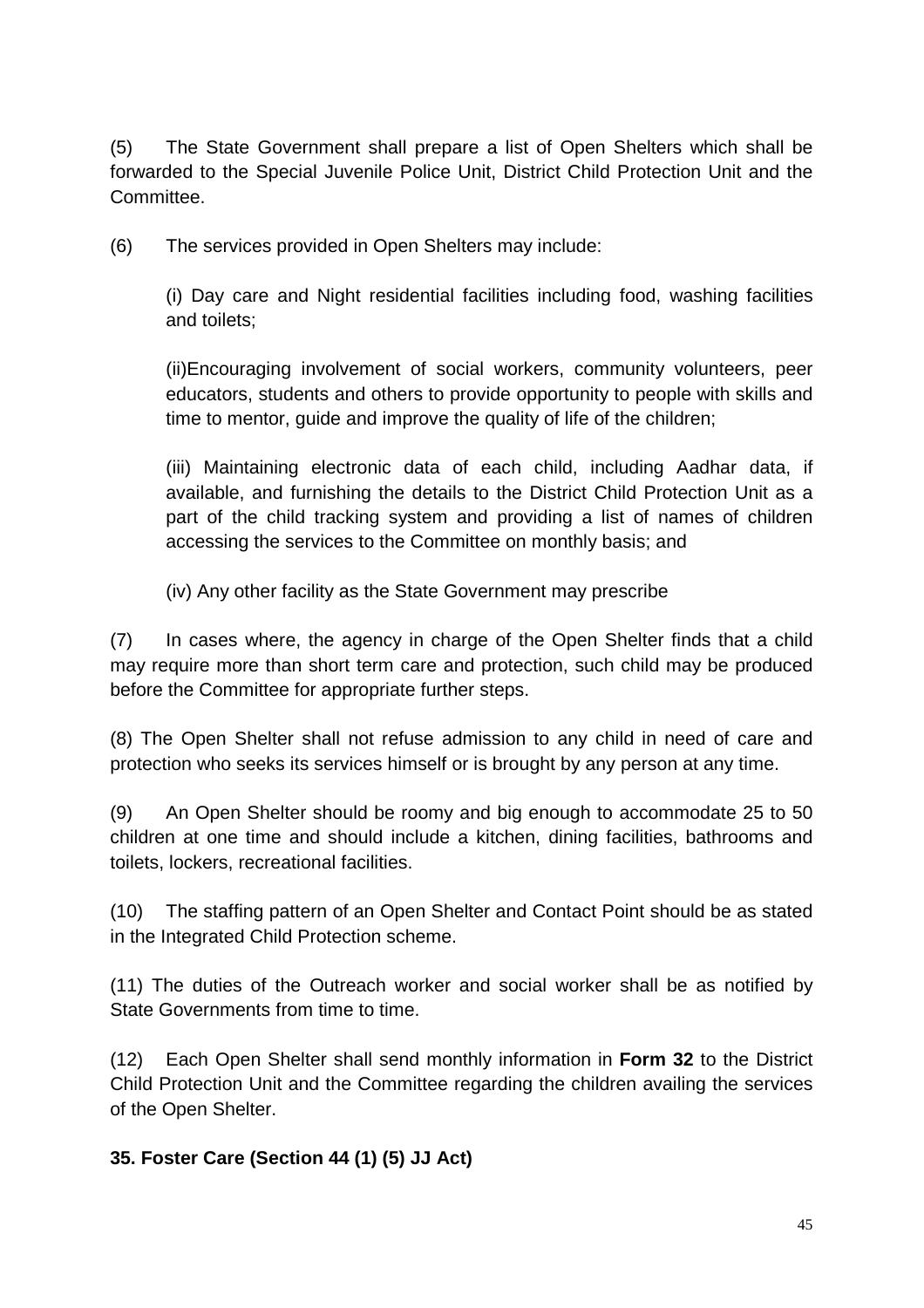(1) The State Government shall develop a foster care programme in consultation with the Committees, non-governmental organizations, academicians and organizations working on alternative care for children.for children in need of care and protection in a family which does not include the child's biological or adoptive parents or in an unrelated family recognised as suitable for the purpose by the State Government for a short or extended period of time

(2) District Child Protection Unit is the nodal authority for implementing the foster care programme in a district. All decisions related to placement of a child in foster care are to be taken by the Child Welfare Committee of the district.

(3) The Committee shall consider the well-being and best interest of the child between the age group of 6-18 years, while determining whether the child is to be considered for 'individual' or 'group' Foster Care.

(4) The Committee shall hear the child and take into consideration the opinion of the child before deciding the nature of foster care with due regard to his/her age and maturity as on the matters concerning selection of foster care family.He/she should be informed and prepared throughout the process; children above 6 years of age shall be placed in foster care; placement of children in foster care only with their consent.

(5) The appropriateness of placement of a child in foster care shall be determined by the level of trauma experienced by a child, history of drug addiction, disability, social behaviour, requirement of any specialized care, terminal illness etc.

(6 ) Foster care can be short term or long term depending upon the needs of the child. The duration of care and situations under which short term Foster care will be given will rest on the Committee based on their assessment of the individual case presented before them.

(7) Long term foster care, on the other hand, is placement of a child by the Committee for a period exceeding one year. This period can be increased by the Committee till the child attains 18 years of age on the basis of assessment of the compatibility of the child with the individual foster care/parent/group setting. On completing 18 years of age, the child has the option to avail services of aftercare programme.

(8) Recognizing that every child has the right to grow in a family environment, every attempt shall be made to reunite the child with his biological family, if available.

(9) Where the Committee is satisfied that family-based individual foster care is not advisable for a child or the child expresses a preference for being placed in group foster care, it may pass appropriate orders for placing the child in group foster care.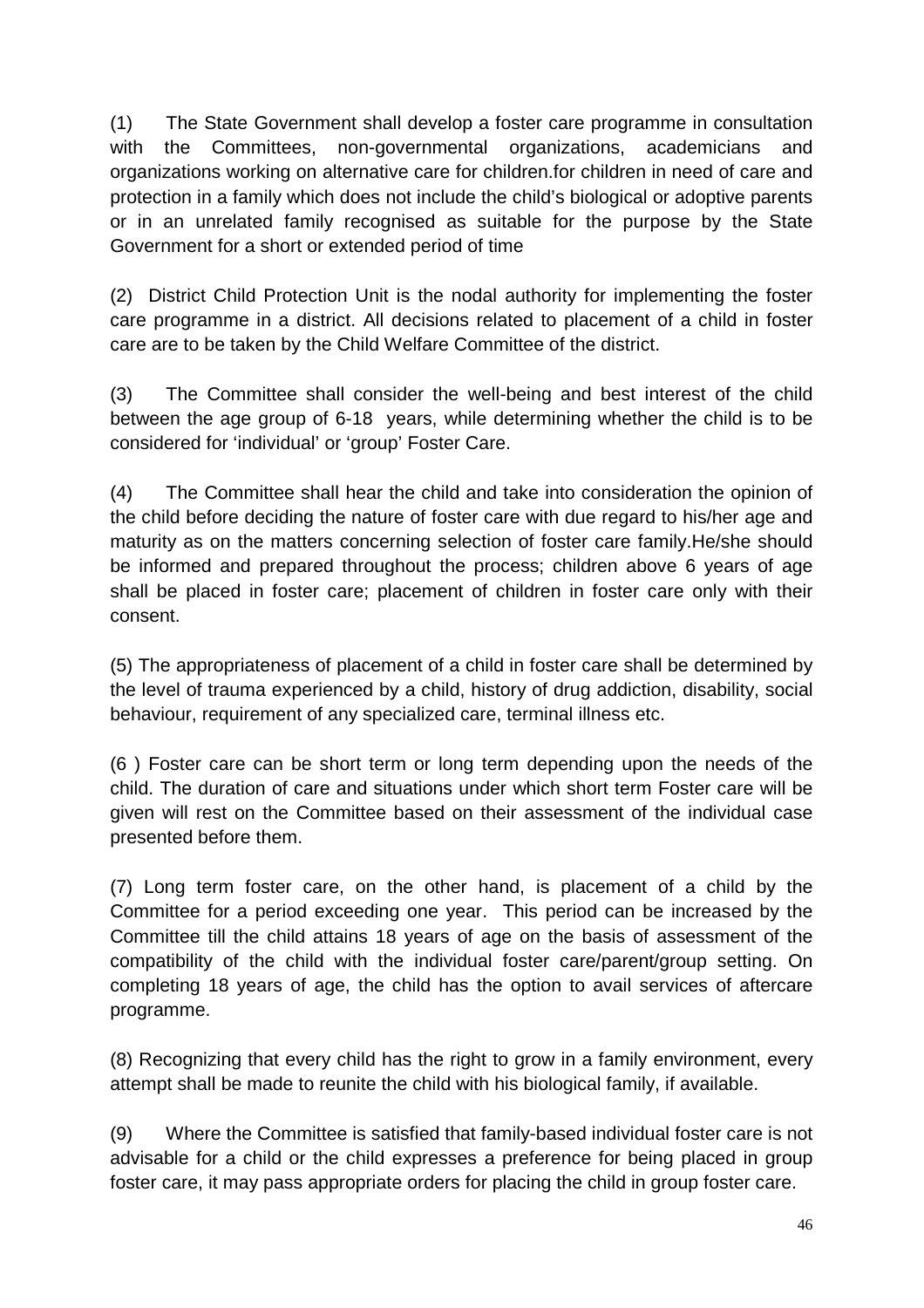(10) Children with special needs may be considered either for placement in individual foster care or group foster care provided the Home Study Report of the foster family supports their fitness and group setting has facilities for care of such children, State Government shall provide for medical care of such children

(11) Children of six years and above may be considered for placement in foster care based on their individual care plan , in case they are residing in institutions or the Child study report prepared by the District Child Protection Unit when the child has been identified from the community while conducting vulnerability mapping and district need assessment exercise under the Integrated Child Protection Scheme.

(12) Care givers in Group Foster Care Institutions shall be declared as "fit persons" under section 52 of the Act who are willing to take care of groups of children.

(13) The number of children placed under group foster care shall not exceed 8 children including biological children.

(14) The District Child Protection Unit shall place periodically advertisement in local newspapers calling for separate applications for group foster care and individual foster care

(15) The District Child Protection Unit, while selecting foster family shall consider the following criteria:

- (i) Both the spouses must be Indian citizens;
- (ii) Both the spouses must be willing to foster the same child;
- (iii) Both the spouses must be above the age of 35 years and must be in good physical, emotional and mental health;
- (iv) Ordinarily the foster family should have an income with which they are able to meet the needs of the child and are not dependent on the foster care maintenance payment for the child;
- (v) Medical reports of all the members of the foster family/care giver residing in the premises should be obtained including reports for Human Immuno Deficiency Virus (HIV), Tuberculosis (TB) and Hepatitis B etc. to determine that they are medically fit;
- (vi) The foster family/ care giver should have adequate space and basic facilities;
- (vii) The foster family/care giver should be willing to follow rules laid down including regular visits to doctors, maintenance of child health and their records;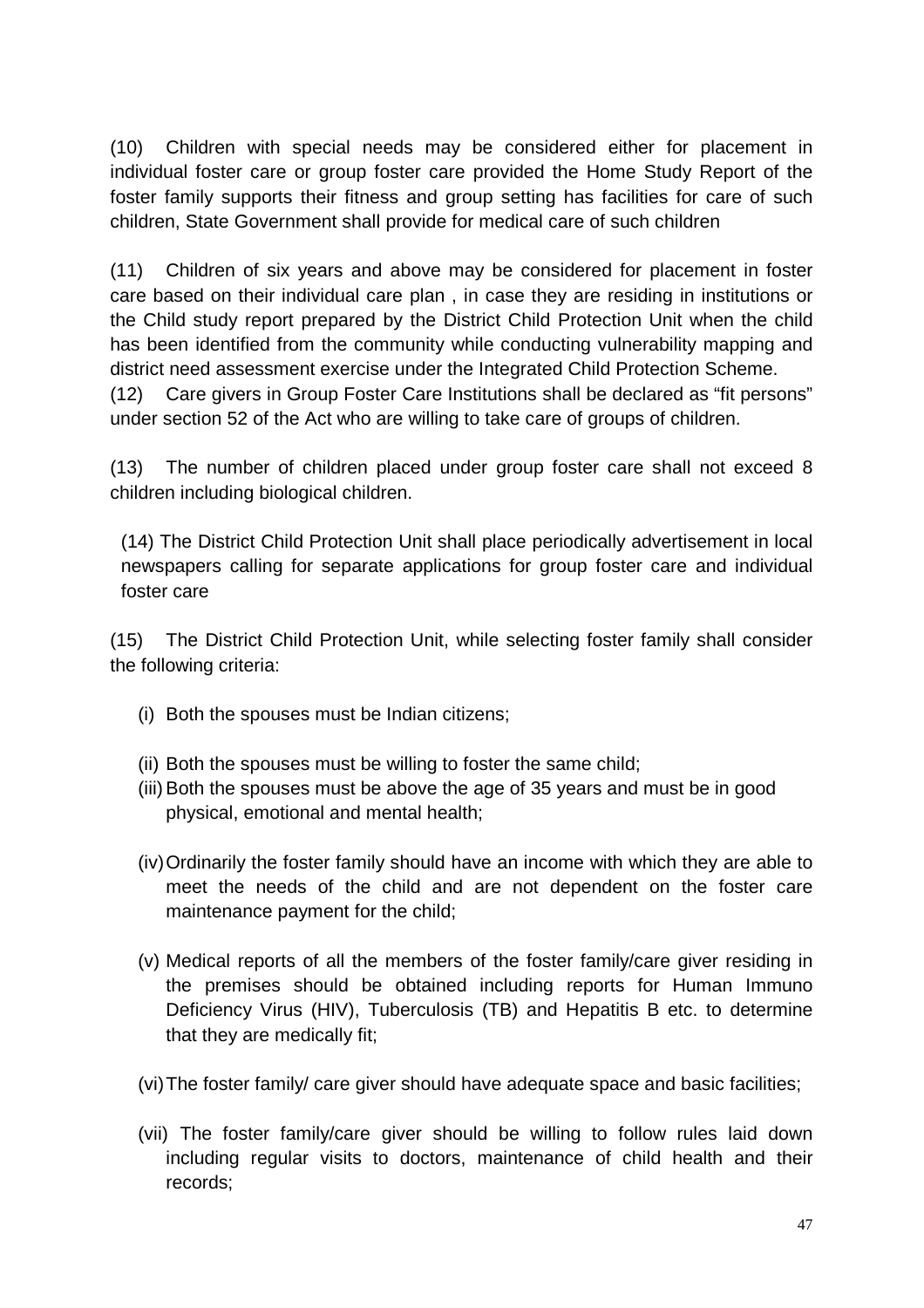- (viii) The foster family/ care giver should be willing to produce the child before the Committee at regular intervals or as directed by the Committee;
- (ix) The foster family/ care giver should be willing to attend foster care orientation programmes organized by the District Child Protection Unit;
- (x) The foster family/ care giver must be without criminal conviction or indictment;
- (xi) The foster family/ care giver should have supportive community ties with friends and neighbours.
- (xii) The criteria for selecting group foster care giver settings will include: registration of the group setting under the Act; recognition as a fit facility by Committee; existence of child protection policy and sufficient space and proper amenities for children.
- (xiii) The District Child Protection Unit will also verify two references from individuals of good standing from the community that are provided by every foster parent.
- (xiv) The District Child Protection Unit, while making an assessment of the prospective foster parents shall thoroughly check their economic status to ensure that they are able to meet the needs of the child and are not dependent on the foster care maintenance payment for the child; however if it assessed that all other criterion being satisfied and only financial support is required, the case shall be recommended to Sponsorship and Foster Care Approval Committee as constituted under ICPS, after the final orders of Committee.

(16) The District Child Protection Unit shall maintain a roster/panel of prospective individual foster families and group foster care givers, including those requiring financial assistance every year which shall be forwarded to the Committee

(17) The Committee before placing the child in foster care shall obtain a Home Study Report through the District Child Protection Unit in **Form 33.** The District Child Protection Unit may seek the assistance of reputed non-governmental organizations to conduct such Home Study.

(18) The Committee shall obtain an Individual Care Plan of the child to be placed in foster care through the District Child Protection Unit prepared in **Form 22.** The District Child Protection Unit may seek the assistance of reputed non-governmental organisations while preparing such Individual Care Plan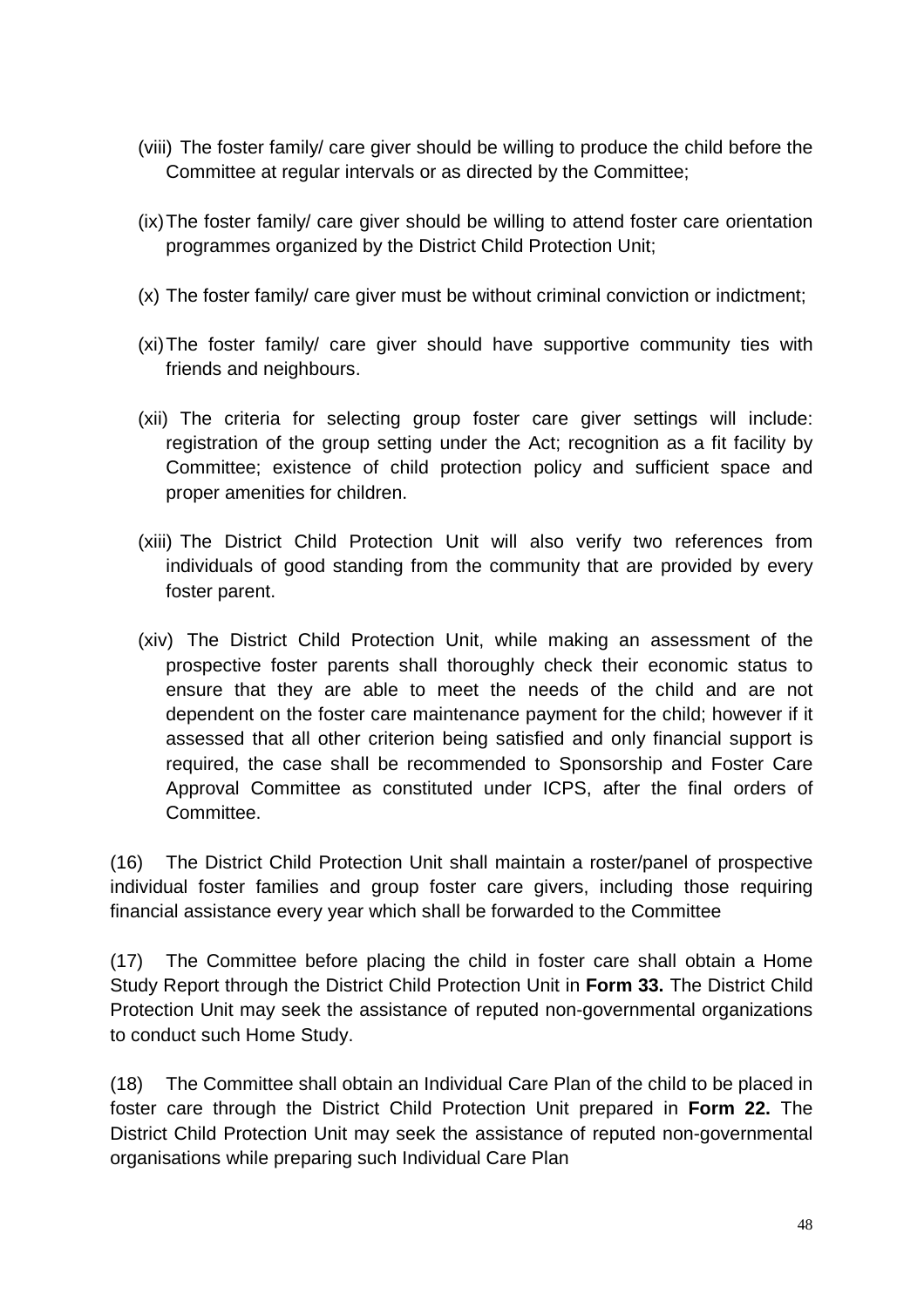(19) The Individual Care Plan prepared for the child shall be periodically reviewed by the Committee and adjusted according to the needs and best interests of the child.

(20) The Committee shall obtain through the District Child Protection Unit, a Child Study Report for every child identified for placing in foster care, as per **Form 34**. The District Child Protection Unit may seek the assistance of reputed non-governmental organizations while preparing such Child Study Report.

(21) The Committee, while passing orders for the placement of a child in Foster care, shall ensure that:

- (a) Not more than two children shall be placed with an individual foster family. The only exception shall be in case of siblings who shall be preferably placed together in a single family;
- (b) Where relevant and necessary, biological parents' consent shall be important in foster placement;
- (c) The foster family/ group foster care giver, Child Care Institution, the District Child Protection Unit and the Committee shall make efforts for a smooth transition of the child from the institution to foster care or to any other alternate care; and
- (d) As far as possible, the children will be placed in individual or group foster care with foster families/ care giver having similar socio-cultural milieu and belonging to similar ethnic groups.
- (e) The foster family/Group foster care giver is respected and heard; and
- (f) They are not discriminated against on the basis of their social origin

(22) The Committee may pass interim orders for suitable interaction between the child and the foster family/ group foster care giver in the presence of a social worker for a period of at least one month, to enable the child and the foster family/group foster care giver to build rapport, such as through short meetings, outings and child's visit to the potential foster family's/care giver's home, weekend stay etc.

(23) The Committee shall constantly assess the results of the said meetings through interaction with the child and the foster family/ group foster care giver.

(24) The Committee shall ensure that the placement of the child shall be handled with utmost sensitivity and in a child-friendly manner and shall also ensure that counselling and guidance is provided to the child/ children for holistic adjustment of such child / children with the foster family/ group foster care giver.

(25) The Committee shall pass the final order in **Form 35** for placing the child in foster care, specifying the period for which the child is placed in foster care.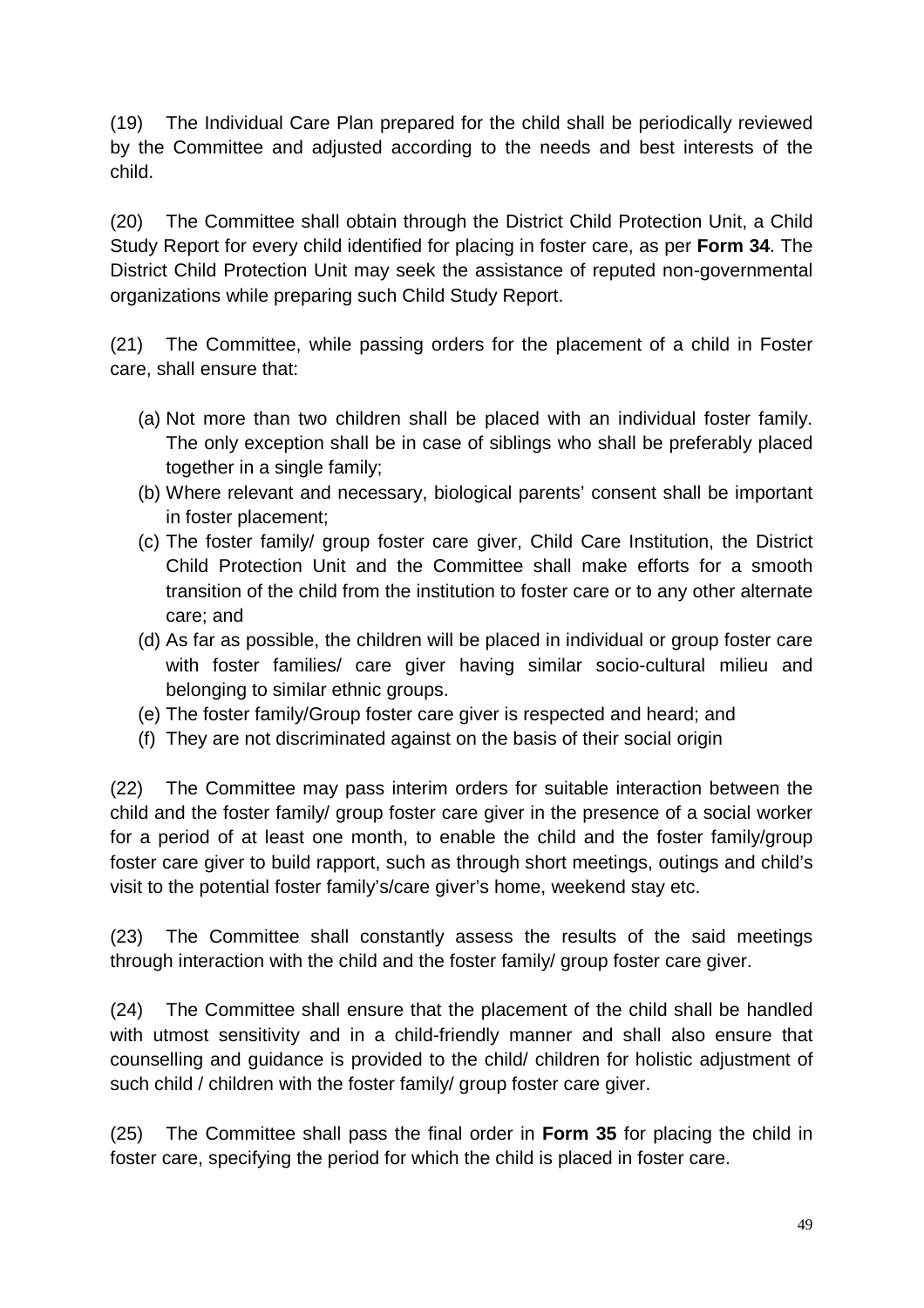- (a) In cases where no financial assistance is required, the final order by the Child Welfare Committee shall be given ordinarily within 60 days of passing the interim order.
- (b) In cases where financial assistance is required and matter is placed before the Sponsorship and Foster Care Approval Committee, the Child Welfare Committee shall pass the final order ordinarily within 75 days of passing the interim order subject to decision of the Sponsorship and Foster Care Approval Committee.

(26) The foster family/group foster care giver shall sign an undertaking for fostercare of the child in the prescribed **Form 36.**

(27) The Committee, while passing the final order may also direct the production of the child before the Committee at regular intervals in addition to inspecting the foster family/group foster care and seeking Home Study Reports in **Form 33** through the District Child Protection Unit as the Committee may consider appropriate for the purpose of reviewing that the placement is in the best interest of the child.

- (28) The foster family/group foster care shall:
	- (a) provide adequate food, clothing and shelter;
	- (b) provide care, support and treatment for child's overall physical, emotional and mental health;
	- (c) ensure education, recreation, extra-curricular activities such as sports, music, dance, drama, art and vocational training according to the age, developmental needs and interests of the child;
	- (d) ensure protection from exploitation, maltreatment, harm, neglect and abuse;
	- (e) respect the privacy of the child and his biological family, and acknowledge that any information provided about them is confidential and is not to be disclosed to another party without prior consent;
	- (f) provide treatment in emergency situations and inform the Committee about the same which may pass appropriate orders wherever necessary;
	- (g) support contact between the child and his biological family in consultation with the Committee keeping in view the best interest of the child;
	- (h) share and discuss the information pertaining to the progress of the child periodically with the Committee and produce the child before the Committee as and when directed by the Committee; and
	- (i) ensure that the child's whereabouts are known at all times, including reporting any changes of address, holiday plans and any episodes of running away of the child to the Committee.

(29) Where the child has remained with a foster family for a minimum of five years other than in pre-adoption foster care, the foster family may apply for adoption and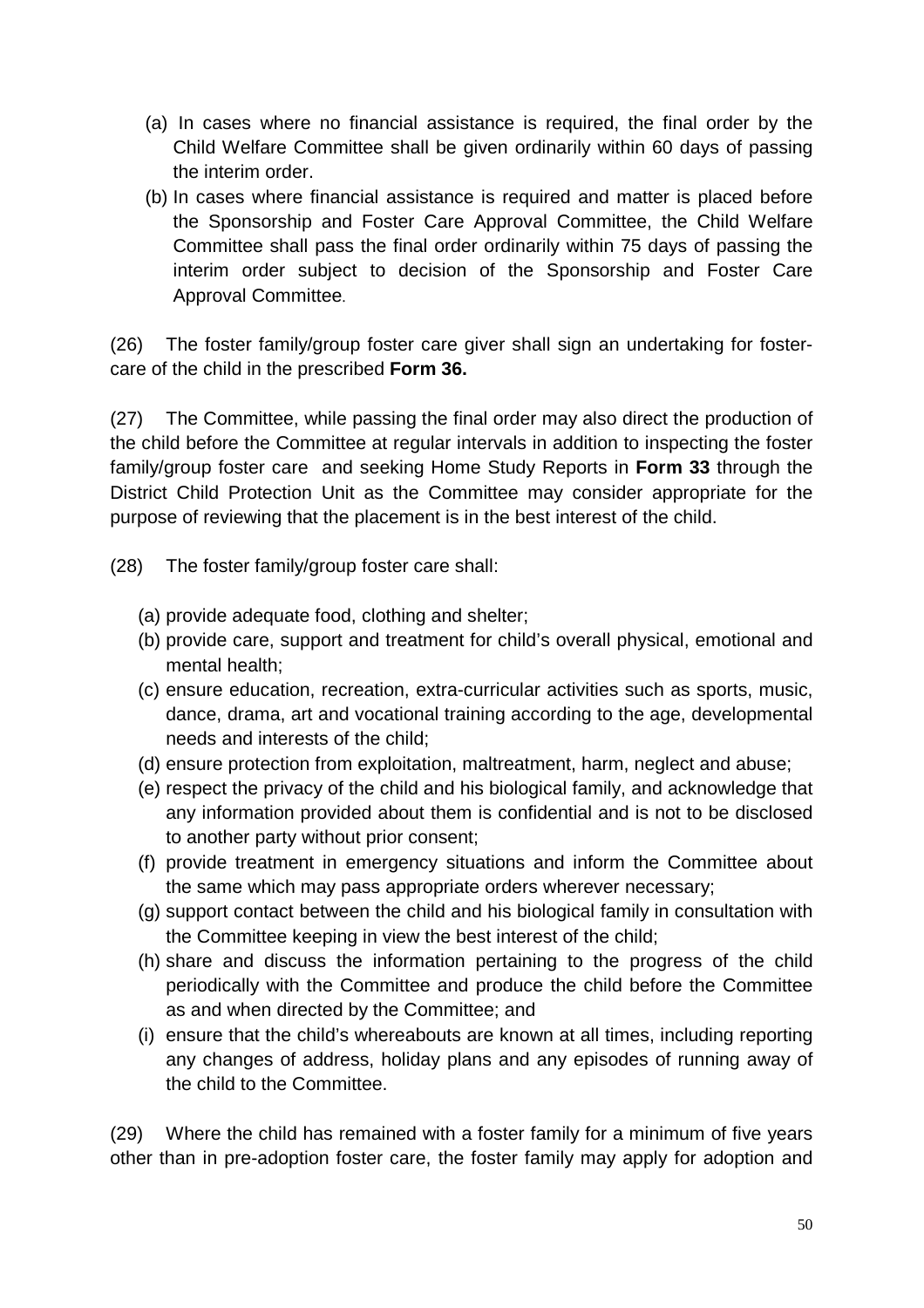shall be given preference to adopt the child after the child has been declared legally free for adoption and after following the procedure as per adoption regulations.

(30) The Committee shall ensure that counselling is provided and is available to the foster family/ group foster care giver so as to enable them to cope with their overall responsibilities of caring for a child along with their own children with dignity.

(31) The Committee shall ensure that counselling is provided for biological parents (in case they are alive and available) to enable them to receive the child back into the family.

(32) The District Child Protection Unit shall provide assistance, wherever required, to the foster family/foster care giver in enrolment of the child placed in individual or group foster care, in a school near his/her place of residence.

(33) The District Child Protection Unit shall maintain a record of each child in foster care as per **Form 37**.

(34) The Committee shall conduct monthly inspection of the foster families/ foster care giver as per **Form 38** to check the well-being of the child.

(35) The Committee, after consideration of the recommendations of the District Child Protection Unit, or through its own review and inspection and inputs received from the child, who has been given adequate support through a psychologist or a social worker, may terminate a foster care placement for reasons recorded in writing where the continuation of the foster care placement is not found to be in the best interest of the child or the foster family/ caregiver is found lacking in taking care of the child.

(36) The Committee shall consider the views of the foster family/group foster care giver before termination of the foster care placement.

(37) In case of termination of the foster care placement, the Committee may place the child with another foster family/ caregiver or in the interim place the child in a Child Care Institution and explore other rehabilitative alternatives for the child.

(38) Where group foster care facilities are provided by a voluntary or nongovernmental organisation, such organisation shall get itself registered under subsection (3) of section 41 of the Act and recognized by the Committee as fit facility for Group foster care under section 51 of the Act for the specific purpose of providing group foster care in a family like environment.

(39) In case foster care givers wish to suo motu take care of a child in situations where the child is in urgent need of care, they may file an application before the Child and the Committee after due diligence and as per prescribed procedures in this rule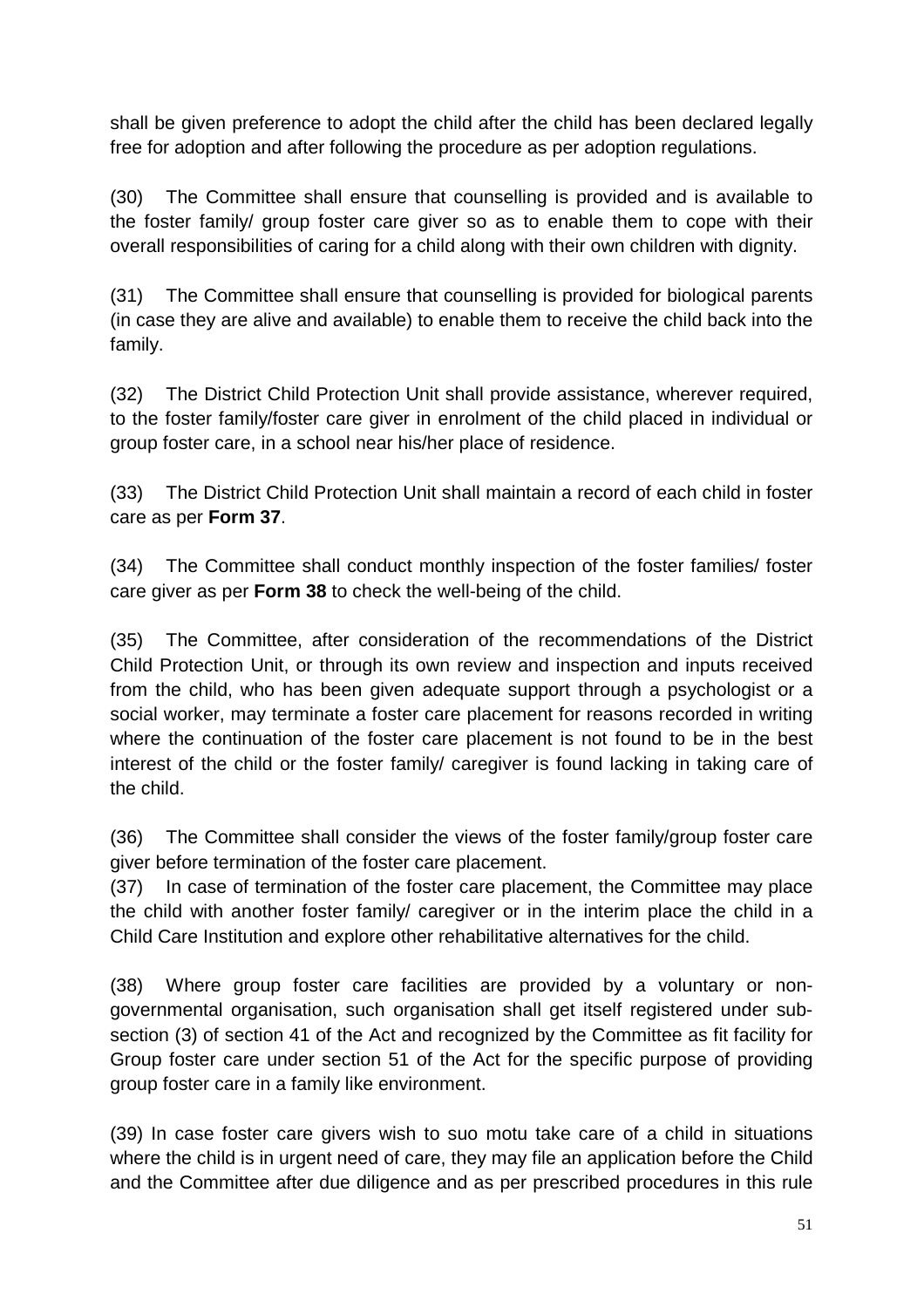may approve the placement of the child in their care either as individual or Group Foster care.

# **36**. **Sponsorship (Section 45 (1) of the Act)**

(1) The State Government through the State Child Protection Society shall prepare sponsorship programmes in consultation with the Committees or the Board, recognized non-governmental organizations, other relevant government agencies and the corporate sector.

- (2) Such a programme shall include:
	- (i) Individual to individual sponsorship;
	- (ii) Group sponsorship;
	- (iii) Community sponsorship;
	- (iv) Support to families through sponsorship; and
	- (v) Support to Child Care Institutions.
- (3) The following age groups may be considered for providing sponsorship: (i) Children upto 18 years;
	- (ii) Persons between the ages of 18-21 years; and
	- (iii) Persons already under sponsorship, on attaining the age of 21 years for the specific purpose of completion of education, vocational training and/or special medical needs.
- (4) Illustrative criteria for selecting children for providing sponsorship services:
	- (i) Children with special talent and abilities;
	- (ii) Children rescued from trafficking or bonded labour;
	- (iii) Children of widows, divorced or abandoned mothers;
	- (iv) Children with parent(s) in jail;
	- (v) Other children in need of care and protection such as children of sex workers
	- (vi) Trans gender children;
	- (vii) Children of parents affected by HIV/AIDS or any other chronic or lifethreatening disease;
	- (viii) Children suffering from HIV/AIDS, cancer or any other chronic or lifethreatening disease;
	- (ix) Children of parents incapacitated and those who are unable to take care of the children;
	- (x) Children with special needs;
	- (xi) Children who are victims of disasters and
	- (xii) Any other deserving case.

(5) The sponsorship may be for any activity(s) or facility(s) or service(s) that is provided to a child, including at a Child Care Institution under these rules.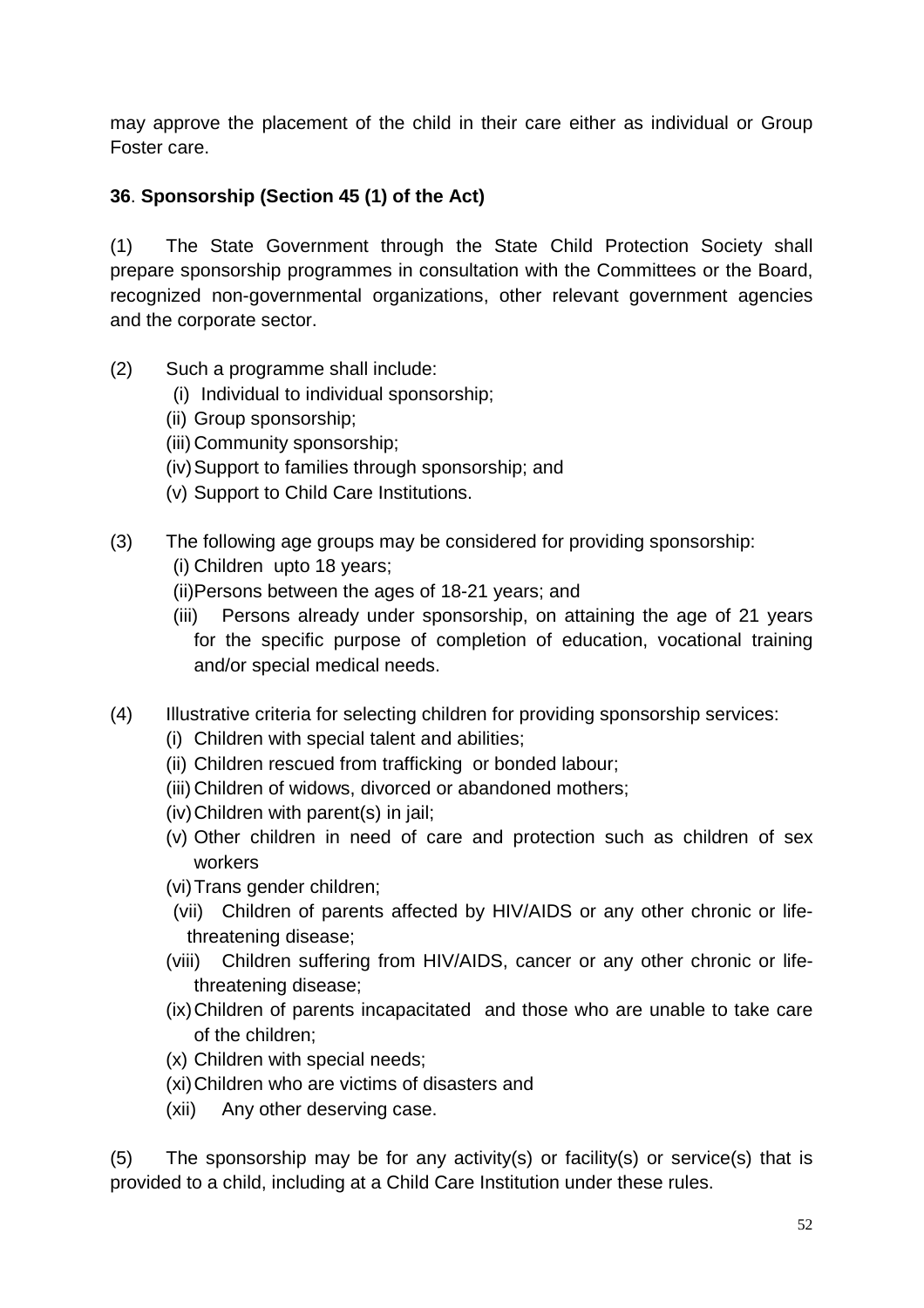(6) The sponsorship could be monetary or in kind or by way of a service or support to a service(s).

(7) The Sponsorship Programme shall be implemented by the District Child Protection Unit which shall create a panel of persons/ families/ organisations/ corporates/ businesses and the like who are interested in sponsoring a child.

(8) The panel will list sponsors as per their area of interest such as education, medical support, nutrition, vocational training etc., and the nature of sponsorship they are willing to support such as individual, group, family, Child Care Institution, etc.

(9) The District Child Protection Unit shall forward the panel to the Board or the Committee or the Children's Court and all Child Care Institutions for their record.

(10) The Board or the Committee or the Children's Court may suo motu, or on an application received in that behalf, consider the placement of a child under sponsorship for which purpose it shall verify from the panel whether a sponsor is available to support such child and pass an order for placement of the child under sponsorship in **Form 39**.

(11) The Board or the Committee or the Children's Court, will thereafter, invite the response of the sponsor to obtain their consent for such specific sponsorship.

(12) The Board or the Committee or the Children's Court, while finalising the Individual Care Plan may also explore the possibilities of the child availing sponsorship in a family environment.

(13) The Board or the Committee or the Children's Court, while monitoring the Individual Care plan will examine the effectiveness of the sponsorship programme, particularly whether the sponsorship is being utilized for the purpose for which it has been granted and the progress made by the child as a result of such sponsorship.

(14) Where the Board or the Committee or the Children's Court finds that the sponsorship programme is not serving the purpose for which it was given, it shall terminate the sponsorship in the best interest of the child.

(15) The Board or the Committee or the Children's Court after termination of sponsorship, shall consider all alternatives including sponsorship for the rehabilitation of the child.

(16) The District Child Protection Unit, in case of individual sponsorship, shall open a Bank account in the name of the child to be operated preferably by the mother.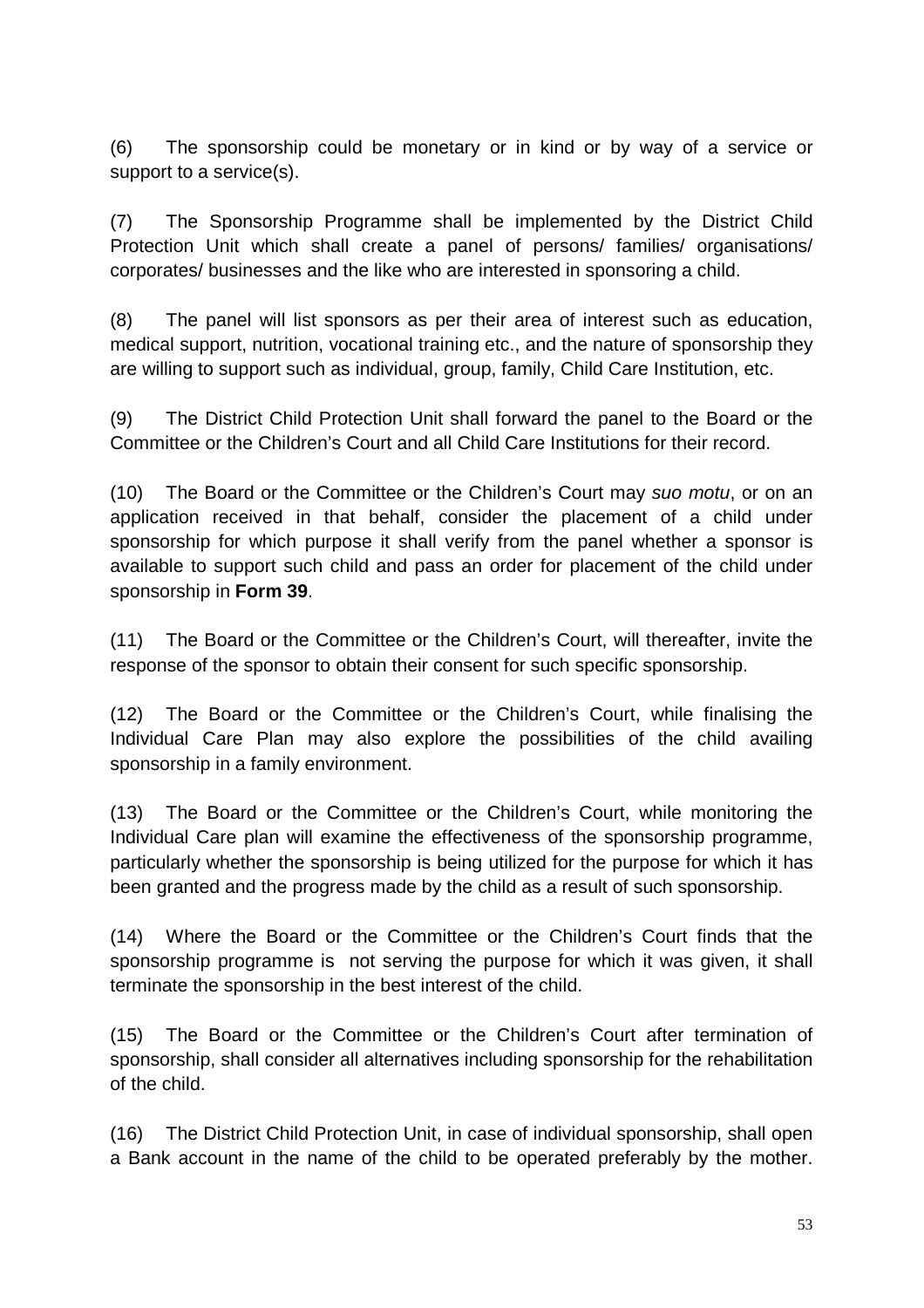There will be no cash transfer. The money shall be directly transferred from the District Child Protection Unit's bank account to the Bank account of the child.

(17) The duration of the sponsorship shall be as decided by the Board or the Committee or the Children's Court.

(18) The sponsorship availed under these rules shall be given due consideration for the purpose of availing sponsorship under any other Central or State Government scheme or vice versa.

## **37. Aftercare of young adults leaving institutional care (Section 46 of the Act)**

(1) In order to provide for children who have to leave Child Care Institutions on attaining 18 years of age, the State Government shall prepare a Scheme for their education, giving them employable skills and placement as well as providing them places for stay till they join the mainstream of society. Such Schemes may be implemented directly by the State or through reputed voluntary organisations.

(2) Any person who leaves a Child Care Institution on completion of eighteen years of age may be provided After Care by the State Government under a notified scheme and placed on the order of the Committee or the Board or the Children's Court as the case may be as per **Form 40**.

(3) Such After Care Programme shall support rehabilitation and re-integration of such persons who are in need of support, financial or otherwise.

(4) After-care may be provided through institutional care or otherwise.

(5) The District Child Protection Unit shall prepare and maintain a list of organizations, institutions and individuals which are interested in providing after care as per their area of interest such as education, medical support, nutrition, vocational training etc.

(6) The District Child Protection Unit shall forward the list to the Board or the Committee and all Child Care Institutions for their record.

(7) The probation officer or the child welfare officer or case worker/ social worker, shall prepare a post release Plan and submit the same to the Board or the Committee, two months before the child is due to leave the Child Care Institution, recommending after care for such a child, as per the needs of the child.

(8) The Board or the Committee or the Children's Court, while monitoring the post release Plan will also examine the effectiveness of the after-care programme,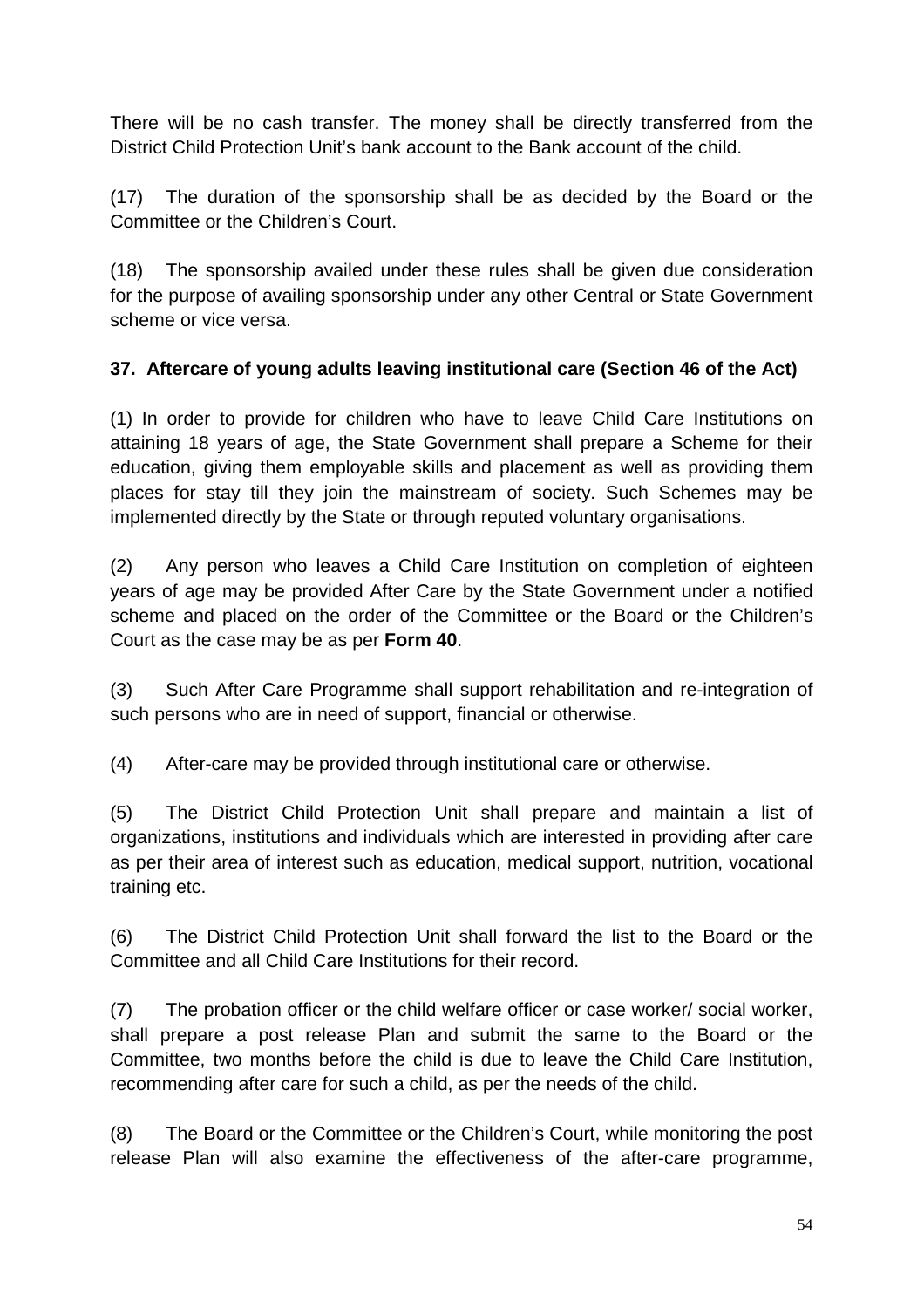particularly whether it is being utilized for the purpose for which it has been granted and the progress made by the person as a result of such after-care programme.

(9) Where the Board or the Committee or the Children's Court finds that the aftercare programme is ineffective it shall terminate the same and shall consider all alternatives including placing the person in another after care programme.

(10) Persons who are placed in After Care Programmes, shall be provided a reasonable amount of funds for their essential expenses; such funds shall be transferred directly to their bank accounts.

- (11) The services provided under the after-care programme may include:
- (i) Community group housing on a temporary basis for groups of 6-8 persons;
- (ii) Provision of stipend during the course of vocational training or scholarships for higher education and support till the person gets employment;
- (iii) Arrangements for skill training and placement in commercial establishments through coordination with National Skill Development Programme, Indian Institute for Skill Training and other such Central/ State Government programmes and corporates etc.;
- (iv) Provision of a peer counsellor to stay in regular contact with such persons to discuss their rehabilitation plans ;
- (v) Provision of creative outlets for channelizing their energy and to tide over the crisis periods in their lives;
- (vi) Arrangement of loans and subsidies for persons in after-care, aspiring to set up entrepreneurial activities;
- (vii) Encouragement to sustain themselves without State or institutional support; and
- (viii) Arrangement for the marriage of girls, including through State programmes.

#### **38. Staff in Child Care Institutions (Section 47 (3) of the Act)**

(1) The personnel strength of a Child Care Institution shall be determined according to the duty, posts, hours of duty and category of children that the staff is meant to cater to.

(2) The institutional organizational set up shall be fixed in accordance with the size of the Child Care Institution, the capacity, work-load, distribution of functions and requirements of programmes.

(3) The staff of the Child Care Institution shall be subject to control and overall supervision of the Person-in-charge who by order, shall determine their specific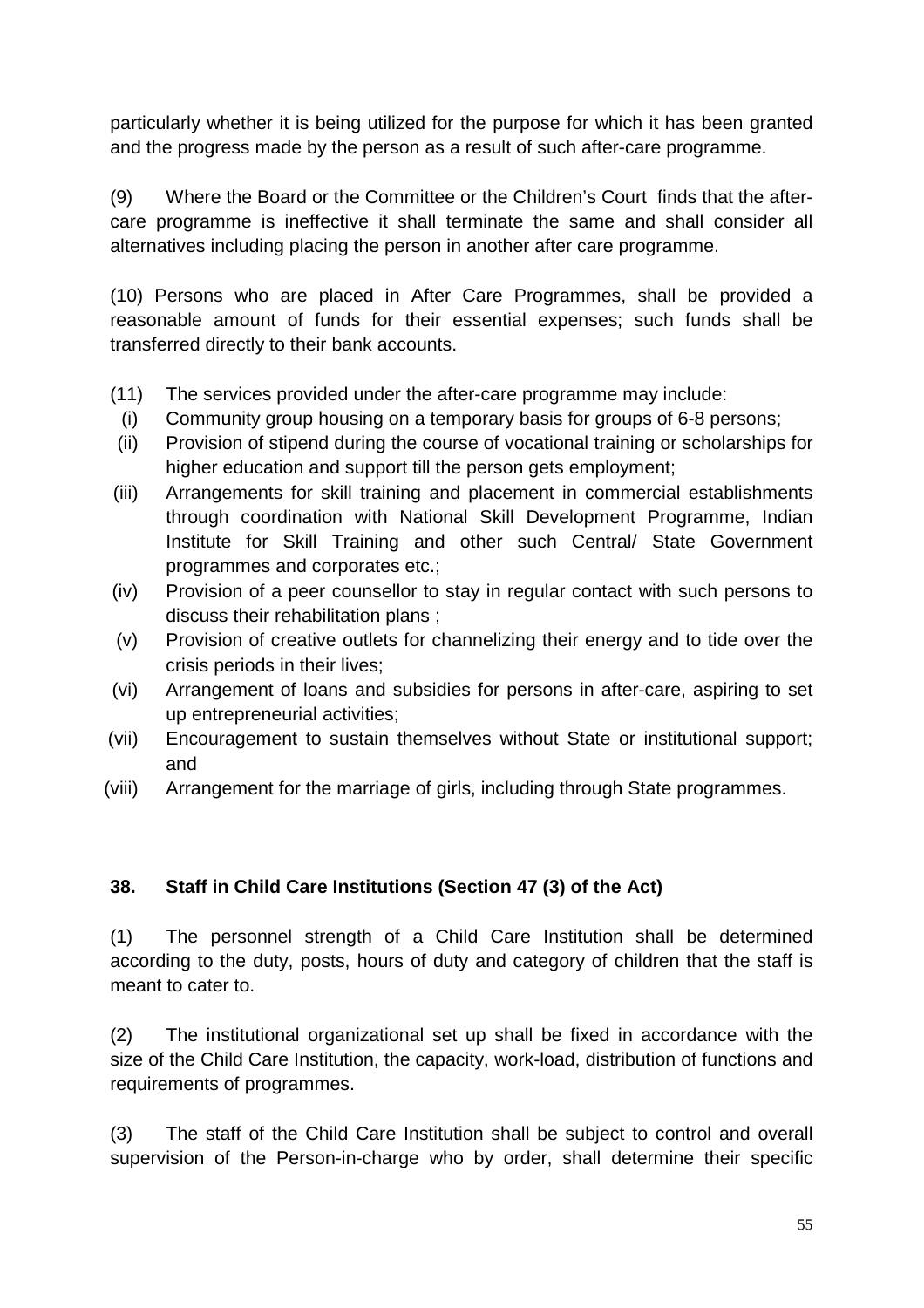duties and responsibilities in keeping with the statutory requirements of the Act and these rules;

(4) The number of posts in each category of staff shall be fixed on the basis of capacity of the institution and shall proportionately increase with the increase in the capacity of the institution;

(5) In case of Child Care Institutions housing girls, only female Superintendent/ Person-in charge and staff shall be appointed.

(6) Any person associated with a Child Care Institution should not have been convicted of an offence or have been involved in any immoral act or in act of child abuse or employment of child labour or in an offence involving moral turpitude or be affiliated to any political party.

(7) No person shall be appointed to or work in a Child Care Institution without police verification .

(8) The suggested staffing pattern for an institution with a capacity of 100 or 50 children may be as below:

| <b>S. No.</b> | <b>Personnel/Staff</b>            | <b>No. of Posts</b>   |                       |  |
|---------------|-----------------------------------|-----------------------|-----------------------|--|
|               |                                   | Capacity:100          | Capacity:50           |  |
| 1.            | Person-in-Charge (Superintendent) | 1                     | 1                     |  |
| 2.            | Child Welfare Officer/            | 8                     | 5                     |  |
|               | Case Workers (NGOs)               | (3 each in 2 shifts   | (2 each in 2 shifts   |  |
|               | A child Welfare Officer may be    | and 2 in night shift) | and 1 in night shift) |  |
|               | designated as Rehabilitation-cum- |                       |                       |  |
|               | <b>Placement Officer</b>          |                       |                       |  |
| 3             | <b>Probation Officers</b>         | 4                     | $\overline{2}$        |  |
|               | (For institutions for children in |                       |                       |  |
|               | conflict with law)                |                       |                       |  |
| 5             | Counselor/ Psychologists          | 3                     | $\overline{2}$        |  |
| 6             | House Mother/ House Father        | 9                     | 6                     |  |
|               |                                   | (3 each in 3 shifts)  | (2 each in 3 shifts)  |  |
| 7             | Educator/Tutor                    | 3 (Part time)         | 2 (Part time)         |  |
| 8             | Medical Officer (Physician)       | 1 (on call)           |                       |  |
| 9             | Para-medical staff/Staff          | 3                     | 3                     |  |
|               | <b>Nurse/Nursing Orderly</b>      | (1 each in 3 shifts)  | (1 each in 3 shifts)  |  |
| 11            | Art & Craft & activity teacher    | 2 (Part time)         | 1 (Part time)         |  |
| 12            | PT Instructor-cum-Yoga trainer    | 2 (Part time)         | 1 (Part time)         |  |
| 13            | <b>Sports Teacher</b>             | 1 (Part time)         | 1 (Part time)         |  |
| 14            | <b>Care Takers</b>                | 10                    |                       |  |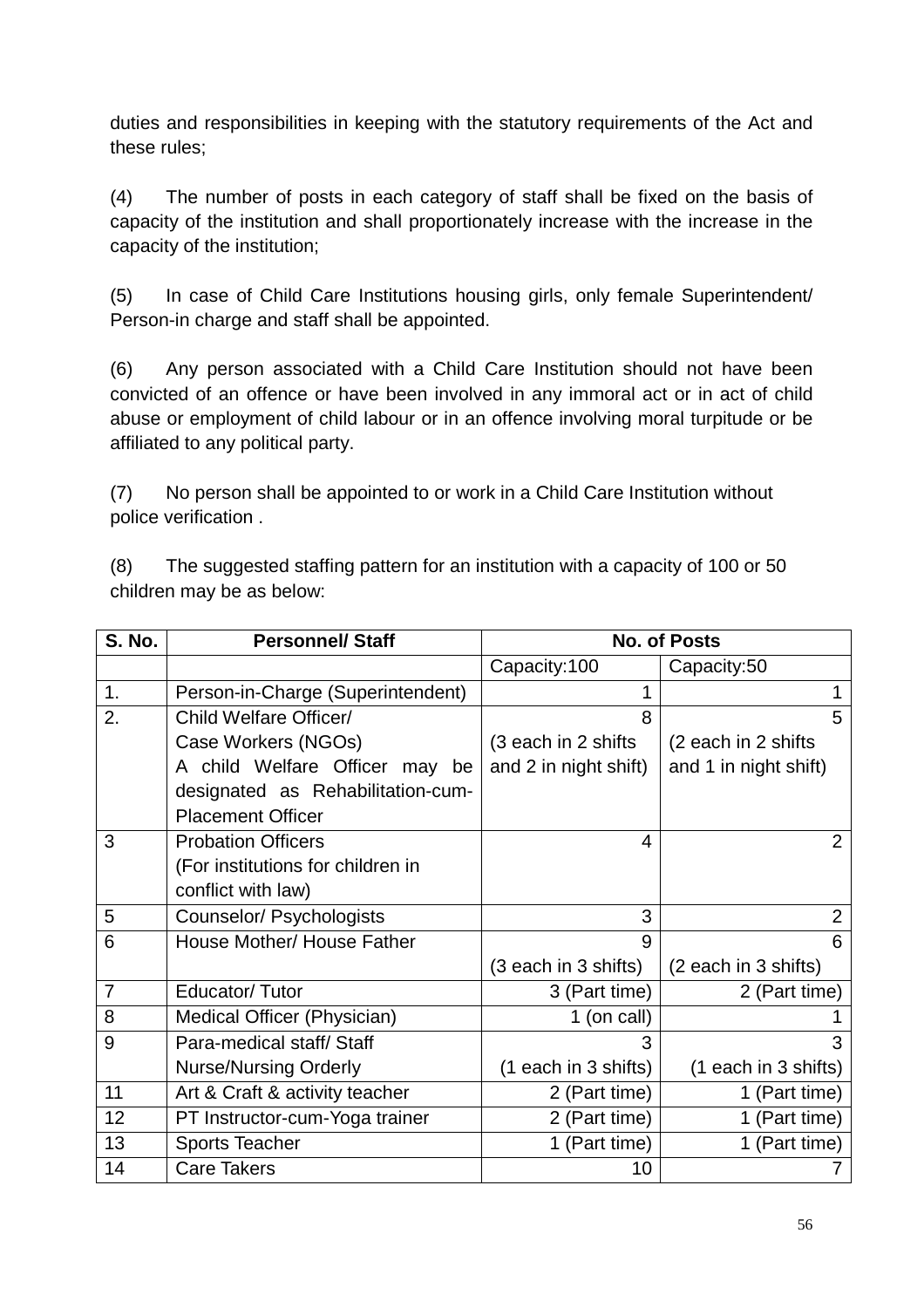|    |                                   | (3 each in 3 shifts  | 2 each in 3 shifts   |
|----|-----------------------------------|----------------------|----------------------|
|    |                                   | with 1 reliever)     | with 1 reliever)     |
| 15 | Cook                              | 3 each in two shifts | 2 each in two shifts |
| 16 | Kitchen Helper                    | 2 each in two shifts | 1 each in two shifts |
| 17 | House keeping                     | 6 each in two shifts | 4 each in two shifts |
|    |                                   | (including 1)        | (including 1         |
|    |                                   | Housekeeping In-     | Housekeeping In-     |
|    |                                   | Charge)              | Charge)              |
| 18 | <b>Driver</b>                     | ◀                    |                      |
| 19 | Gardener                          | 3 (Part time)        | 2 (Part time)        |
| 24 | <b>Social Workers</b>             | 4                    |                      |
|    | (For Open Shelter Contact Points) |                      |                      |
|    | (take up)                         |                      |                      |
| 25 | <b>Outreach Workers</b>           | 12                   | 6                    |
|    | (For Open Shelter Contact Points) |                      |                      |

(9) The security personnel shall be deployed as per requirement of the Child Care Institution, taking into consideration if the child is alleged or found to be in conflict with law or children in need of care and protection, strength of the children, age groups, physical and mental status, segregation facility based on the nature of offence and structure of the Institution.

(10) The security personnel to be engaged or appointed shall be adequately trained and oriented to deal with the children with sensitivity preferably exservicemen or retired para-military personnel or through Director General of Resettlement.

(11) The security personnel shall not be with arms or guns but have training and special skills to handle a crisis situation, control violence and escape of children from the institution, conduct search and frisking and security surveillance.

## **39. Place of Safety (Section 49 of the Act)**

(1) Where no separate institution is available, an earmarked area in an Observation Home or a Special Home with controlled access and no inter-mingling of children and commonality of staff of the two divisions, may be designated as the place of safety.

# **40.Fit Facility (Section 51(1) of the Act)**

(1) The Board or the Committee, on its own or on an application received in **Form 41** from any institution or agency or voluntary organization registered under any law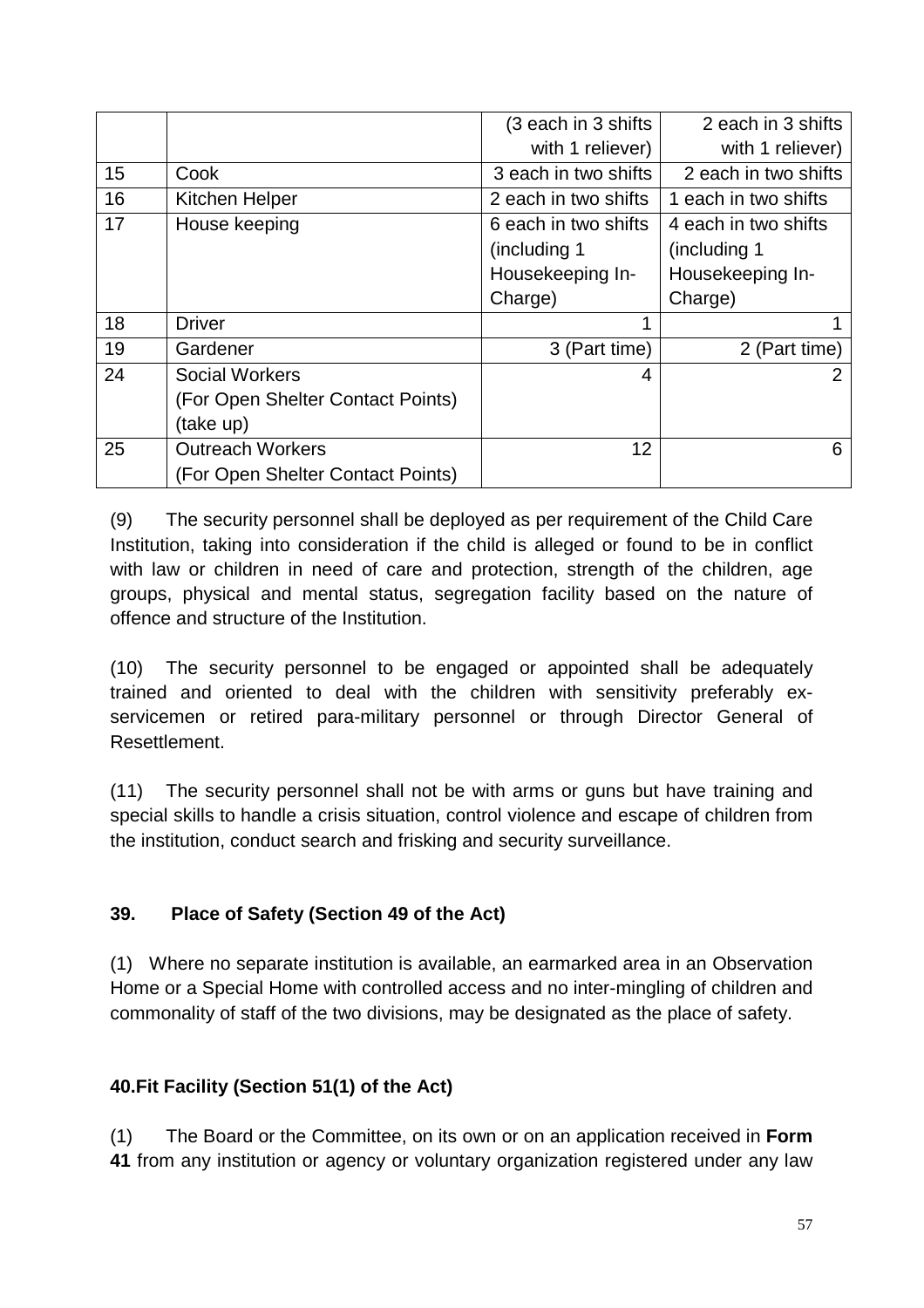for the time being in force, the manager of which is willing temporarily to receive a child for a specific purpose, may grant recognition to it as a fit facility.

(2) Any facility for recognition as a fit facility shall:

(i)meet the basic standards of care and protection for the child;

- (ii)provide basic services for care and protection to any child placed with it;
- (iii) prevent subjection of child placed with it to any form of cruelty or exploitation or neglect or abuse of any kind; and
- (iv) abide by the orders passed by the Board or the Committee or any other authority from time to time.

(3) An application in **Form 41** for recognition shall be accompanied with a copy each of rules, bye-laws, memorandum of association, list of governing body, office bearers, list of trustees, balance sheet of the preceding three years, statement of past record of social or public service provided by the institution or organization.

(4) The Board or the Committee, after inspection to ensure that provisions exist in the institution or organization for the care and protection of children, health, education, boarding and lodging facilities, vocational facilities and rehabilitation as per the rules, and consideration of such other material as may be available, may grant recognition to such institution organization as a fit facility in **Form 42.**

 Provided that any person associated with such institution or organization should not have been convicted of an offence or have been involved in any immoral act or in act of child abuse or employment of child labour or in an offence involving moral turpitude.

(5) A decision on the application for recognition of an institution or organization shall be taken by the Board or the Committee within a period of fifteen days from the date of receipt of the application.

(6) The Board or the Committee shall give recognition to an institution or an organisation as a fit facility initially for a period of three years which may be renewed for a further period of three years in accordance with sub-rule (4) of this rule.

(7) The Board or the Committee may, if dissatisfied with the standard of care and protection provided, or conditions prevailing in the facility, or the management of the institution or the organization recognized under the Act or on an adverse report made by an inspection committee appointed under section 54 of the Act, or for any other reason, at any time, by a reasoned order withdraw the recognition of the institution or the organization as a fit facility and from the date specified in the order of the Board or the Committee, the institution or the organization shall cease to be a fit facility recognized under the Act and these rules.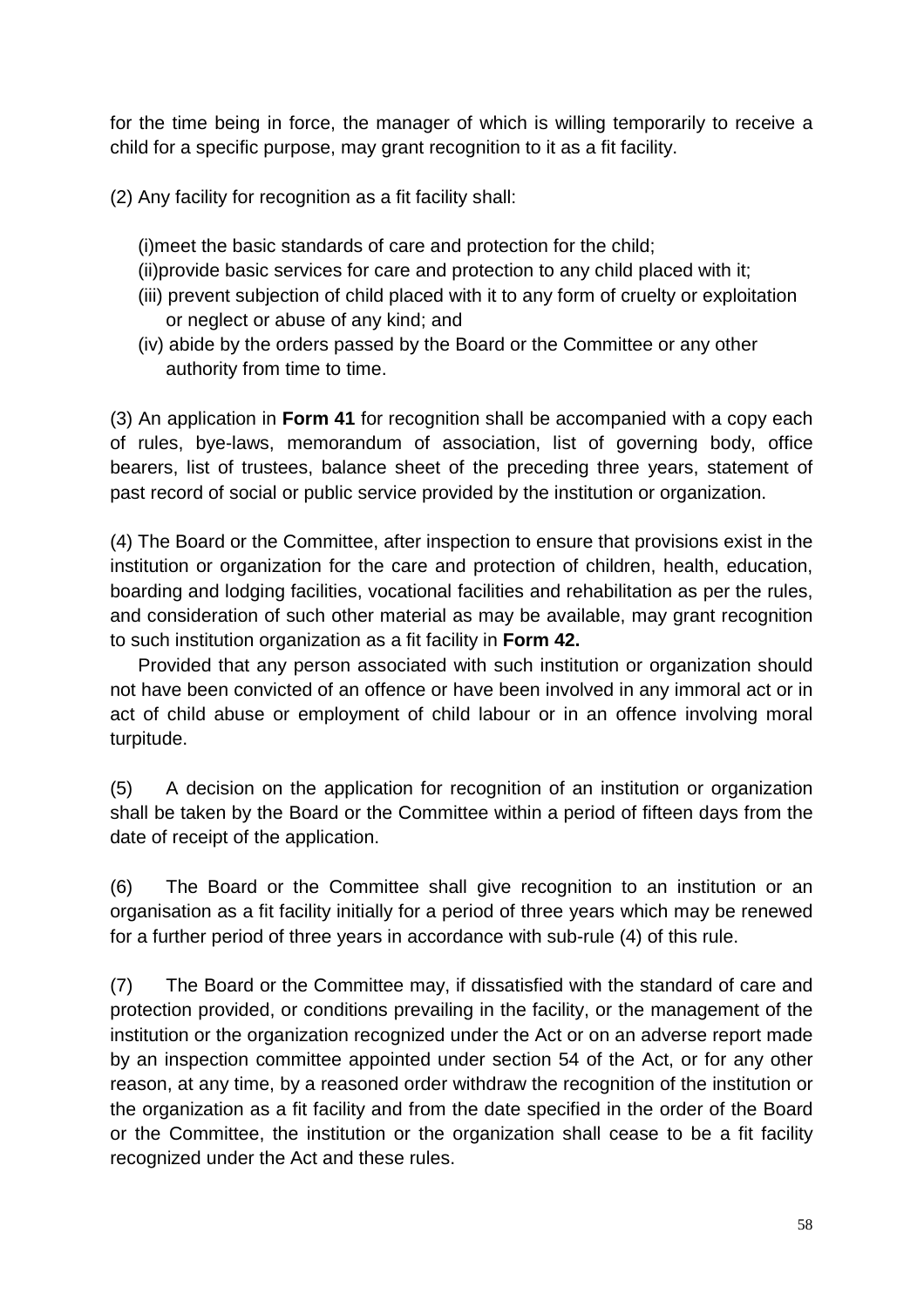(8) Where the recognition of a fit facility is withdrawn by the Board or the Committee, intimation of the same shall be sent to the Children's Court, Special Juvenile Police Unit and District Child Protection Unit and the children placed with such an institution or organisation may be placed by the Board or the Committee or the Children's Court with another fit facility or any Child Care Institution.

(9) A list of fit facilities approved by the Board or the Committee shall be kept in the office of the Board and the Committee and be sent to the Children's Court, Special Juvenile Police Unit, the District Child Protection Unit and the State Child Protection Society.

(10) An institution or organisation shall be recognised as a fit facility for purposes which may include:

- (i) Short term care;
- (ii) Medical care including long term treatment and specialised treatment;
- (iii) Psychiatric and mental health care;
- (iv) De-addiction and rehabilitation;
- (v) Education;
- (vi) Vocational training and skill development;
- (vii) Placement of children who were recruited by militant groups or used by adult groups; and
- (viii) Witness protection.
- (ix) Group foster care
- (11) The services to be provided by the fit facility may include:
	- (i) Food, clothing, water, sanitation and hygiene;
	- (ii) Mental health interventions including counselling;
	- (iii) Medical facilities including first aid and treatment;
	- (iv) Formal education including bridge education and continuing education and life skill education;
	- (v) Recreation, sports, fine arts and group work activities;
	- (vi) Transportation;
	- (vii) Emergency services including Disaster Management and Fire Safety; and Security.

(12) A child shall not be placed with a facility which is not duly recognized as a fit facility, for any purpose or in any circumstance.

(13) The placement of a child in a fit facility shall be for a period as deemed fit by the Board or the Committee or the Children's Court.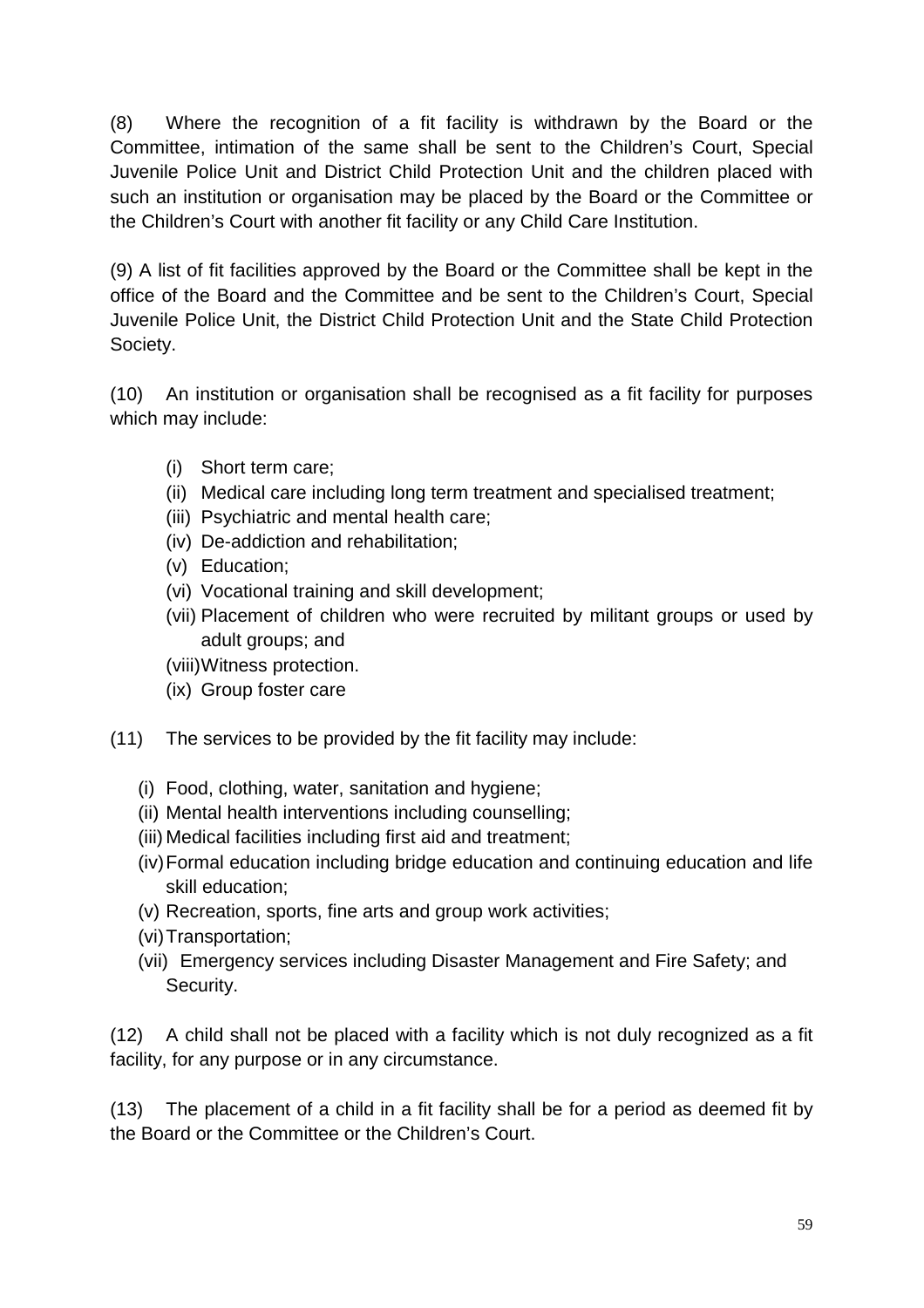## **41. Fit Person (Section 52 (1) of the Act)**

(1) Any individual who is fit to temporarily receive a child for care, protection or treatment, for a period as may be necessary, may be recognized by the Board or the Committee as a fit person.

(2) The Board or the Committee may identify a panel of persons on the basis of their credentials, respectability, expertise, professional qualifications, experience of dealing with children and their willingness to receive the child and shall recognise them as fit persons for the purposes of the Act.

 Provided that such a person should not have been accused of an offence under the Act or have been involved in any immoral act or in act of child abuse or employment of child labour or in an offence involving moral turpitude.

(3) The Board or the Committee may also appoint any person as a fit person on need basis for a child or children after verifying the credentials of such a person, and wherever possible, after getting police verification of such a person done.

(4) The Board or the Committee may, if dissatisfied with the standard of care and protection provided or for any other reason, at any time, by a reasoned order withdraw the recognition of the person as a fit person from the date specified in the order of the Board or the Committee.

(5) Where the recognition of a fit person is withdrawn by the Board or the Committee, intimation of the same shall be sent to the Children's Court and the child placed with such a fit person may be placed by the Board or the Committee or the Children's Court with another fit person or with a fit facility or any Child Care Institution.

(6) A list of fit persons recognised by the Board or the Committee shall be kept in the office of the Board and the Committee and the Children's Court and be sent to the Special Juvenile Police Unit, the District Child Protection Unit and the State Child Protection Society.

(7) An individual may be recognised as a fit person for the purpose of providing immediate shelter, food, clothing and medical assistance, if required.

(8) The Board or the Committee or the Children's Court may place the child with a fit person in cases wherever required, including where the child cannot be sent to a Child Care Institution due to distance and/ or odd time.

(9) The fit person shall:

i) have the capacity and willingness to receive the child; and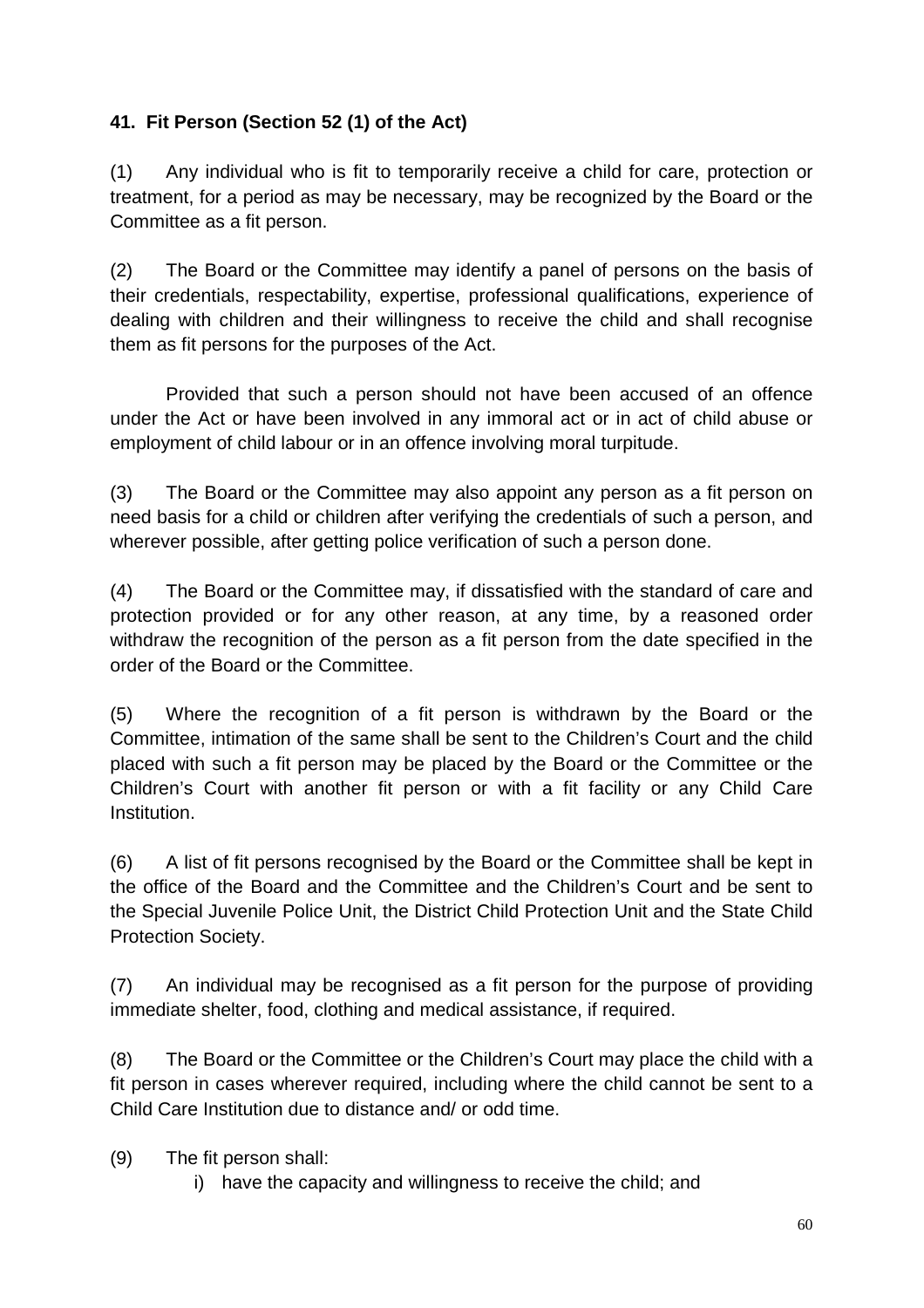ii) provide basic services for care and protection of the child.

(10) The Board or the Committee or the Children's Court, depending on the need of the child and in consultation with the fit person shall determine the period for which a child shall remain with the fit person.

(11) The child shall not be placed with a fit person for a period, in such cases where the child requires further care, the Committee may consider the placement of the child in foster care or may consider other rehabilitative alternatives for the child.

 The Board or the Children's Court in such cases where the period of placement of the child may exceed thirty days, refer the child to the Committee for further orders in respect of the child.

(12) A child shall not be placed with an individual who has not been duly recognized as a fit person for any purpose or in any circumstance.

## **42 A. Physical infrastructure**. **(Section 53 of the Act)**

(1) The Child Care Institutions for children in conflict with law and children in need of care and protection shall function from separate premises as per the criteria elaborated.

(2) The norms for building or accommodation in each institution with 100 and 50 children shall be as under:

| S. No. | Infrastructure                                  | Number/ Unit               |                |
|--------|-------------------------------------------------|----------------------------|----------------|
|        |                                                 | 100 children   50 children |                |
| 1.     | Reception Unit with capacity of 15 children     |                            |                |
| 2.     | Dormitory each with capacity of 15 children     | 6                          | 3              |
| 3.     | Toilet & bathrooms attached with the dormitory  | 12                         | 6              |
|        | (3 in each dormitory/ reception unit)           |                            |                |
| 4.     | Segregation Units each with capacity of<br>5    | 3                          | 2              |
|        | children (with toilet bathrooms attached)       |                            |                |
| 5.     | Toilet & bathrooms attached<br>with<br>the      | 8                          |                |
|        | Segregation Units (1 in each unit)              |                            |                |
| 6.     | Classrooms                                      | 3                          | $\overline{2}$ |
| 7.     | Medical room/first aid room                     | 1                          |                |
| 8.     | Kitchen                                         | 1                          |                |
| 9.     | Dining Hall                                     | 1                          |                |
| 10.    | Store (1 each for kitchen and General articles, | 3                          | $\overline{2}$ |
|        | clothing-bedding etc.)                          |                            |                |
| 11.    | Staff Room (1 each for Child Welfare Officers/  | $\overline{2}$             | 2              |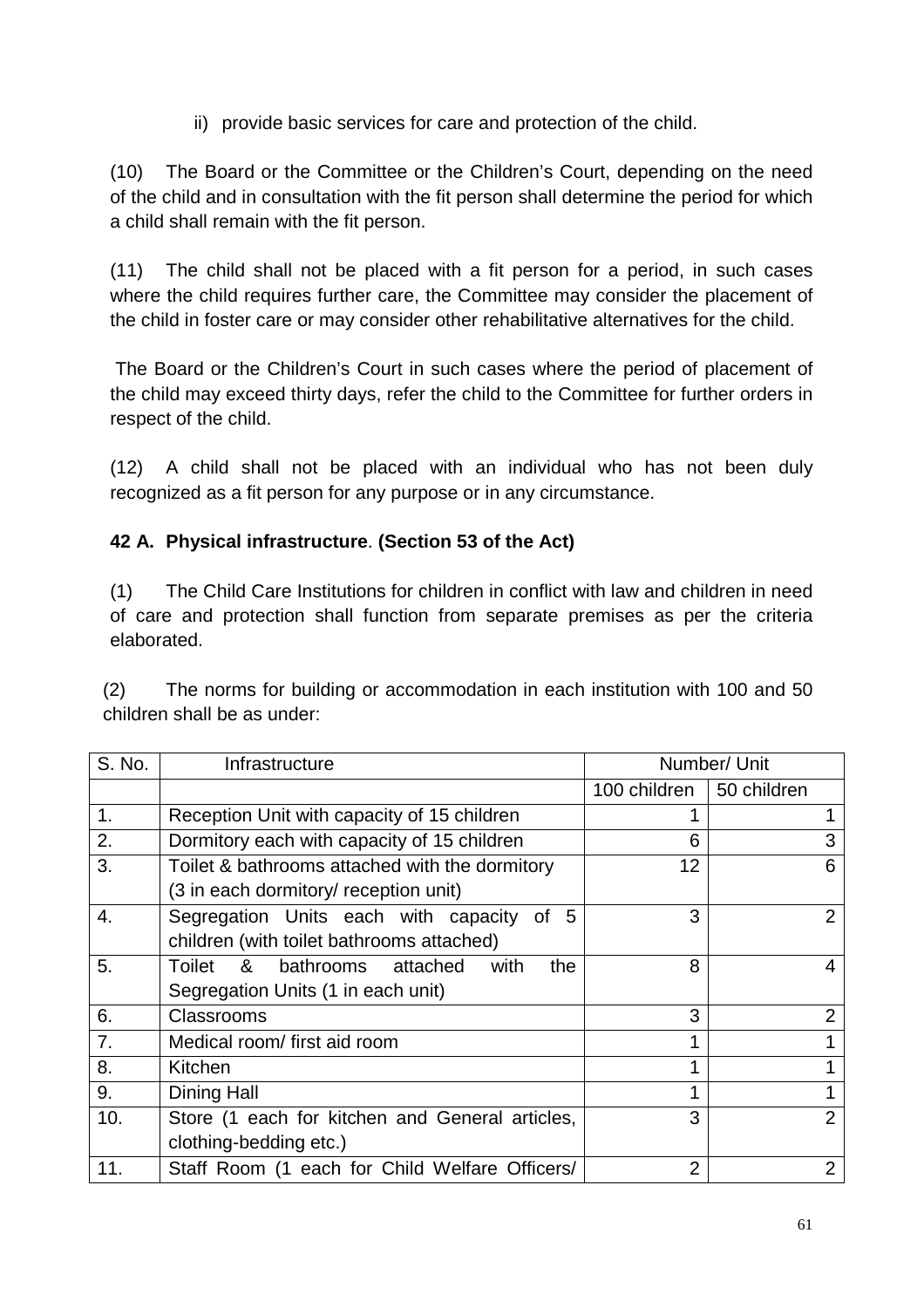|     | Probation Officers/ Case Workers and other Care  |                    |                           |
|-----|--------------------------------------------------|--------------------|---------------------------|
|     | givers)                                          |                    |                           |
| 12. | <b>Recreation room</b>                           | $\overline{2}$     |                           |
| 13. | Library                                          |                    |                           |
| 14. | Workshop                                         | $\overline{2}$     |                           |
| 15. | Mental Health Unit/ Counselling and Guidance     |                    |                           |
| 18. | Superintendent's room                            |                    |                           |
| 19. | Visitors' room                                   |                    |                           |
| 21. | <b>Play Ground</b>                               | 4                  |                           |
| 22. | Guard Rooms including security search & frisking | 3                  |                           |
|     | room                                             |                    |                           |
| 23. | Residence for Superintendent/ Person-in-Charge   |                    | 3 bedroom with a room for |
|     |                                                  | with<br>meeting    | official<br>&             |
|     |                                                  | children visiting  |                           |
| 24. | <b>Staff Quarters</b>                            | As per requirement |                           |

(3) The Person-in-charge/ Superintendent shall stay within the institution and be provided with quarters and in case he is not able to stay in the Child Care Institution for legitimate reasons, any other senior staff member of the institution shall stay in the institution and be in a position to supervise the overall care of the children and, take decisions in the case of any crisis and emergency.

(4) There shall be proper and non-slippery flooring for preventing accidents.

(5) There shall be adequate lighting, heating and cooling arrangements, ventilation, safe drinking water, clean and accessible gender and age appropriate and disabled friendly toilets and high walls with barbed wire fencing.

- (6) All institutions under the Act shall:
	- (i) make provision of first aid kit, fire extinguishers in kitchen, recreation room, vocational training room, dormitories, store rooms and counselling room;
	- (ii) conduct periodic review of electrical installations;
	- (iii) ensure proper storage and inspection of articles of food; and
	- (iv) ensure stand-by arrangements for water storage and emergency lighting.

(7) Special infrastructural facilities and necessary equipment shall be provided to differently-abled children. Such facilities and equipment shall be designed under the guidance of specialists/experts.

(8) Other logistical and functional requirements which would be provided for may include: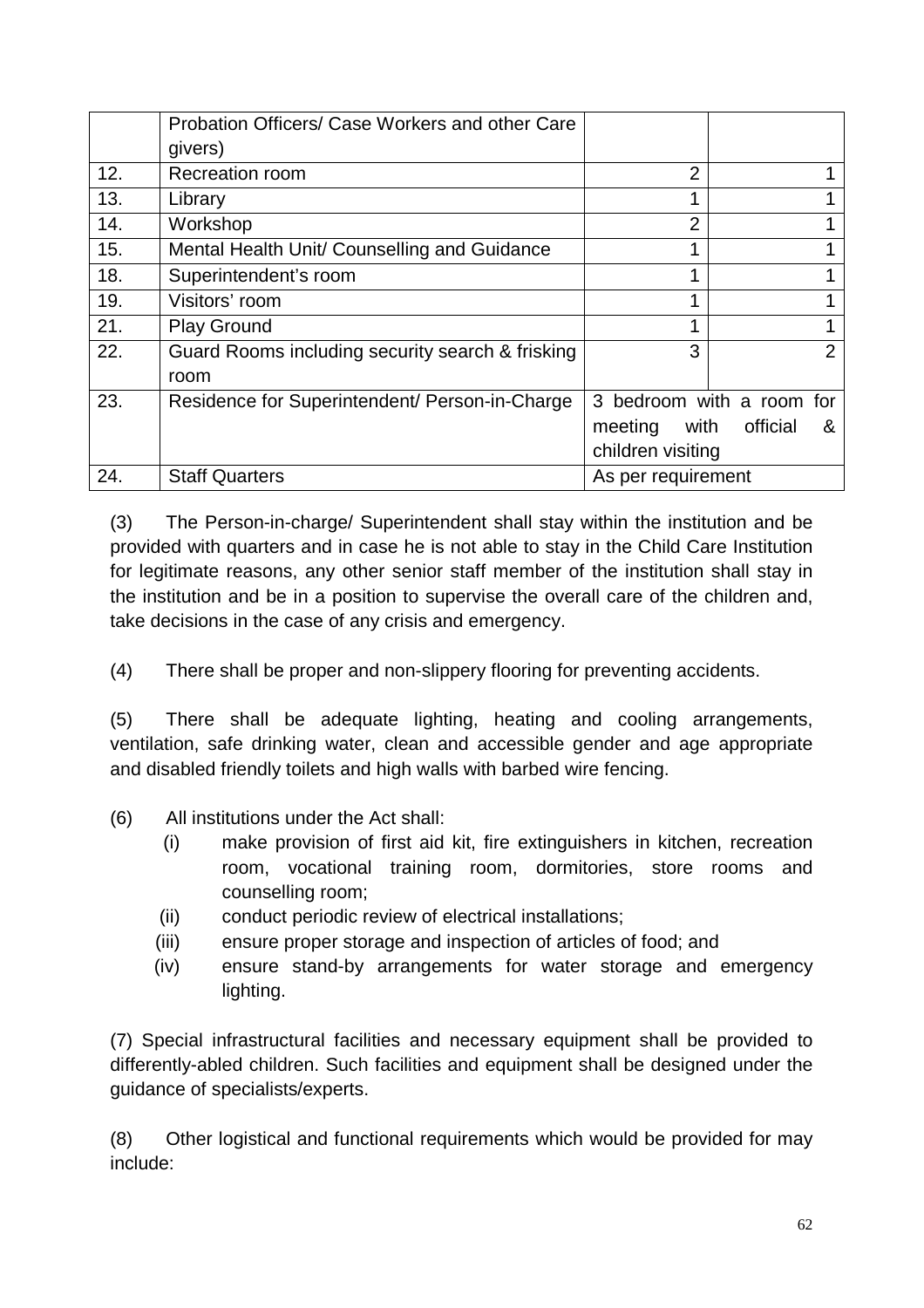(i) Computer sets (ii) Printers (iii) Photocopiers (iv) Scanner (v)Telephone with internet facility (vi)Fax (vii)Web Cam with video conferencing facility (viii)Furniture for officials, record keeping cabinets, work stations, wheel chair & stretchers for medical room (ix)Chairs and tables for studies and dining hall (x)Projector (xi)Wall - Cabinet for children for keeping their belongings

## **42 B. Clothing and Bedding**.**(Section 53 of the Act)**

(1) The clothing and bedding shall be as per the scale and climatic conditions. The requirements of each child and the minimum standards for clothing and bedding would be as following:

|                | A. BEDDING              |                                                    |  |  |
|----------------|-------------------------|----------------------------------------------------|--|--|
| SI. No.        | Article                 | Quantity to be provided per child                  |  |  |
| 1 <sub>1</sub> | <b>Mattress</b>         | 1 at the time of admission and subsequently 1      |  |  |
|                |                         | after every 1 year                                 |  |  |
| 2.             | <b>Cotton Durry</b>     | 2 at the time of admission and subsequently 2      |  |  |
|                |                         | after every 2 years                                |  |  |
| 3.             | Cotton bed sheets       | 2 at the time of admission and subsequently 1      |  |  |
|                |                         | after every 6 months                               |  |  |
| 4.             | Pillow (Cotton stuffed) | 1 at the time of admission and subsequently 1      |  |  |
|                |                         | after every 1 year                                 |  |  |
| 5.             | <b>Pillow covers</b>    | 1 at the time of admission and subsequently 1      |  |  |
|                |                         | after every 1 year                                 |  |  |
| 6.             | Cotton blankets/ Khes   | 2 at the time of admission and subsequently 1      |  |  |
|                |                         | after every 2 years                                |  |  |
| 7.             | Cotton filled quilt     | 1 at the time of admission and subsequently 1      |  |  |
|                |                         | after every 2 years (in cold region in addition to |  |  |
|                |                         | the blankets)                                      |  |  |
| 8.             | Mosquito net            | 1 at the time of admission and subsequently 1      |  |  |
|                |                         | after every 6 months                               |  |  |
| 9.             | Cotton towels           | 2 at the time of admission and subsequently 1      |  |  |
|                |                         | after every 3 months                               |  |  |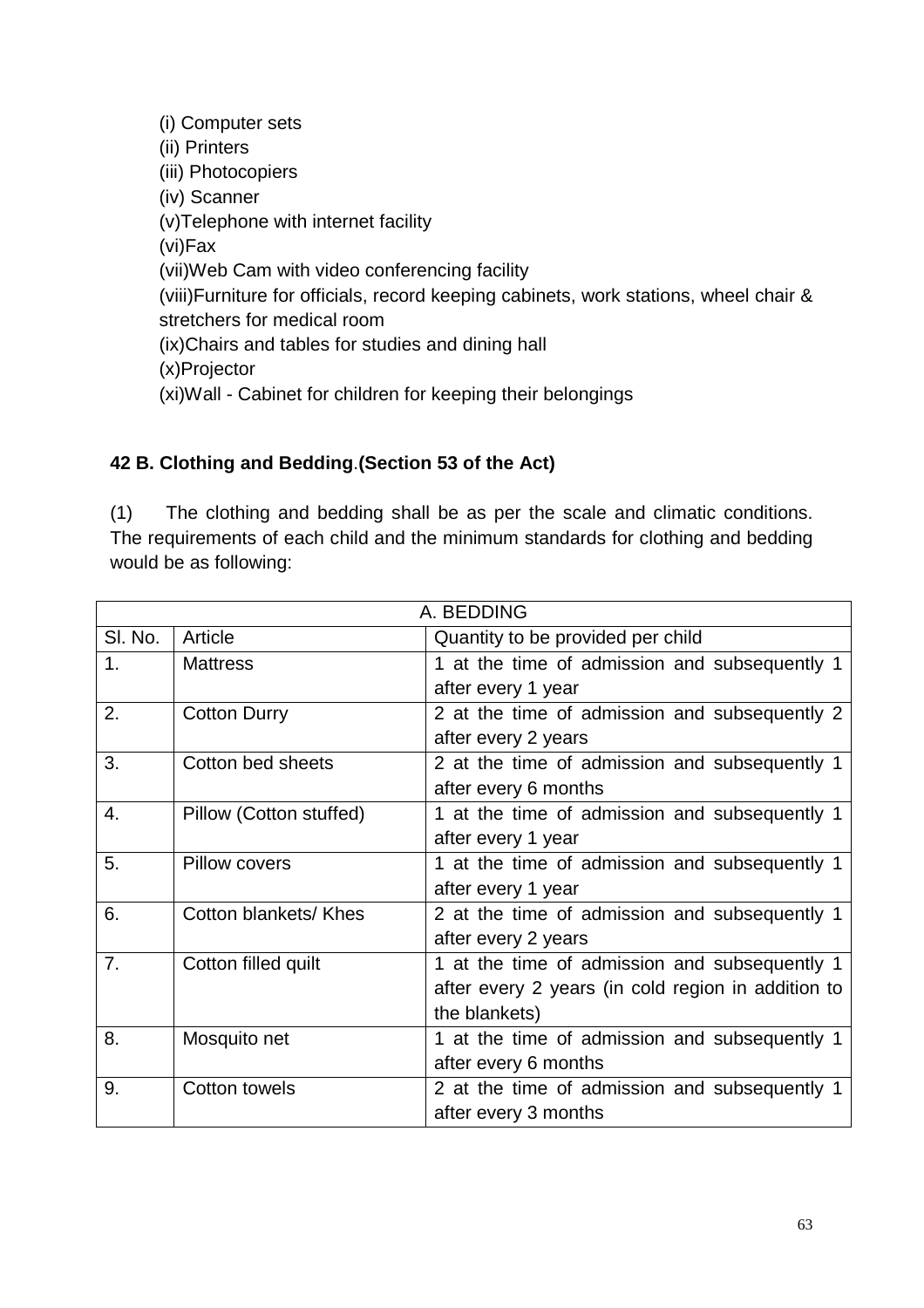|         | <b>B.</b> Clothing for Girls               |                                                   |  |  |
|---------|--------------------------------------------|---------------------------------------------------|--|--|
| SI. No. | Article                                    | Quantity per child                                |  |  |
| 1.      | Skirts & Blouse or Salwar                  | 2 sets at the time of admission and subsequently  |  |  |
|         | Kameez or Half Sari with                   | 1 after every 4 months for girls depending on age |  |  |
|         | <b>Blouse and Petticoat</b>                | and regional preferences.                         |  |  |
| 2.      | Slip or Camisole or Sameez                 | 2 at the time of admission and subsequently 2     |  |  |
|         |                                            | after every 4 months for younger girls            |  |  |
| 3.      | <b>Brassieres</b>                          | 2 at the time of admission and subsequently 2     |  |  |
|         |                                            | after every 4 months for older girls              |  |  |
| 4.      | <b>Panties</b>                             | 2 at the time of admission and subsequently 2     |  |  |
|         |                                            | after every 3 months                              |  |  |
| 5.      | well<br>Sanitary<br>pads                   | 3 pack per month for older girls                  |  |  |
|         | absorbent, appropriate size                |                                                   |  |  |
|         | sticky surface<br>with<br>and              |                                                   |  |  |
|         | wings                                      |                                                   |  |  |
| 6.      | <b>Woollen</b><br>(full<br><b>Sweaters</b> | 2 in 2 years                                      |  |  |
|         | sleeves)                                   |                                                   |  |  |
| 7.      | (Half<br>Woollen<br><b>Sweaters</b>        | (ii)<br>in 2 years                                |  |  |
|         | sleeves)                                   | (iii)                                             |  |  |
| 8.      | <b>Woollen Shawls</b>                      | 1 in 2 years                                      |  |  |
| 9.      | Nightwear                                  | 1 set in every 6 months                           |  |  |
| 10.     | uniform                                    | 1 set in every 6 months                           |  |  |

|                |                             | <b>B. Clothing for Boys</b>                   |  |  |
|----------------|-----------------------------|-----------------------------------------------|--|--|
| SI. No.        | Article                     | Quantity per child                            |  |  |
| 1 <sub>1</sub> | <b>Shirts</b>               | 2 at the time of admission and subsequently 1 |  |  |
|                |                             | after every 6 months                          |  |  |
| 2.             | <b>Shorts</b>               | 2 at the time of admission and subsequently 1 |  |  |
|                |                             | after every 6 months for younger boys         |  |  |
| 3.             | Pants                       | 2 at the time of admission and subsequently 1 |  |  |
|                |                             | after every 6 months for older boys           |  |  |
| 4.             | <b>Vests</b>                | 2 at the time of admission and subsequently 2 |  |  |
|                |                             | after every 3 months                          |  |  |
| 5.             | Underwear                   | 2 at the time of admission and subsequently 2 |  |  |
|                |                             | after every 3 months                          |  |  |
| 6.             | Woollen<br>(full<br>jerseys | 2 in 2 years                                  |  |  |
|                | sleeves)                    |                                               |  |  |
| 7 <sub>1</sub> | (half<br>Woollen<br>jerseys | 2 in 2 years                                  |  |  |
|                | sleeves)                    |                                               |  |  |
| 8.             | <b>Woollen Caps</b>         | 1 in 1 year                                   |  |  |
| 9.             | Kurta Pyjama for night wear | 1 set in every 6 months                       |  |  |
| 10.            | uniform                     | 1 set in every 6 months                       |  |  |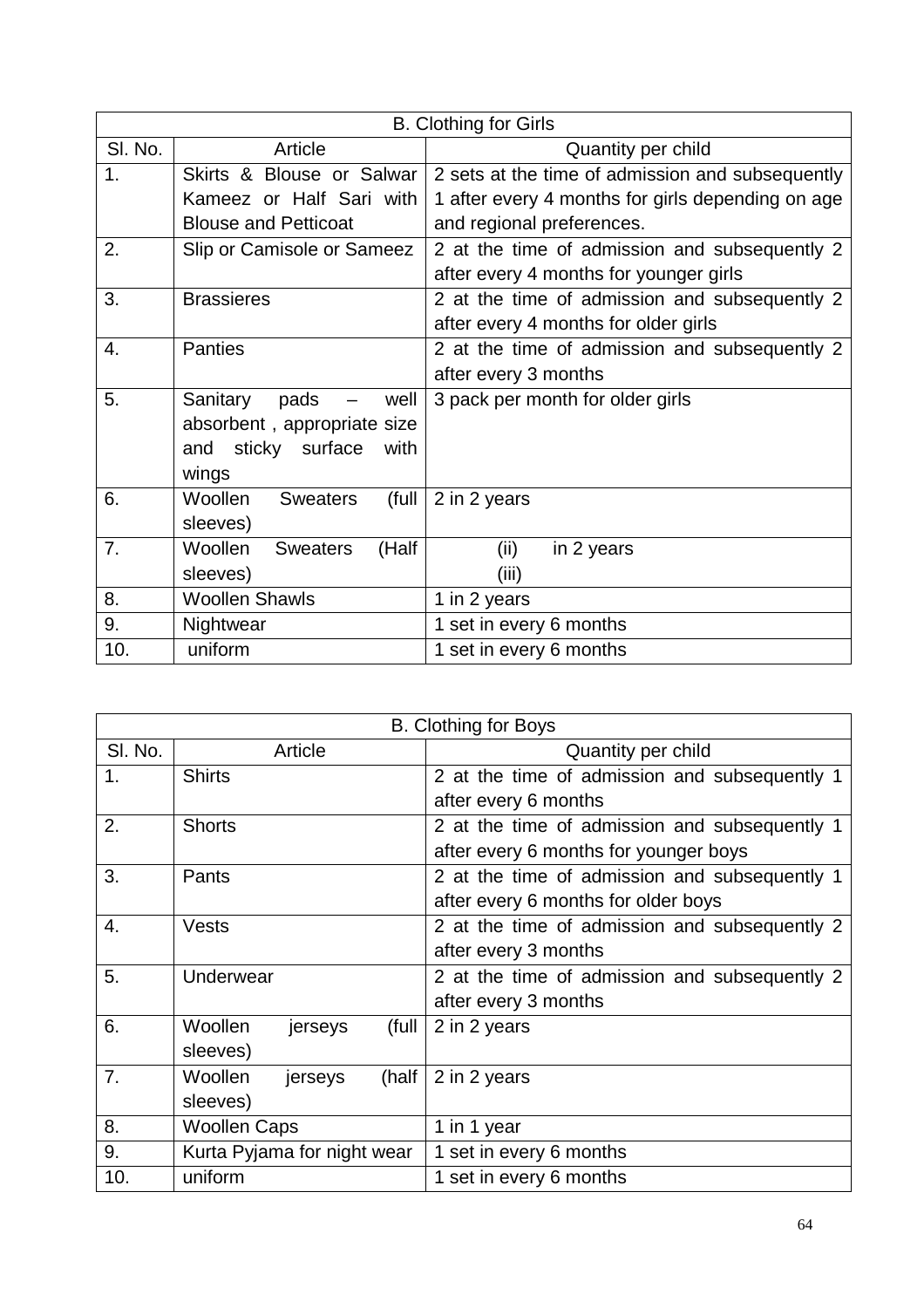|                | C. Miscellaneous Articles |                                                  |  |  |
|----------------|---------------------------|--------------------------------------------------|--|--|
| $\mathbf{1}$ . | <b>Slippers</b>           | 1 pair at the time of admission and subsequently |  |  |
|                |                           | after every 6 months                             |  |  |
| 2.             | <b>Sports Shoes</b>       | 1 pair at the time of admission and subsequently |  |  |
|                |                           | 1 pair after every 1 year                        |  |  |
| 3.             | School Uniform            | 2 sets per year for children attending outside   |  |  |
|                |                           | schools                                          |  |  |
| 4.             | School bag and stationery | 1 set in every 6 months for children attending   |  |  |
|                |                           | outside schools                                  |  |  |
| 5.             | <b>School Shoes</b>       | 1 pair at the time of admission in school and    |  |  |
|                |                           | subsequently 1 pair after every 6 months         |  |  |
| 6.             | <b>Handkerchiefs</b>      | 2 at the time of admission and subsequently 1    |  |  |
|                |                           | after every 2 months                             |  |  |
| 9.             | <b>Socks</b>              | 4 pairs per year                                 |  |  |

(2) In addition to the clothing specified above, each child shall be provided, once in three years, with a suit consisting of one white shirt, one pair of Khaki shorts or pants, one pair of white canvas shoes and one blazer for use during ceremonial occasions. In the case of girls it shall be one white half sari or one salwar kameez or one white skirt and one white blouse, a pair of white canvas shoes and a blazer.

(3) In every hospital attached to the institution where there is provision for inpatient cots, the following scale has to be followed:

| SI. No.     | Night clothing & bedding     | Scale for supply            |
|-------------|------------------------------|-----------------------------|
| $1_{\cdot}$ | <b>Mattress</b>              | One per bed per 3 years     |
| 2.          | <b>Cotton Bed Sheets</b>     | Four per bed per year       |
| 3.          | <b>Pillows</b>               | One per bed per two year    |
| 4.          | <b>Pillow Covers</b>         | Four per bed per year       |
| 5.          | <b>Woollen blankets</b>      | One per bed per 2 years     |
| 6.          | Pyjamas and loose shirts     | 3 pairs per child per year  |
|             | (Hospital type for boys)     |                             |
| 7.          | Skirts and blouses or salwar | 3 pairs per child per year  |
|             | kameez for girls             |                             |
| 8.          | Cotton durry                 | One per bed per three years |

(4) When a child is admitted as an in-patient in the institution Hospital, the Institution Doctor shall issue the in-patient with the hospital clothing, and the clothes worn by the child at the time of admission in the hospital shall be preserved, duly washed and handed back, at the time of the child's discharge from the hospital.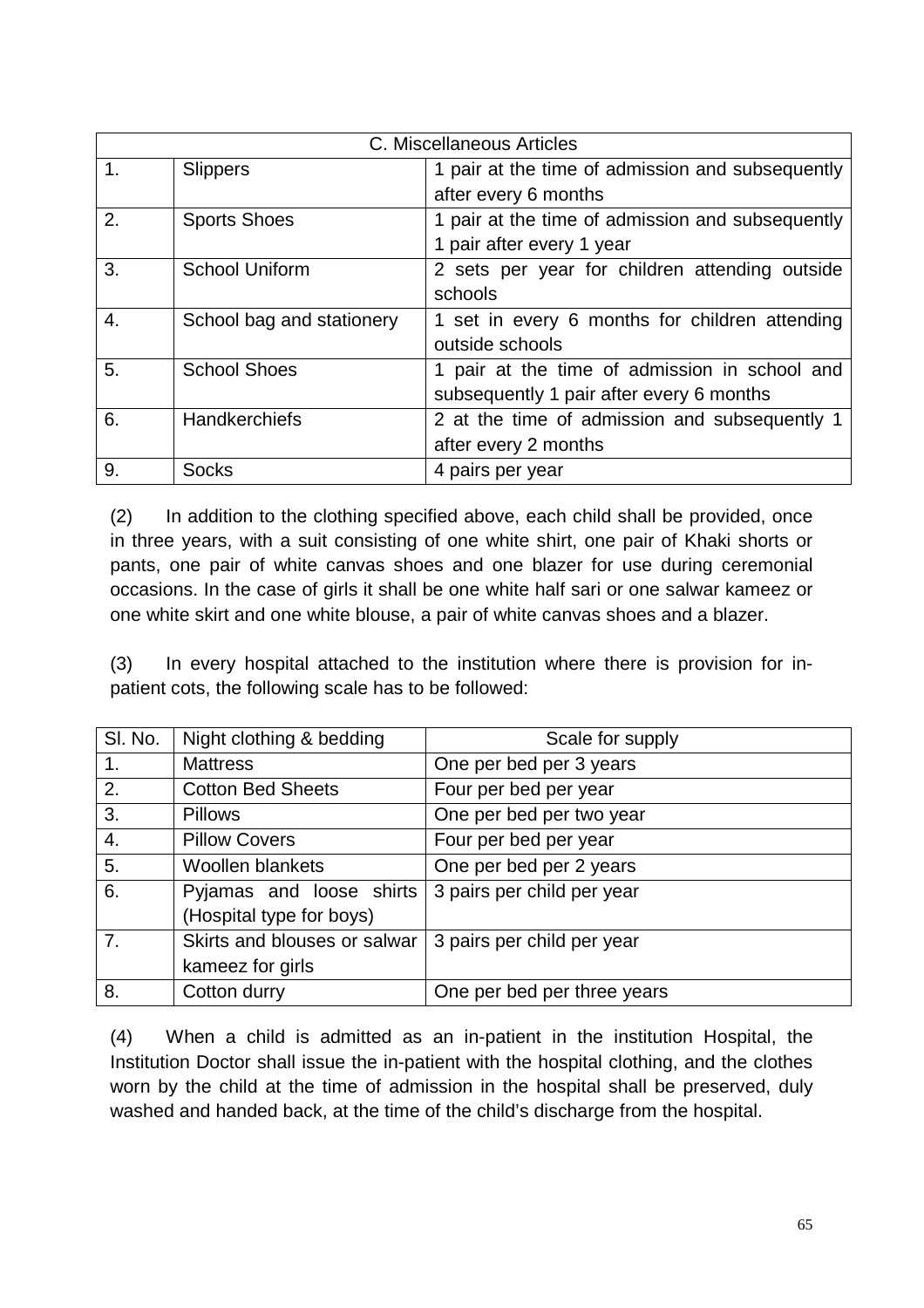(5) Each child shall be provided with Kit Box or wall cabinet, as per convenience and necessity.

(6) The Person-in-charge/ Superintendent may make arrangements for two-tier bed system in place of conventional cots, as per convenience, necessity and climatic conditions.

(7) Toiletry: Every resident of the Child Care Institution shall be issued oil, soap and other material as per the following scale:

| SI. No.          | <b>Items</b>                   | Quantity to be issued per child |
|------------------|--------------------------------|---------------------------------|
| 1.               | Hair Oil for grooming the hair | 100 ml per month                |
| 2.               | Toilet soap or Carbolic soap   | 2 bar of 100gm per month        |
| 3.               | Tooth brush                    | 1 in every 3 months             |
| 4.               | Toothpaste                     | 100gm (a tube) per month        |
| 5.               | Comb                           | 1 in every 3 month              |
| 6.               | Shampoo sachets                | 8 in a month (10ml/ per sachet) |
| $\overline{7}$ . | Bathing soap                   | 2 bar of 125gm per month        |
| 8.               | Hair clip/ band                | 2 bands in 3 month              |
| 9.               | Moisturizer/coldcream          | 250 ml in a month               |
|                  | (during winters)               |                                 |

(8) For washing of cloth and towels, bed-sheet etc., the following scale may be followed:

(i) Washing Soap: 3 soap for one month (125 gms) or equivalent washing powder

(ii) Whitening/bleaching agent to the extent required only for white clothing

Provided, however, the hospital clothing is not mixed with other clothing at the time of washing and if necessary, the Superintendent can issue the above items separately for washing of hospital clothing. The superintendent may get installed washing machines, as required.

(9) The following items shall be provided for maintaining the Child Care Institutions in a healthy and sanitary condition:

| S.  | <b>Items</b>                 | Scale of Supply                               |  |  |  |  |  |
|-----|------------------------------|-----------------------------------------------|--|--|--|--|--|
| No. |                              |                                               |  |  |  |  |  |
| 1.  | <b>Broom Stick</b>           | 25 to 40 Nos. per month depending on the area |  |  |  |  |  |
|     |                              | of the institution                            |  |  |  |  |  |
| 2.  | Pesticide spray              | As per the institution Doctor's advice        |  |  |  |  |  |
| 3.  | Effective bugs killing agent | As required                                   |  |  |  |  |  |
| 4.  | Phenyl and cleaning acid     | Depending on the area of lavatories to be     |  |  |  |  |  |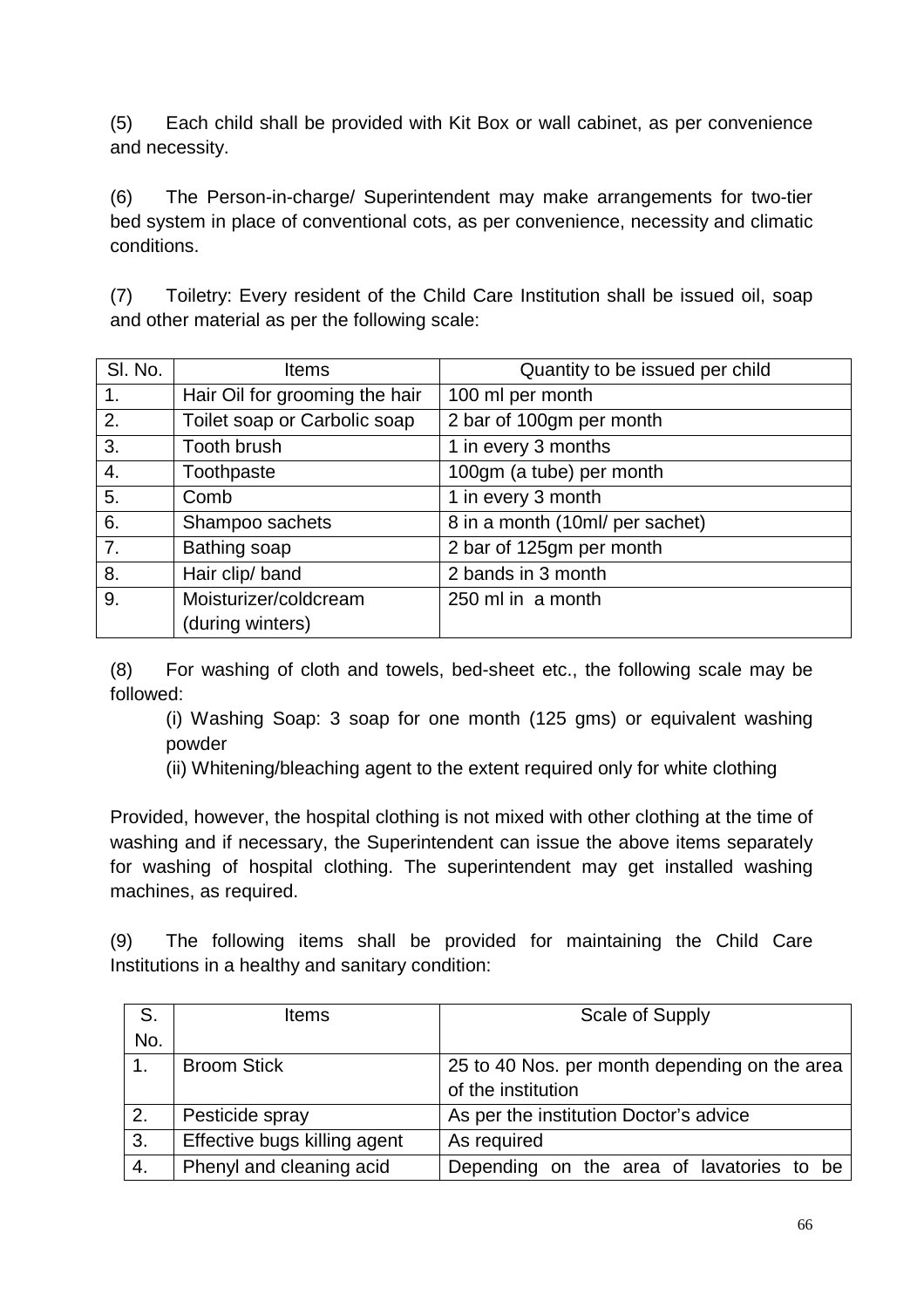|                    | (daily) |                      |  | cleaned as per institution Doctor's |  |
|--------------------|---------|----------------------|--|-------------------------------------|--|
|                    | advice  |                      |  |                                     |  |
| Mosquito repellent |         | 2 per room per month |  |                                     |  |

### **43. Sanitation and Hygiene**. **(Section 53 of the Act)**

- (1) Every Child Care Institution shall have the following facilities, namely:
	- (i) sufficient treated drinking water; water filters shall be installed at multiple locations in the premises for easy access such as kitchen, dormitory, recreational rooms etc.;
	- (ii) sufficient water including hot water for bathing and washing clothes, maintenance and cleanliness of the premises;
	- (iii) proper drainage system with regular maintenance;
	- (iv) arrangements for disposal of garbage;
	- (v) protection from mosquitoes by providing mosquito nets;
	- (vi) annual pest control;
	- (vii) sufficient number of well-lit and airy toilets in the proportion of at least one toilet for seven children;
	- (viii) sufficient number of well-lit and airy bathrooms in the proportion of at least one bath room for ten children;
	- (ix) sufficient space for washing and drying of clothes;
	- (x) washing machine wherever possible;
	- (xi) clean and fly-proof kitchen and separate area for washing utensils;
	- (xii) sunning of bedding twice every month and clothing on regular basis;
	- (xiii) maintenance of cleanliness in the Medical Centre;
	- (xiv) daily sweeping and wiping of all floors in the home;
	- (xv) cleaning/ washing of the toilets and bathrooms twice everyday;
	- (xvi) proper washing of vegetables and fruits and hygienic manner of preparing food;
	- (xvii) cleaning of the kitchen slabs, floor and gas after every meal;
	- (xviii) clean and pest proof store for maintaining food articles and other supplies;
	- (xix) disinfection of the beddings at least once a year;
	- (xx) fumigation of a sick room/ isolation room after every discharge in case of contagious or infectious disease; and
	- (xxi) cleanliness in medical centre.

## **44. Daily Routine**. **(Section 53 of the Act)**

(1) Every Child Care Institution shall have a daily routine for children developed in consultation with the Children's Committees, which shall be prominently displayed at various places within the Child Care Institution.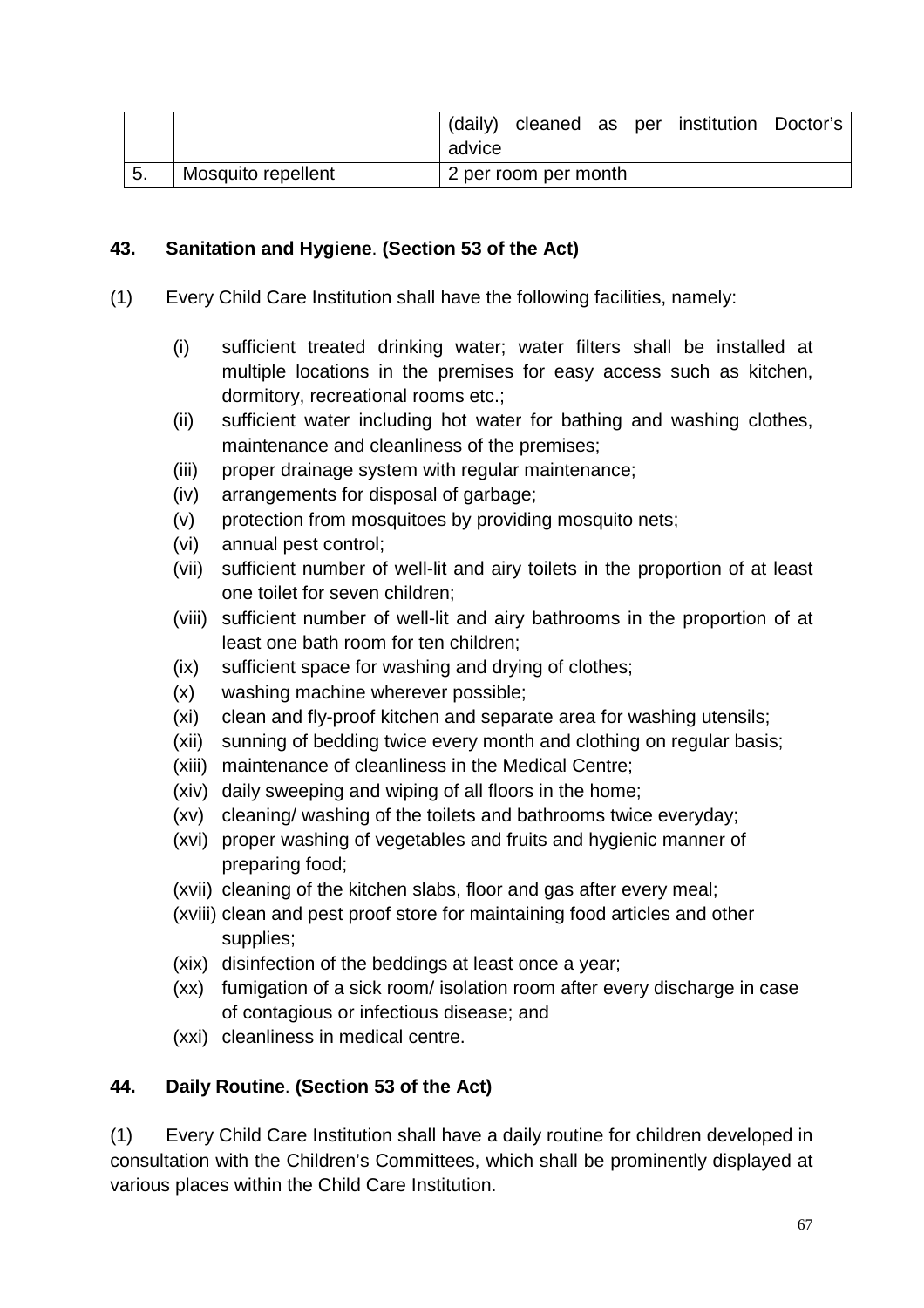(2) The daily routine shall provide, inter alia, for a regulated and disciplined life, personal hygiene and cleanliness, physical exercise, yoga, educational classes, vocational training, organized recreation and games, moral education, group activities, prayer and community singing and special programmes for Sundays and holidays and national holidays, festive days, birthdays.

(3) A annual mandatory medical check-up for each child shall be got conducted

## **45. Nutrition and Diet Scale (Section 53 of the Act)**

(1) The following nutrition and diet scale shall be followed by the Child Care Institutions, namely:

(i) the children shall be provided four meals in a day including breakfast;

(ii) the menu shall be prepared with the help of a nutritional expert or doctor to ensure balanced diet and variety in taste as per the minimum nutritional standard and diet scale;

(iii) every Child Care Institution shall strictly adhere to the minimum nutritional standard and diet scale as specified below:

(2) A suggested Nutrition and Diet Scale is given in table below:

| Name of the articles of diet | Scale per head per day               |
|------------------------------|--------------------------------------|
| (1) Rice/Wheat/Ragi/Jowar    | 800 Gms, (700 Gms for 16-18 yrs      |
|                              | age) of which at least 100 gms to be |
|                              | either Wheat or Ragi or Jowar or     |
|                              | Rice                                 |
| (2) Dal/ Rajma/ Chana        | <b>120 Gms</b>                       |
| (3) Edible Oil               | 25 Gms                               |
| (4) Onion                    | 25 Gms                               |
| (5) Salt                     | 25 Gms                               |
| (6) Turmeric                 | 05 Gms                               |
| (7) Coriander Seed Powder    | 05 Gms                               |
| (8) Ginger                   | 05 Gms                               |
| (9) Garlic                   | 05 Gms                               |
| (10) Tamarind/ Mango powder  | 05 Gms                               |
| (11) Milk (at breakfast)     | 150 ml                               |
| (12) Dry Chillies            | 05 Gms                               |
| (13) Vegetables Leafy        | $100$ gms                            |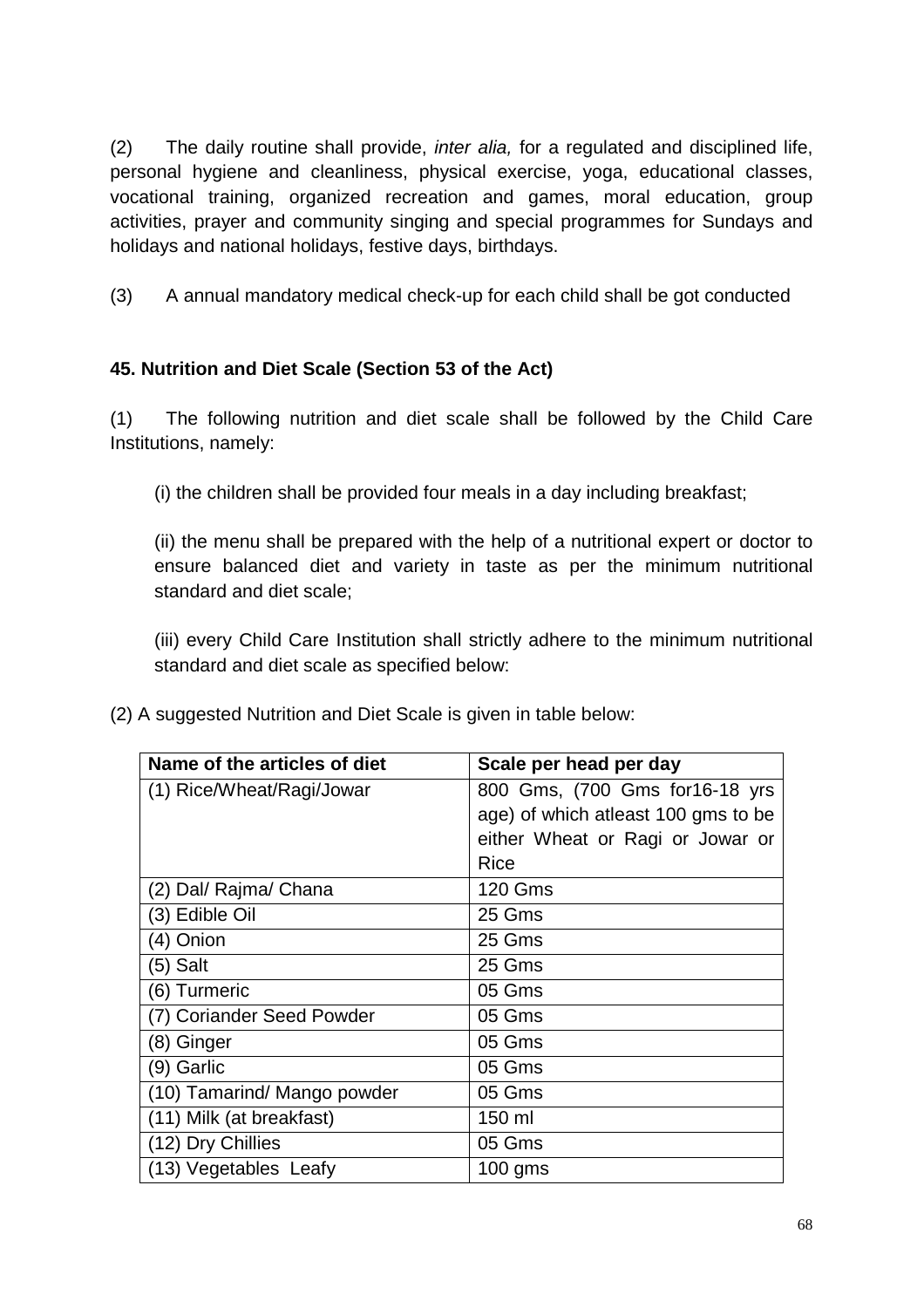| $Non - leaky$                           | 130gms                           |
|-----------------------------------------|----------------------------------|
| (14) Curd or Butter Milk                | 100 Gms/Ml                       |
| (15) Chicken once a week or Eggs 4      | $\overline{1}$ 15 Gms            |
| days                                    |                                  |
| (16) Jaggery & Ground Nut Seeds or      | 60 Gms each (100 Gms for paneer) |
| Paneer (vegetarian only)                | Once in a week                   |
|                                         |                                  |
| (17) Sugar                              | 40 Gms                           |
| (18) Tea/Coffee                         | 5gm                              |
| (19) Sooji/Poha                         | 150 gms                          |
| (20) Ragi                               | 150 gms                          |
|                                         |                                  |
| Following items for 50 Children per day |                                  |
| (18) Pepper                             | 25 Gms                           |
| (19) Jeera Seeds                        | 25 Gms                           |
| (20) Black Gram dal                     | 50 Gms                           |
| (21) Mustard Seeds                      | 50 Gms                           |
| (22) Ajwain Seeds                       | 50 Gms                           |
| On Chicken Day for 10 Kg. of Chicken    |                                  |
| (23) Garam Masala                       | 10 Gms                           |
| (24) Kopra                              | <b>150 Gms</b>                   |
| (25) Khas Khas                          | <b>150 Gms</b>                   |
| (26) Groundnut Oil                      | <b>500 Gms</b>                   |
| <b>For Sick Children</b>                |                                  |
| (27) Bread                              | 500 Gms                          |
| (28) Milk                               | 500 ml                           |
| (29) Khichadi                           | 300 gms                          |
| <b>Other Items</b>                      |                                  |
| (30) LP Gas for Cooking only            |                                  |

(3) children may be provided special meals on holidays, festivals, sports and cultural day and celebration of days of national importance;

(4) infants and sick children shall be provided special diet according to the advice of the doctor on their dietary requirement;

(5)the requirement of each child shall also be taken into account.

(6)the menu for the day shall be prepared in consultation with the Children's Committee and shall be displayed in the dining hall.

(4) Variation in Diet:-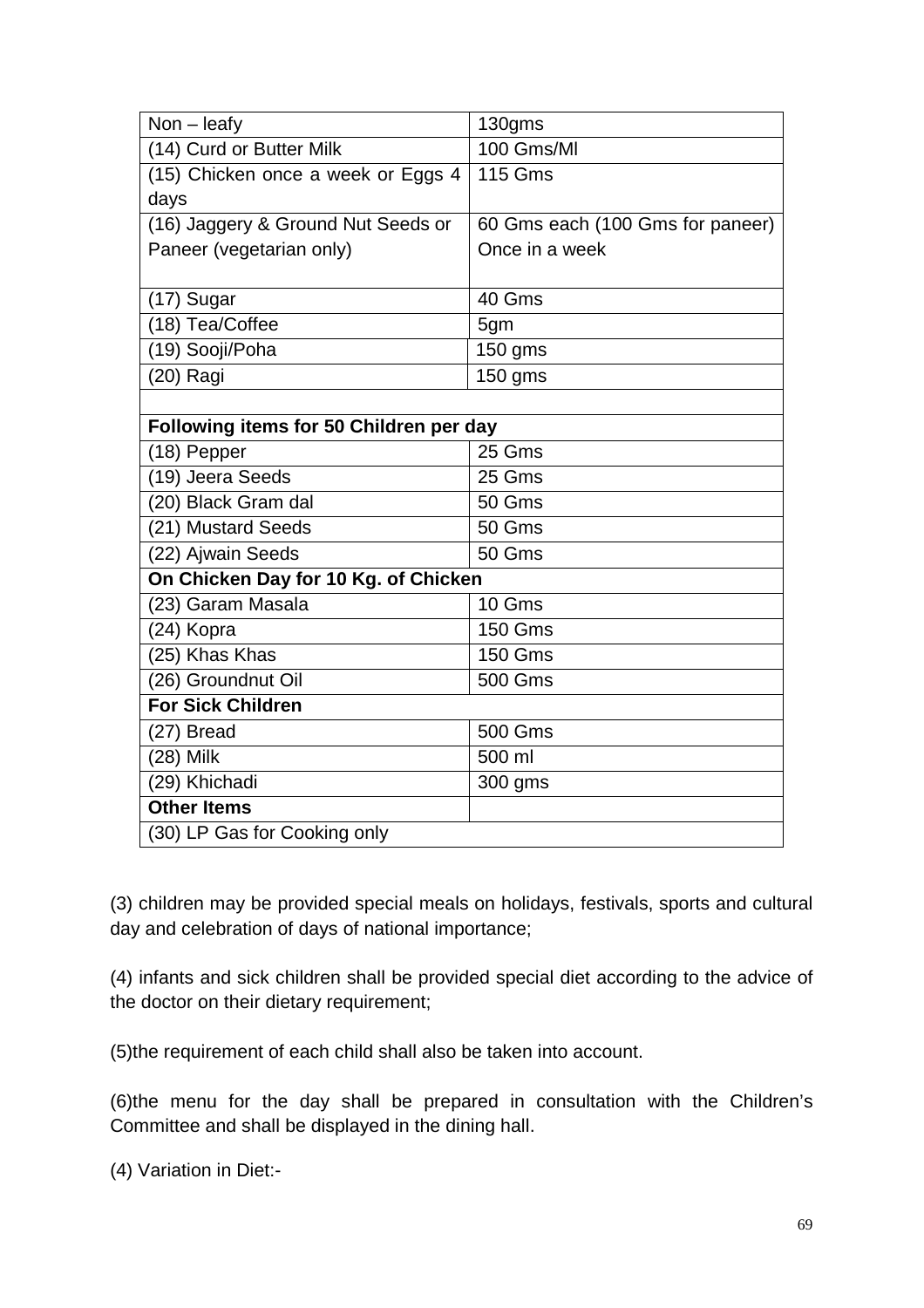(i)Three varieties of dal i.e., Toor (Tuvari), Moong (Green Gram) and Chana (Bengal Gram) may be issued alternatively.

(ii) The Person-in-charge/ Superintendent may also arrange to substitute chicken with fish at his discretion, provided that there is no extra expenditure to Government.

(iii) On non-vegetarian days, vegetarian children shall be issued with either 60 Gms of Jaggery and 60 Gms of Groundnut seeds per head in the shape of laddus or any other sweet dish or 100 gms paneer.

(iv) Potatoes shall be issued in lieu of vegetables once in a week.

(v) Leafy vegetables such as Fenugreek (Methi), Spinach (Palak), Sarson (Mustard leaves) Gongura Thotakura or any other saag etc., may also be issued once in a week. If a kitchen garden is attached to any institution, leafy vegetables, in addition to drumstick trees, curry leaves trees and coriander leaves, should be grown and issued and the Superintendent should try to issue variety of vegetables and see that the same vegetable is not repeated for at least a period of one week.

(vi) Seasonal fruits such as mangoes, apples, oranges, bananas, etc. shall be provided in a non-repetitive manner in sufficient quantities.

(vii) The Person-in-charge/ Superintendent may make temporary alterations in the scale of diet in individual cases when considered necessary by him, or on the institution Doctor's advice subject to the condition that the scale laid down is not exceeded.

(5) Meal Timing and Menu:

#### **(i) Breakfast – 7.30 a.m. to 8.30 a.m.**

(a)Upma or chapattis made of Wheat or Ragi or any other dish.

(b) Chutneys from Gongura or fresh curry leave or fresh coriander or Coconut and Putnadal etc., dal/vegetable may be issued as a dish.

(c) Milk

(d) Any seasonal fruit in sufficient quantity

#### **(ii) Lunch at 12.30 to 1.30 P.M. and Dinner – 7.00 P.M. – 8.00 P.M**

- (a) Rice/ Chapattis or combination of both
- (b) Vegetable Curry

(c) Sambar or Dal

(d) Butter Milk or curd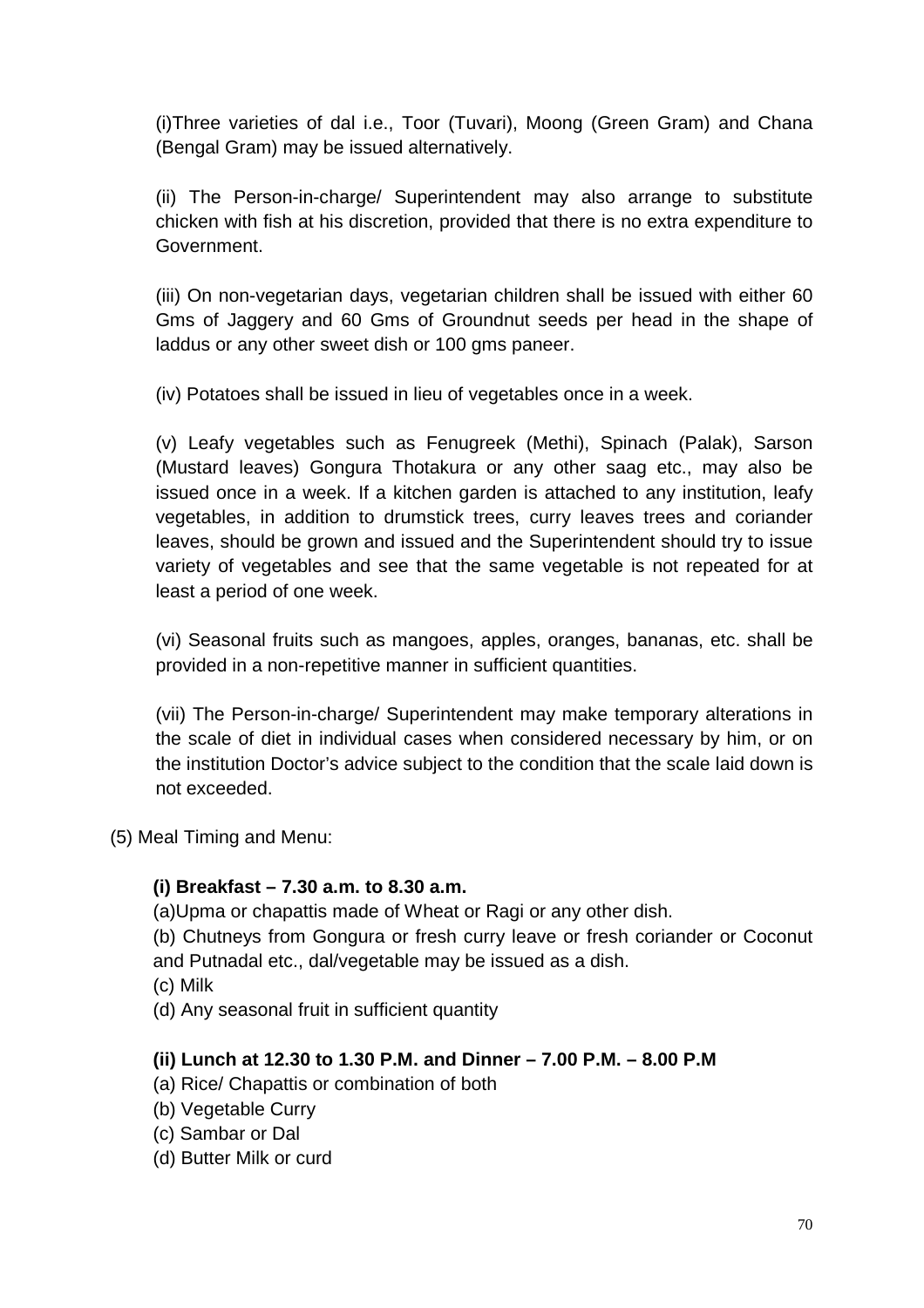(6) Others:

(i) Depending on the season, the Person-in-charge/ Superintendent shall have the discretion to alter the time for distribution of food.

(ii) On the advice of the Institution Doctor or at the discretion of the Person-incharge/ Superintendent, every sick child who is prevented from taking regular food, on account of his ill-health, may be issued with medical diet as per the scale for sick children.

(iii) Extra diet for nourishment like milk, eggs, sugar and fruits shall be issued to the children on the advice of the institution Doctor in addition to the regular diet, to pick up weight or for other health reasons and for the purpose of calculation of the daily ration, the sick children shall be excluded from the day's strength.

(iv) Girls attaining puberty should be given food rich in iron or diet as suggested by doctor/ nutritionist.

(v) Special lunch or dinner may be provided to the children at the Child Care Institution at the rate fixed by the Person-in-charge of the Child Care Institution, from time to time on national festivals and festival occasions, including:

- (a) Republic Day (26th January)
- (b) Independence Day (15th August)
- (c) Mahatma Gandhi's Birth Day (2nd October)
- (d) Children's Day (14th November)
- (e) Festivals of national importance
- (f) Local Festivals
- (g) Annual Day of the Child Care Institution
- (vi) The States may specify additional festivals depending upon local preferences.

## **46. Medical Care (Section 53 of the Act)**

(1) In all Child Care Institutions, a medical officer shall be available from 8.00 a.m. to 8.00 p.m. and on call during the rest of the hours.

(2) A nurse and a para medic shall be available round the clock in all Child Care Institutions.

- (3) Every Child Care Institution shall:
	- (i) admit a child without insisting on a medical certificate at the time of admission;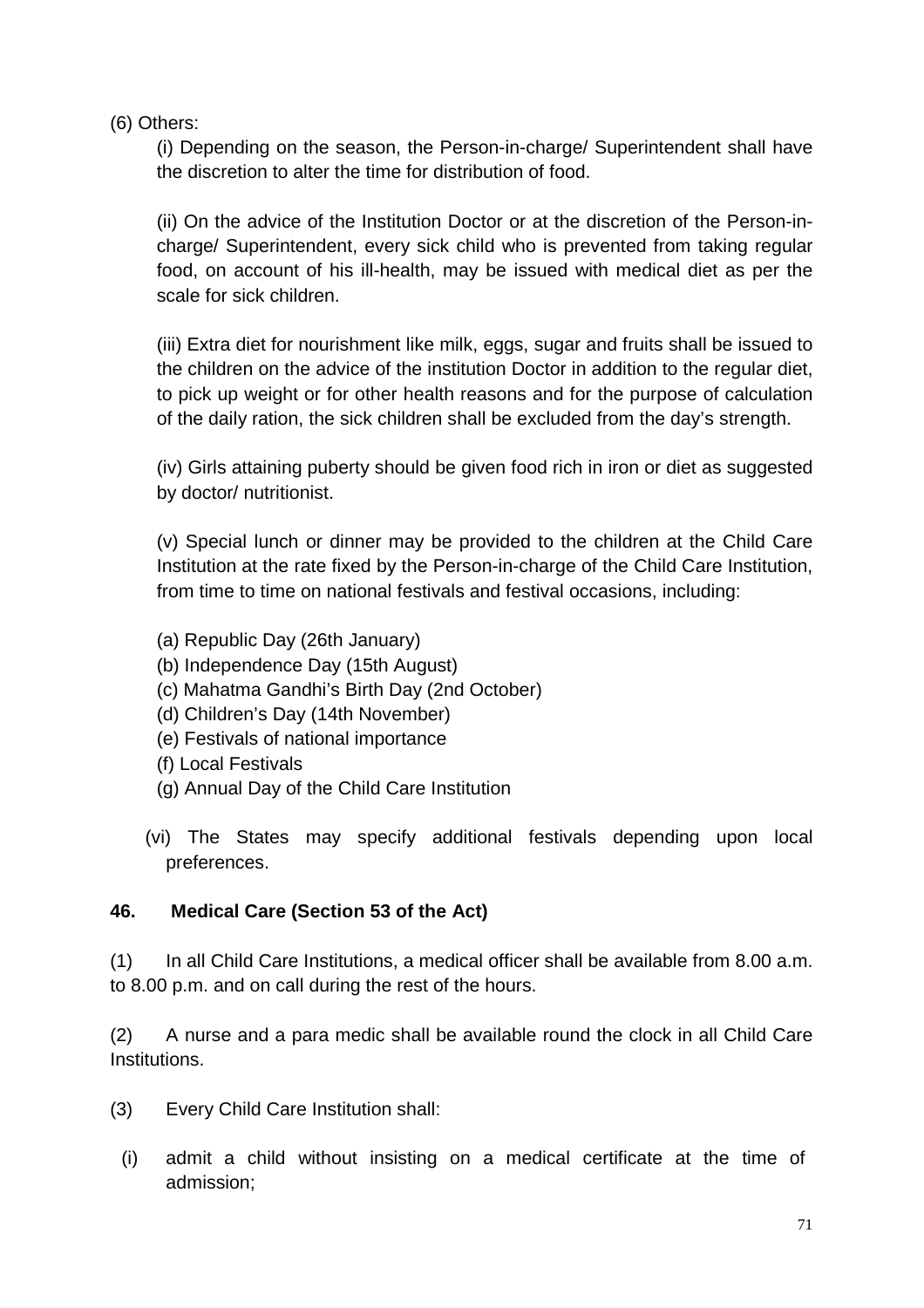- (ii) arrange for a medical examination of each child admitted in an institution by the Medical Officer within twenty four hours and in special cases or medical emergencies immediately;
- (iii) arrange for a medical examination of child by the Medical Officer at the time of transfer within twenty four hours before transfer;
- (iv) maintain a medical record of each child on the basis of monthly medical check-up and provide necessary medical facilities;
- (v) ensure that the medical record includes weight and height record, any sickness and treatment, and other physical or mental problems;
- (vi) have facilities for quarterly medical check-ups including dental check-up, eye testing and screening for skin problems and for treatment of children;
- (vii) have sufficient medical equipment to handle minor health problems including first aid kit with stock of emergency medicines and consumables;
- (viii) train all staff in handling first aid;
- (ix) tie-up with local Primary Health Centre, government hospital, medical colleges, other hospitals, clinical psychologists and psychiatrists and mental health institutes for regular visits by their doctors and students and for holding periodic health camps within the institutions;
- (x) make necessary arrangements for the immunization coverage;
- (xi) take preventive measures in the event of out-break of contagious or infectious diseases;
- (xii) set up a system for referral of cases with deteriorating health or serious cases to the nearest civil hospital or recognised treatment centres;
- (xiii) keep sick children under constant medical supervision;
- (xiv) not carry out any surgical intervention on any child without the previous consent of his parent or guardian, unless the parent or guardian cannot be contacted and the condition of the child is such that any delay would, in the opinion of the medical officer, involve unnecessary suffering or injury to the health of the child, or without obtaining a written consent to this effect from the Person-in-charge of the institution;
- (xv) provide or arrange for regular counselling of every child and ensure specific mental health interventions for those in need of such services, including separate rooms for counselling sessions within the premises of the institution and referral to specialized mental health centres, where necessary; and
- (xvi) refer such children who require specialized drug abuse prevention and rehabilitation programme, to an appropriate centre administered by qualified personnel where these programmes shall be adopted to the age, gender and other specifications of the child concerned.

(4) Baseline investigation of Complete Blood Count (CBC), Urine Routine, HIV, VDRL, Hepatitis B and Hepatitis C tests and allergy or addiction to drugs shall be conducted for all children at the time of entry into the institution.

(5) Test for pregnancy or diseases for victims of sexual offences shall be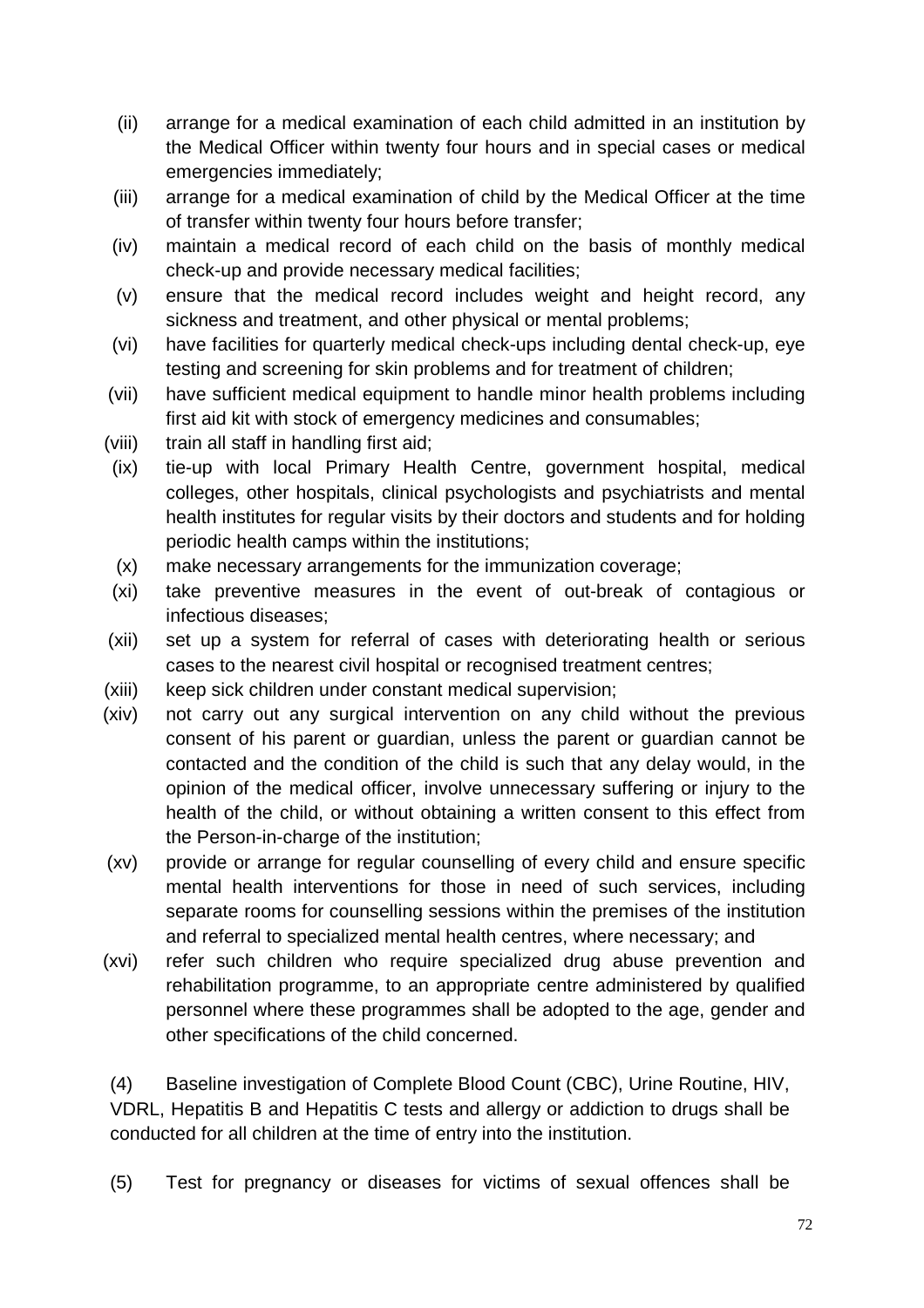conducted, if required by the order of the Board or the Committee or the Children's Court.

(6) The State Government through the District Child Protection Unit shall make provisions for those children diagnosed with special problems such as hormonal problems, immuno-compromised diseases, physical and mental disabilities on the recommendation of the medical officer. The children shall be kept in special care homes/hospitals and avail necessary medical/ psychiatric and psychological support/ treatment.

(7) All girls who have attained puberty shall undergo health assessment to detect iron deficiency. Necessary dietary plan and medicines should be prescribed by the nutritionist and appointed doctor.

## **47. Mental Health (Section 53 of the Act)**

(1) A child friendly space for therapeutic group intervention shall be created in every Child Care Institution which shall have a non- threatening conducive environment, general ambience and resource availability.

(2) The infrastructure for such child friendly space would include:

- (i) Physical environment to facilitate a wide range of appropriate activities and programs; and
- (ii) Encouraging, supporting and sensitive staff.

(3) Confidentiality on all matters regarding the child's personal details shall be maintained and the child shall be assured of the same so that a rapport and trust can be built with the child. A non- critical and proactive approach ensuring the comfort zone of the child shall be adopted in the Child Care Institution.

(4) A psycho- social profile of every child shall be maintained by the Child Care Institution and updated every month. Special observations may be recorded, when required. Person-in-charge of the institution shall ensure that any recommendations made shall be duly compiled with.

(5) Initial Psychological Assessment shall include detailed case history along with cognitive assessment and personality assessment using tests as medically prescribed depending upon the age of the child.

(6) Psycho-social profile of every child shall include an activity plan and encourage involvement of the child in different activities and tasks for attitude change, aptitude development and behaviour modification.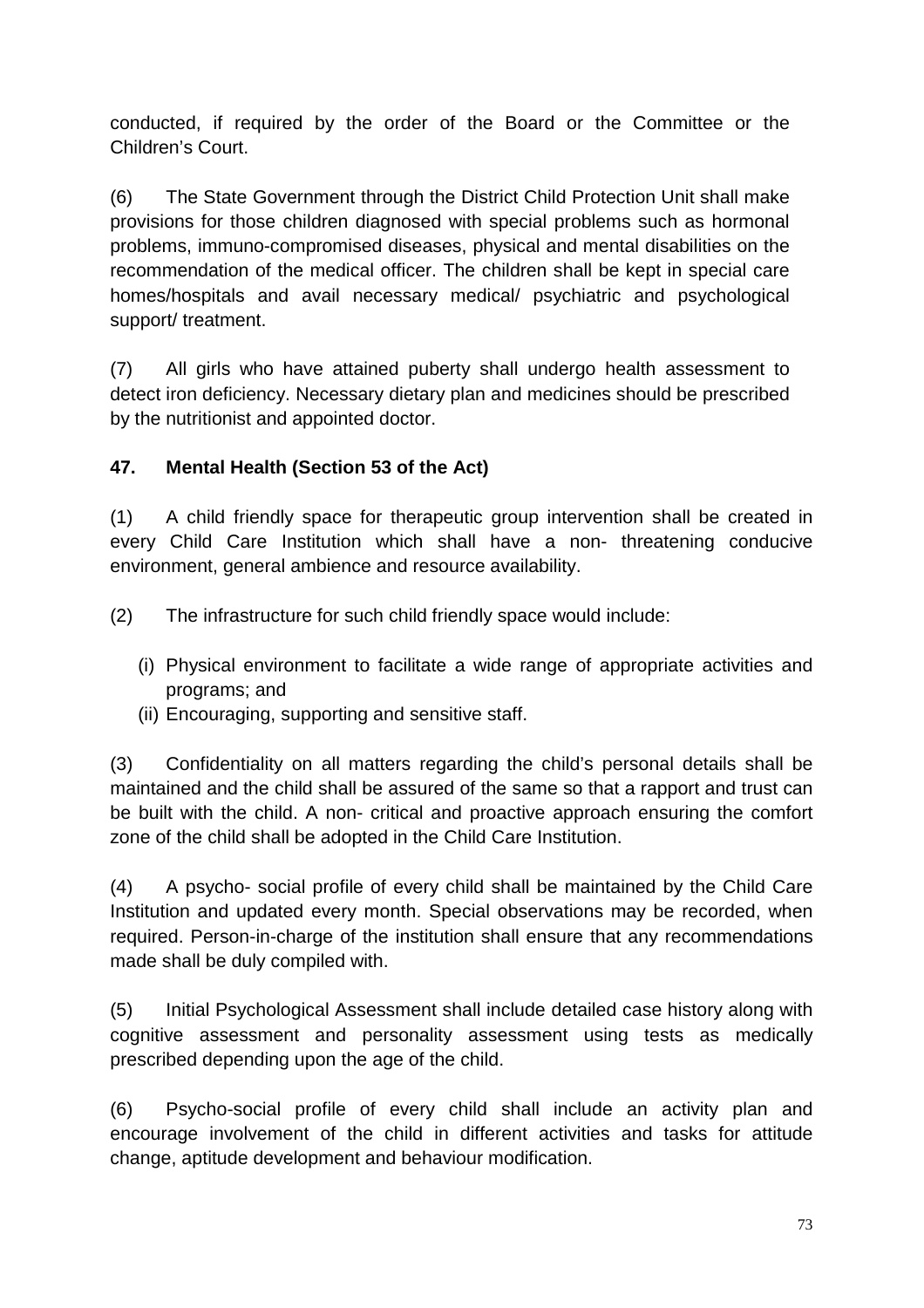(7) Any at risk behavior, trauma, mental health concerns/disorders/addictions/ psychological care needed for the children and treatment/therapy must be documented and the Person-in-charge shall be guided for the supervision and management of the same.

(8) A brief summary of the therapeutic interventions (individual as well as group) along with the plan for the follow up sessions shall be maintained for each child in the Child Care Institution.

(9) Interactive, participatory skills in an enabling environment for children with support of individual or group therapy must be encouraged for children in need of such treatment in all Child Care Institutions. The therapeutic group interventions must be conducted by counsellors adequately trained or experienced for the purpose.

(10) The environment in an institution shall be free from abuse, allowing children to cope with their situation and regain confidence. A multi-pronged approach aimed at increasing awareness about different forms of abuse must be adopted. Safe places of interaction, regular screening of staff, professionals and feedback amongst the children should be provided in the Child Care Institutions.

(11) The counselor and house parent should regularly interact with the child individually and in groups to keep a watch towards any flag-signs of abuse (sexual, physical, emotional, verbal and any other) and signs of self-harm and disruptive behavior within the Child Care Institution and the same shall be reported to the Person-in-charge who shall in turn bring the same before the Management Committee and the Board or the Committee or the Children's Court at the earliest. The counselor shall help the child to develop coping skills and initiate therapy and medication, wherever necessary.

(12) Each Child Care Institution shall make provision for individual therapy as a critical mental health intervention and provide the necessary infrastructure for the same.

(13) Every institution shall have trained counselors and shall also collaborate with external agencies such as child guidance and counselling centres, psychology and psychiatric departments or similar government and non-government agencies, for specialized and regular therapeutic intervention in the Child Care Institution.

(14) A mental health care plan as part of the individual care plan shall be developed for every child in consultation with mental health experts associated with the Child Care Institution.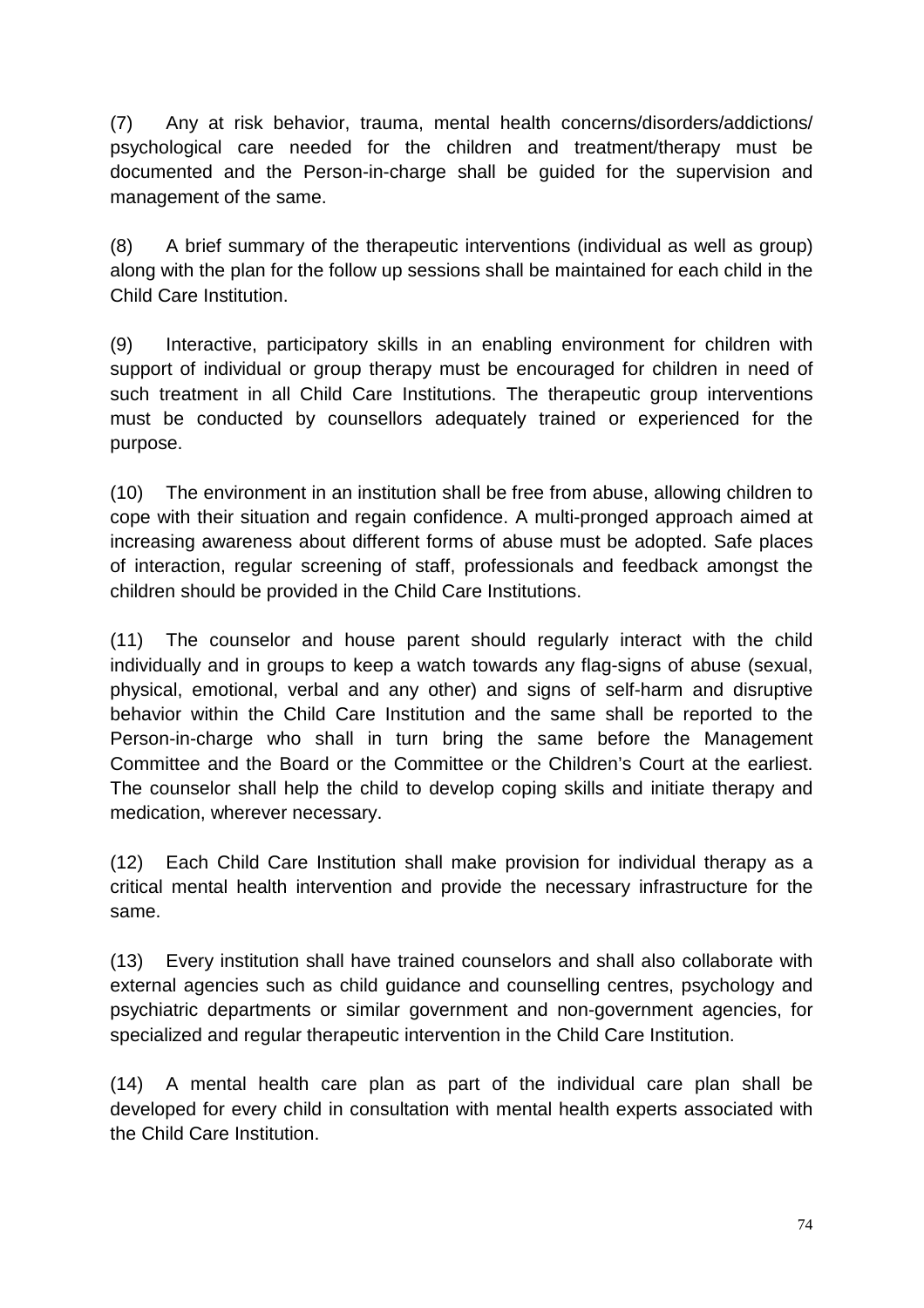(15) The recommendations of mental health experts shall be maintained in every case file.

(16) No child shall be administered medication for mental health problems without psychological evaluation and diagnosis by appropriately trained mental health professionals.

(17) Medicines should be administered to the children only by trained appointed medical staff and not by any other staff of the Home.

### **48. Education**. **(Section 53 of the Act)**

(1) The Board or the Committee or the Children's Court shall ensure that every child is provided with appropriate and age specific education in every Child Care Institution.

(2) On the admission of any child in the Child Care Institution, the level of education of the child shall be assessed including for their cognitive development by a counsellor, and a plan shall be drawn up for providing suitable education to the child.

(3) Every Child Care Institution shall provide education to all children according to the age and ability, both inside or outside the Child Care Institution, as per the requirement and taking into account the provisions of the Right of Children to Free and Compulsory Education Act, 2009 for the children between the age of six to fourteen years or the completion of elementary education.

(4) There shall be a range of educational opportunities including, mainstream inclusive schools, special needs schools, bridge school, open schooling, non-formal education and learning and input from special educators where needed.

(5) Specialized trainers and experts shall be appointed to cater to the educational needs of children with special needs either physical or mental. Learning disorders shall be identified, assessed and reported in the Individual Care Plan. Further assistance shall be given to the child by trained professionals.

(6) Wherever necessary, remedial coaching shall be made available to school going children in the institutions by encouraging volunteer services or tying up with coaching centers. Assistance may be taken from recognized non-governmental organizations/ corporate sector for rendering support towards education and training programme.

(7) Educational programmes including bridge courses shall be taken up for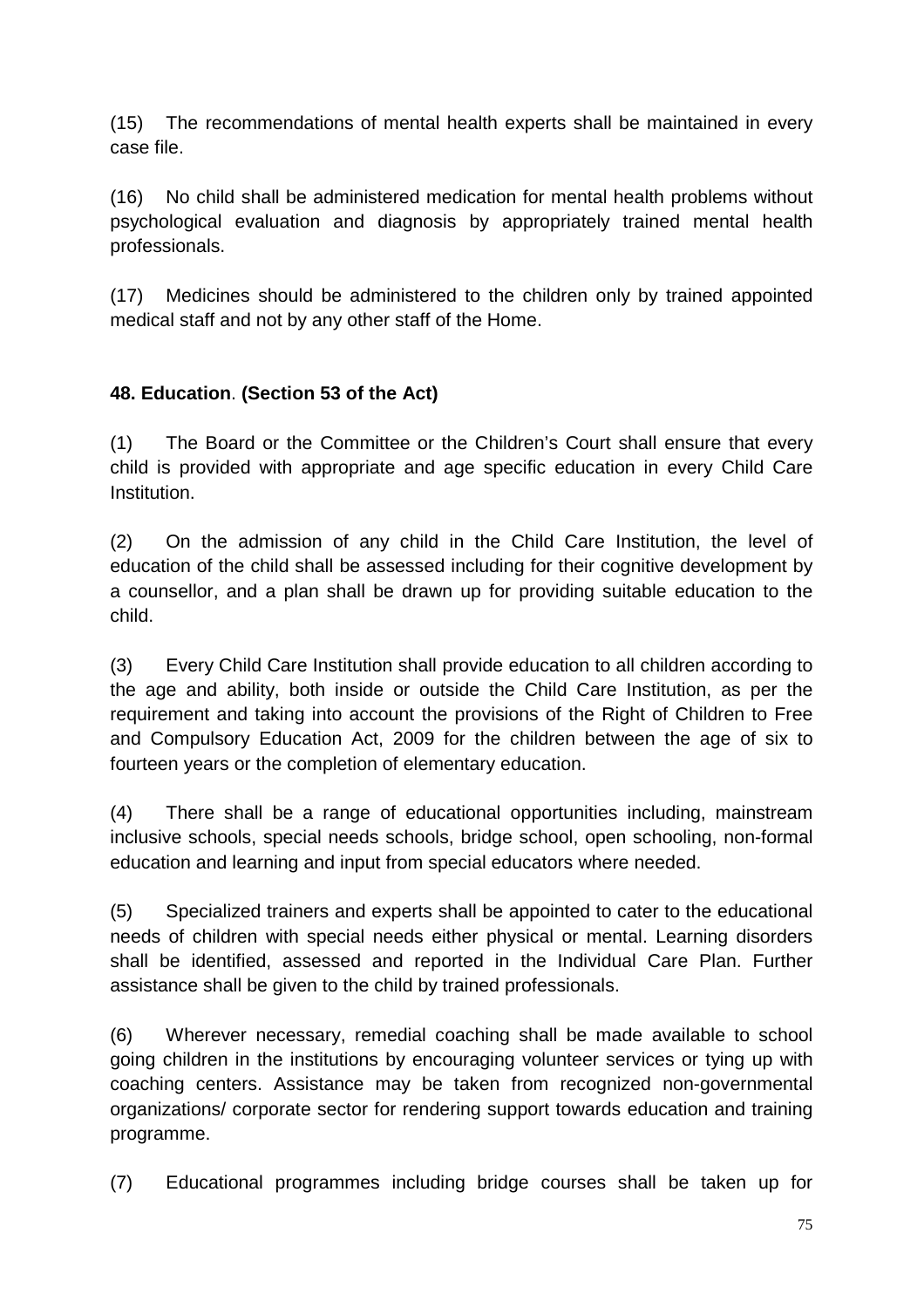children not attending regular schools within the Child Care Institutions with an aim to mainstream their education.

(8) Educational programmes shall include computer training and use of Information Technology. In Child Care Institutions where education for children is offered outside the premises, care should be taken by providing necessary escort and transportation and security facilities to children who may be at risk and require protection.

(9) National Institute of Open Schooling (NIOS) services shall be made available in every Child Care Institution.

(10) A record shall be maintained for all children attending educational and training programmes and the progress made by each child shall be reviewed. The report shall be submitted to the Board or the Committee or the Children's Court on a quarterly basis.

(11) Regularity of the education programme and attendance of the children shall be ensured.

(12) Children should be able to avail scholarships, grants and schemes and sponsorships.

(13) The children shall be given all the required support for fees and purchase of uniform, school bags, shoes, stationary, books, raincoats etc. and if necessary, under the Right of Children to Free and Compulsory Education Act, 2009 for the children between the age of six to fourteen years and any Schemes of the State Government.

### **49. Vocational Training. (Section 53 of the Act)**

(1) Every Child Care Institution shall provide gainful vocational training to children according to their age, aptitude, interest and ability, both inside or outside the Child Care Institution.

(2) Vocational training shall include occupational therapy, skill and interest based training, aimed at appropriate placement at the end of the course. The Institute providing vocational training shall give a certificate, preferably government recognized, on the completion of the course.

(3) Where vocational training is offered outside the premises of the Child Care Institution, children shall be escorted for such programmes with proper security planning and services particularly for at risk children.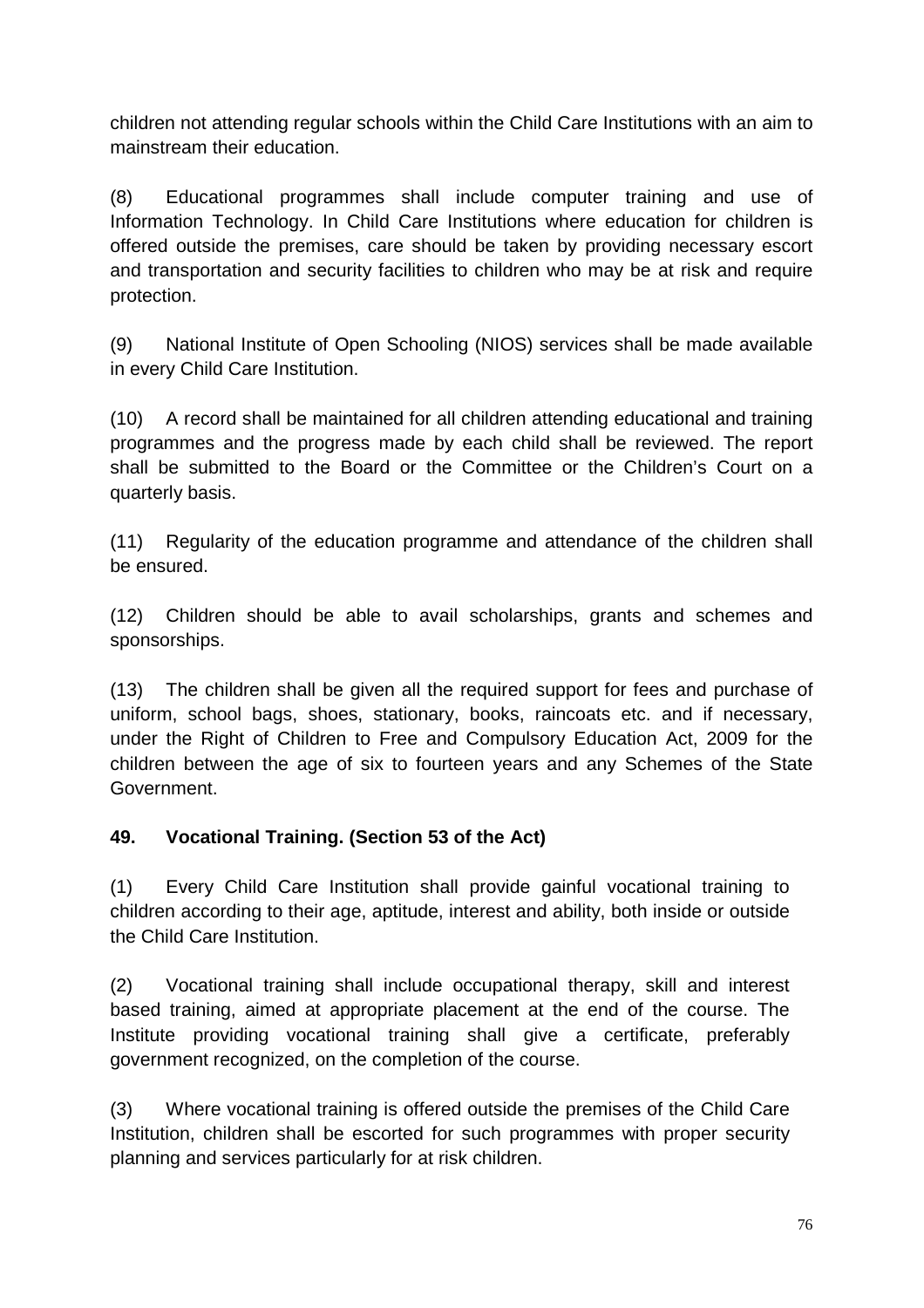(4) A record shall be maintained for all children attending the programs and the progress made by each child shall be reviewed. The report in that regard shall be submitted to the Board or the Committee or the Children's Court, as the case may be, on a quarterly basis.

(5) The Child Care Institutions shall network with Institute of Technical Instruction, Jan Shikshan Sansthan, National Skill Development Corporation, Indian Institute of Skill Development, Non-Governmental Organisations, Government and Private Organization or Enterprises and the corporate sector and with placement agencies. They shall also take the benefit of the special schemes of the Ministries of Rural Development, Urban Development and Poverty Alleviation and Labour of the Government of India.

(6) Regularity of the vocational training programme and attendance of the children shall be maintained and monitored.

(7) Children should be able to avail sponsorship for vocational training.

(8) The District Child Protection Unit shall prepare a list of different training and vocational institutes and organisations and corporates supporting vocational training and furnish the same to the Board and the Committee and the Children's Court to enable them to pass appropriate directions and orders.

### **50. Recreational Facilities. (Section 53 of the Act)**

(1) A provision of guided recreation shall be made available to all children in all the Child Care Institutions.

(2) Recreational facilities shall include indoor and outdoor games, yoga and meditation, music, television, picnics and outings, cultural programmes, gardening and library.

(3) Sufficient space shall be allotted for outdoor sports and games.

(4) Picnic and outings shall include education fair/ science fair, museum, planetarium, botanical garden, zoological garden.

(5) Cultural event/ sports competition shall be held once in a quarter to showcase talent on festivals or on days of national importance.

(6) Library shall have child friendly environment. There should be books in regional language, newspapers, children's magazines, puzzle books, picture books, books in Braille, audio and video devices.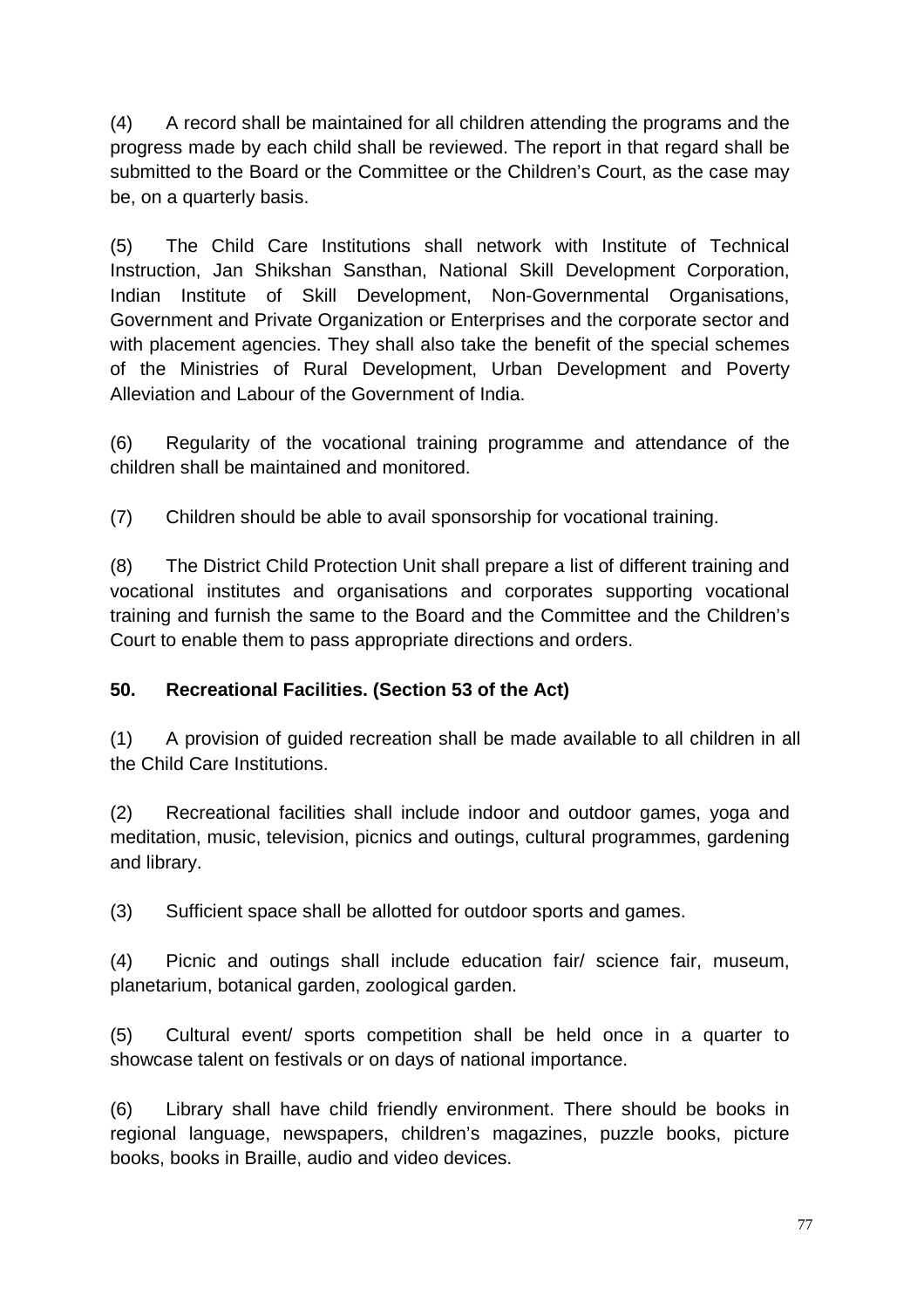(7) Space shall be allotted for gardening with technical input being given by a gardener.

(8) Assistance may be taken from non-governmental organization for conducting the recreational activities on regular basis

(9) Music, dance and art therapy should be included in the list of recreational activities to enhance the healing process of each child.

(10) Regularity of the activities shall be maintained and a report shall be submitted on quarterly basis to the Board or the Committee or the Children's Court, as the case may be.

## **51. Duties of the Person-in-Charge/ Superintendent of a Child Care Institution. (Section 53 of the Act)**

(1) The primary responsibility of the Person-in-charge is of maintaining the Child Care Institution and of providing care and protection to the children.

(2) The Person-in-Charge shall stay within the premises to be readily available as and when required by the children or the staff and in case where an accommodation is not available in the premises, he shall stay at a place in close proximity to the Child Care Institution till such time such accommodation is made available within the premises of the Child Care Institution.

- (3) The general duties and functions of the Person-in-charge shall include, to:
- (i) ensure compliance with the provisions of the Act and the rules and orders made there under;
- (ii) ensure compliance with the orders of the Board or the Committee or the Children's Court;
- (iii) provide homely and enabling atmosphere of love, affection, care and concern for children;
- (iv) strive for the development and welfare of the children;
- (v) supervise and monitor discipline and well-being of the children and the staff;
- (vi) plan, implement and coordinate all activities, programmes and operations, including training and treatment programmes or correctional activities as the case may be;
- (vii) segregate a child suffering from contagious or infectious diseases on the advice of the medical officer of the institution;
- (viii) segregate a child wherever required;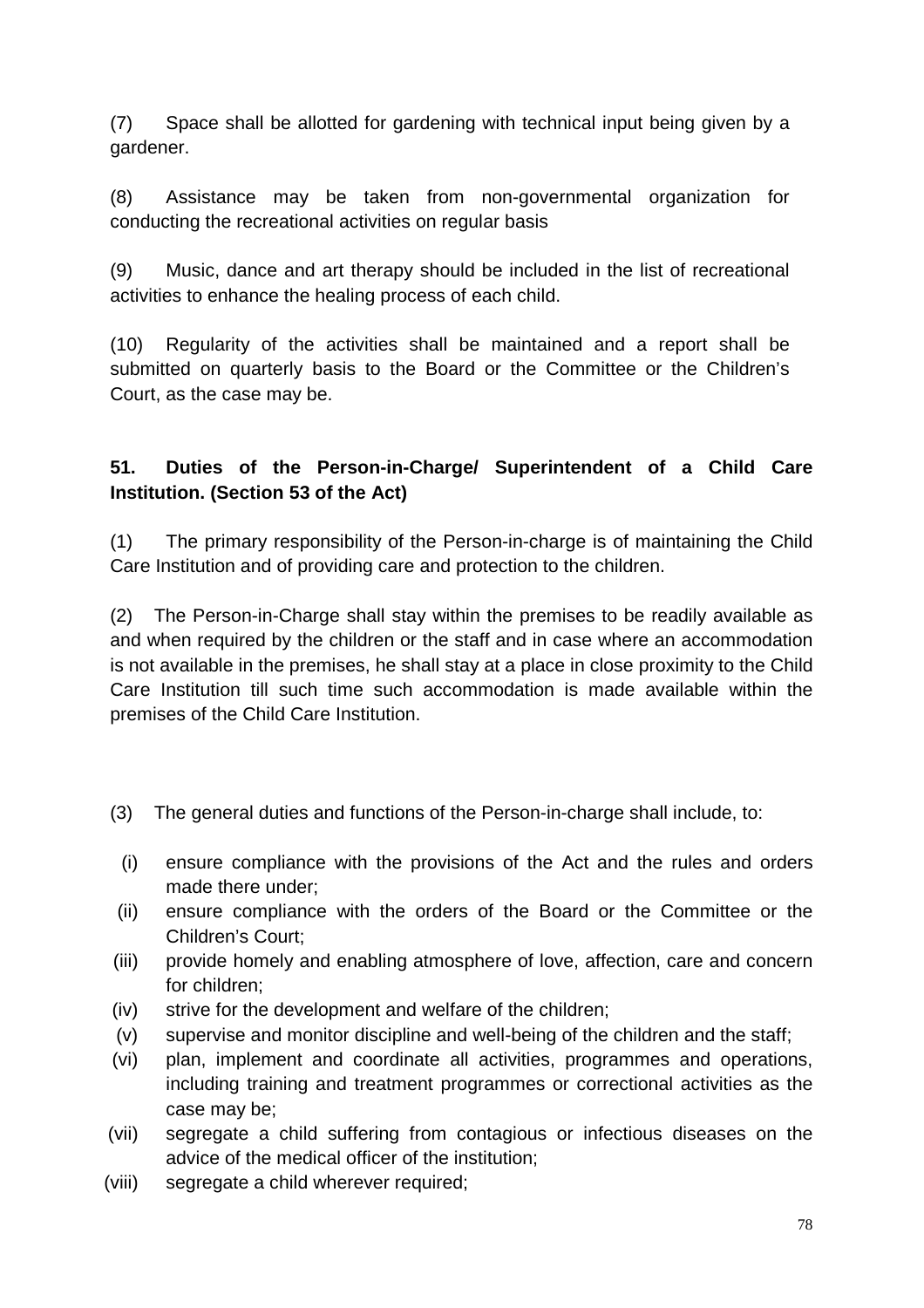- (ix) ensure observance and follow-up of daily routine;
- (x) organize local and national festivals in the home;
- (xi) organize trips or excursions or picnics for children;
- (xii) send a list of children in **Form 43** in the Child Care Institution to the Board or the Committee, as the case may be, every week and bring to the notice of the Board or the Committee, if no date is given for the production of any child before the Board or the Committee;
- (xiii) allocate duties to personnel;
- (xiv) maintain standards of care in the Child Care Institution;
- (xv) ensure proper storage and inspection of food stuffs as well as food served;
- (xvi) maintain the buildings and premises of the Child Care Institution;
- (xvii) maintain proper hygiene in the home;
- (xviii) provide accident and fire preventive measures, disaster management within the premises;
- (xix) make stand-by arrangements for water storage, power back-up, inverters, generators;
- (xx) ensure careful handling of equipment;
- (xxi) employ appropriate security measures;
- (xxii) conduct periodical inspections, including daily inspection and rounds of the Child Care Institutions;
- (xxiii) take prompt action to meet emergencies;
- (xxiv) ensure prompt, firm and considerate handling of all disciplinary matters;
- (xxv) ensure proper and timely maintenance of the case files;
- (xxvi) maintain all records and registers required under the Act and these rules;
- (xxvii) prepare the budget and maintain control over financial matters;
- (xxviii) organize the meetings of the Management Committee set-up under rule 65 of these rules and provide necessary support;
- (xxix) ensure monthly verification of the all records and registers by the Management Committee set-up under rule 65 of the rules;
- (xxx) liaise, co-ordinate and co-operate with the State Child Protection Society and the District Child Protection Unit as and when required;
- (xxxi) co-ordinate with the legal cum probation officer in the District Child Protection Unit or the District or State Legal Services Authority to ensure that every child is legally represented and provided free legal aid and other necessary support.
- (xxxii) ensure the production of the child before the Board or the Committee or the Children's Court on the date of such production and to ensure that the dates for the said purpose are recorded.

(4) The Person-in-charge shall inspect the Child Care Institution as often as possible but not less than twice a day. He shall make a record of the timings of his inspection and also note his observations in a separate book maintained for the purpose, especially with regard to: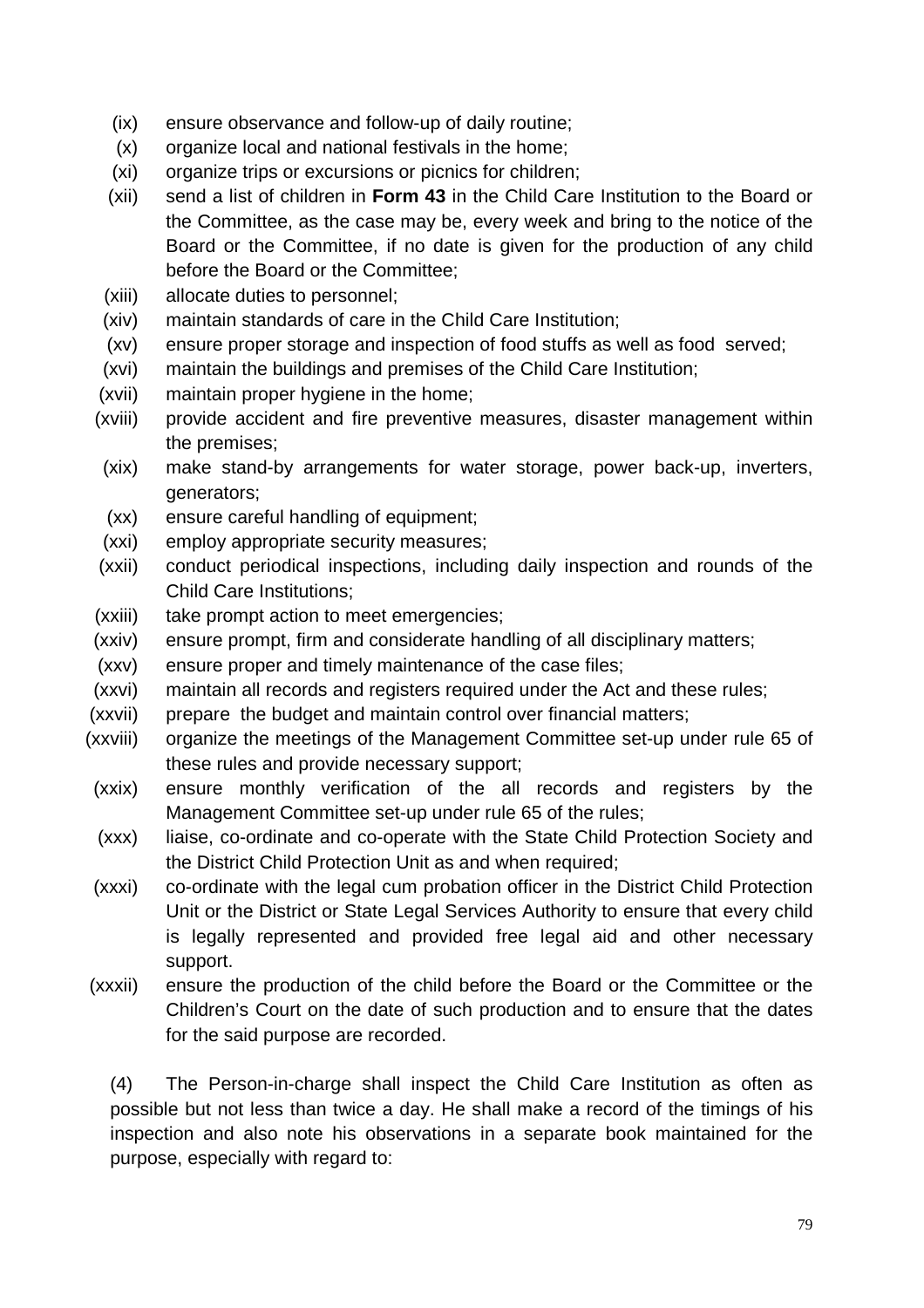- (i) maintenance of hygiene and sanitation,
- (ii) maintenance of order,
- (iii) quality and quantity of food,
- (iv) hygienic maintenance of food articles and other supplies,
- (v) hygiene in the medical center and provisions for medical care,
- (vi) behaviour of the children and staff,
- (vii) security arrangements, and
- (viii) maintenance of files, registers and books.

(5) Anything amiss that comes to the notice of the Person-in-charge shall be enquired into and set right and the date, time and nature of the action taken shall be noted in the book.

(6) Where a problem of urgent nature has not been resolved within two working days, the Board or the Committee or the District Child Protection Unit shall be informed.

(7) In case the Person-in-charge is on leave or otherwise not available, the duties of the Person-in-charge shall be performed by the Child Welfare Officer as designated by the Person-in-charge.

## **52. Duties of the Child Welfare Officer (CWO) /Case Worker. (Section 53 of the Act)**

(1) Every child welfare officer/case worker in the Child Care Institution shall carry out all directions given by the Board or the Committee or the Children's Court.

(2) The child welfare officer/ case worker shall establish linkages with voluntary workers and organizations to facilitate rehabilitation and social re-integration of the children and to ensure the necessary follow-up.

(3) The child welfare officer/ case worker available in the Child Care Institution at the time of receiving a child shall interact with the child received with a view to put the child at ease and befriend him and shall supervise the 'receiving of the child'.

(4) On receipt of information from the police or Child Welfare Police Officer or on arrival of a child in the Child Care Institution, the child welfare officer/ case worker shall forthwith conduct social investigation of the child through personal interviews with the child and his family members, social agencies and other sources; inquire into antecedents and family history of the child and collect such other material as may be relevant, and submit the Social Investigation Report to the Board or the Committee or the Children's Court, within fifteen days.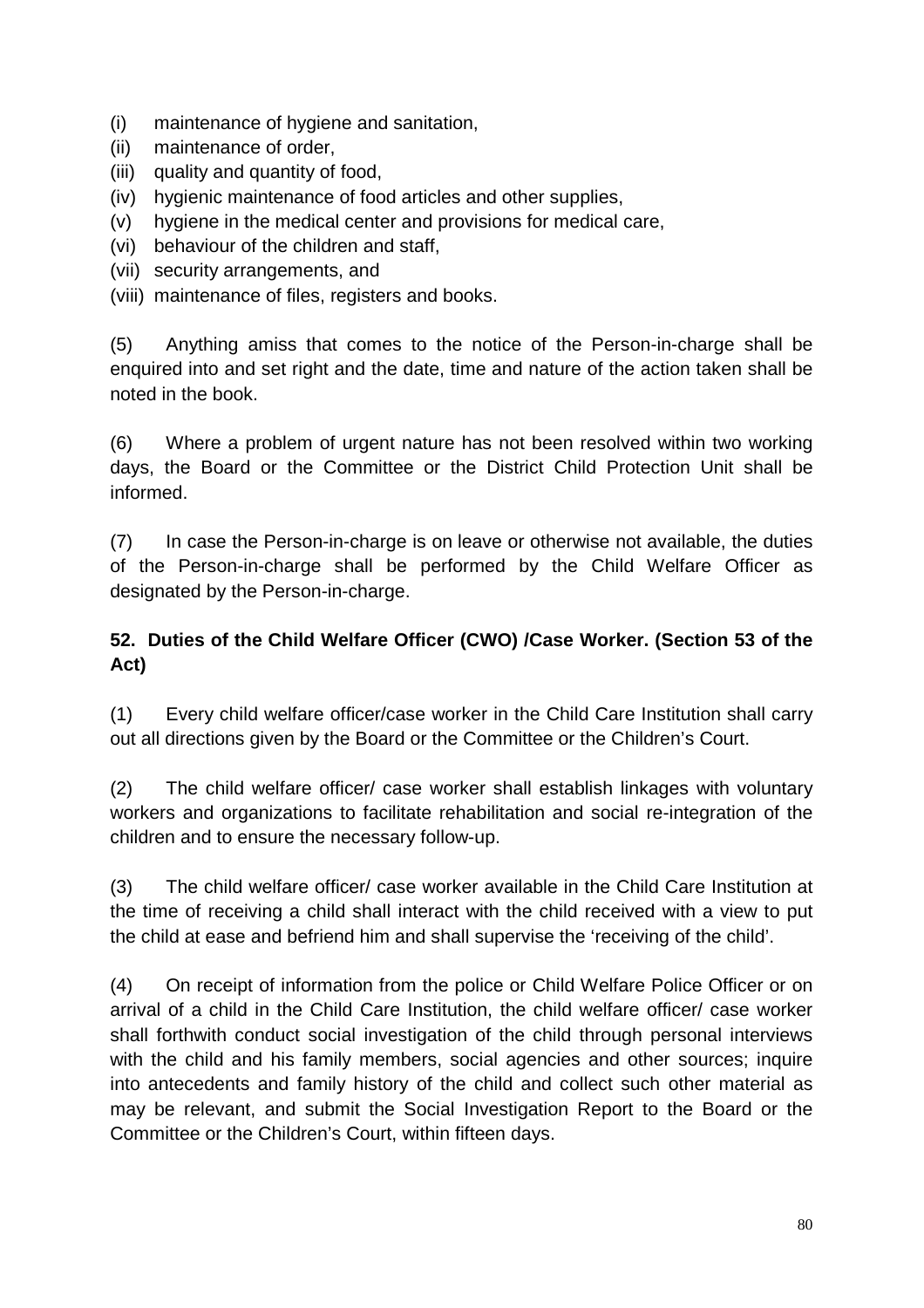(5) All the children in the Child Care Institution shall be assigned a child welfare officer/ case worker and such child welfare officer/ case worker shall be responsible qua the child assigned to him in all respects viz. care and development of the child, reporting to the Board or the Committee or the Children's Court about the child or maintaining the child's record in the Child Care Institution.

(6) Upon assignment of the child to a child welfare officer/ case worker, the Child Welfare Officer/Case Worker shall:

- (i) Prepare the case file of the child;
- (ii) Maintain the Protective Custody Card;
- (iii) Prepare and maintain the medical record of the child and ensure that the treatment of the child is not interrupted or neglected;
- (iv) Meet the child every day to ensure his safety, welfare and development; assist the child to adjust to the life in the Child Care Institution. A newly received child shall be met more often than once a day;
- (v) Gather information about the child within the initial five days to ascertain the child's education, vocational status and aptitude and emotional status;
- (vi) Have the necessary tests, assessments and examinations of the child conducted;
- (vii) Collect the child's medical, mental status, cognitive assessment, psychosocial and addiction status reports from the persons concerned and place them in the medical record of the child;
- (viii) Study the reports and prepare in consultation with the child and his family members, an individual care plan for the child in **Form 7 or Form 22** for the period pending inquiry, to be placed in the case file of the child. The child welfare officer/case worker may consult the counsellor, psychologists or such other person as he deems fit in this regard;
- (ix) In keeping with the individual care plan, a daily routine shall be developed for the child and explained to him;
- (x) Ensure that the child adheres to the routine so developed and take timely reports form the caregivers in this respect;
- (xi) Review periodically the implementation and effectiveness of the individual care plan and if necessary, suitably modify the individual care plan in **Form 7 or Form 22** and/or the routine of the child with the approval of the Management Committee;
- (xii) Resolve the problems of the child and deal compassionately with their difficulties in life in the Home;
- (xiii) Participate in the orientation, monitoring, education, vocational and rehabilitation programmes in respect of the child and attend the parent teacher meetings in schools in respect of children assigned to them;
- (xiv) Establish co-operation and understanding between the child and the Personin-charge:
- (xv) Assist the child to develop contact with family and also provide guidance and assistance to family members;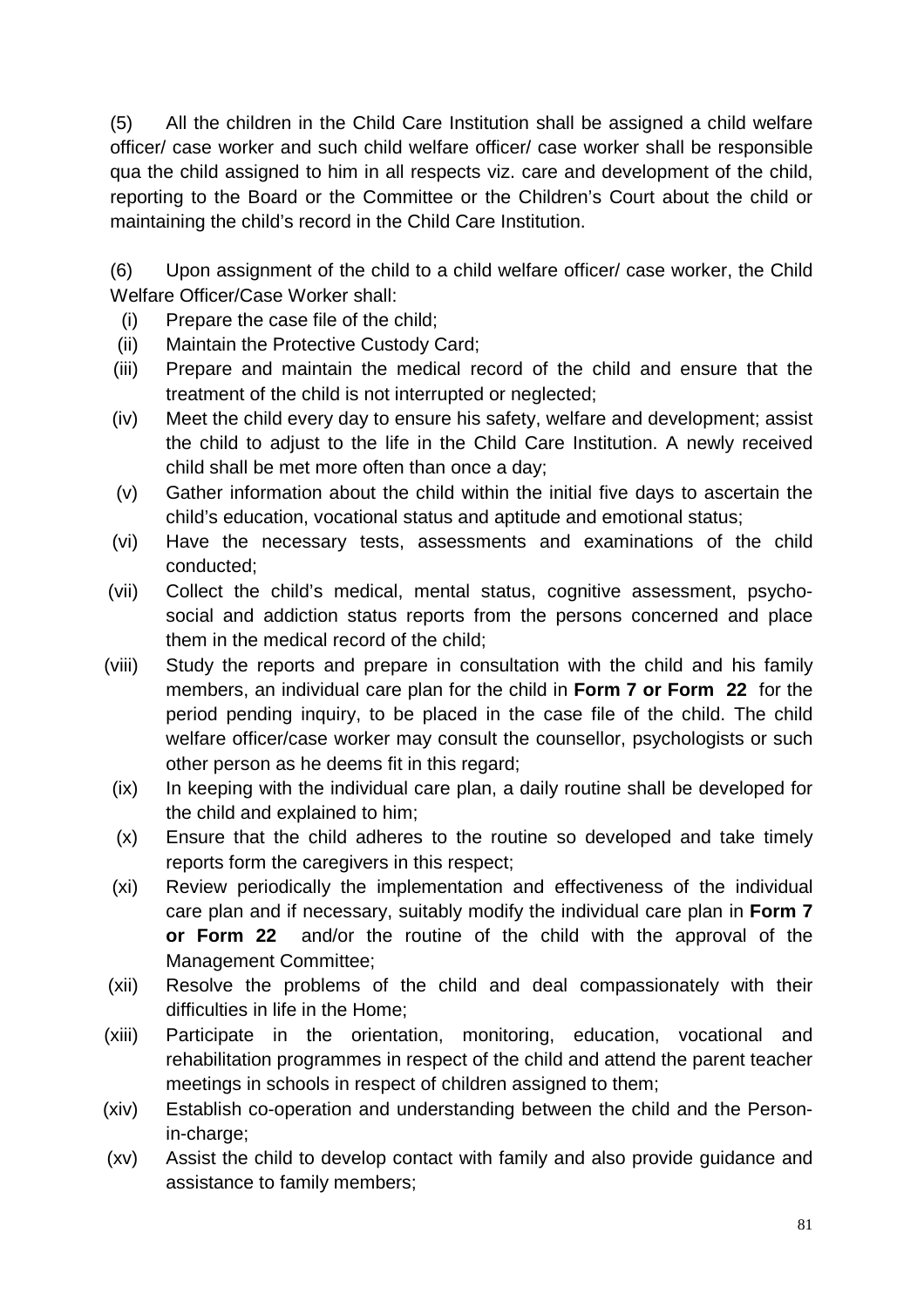- (xvi) Attend the Board or the Committee or the Children's Court proceedings, convey all the information and file all reports that may be called for;
- (xvii) On receiving the copy of the order of declaration of age, to make the necessary changes in the record as regards the age of the child if any change is required and to place the copy of the said order in the case file of the child;
- (xviii) Participate in the pre-release programme and help the child to establish contact which can provide emotional and social support to the child after the release;
- (xix) Maintain contact with the children after their release and extend help and guidance to them;
- (xx) Visit regularly the residence of the child under their supervision and also places of employment or school attended by such child and submit fortnightly reports or as otherwise directed;
- (xxi) Accompany the child wherever possible from the Board or the Committee or the Children's Court to Child Care Institution as the case may be;
- (xxii) Maintain record of the next date of production of the child before the Board or the Committee or the Children's Court or for medical treatment and ensure the production of the child before the Board or the Committee or the Children's Court or for medical treatment on the said date;
- (xxiii) Maintain the registers as may be specified from time to time;
- (xxiv) Generally do everything in the best interest of the child; and
- (xxv) Any other duty assigned by the Person-in-charge of the Child Care Institution.

(7) The child welfare officer/case worker who has been assigned the duty of verifying the daily cleaning shall do so twice a day, one after the morning cleaning and the other after the evening cleaning. The child welfare officer/case worker shall make a note of the same in the House-keeping register.

(8) The child welfare officer/case worker who has been assigned the duty of verifying the daily cooking shall make a note of the same in the Meals register, in respect of every meal.

# **53. Duties of the House Mother/Father, Caregiver. (Section 53 of the Act)**

(1) Every house father/mother or caregiver shall abide by the directions of the Person-in-charge.

(2) The general duties, functions and responsibilities of a house father, house mother and caregiver shall be as follows:

- (i) handle every child in the Child Care Institution with love and affection;
- (ii) take proper care of the child and ensure his welfare;
- (iii) provide each child upon his reception with all the necessary supplies like clothing, toiletries etc.;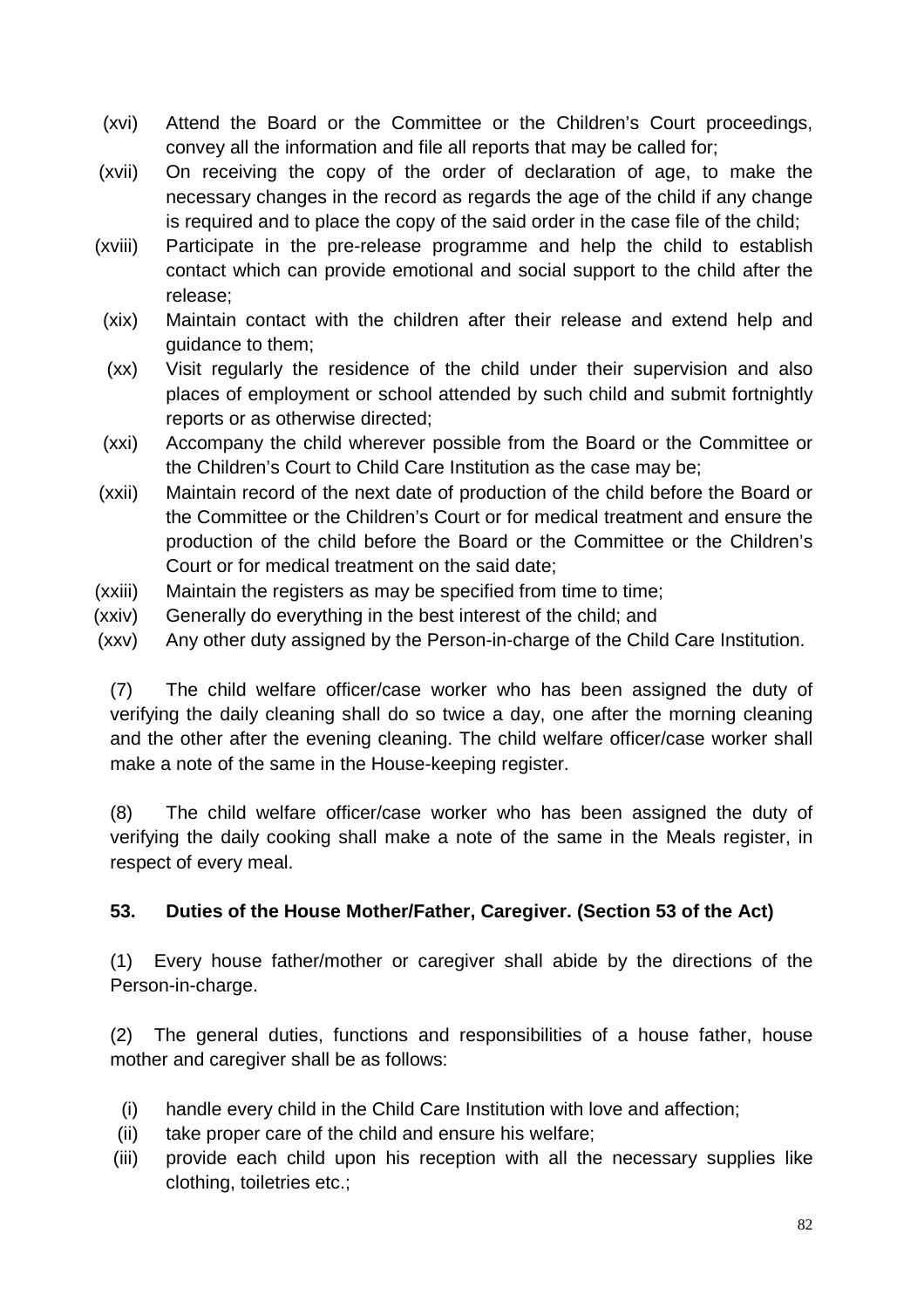- (iv) replenish the provisions/supplies as per scale and need of the child;
- (v) maintain discipline among the children;
- (vi) ensure that the children maintain their personal cleanliness and hygiene;
- (vii) look after maintenance, sanitation and maintain hygienic surroundings;
- (viii) implement the daily routine of every child in an effective manner and ensure the participation of the children;
- (ix) look after safety and security arrangements in the Child Care Institution;
- (x) escort the children whenever they go out of the Child Care Institution for purposes other than production before the Board or the Committee or the Children's Court;
- (xi) report to the Person-in-charge and to the Child Welfare Officer about the child assigned to the Child Welfare Officer;
- (xii) maintain the registers, relevant to their duties; and
- (xiii) any other duty as may be assigned by the Person-in-charge of the Child Care Institution.

### **54. Duties of a Probation Officer**

(1) On receipt of information from the Police or Child Welfare Police Officer under sub-section (1) (ii) of section 13 of the Act, without waiting for any formal order from the Board, the probation officer shall inquire into the circumstances of the child as may have bearing on the inquiry by the Board and submit a social investigation report in **Form 6** to the Board.

(2) The social investigation report should provide for risk assessment, including aggravating and mitigating factors highlighting the circumstances which induced vulnerability such as traffickers or abusers being in the neighbourhood, adult gangs, drug users, accessibility to weapons and drugs, exposure to age inappropriate behaviours, information and material.

(3) The probation officer shall carry out the directions given by the Board and shall have the following duties, functions and responsibilities:

- (i) To conduct social investigation of the child in **Form 6**;
- (ii) To attend the proceedings of the Board and the Children's Court and to submit reports as and when required;
- (iii) To clarify the problems of the child and deal with their difficulties in institutional life;
- (iv) To participate in the orientation, monitoring, education, vocational and rehabilitation programmes;
- (v) To establish co-operation and understanding between the child and the Person- in-charge;
- (vi) To assist the child to develop contacts with family and also provide assistance to family members;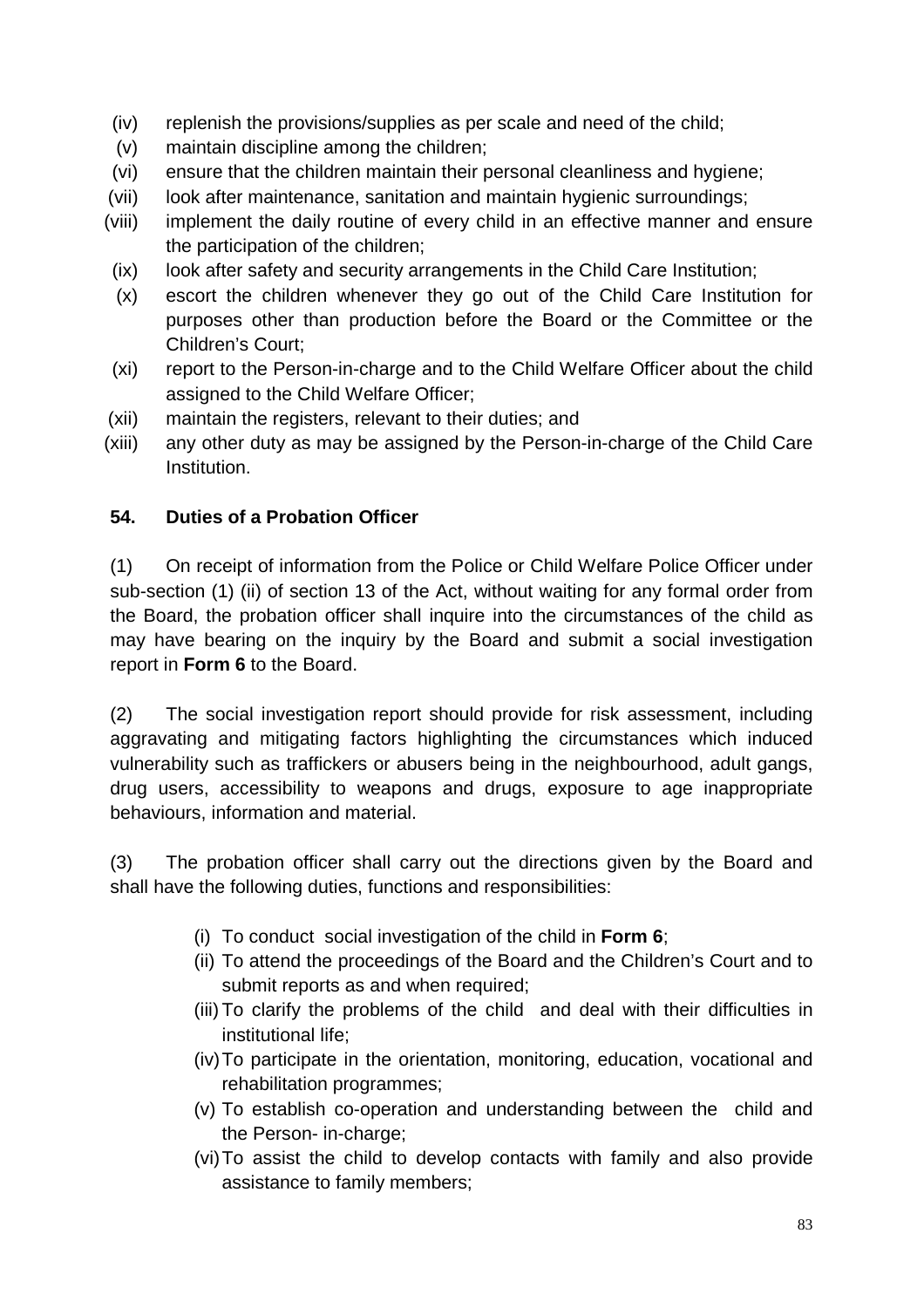- (vii) To participate in the pre-release programme and help the child to establish contacts which could provide emotional and social support to the child after release;
- (viii) To establish linkages with probation officers in other districts and States for obtaining social investigation report, supervision and followup.
- (ix) To establish linkages with voluntary workers and organizations to facilitate rehabilitation and social reintegration of children and to ensure the necessary follow-up;
- (x) Regular post release follow-up of the child extending help and guidance, enabling and facilitating their return to social mainstreaming;
- (xi) To prepare the individual care plan and post release plan for the child;
- (xii) To supervise children placed on probation as per the individual care plan;
- (xiii) To make regular visits to the residence of the child under his supervision and places of employment or school attended by such child and submit periodic reports as per **Form 10;**
- (xiv) To accompany children where ever possible, from the office of the Board to the observation home, special home, place of safety or fit facility as the case may be;
- (xv) To evaluate the progress of the children in place of safety periodically and prepare the report including psycho-social and forward the same to the Children's Court;
- (xvi) To discharge the functions of a monitoring authority where so appointed by the Children's Court as per sub-rule 16(xiii) of rule 18 of these rules;
- (xvii) To maintain a diary or register to record his day to day activities such as visits made by him, social investigation reports prepared by him, follow up done by him and supervision reports prepared by him;
- (xviii) To identify alternatives of community services and to establish linkages with voluntary sector for facilitating rehabilitation and social reintegration of children; and
- (xix) Any other task as may be assigned.

#### **55. Rehabilitation cum Placement Officer**

(1) The State Government shall designate Rehabilitation cum Placement Officers in all Child Care Institutions, including place of safety.

(2) The Rehabilitation cum Placement Officer shall have a Masters Degree in Social Work or Human Resource Management and three to five years' experience in the field of rehabilitation, employment creation and resource mobilization.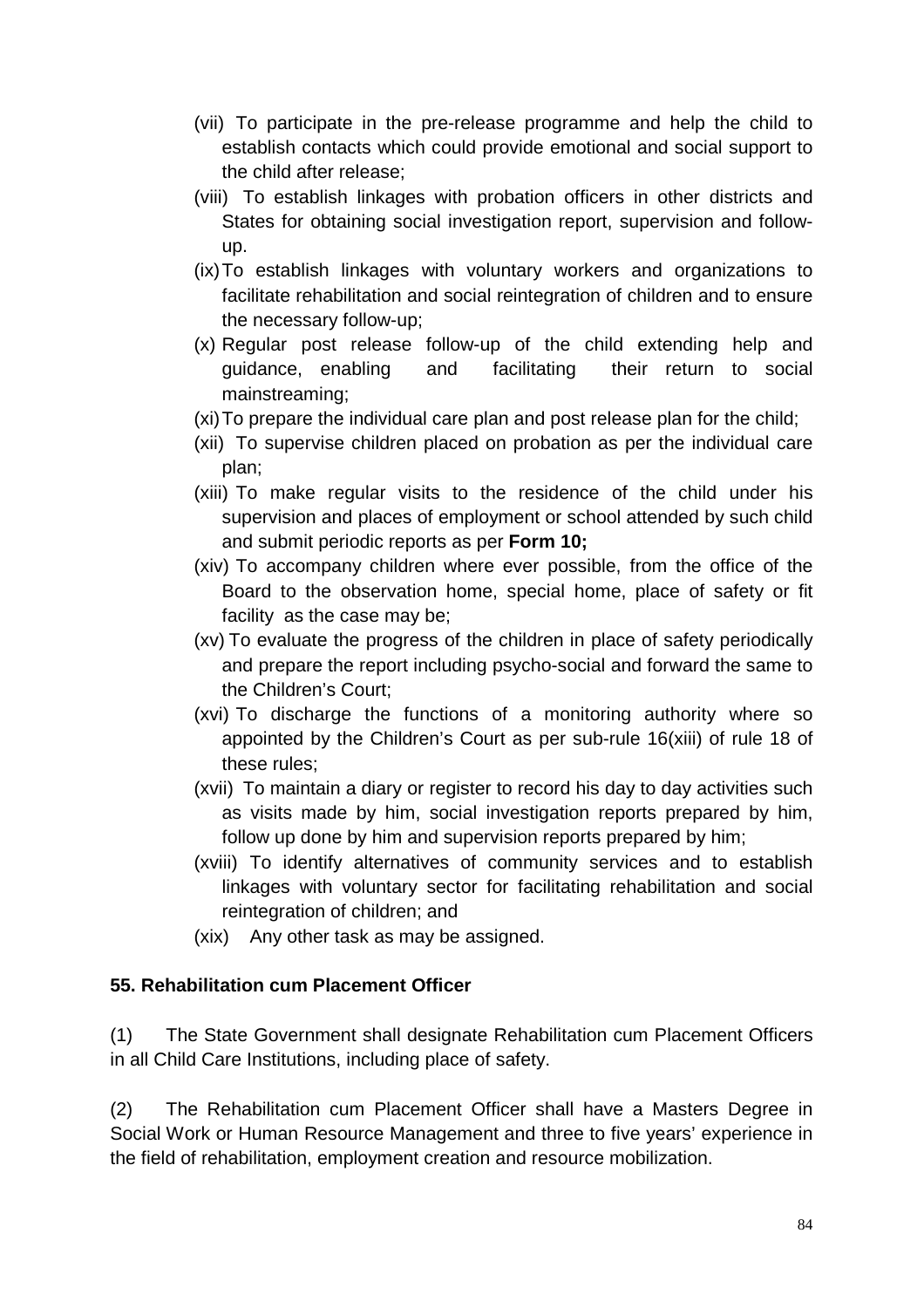(3) The Rehabilitation cum Placement Officer shall perform the following functions:

- (i) Identify the skills and aptitude of the children placed in Child Care Institutions through appropriate mechanism and in consultation with the child welfare officer, **c**ase worker, Counsellor and Vocational instructor;
- (ii) Identify and develop linkages with all such agencies that offer vocational and training services with job placement at the end of the course;
- (iii) Network with persons, corporates, recognised non-governmental organizations and other funding agencies to mobilize resources for sponsoring training program and support for self-employment;
- (iv) Facilitate and coordinate with agencies, individuals, corporates, recognised non-governmental organizations and other funding agencies to set up vocational training units / workshops in Child Care Institutions as per age, aptitude, interest and ability;
- (v) Mobilise voluntary vocational instructors who render services to carry out the training sessions in the Child Care Institutions;
- (vi) Inculcate entrepreneurial skills and facilitate financial and marketing support for self-employment;
- (vii) Prepare rehabilitation plans keeping in mind the nature of the offence and the personality traits of the child;
- (viii) Maintain the Rehabilitation Card in **Form 14** and monitor the progress made by the child on regular basis and submit such progress reports to the Management Committee;
- (ix) Facilitate the child to get certificates on completion of the education or vocational or training courses;
- (x) Make efforts for ensuring effective placement of each eligible and trained child;
- (xi) Organise workshops on Rehabilitation programmes and services available under Central and State Government Schemes, spread awareness and facilitate access to such schemes and services;
- (xii) Organise workshops on personality development, life skill development, coping skills and stress management and other soft skills to encourage the child to become a productive and responsible citizen; and
- (xiii) Conduct regular visits to the agencies where the children are placed to monitor their progress and provide any other assistance as may be required.

#### **56. General Duties of each Staff-member, including the Security Personnel.**

The designated staff shall be responsible for taking care of all the needs of the children as per the Fundamental Principles and the orders of the Board or the Committee or the Children's Court or the Person-in-charge.

#### **57. Staff Discipline. (Section 53 of the Act)**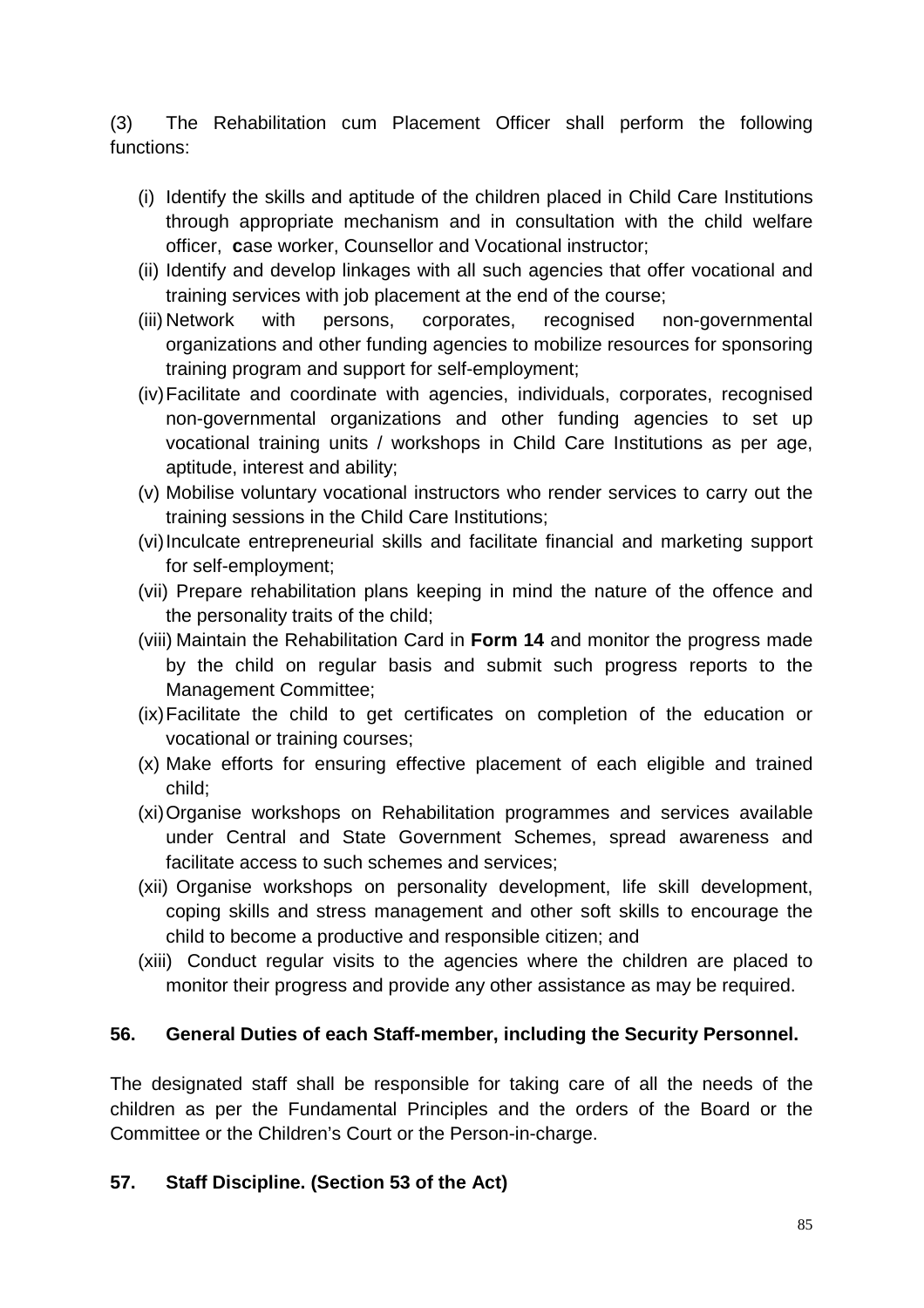(1) Any dereliction of duty, violation of rules and orders shall be viewed seriously and strict disciplinary action shall be taken/ recommended by the Person-in-charge against the erring officials.

(2) No staff of the Child Care Institution shall be present at an unauthorised location within the Child Care Institution.

(3) No staff of the Child Care Institution shall bring into the Institution any prohibited article.

(4) No staff of the Child Care Institution shall consume any addictive substances like liquor, bidi, cigarette, tobacco or any other psychotropic substance etc. within the premises of the Child Care Institution, whether on duty at the relevant time or not or shall report for duty under the influence of any intoxicating substance.

(5) No staff of the Child Care Institution shall sell or let for gain any article to any child nor have any business dealings with such child or his parent or guardian.

(6) No staff of the Child Care Institution shall use any abusive or vulgar language or discuss age-inappropriate topics or watch pornographic material or read obscene literature in the premises of the Child Care Institution.

### **58. Security measures. (Section 53 of the Act)**

(1) Adequate number of security personnel shall be engaged in every Child Care Institution keeping in mind the category of children housed in the Child Care Institution, age group of children and the purpose of the Child Care Institution and the risk factor to and from the child.

(2) While engaging security personnel, preference shall be given to exservicemen recruited through the Directorate General of Resettlement or agencies recommended by them.

(3) In Child Care Institutions housing girls, female security guards would be provided for the security inside the Child Care Institution and male security guards may be engaged for the security of the Child Care Institution from outside.

(4) Security personnel should also be available in reserve for any emergency situation.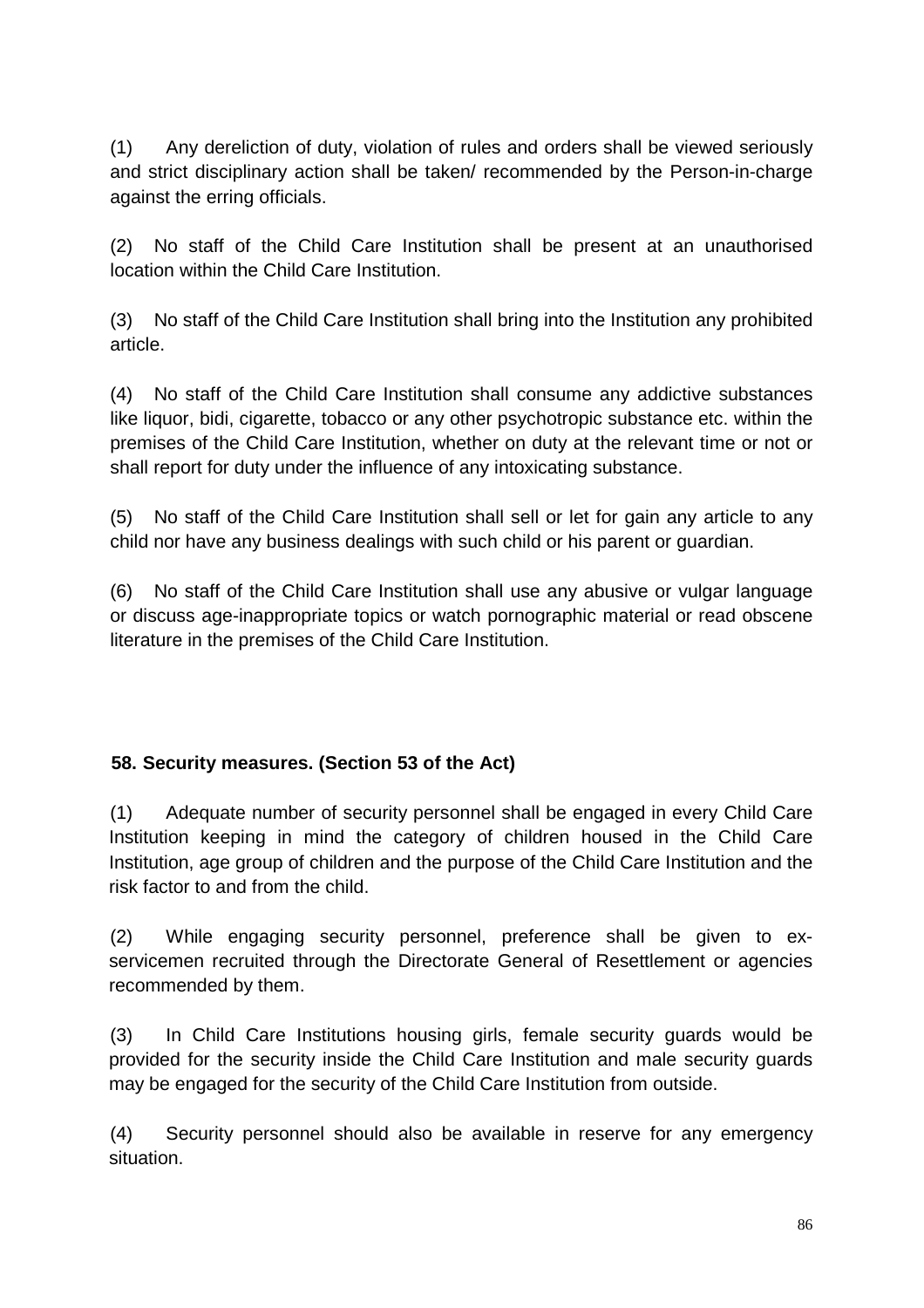(5) The Person-in-charge shall ensure that appropriate security measures are employed at all times, including the following:

- (i) There shall be sufficient number of guards at all times in different shifts to be posted at the points to be identified by the Person-in-charge in consultation with In charge Security and the Department.
- (ii) Any child, who complains of a medical problem or any other problem at night, shall report to the caregiver concerned. The caregiver shall take such necessary steps as may be required and in case of emergency shall inform the medical officer concerned or the Person-in-charge as the need may be, who shall immediately take appropriate steps.
- (iii) A duty roster shall be prepared and displayed in some prominent place in the premises of the Child Care Institution by the Person-in-charge.

(6) Every caregiver or other staff of the Home, if he comes to know of any incident or probability of unrest amongst the children, shall bring the same to the notice of the Person-in-charge without any loss of time, who shall take necessary steps as the situation demands and shall inform the Board or the Committee of such information or incident as well as the steps taken by him, in writing.

(7) The Person-in-charge shall make surprise visits to all parts of the Child Care Institution during the night as frequently as possible, but not less than once a week. He shall make a record of the timings of his visit and also note his observations in the register maintained by him in that regard.

(8) In a case of disturbance outside the Child Care Institution, the shift in charge shall immediately inform the police station concerned.

(9) In a case of violence or disturbance inside the Child Care Institution, the shift in charge shall take assistance of the police with the permission of the Person-incharge. The shift in charge shall first issue a warning to the children.

(10) In case of a natural disaster or fire or any such calamity, the shift in charge shall take suitable steps for evacuation and safety of the children as per the Disaster Management Protocol to be developed by the State Disaster Management Authority for Child Care Institutions.

(11) To prepare the officers, children and guards to follow the above routine, a practice drill shall be held once a month, without previous warning or notice by the Person-in-charge.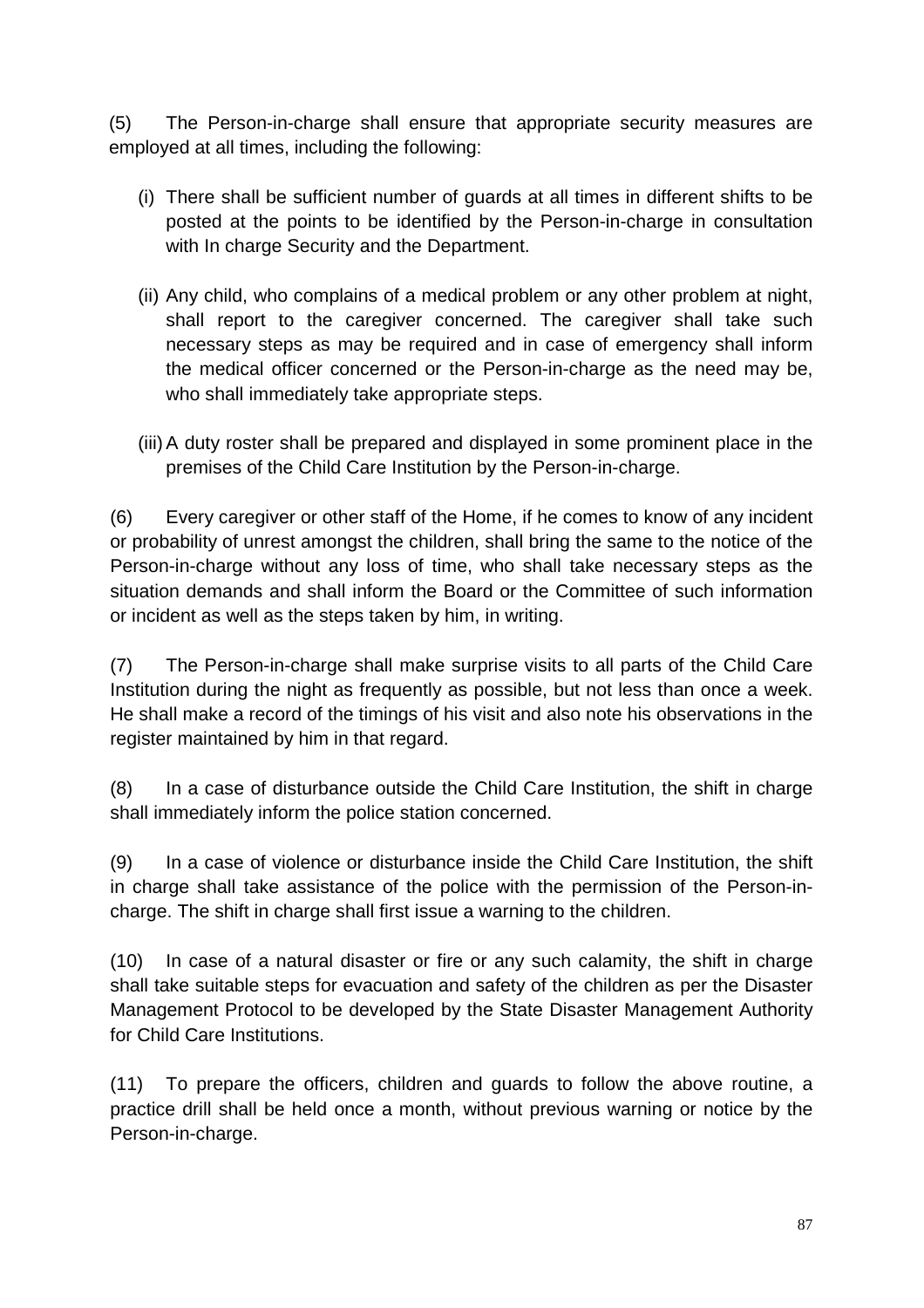(12) Closed Circuit Television cameras shall be installed at all key points such as all entry and exit points to the Child Care Institution, reception, corridors, kitchen, pantry/ store room, dormitories, entry and exit points of the washrooms with due regard to the privacy and dignity of the children.

(13) Adequate number of scanners and metal detectors shall be provided in every Child Care Institution.

## **59. Searches and Seizures.**

(1) The Superintendent or other authorised functionary of the Home may conduct searches if required, and seize prohibited articles if found.

- (2) The procedur in case of seizures shall be as under.-
- (i) Any prohibited article found during the search shall be seized by the Person-incharge and a list prepared.
- (ii) In case of arms, weapons, articles capable of being used as weapons or tools for criminal activities or addictive substances being found from a child or dormitory, the Person-in-charge shall conduct an inquiry to ascertain how the article entered the Child Care Institution and the persons who are responsible.
- (iii) The Person-in-charge shall furnish his report in this respect to the Police and inform the Board or the Committee at the earliest.
- (iv) The Board may initiate appropriate action upon such report or on the report forwarded by the Committee for disposal of the seized articles.
- (v) The State Government shall take appropriate action against the person responsible, if such person is an officer of the Child Care Institution or against the Agency through whom the said person has been engaged or the Child Care Institution,.
- (vi) The child responsible shall be dealt with in accordance with the Act and these rules.

(3) All the articles seized shall be destroyed or disposed off having regard to the nature of the articles, on the orders of the competent court, after being satisfied that the seized articles are not required in any inquiry/departmental action against any officer or in any criminal investigation and proceedings.

# **60. Institutional Management of children**. **(Section 53 of the Act)**

**A.** (1) Every child shall be received by the Person-in-charge of the Child Care Institution or such other official duly authorized by the Person-in-charge to receive a child referred to as the Receiving Officer.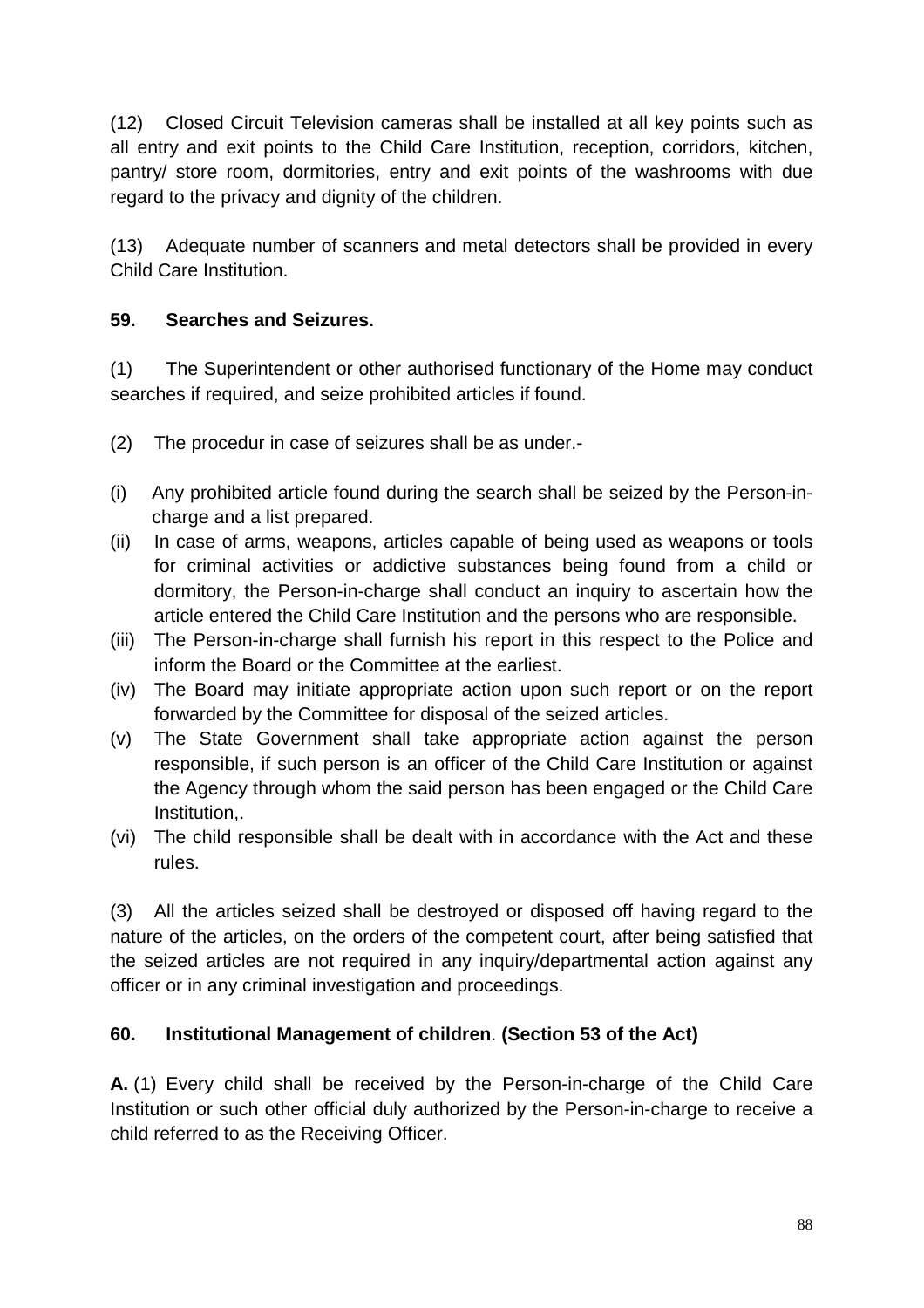(2) The Receiving Officer shall fully satisfy himself as regards the identity of the child and in case of any doubt, the Receiving Officer (if not the Person-in-charge) shall promptly inform the Officer-in-charge who shall forthwith inform the Board or the Committee and produce the child before the Board or the Committee without any delay.

**B. Types of Stay at the Child Care Institution.**- (1) In case of children in conflict with law, there are three types of stay of children at the Child Care Institution:

- (i) Protective Custody.
- (ii) Overnight Protective Stay.
- (iii) Rehabilitation Stay.

(2)In case of children in need of care and protection, there are two types of stay of children at the Child Care Institution:

- (i) Overnight Protective Stay.
- (ii) Rehabilitation Stay.

**C. Protective Custody.**- (1) A Protective Custody Card in **Form 44** duly signed by the Board or a custody warrant duly signed by the Children's Court is required for such stay.

(2) Duration of such stay shall be as directed by the Board or the Children's Court and as extended from time to time by them.

(3) Such a stay shall be during the pendency of the inquiry.

**D. Overnight Protective Stay**– (1) The purpose of the stay is to provide shelter to the child and prevent his being kept overnight at the police station or at any other unsuitable place by providing an alternative.

(2) Such stay may be only after 8 pm in the night and till 11 am the following day.

(3) A child shall be permitted to stay at the Child Care Institution for one night on an application seeking Overnight Protective Stay of the child moved by the Child Welfare Police Officer in writing to the Receiving Officer. The application shall be accompanied with a copy of the relevant documents showing the circumstances in which the child was apprehended/ found and the medical condition of the child.

(4) Upon being satisfied about the identity of the child, the child may be received by the Receiving Officer and **Form 45** shall be filled in triplicate. One copy of the **Form 45** shall be retained for the record of the Child Care Institution, one copy shall be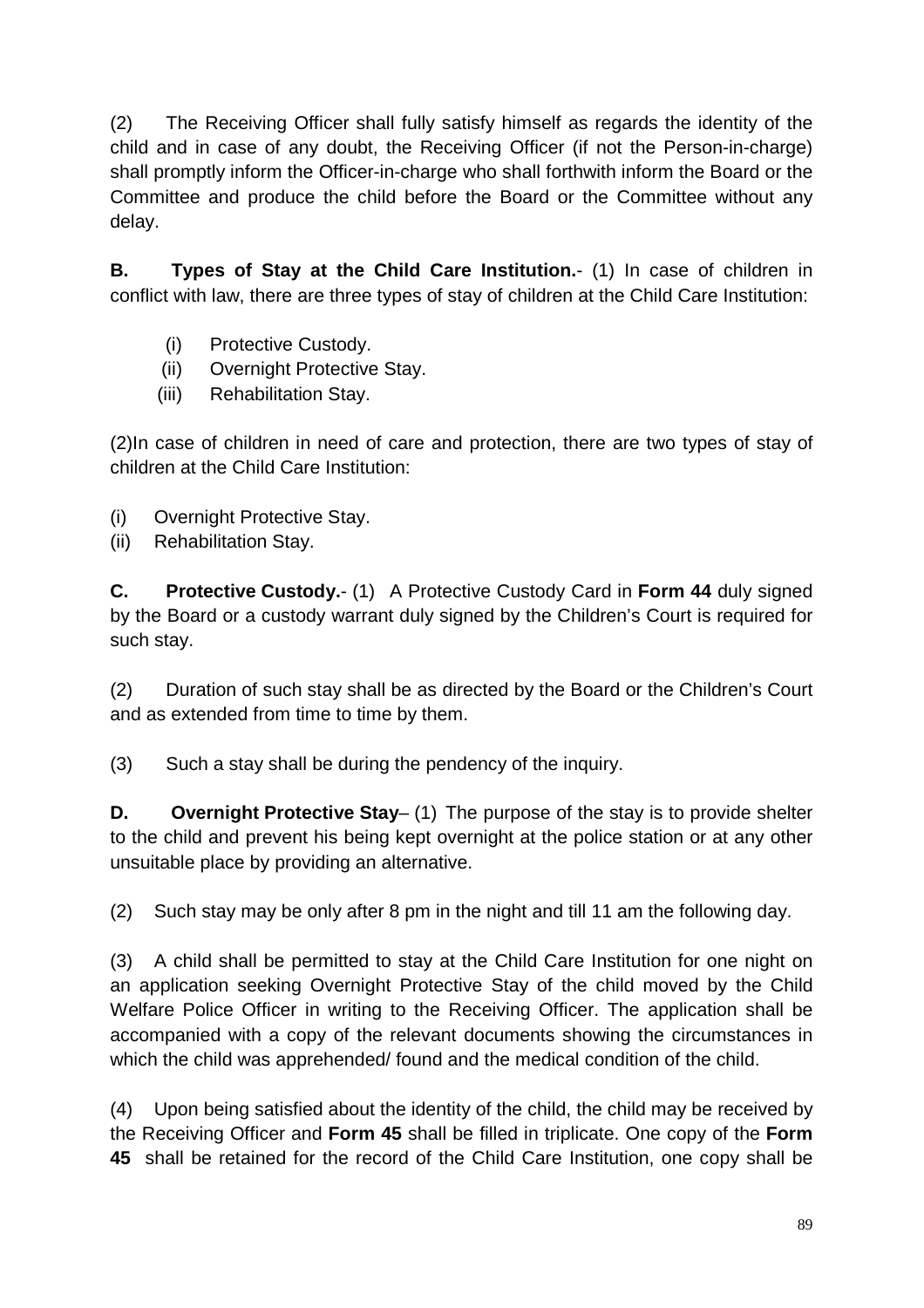handed over to the Child Welfare Police Officer and the third copy shall be forwarded to the Board concerned or the Committee for their record.

(5) The child shall be handed over into the charge of the Child Welfare Police Officer the next day at the time stated in **Form 45** under receipt by the said Child Welfare Police Officer in the copy of the **Form 45** with the Child Care Institution.

(6) In case of the Child Welfare Police Officer not taking the charge of the child at the designated time, the child shall be produced before the Board concerned or the Committee by the Person-in-Charge of the Child Care Institution with a report stating such fact.

(7) The particulars of the child shall be entered in the Admission and Discharge register, specifically noting that the child has been received for Overnight Protective Stay.

(8) The child shall be searched and all his personal belongings, if any found, shall be handed over to the Child Welfare Police Officer who has produced the child and who shall seize the articles and furnish a copy of such seizure to the Receiving Officer.

(9) The child shall be provided something to eat and drink if the child is hungry, irrespective of the time of receiving such child.

(10) The child shall be placed for the night in the Reception Dormitory or the segregation unit as the case may be.

**E. Rehabilitation Stay.**- (1) A child may be sent to the Children's Home by the Committee for such a stay and to the special home or the place of safety by the Board or the Children's Court.

(2) The child shall be issued the Rehabilitation Card in **Form14** which shall state the duration of stay of the child, unless the duration is shortened by a specific order in that respect by the Board or the Committee or the Children's Court.

**F. Procedure to be Adopted at the Time of Receiving the Child.**- (1) The Receiving Officer shall follow the following procedure at the time a child is produced:

- (i) A full personal description of the child shall be entered in the Admission and discharge register. In case of rehabilitation stay, the date of release of the child shall also be noted.
- (ii) The child shall be searched after explaining the requirements and the process, and with due regard to decency and dignity and all the personal belongings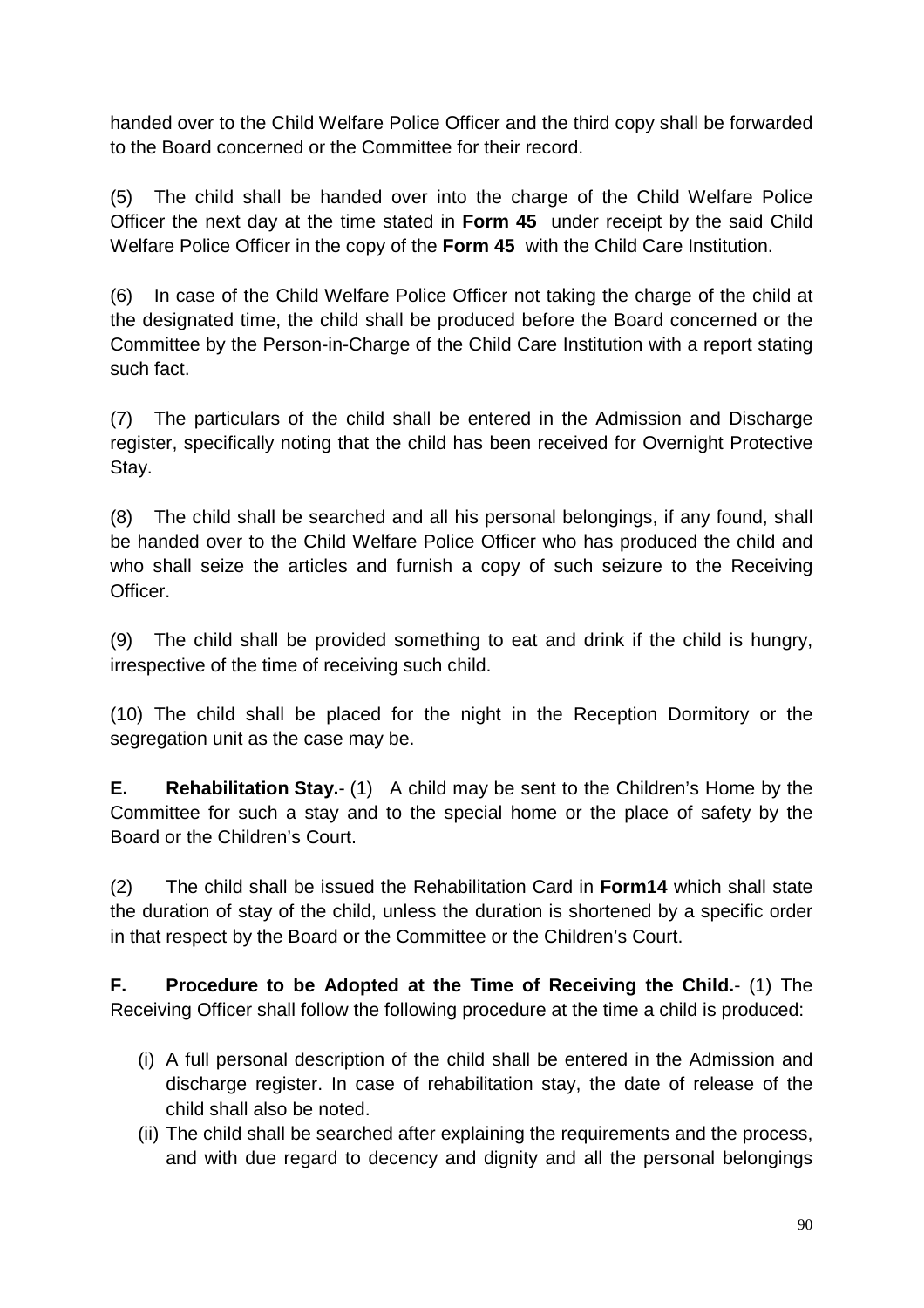shall be dealt with as stated in rule 63 of these rules. A girl child shall be searched only by a female member of the staff.

- (iii) The child shall be provided something to eat and drink if the child is hungry, irrespective of the time of receiving such child.
- (iv) The child shall be provided medical care in case of ill-health, injury, mental ailment, disease or addiction requiring immediate attention.
- (v) The child shall be segregated in specially earmarked dormitory or ward or hospital in case he is suspected to be suffering from contagious or infectious disease requiring special care and caution.
- (vi) The child shall be questioned about any immediate and urgent needs like appearing in an examination or interview, contacting family members. A note of the same or of the fact that no such need is present shall be made by the Receiving Officer and put up before the child welfare officer/ case worker to whom the child is assigned. The said note shall be placed in the case file of the child.

(2) Every child received in the Child Care Institution shall be kept for the first fourteen days of his stay in the Reception Dormitory made specifically for the purpose or the segregation unit, to provide the child space and time to adjust to the life in the Child Care Institution.

**G. Procedure to be adopted after the child is received.**- (1) The following procedure shall be adopted on the same day or the next day if the child is received in the night:

- (i) The child may have a bath and be provided fresh clothes.
- (ii) Photograph of the child shall be taken. One photograph shall be kept in the case file of the child and another shall be fixed on the index card with the particulars of the child. A copy shall be kept in an album serially numbered and a copy of the photograph shall be sent to the Board or the Committee as well as to the District Child Protection Unit and be uploaded on the web portal set up for the purpose.
- (iii) The caregiver shall issue the child toiletry items, new sets of clothes, bedding and other outfit and equipment as per rule 42 of these rules, a list of which shall be kept in his case file. The provisions will be replenished from time to time as per rule 42 of these rules.
- (iv) The child welfare officer shall familiarize every newly admitted child with the Child Care Institution and its functioning, particularly in the following areas:-

(a)Personal health, hygiene and sanitation;

- (b)Discipline of the Child Care Institution and code of behaviour;
- (c)Daily routine and peer interaction; and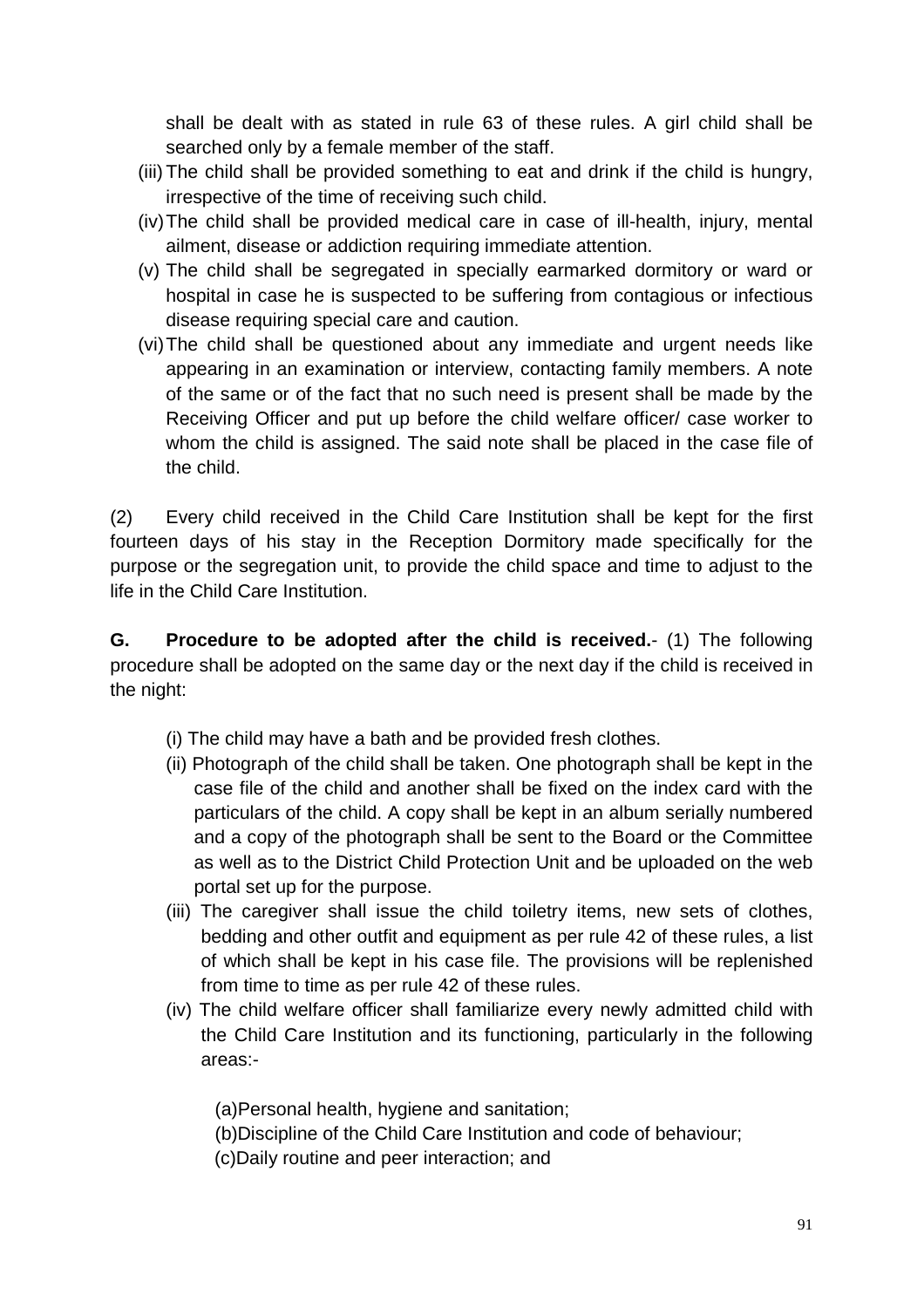(d)Rights, responsibilities and obligations within the Child Care Institution.

- (v)The child shall be examined by the medical officer, who shall record the state of health of the child, and of any wound or mark on his person and any observation which the medical officer thinks fit, a copy of which shall be placed in the medical record of the child.
- (vi)A child welfare officer/ case worker shall be assigned to the child by the Person-in-charge.

## **H. Procedure to be adopted during the first fourteen days of receiving the child.**-

(1) The assigned child welfare officer/ case worker shall interact with the child as often as possible and

(2) Within two days of the receipt of the child, the child may if required be examined by a panel of doctors to understand his physical/medical, psychological state and his state of addiction, if any, for assessment of his personality, cognitive skills and requirements to assist in the rehabilitation plan to be prepared for him. The recommendations made by such panel shall immediately be complied with. A record of the recommendations and the steps taken in compliance thereof shall be placed in the medical record of the child.

(3) The child welfare officer/ case worker assigned to the child shall also interact with the family members of the child, where available. A case history in **Form 46** shall be prepared and maintained in the case file of the child. Information for the same may be collected through all possible and available sources including the parents/guardian, home, school, friends, employer and community of the child.

(4) The child welfare officer/ case worker shall assess the educational level and vocational aptitude of the child on the basis of tests and interviews, conducted with the assistance of other technical staff. Necessary linkages, in this respect, shall be established with outside specialists and community based welfare agencies, psychologist, psychiatrist, child guidance clinic, hospital and other government and non-government organizations.

(5) A temporary individual care plan shall be developed for the child, if required.

### **I. Procedure to be adopted on the expiry of the first fourteen days.**-

(1) The child shall be shifted to one of the regular dormitories and assigned a specific bed, cabinet and study table in that dormitory.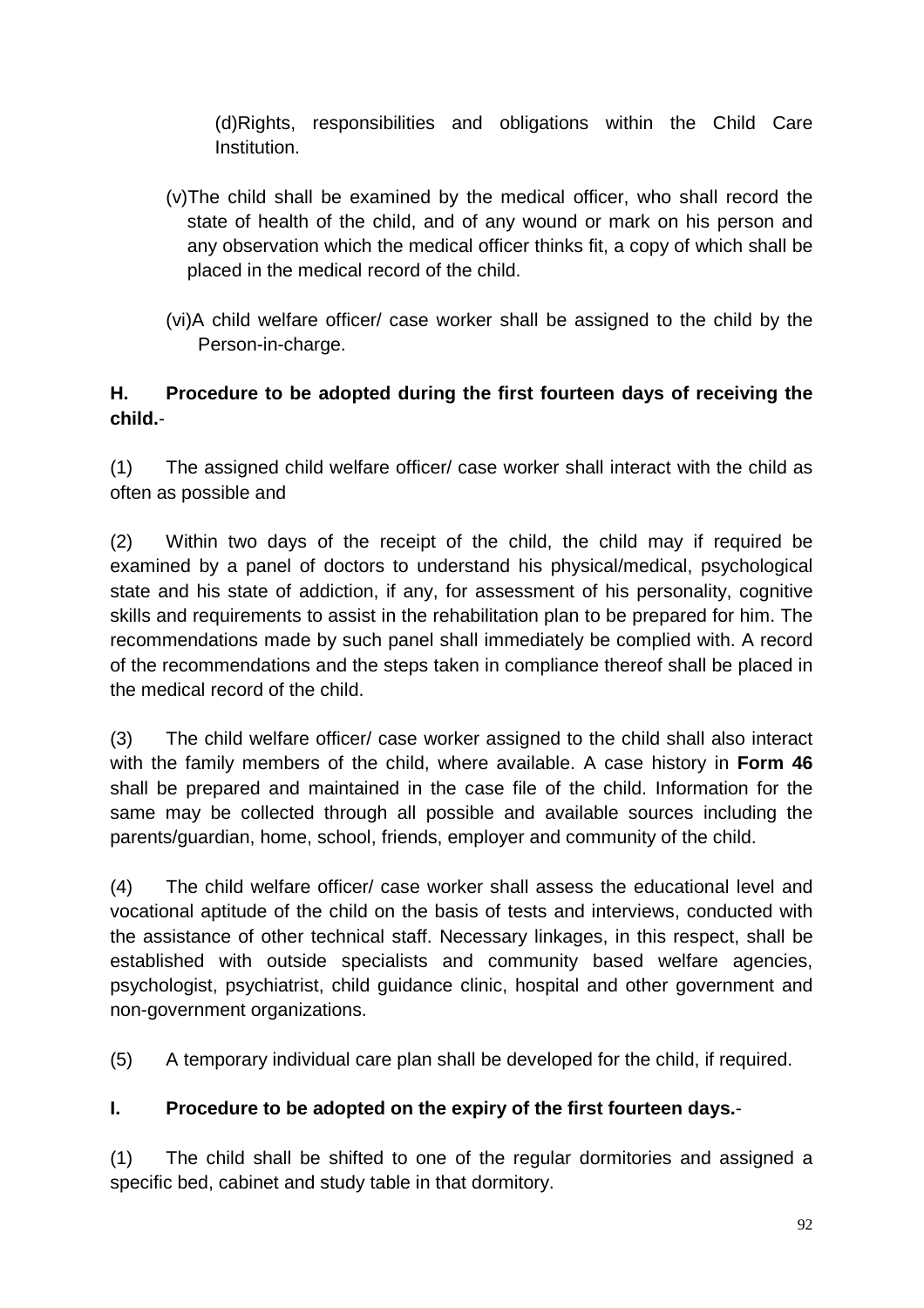- (2) Assignment of the dormitory shall be done on the basis of:
	- (i) Age;
	- (ii) The nature of offence by or against the child;
	- (iii) The physical and mental status of the child;
	- (iv) The children, who are in need of special care, shall be kept in a different dormitory.

(3) An individual care plan in **Form7 or Form 22** of the child shall be prepared by the child welfare officer/ case worker on the basis of the child's case history, education and vocational aptitude. In case of rehabilitation stay, the care plan shall be formulated for the complete period of the stay and shall necessarily include any and all directions given by the Board or the Committee or the Children's Court towards the rehabilitation including bridge courses, formal, informal or continuing education.

(4) The Child Welfare Officer shall review the care plan and note his opinion in the rehabilitation card in **Form14** on the basis of his own observations, interaction with the child and his teachers/instructors and the feedback received from the house father/ mother/ caregiver.

(5) The child welfare officer/ case worker shall also maintain a record of any difficulty faced by the child during his stay at the Child Care Institution with a note of the steps taken to resolve the difficulty.

(6) The child welfare officer/ case worker shall similarly keep a record of the complaints made by the child with regard to the facilities in the Child Care Institution with a note of the steps taken thereon.

(7) The care plan shall be reviewed every fortnight during the initial three months and thereafter, monthly. A report of its effectiveness or inadequacy shall be prepared with reasons for such opinion.

#### **J. Procedure to be adopted after Three months.**-

(1) The progress of the child shall be examined, with specific reference to the aims and targets noted in the individual care plan for the child. The progress of the child shall be reviewed and noted in the rehabilitation card in **Form14**.

(2) The Quarterly Progress report shall be placed before the Management Committee for perusal and consideration.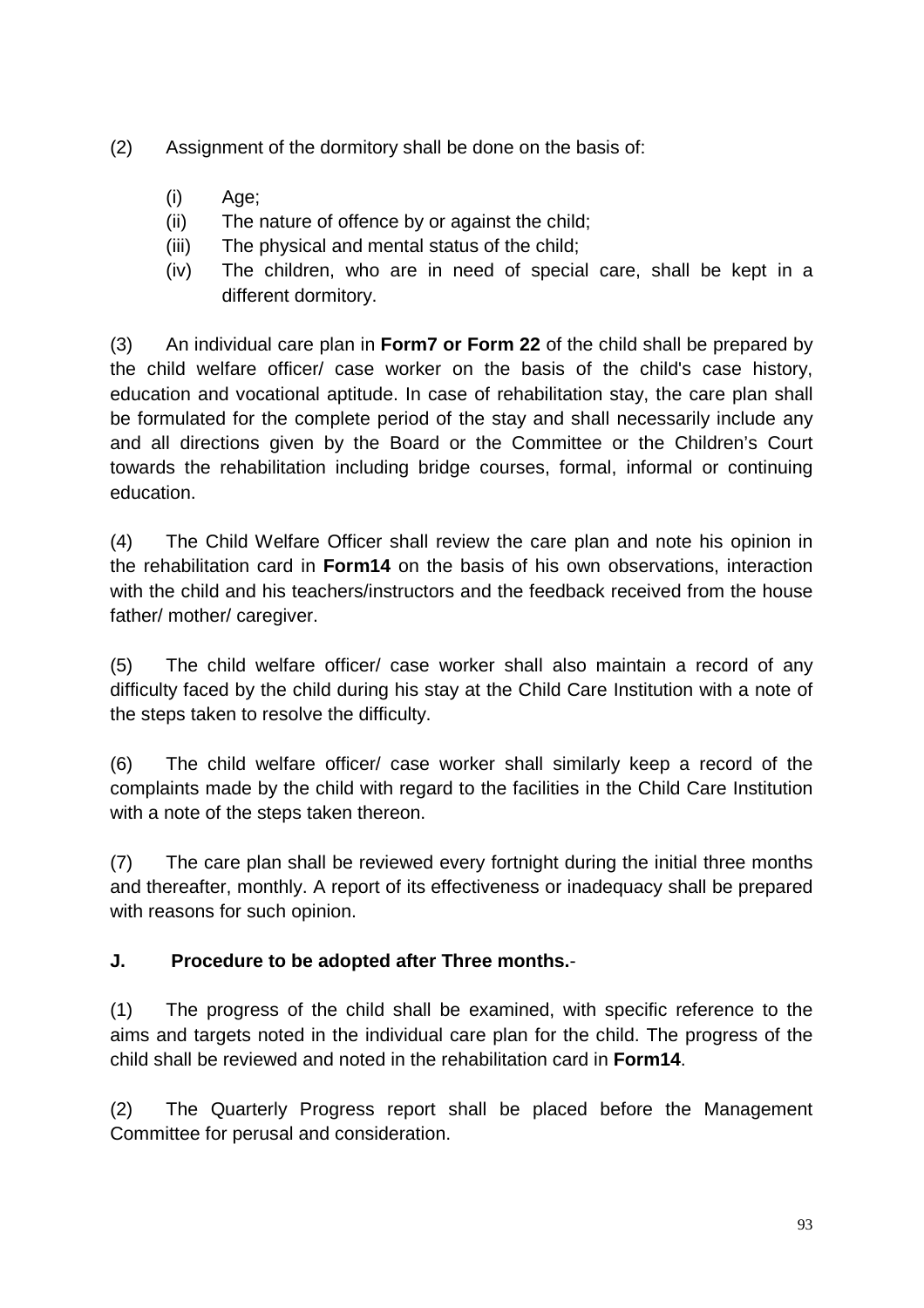(3) After deliberation by the Management Committee, the care plan shall be appropriately modified. The routine of the child and the approach towards rehabilitation of the child shall also be suitably modified. Record of such modified care plan and daily routine shall be maintained in the case file of the child. The progress shall be reviewed and recorded in the rehabilitation card in **Form 14.**

# **K. Pre-release planning**

(1) A well-conceived programme of pre-release planning and follow up of cases discharged from Children's Homes, special homes and places of safety shall be organized in all institutions as per the directions of the Board or the Committee or the Children's Court.

(2) In the event of a child leaving the Child Care Institution without permission or committing an offence within the institution, the information shall be sent by the Person-in-charge to the police and the family, if known; and the detailed report of circumstances along with the efforts to trace the child if the child is missing, shall be sent to the Board or the Committee or the Children's Court, as the case may be.

# **L. Daily Routine in the Child Care Institution.**

(1) Every child shall obey the lawful order of an officer of the Child Care Institution or house representative and shall remain under discipline.

(2) Every institution shall have a daily routine for the children in consultation with the Children's Committee, which shall be prominently displayed at various places within the institution.

(3) The daily routine shall provide, inter alia, for a regulated and disciplined life, personal hygiene and cleanliness, physical exercise, yoga, educational classes, vocational training, organized recreation and games, moral education, group activities, prayer and community singing and special programmes for Sundays and holidays.

# **M. Behaviour of the Child.**-

(1) The children in the Child Care Institution will be oriented and trained to follow the rules and standards of good behaviour.

(2) Every unacceptable behaviour shall be taken note of by the Children's Committee and the child found in violation of rules may be made to give an explanation. The Children's Committee may recommend appropriate action to the Person-in-charge. A copy of the report containing the description of the incident and the action taken thereupon shall be submitted to the Board or the Committee or the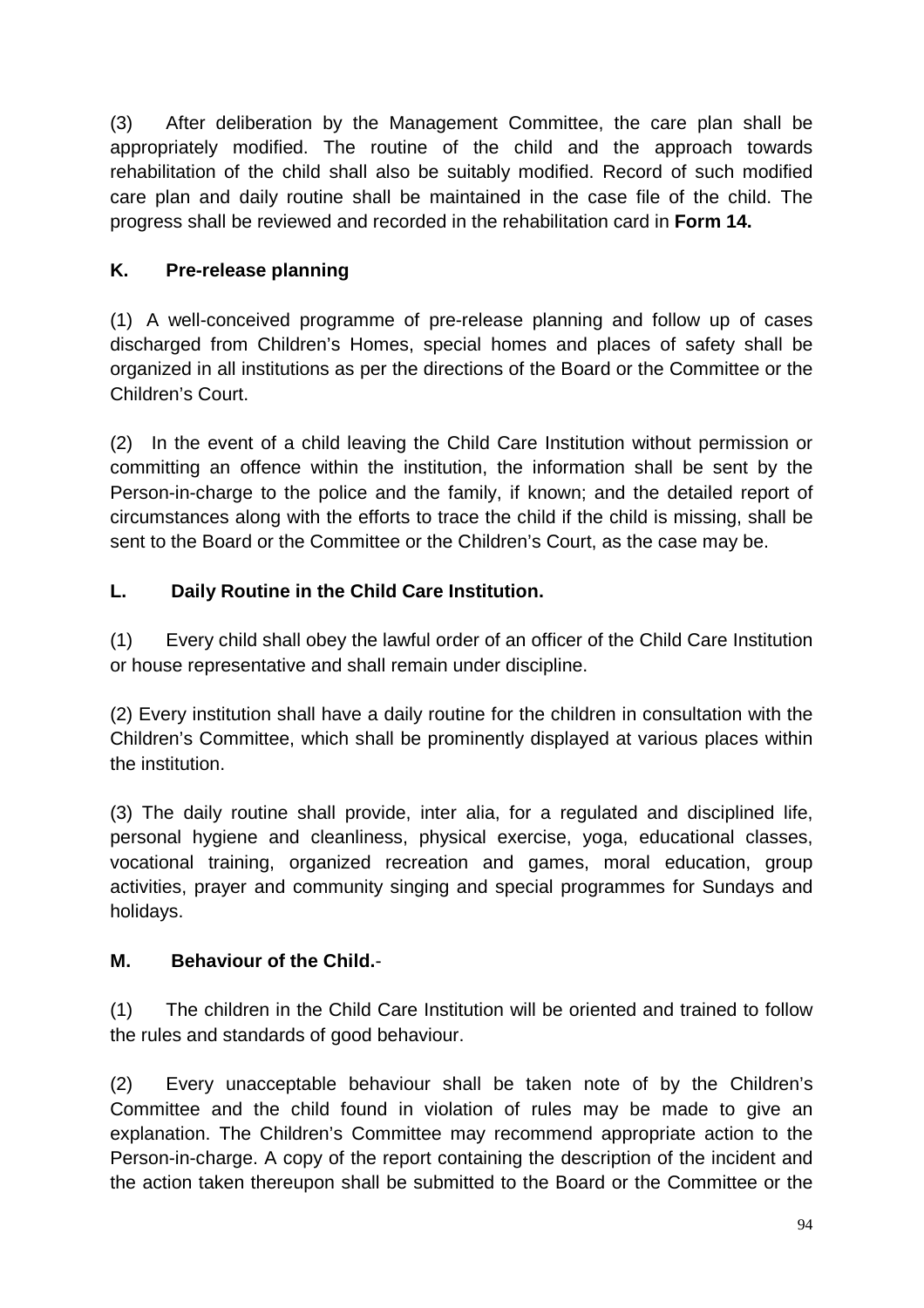Children's Court by the Person-in-charge within 24 hours. A copy of same shall also be placed before the Management Committee for planning a long term strategy for prevention of such incidents.

(3) A copy of the report shall be kept in the case file of the child concerned.

(4) The Person-in-charge may deal with the violation appropriately giving due consideration to the recommendation of the Children's Committee and the safety and dignity of the child.

(5) The Person-in-charge may seek the assistance of the counsellor or the child welfare officer/ case worker, any non-governmental organisation associated with the Child Care Institution in dealing with the situation.

(6) A child showing exceptionally good behaviour shall be considered for appropriate reward or benefits by the Person-in-charge and note of the same shall be placed in the case file of the child.

## **N. Manner of dealing with unacceptable behaviour:**

(1) The action taken shall be commensurate with the nature and degree of violation and the age of the child and may be one of the following:

- (i) Formal warning;
- (ii) Extra school/study work;
- (iii) Extra-kitchen duty;
- (iv) Engaging the child in weeding, watering the plants, cleaning the premises;
- (v) Keeping the clothes and belongings of the children in an orderly manner;
- (vi) Assignment of house-keeping tasks;
- (vii) Washing clothes;
- (viii) Imposition writing i.e. writing a number of times that he shall not repeat the behaviour;
- (ix) Forfeiture of privileges viz. permission to watch television, permission to go for outdoor activity, sports and recreation and other preferred activity; and
- (x) Shifting from one house to another house to ensure change of company.

(2) No child shall be subjected to corporal punishment or any mental harassment including being subjected to humiliating behaviour affecting the dignity and worth of the child.

### **O. Exceptional good behaviour.**-

(1) Following the rules of discipline and adhering to the routine, assessed over a period of a month.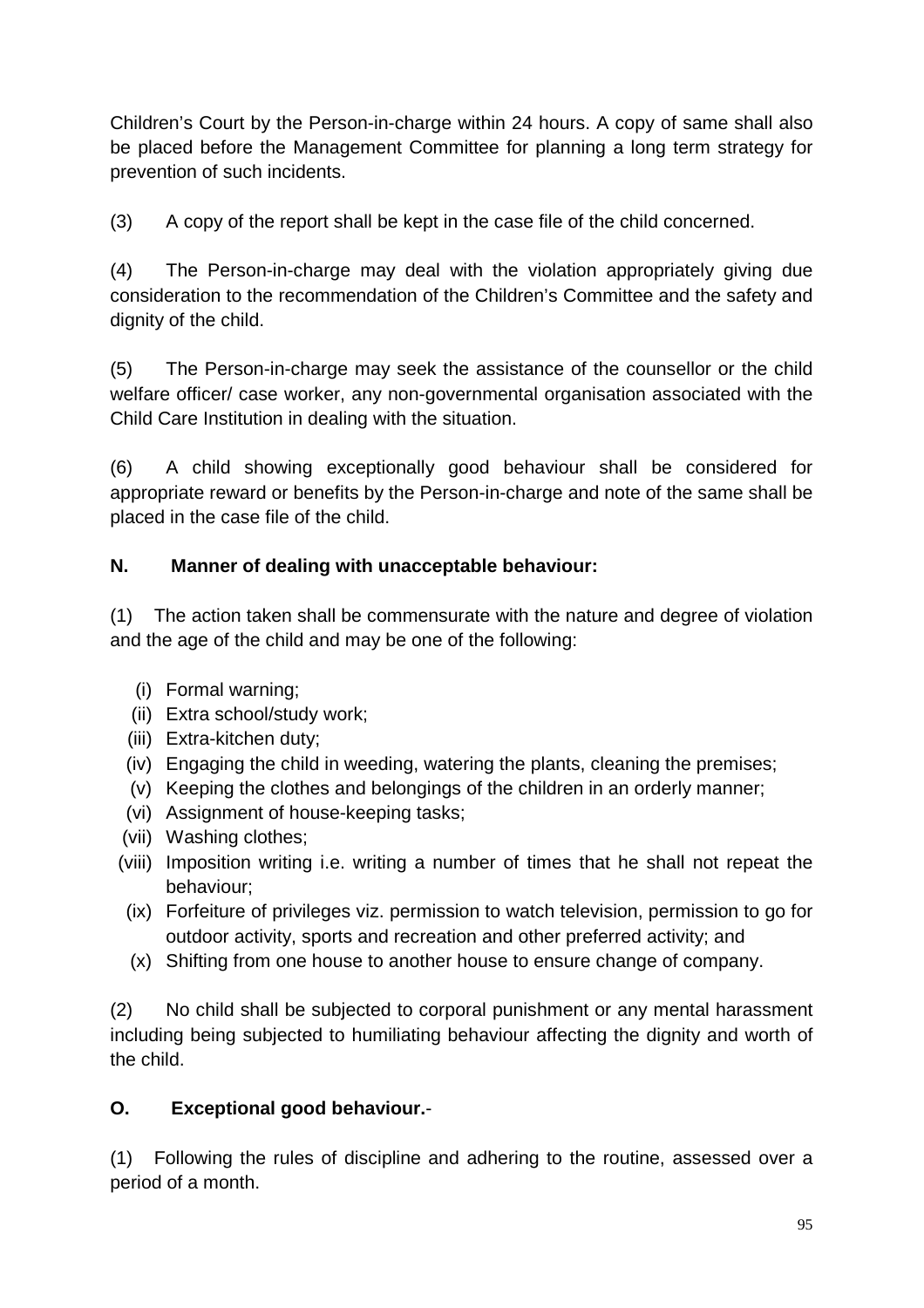(2) Preventing without a fight, any other child from indulging in any unacceptable behaviour or preventing violence.

(3) Preventing any mishap by raising an alarm, evacuating children in case of disaster.

(4) Assisting any officer of the Child Care Institution in maintaining order. For the House representatives, in situations that may develop into an emergency, the behaviour before the sounding of the alarm would be considered.

(5) Informing the CWO or caregiver of any plan of creating unrest or of escape.

(6) Inform the Person-in-charge about any prohibited article or contraband.

(7) Helping another child to come out of his trauma.

(8) Performing exceptionally well in an examination in continuation of his studies, or vocational or rehabilitation courses.

(9) Positive and adaptive behaviour.

(10) Any other behaviour as found exceptional by the Person-in-charge.

#### **P. Reward/ Benefits for maintaining exceptional behaviour.**-

(1) The rewards to a juvenile or child, at such rates as may be fixed by the management of the institution from time to time, may be granted by the Officer-in-Charge as an encouragement to steady work and good behaviour; and at the time of release, the reward shall be handed over after obtaining a receipt from the parent or the guardian who comes to take charge of the juvenile or child or juvenile or child himself.

### **61. Prohibited Articles**. **(Section 53 of the Act)**

(1) No person shall bring into the Child Care Institution the following prohibited articles, namely:

(i) Intoxicants of any description, psychotropic substances, liquor, ganja, bhang, opium, smack etc.

(ii) All explosives, poisonous substances, acid and chemicals, whether fluid or solid of whatever description.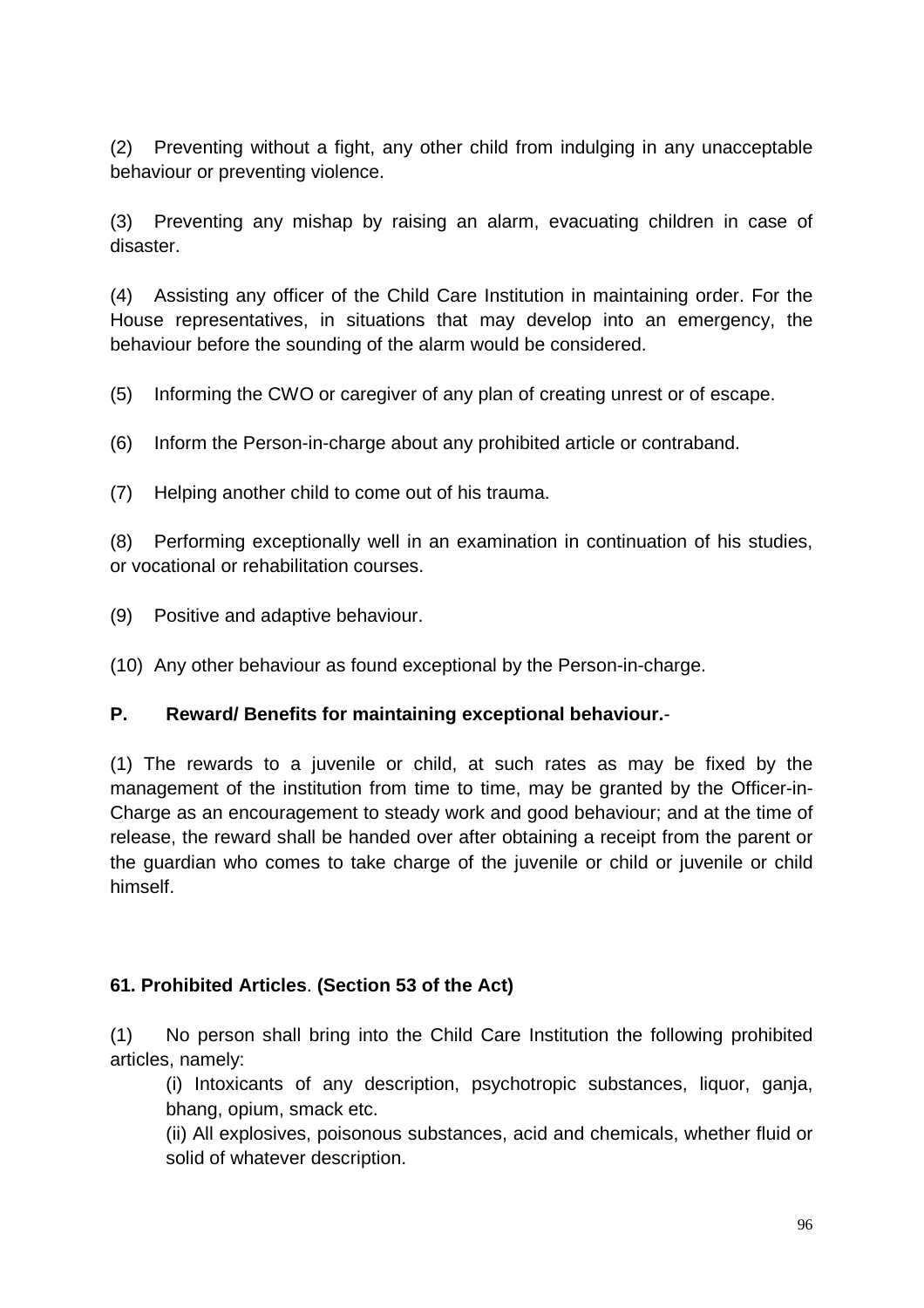(iii) All arms, ammunition and weapons, knives and cutting implements of every kind and articles which are capable of being used as a weapon of whatever description.

(iv) All obscene matter

(v) String, rope, chains and all materials which are capable of being converted into string or rope or chains, of whatever description.

(vi) Wood, bamboo, club, stick, ladder, bricks, stones and earth of every description.

(vii) Playing cards or other implements for gambling.

(viii) All tobacco items, pan masala or similar item.

(ix) Any medicine that has not been specifically prescribed.

(x) Any other article specified in this behalf by the State Government by a general or special order.

(2) All bullion, metal, coin, jewellery, ornaments, currency notes, securities and articles of value of every description shall be deposited in safe custody

(3) The disposal of the prohibited articles shall be as per rule 63 of these rules.

### **62. Articles found on search and inspection (Section 53 of the Act)**.

(1) The Person-in-charge shall ensure that every child received in the institution is searched, his personal belongings inspected and money or any valuables found with the child is kept in the safe custody of the Person-in-charge. In case of search of a female child, the search shall be carried out by female staff only. In every institution, a record of money, valuables and other articles found with a child shall be maintained in the "Personal Belongings Register" which shall contain a description of the articles.

(2) The entries made in the Personal Belongings Register, relating to each child, shall be read over to the child in the presence of a witness, whose signature shall be obtained in token of the correctness of such entries and it shall be countersigned by the Person-in-charge.

### **63. Disposal of articles**. **(Section 53 of the Act)**

The money or valuables belonging to a child shall be disposed of in the following manner, namely:

- (i) on receipt of a child in an institution, the Person-in-charge shall deposit the money belonging to the child in the name of the child;
- (ii) the valuables, clothing, bedding and other articles, if any, shall be kept in safe custody;
- (iii) when such child is transferred from one institution to another, all his money,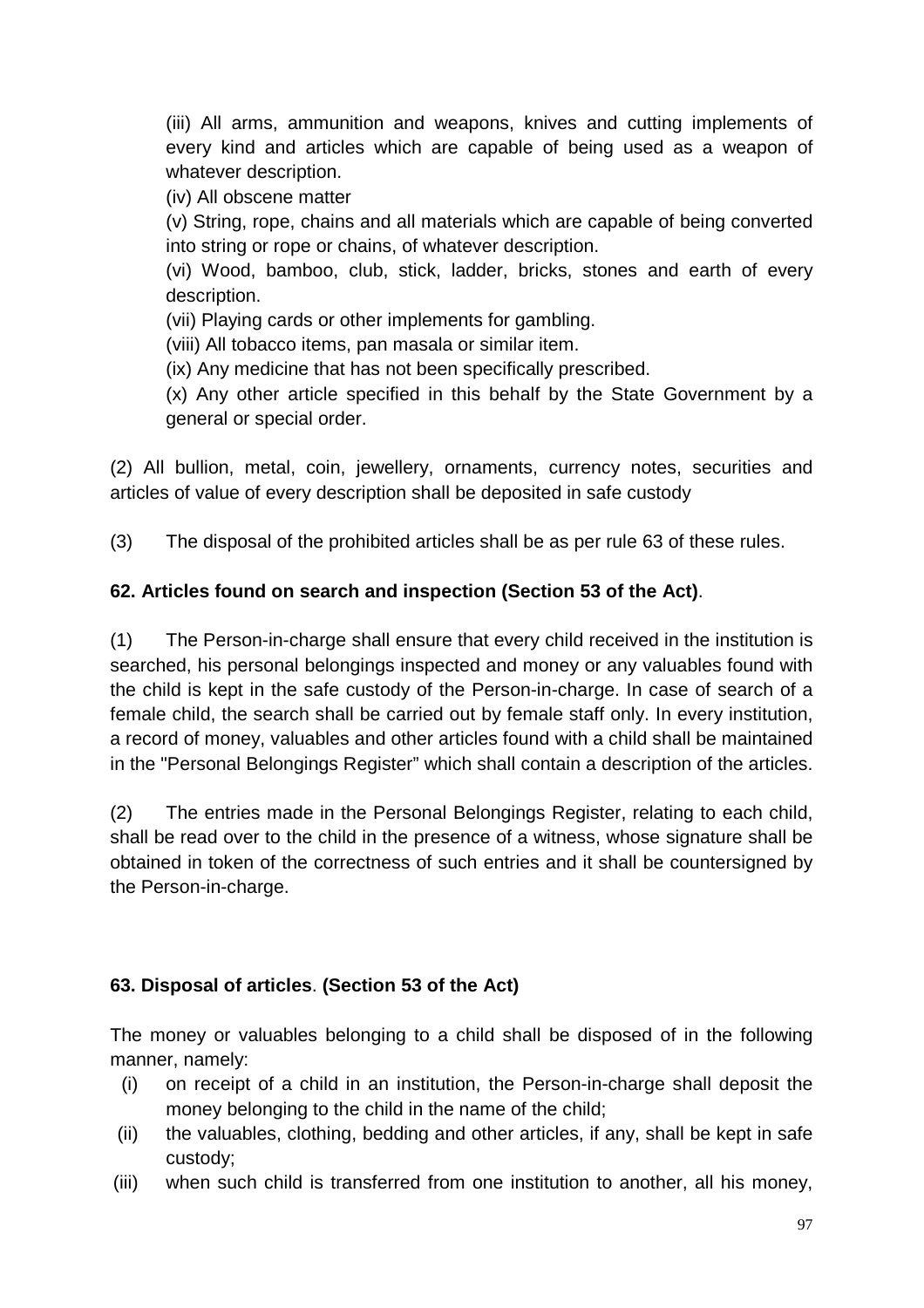valuables and other articles, shall be sent along with the child to the Personin-charge of the institution to which he has been transferred together with a full and correct statement of the description thereof;

- (iv) at the time of release of such child, the valuables and other articles kept in safe custody and the money deposited in the name of the child shall be handed over to the parent or guardian, as the case may be, with an entry made in this behalf in the register and signed by the parent or the guardian;
- (v) when a child in an institution dies, the valuables and other articles left by the deceased and the money deposited in the name of the child shall be handed over by the Person-in-charge to any person who establishes his claim thereto and executes an indemnity bond;
- (vi) a receipt shall be obtained from such person for having received such valuables and other articles and money; and
- (vii) if no claimant appears within a period of six months from the date of death or escape of a child, the valuables and other articles and money deposited in the name of the child shall be disposed of as per the decision taken by Management Committee set up under rule 65 of these rules.

### **64. Maintenance of case file (Section 53 of the Act)**

(1) The case file of each child shall be maintained in confidentiality in the Child Care Institution in safe custody.

(2) The case file shall be produced before the Board or the Committee or the Children's Court on every date of production of the child for perusal of the Board or the Committee or the Children's Court.

- (3) The case file shall contain:
	- (i) report of the person or agency who produced the child before the Board/Committee including the report of the police;
- (ii) copy of FIR or DD entry in case of offence by or against the child;
- (iii) photo ID, if available;
- (iv) assignment of the case worker/ child welfare officer;
- (v) case history form;
- (vi) report of any urgent need of the child;
- (vii) reports of the Person-in-charge, probation officer or child welfare officer, counsellor and caseworker;
- (viii) the case file of the child maintained in any previous institution, if any;
- (ix) report of the initial interaction with the child, information from family members, relatives, community, friends and miscellaneous information;
- (x) source of further information about the child, his family etc.;
- (xi) observation reports from staff members;
- (xii) regular health status reports from Medical Officer, drug de-addiction progress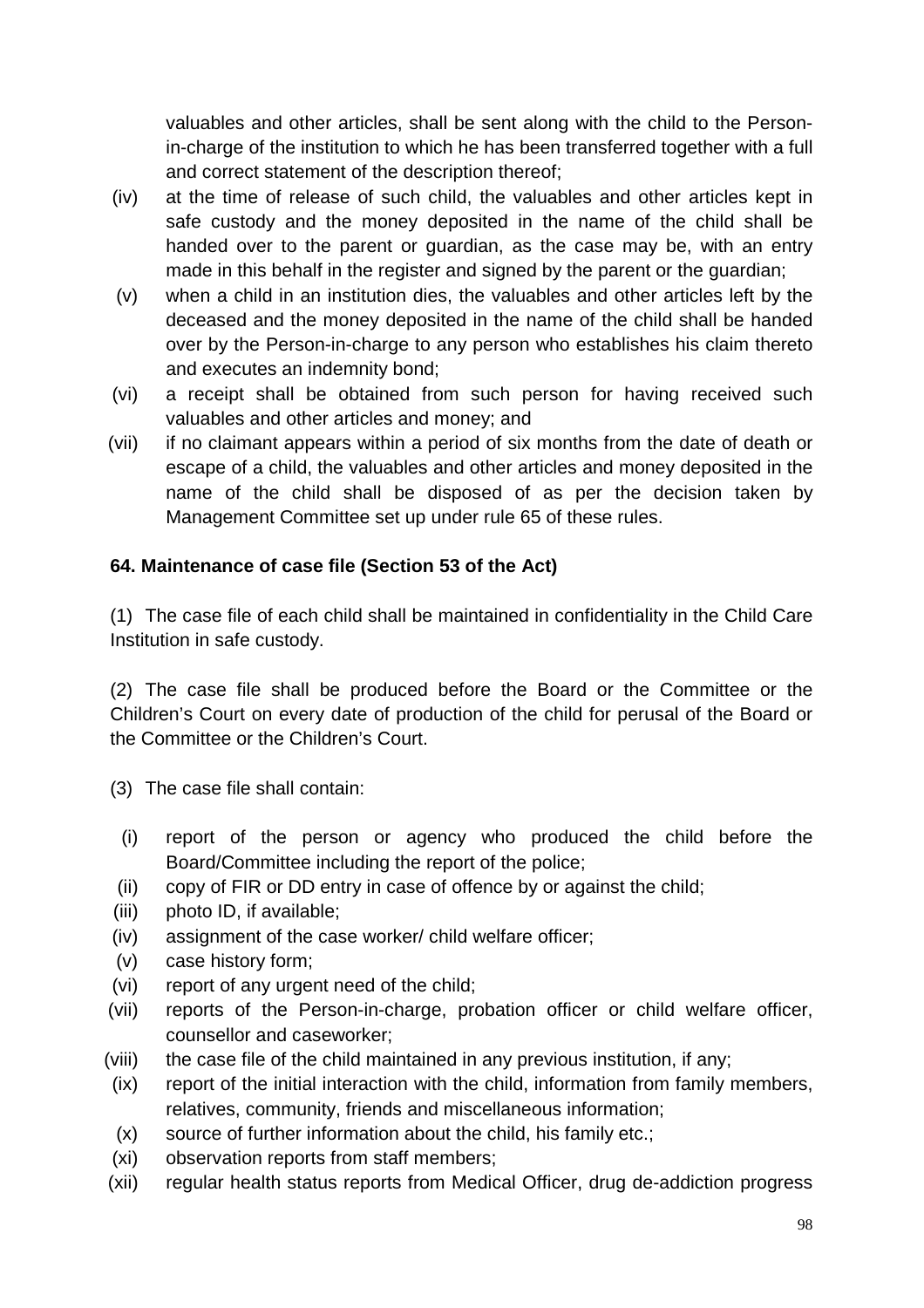reports;

- (xiii) psycho-social profiling, regular counselling reports, any other mental health intervention report, wherever applicable;
- (xiv) report of Intelligence Quotient (I.Q) testing, aptitude testing, cognitive assessment, educational or vocational tests;
- (xv) summary and analysis by case-worker or child welfare officer;
- (xvi) instructions regarding training and treatment programme and about special precautions to be taken;
- (xvii) copy of the personal belongings register;
- (xviii) schedule prepared for the child;
- (xix) copy of order declaring the age of the child;
- (xx) leave and other privileges granted;
- (xxi) Rehabilitation Card;
- (xxii) report of involvement and progress in recreational activity, education and vocational training;
- (xxiii) quarterly progress report;
- (xxiv) individual care plan, including pre-release programme, post release plan and follow-up plan as prescribed;
- (xxv) fortnightly and monthly report of the effectiveness of the care plan;
- (xxvi) modified care plan and routine, if any;
- (xxvii) record of difficulties faced by the child and their resolution;
- (xxviii) record of the complaints of the child and action taken on them;
- (xxix) feedback given by the child;
- (xxx) leave of absence or release under supervision;
- (xxxi) report about a visitor visiting the child being found to have objectionable/prohibited articles;
- (xxxii) report of the child having such articles and action taken on the same;
- (xxxiii) report of any unacceptable or exceptional behaviour and its outcome;
- (xxxiv) special achievements and violation of rules, if any;
- (xxxv) note of the rewards/earnings of the child and receipt by the child or his parent/guardian;
- (xxxvi) release or restoration order;
- (xxxvii) escort order, if any;
- (xxxviii) compliance report of release in case of children under rehabilitation intervention stay;
- (xxxix) report of the child not being released and compliance report of the directions issued on non-release of a child;
	- (xl) follow-up reports;
	- (xli) annual photograph;
	- (xlii) follow-up report of post release cases as per the direction of the Board or the Committee or the Children's Court;
	- (xliii) copy of any other report called by the Board or the Committee or the Children's Court in respect of the child; and
	- (xliv) remarks, if any.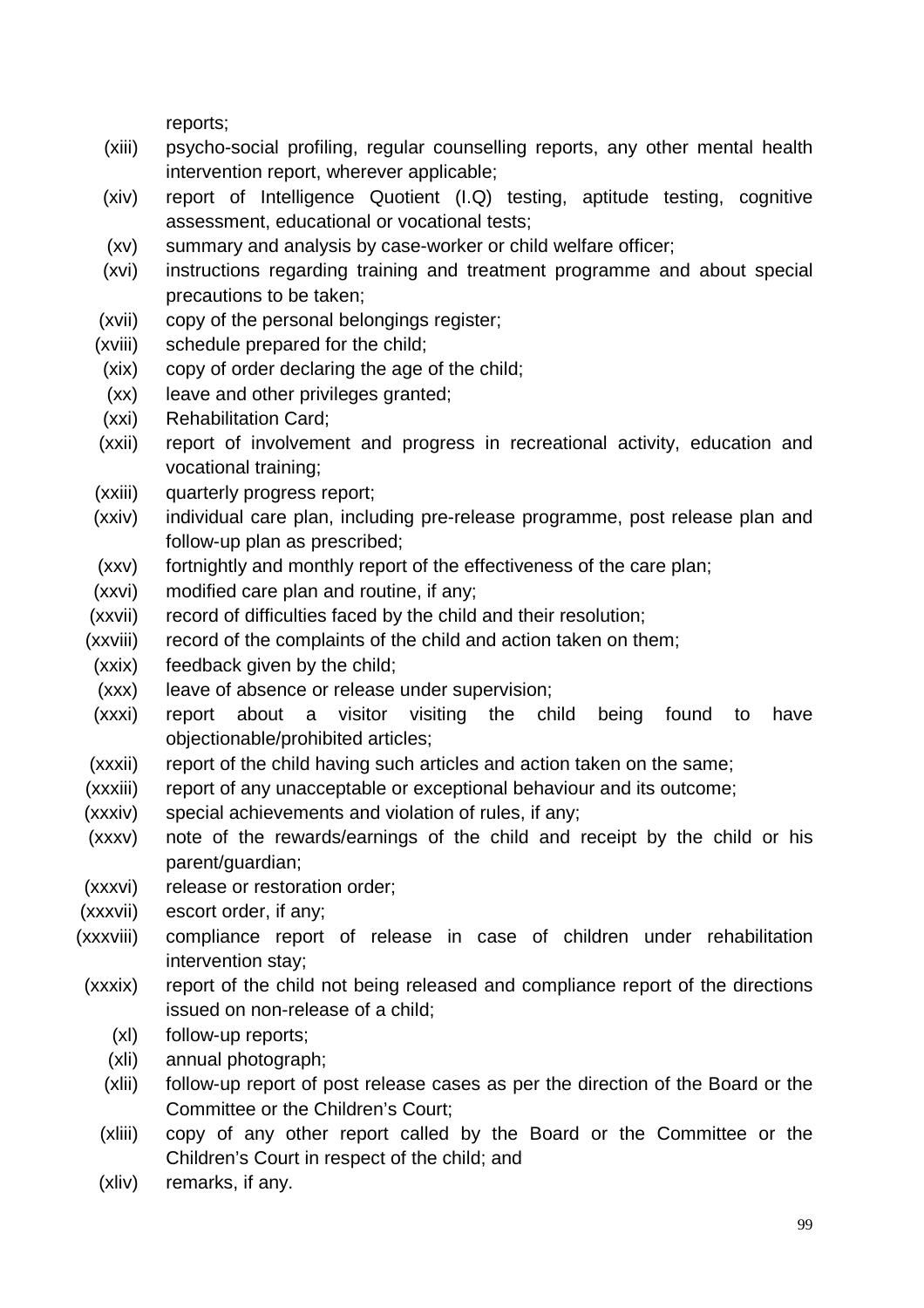(4) **Medical record.**- The medical record of a child shall contain all reports and records of the child regarding the status of his physical and mental health, addiction status and treatment and shall include:

- (i) All medical reports of initial examinations and subsequent examinations.
- (ii) Reports of the psychological assessments, including to generate a baseline to decide upon the interventions for rehabilitation, or any subsequent assessment and addiction status and its follow up.

(5) It shall be the responsibility of the child welfare officer/ case worker concerned to maintain the case file.

(6) In case of any child welfare officer/ case worker going on a long leave, the case file shall be handed over to the Person-in-charge to be marked to another child welfare officer/ case worker

(7) All the case files maintained by the institutions shall be computerised and networked so that the data is centrally available to authorised persons.

### **65. Management Committee (Section 53(2) of the Act)**

(1) Every Child Care Institution shall have a Management Committee for the management of the institution and monitoring the progress of every child.

(2) In order to ensure proper care and treatment as per the individual care plans, children shall be grouped on the basis of age, nature of offence or kind of care required, physical and mental health and length of stay.

(3) The Management Committee shall comprise of:

(i) District Child Protection Officer (District Child Protection Unit)- Chairperson

- (ii) Person-in-charge Member-Secretary
- (iii) Probation Officer or Child Welfare Officer or Case Worker Member
- (iv) Medical Officer Member
- (v) Psychologist or Counsellor Member
- (vi) Workshop Supervisor or Instructor in Vocation Member
- (vii) Teacher Member
- (viii) Social Worker Member of the Board or the Committee Member
- (ix) Two child representatives from each of the Children's Committees **Members**
- (x) Any other special invitee with the consent of the Chairperson.
- (4) The Management Committee shall meet at least once every month to consider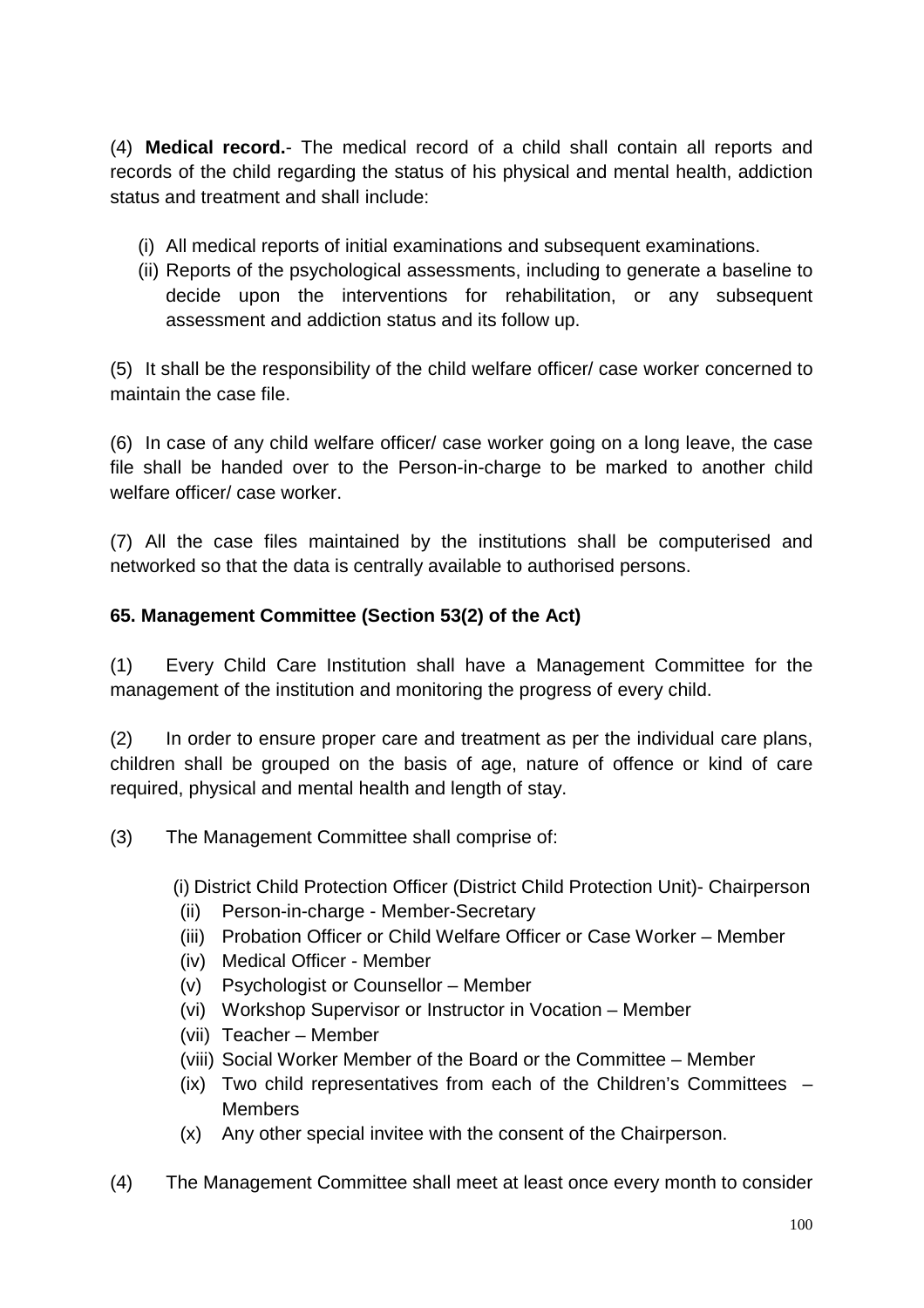and review:

- (i) care in the institution, housing, area of activity and type of supervision or interventions required:
- (ii) medical facilities and treatment;
- (iii) food, water, sanitation and hygiene conditions;
- (iv) mental health interventions;
- (v) individual problems of children and institutional adjustment,
- (vi) quarterly review of individual care plans;
- (vii) provision of legal aid services;
- (viii) vocational training and opportunities for employment;
- (ix) education and life skills development programmes;
- (x) social adjustment, recreation, group work activities, guidance and counselling;
- (xi) review of progress, adjustment and modification of residential programmes to the needs of the children;
- (xii) planning post-release or post-restoration rehabilitation programme and follow up for a period of two years in collaboration with aftercare services;
- (xiii) pre-release or pre-restoration preparation;
- (xiv) release or restoration;
- (xv) post release or post-restoration follow-up;
- (xvi) minimum standards of care, including infrastructure and services available;
- (xvii) daily routine;
- (xviii) community participation and voluntary participation in the residential life of children such as education, vocational activities, recreation and hobby;
- (xix) oversee that all registers as required under the Act and the rules are maintained by the institution, duly stamped and signed and to check and verify the registers in the monthly review meetings;
- (xx) matters concerning the Children's Committees; and
- (xxi) any other matter which the Person-in-charge may like to bring up.

(5) The Management Committee shall set up a complaint and redressal mechanism in every institution and a Children's Suggestion Box shall be installed in every institution at a place easily accessible to children away from the office set up and closer to the residence or rooms or dormitories of the children.

(6) The key of the Children's Suggestion Box shall remain in the custody of the Chairperson of the Management Committee and shall be checked every week by the Chairperson of the Management Committee or his representative from District Child Protection Unit, in the presence of the members of the Children's Committees.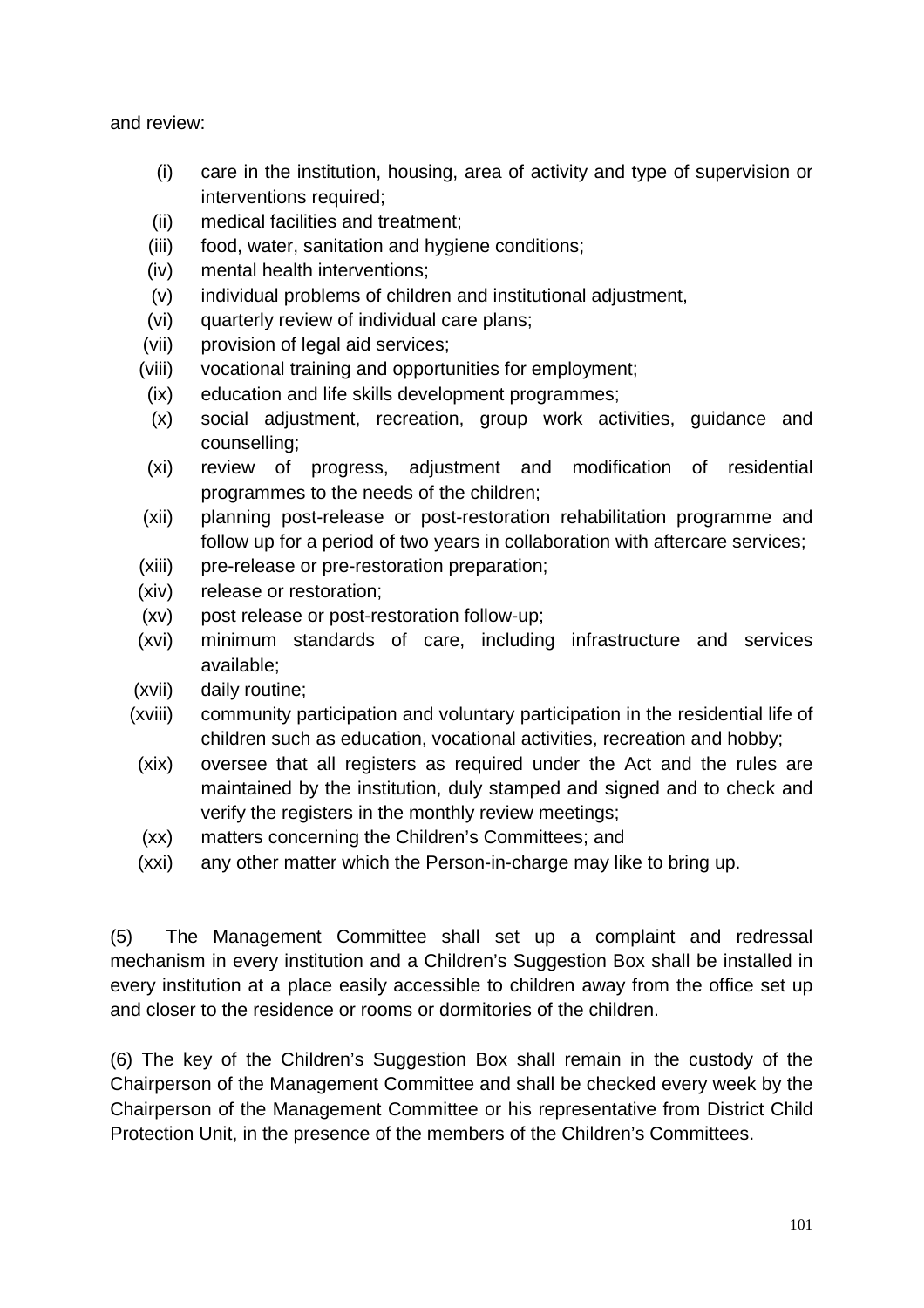(7) If there is a problem or suggestion that requires immediate attention, the Chairperson of the Management Committee shall call for an emergency meeting of the Management Committee to discuss and take necessary action.

(8) The quorum for conducting the emergency meetings shall be five members, including two members of Children's Committees, Chairperson of the Management Committee, Member of the Board or the Committee as the case may be and the Person-in-charge of the Child Care Institution.

(9) In the event of a serious allegation or complaint against the Person-in-charge of the institution, he shall not be part of the emergency meeting and another available member of the Management Committee shall be included in his place.

(10) All suggestions received through the suggestion box and action taken as a result of the decisions made in the emergency meeting or action required to be taken shall be placed for discussion and review in the monthly meeting of the Management Committee.

(11) A Children's Suggestion Book shall be maintained in every institution where the complaints and action taken by the Management Committee are duly recorded and such action and follow up shall be communicated to the Children's Committees after every monthly meeting of the Management Committee.

(12) The Board or Committee shall review the Children's Suggestion Book at least once in three months.

(13) The complaint box shall be accessible by the Chairperson of the Committee or any other person authorised by him.

# **66. Children's Committees (Section53 (3) of the Act)**

(1) Person-in-charge of every institution for children shall facilitate the setting up of Children's Committees for different age groups of children, viz., 6-10 years, 11-15 years and 16-18 years and these Children's Committees shall be constituted solely by children.

(2) Such Children's Committee shall be encouraged to participate in following activities:

(i)improvement of the condition of the institution;

- (ii) reviewing the standards of care being followed;
- (iii) preparing daily routine and diet scale;
- (iv) developing educational, vocational and recreation plans;
- (v) supporting each other in managing crisis;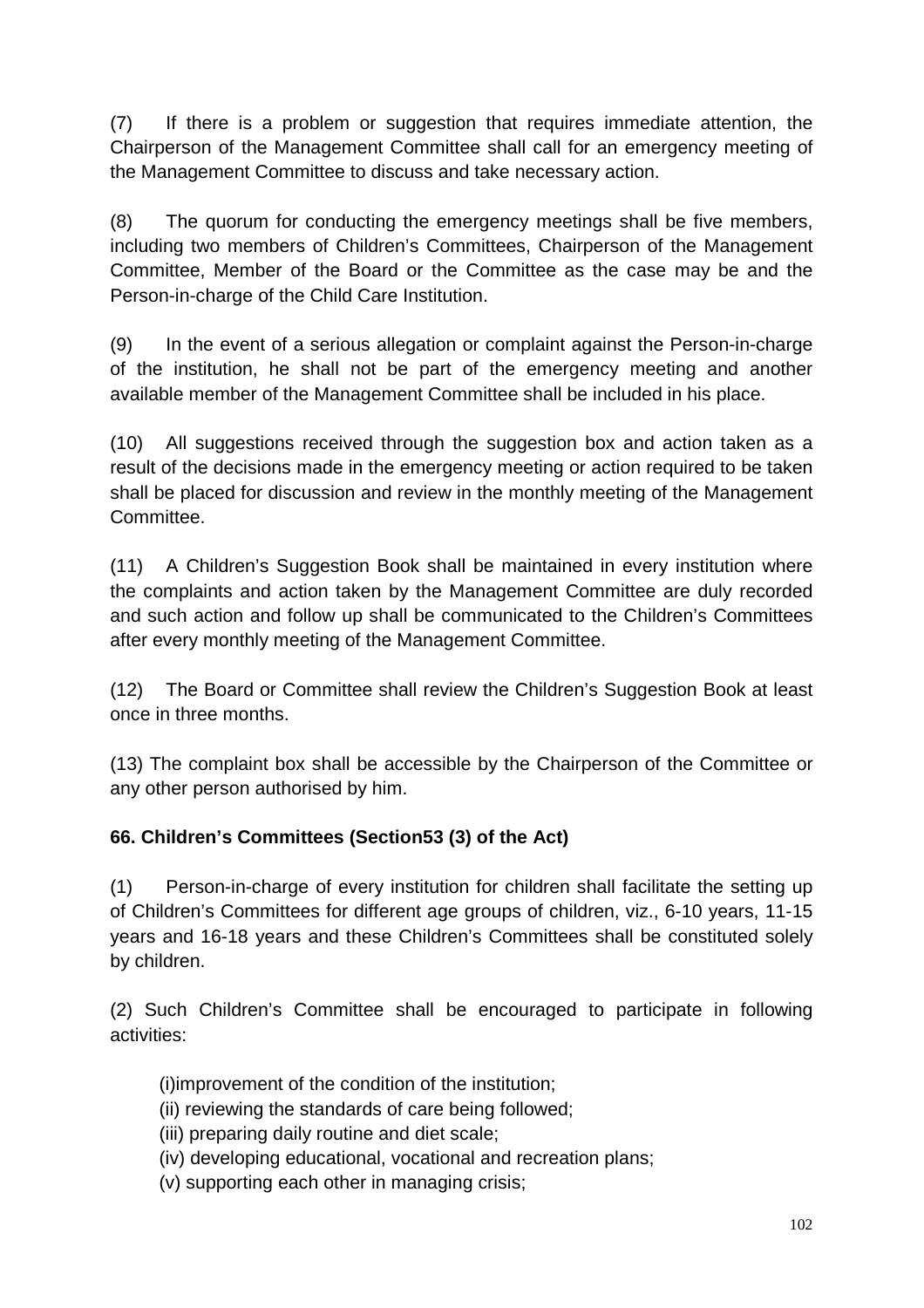- (vi) reporting abuse and exploitation by peers and caregivers;
- (vii) creative expression of their views through wall papers or newsletters or paintings or music or theatre;
- (viii) management of institution through the Management Committee.

(3) The Person-in-charge shall ensure that the Children's Committees meet every month and maintain a register for recording their activities and proceedings, and place it before the Management Committee in their monthly meetings.

(4) The Person-in-charge shall ensure that the Children's Committees are provided with essential support and materials including stationary, space and guidance for effective functioning.

(5) The Person-in-charge may, as far as feasible, seek assistance from local voluntary organizations or child participation experts for the setting up and functioning of the Children's Committees.

(6) The local voluntary organization or child participation expert shall support the Children's Committees in the following:

(i) electing their leaders and in devising the procedure to be followed for conducting the elections;

(ii) conducting the elections and monthly meetings;

(iii) developing rules for the functioning of Children's Committees and following it;

(iv)maintaining records and Children's Suggestion Book and other relevant documents; and

(v) any other innovative activity.

(7) The Management Committee shall seek a report from the Person-in-charge on the setting up and functioning of the Children's Committees, review these reports in their monthly meetings and take necessary action or place the same before the Board or the Committee, wherever required.

**67. Rewards and Earnings**.―(1) The rewards to a child, at such rates as may be fixed by the management of the institution from time to time, may be granted by the Person-in-charge as an encouragement for steady work and good behaviour; and at the time of release, the reward shall be handed over after obtaining a receipt from the parent or the guardian who comes to take charge of the child or the child himself.

### **68. Visits to and communication with children**

(1) Every child in the Child Care Institution shall be permitted to have one meeting per week with his relatives.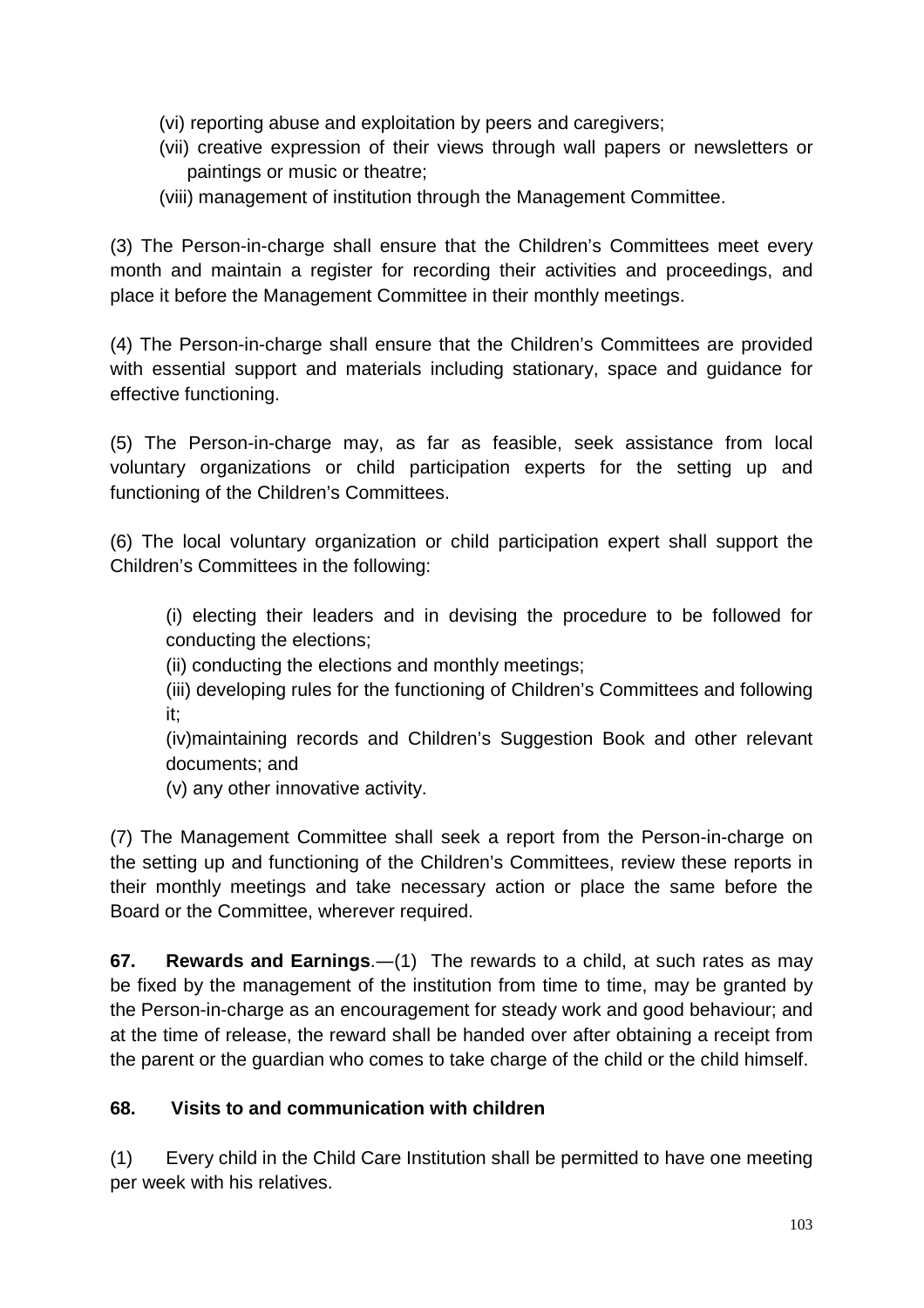Provided that in special cases, where parents or guardians have travelled a long distance from another state or district, the Person-in-charge may allow the parents or guardians entry into the premises and a meeting with their children on other days on confirmation of their identity and they being reported not to have been involved in subjecting the child to abuse and exploitation.

(2) A newly received child shall be permitted to meet his parents/guardian/family member on their first visit on any day.

(3) No meeting shall be permitted with the parents/guardian or relatives where such visitors have been found to be involved in subjecting the child to violence, abuse and exploitation or carrying any prohibited articles, except with the express permission granted by the Board or the Committee or the Children's Court or when such meeting has been specifically directed by the counsellor of the child.

(4) The normal time of one meeting shall be 30 minutes,

(5) Every child shall be allowed to write two letters in a week to his relatives. Necessary stationary and postage for the letters shall be provided by the Person-incharge.

(6) The Person-in-charge may peruse any letter written by or to the child and may for reasons to be noted in the case file of the child, refuse to deliver or issue the letter. A report of the same shall be prepared and placed before the Management Committee. A copy of the report shall be retained on the case file and another copy shall be sent to the Board or the Children's Court or the Committee.

(7) Every child shall be allowed to bring any written communication for the purpose of handing over to the Board or the Committee or the Children's Court as the case may be and be provided stationary etc. for the same.

(8) The Person-in-charge may whenever required allow a child to speak with his parents/guardians on telephone under supervision of the Child Welfare Officer/case worker/ Probation Officer and record shall be duly maintained of such calls.

(9) Every person desiring to meet the child shall, before the meeting, disclose his name and address with proof, which shall be noted in the Visitors register and signed by the visitor. Copy of the photo identity card containing the address and a photo of the visitor to be taken before the meeting shall be retained by the institution. If the visitor refuses to disclose his particulars, he shall be denied the meeting.

(10) The visitor shall submit himself for a search at the main gate, female visitors shall be searched by female staff only.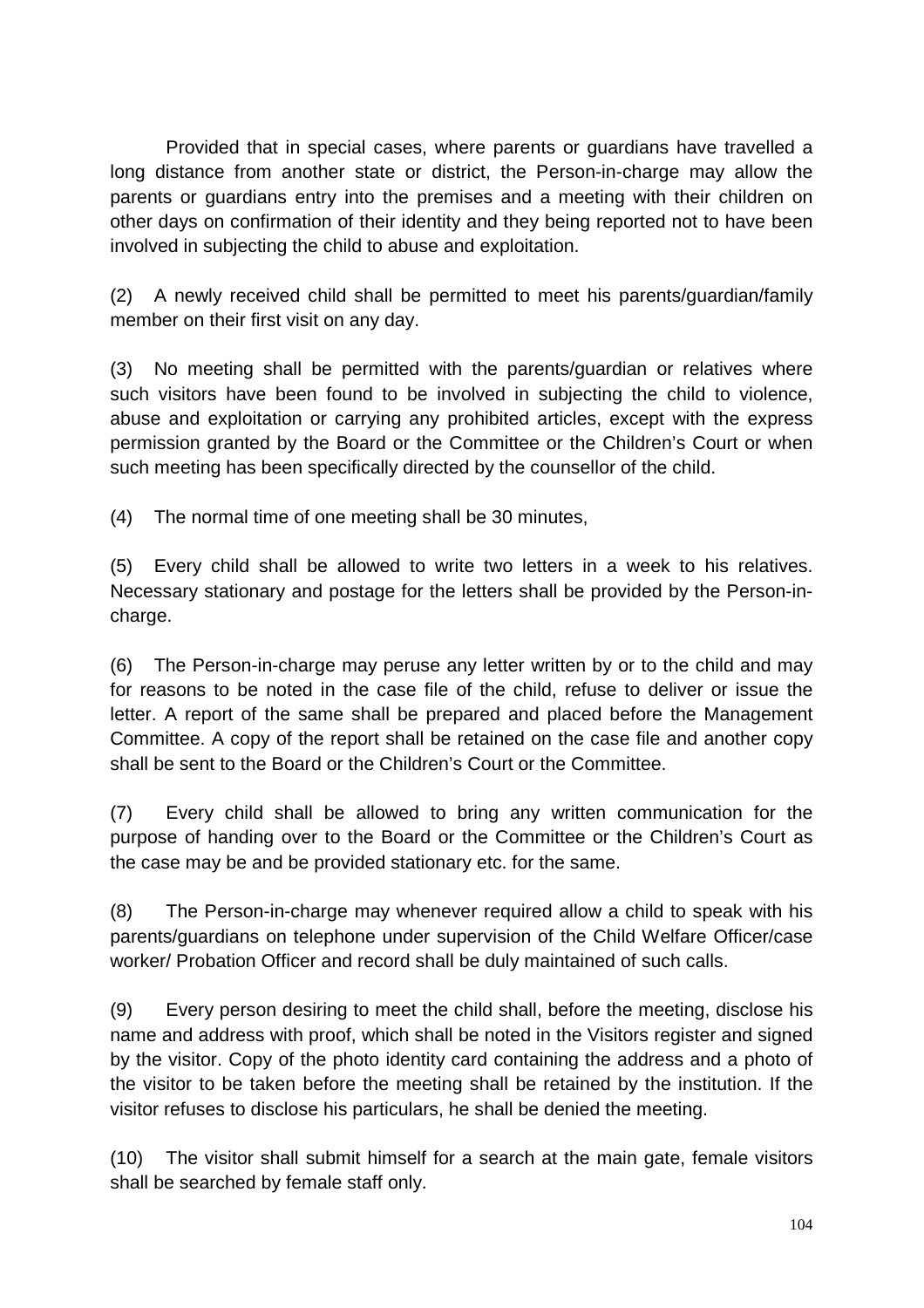(11) Every meeting shall take place in a specified part of the Child Care Institution, preferably near the main gate.

(12) Every meeting shall take place in the presence of the Child Welfare Officer/case worker/ Probation Officer of the Child Care Institution, who shall be responsible to see that no irregularity occurs and who shall be so placed that he is able to see and to prevent any article being passed between the parties.

(13) Every child shall be carefully searched before and after the meeting. The child should not be having anything with him before he goes for the meeting.

(14) If any objectionable or prohibited article is found in the search conducted before the meeting:

- (i) the said article shall be seized;
- (ii) the Person-in-charge shall conduct an inquiry to know the identity of the person(s) responsible for the article reaching the child;
- (iii) if the person(s) responsible are from the staff of the Child Care Institution, appropriate action will be initiated against them; and
- (iv) a detailed report of the inquiry and its result shall be forwarded to the Department and the Board or court of competent criminal jurisdiction.

(15) If any objectionable or prohibited article is found in the search conducted after the meeting:

(i) the article shall be seized;

- (ii) in case of any illegal article being found attracting legal action, the article and the visitor shall be detained and the police informed. The visitor and such article shall be handed over to the police;
- (iii) a report of such visitor shall be prepared and placed in the case file of the child;
- (iv) a report of the incident shall be forwarded to the Board or court of competent criminal jurisdiction; and
- (v)copy of the report shall be placed in the case file of the child.

(16) Any child who abuses the privilege of meeting shall be denied the same for such period as the Person-in-charge may direct. A report of the same shall be sent to the Board or the Committee or the Children's Court and a copy shall be retained in the case file of the child.

(17) Every child shall be entitled to communicate with his legal counsel provided that: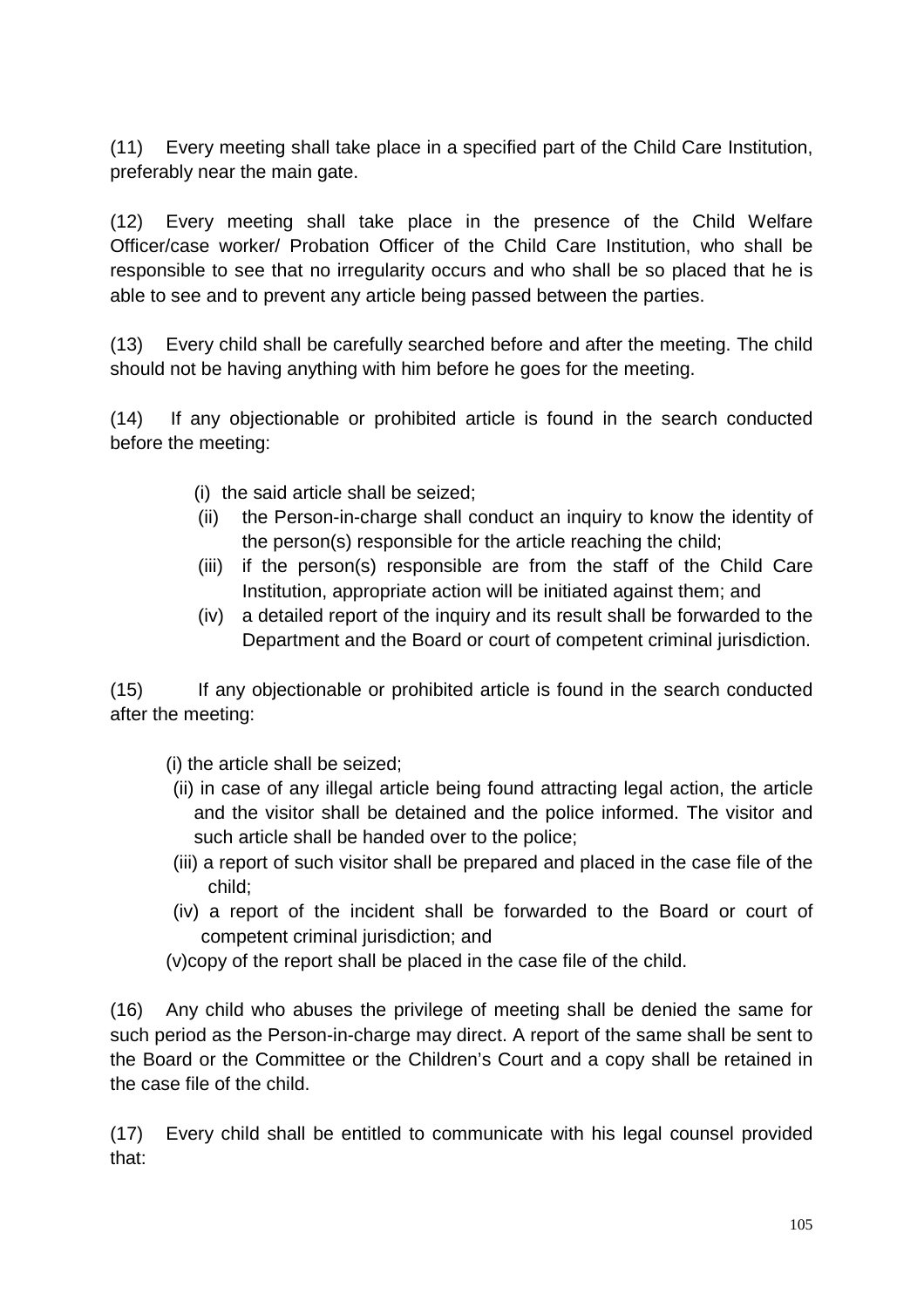- (i) The rules of search and seizure shall apply to all legal counsels also.
- (ii) Every such interview shall take place within the sight of a home official, though at a safe distance so as to be out of hearing.
- (iii) The person wishing to have an interview with the child in the capacity of his advocate shall apply in writing, giving his name, address and enrolment number with a copy of a vakalatnama, duly attested by the Board or the Committee or the Children's Court.
- (iv) Any child who claims to have no counsel shall be permitted to meet the legal aid counsels who visit the Child Care Institution in the normal course.

#### **69. Death of a child**

(1) On the occurrence of any case of death or suicide in a Child Care Institution, the procedure to be adopted shall be as under:

(i) In the event of an unnatural death or suicide of a child in an institution it is imperative for the institution to ensure that an inquest and post-mortem examination is held at the earliest.

(ii) In case of natural death or due to illness of a child, the person-in-charge shall obtain a report of the Medical Officer stating the cause of death and a written intimation about the death shall be given immediately to the nearest Police Station, the Board or Committee and the parents or guardians or relatives of the child.

(iii) The police shall ensure that an inquest and post-mortem examination is held at the earliest.

(iv) Whenever a sudden or violent death or death from suicide or accident takes place, immediate information shall be given by the case-worker or probation officer or child welfare officer to the Person-in-charge and the Medical Officer and the Personin-charge shall immediately inform the nearest police station, Board or Committee and parents or guardians or relatives of the deceased child.

(v) If a child dies within twenty four hours of his admission to the Child Care Institution, the Person-in-charge of the Child Care Institution shall report the matter to the police and the District Medical Officer or the nearest Government Hospital and the parents or guardians or relatives of such child without delay.

(vi) The Person-in-charge and the Medical Officer of the Child Care Institution shall record the circumstances of the death of the child and send a report to the Magistrate concerned, the police, the Board or the Committee or the Children's Court and the District Medical Officer or the nearest government hospital where the dead body of the child is sent for examination and determination of the cause of death and the Person-in charge and the Medical Officer shall also record in writing their views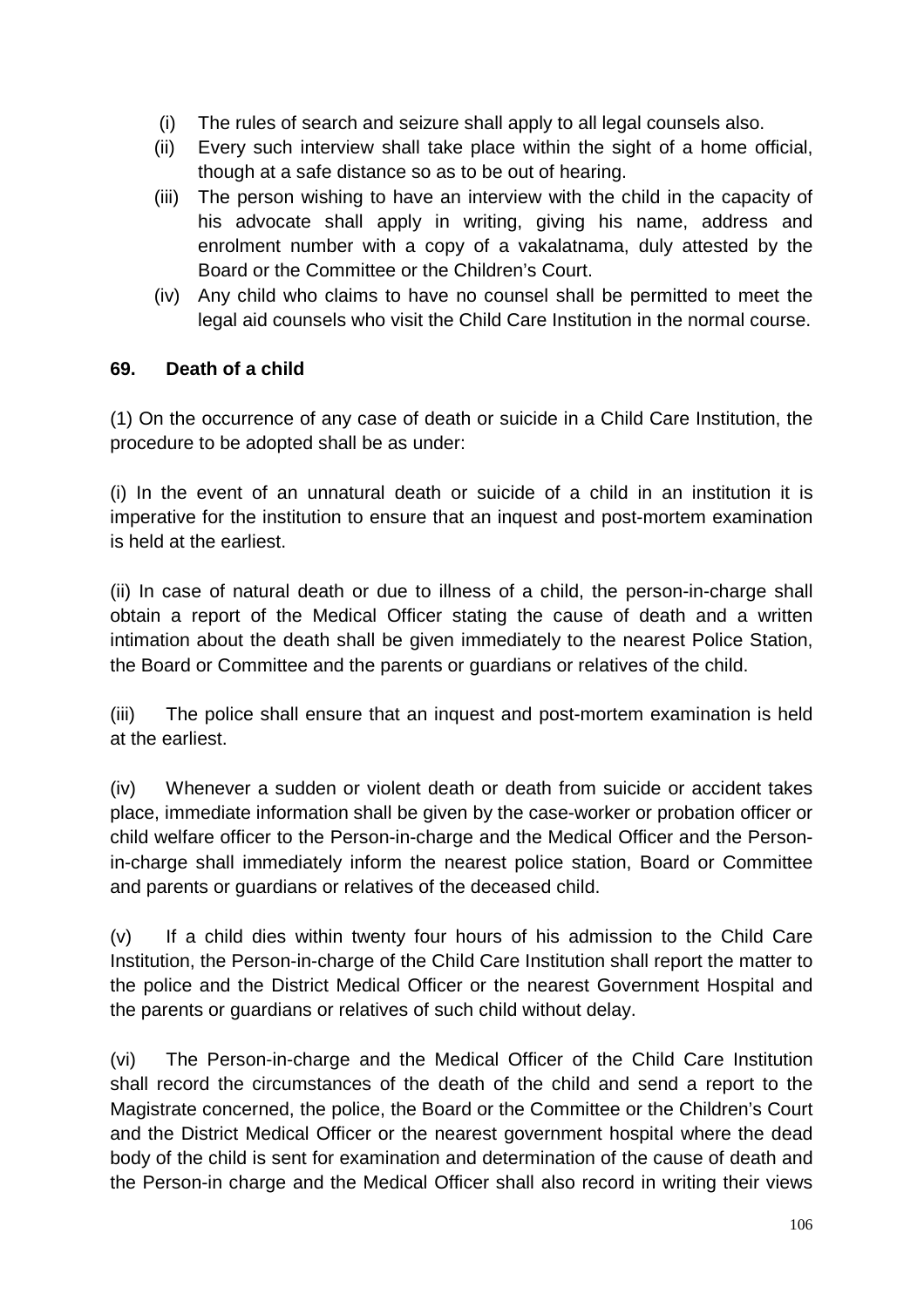on the cause of the death if any, and submit it to the Magistrate concerned and to the police.

(vii) The Person-in-charge and the Medical Officer at the Child Care Institution shall make themselves available for any inquiries initiated by the police or the Magistrate concerning the cause of death and other details regarding such child.

(viii) As soon as the inquest is held, the body shall be handed over to the parents or guardian or relatives or, in the absence of any claimant, the last rituals shall be performed under the supervision of the Person-in-charge of the Child Care Institution in accordance with the known religion of the child after retaining a photograph of the child for future reference.

### **70. Abuse and exploitation of the child**

(1) Every institution shall have systems of ensuring that there is no abuse, neglect and maltreatment and this shall include the staff being aware of what constitutes abuse, neglect and maltreatment as well as early indicators of abuse, neglect and maltreatment and how to respond to these.

(2) In the event of any physical, sexual or emotional abuse, including neglect of juveniles and children in an institution by those responsible for care and protection. the following action shall be taken:

(i) the incidence of abuse and exploitation must be reported by any staff member of the institution immediately to the Officer-in-Charge on receiving such information;

(ii) when an allegation of physical, sexual or emotional abuse comes to the knowledge of the Officer-in-Charge, a report shall be placed before the Board or Committee, who in turn, shall order for special investigation;

(iii) the Board or Committee shall direct the local police station or Special Juvenile Police Unit to register a case, take due cognizance of such occurrences and conduct necessary investigations;

(iv) the Board or Committee shall take necessary steps to ensure completion of all inquiry and provide legal aid as well as counselling to the juvenile or child victim; (v) the Board or Committee shall transfer such a juvenile or child to another institution or place of safety or fit person;

(vi) the Officer-in-charge of the institution shall also inform the chairperson of the management committee and place a copy of the report of the incident and subsequent action taken before the management committee in its next meeting;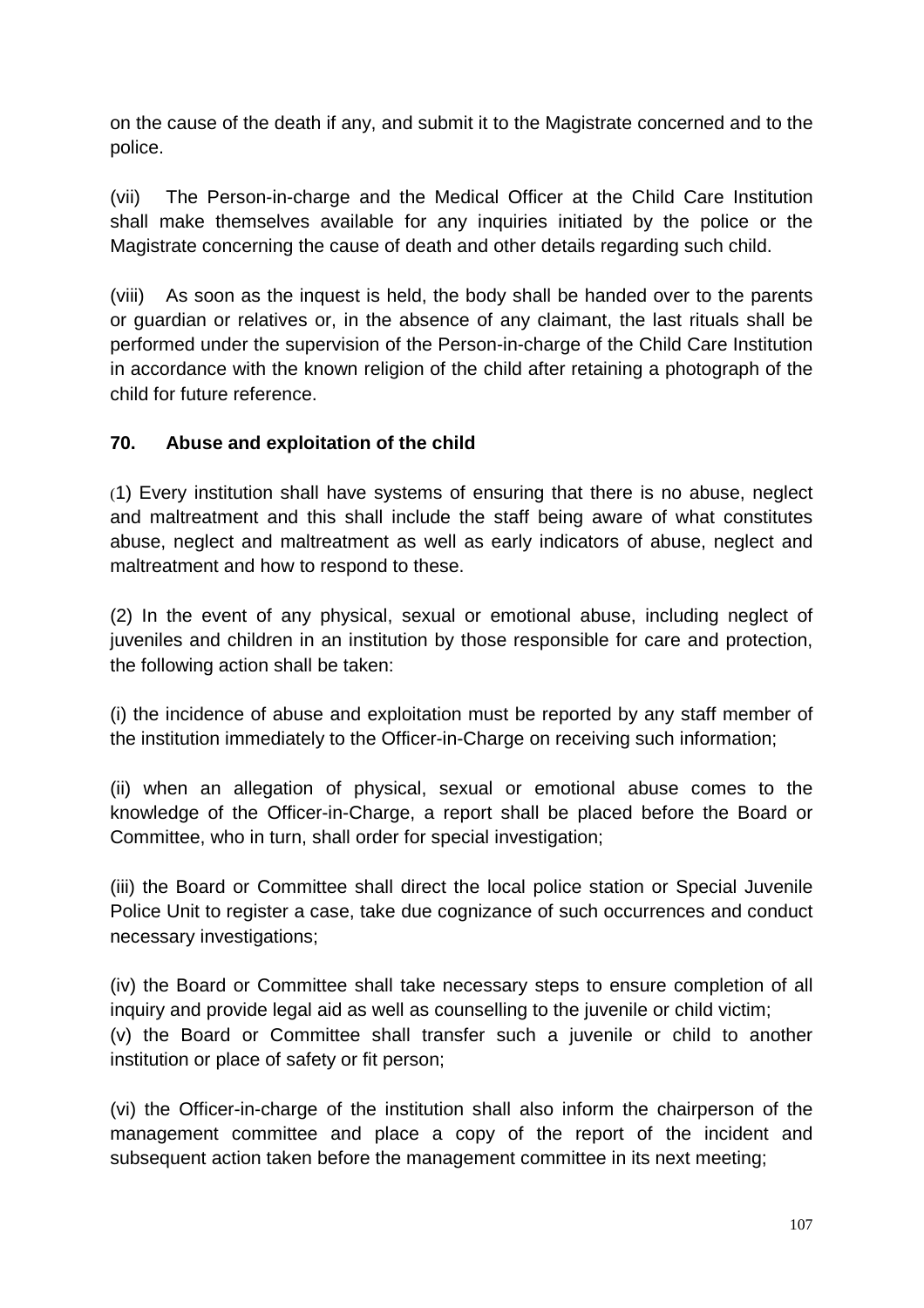(vii) in the event of any other crime committed in respect of juveniles or children in institutions, the Board or Committee shall take cognizance and arrange for necessary investigation to be carried out by the local police station or Special Juvenile Police Unit;

(viii) the Board or Committee may consult Children's Committee setup in each institution to enquire into the fact of abuse and exploitation as well as seek assistance from relevant voluntary organizations, child rights experts, mental health experts or crisis intervention centres in dealing with matters of abuse and exploitation of juveniles or children in an institution.

# **71. Inspection (Section 54 (1) of the Act)**

(1) The State Government shall constitute State, District or City level inspection committees.

(2) The State Inspection Committee shall comprise of a minimum of five members with representation from the State Government, the Board or Committee, the State Commission for the Protection of Child Rights or the State Human Rights Commission, State Adoption Resource Agency,medical and other experts, voluntary organizations and reputed social workers.

(3) The State Inspection Committee shall carry out random inspections of the facilities housing children in the State.

(4) The State Inspection Committee shall submit report to the State Government through the State Child Protection Society.

(5) The State Inspection Committee shall make recommendations for improvement and development of the Institutions in accordance with the provisions of the Act and the rules and shall forward the same to the State Child Protection Society or the District Child Protection Unit for appropriate action.

(6) The State Inspection Committee shall interact with the children during the visits to the institution to determine their well-being and to get their feedback.

(7) The District or City Inspection Committee shall be nominated by the District Magistrate and chaired by an officer not below the rank of Sub-divisional Magistrate. comprise of members:

(i) Member of the Board

(ii) Member of the Committee

(iii) District Child Protection Officer as the Member Secretary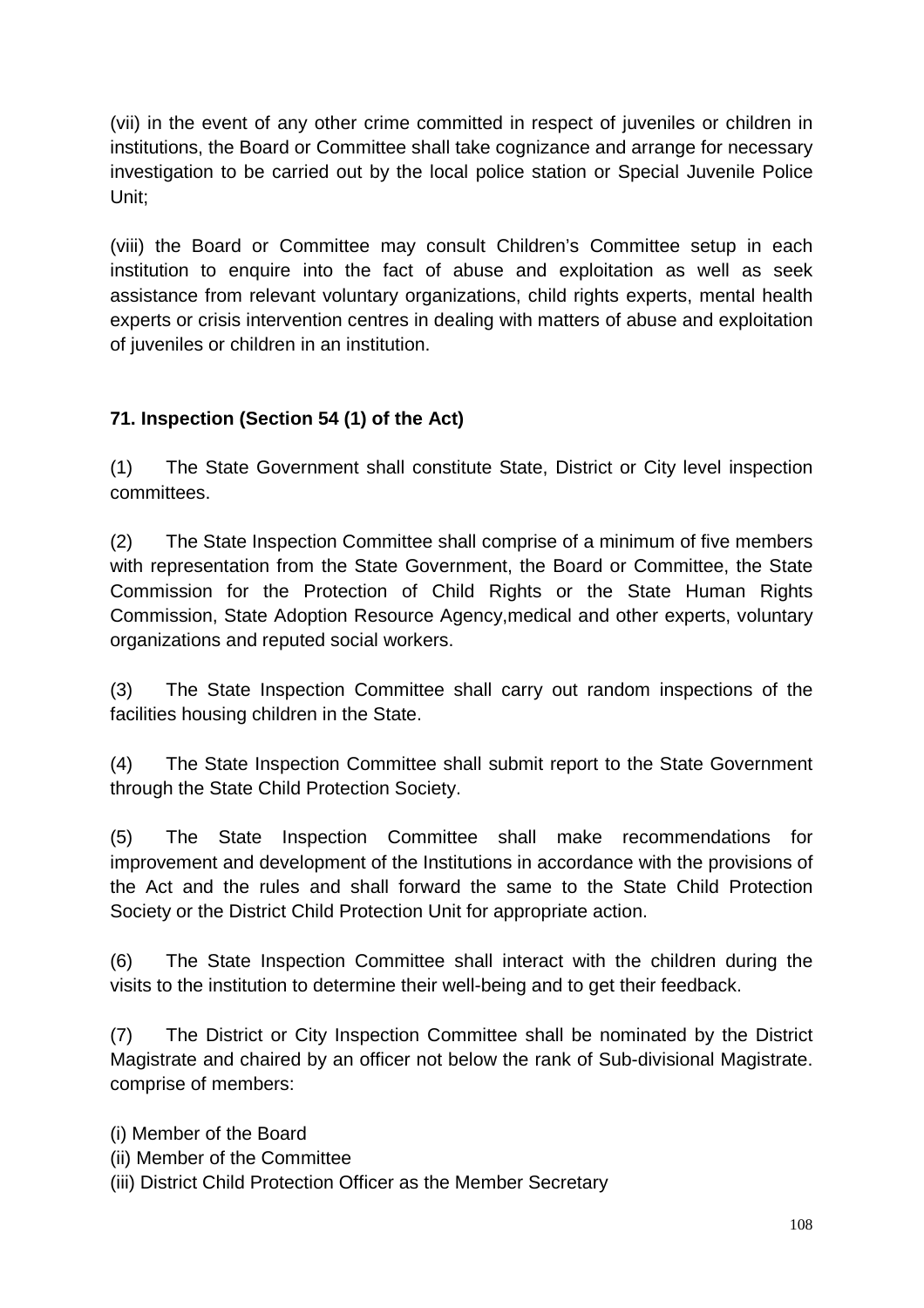(iv) Medical Officer

(v) One member of the civil society working in the area of child rights, care, protection and welfare.

(vi) One mental health expert who has the experience of working with children.

(8) The District or City Inspection Committee shall inspect:

(i) all Child Care Institutions as defined under Section 2 (21) of the Act housing children in the district or the city as per **Form 49**

(ii) institutions housing children seeking registration or renewal of registration under section 41 of the Act

(iii) institutions seeking recognition as fit facility under section 51 of the Act

(iv) Child Care Institutions seeking recognition as Specialised Adoption Agency under section 65 of the Act.

(9) The inspection of the facilities housing children in the district or the city shall be carried out at least once every three months as per the formats that may be issued under these Rules.

(10) The District or City Inspection Committee shall submit the report of the findings and shall also make suggestions for improvement and development of the Child Care Institutions in accordance with the provisions of the Act and the rules.

(11) The District or City Inspection Committee shall interact with the children during the visits to the institution to determine their well-being and to get their feedback.

(12) The District or City Inspection Committee shall submit the report to the the District Magistrate,

(13) The District Child Protection Unit shall take necessary follow up action on the report of the District or City Inspection Committee.

(14) The action taken report shall be submitted by the District Child Protection Unit to the, District Magistrate,

#### **72. Evaluation (Sections16(2) and 55(1) of the Act)**

The evaluation of functioning of the different structures under the Act may be got done by the Central Government or the State Government by reputed academic institutions such as Universities, schools of social work or Management Institutions.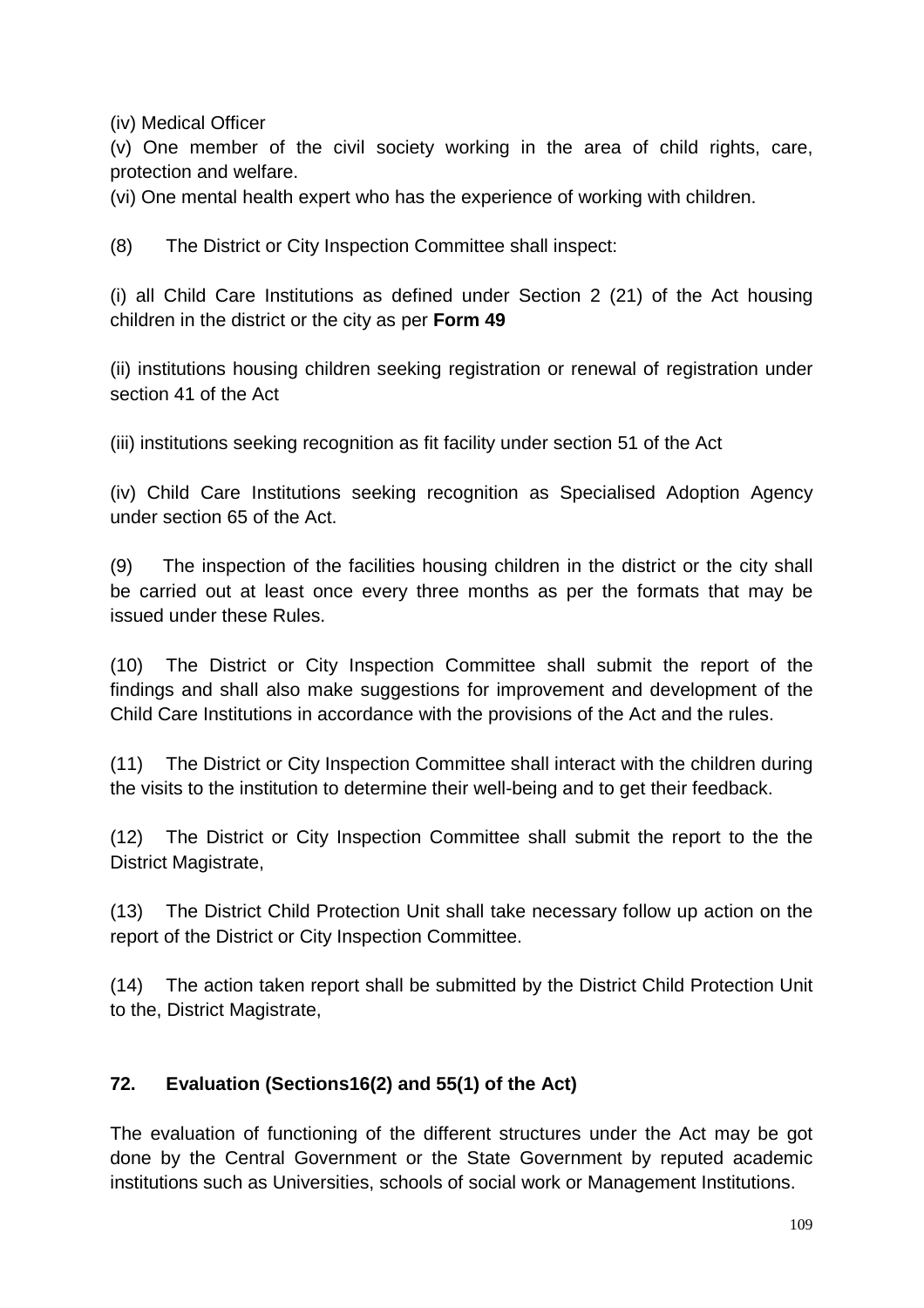### **73. Maintenance of Registers.**

The Person- in-charge shall maintain in his office, suchregisters and forms, as required by the Act and the rules and the list of registers or files or books to be maintained and who shall maintain them shall be as under:

| S.No.          | Register                                                                                    |                                                                            | Custodian                    |
|----------------|---------------------------------------------------------------------------------------------|----------------------------------------------------------------------------|------------------------------|
| 1              | Admission and Discharge<br>Register which will also indicate<br>change of nature of custody | <b>Child Welfare</b><br>Officer/Case<br>Worker/Receiving<br><b>Officer</b> | Officer-in-charge<br>---do-- |
| $\overline{2}$ | Attendance Registers for staff<br>and children.                                             | Shift Incharge                                                             | $-do-$                       |
| 3              | <b>Budget Statement File.</b>                                                               | Person-in-charge                                                           | -do-                         |
| 4              | Case File of each child.                                                                    | Child Welfare Officer/<br>case worker                                      | $-do-$                       |
| 5              | Cash Book.                                                                                  | Accounts<br>Officer/Cashier                                                | -do-                         |
| 6              | Children's Suggestion Book.                                                                 | <b>Children's Committee</b>                                                | -do-                         |
| $\overline{7}$ | <b>Counselling Register</b>                                                                 | Counsellor                                                                 | Officer-in-charge            |
| 8              | Drug De-addiction Programme<br><b>Enrolment and Progress</b><br>Register                    | Child Welfare Officer/<br>case worker                                      | -do-                         |
| 9              | Handing Over Charge Register.                                                               | Shift Incharge                                                             | -do-                         |
| 10             | House-keeping and Sanitation<br>Register.                                                   | House Parent                                                               |                              |
| 11             | Inspection Book.                                                                            | Person-in-charge                                                           | $O -$                        |
| 12             | <b>Legal Services Register</b>                                                              | Child Welfare Officer/<br>Case worker                                      | Officer-in-charge            |
| 13             | <b>Library Register</b>                                                                     | Teacher                                                                    | Officer-in-charge            |
| 14             | Log Book.                                                                                   | <b>Driver</b>                                                              |                              |
| 15             | <b>Meals Register/Nutrition Diet</b><br>File.                                               | <b>House Parent</b>                                                        | Shift Incharge               |
| 16             | Medical File of each child.                                                                 | <b>Staff Nurse</b>                                                         | Officer-in-charge            |
| 17             | Meeting Book.                                                                               | Child Welfare Officer/<br>Case worker                                      | -do-                         |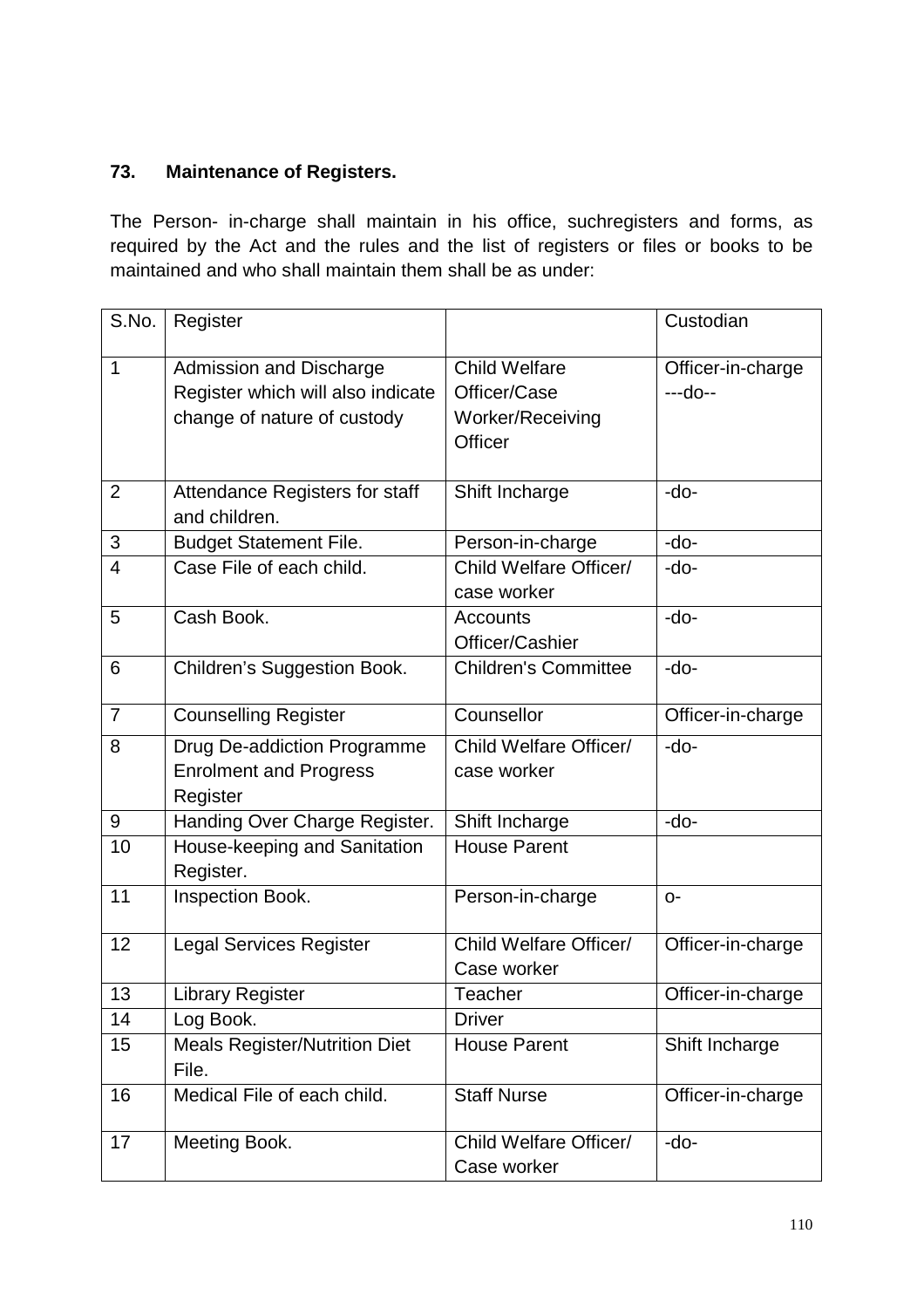| 18 | Minutes Register of Children's  | Child Welfare Officer/          | $-do-$            |
|----|---------------------------------|---------------------------------|-------------------|
|    | Committees.                     | Case worker                     |                   |
| 19 | Minutes Register of             | Person-in-charge                | $-do-$            |
|    | Management Committee.           |                                 |                   |
| 20 | Order Book.                     | Person-in-charge                | -do-              |
| 21 | Personal Belongings Register.   | <b>Child Welfare</b>            | $-do-$            |
|    |                                 | Officer/Case worker             |                   |
| 22 | <b>Production Register</b>      | <b>Probation Officer/ Child</b> | $-do-$            |
|    |                                 | <b>Welfare Officer/ Case</b>    |                   |
|    |                                 | worker                          |                   |
| 23 | <b>Staff Movement Register.</b> | Incharge of Security            | $-do-$            |
| 24 | Stock Register.                 | L.D.C. or U.D.C.                | Officer-in-charge |
| 25 | <b>Visitor's Book</b>           | <b>Security Guards</b>          | Main Gate's       |
|    |                                 |                                 | Keeper            |

### **74. Openness and Transparency**

(1) All Child Care Institutions shall be open to visitors with the permission of the Board or the Committee or the Person-in-charge, who may allow, voluntary organisations, social workers, researchers, doctors, academicians, , and such other persons as the Management Committee may permit considers appropriate keeping in view the security, welfare and the interest of the children.

(2) Where such permission is given by the Person-in-charge, the Person-incharge shall make a monthly report of such permissions as are granted, including the orders received from the Board or the Committee to the State Child Protection Society and also to the Board or the Committee, as the case may be.

(3) The Person-in-charge of the Child Care institution shall encourage active involvement of the local community in improving the condition in the institution, if, the members of the community want to serve the institution or want to contribute through their expertise.

(4) The Person-in-charge shall maintain a visitors' book to record the remarks of the visitors.

(5) The Person-in-charge will take all steps to inform the visitors to maintain the dignity of children.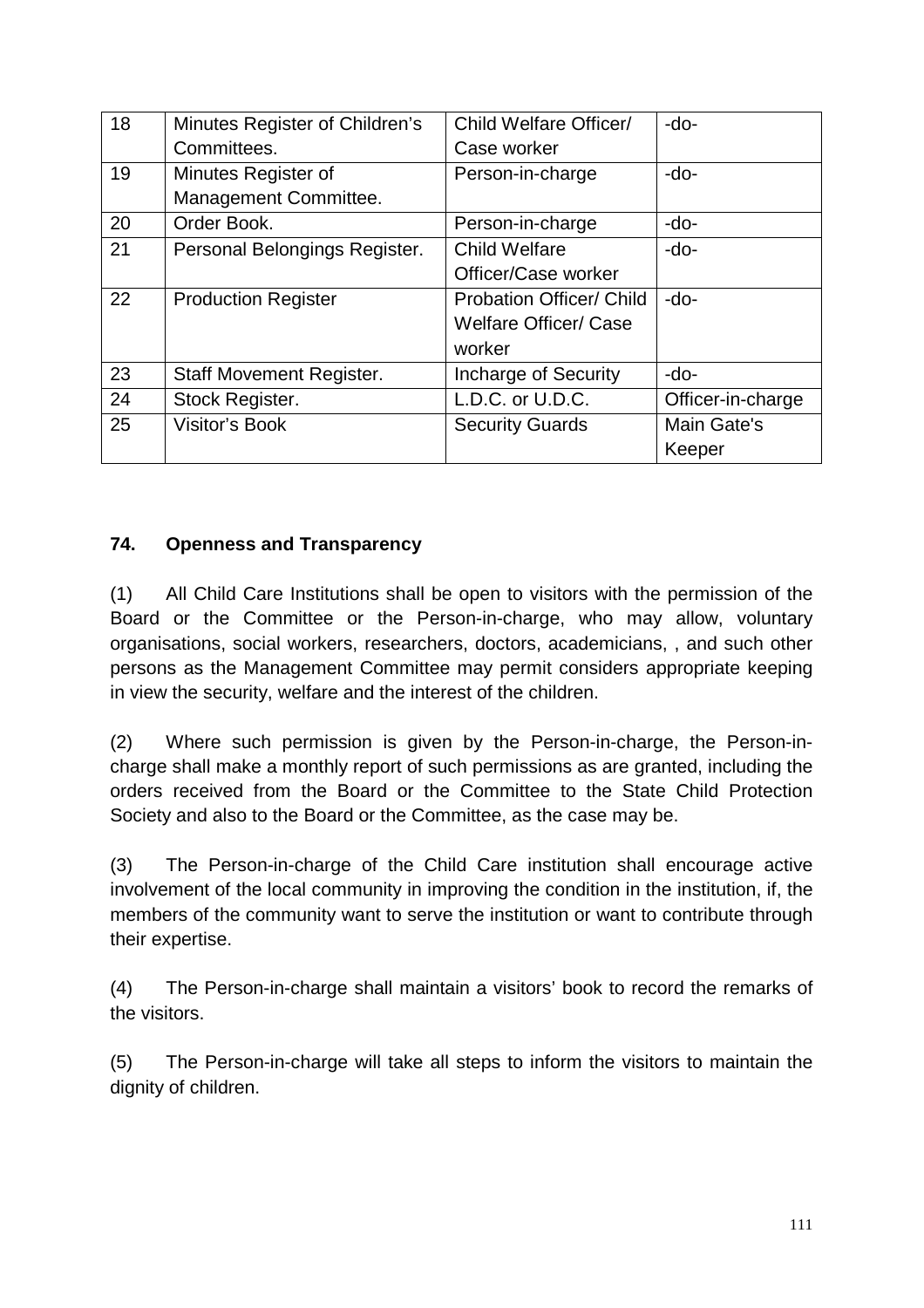### **CHAPTER VII**

### **ADOPTION**

### **75. Adoption related reporting [Section 38 (5) and Section 64]**

(1) The Child Welfare Committees shall furnish the data relating to children legally free for adoption and cases pending for decision, to the respective State Adoption Resource Agencies and to the Authority online in the formats provided in the Adoption Regulations, with the assistance of the District Child Protection Units.

(2) District Child Protection Units shall report information regarding all adoption orders issued by the courts concerned to the respective State Adoption Resource Agencies and to the Authority in the formats provided in the Adoption Regulations.

(3) The specialised adoption agencies shall update data online as stipulated in Adoption Regulations.

### **76. Children eligible for Foster Care who have not been given in adoption after being declared legally free for adoption.**

(1) The following categories of children shall be considered for Foster Care:

(i) Children in the age group 0-6 years who are legally free for adoption shall not be considered for placement in foster care. Such children should be provided a permanent family through adoption as per Adoption Regulations.

(ii) If adoptable children between the age of 6 to 8 years do not get a family either in in-country adoption or in inter-country adoption within a period of two years after they are declared legally free for adoption by Child Welfare Committee, such children shall be eligible to be placed in family foster care or group foster care, as the case may be, by the Committee on the recommendation of District Child Protection Unit/Specialised Adoption Agency.

(iii) Children in the age group of 8 to18 years, who are legally free for adoption but have not been selected by any Prospective Adoptive Parent (PAP) for one year shall be eligible to be placed in family foster care or group foster care, as the case may be, by the Committee on the recommendation of District Child Protection Unit/Specialised Adoption Agency.

(iv) Children with special needs who do not get a family either in in-country adoption or in inter-country adoption within a period of one year after they are declared legally free for adoption by Child Welfare Committee, such children shall be eligible to be placed in family foster care or group foster care, as the case may be, by the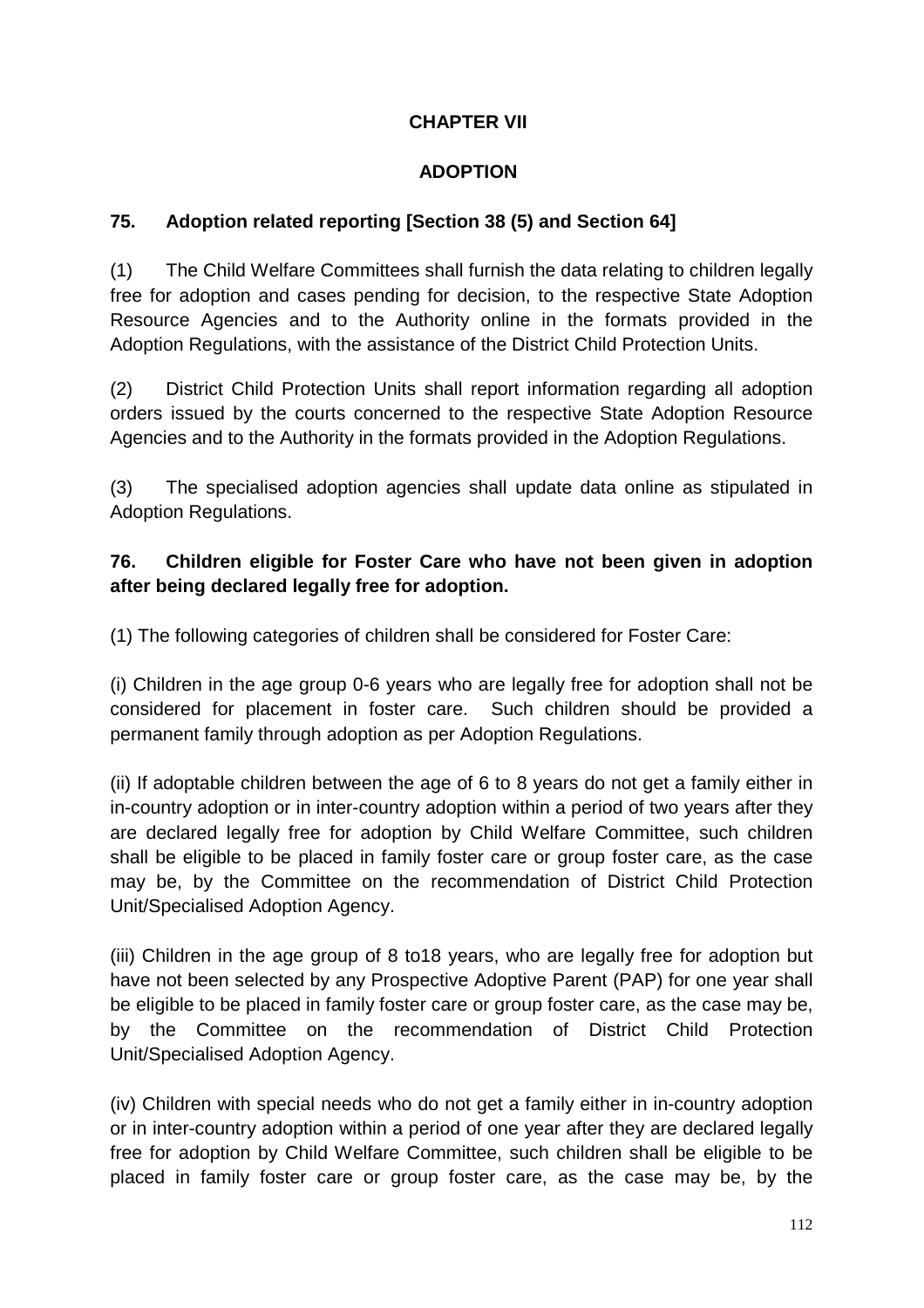Committee on the recommendation of District Child Protection Unit/Specialised Adoption Agency, provided the Home Study Report of the foster family supports their fitness and group setting has facilities for care of such children.

(v) A child who is legally free for adoption and is in foster care for five years then the foster family shall be eligible to adopt such child, if it is in the best interest of the child, after registering in Child Adoption Resource Information and Guidance System (CARINGS) and according to procedures laid down in Adoption Regulations;

### **77. Requisites of a valid adoption. (Section 56 of the Act)**

 No adoption shall be valid unless the procedure laid down in the Adoption Regulations is complied with.

### **78. Persons who may adopt. (Section 57 of the Act)**

 The eligibility of the adoptive parent would be as provided in the Adoption Regulations.

#### **79. Children who may be adopted**.

 The eligibility of the child for adoption under the Act shall be as provided in the Adoption Regulations.

#### **80. Consent**

 Any consent to an adoption of a child given under this rule shall not be withdrawn except with the permission of the Court.

# **81. Procedure before the Court. (Section 61 of the Act)**

(1) The procedure for obtaining an Adoption Order from the court concerned would be as provided in Adoption Regulations.

(2) The Court, for the purpose of an application for adoption order, shall not be bound by the procedure laid down in the Code of Civil Procedure, 1908 (5 of 1908) and Evidence Act, 1872. The procedure, as laid down in the Juvenile Justice (Care and Protection of Children) Act, 2015 and Adoption Regulations shall be followed

# **82. Matters to be considered in making adoption orders.(Section 61 of the Act)**

(1) In determining whether an adoption order will be in the best interest of the child, the Court shall have regard, among other things, to the health, social and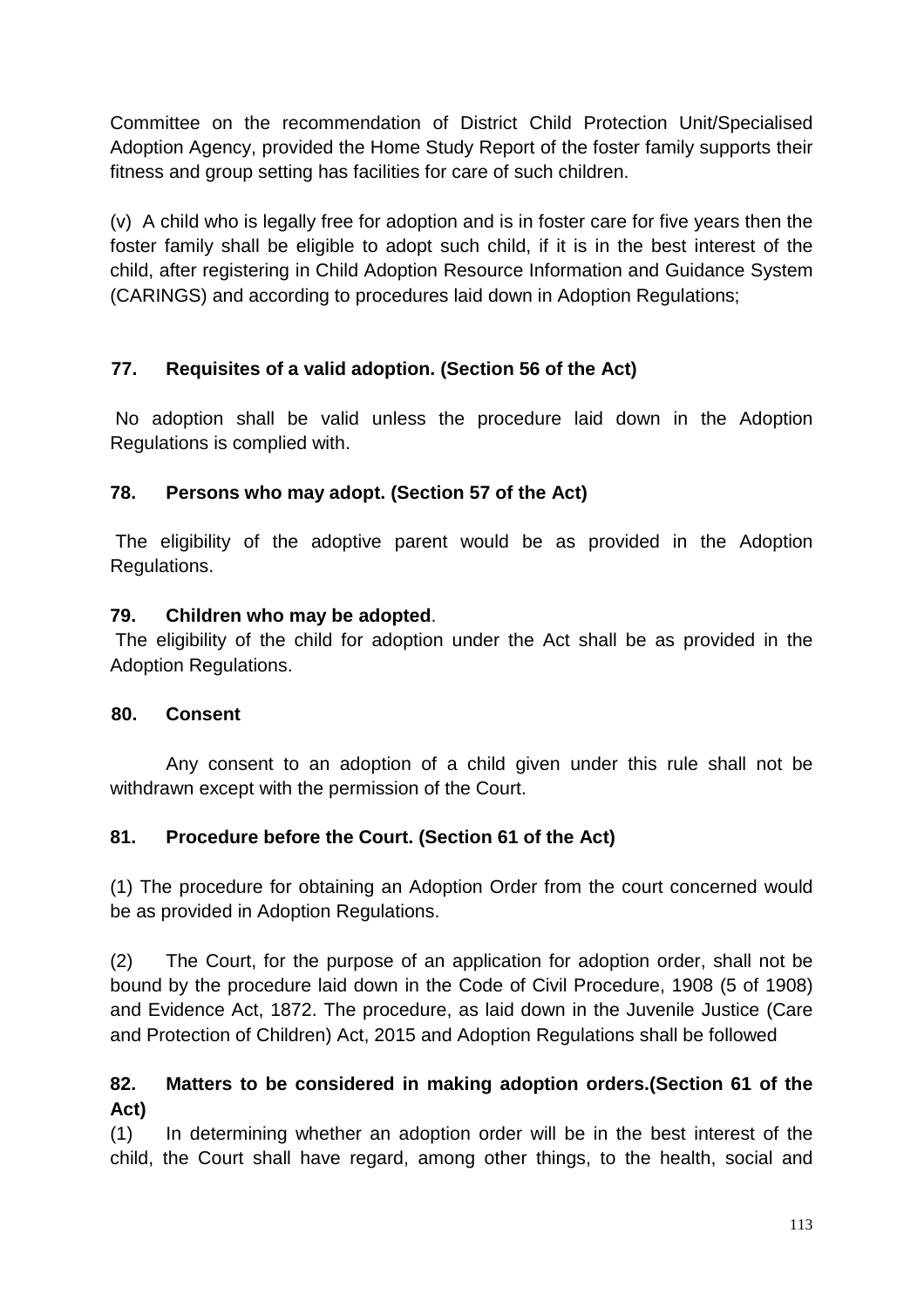financial status of the prospective adoptive parent(s) as provided in the home study report.

(2) shall also satisfy itself, in case of inter-country adoption, that a 'No Objection Certificate" has been issued by the Authority after due verification as may be prescribed by the regulations framed by the Authority.

(3) The Court, at the time of passing an adoption order shall not impose any terms and conditions in contravention to the Act and Adoption Regulation.

# **83. Period for disposal of applications. (Section 61 (2) of the Act)**

- (1) The Court shall dispose of an application for making an adoption order within a period of two months from the date of filing of the application, as provided under Section 61 (2) of the Act.
- (2) Where the court ordinarily exercising jurisdiction in such matters is not available for a period of more than one month, the applications shall be disposed of within stipulated time by other senior most judge designated for the purpose.

# **84. Effect of adoption order**. **(Section 63 of the Act)**

The effect of adoption shall be as per Section 63 of the Act

#### **85. Root Search.**

The Root Search by older adoptees shall be governed by relevant provisions of the Adoption Regulations.

# **86. Special provision for protection of adopted children.-**

 Any case of offence committed against adopted child shall be dealt as per the law applicable to any other child.

Provided that the Court shall, at any stage of the proceedings under this rule, have the power to pass such interim order(s) as the Court may deem just and proper in the circumstances of the case and in the best interest of the child.

#### **87. Valid adoption not to be cancelled.**

(1) No adoption which has been validly made shall be liable to be cancelled at the instance of the adoptive father or mother or any other person, nor can the adopted child renounce his status as such and return to the family of his birth, except that the order of adoption may, having regard to the best interest of the child, be cancelled by the Court, in the following circumstances: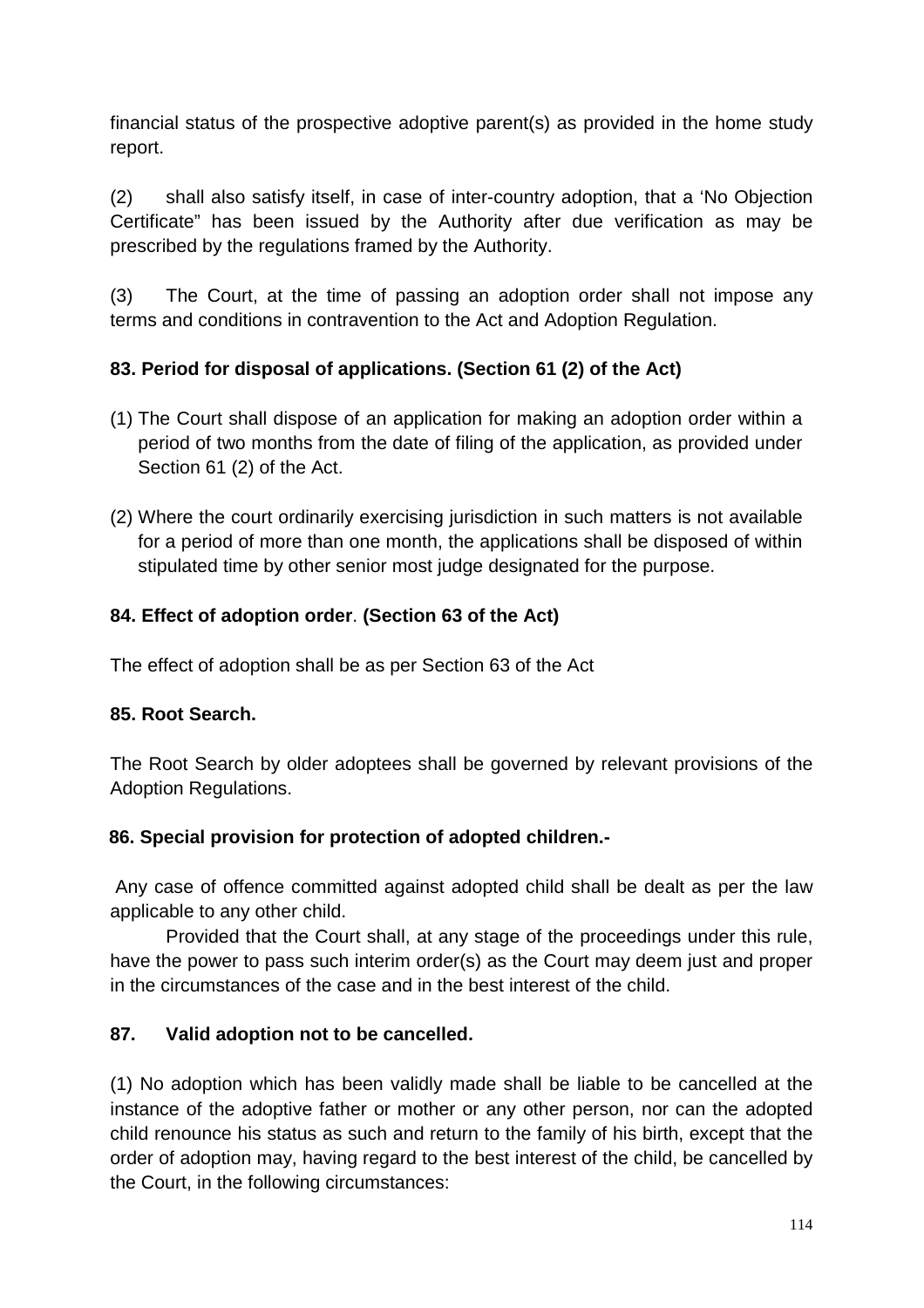- (i) where the child at the time of adoption was a missing or runaway child and whose biological parent(s) could not be found after reasonable inquiry at the time of adoption, and whose biological parent(s) or grandparent(s) – both paternal and maternal or siblings come forward later to claim the child; or
- (ii) where the adoptive parents have adjustment issues;or
- (iii) where the child at the time of adoption was a victim of armed conflict, civil commotion, natural calamity or victim of trafficking and whose biological parent(s) could not be found after reasonable inquiry at the time of adoption and whose biological parent(s) or grandparent(s) – both paternal and maternal or siblings come forward later to claim the child:

 Provided that the application under sub-rules(i), (ii) and (iii) in the court shall be entertained only in the best interest of the child and in no case an application shall be entertained by the Court, if the same is made after seven years of the passing of the order of adoption.

# **88. Linkage of Child Care Institutions to Specialized Adoption Agencies. (Section 66 of the Act)**

 Linkage of Child Care Institutions with Specialized Adoption Agencies for the purpose of adoption shall be governed by the provisions of Section 66 of the Act and Adoption Regulations.

# **89. The State Adoption Resource Agency. (Section 67 of the Act)**

(1)Structure of the State Adoption Resource Agency shall be as under:-

(i)The State Government shall set up a State Adoption Resource Agency for dealing with adoptions and related matters in the State under the guidance of Authority, as per the provisions under Section 67 of the Act.

(ii)The State Adoption Resource Agency, wherever already exists, shall be deemed to be set up under this Act.

(iii)The State Adoption Resource Agency shall be headed by Principal Secretary or Secretary of the Department of the State Government dealing with adoption and the Governing Body of the Agency shall have following members:

a) Director of the Department of State Government dealing with adoption who shall be the Member Secretary;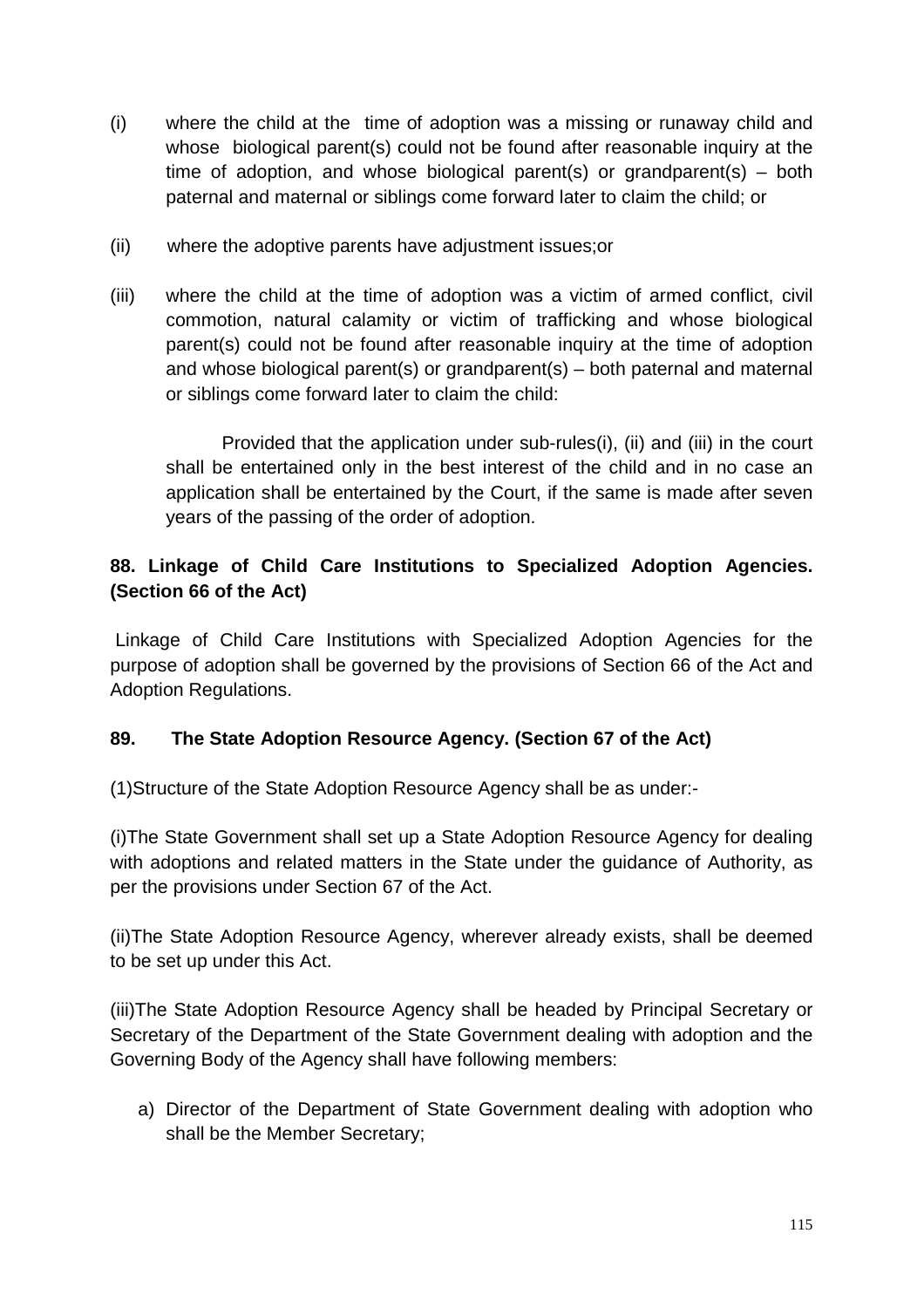- b) Director of the Department of Health or Hospital Administration of the State Government;
- c) Chairperson of a Child Welfare Committee;
- d) Representative of a Specialized Adoption Agency; and
- e) One member from the civil society involved in child welfare and protection for at least ten years.
- f) One member from the State Legal Service Authority

(2) The Governing Body shall meet as frequently as required and at least once everyquarterto review the progress of adoption work and to address the operational as well as logistic issues, bottlenecks, in the adoption process/system in the State.

(3) The Authorities dealing with issuance of birth certificate, passport and other related matters may be invited as special invitees to attend the meetings of the Executive Committee of the State Adoption Resource Agency.

(4)The State Government shall provide adequate staff, infrastructure and communication facilitiesto State Adoption Resource Agency, for the efficient performance of its functions.

 (5) The State Adoption Resource Agency shall function as the executive arm of the State Government for promotion, facilitation and monitoring/regulation of the adoption programme in the State. Its specific functions would include:

(i) recognize one or more of the child care institutions as specialized adoption agencies in each district;

(ii) publish the contact details of specialized adoption agencies in the State at least once in a year;

(iii)renew the registration of such specialized adoption agency every five years subject to satisfactory performance;

- (iv) conduct meetings of specialized adoption agencies on quarterly basis for addressing issues related to adoption and uploading the minutes of such meetings in the CARINGS.
- (v) inspect and monitor adoption programme and activities of all specialised adoption agencies within its jurisdiction as per the provisions under Section 65 (3) of the Act;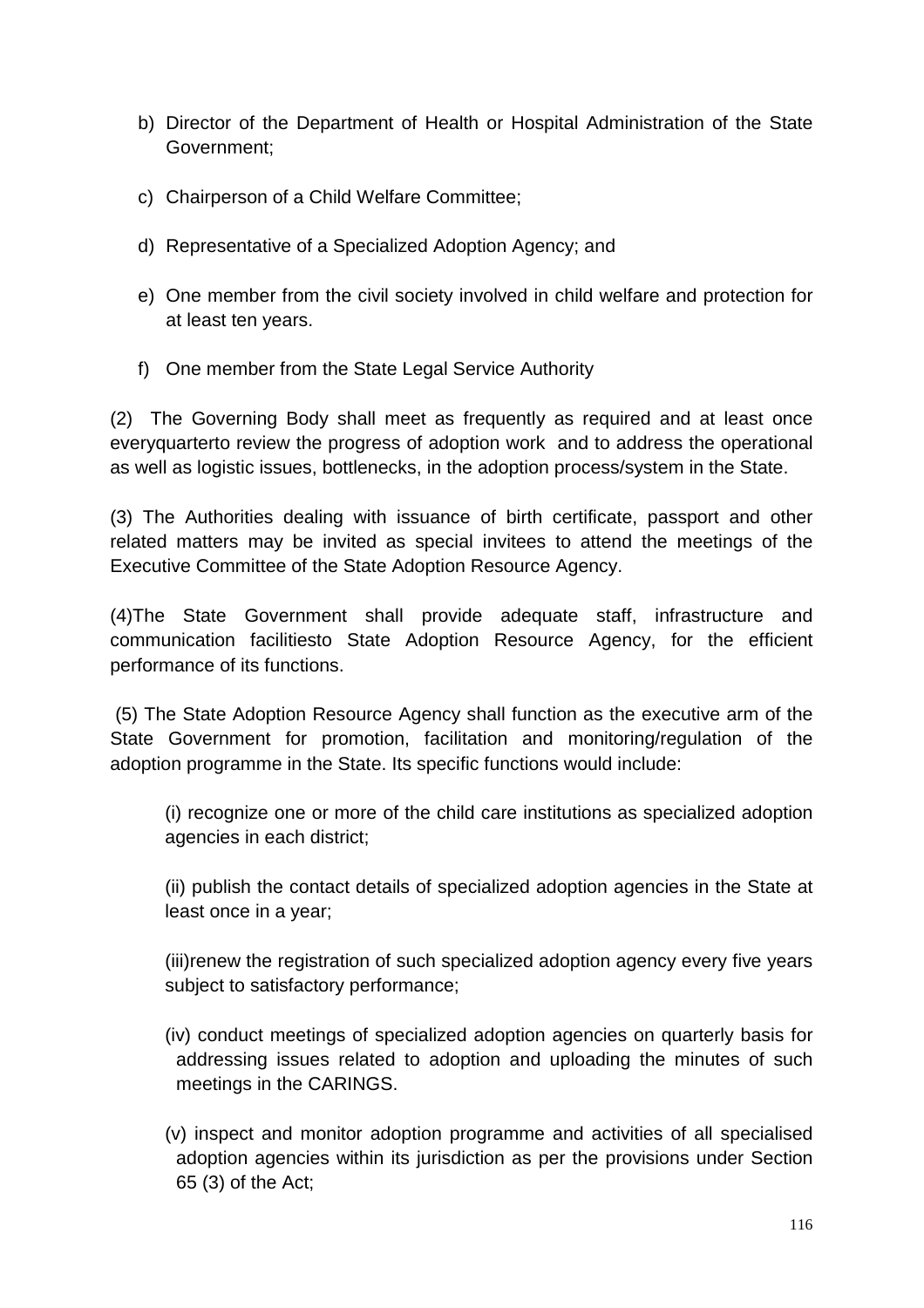- (vi) identify child care institutions which are not recognised as specialised adoption agencies, and link them to specialised adoption agencies, to facilitate adoption of eligible children in such institutions, in pursuance of the provisions under Section 66 of the Act.
- (vii) enforce standards and measures for the adoption of orphan, abandoned and surrendered children, as envisaged under the Act or the rules and adoption regulation made there under;
- (viii) identify specialized adoption agencies or child care institutions which have the capacity to provide quality care and treatment on a long term basis to special need children including children affected or infected by HIV/AIDS and mentally or physically challenged children, and facilitate transfer of such children to these agencies;
- (ix) expedite de-institutionalization of children through adoption and other noninstitutional alternatives;
- (x) take measures that are required for expansion of the adoption programme in the State, such as, strengthening the knowledge base, research and documentation, strengthening child tracking system, training and capacity building activities, publicity and awareness activities, advocacy and communication, monitoring and evaluation;

(xi) validate the data furnished by the Child Welfare Committees in the State in pursuance of the provisions under Section 38(5) of the Act, online in the CARINGS;

(xii) get correct adoption data and documents furnished by the specialized adoption agencies and validated online in the Child Adoption Resource Information and Guidance System in the format and the periodicity as provided in adoption regulations;

(xiii) furnish/update the profile of the Specialized adoption agencies along with their name, address, contact person(s) , contact details , the validity period of their certificate of recognition[as required under section 65 (2) of the Act] in the prescribed format to the Authority online in the CARINGS in Form-III(Part-A), on half yearly;

(xiv) update the contact details of the District Child Protection Units (DCPUs) ,Child Welfare Committees and of State Adoption Resource Agency online in the CARINGS on regular basis;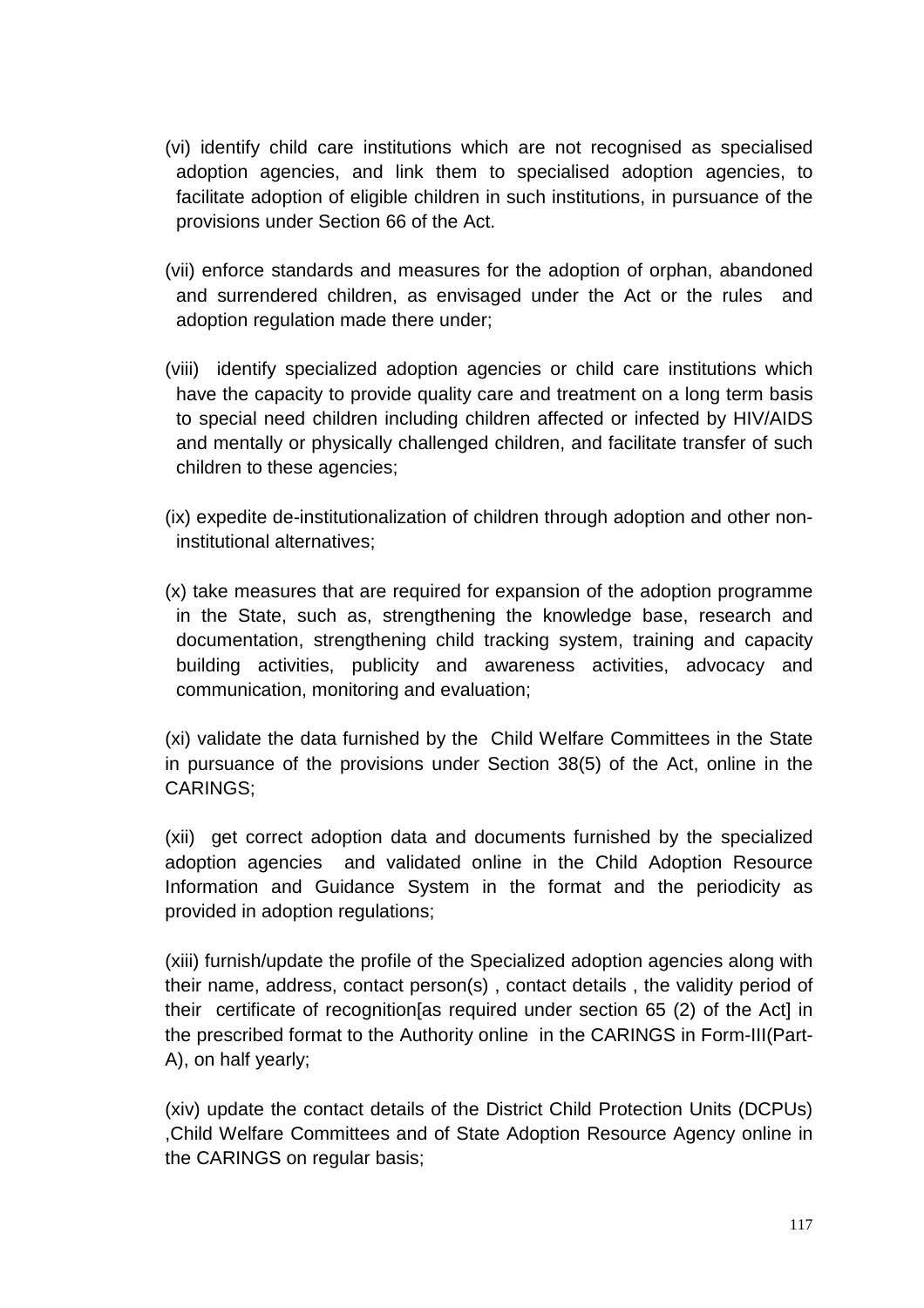(xv) maintain a state-specific database in Child Adoption Resource Information and Guidance System of adoptable children, prospective adoptive parents, children given in in-country and inter-country adoption(s);

(xvi) take appropriate actions to their logical conclusion against violation of the provisions under Section 32, 41(1),41(4), 62(2), 65(4),80 & 81 of the Act;

(xvii) ensure that all adoption placements in the State are done in accordance with the relevant provisions of the Act, Rules &Adoption Regulations;

(xviii) maintain a panel of professionally qualified or trained social workersat State-level to assist District Child Protection Unit,specialised adoption agency or child care institution, wherever required, for:

 (a) counseling and preparation of the home study report of the prospective adoptive parents;

(b) preparation of the Child study Report and counseling of olderchildren (wherever required);

(c)preparing post-adoption followup report wherever required;

(d)preparing family background report in cases of inter-country relative adoptions;

(xix) take action(s) on the receipt of a complaint or suo motu, in the cases of violations of the provisions under Section 32, 41(1),41(4), 62(2), 65(4),80 and 81 of the Act

(xx) carry out such other functions as assigned by the Authority from time to time.

# **90. Functions of the Authority. (Section 68 of the Act)**

(1) The Authority shall perform the following functions, in addition to the functions specified in sub-section (1) of section 68 of the Act:

(i) receive applications of a non-resident Indian or overseas citizen of India or a foreigner living abroad through authorized adoption agency or Central Authority or the Government Department concerned or an Indian Diplomatic Mission and process the same in terms of sub-section (5) of section 59 of the Act;

(ii) receive and process applications received from a foreigner or an overseas citizen of India residing in India for one year or more, and who is interested in adopting a child from India in terms of sub-section (12) of section 59 of the Act;

(iii) issue no-objection certificate in all cases of inter-country adoptions;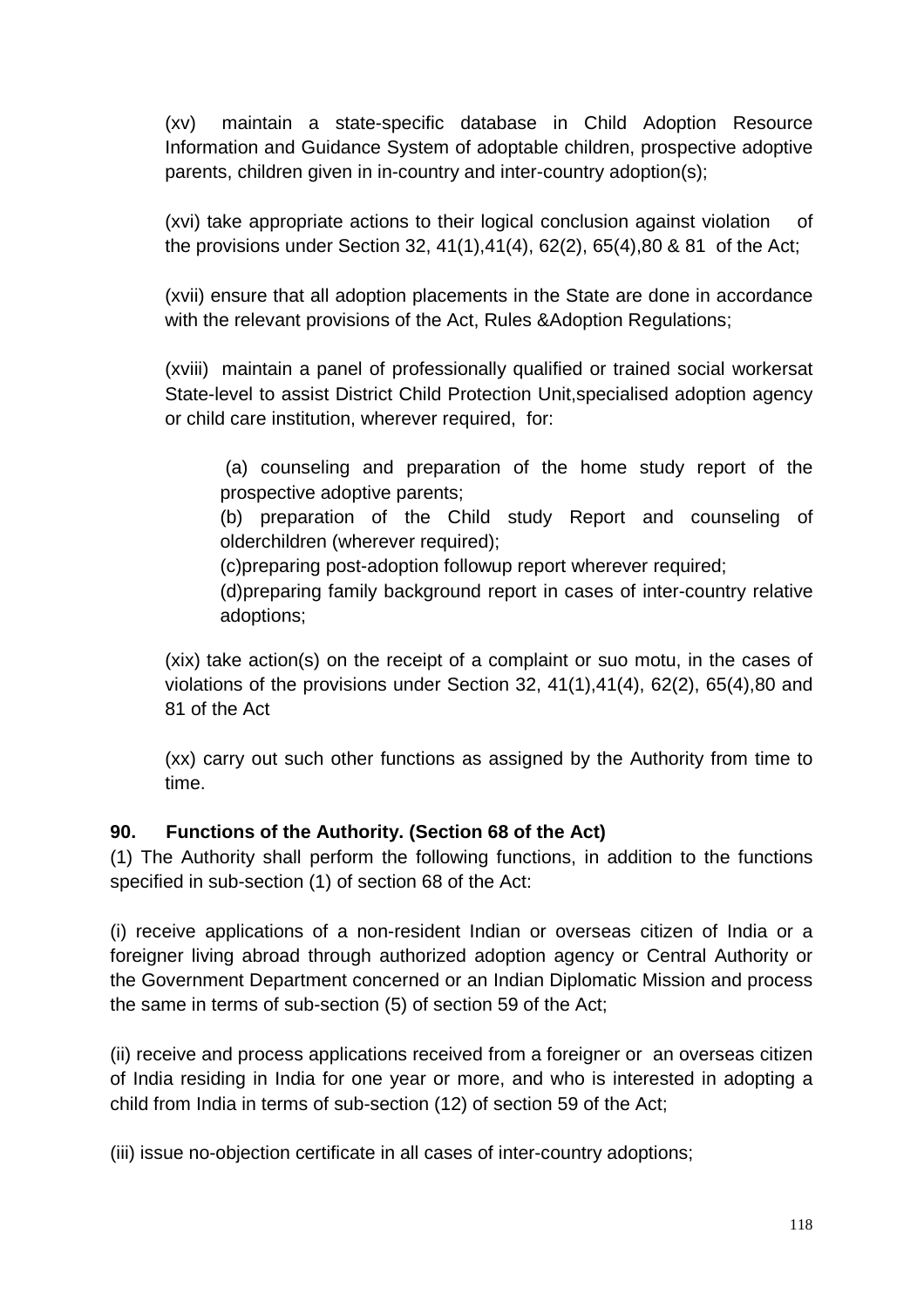(iv) issue conformity certificate in the inter-country adoption cases under Article 23 of the 1993 Hague Convention on Protection of Children and Cooperation in respect of Inter-Country Adoption;

(v) intimate the immigration authorities of India and the receiving country of the child about the inter-country adoption cases;

(vi) maintain Child Adoption Resource Information and Guidance System for greater transparency in the adoption system;

(vii) provide support and guidance to State Adoption Resource Agencies, District Child Protection Units, Specialized Adoption Agencies and other stakeholders of adoption and related matters, through trainings, workshops, exposure visits, consultations, conferences, seminars and other capacity building programmes;

(viii) coordinate with State Governments or the State Adoption Resource Agencies and advise them in adoption related matters;

(ix) establish uniform standards and indicators, relating to-

(a) adoption procedure related to orphan, abandoned and surrendered children and also related to relative adoptions;

(b) quality child care standards inspecialised adoption agencies and child care institutions;

(c) monitoring and supervision of service providers;

(d) standardisation of documents in cases of adoptions;

(e) safeguards and ethical practices including online applications for facilitating hassle-free adoptions.

(x) conduct research, documentation and publication on adoption and related matters;

(xi) maintain a comprehensive centralized database relating to children and prospective adoptive parents for the purpose of adoption in Child Adoption Resource Information and Guidance System;

(xii) maintain a confidential centralized database relating to children placed in adoption and adoptive parents in the Child Adoption Resource Information and Guidance System.

(xiii) arrange capacity building programmes for adoption agencies and other stakeholders;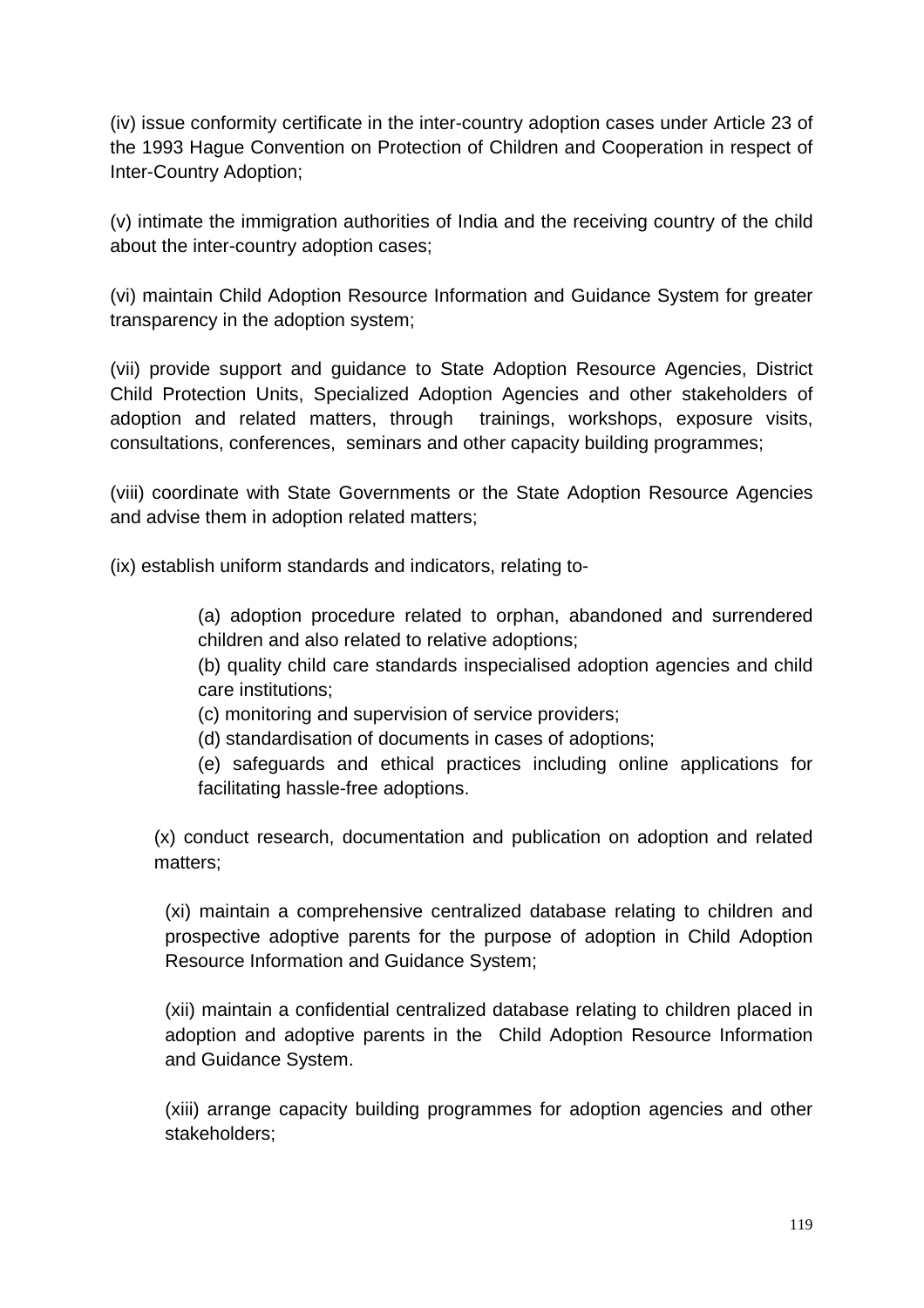(xiv) carry out advocacy, awareness and information, education, and communication activities for promoting adoption and other non-institutional child care services either by itself or through its associated bodies;

(xv) enter into bilateral agreements with foreign Central Authorities, wherever necessary and as prescribed under the Hague Adoption Convention;

(xvi) authorise foreign adoption agencies to sponsor applications of nonresident Indian or overseas citizen of India or foreign prospective adoptive parents for inter-country adoption of Indian children.

# **91. Selection or nomination of the Members of the Steering Committee of the Authority. (Section 69 of the Act)**

(1) A person for being selected or nominated as a member of the Steering Committee of the Authority shall:

(i) be an Indian national;

(ii) be not below the age of twenty five years and above the age of sixty years, except that for the member from the category of adoptee in category (e), the minimum age would be twenty-one years;

(iii) not have been convicted or sentenced to imprisonment for an offence under any law for the time being in force; and

(iv) not have been removed or dismissed from service of the Central or State Government or a body or corporation owned or controlled by Central or State Government.

(2) The members in the categories (d) to (f) in sub-section (1) of section 69 of the Act shall be from different zones i.e. one member from one zone, on the basis of rotation.

(3) The member from the category of State Adoption Resource Agency would be selected from the State of the Zone under consideration on the basis of:

- (i) number of inspections of Specialized Adoption Agencies conducted by the State Adoption Resource Agency;
- (ii) regularity in conducting the quarterly meetings of the Specialized Adoption Agencies and uploading of the minutes of such meetings in the Child Adoption Resource Information and Guidance System;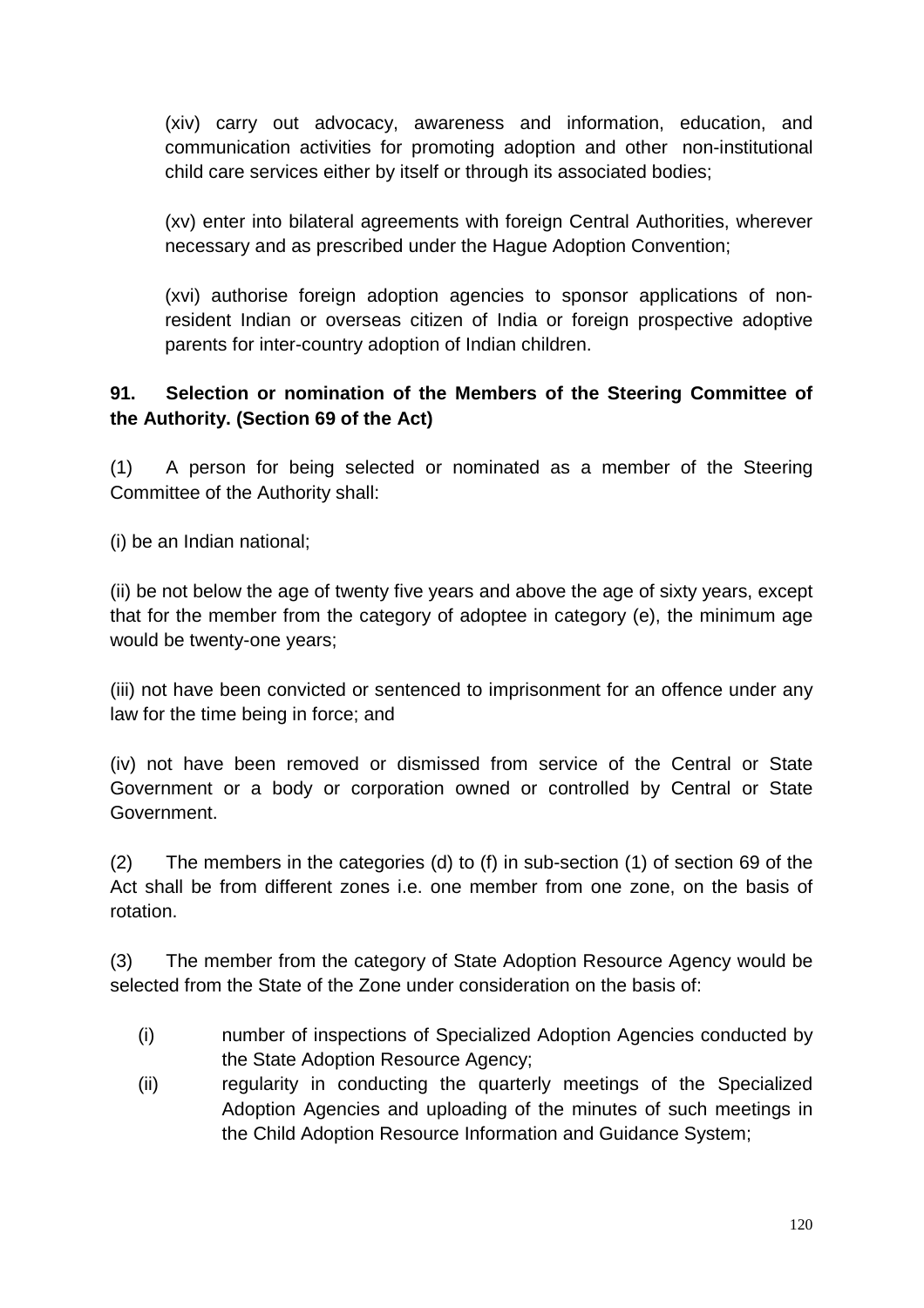- (iii) level of data integrity maintained by the State Adoption Resource Agency among the Specialized Adoption Agencies through the District Child Protection Units concerned;
- (iv) capacity building of stakeholders as well as publicity awareness activities of State Adoption Resource Agency for the promotion of adoption in the State; and
- (v) level of coordination with other stakeholders in the State as well as with the Authority.

(4) The selected State Adoption Resource Agency would be represented in the Steering Committee by the Secretary of the Department of the State Government dealing with adoption or his representative not below the rank of Deputy Secretary/Joint Director of the State Government.

(5) The members of the Specialized Adoption Agencies would be selected from the States of the Zones under consideration, on rotation basis, in alphabetical order, on the basis of performance adjudged as per the following criteria as available in the Child Adoption Resource Information and Guidance System and as per the record available with the Authority:

- (i) the number of children given in adoption;
- (ii) performance and data integrity in the Child Adoption Resource Information and Guidance System;
- (iii) follow-up of the progress of children placed in adoption;
- (iv) record keeping and documentation;
- (v) child care standards; and
- (vi) no proved complaint of malpractice against the agency.

(6) The Specialized Adoption Agencies shall be represented by their President or Chairperson or General Secretary or Secretary or Managing Trustee or Director or Manager, as the case may be.

(7) The members from the category of adoptive parent and adoptee would be selected from the States of the Zones under consideration, randomly from the names recommended by the State Governments.

(8) The selection of the member from the category of Advocate or Professor in Family Law will be from the panel of names received from National Legal Services Authority (NALSA) and National Law Schools for each category.

(9) Members from the category of State Adoption Resource Agency, Specialized Adoption Agency, Adoptive Parent, Adoptee and legal background shall be from different Zones.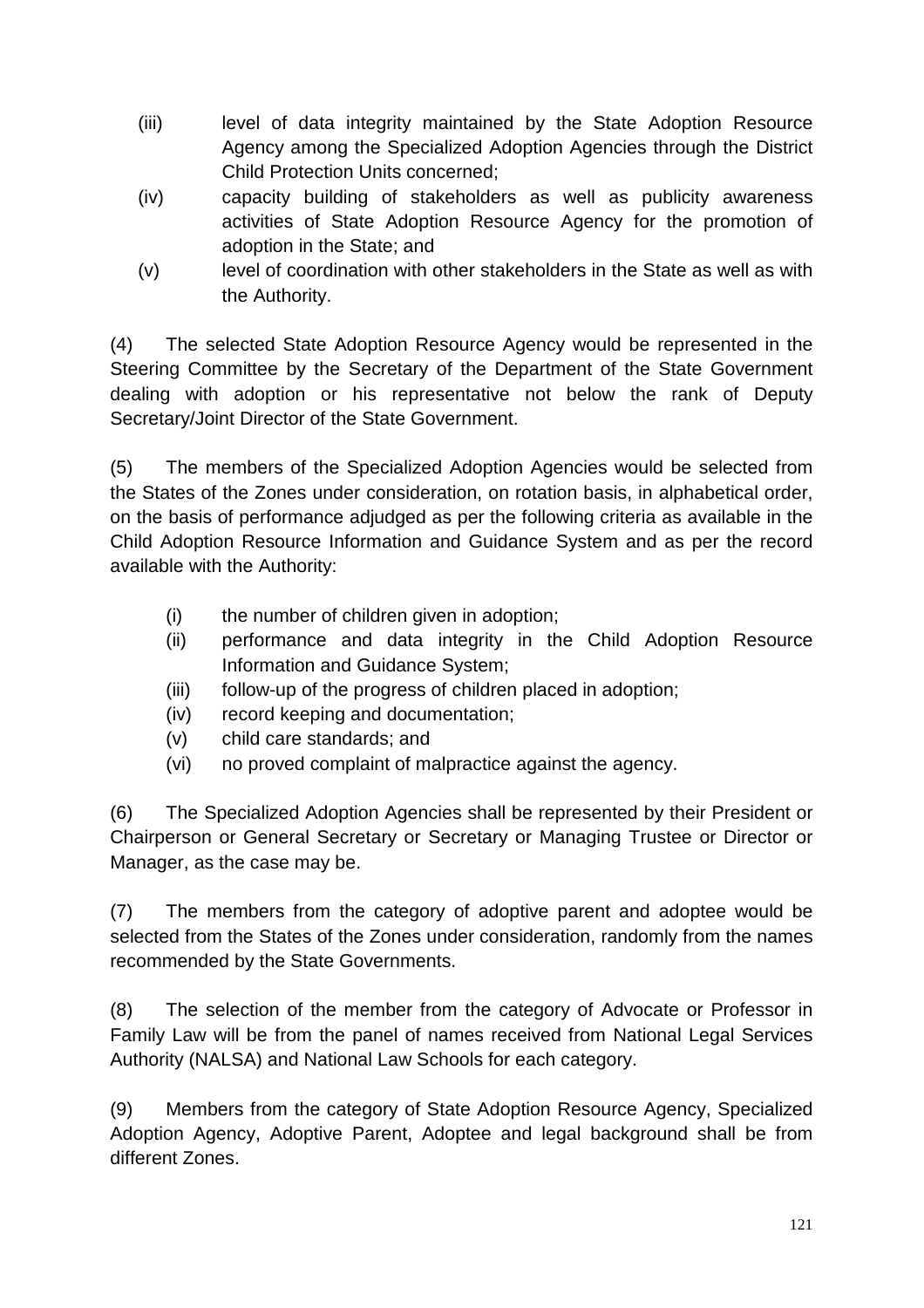(10) The Six Zones and the States covered thereunder for the purpose of selection of the members of the Steering Committee shall be as per the grouping made by Inter-State Council and North Eastern Council from time to time. The States not covered in any of the zonal councils shall be included in the Zone having geographical proximity.

(11) The members of the Steering Committee, other than the ex-officio members shall be selected or nominated by a Committee comprising of:

(i) the Secretary, Ministry of Women and Child Development as the Chairperson;

(ii) the Additional Secretary or Joint Secretary In-charge of the Authority in the Ministry of Women and Child Development as member;

(iii ) one outside expert in the field of child protection as nominated by the Minister for Women & Child Development, as member; and

(iv) Member Secretary of the Steering Committee, as the Member Convener.

(12) The members of the Steering Committee shall be appointed with the approval of the Minister for Women and Child Development.

(13) The tenure of the members of the Steering Committee, other than the exofficio members shall be two years, unless the member resigns or is removed or attains the age of sixty years.

(14) A non-ex-officio member shall not be eligible for a second term.

(15) In case of any vacancy, a new member will be nominated or selected for the remaining period of the tenure from the same State from the same category.

(16) A non-ex-officio member of the Steering Committee of the Authority shall cease to be a member if:

(i) he/she resigns as a member, or

(ii)he/she ceases to hold the position by virtue of which he/she has been represented as a member; or

(iii) he/she is removed on the following grounds:

- (a) on being adjudged as an insolvent, or
- (b) is convicted of a criminal offence involving moral turpitude, or,
- (c) fails to attend three consecutive meetings of the Steering Committee without the leave of the Chairperson of the Steering Committee
- (d) is found working against the objectives of the adoption programme, the interests of the Authority and is found to be not following the regulations as applicable, or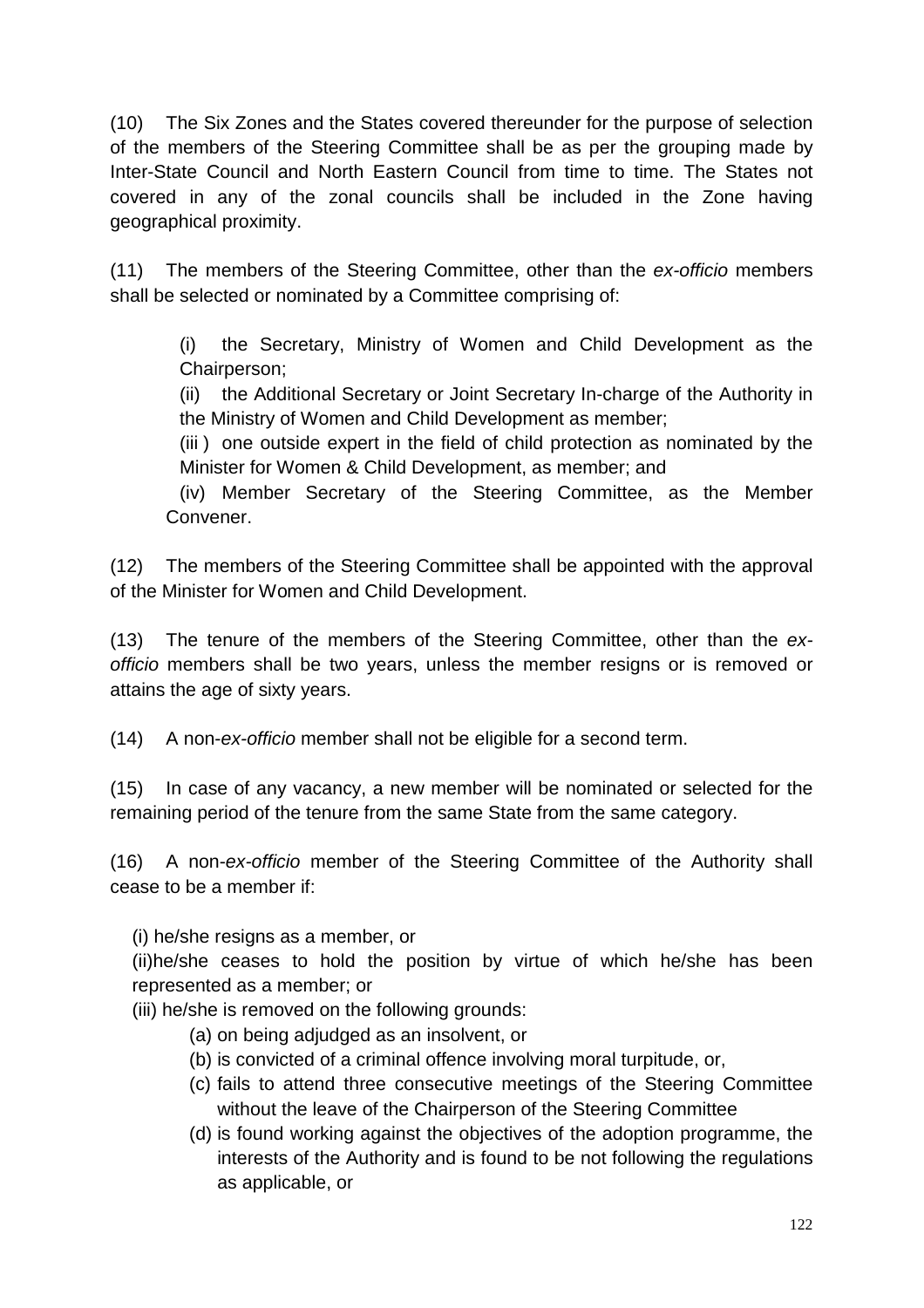- (e) is found divulging any transaction of business or deliberations in the meetings of the Steering Committee or any document/information circulated to them for the purpose, to media or any other agency, without the prior approval/authorization of the Chairperson, or
- (f) is found accepting benefaction from any source that involves conditions or obligations that are contrary to the mandates and objectives of the Authority.

(17) A non-ex-officio member shall be entitled to a sitting fee of Rs.5000/- per sitting, for attending a meeting of the Steering Committee, besides travelling allowance in economy class air fare as well as hotel accommodation and food bill as per the service rules/ regulations of the Authority.

# **92. Transaction of business of the Steering Committee of the Authority. (Section 69 of the Act)**

(1) The Steering Committee of the Authority shall meet on monthly basis.

(2) The transaction of business of the Steering Committee can also be by circulation in case of urgency and such transaction of business shall have the same effect as if it had been transacted at a formal meeting.

(3) A meeting of the Steering Committee shall be convened by the Member Secretary with the approval of the Chairperson.

(4) The meeting notice shall be issued by the Member Secretary at least seven working days before the actual date of the meeting.

(5) An extra-ordinary meeting of the Steering Committee may be convened by the Chairperson at any time.

(6) Five members of the Steering Committee shall form the quorum for the meeting.

(7) The meeting shall be presided over by the Chairperson and in his/her absence, a member nominated/designated by the Chairperson.

(8) All decisions in the Steering Committee shall be taken by majority of the members present.

(9) In case of tie where voting is pressed, the Chairperson shall have the casting vote.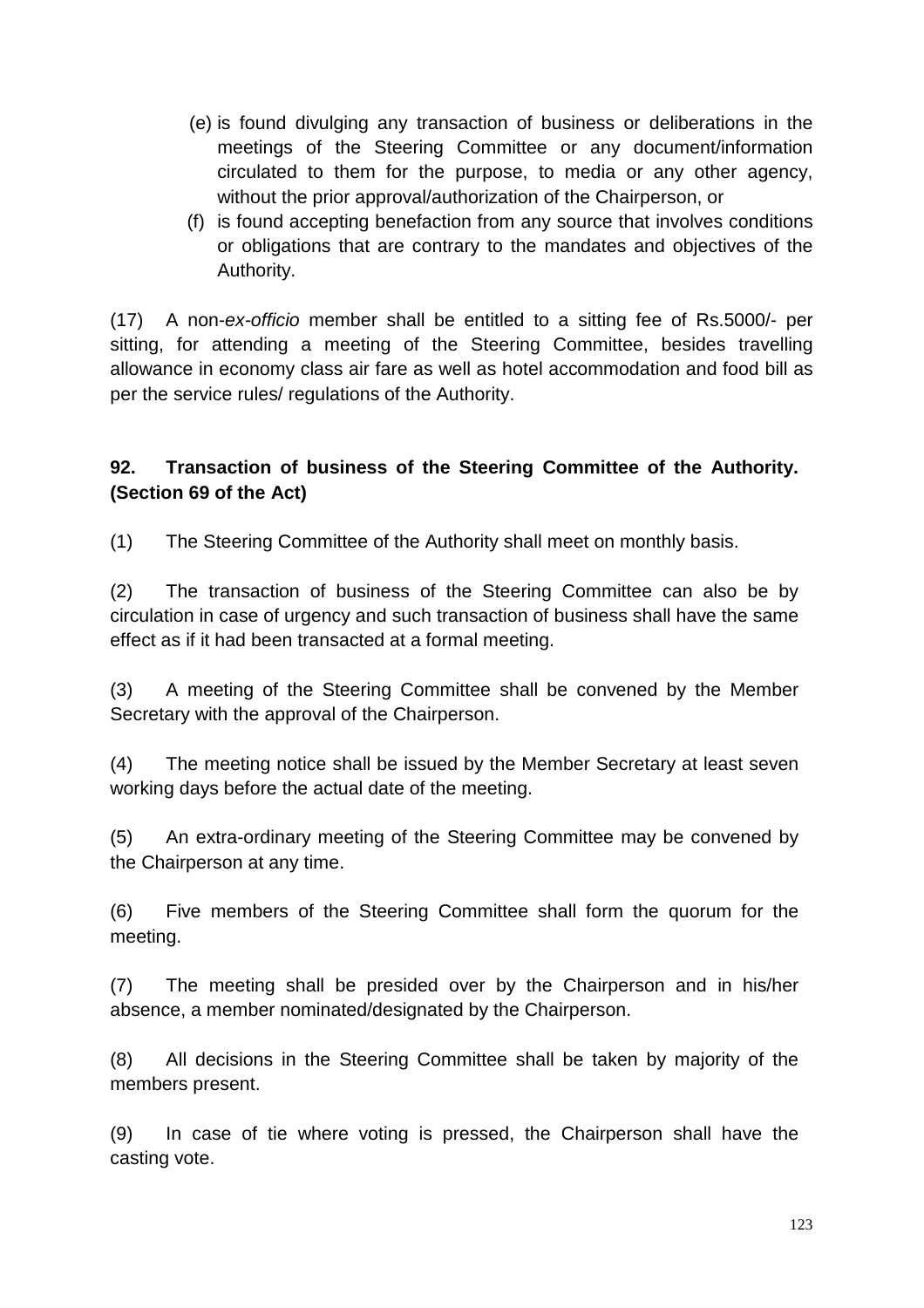(10) The minutes of the meeting will be authenticated by the Member Secretary after obtaining the approval of the same by the Chairperson.

(11) Any other matter relating to the transaction of business of the Steering Committee shall be governed by the procedure adopted by the Steering Committee, whenever required.

(12) The Steering Committee may constitute Sub-Committees from amongst its members for discharge of its functions, including for deciding applications received by it against the decisions or findings of the Specialized Adoption Agencies.

# **93. Application against opinion of Specialized Adoption Agency made to the Authority. (Section 70(2) of the Act)**

(1) Any prospective adoptive parent or child or any person on his behalf, aggrieved due to non-selection for adoption or with the opinion of the Specialized Adoption Agency regarding eligibility of the prospective adoptive parent or of the child to be adopted or regarding the documentation relating to the prospective adoptive parents or the child, such as, home study report or health status of the prospective adoptive parents, the child study report and medical examination report, may approach the Steering Committee of the Authority.

(2) Such application shall be made by the aggrieved within seven days from the date of opinion or decision.

(3) The Steering Committee of the Authority shall take decision on the application within thirty days from the date of receipt of the application.

(4) The decision of the Steering Committee of the Authority shall be communicated to the applicant within three working days of the decision.

(5) The decision of the Steering Committee of the Authority shall be binding on all concerned.

(6) The Steering Committee may decide, on the merits of each case, whether the child concerned can be referred to any other prospective adoptive parents for adoption.

# **94. Annual Report of the Authority. (Section 71 of the Act)**

(1) The Chief Executive Officer or any other officer of the Authority duly authorized by the Chief Executive Officer in this behalf shall cause to be prepared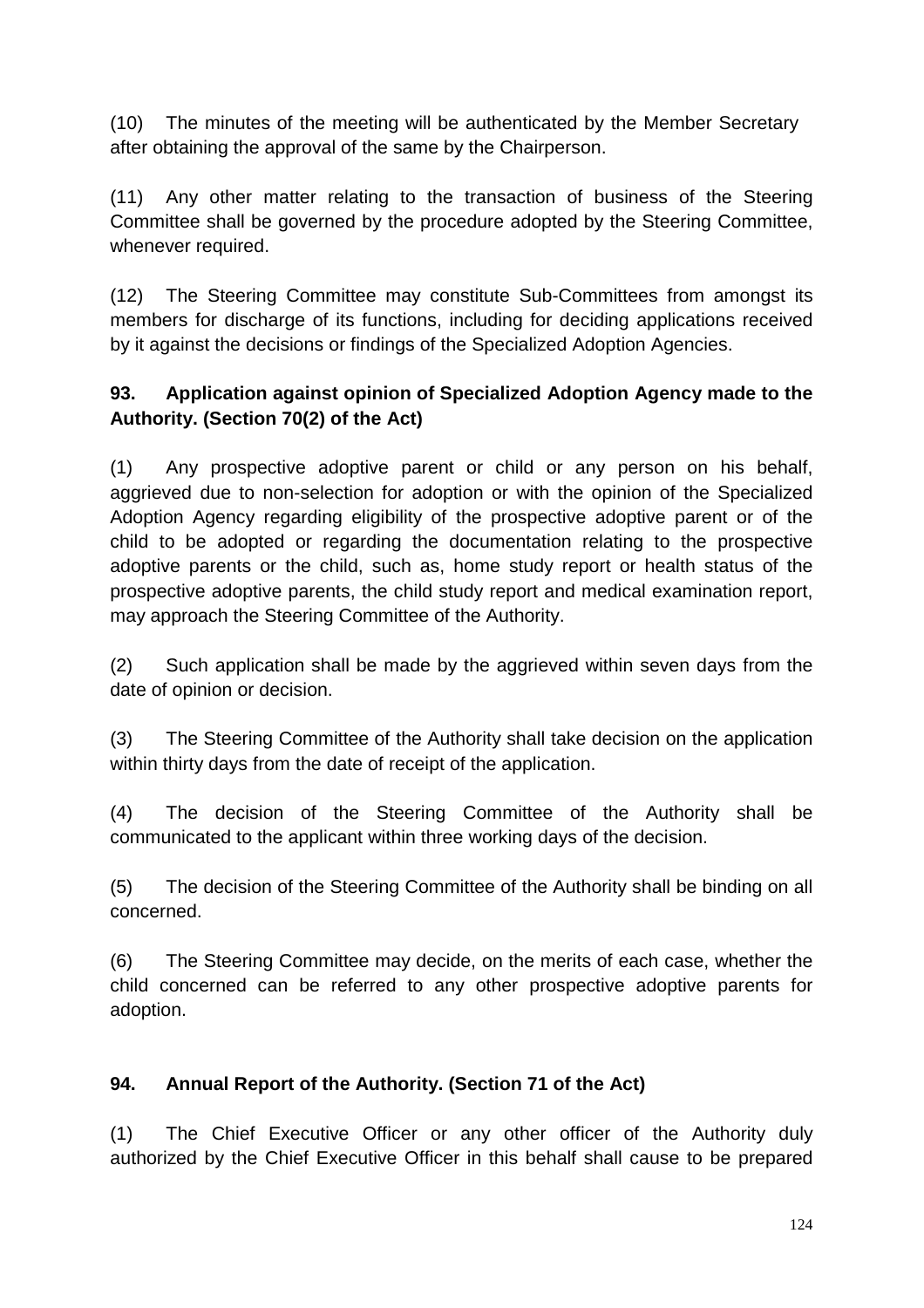the annual report referred to in sub-section (1) of section 71 of the Act on or before the  $30<sup>th</sup>$  day of June following the financial year to which that report relates.

(2) The annual report prepared under sub-rule (1) shall, after approval by the Steering Committee be signed and authenticated by the Chief Executive Officer.

# **95. Utilization of grant by the Authority. (Section 72 of the Act)**

(1) The Authority shall utilize the grants received by it from the Central Government for carrying out its functions under the Act and the rules.

(2) The Steering Committee, with the approval of the Central Government shall adopt financial rules to govern the utilization of the grants.

# **96. Accounts and audit of the Authority. (Section 73 of the Act)**

(1) The annual statement of accounts of the Authority for every financial year shall be prepared by the Chief Executive Officer or such officer of the Authority as may be authorized by the Chief Executive Officer in this behalf.

(2) The Authority shall forward to the Central Government quarterly reviews of expenditure incurred and the expenditure likely to be incurred during the remaining part of the financial year.

(3) The Chief Executive Officer shall supervise the maintenance of the accounts of the Authority, the compilation of financial statement and returns and shall also ensure that all accounts books, connected vouchers and other documents and papers of the Authority required by the office of the Comptroller and Auditor General for the purpose of auditing the accounts of the Authority are placed at the disposal of that officer.

(4) The accounts of the Authority shall be maintained in the formats prescribed by the office of the Comptroller and Auditor General of India from time to time.

(5) The annual statement of accounts shall be signed and authenticated by the Chief Executive Officer.

(6) The annual statement of accounts of the Authority shall be submitted to the office of the Comptroller and Auditor General on or before the 30th of June following the year to which the accounts relate which shall audit the accounts of the Authority and submit the audit report.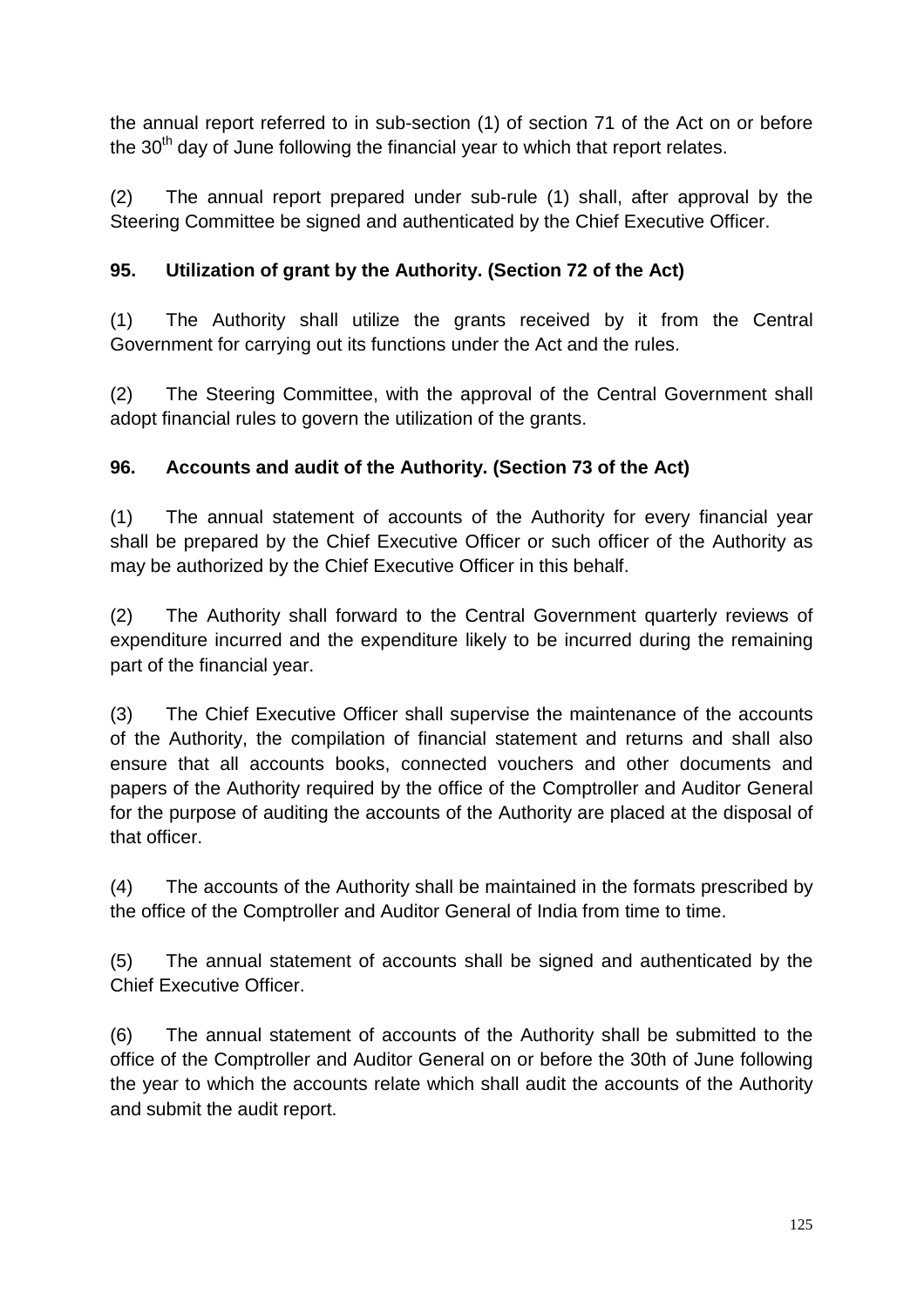(7) The Authority shall, within thirty days of the receipt of the audit report, remedy any defect or irregularity pointed out therein, and submit its report to the Central Government and to the office of the Comptroller and Auditor General about the action taken by it.

### **CHAPTER IX**

### **OFFENCES AGAINST CHILDREN**

### **97. Inquiry in case of a Missing Child.**

(1) A missing child is a child, whose whereabouts are not known to the parents, legal guardian or any other person or institution legally entrusted with the custody of the child, whatever may be the circumstances or causes of disappearance, and shall be considered missing and in need of care and protection until located or his safety and well-being established.

(2) When a complaint is received about a child who is missing, the police shall register an FIR forthwith.

(3) The police shall inform the Child Welfare Police Officer and forward the FIR to the Special Juvenile Police Unit for immediate action for tracing the child.

(4) The police shall:

(i) collect a recent photograph of the missing child and make copies for District Missing Persons Unit, Missing Persons Squad, National Crime Records Bureau/ Media etc.

(ii) fill the form on the web based portal created for the purpose such as www.trackthemissingchild.gov.in.

(iii) fill the specific designed 'Missing Persons Information Form' and immediately send to Missing Persons Squad, District Missing Persons Unit, CRO, National Crime Record Bureau, State Crime Records Bureau, Central Bureau of Investigation, etc.

(iv) send the copy of the FIR by post/email to the office of the nearest Legal Services Authority along with addresses and contact phone numbers of parents or guardian of the missing child or the Child Care Institution, after uploading the relevant information onto the web based portal created for the purpose such as **/www.trackthemissingchild.gov.in.** The Legal Services Authority shall depute a counsellor or a lawyer or a para legal to interact with the family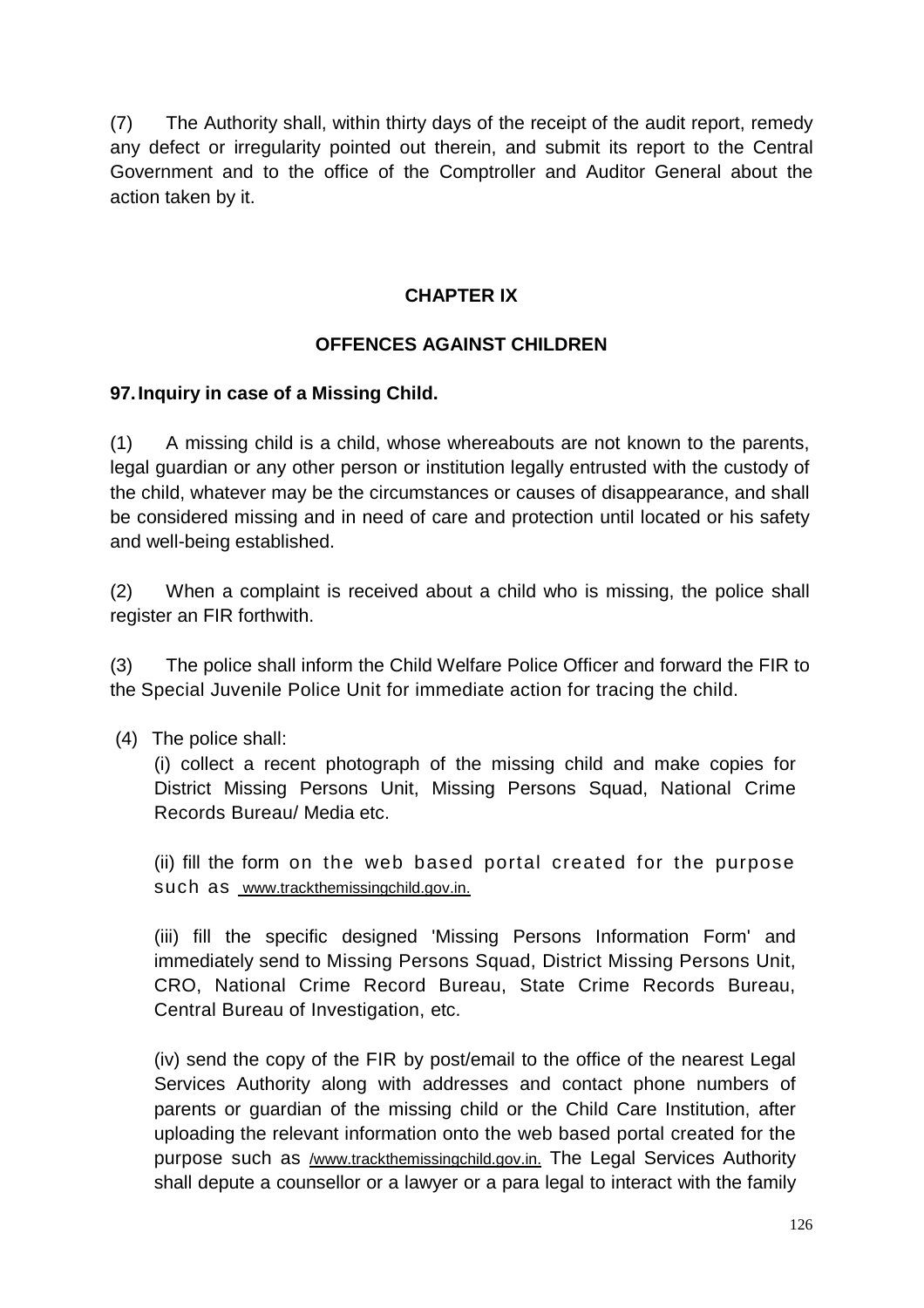and render all assistance to them in tracing the child.

(v) prepare sufficient number of Hue and Cry notices containing photograph and physical description of the missing child to be sent to the CRO for publication in the Police Gazette.

(vi) give wide publicity in the surrounding area through the use of loud speakers and the distribution and affixture of Hue & Cry notice at prominent places. Social networking sites like Facebook, SMS alerts and slides in cinema halls can be used to reach out to the masses.

(vii) distribute Hue and Cry notices at all the outlets of the city/town i.e. railway stations, bus stands, airports, regional passport officesand other prominent places.

(viii) take permission from the Board or the Committee or the Children's Court to publish the details of the child in the best interest of the child and thereafter give wide publicity by publishing/telecasting the photographs and the description of the missing child in(i) leading newspapers (ii) TV/electronic media (iii) local cable TV network and social media.

(ix) areas and spots of interest such as movie theatres, shopping malls, parks, amusement parks, games parlours should be searched and areas where missing/ run away children frequent should be identified and watched.

(x) the recordings of the CCTV Cameras installed in the vicinity of the area from where the child was reported missing and on all possible routes and transit/ destination points like bus stands, railway stations etc. should be scanned.

(xi) try to find any uncovered pits or drain manholes/septic tanks/unused bore wells, unused buildings, under construction sites, etc., in nearby places surrounding the area from where the child is reported missing. Search those pits/manholes/wells for any accidental fall.

(xii) inquiries should be made from hospitals, including government and private hospitals and clinics, mortuaries in hospitals, morgues, and local health volunteers in the area about unidentified injured persons admitted.

(xiii) inquiries should be made from neighbouring police stations, police stations under Government Railway Police and Railway Protection Force posts about any unidentified dead bodies found or information about missing children admitted in the hospitals.

(xiv) DNA finger printing should be done on all unidentified dead bodies and further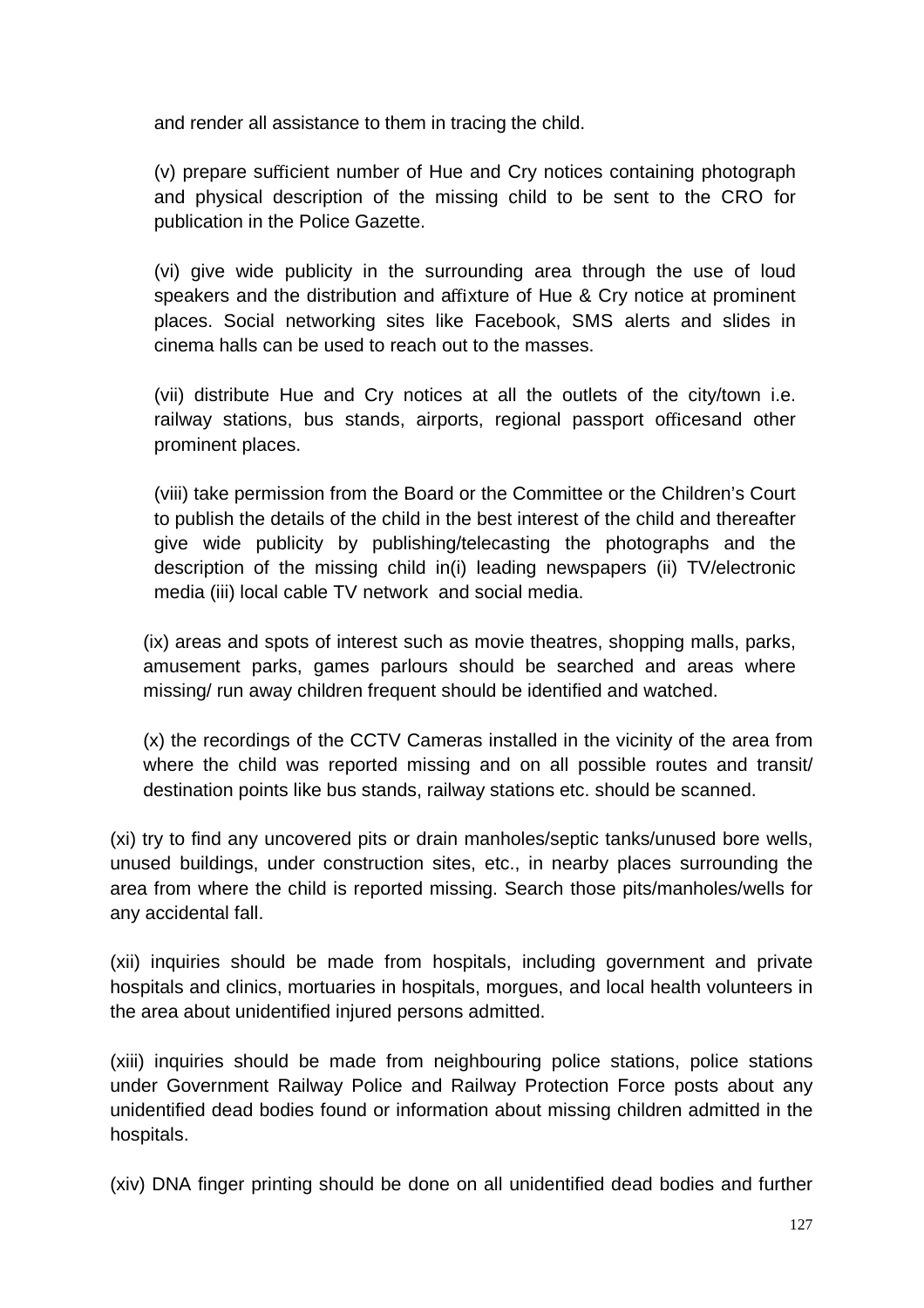investigation should be conducted thereon.

(xv) make inquiries from the Poor House, Children's Homes, Rain Baseras, Nari Niketans, mortuaries in hospitals, placement agencies, NGOs, Child Welfare Committees, Anganwadi and Asha workers, Childline services and other local outreach workers, etc.

(xvi) details of missing children should be sent to the District Crime Record Bureaus of the neighbouring states as well as SHOs of the bordering police stations including In charge of all police posts in their jurisdiction. This should be followed up by regular interaction with the concerned so that follow up action is ensured.

(xvii) the missing person's record should be regularly matched with the data of unidentified dead bodies uploaded on web based portal set up for the purpose such as /www.trackthemissingchild.gov.in and other similar e-tracking systems.

(5) Where a child cannot be traced within a period of four months, the investigation of the case shall be transferred to the Anti Human Trafficking Unit in the District which shall make reports every three months to the District Legal Services Authority regarding the progress made in the investigation.

(6) When a child is traced:

(i) the child shall be produced before the Board or the Committee or the Children's Court for appropriate directions;

(ii) the police shall send a report to the District Legal Services Authority which shall provide counselling and support services to the child and the family; and

(iii) the police shall conduct an inquiry whether the child has been subjected to any offence under the Act or any other law and if so, proceed accordingly.

(7) The Central Government may develop appropriate Standard Operating Procedures for the manner of inquiry in cases of missing children or any other offences against children to give effect to these rules.

#### **98.Prevention of offences against children.**

(1) The Central Government, the State Government and the State Child Protection Society shall, in the best interest of the child, develop age-specific curriculum on child rights education, gender sensitivity and empowerment**,** and crimes against children, teaching and empowering both children and teachers on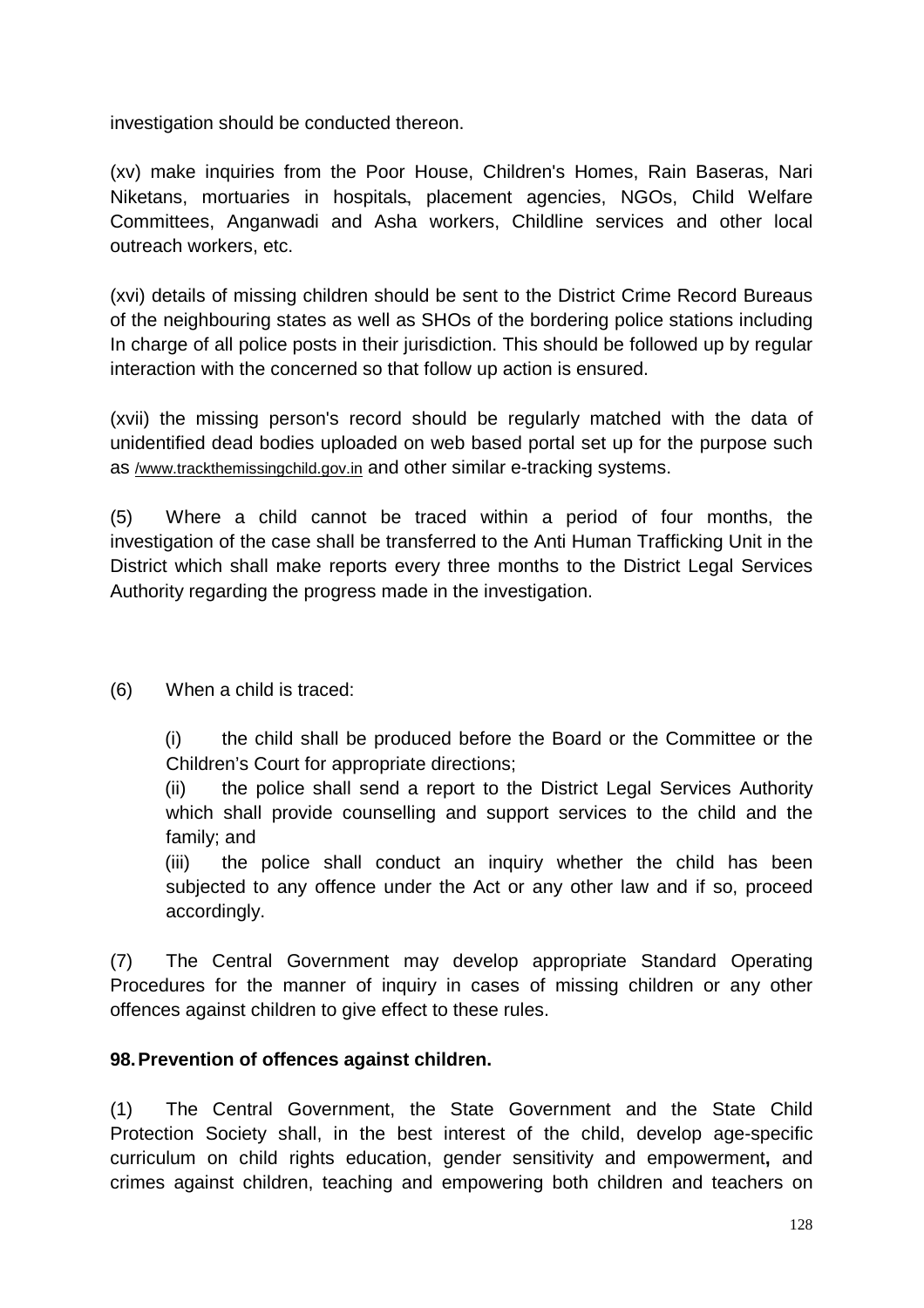various aspects of protection against drug abuse, trafficking, child sexual abuse and exploitation, and gender sensitivity, and other aspects of violence against children.

(2) The prevention of the commission of the offences against children shall be achieved through, education and empowerment of children, communities, law enforcement agencies and other relevant stakeholders.

(3) The District Child Protection Unit as per the guidelines framed by the State Child Protection Society shall take steps for awareness generation, identification and reporting of crimes against children.

(4) The District Child Protection Unit shall create an easy reporting mechanism for crimes against children, especially on child sexual abuse, trafficking, child marriage etc.

(5) The District Child Protection Unit shall create specific programmes for awareness generation on substance abuse in the schools and shall also develop safety mechanisms for prevention, reporting and rehabilitation of the child.

(6) The District Child Protection Unit shall also develop programmes for sensitization of Panchayati Raj Institutions and Municipal Corporations on crimes against children including identification and reporting of crimes for enhanced protection.

(7) A model child-friendly panchayat and municipality mechanism inclusive of children's participation to ensure prevention and protection of children from violence and crimes may be developed in each State by the State Government.

# **99. Procedure in cases of offences against children.**

- (1) A complaint of an offence against a child may be made by:
	- (i) the child;
	- (ii) the family or acquaintances of the child;
	- (iii) next friend or guardian of the child;
	- (iv) Childline and other helpline services;
- (v) Voluntary and non-governmental organisations;
- (vi) Committee;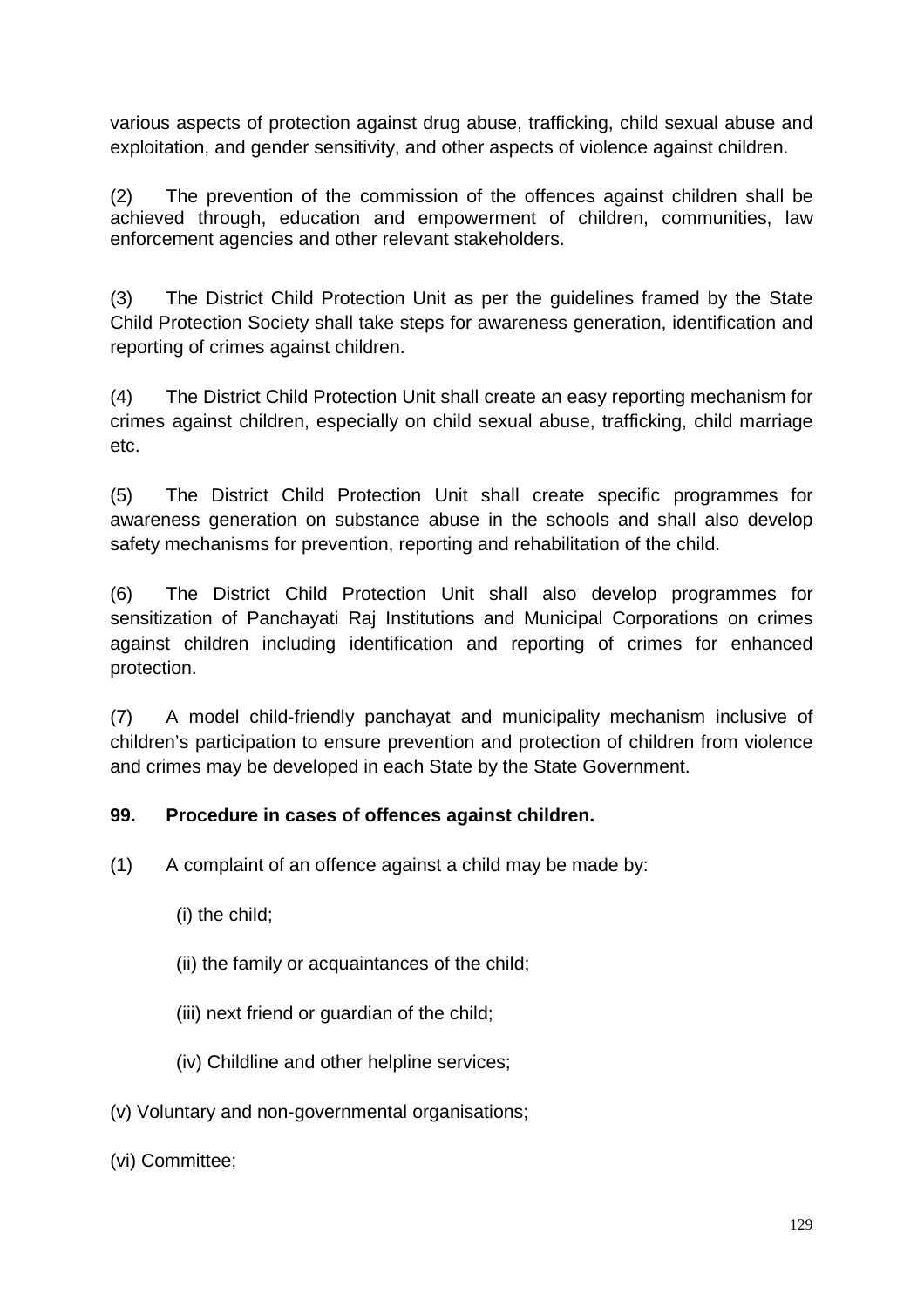(vii) Labour Inspector;

(viii) Government Railway Police, Railway Protection Force;

(ix) Police, Special Juvenile Police Unit, Anti-Human Trafficking Unit;

(x) District Child Protection Unit;

(xi) Legal Services Authorities;

(xii) National Commissions or State Commissions formed under various Statutes; and

(xiii) any individual concerned.

(2) On receipt of information in respect of a cognisable offence against a child, the police shall register a First Information Report (FIR) forthwith.

(3) On receipt of information of a non- cognisable offence against a child, the police shall make an entry in the Daily Diary which shall be transmitted to the Magistrate concerned forthwith who shall direct appropriate action under sub-section (2) of section 155 of the Code of Criminal Procedure, 1973.

(4) In all cases of offences against children, the investigation shall be conducted by the Child Welfare Police Officer.

(5) Every child who is a victim of an offence shall be treated as a child in need of care and protection.

(6) Where any offence under the Act is committed by a Child Care Institution or a Specialized Adoption Agency, the Committee may pass appropriate orders for placing the children placed with the Child Care Institution or the Specialized Adoption Agency in any other Child Care Institution or Specialized Adoption Agency and recommending the cancellation of the registration and withdrawal of recognition of such institution or agency.

(7) Where an FIR is registered against a person working with a Child Care Institution or Specialized Adoption Agency for any offence under the Act and the rules, such a person shall be debarred from working directly with the children during the pendency of the criminal case.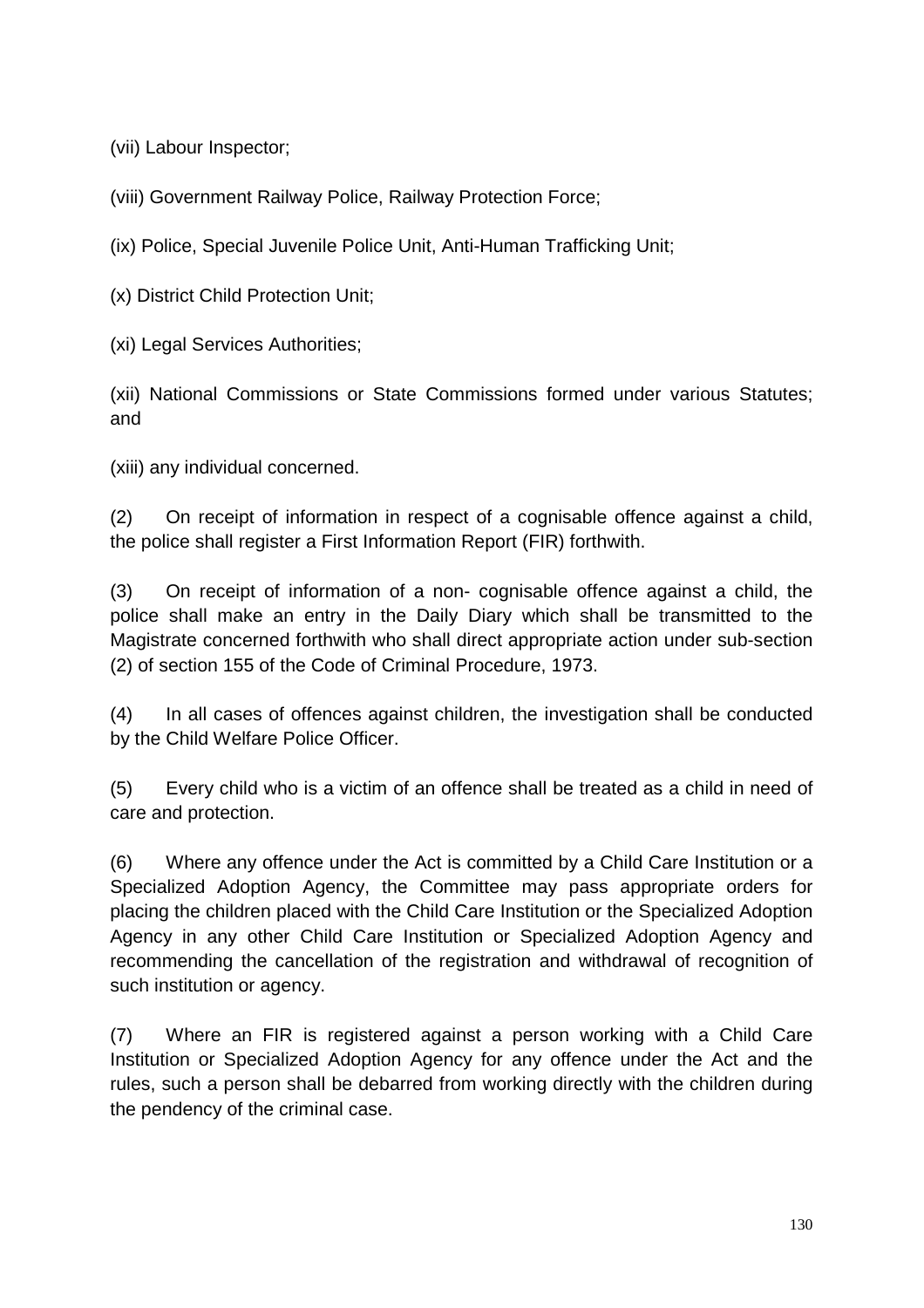(8) Where a person has been dismissed from service or is convicted of an offence under the Act and the rules, he shall stand disqualified from any further appointment under the Act and the rules.

(9) Every police station shall have child friendly infrastructure and shall follow child friendly procedures and processes, which may include:

(i) A separate children's room/space which provides for segregation between victims and adults.

(ii) A separate place or room shall be earmarked for the para legal volunteers for easy access to victims and children.

(iii) A board detailing offenses against children and rights of the child, displayed at a prominent place in the police station.

(iv) A list of names and contact details of all designated members of Special Juvenile Police Unit, Child Welfare Police Officers, child welfare officers, probation officers, District Legal Services Authorities and registered Child Care Institutions, para legals, medical practitioners within 2 kms of the police station, translators and special educators displayed at a prominent place in every police station.

(v) The child welfare police officer shall be in plain clothes.

(vi) The interaction with the child shall take place in the presence of the child's parents or a trusted adult or para legal volunteer or representative of identified voluntary organisation.

(vii) The interaction with the child shall not extend beyond half hour at one stretch.

(viii) The language used for interaction with the child will be that of the child and a translator or special educator may be engaged to assist in interactions.

(ix) As far as possible, the same investigation officer must follow up the case from the investigation stage to the trial stage.

- (10) In no case a child shall be placed in a police lock-up or lodged in a jail
- (11)The child and his family shall be provided access to paralegal volunteers under the District Legal Service Authority.

(12) The National and State Commissions for Protection of Child Rights may create information material detailing the rights of the child victims/witnesses and their families, and containing useful information in local languages, which may be provided to the victim and her/his family.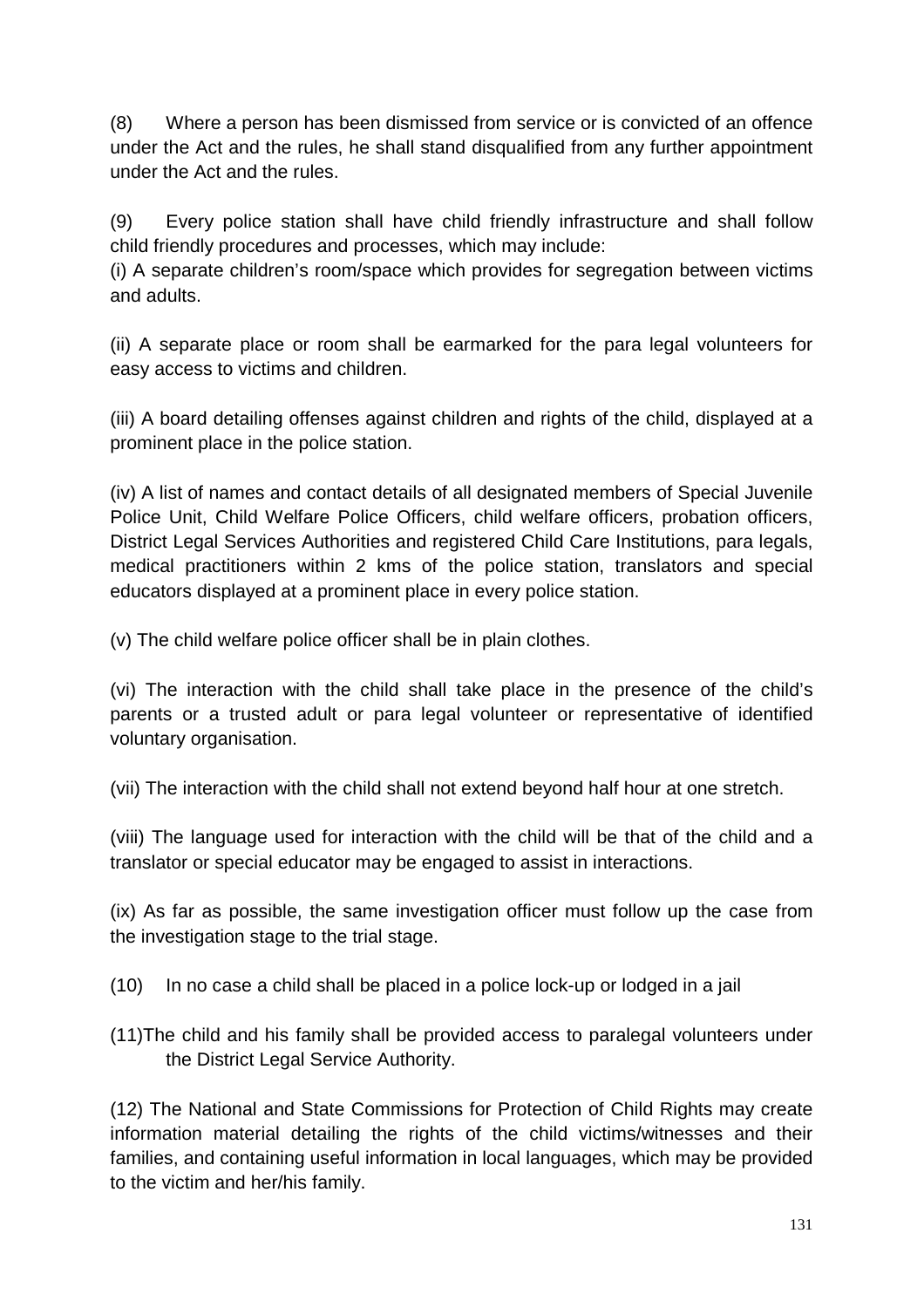(13) An immediate need assessment of the child will be conducted in terms of the need for food, clothing, emergency medical care, counselling, psychological support and the same shall be immediately extended to the child at the police station.

(14) Where a female child has been subjected to sexual abuse, she may be referred to the nearest District Hospital or One-Stop Crisis Centre, if locally available, for management.

(15) A trafficked child shall not be treated as a child in conflict with law under the Foreigners Act.

(16) The designated courts under section 86 of the Act shall be created to try the offences against the children by the State government, in consultation with the Chief Justice of the High Court, within six months of the notification of the rules.

(17) Special children's rooms shall be designated in every Court Complex.

(18) Statements and interviews, other than during trial of children who are, victims, and/or, witnesses, shall be recorded through child friendly procedure in a children's room.

(19) The Children's Room shall have the following characteristics: (i) A non- intimidating child- friendly environment.

(ii) All staff will be in plain clothes.

(iii) Provision for entertainment for children such as books, games etc. would be there in the Children's Room.

(iv) Separate space for children waiting and children who are giving their statement/ interview should be there.

(v) Separate entrances, wherever feasible should be there for children.

(vi) Social worker with a minimum of five years of experience in dealing with children, as well as an attendant, shall be appointed to take care of the children's room.

(vii) Wherever possible, video conferencing facilities shall be used for interacting with children

(20) All victims and /or witnesses in cases of offences against children are entitled to protection on submitting a request for protection to the police, or to the designated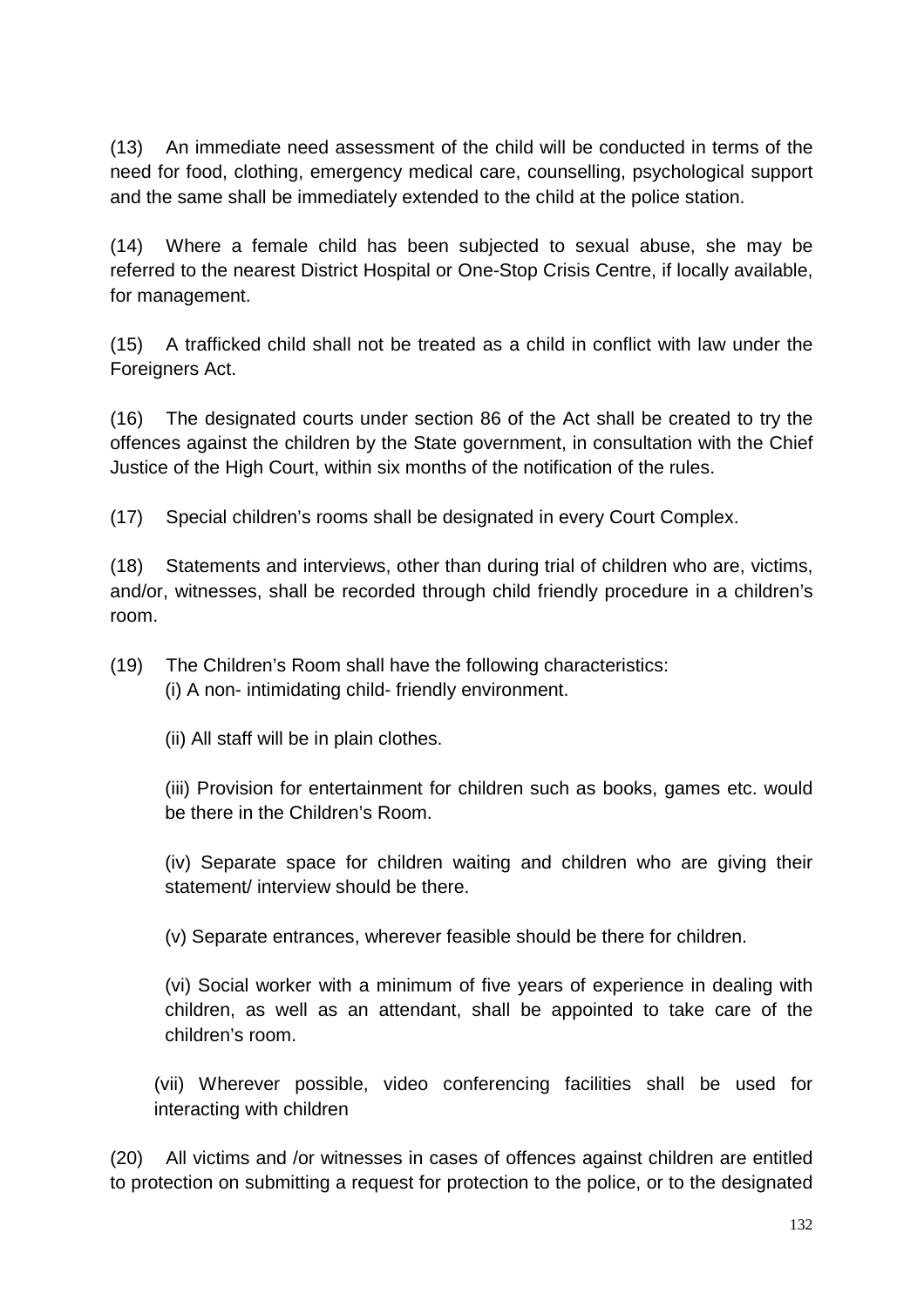Court concerned and such a request may be made by the child him/herself, or by the parent/ guardian or by the any other person having custody of the child, or by the police on their own orally or in writing, signed or unsigned, on receipt of such a request, suitable and adequate protection will be provided.

(21) All victims and /or witnesses in cases of offences against children are entitled to protection on submitting a request for protection to the police, or to the designated Court concerned, and such a request may be made by the child himself, or by the parent/ guardian, or by any other person having custody of the child, or by the police on their own orally or in writing, signed or unsigned.

(22) On receipt of such a request, the police shall provide for suitable and adequate protection.

(21) All orders and proceedings relating to victim/ witness protection shall be maintained with utmost secrecy and the said records can be accessed only under specific orders of the Court under whose custody the records are maintained in usual course.

(22) The statement or the interview of the victim/ witness child shall be conducted while ensuring the following conditions:

(i) The Magistrate shall record the statement of the child under Section 164 of the Code of Criminal Procedure, 1973 in the Children's room or, if possible in the child's place of residence including, home or institution where he or she is residing.

(ii) The statement shall be recorded verbatim as spoken by the child

(iii) The statement may also be recorded by audio – visual means as per the provisions of section 164 (1) of the Code of Criminal Procedure.

(iv) Child may be accompanied by parent/guardian/ trusted adult/social worker

(23) For the purposes of the trial, the child and the parent/guardian shall be provided pre-trial counseling.

(24) The Legal Services Authority shall provide a support person/ para legal volunteer to accompany the child for recording of the statement who shall also familiarize the child with the Court and Court environment in advance, and where the child is found to have been disturbed by the experience of coming to the Court, orders for video- conferencing maybe passed by the Court, on an application moved by the support person/ para-legal volunteer or by the Legal Services Authority, on behalf of the child.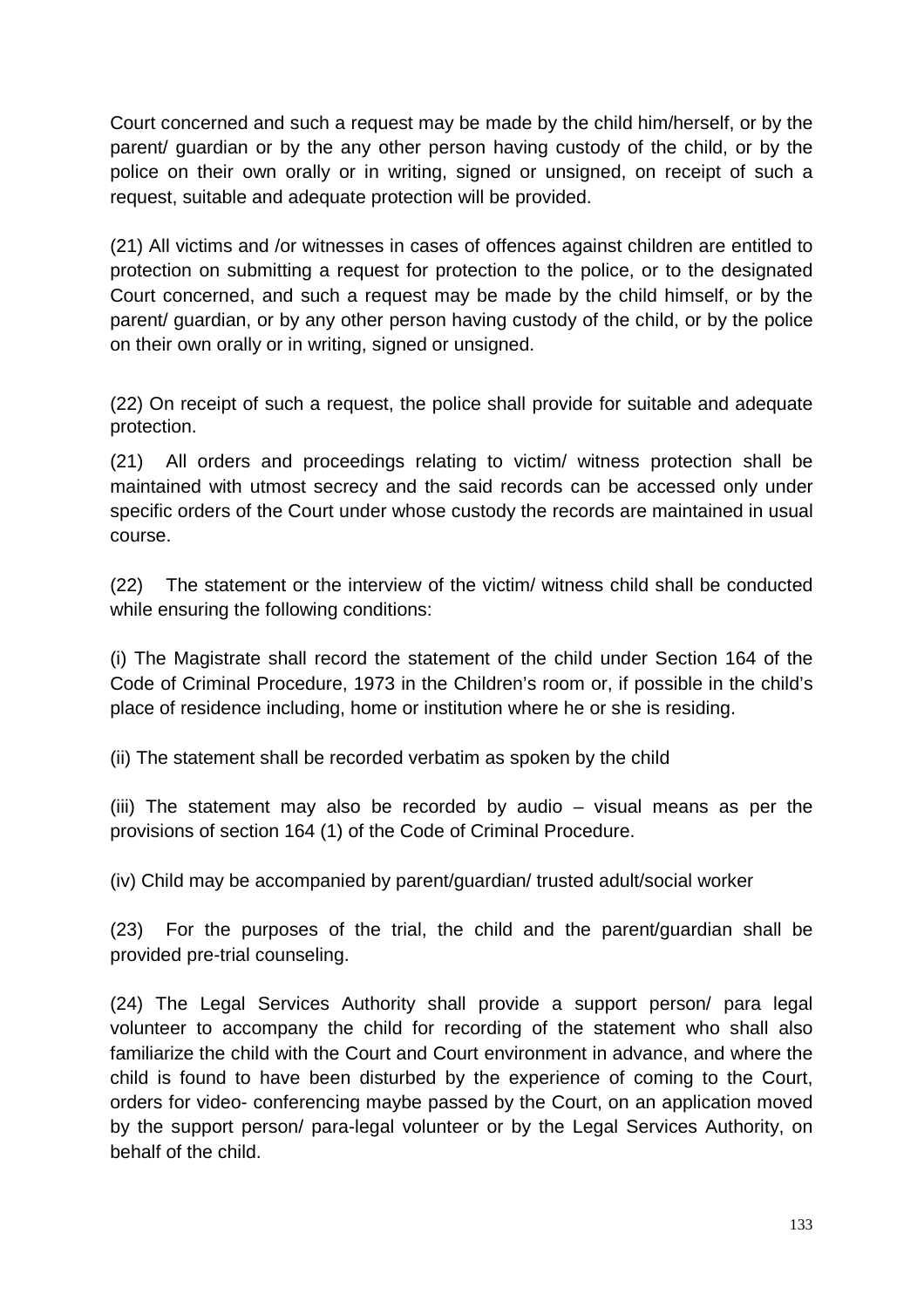(25)If the child victim or witness does not belong to the district/ State/ country, the statement and/ or interview and/ or deposition of the child may also be recorded through video conferencing.

(26) Where video-conferencing is not possible, all necessary accommodation, travel expenses for the child and a guardian accompanying the child will be provided as per actuals by the State Government/UT Administration.

(27) Separate rooms for vulnerable witnesses shall be designated in every Court Complex to record the evidence of child witnesses.

(28) During a trial involving children the following norms shall be followed to ensure a child–friendly atmosphere.

- (i). Parent/ guardian(s) shall accompany the child at all times (only if it is in the best interest of the child). If the said person has a conflict of interest, another person of the child's choice, or, fit person, or, representative of the fit institution identified, or, psychologist appointed by the Committee or Court, shall accompany the child at all times, on approval of the Court.
- (ii). Psychological counseling shall also be provided to the child wherever necessary.
- (iii). In a situation where parents or guardians may have been involved in the commission of the crime, or where the child is living in a place where the child is at risk of further trauma, and the same is brought to the notice of the Court, or, the Court on its on motion shall direct the child to be taken out of the custody/ care, or out of such situation and the child should be immediately produced before the Committee.
- (iv). For the age determination of the victim, in relation to offences against children under the Act, the same procedures mandated for the Board and the Committee under section 94 of the Act and rule 12 of these rules shall be followed.
- (v). All persons involved should be in plain clothes.
- (vi). The language(s) used should be familiar to the child and translators, if needed, should be available.
- (vii). Before the statement of the child is recorded, the Court shall ensure that the child is capable of making a voluntary statement.
- (viii). No statement of the child shall be disregarded as evidence in the trial solely on the basis of the age of the child.
- (ix). Images/ statements admissible in the interview of the child should not be detrimental to the mental or physical well- being of the child.
- (x). Length and questions admissible at the interview should not be taxing and should be suitable to the attention span of the child.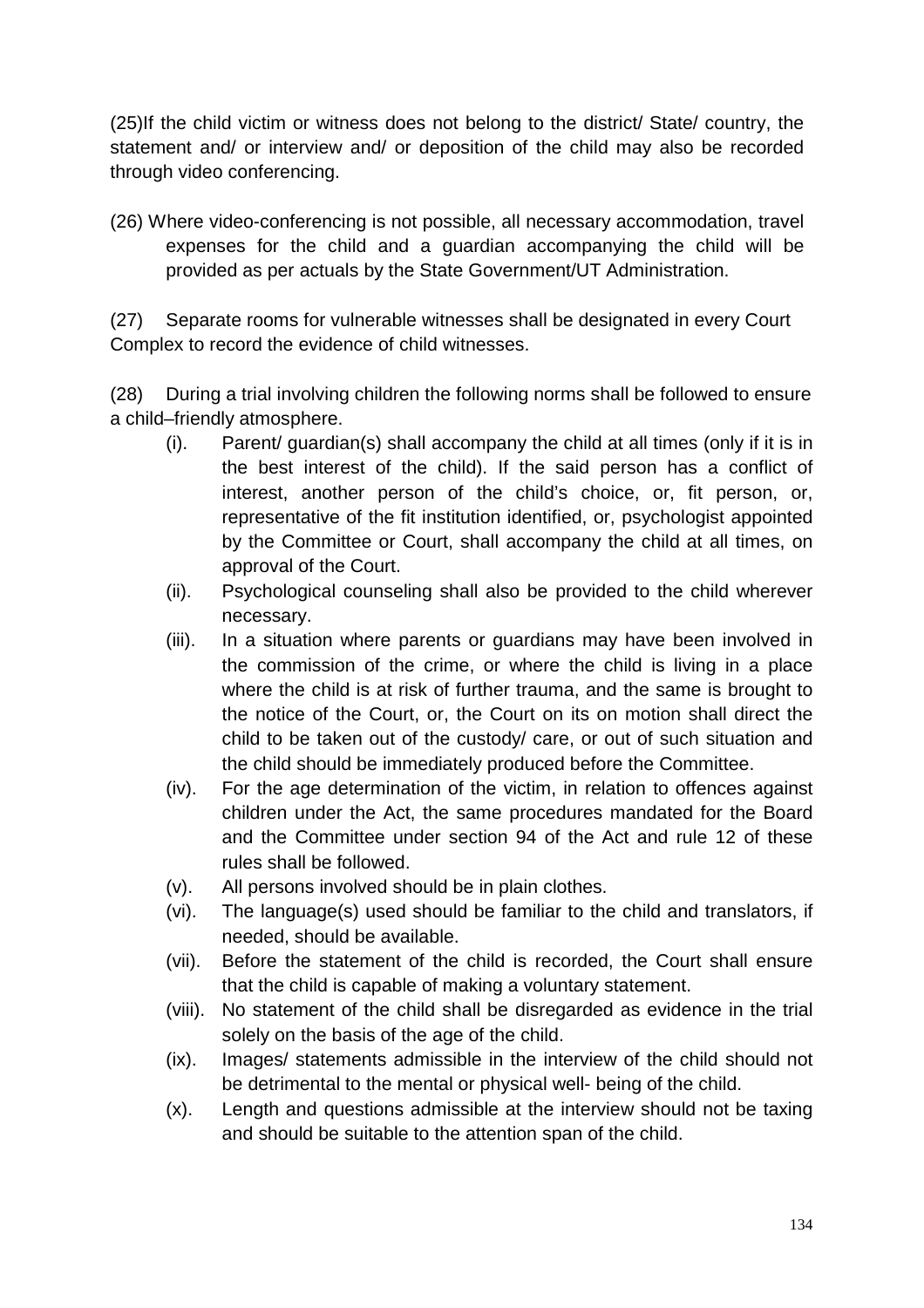- (xi). In case of young children, or, otherwise incapacitated child, alternative methods of interaction and evidence collection that is less intimidating should be adopted.
- (xii). The Court shall ensure that at no stage during trial, the child comes face to face with the accused.
- (xiii). Questions for the child will be submitted to the Court in writing for approval.
- (xiv). The Court may determine if the questions are:
	- a) Age appropriate
	- b) Non- intimidating
	- c) Detrimental to the health, safety, moral values and, mental and physical development of the child.
	- d) The questions shall be put by the Court.
	- e) The Court shall endeavor to record the testimony of the child on the day the child appears before the Court for deposition.
	- f) Special permission from school and arrangement for remedial classes for days lost will be ensured by the school authorities.
- (29) The child may be represented by:
	- (i) a lawyer of her/ his choice, or,
	- (ii) public prosecutor, or,
	- (iii) a lawyer designated or empanelled by the Legal Services Authority.

(30) All functionaries of the Court and others concerned shall be sensitized on the special needs of children and child rights.

- (31) Experts for cases involving children:
	- (i) All courts should have a panel of designated experts on child rights, psychology, social work and/ or counselors, translators, special educators, etc. to assist the Court.
	- (ii) Experts shall be paid honorarium commensurate with their services as prescribed by the State Government.
- (32) After the process of trial:
	- (i) The child/ guardian should be informed of the decision of the judicial proceeding and its implication.
	- (ii) The child/ guardian should be made aware of his/ her legal options.
	- (iii) The Court, on its own or on application filed by or on behalf of the victim, recommend the award of compensation under Section 357A of CrPC , or under any other applicable scheme, at any stage, or where the accused is convicted, or where the case ends in acquittal or discharge, or the accused is not traced or identified and in the opinion of the Court the child has suffered loss or injury as a result of that offence.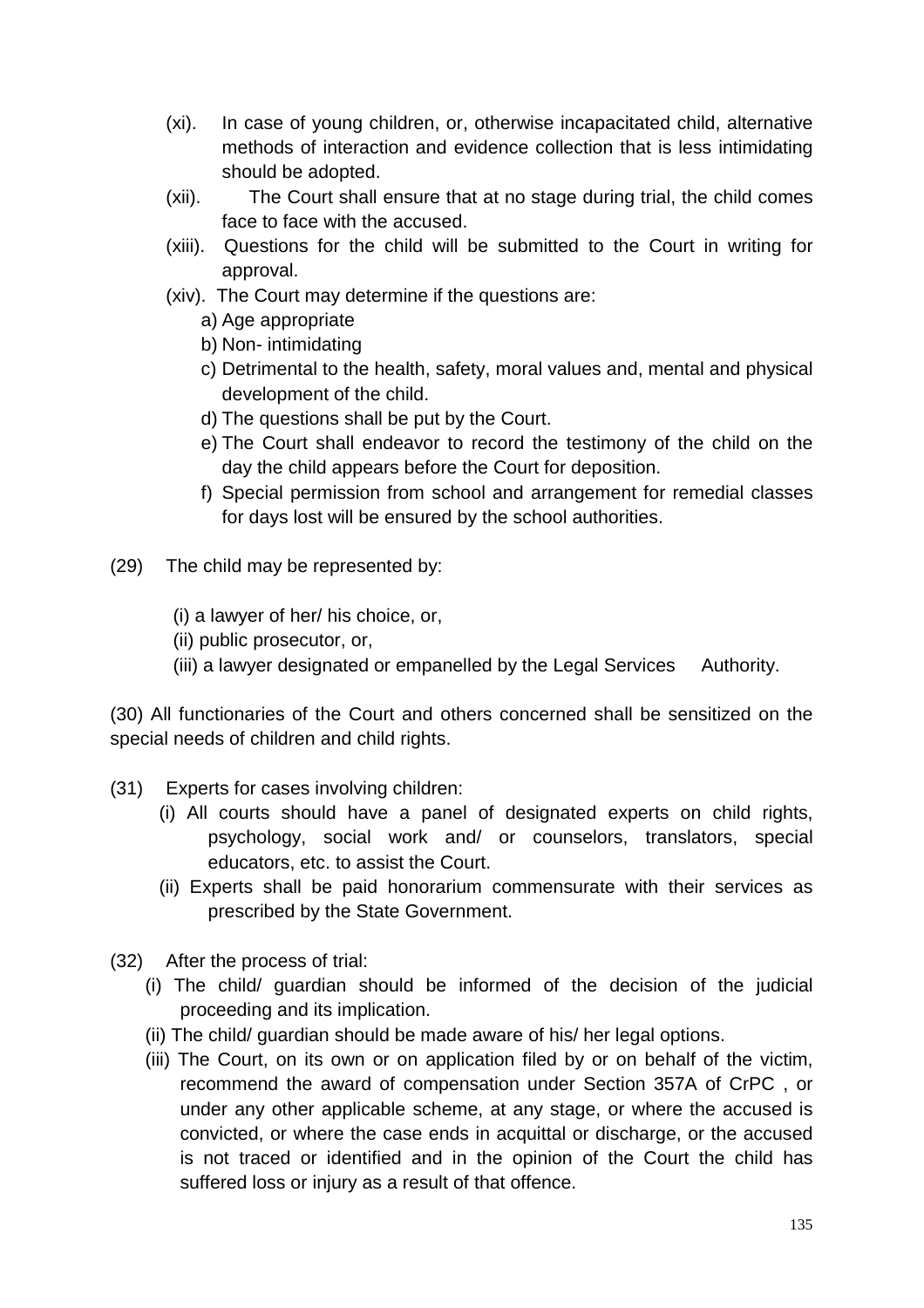(32) In cases where the child's identity has not been established, the Court may on receipt of application, or, during trial, or, after completion of the case direct that the child be provided with such identity proof and proof of citizenship as it deems fit.

# **100. Prohibition on disclosure of identity of children. (Section 74 of the Act)**

(1) For the purposes of the Act and the rules, the identity of the child may include her/his name, family's name, details, address, contact information including name and address of the school, photograph, personal documents of the child or any other detail that may lead to an identification of a child in need of care and protection, or a child in conflict with law, or a child victim or witness of a crime, in any manner.

(2) In case there has been a breach of identity of a child in violation of provisions of section 74 of the Act, the Board or the Committee, or police, District Child Protection Unit, State Child Protection Society, State Commission for Protection of Child Right, or any Court, or other appropriate agency may initiate proceedings for removal of such personal details and to ensure that there is no further disclosure.

(3) No information disclosing the identity of a child shall be uploaded on a website portal, or any other place except in respect of proceedings relating to missing children, without the permission, in writing, of the Board or the Committee in the best interest of the child.

(4) All media houses shall have a Child Protection Policy in place developed as per the guidelines laid down by National Commission for Protection of Child Rights.

(5) On receipt of an information under section 74 of the Act, the police shall proceed as per sub-rules (3) and (4) of rule 99 of these rules.

# **101. Punishment for cruelty to child. (Section 75 of the Act)**

(1) On receipt of information about cruelty to a child, the police shall register an FIR forthwith.

(2) The Child Welfare Police Officer shall make a report of each case of cruelty to the Board or the Committee.

(3) For the purposes of section 75 of the Act and this rule , giving a child in marriage shall be considered as cruelty to the child. On receipt of information of risk of a child being given inmarriage or a child having been married, the police or any officer authorised under the Act or under the Prohibiton of Child Marriage Act,2006, shall produce the child before the Committee for appropriate directions and rehabilitative measures.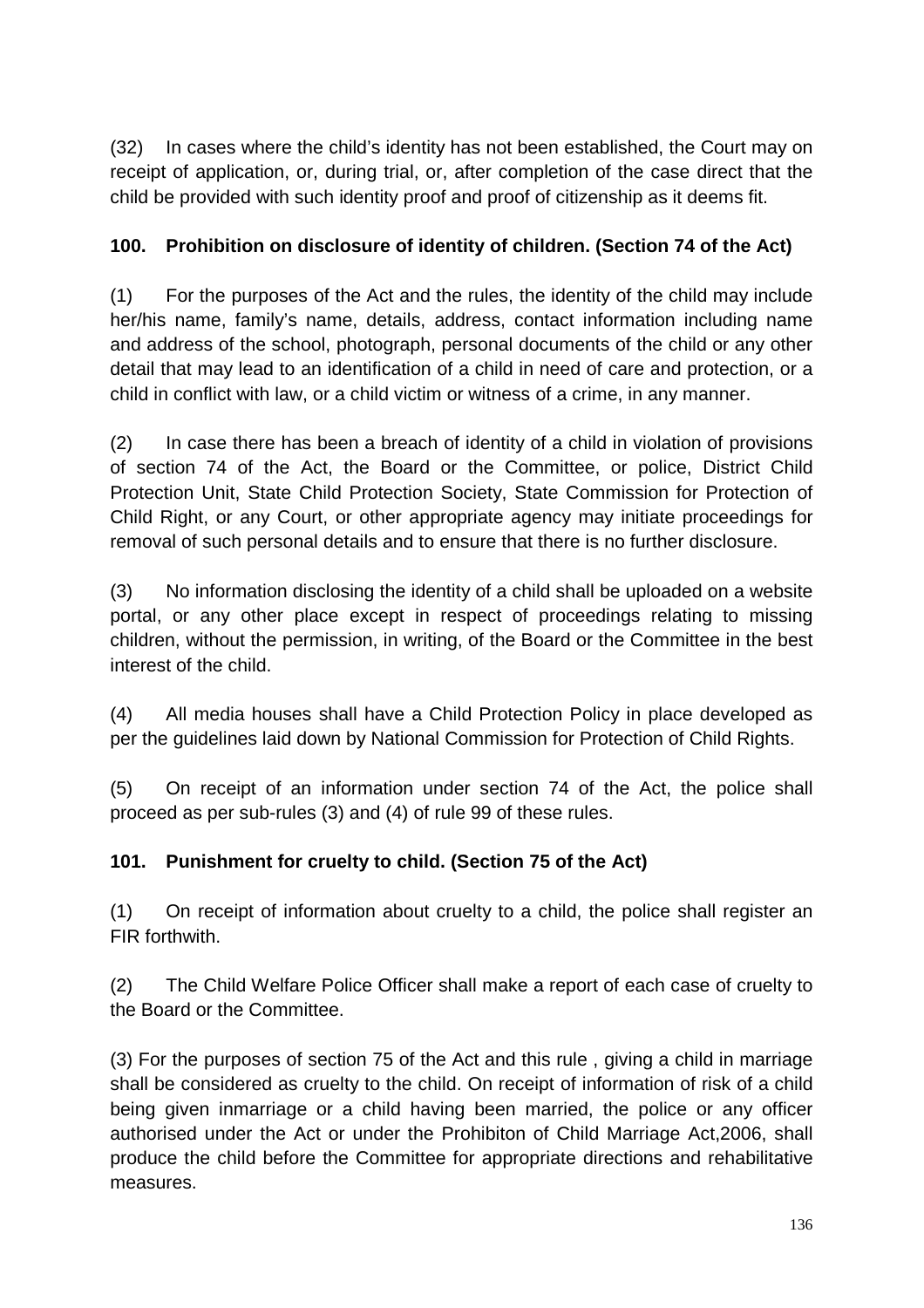(4) The Board or the Committee or the Children's Court may issue appropriate directions for providing counselling, support and legal aid to the child and also take steps to do a risk assessment in each such case of cruelty to a child.

(5) The Board or the Committee or the Children's Court may ask a probation officer/ caseworker/ child welfare officer to do a social investigation in respect of the child as per **Form 6** and then decide if the parents or guardian or Child Care Institution are fit to take the custody of the child, or that the child needs alternate care.

(6) Where an act of cruelty to a child takes place in a Child Care Institution, or a school, or in any other place of care and protection to the child, considering the best interest of the child not to return to such place, the Board or the Committee or the Children's Court after consultation with the child and /or parents/ guardians shall provide alternative rehabilitation for the child.

(7) If a child is found to be in a situation of exploitation or cruelty more than once, the Board or the Committee or the Children's Court shall, at the time of considering the home verification/ social investigation report in, make an assessment of risk, including:

- (i) role of the parents, in any;
- (ii) the environment at home;
- (iii) factors contributing to vulnerability; and
- (iv) any other relevant factor.

(8) The guidelines laid down by National Commission for Protection of Child Rights with regard to acts of cruelty and adequate care and protection to be provided to children involved in audio-visual entertainment shall be strictly adhered to including taking responsibility to ensure that there is no loss to the education, mental and physical well-being of the child.

#### **102. Procedure in case of offence under section 76.**

(1) Any Authority, agency, Child Care Institution, or any other person coming in contact with a child who is employed or used for the purpose of begging, may remove such a child from a situation of begging and immediately produce the child before the Committee.

(2) Where the child is recovered during any operation by the social welfare or any other department entrusted with the responsibility of dealing with beggars and begging, the officer concerned shall immediately produce the child before the Committee and will also inform the police.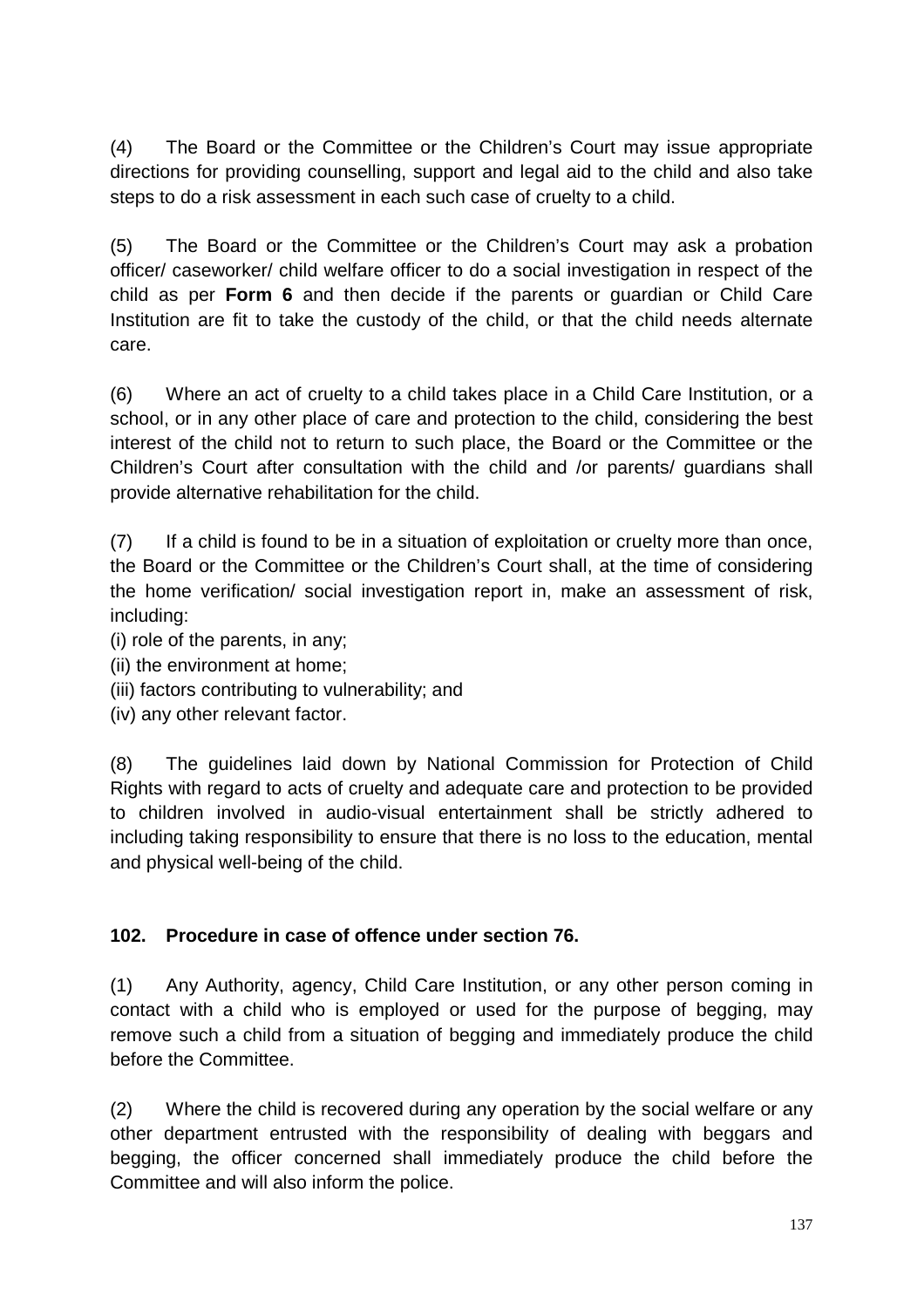- (3) On receipt of information or suo motu, the police shall:
- (i) make inquiries about the antecedents of the child and ascertain whether the child is living with parents or guardian or is a missing or a runaway child or a victim of kidnapping or trafficking;
- (ii) obtain documents to ascertain the identity and parentage of the child as well as of the person accompanying the child;
- (iii) where the child is found to be not living with her/his parents, the child will be treated as a child in need of care and protection and produced before the Committee for necessary action

(iv) make inquiries whether other children have also been employed/ used for begging, investigate the case for trafficking from an organised crime perspective and the procedure for protection to all such children must be initiated immediately.

(4) The Committee, if they find that the child has been engaged in begging by his parents/guardians, , may order the child to be removed from the charge or control of such parent or guardian and to be placed in a Child Care Institution or explore other rehabilitation alternatives for the child in the best interest of the child.

(5) The Committee shall conduct an inquiry for the purpose of recovery from the person who employs or uses the child for the purpose of begging or has the actual charge of, or control over the child and is found abetting the commission of the offence under sub-section (1) of section 76 of the Act of a sum as claimed by the child, or as determined by the Committee and pass appropriate directions for recovery of the same as if it was a fine under section 421 of the Code of Criminal Procedure.

(6) The District Child Protection Unit shall prepare an action plan for elimination of child begging and rehabilitation of children, which shall be reviewed on a quarterly basis.

(7) The Station House Officer or in charge of the police station would be responsible to implement the action plan prepared by the District Child Protection Unit through proactive intelligence and information collection.

#### **103. Procedure in case of offence under section 77.**

(1) Whenever a child is found to be under the influence of, or in possession of intoxicating liquor or narcotic drugs or psychotropic substances or tobacco products, including for the purpose of sale, the police shall enquire as to how the child came under the influence of, or possession of such intoxicating liquor or narcotic drugs or psychotropic substances or tobacco products and shall register an FIR forthwith.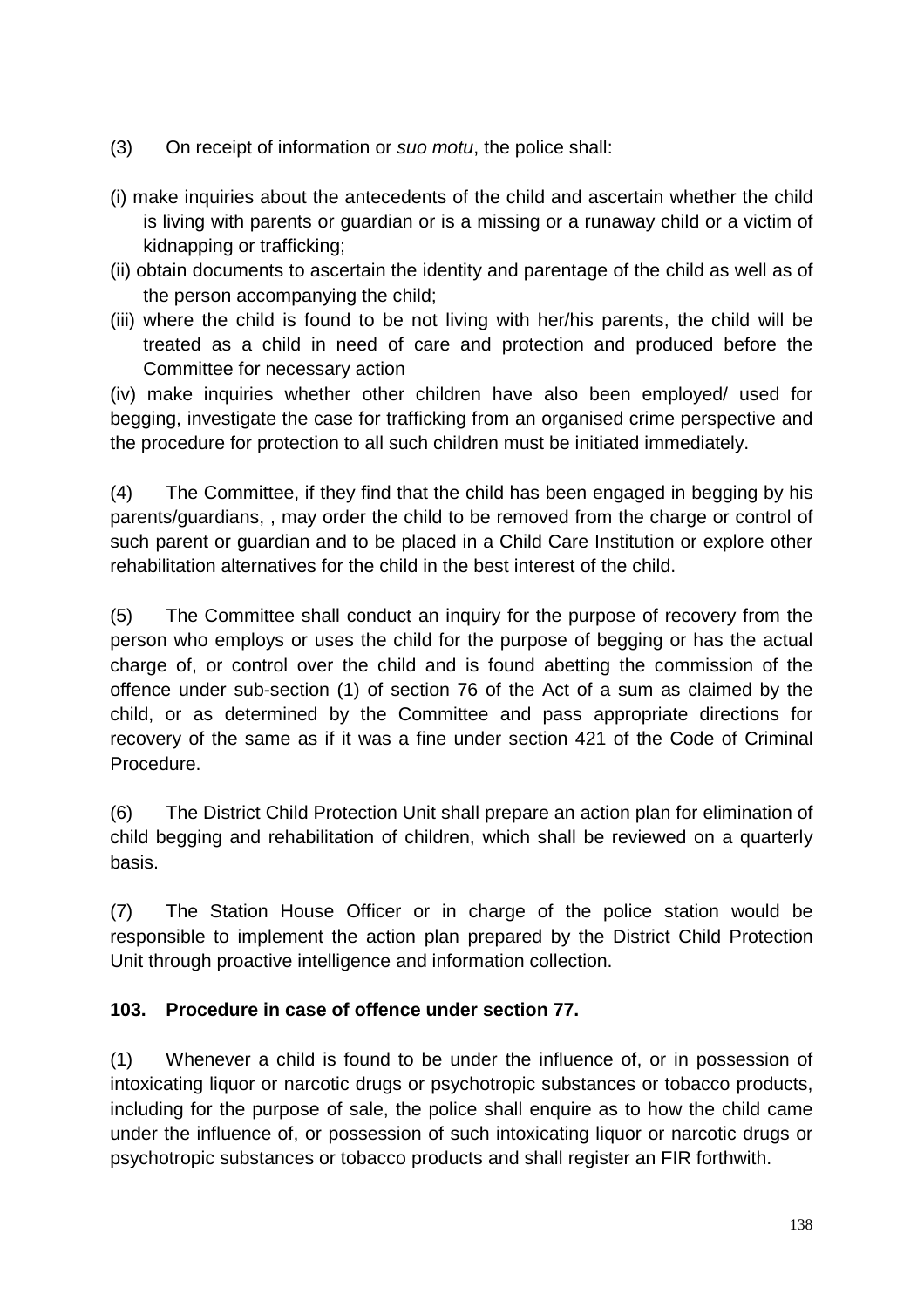(2) The child who has been administered narcotic drugs or psychotropic substances or is found under the influence of the same may be produced either before the Board or the Committee as the case may be, and the Board or the Committee shall pass appropriate orders regarding rehabilitation and de-addiction of the child.

(3) In case of a child found to be addicted to intoxicating liquor or tobacco products, the child shall be produced before the Committee which shall pass directions for rehabilitation including de-addiction of the child and transfer to a fit facility identified for the purpose.

(4) In case any child is found to have been administered intoxicating liquor or narcotic drugs or psychotropic substances or tobacco products in a Child Care Institution, the child shall be produced immediately before the Board or the Committee, except in such cases where the child is not in a position to be produced before the Board or the Committee and requires immediate medical attention.

(5) The Board, shall on its own or on complaint received from the Committee, issue directions to the police to register an FIR immediately.

(6) The Board or the Committee shall also issue appropriate directions for inquiry as to the circumstances in which the product entered the Child Care Institution and reached the child and shall recommend appropriate action against the erring officials and the Child Care Institution as per sub-rule 3 of rule 59.

(7) The Board or the Committee may also issue directions for transfer of the child to another Child Care Institution.

(8) Any shop selling intoxicating liquor, tobacco products, must display a message at a prominent place on their shop that giving or selling intoxicating liquor or tobacco products to a child is a punishable crime with upto seven years of rigorous imprisonment and a fine of upto one lakh rupees.

(9) All tobacco products and intoxicating liquor must display a message that giving or selling intoxicating liquor or tobacco products to a child is a punishable crime with upto seven years of rigorous imprisonment and a fine of upto one lakh rupees.

(10) Giving or selling of intoxicating liquor, narcotic drugs or psychotropic substances or tobacco products within 200 meters of a Child Care Institution or any other home registered or recognized under the Act, or the office of a Committee or a Board shall be deemed to be an offence under section 77 of the Act.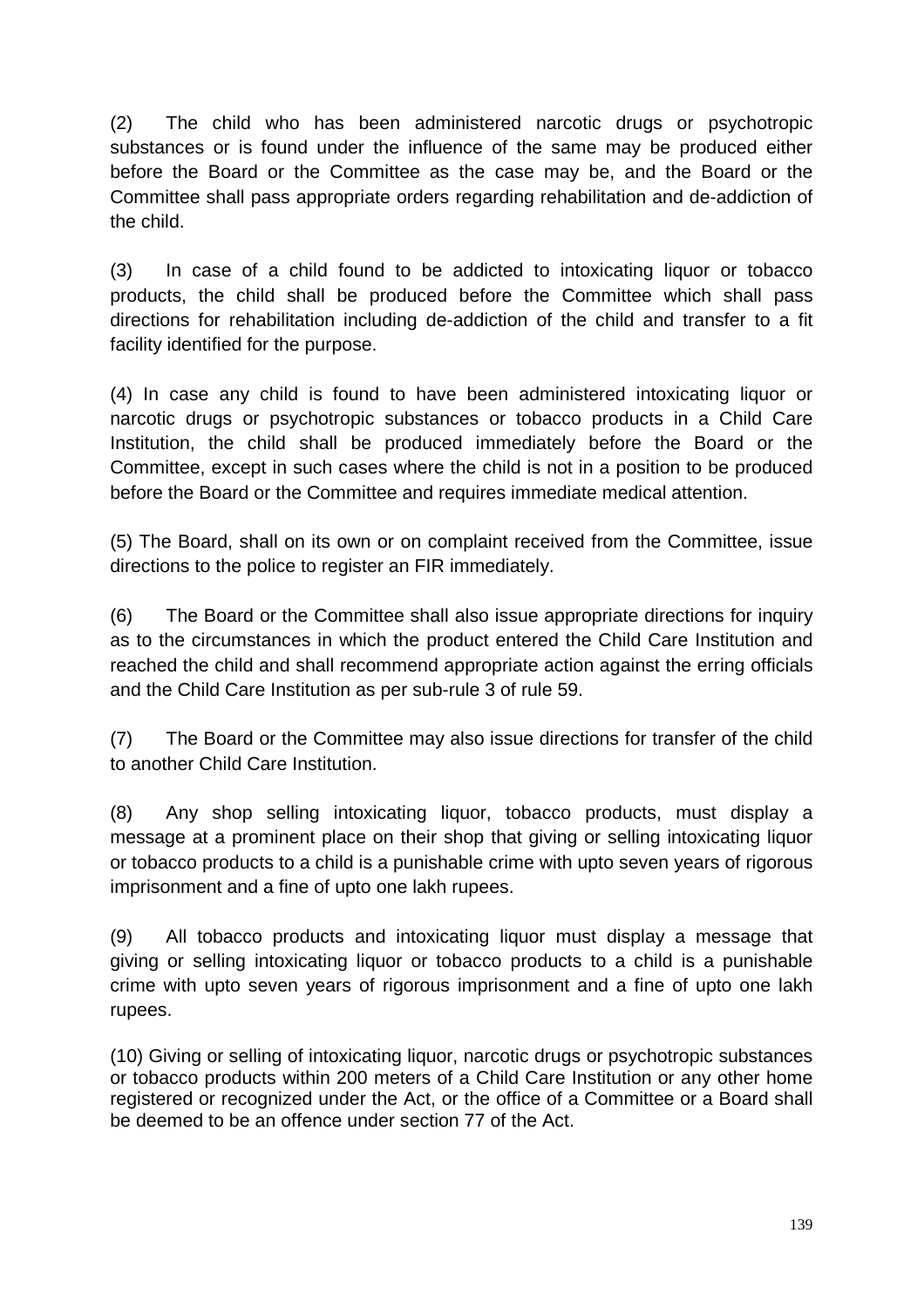### **104. Procedure in case of offence under section 78.**

(1) Whenever a child is found to be vending, carrying, supplying or smuggling an intoxicating liquor, narcotic drug, or psychotropic substance, the police shall enquire how and from whom the child came into possession of the intoxicating liquor, narcotic drug, or psychotropic substance and shall register an FIR forthwith.

(2) A child who is alleged to have committed an offence under section 78 of the Act shall be produced before the Board, which may transfer the child to the Committee if the child is also in need of care and protection.

### **105. Procedure in case of offence under section 79**

(1) For the purpose of the section 79 of the Act, engaging a child and: (i) Keeping him in bondage for the purpose of employment, or (ii) Withholding the earnings of the child, or (iii) Using such earnings by the person engaging the child, for his own purposes shall constitute an offence.

(2) The police shall, suo motu, or on receipt of information about the commission of an offence under section 79 of the Act, register an FIR forthwith.

(3) In all such cases, the child shall be produced before the Committee forthwith which shall pass appropriate orders for the rehabilitation of the child.

(4) The Committee shall conduct an inquiry for the purpose of recovery of the wages/ earnings of the child which have been withheld or misappropriated and pass appropriate directions for recovery of the same as if it was a fine under section 421 of the Code of Criminal Procedure.

# **106. Procedure in case of offence under section 80.**

**(**1) Where any orphan, abandoned or surrendered child, is offered or given or received for the purpose of adoption without following the procedures as provided in the Act and the rules, the police shall, suo motu, or on receipt of information in that regard register an FIR forthwith.

 (2) A child who has been so offered, given or received for the purpose of adoption shall be produced before the Committee forthwith which shall pass appropriate directions for rehabilitation of the child, including placing such child in a Specialized Adoption Agency.

(3) Wherever any offence under section 80 of the Act is committed by a recognized Specialized Adoption Agency or by a person associated with such an agency, the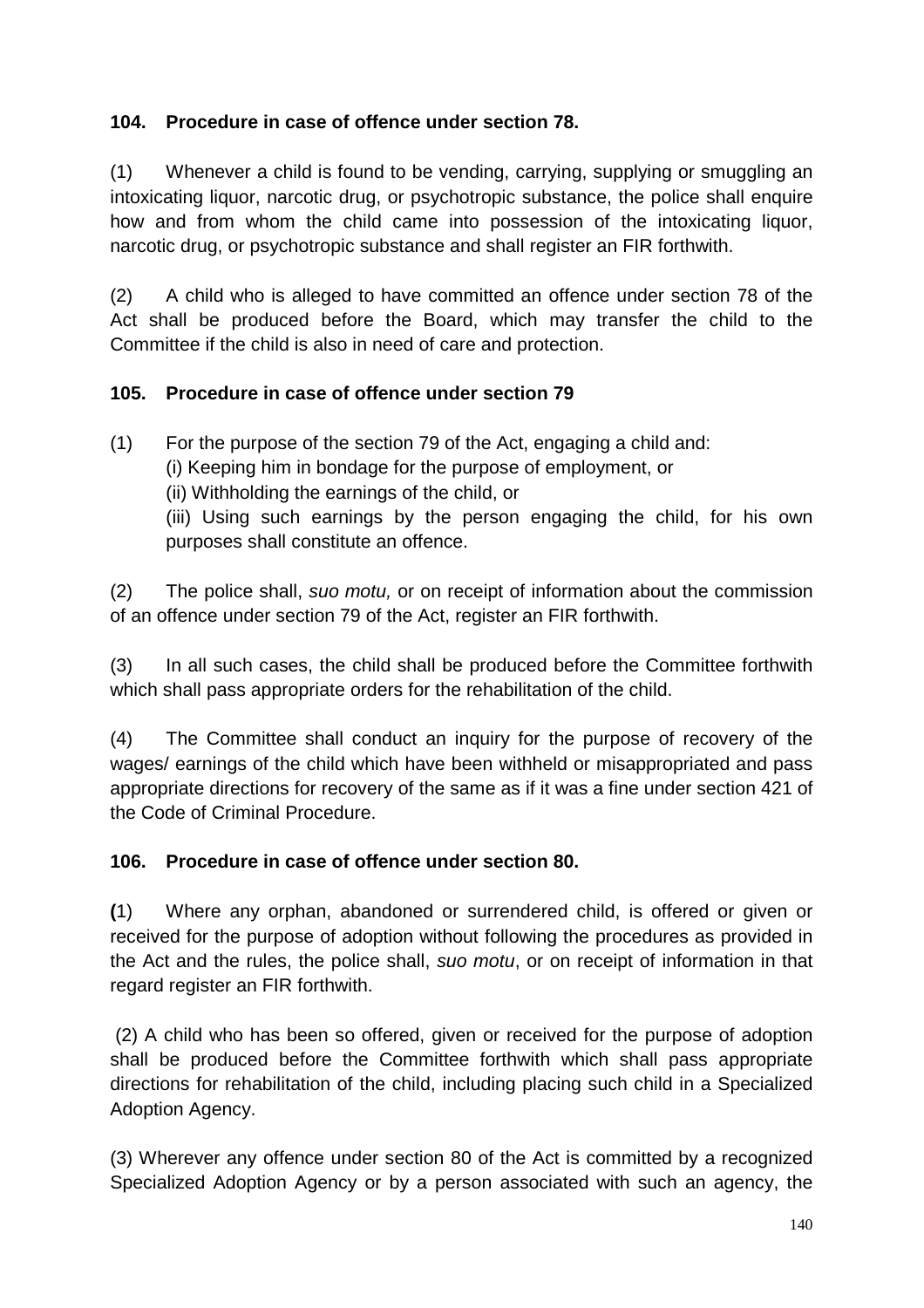Committee may also pass appropriate orders for placing the other children placed with the Specialized Adoption Agency in any other Child Care Institution or Specialized Adoption Agency.

(4) The Committee shall also recommend to the State Government withdrawal of registration or recognition of such agency granted under the Act and these rules.

# **107. Procedure in case of offence under section 81.**

(1) On receipt of information about the selling or buying of a child, the police shall register an FIR forthwith.

(2) Giving or agreeing to give, receiving or agreeing to receive any payment or reward in consideration of adoption, except as permitted under the adoption regulations framed by the Authority, towards the adoption fees or service charge or child care corpus by any prospective adoptive parent(s) or parent or guardian of the child or the Specialized Adoption Agency shall amount to an offence under section 81 of the Act and this rule,

(3) A child, who has been subjected to buying or selling, shall be produced before the Committee forthwith which shall pass appropriate orders for the rehabilitation of the child.

(4) Where any offence under section 81 of the Act is committed by a parent or a guardian of the child or any other person having actual charge or custody of the child, the Committee shall pass appropriate orders for placing the child in a Child Care Institution or fit institution or with a fit person.

(5) Where any offence under section 81 of the Act is committed by a Child Care Institution or recognized Specialized Adoption Agency or by a hospital or nursing home or maternity home, or a person associated with such an institution or agency, the Committee may also pass appropriate orders for placing the other children placed with such Child Care Institution or Specialized Adoption Agency or hospital or nursing home or maternity home in any other Child Care Institution or Specialised Adoption Agency or hospital or nursing home or maternity home.

(6)The Committee shall recommend to the State Government that the registration or recognition of such agency or institution or the registration or license of such a hospital or nursing home or maternity home or such associated person under any law for the time being in force shall also be withdrawn.

(7)The Committee shall conduct an inquiry for the purpose of recovery from the person from whose possession the child is recovered/ rescued after having been bought or sold, of a sum as claimed by the child, or as determined by the Committee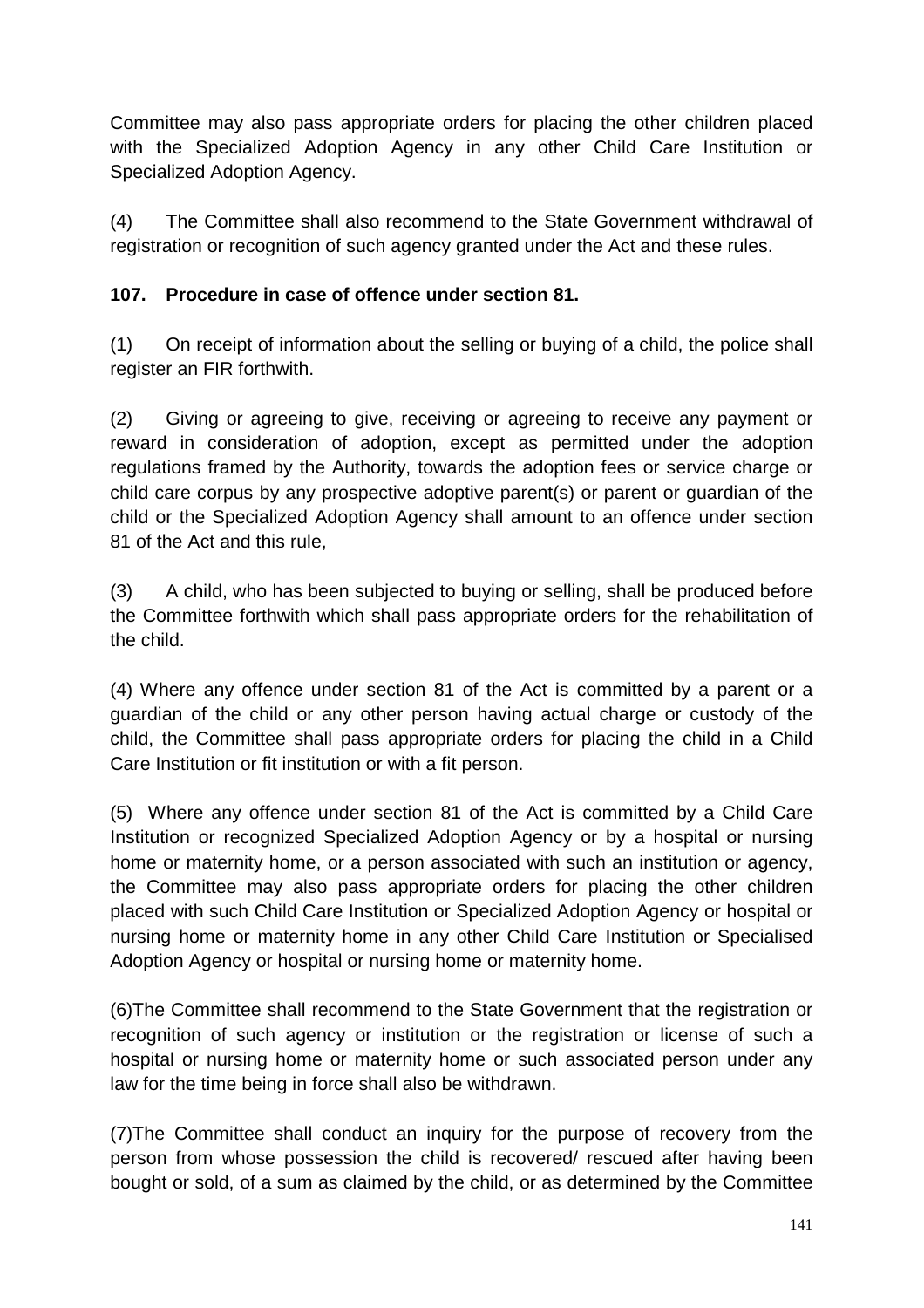and pass appropriate directions for recovery of the same as if it was a fine under section 421 of the Code of Criminal Procedure.

### **108. Procedure in case of offence under section 82.**

(1) A complaint of subjecting a child to corporal punishment under section 82 of the Act may be made by the child or any one on his behalf.

(2) Every Child Care Institution shall have a complaint box at a prominent place in the building to receive complaints of corporal punishment.

(3) The complaint box will be opened in the presence of a representative of the District Child Protection Unit.

(4) All such complaints shall be forthwith presented before the Judicial Magistrate of First Class nearest to the Child Care Institution and copies thereof shall be forwarded to the Board or the Committee.

(5) the Judicial Magistrate shall get the case investigated by the Child Welfare police officer concerned and take appropriate measures on receipt of a complaint.

(6) The Board or the Committee may consider transferring the child to another Child Care Institution in the best interest of the child who has made the complaint or who has been subjected to corporal punishment.

(7) Where the Judicial Magistrate First Class finds that the management of the institution is not cooperating with the inquiry or complying with the orders of the court under sub-section (3) of section 82 of the Act, the Judicial Magistrate First Class will either take cognizance of the offence himself or direct the registration of FIR and proceed against the person in-charge of the management of the institution.

(8) Where the Board or the Committee or the State Government issues any directions to the management of the institution in respect of any incident of corporal punishment in the child care institution, the management shall comply with the same.

(9) In the event of non-compliance, the Board of its own or on the complaint of the Committee or the State Government shall direct the registration of an FIR under subsection (3) of section 82 of the Act.

(10) Where a person has been dismissed from service or debarred from working directly with children or is convicted of an offence of subjecting a child to corporal punishment under sub-section (2) of section 82 of the Act, he shall stand disqualified from any further appointment under the Act and the rules.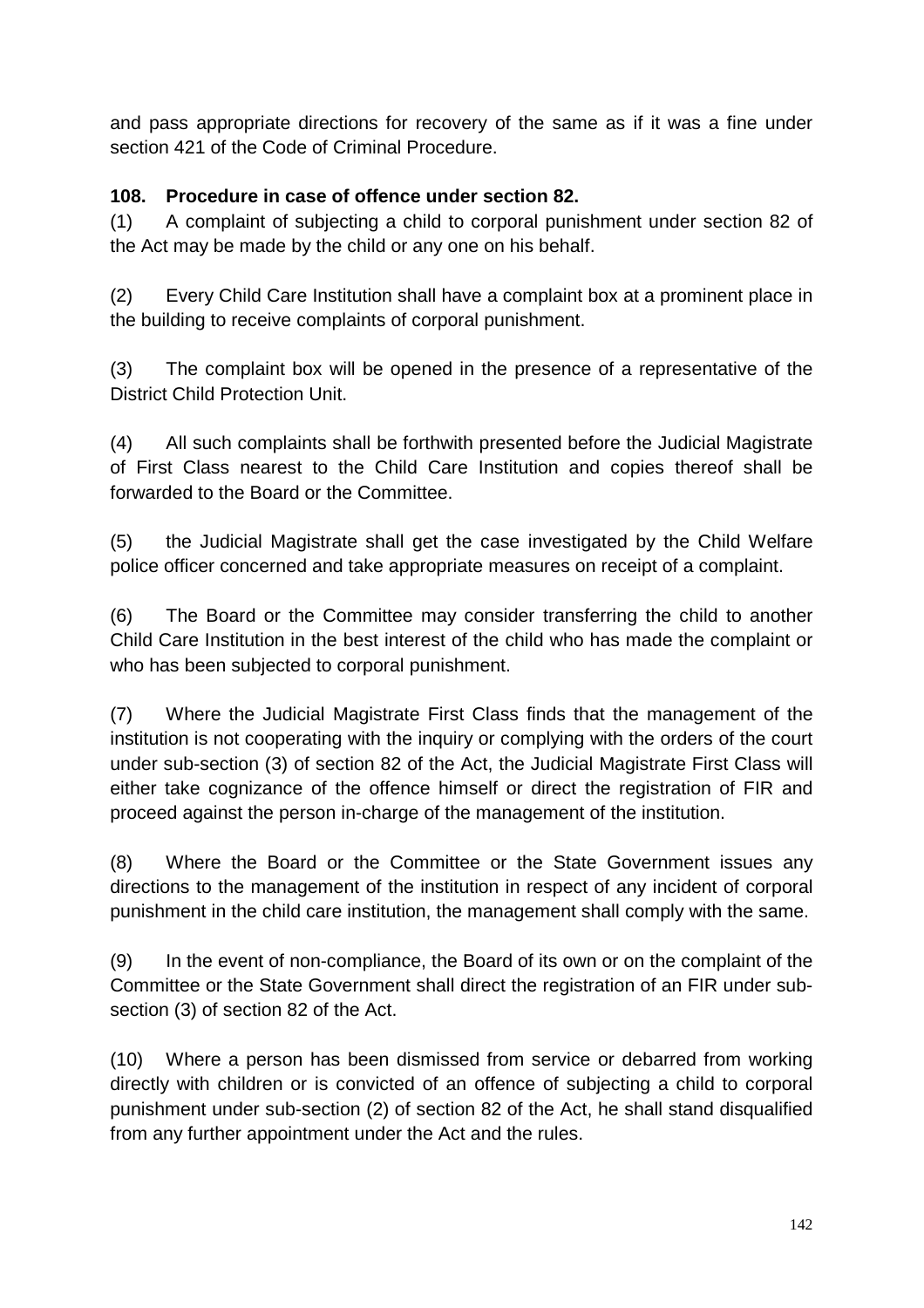#### **109. Procedure in case of offence under section 83:**

(1) For the purposes of this section, 'recruits' means any process by which the custody of a child is obtained by any means and may include, by using threats, or force, or any other form of coercion, or by way of abduction, or by practising fraud, or deception, or by the abuse of power, or by inducement, including, the giving or receiving of payments or benefits.

(2) When a complaint or information is received about a child who has been recruited or is being recruited, or has been used or is being used for any purpose by a militant group or an outfit declared as such by the Central Government, or has been used or is being used for illegal activities by any adult or adult group, the police shall register an FIR forthwith.

(3) The police shall make inquiry as to how the child came into such a situation from the child, parents, family, the informant or any other person who may have knowledge about the same.

(4) The police shall make inquiries whether other children have also been recruited or are being recruited, or have been used or are being used for any purpose by a militant group or an outfit declared as such by the Central Government, or have been used or are being used for illegal activities by any adult or adult group, and the procedure for protection to all such children must be initiated immediately.

(5) The child shall be produced before the Board forthwith, which may, after due inquiry and on being satisfied about the circumstances of the child, transfer the child to the Committee as a child in need of care and protection.

(6) The Board, may on its own or on a complaint received from the Committee regarding the use of a child by an adult or an adult group for illegal activities issue directions to the police to register an FIR immediately.

(7) The Board or the Committee or the Children's Court shall pass appropriate directions for rehabilitation including orders for safe custody and protection of the child and transfer to a fit facility recognised for the purpose which shall have the capacity to provide appropriate protection.

(8) The Board or the Committee or the Children's Court may also consider transferring the child out of the district or out of the State to another State for the protection and safety of the child and the District Child Protection Unit may develop a 'Child-Witness / Child Protection Program' for this purpose.

(9) A child who has been recruited or used by a non-State, self-styled militant group or outfit or who is being used by an adult or adult group for illegal activities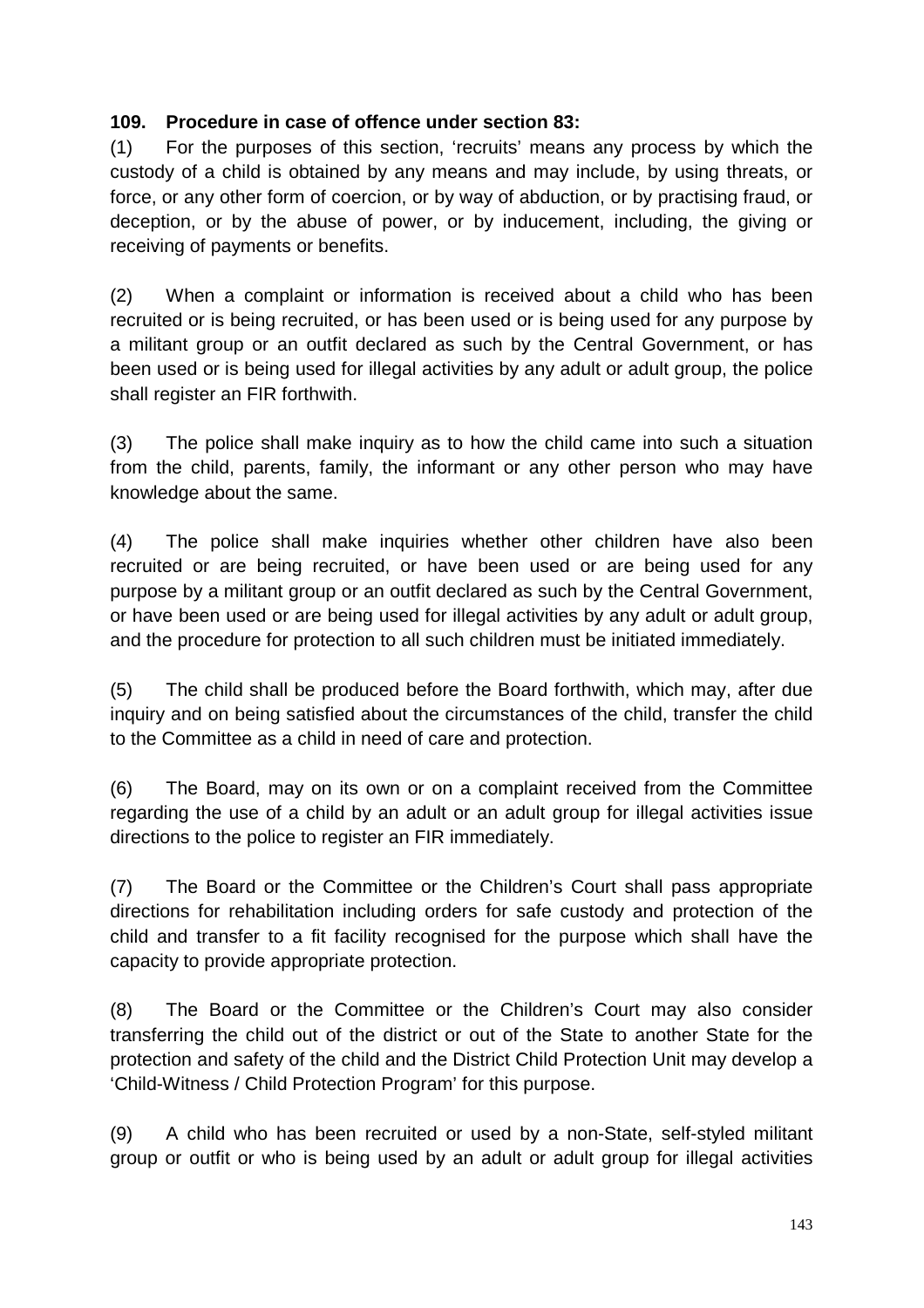may surrender before the police or the District Child Protection Unit or the Board or the Committee or any Court.

(10) A child who so surrenders shall be treated as a child in need of care and protection and the Board or the Court shall pass orders for transfer of the child to the Committee.

### **110. Offences under sections 33 and 42 of the Act.**

(1) Where any offence is committed under sections 33 and 42, the procedure as prescribed in sub-rules (3) and (4) of rule 99 shall apply.

(2) Where any offence under section 42 of the Act is committed by an institution or organisation housing children in need of care and protection and children in conflict with law, the Board or the Committee may pass appropriate orders for placing the children placed with such institution or organisation in any other Child Care Institution registered under the Act and the rules.

## **Chapter IX**

## **MISCELLANEOUS**

### **111. Child suffering from disease requiring prolonged medical treatment in an approved place and transfer of a child who is mentally ill or addicted to alcohol or other drugs (Sections 92 and 93 of the Act)**

(1) The Board or the Committee or the Children's Court may send the child to a fit facility for such period as may be certified by a medical officer to be necessary for proper treatment of the child or for the remainder of the term for which he has to stay.

(2) When the child is cured of the disease or physical or mental health problems, the Board or the Committee or the Children's Court may, order the child to be placed back in the care from where the child was removed for treatment and if the child no longer requires to be kept under further care, the Board or the Committee or the Children's Court may order him to be discharged.

(3) The Board or the Committee or the Children's Court may send the child to a fit facility for such period as may be certified by a medical officer or mental health expert or on the recommendation of the Person-in-charge or probation officer or child welfare officer or case worker, to be necessary for proper treatment of the child who is mentally ill or addicted to alcohol or drugs or any other substance which lead to behavioural changes in a person for the remainder of the term for which he has to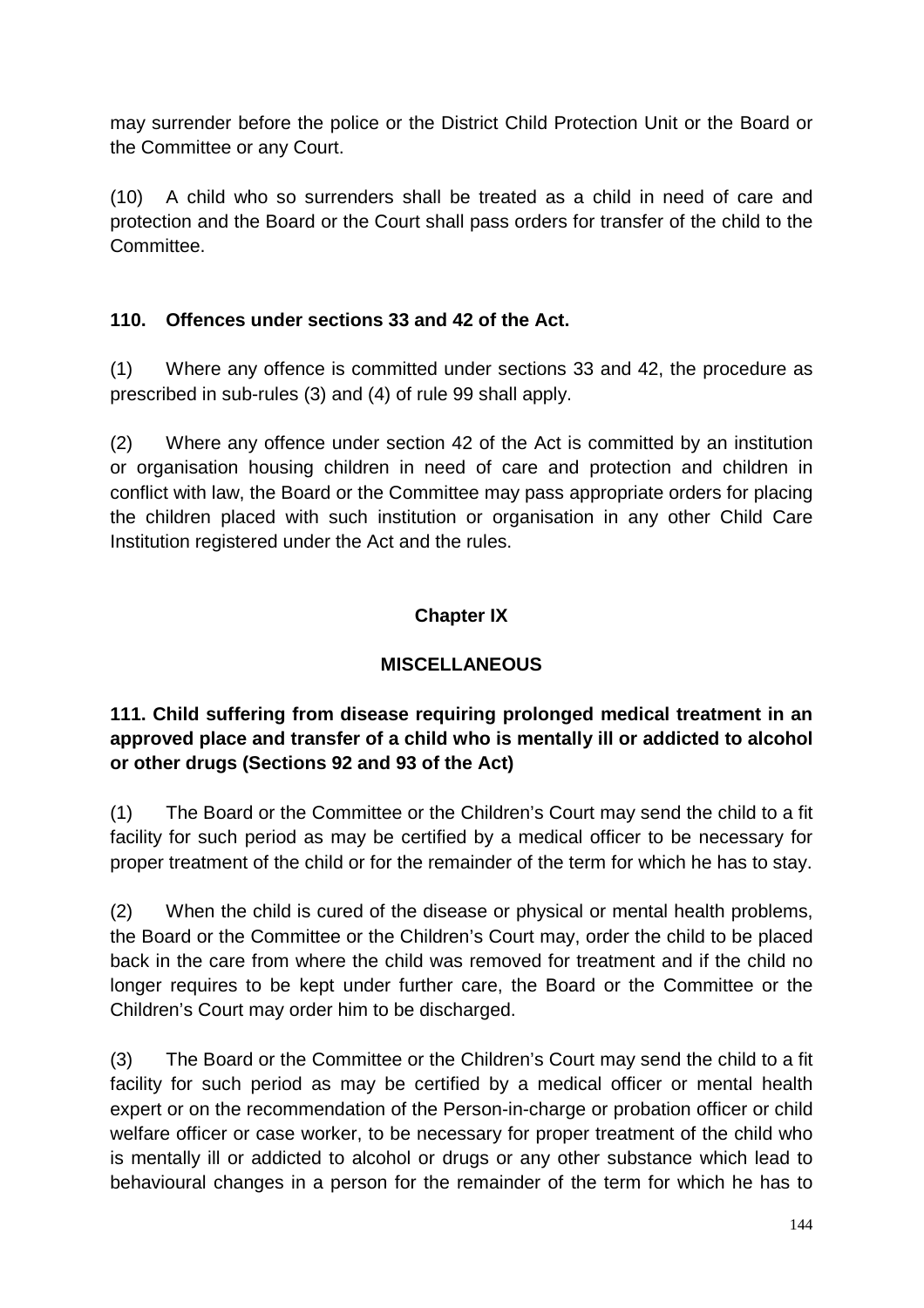stay.

(4) When the child has recovered from the mental illness or the addiction, the Board or the Committee or the Children's Court may, order the child to be placed back in the care from where the child was removed for treatment and if the child no longer requires to be kept under further care, the Board or the Committee or the Children's Court may order him to be discharged.

(5) The State Government shall set up separate Integrated Rehabilitation Centres for Addicts for children on the basis of the age groups.

# **112. Transfer (Section 95 of the Act)**

(1) During the inquiry, if it is found that the child hails from aplace outside the jurisdiction of the Board or the Committee, the Board or the Committee shall order the transfer of the child and send a copy of the order stating the reasons for and circumstances of such transfer to the State Government, State Child Protection Society and District Child Protection Unit.

(2) The District Child Protection Unit shall accordingly:

(i)send the information of transfer to the appropriate Board or the Committee having jurisdiction over the area where the child is ordered to be transferred by the Board or Committee; and

(ii)send a copy of the information to the Person-in-charge of the institution where the child is to be placed for care and protection at the time of the transfer order.

(3) The child shall be escorted at government expenses to the place or person as specified in the order and a travelling allowance on a per day basis shall be determined by the Board or the Committee which shall be paid by the District Child Protection Unit.

(4) On such transfer, case file and records of the child shall be sent along with the child.

(5) Where the child is a national of another country, the Board or the Committee shall inform the State Government immediately on the production of the child before the Board or the Committee which may initiate the process for repatriation of the child immediately.

(6) For the purpose of repatriation of a child to another country, the Board or the Committee or the State Government may take the assistance from recognised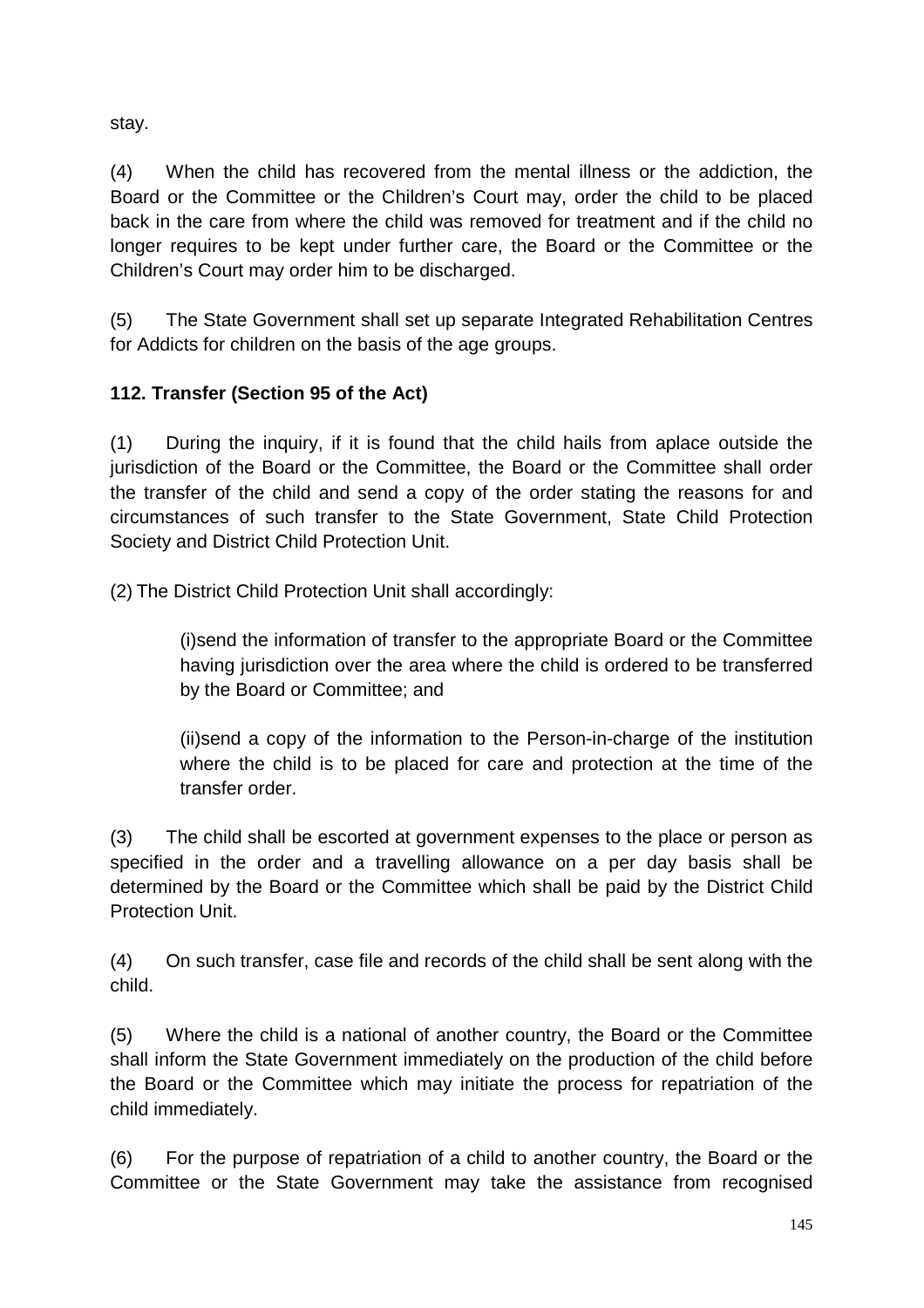voluntary or non-government organisations.

(7) During the period pending the finalization of the repatriation the child shall be kept in a Child Care Institution.

(8) The expenses for the repatriation of the child to another country shall be borne by the State Government.

## **113. Release of a child from a Child Care Institution. (Section 97 of the Act)**

(1) The Person-in-charge of the Child Care Institution shall maintain a roster of the cases of children to be released on the expiry of the period of stay as ordered by the Board or the Committee or the Children's Court.

(2) The timely information of the release of a child and of the exact date of release shall be given to the parent or guardian and the parent or guardian shall be called to the Child Care Institution to take charge of the child on that date and if necessary, the actual expenses of the parent's or guardian's journey both ways and of the child's journey from the Child Care Institution shall be paid to the parent or guardian by the Person-in-charge at the time of the release of the child.

(3) If the parent or guardian, as the case may be, fails to come and take charge of the child on the appointed date, the child shall be taken by the escort of the Child Care Institution; and in case of a girl, she shall be escorted by a female escort who shall hand over the custody to her parent/ guardian.

(4) At the time of release or discharge, a child shall be provided with a set of suitable clothing and essential toiletries

(5) When the child attains the age of 18 years, if he has has no parent or guardian, he may be placed in an aftercare programme, subject to the consent of the child and the approval of the Board or the Committee or the Children's Court.

(6) In case the date of release falls on a Sunday or a public holiday, the child may be discharged on the preceding day with an entry to that effect being made in the register of discharge.

(7) The Person-in-charge of the Child Care Institution shall in appropriate cases, order the payment of subsistence money, at such rates as may be fixed from time to time, by the State Government, and the railway and/or road fares, as the case may be.

(8) Where a girl child has no place to go after release and requests for stay in the Child Care Institution after the period of stay is over, the Person-in-charge may,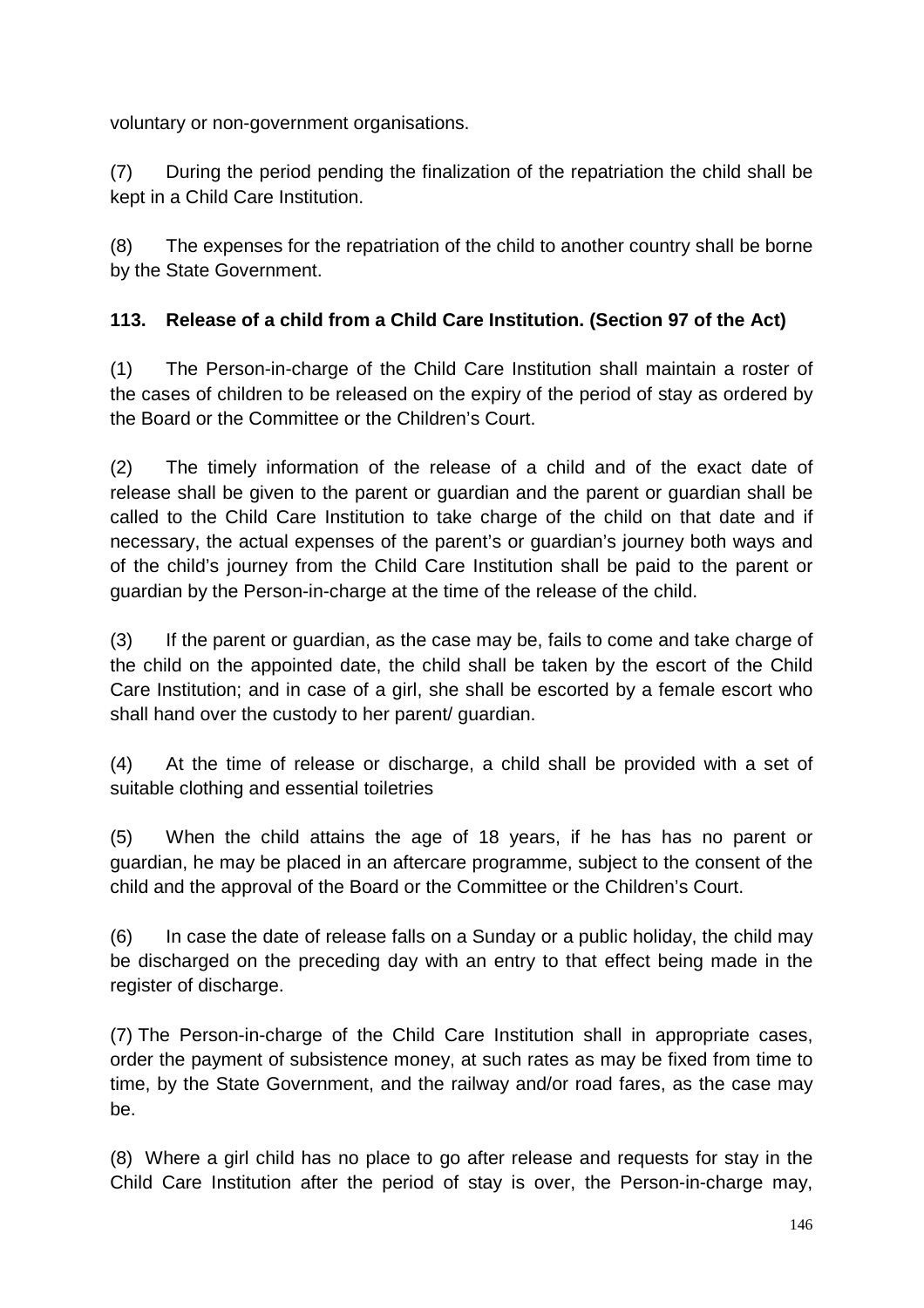subject to the approval of the Board or the Committee or the Children's Court, allow her stay only for a limited period till the time some other suitable arrangement is made.

(9) Where a child fails to fulfil the conditions set by the Board or the Committee or the Children's Court as mentioned in sub-section (1) of section 97 of the Act, the Board or the Committee or the Children's Court, before taking a decision on placing the child back in the institution in terms of proviso to sub-section (1) of section 97, shall conduct an inquiry into:

(i) The conditions which were not fulfilled by the child;

(ii) The circumstances which prevented the child from fulfilling the conditions laid down;

(iii) Whether there was a deliberate and intentional non-compliance with the conditions laid down;

(iv) Behavioural progress of the child; and

(v) Any other factor which may be relevant.

(10) After conducting such inquiry, if the Board or the Committee or the Children's Court is satisfied that there is deliberate and intentional non-compliance of the conditions by the child, it may consider placing the child back in the Child Care Institution concerned.

(11)Where the person under whose supervision the child has been placed fails to fulfil the conditions laid down, the Board or the Committee or the Children's Court, before taking a decision to place the child back in the Child Care Institution concerned, shall consider the placement of the child under the supervision of any other authorised person named in the order, willing to receive and take charge of the child.

(12) Where the Board or the Children's Court in exercise of its powers as a Board decides to extend the period for which the child in conflict with law is liable to be kept in a Child Care Institution in terms of proviso to sub-section (2) to section 97, the total period for which the child is kept in the institution including the period for which the child was released conditionally shall not exceed three years.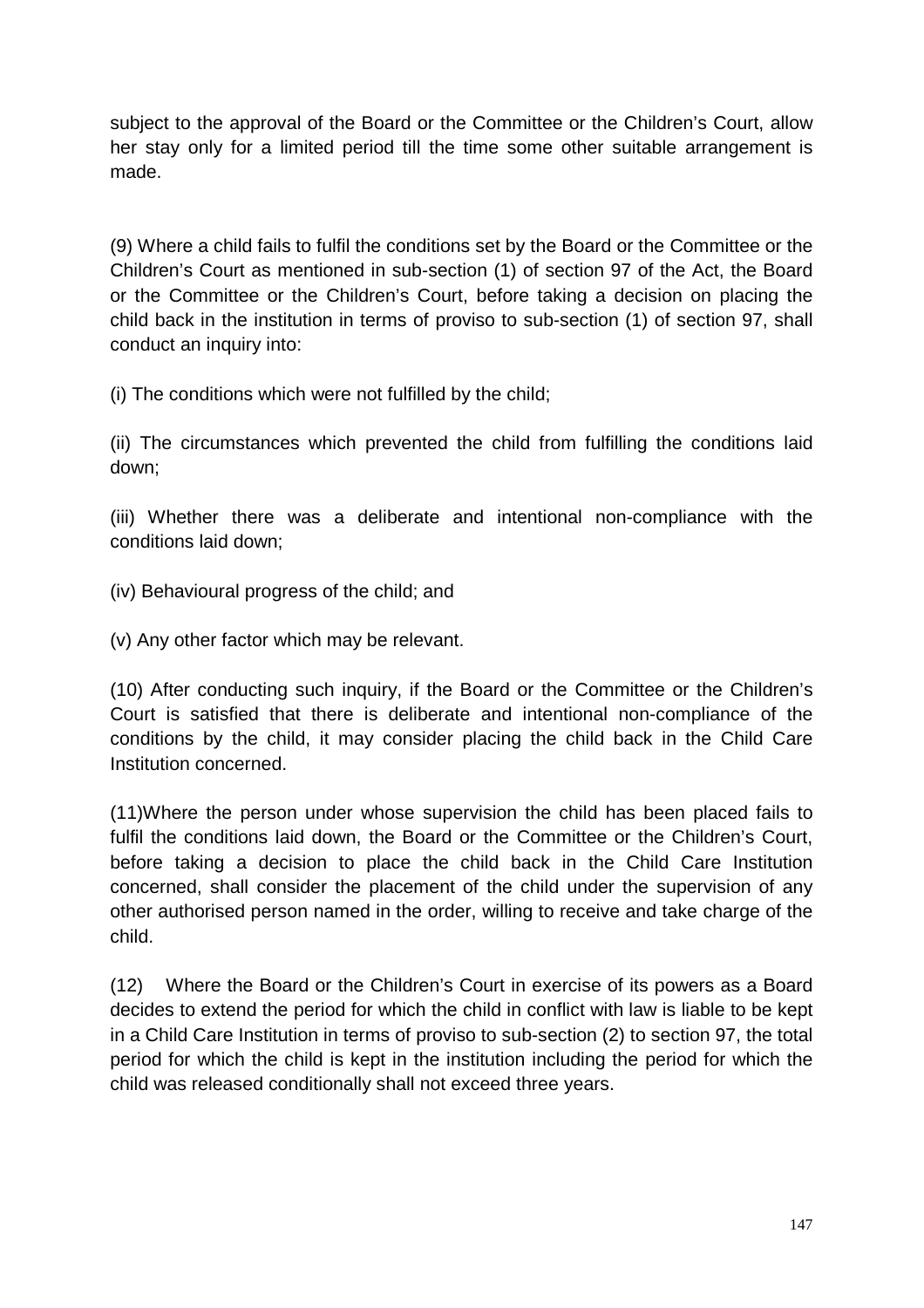#### **114. Restoration and Follow-up**

(1) The Board or the Committee or the Children's Court may make an order in **Form 47** for the release of the child placed in a Child Care Institution after hearing the child and his parents or guardian, and after satisfying itself as to the identity of the persons claiming to be the parents or the guardian.

(2) While passing an order for restoration of the child, the Board or the Committee or the Children's Court shall take into account the reports of the probation officer, social worker or child welfare officer or case worker or non-governmental organisation, including report of a home study prepared on the direction of the Board or the Committee or the Children's Court in appropriate cases, and any other relevant document or report brought before the Board or the Committee or the Children's Court.

(3) The order on restoration shall include an individual care plan prepared by the probation officer or the social worker or the child welfare officer or case worker or non-governmental organization.

(4) The Board or the Committee or the Children's Court, while directing restoration of the child, may pass order for an escort as per **Form 48,** where necessary.

(5) Besides police, the Board or the Committee or the Children's Court may seek collaboration with non-governmental organisations to accompany the child back to the family for restoration.

(6) In case of girls, the child shall necessarily be accompanied by female escorts.

(7) The copy of the restoration order along with a copy of the order for escort as per **Form 48** shall be forwarded by the Board or the Committee or the Children's Court to the District Child Protection Unit which shall provide funds for the restoration of the child, including travel and other incidental expenses.

(8) When a child expresses his unwillingness to be restored back to the family, the Board or the Committee or the Children's Court shall interact with the child to find out the reasons for the same and record the same and the child shall not be coerced or persuaded to go back to the family. The child may also not be restored back to the family where the social investigation report prepared by the child welfare officer or the social worker or the case worker or the non-governmental organisation establishes that restoration to family may not be in the interest of the child. The child would also not be restored back to the family where the parents or guardians refuse to accept the child back. In all such cases, the Board or the Committee or the Children's Court may provide alternative means for rehabilitation.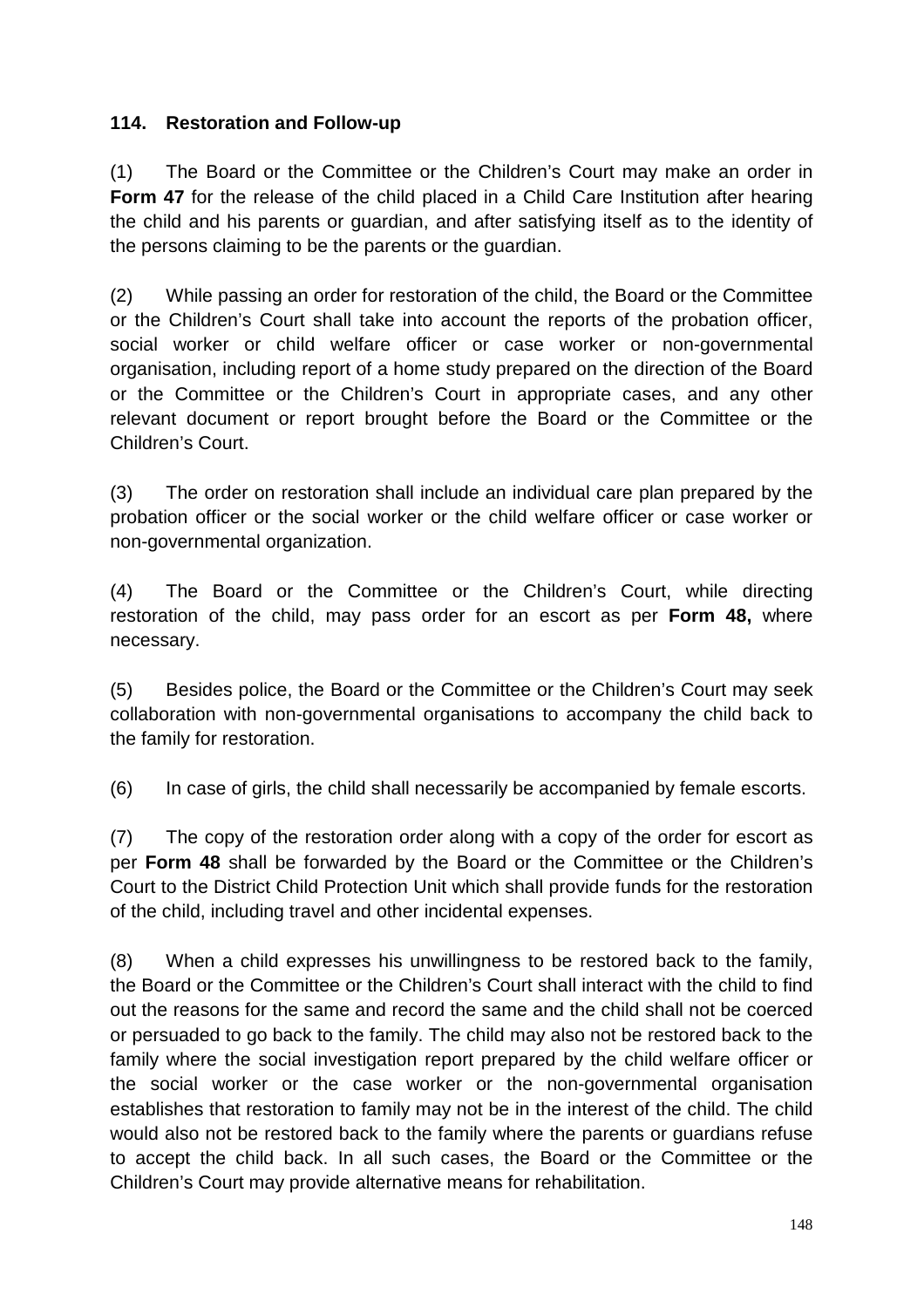(9) A follow-up plan shall be prepared as part of the individual care plan by the probation officer or the child welfare officer or the case worker or the social worker or the non-governmental organisation and the follow-up shall be done as per sub-rules (24), (25) and (26) of rule 27 of these rules.

(10) The follow-up report shall state the situation of the child post restoration and the measures necessary in order to reduce further vulnerability of the child.

## **115. Juvenile Justice Fund (Section 105 of the Act)**

(1) The State Government shall create a fund called the Juvenile Justice Fund for the welfare and rehabilitation of the children dealt with under the Act and the rules.

(2) The State Government shall make adequate budgetary allocations towards the Juvenile Justice Fund.

(3) Any voluntary donations, contributions or subscriptions or funds under Corporate Social Responsibility, whether or not for any specific purpose, may be credited to the Juvenile Justice Fund.

(4) The Juvenile Justice Fund shall be utilized by the State Government for:

- (i) Establishment and administration of Child Care Institutions;
- (ii) Supporting innovative programmes for the welfare of the children in the Child Care Institutions;
- (iii) Strengthening of legal assistance and support;
- (iv) Providing entrepreneurial support, skill development training or vocational training;
- (v) Providing after care facilities and entrepreneurship fund for providing capital and infrastructure to persons who have crossed the age of eighteen within institutionalized care, for starting up small businesses to support reintegration into mainstream life;
- (vi) Providing support for foster care;
- (vii) Providing witness protection and rehabilitation of children in special circumstances including children released from militant groups and adult groups such as to provide a new identity;
- (viii) Meeting the expenses of travel for trial and restoration of children, including the expenses of the escorts;
- (ix) Scholarship programmes for children covered under the Act;
- (x) Creating child friendly police stations, Boards, courts and Committees;
- (xi) Capacity building for parents and caregivers to understand special needs of children;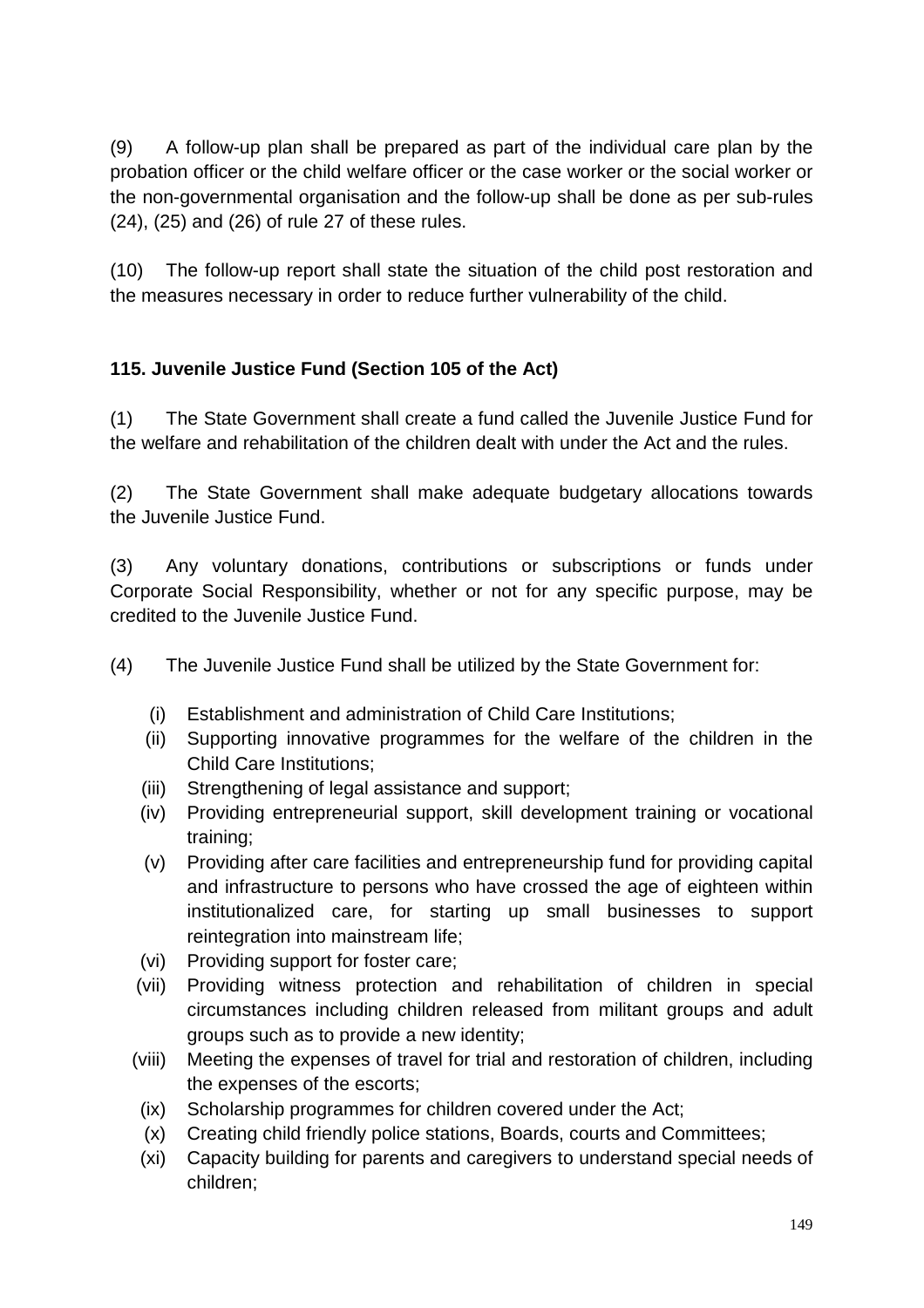- (xii) Awareness generation programmes on child rights and offenses against children;
- (xiii) Creating community-based child protection programmes to identify and report offenses against children;
- (xiv) Providing specialized professional services, counsellors, translators, interpreters, social workers, mental health workers, vocational trainers etc. for the children covered under the Act;
- (xv) Providing recreational facilities and extra-curricular activities for the children covered under the Act including those in Child Care Institutions; and
- (xvi) Any other programme or activity to support the holistic growth, development and well-being of a child covered under the Act and the rules.

(5) The Juvenile Justice Fund shall be maintained and administered through the State Child Protection Society.

## **116. State Child Protection Society (Section 106 of the Act)**

(1) The State Child Protection Society may delegate the financial powers in respect of the Juvenile Justice Fund to the Member Secretary of the Society.

(2) The State Child Protection Society, with the approval of the State Government shall adopt financial rules to govern the utilization of the Juvenile Justice Fund.

(3) The Member Secretary of the State Child Protection Society shall maintain regular accounts and all money and properties, and all incomes and expenditure of the Juvenile Justice Fund shall be audited annually.

(4) The annual statement of accounts in respect of the Juvenile Justice Fund for every financial year shall be prepared by the Member Secretary or such officer of the State Child Protection Society as may be authorized by the State Government.

(5) The State Child Protection Society shall forward to the State Government quarterly reviews of expenditure incurred from the Juvenile Justice Fund and the expenditure likely to be incurred during the remaining part of the financial year.

(6) The Member Secretary shall supervise the maintenance of the accounts in respect of the Juvenile Justice Fund, the compilation of financial statement and returns and shall also ensure that all account books, connected vouchers and other documents and papers of the Juvenile Justice Fund required by the office of the Comptroller and Auditor General for the purpose of auditing the accounts are placed at the disposal of that officer.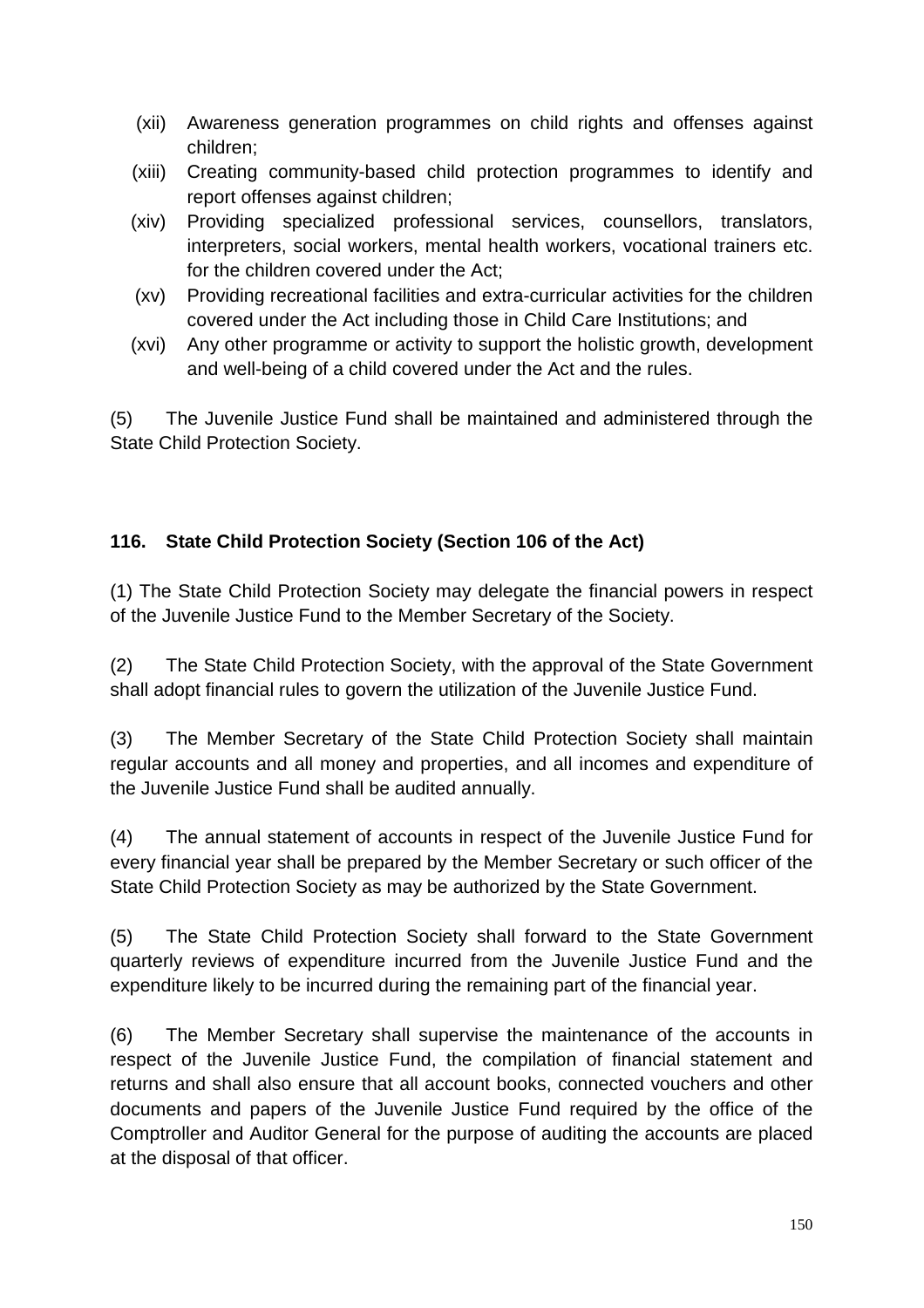(7) The accounts in respect of the Juvenile Justice Fund shall be maintained in the formats prescribed by the office of the Comptroller and Auditor General of India from time to time.

(8) The annual statement of accounts in respect of the Juvenile Justice Fund shall be signed and authenticated by the Member Secretary and certified by the auditors.

(9) The annual statement of accounts in respect of the Juvenile Justice Fund shall be submitted to the office of the Comptroller and Auditor General on or before the 30th of June following the year to which the accounts relate which shall audit the accounts in respect of the Juvenile Justice Fund and submit the audit report.

(10) The State Child Protection Society shall, within thirty days of the receipt of the audit report, remedy any defect orirregularity pointed out therein, and submit its report to the Government concerned and to the office of the Comptroller and Auditor General about the action taken by it.

(11) The State Child Protection Society, for the purposes of the Act and these rules, shall mean the State Child Protection Society set up under the Integrated Child Protection Scheme and regulations thereunder.

(12) In addition to the functions assigned to the State Child Protection Society under the Integrated Child Protection Scheme, it shall have the following functions:

- (i) Overseeing the implementation of the Act and the rules in the State and supervision and monitoring of agencies and institutions under the Act;
- (ii) Addressing road-blocks, issues, complaints received regarding care and protection of children;
- (iii) Ensuring that all institutions that need to be set up under the Act and the rules are in place and performing their assigned roles;
- (iv) Reviewing reports received from various District Child Protection Units on the functioning of institutions in various districts and taking action to facilitate the protection of children wherever necessary and monitoring the functioning of the District Child Protection Units;
- (v) Develop programmes for foster care, sponsorship, after-care and long term custody of children;
- (vi) Inquire into, seek reports and make recommendations in cases of death or suicide in Child Care Institutions and under other institutional care.
- (vii) Ensuring inter-department coordination and liaisoning with the relevant departments of the State and Central Governments and State Child Protection Societies of other States/UTs;
- (viii) Networking and coordinating with civil society organisations working for the effective implementation of the Act and the rules;
- (ix) Maintaining a state level database of all children in institutional care and family based non-institutional care and updating it on a quarterly basis;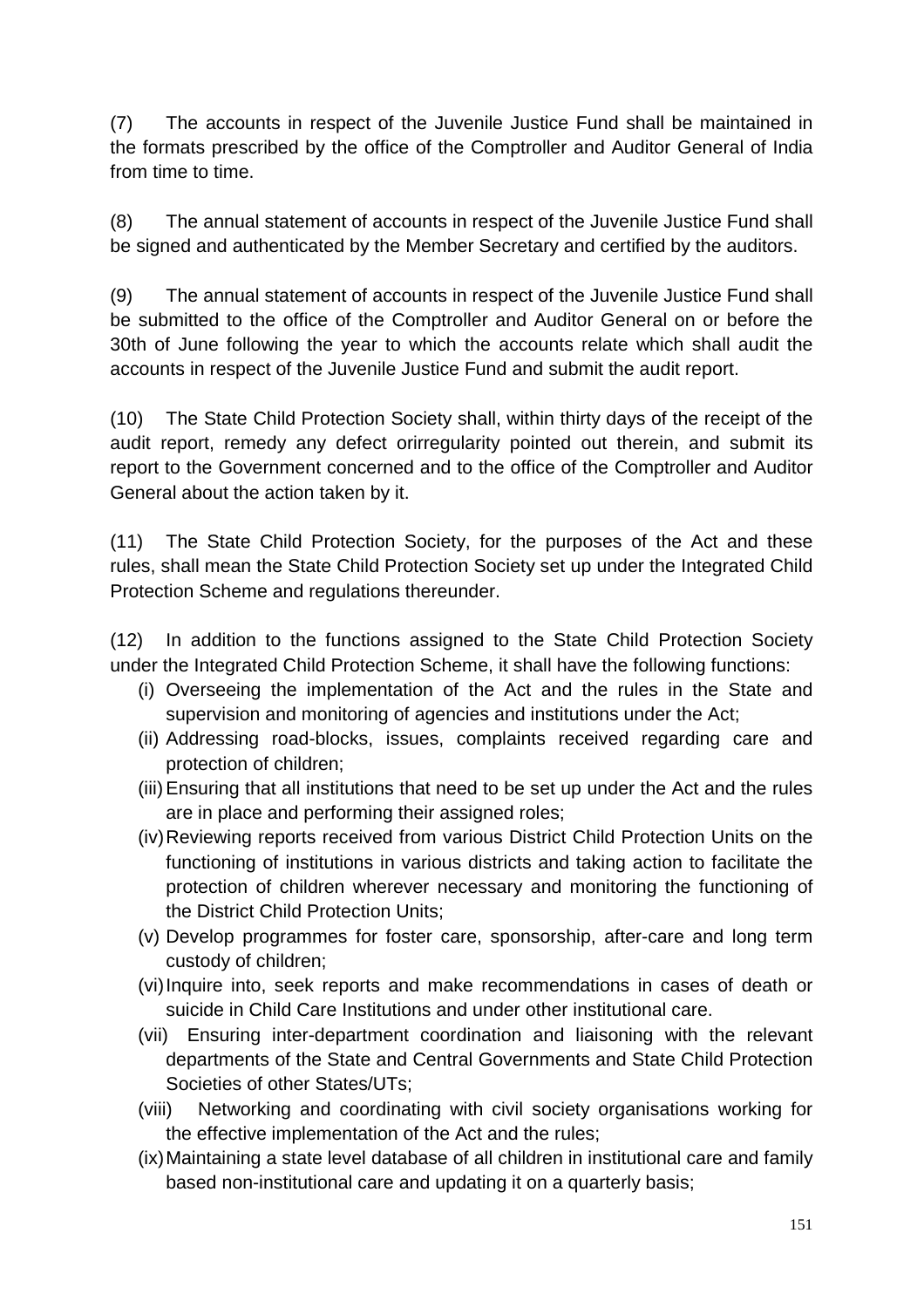- (x) Maintaining a database of Child Care Institutions, Specialized Adoption Agencies, open shelters, fit persons and fit facilities, registered foster parents, sponsors, after care organisations and institutions etc. at the State level;
- (xi) Maintaining a database of medical and counselling centers, de-addiction centers, hospitals, open schools, education facilities, apprenticeship and vocational training programmes and centers, recreational facilities such as performing arts, fine arts and facilities for children with special needs and other such facilities at the State level;
- (xii) Monitoring and administering the Juvenile Justice Fund set up by the State Government including disbursal of funds to the District Child Protection Units and Special Juvenile Police Units;
- (xiii) Maintaining separate accounts for all funds received by the State Child Protection Society such as the Juvenile Justice Fund, funds under Integrated Child Protection Scheme etc. and getting the same audited;
- (xiv) Awareness generation among public on various aspects of the Act and the rules specifically the existent institutional framework, rehabilitation measures, penalties, procedures etc. for better protection of children;
- (xv) Organizing and conducting programmes for the implementation of the Act including training and capacity building of stakeholders under the Act and the rules;
- (xvi) Commissioning research programmes on child protection and implementation of the Act and the rules;
- (xvii) Coordinating with State Legal Services Authority and law schools in the State for implementation of the Act and the rules; and
- (xviii) All other functions that are necessary for the effective implementation of the Act and the rules.

(3) The Member Secretary of the State Child Protection Society shall be the Nodal Officer in the State for the implementation of the Act and the rules.

### **117. District Child Protection Unit. (Section 106 of the Act)**

(1) The District Child Protection Unit, for the purposes of this Act, shall mean the District Child Protection Unit set up under the Integrated Child Protection Scheme and regulations there under to coordinate and implement all child rights and protection activities at the district level.

(2) In addition to the functions assigned to the District Child Protection Unit under the Integrated Child Protection Scheme, it shall have the following functions:

- (i) maintain report of quarterly information sent by the Board about children in conflict with law produced before the Board and the quarterly report sent by the Committee;
- (ii) arrange for individual or group counselling and community service for children in conflict with law;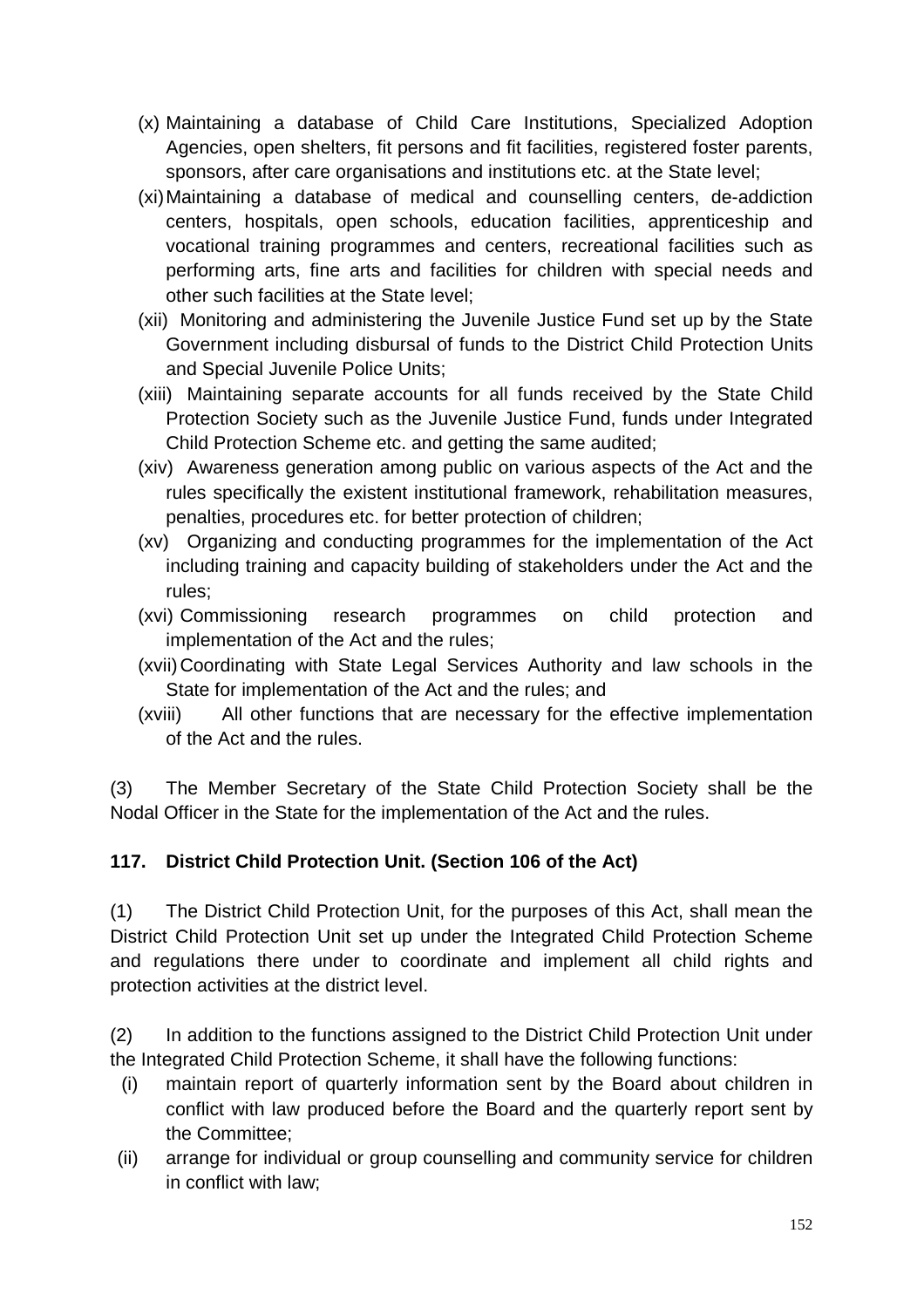- (iii) conduct follow up of the individual care plan prepared on the direction of the Children's Court for children in the age group of 16-18 years found to be in conflict with law for committing heinous offence;
- (iv) conduct review of the child placed in the place of safety every year and forward the report to the Children's Court;
- (v) maintain a list of persons who can be engaged as monitoring authorities and send the list of such persons to the Children's Court along with bi-annual updates;
- (vi) maintain record of run- away children from Child Care Institutions;
- (vii) identify families at risk and children in need of care and protection;
- (viii) assess the number of children in difficult circumstances and creating districtspecific databases to monitor trends and patterns of children in difficult circumstances;
- (ix) periodic and regular mapping of all child related services at district for creating a resource directory and making the information available to the Committees and Boards from time to time;
- (x) facilitate the implementation of non-institutional programmes including sponsorship, foster care and after care as per the orders of the Board or the Committee or the Children's Court;
- (xi) facilitate transfer of children at all levels for their restoration to their families;
- (xii) ensure inter-departmental coordination and liaise with the relevant departments of the State Government and State Child Protection Society of the State and other District Child Protection Units in the State;
- (xiii) network and coordinate with civil society organizations working under the Act;
- (xiv) inquire into, seek reports and take action in cases of death or suicide in child care institutions and under other institutional care and submit the reports to the State Child Protection Society;
- (xv) look into the complaints and suggestions of the children as contained in the children's suggestion box and take appropriate action;
- (xvi) be represented on the Management Committees within the Child Care Institutions;
- (xvii) maintain a district level database of missing children in institutional care and uploading the same on 'Trackchild' portal and of children availing the facility of Open Shelter and of children placed in foster care;
- (xviii) maintain a database of child care institutions, specialized adoption agencies, open shelter, fit persons and fit facilities, registered foster parents, sponsors, after care organisations and institutions etc. at the district level and forward the same to the Boards, the Committees, the Children's Courts and the State Child Protection Society, as the case may be;
- (xix) maintain a database of medical and counselling centers, de-addiction centers, hospitals, open schools, education facilities, apprenticeship and vocational training programmes and centers, recreational facilities such as performing arts, fine arts and facilities for children with special needs and other such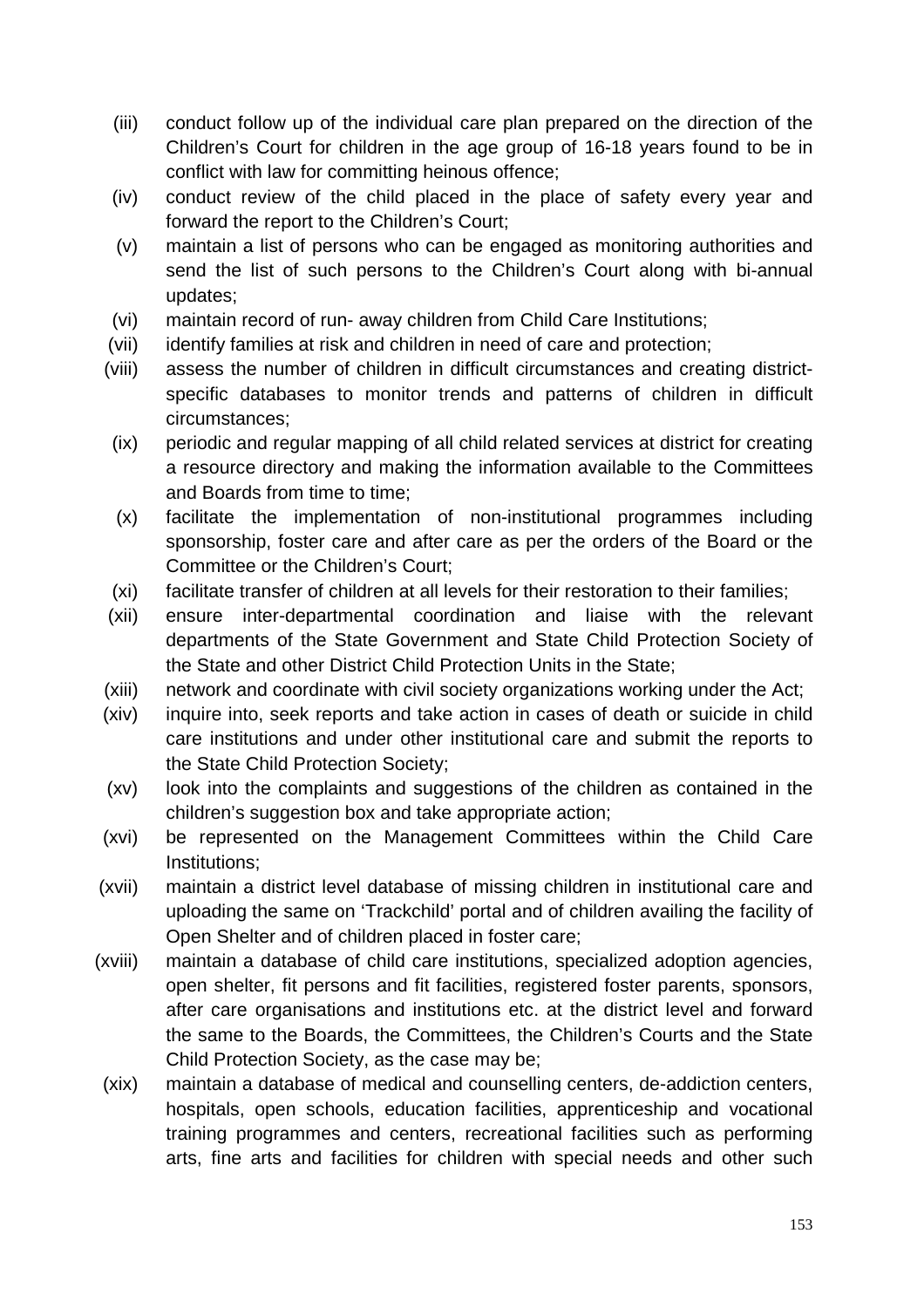facilities at the district level and forward the same to the Boards, the Committees, the Children's Courts and the State Child Protection Society;

- (xx) maintain a database of special educators, mental health experts, translators, interpreters, counsellors, psychologists or psycho-social workers or other experts who have experience of working with children in difficult circumstances at the district level and forward the same to the Boards and the Committees and the State Child Protection Society;
- (xxi) generate awareness amongst public on various aspects of the Act specifically the existent institutional framework, penalties, procedures etc. for better protection of children, create an easy reporting mechanism for crimes against children, especially on child sexual abuse, trafficking, child marriage and prepare an action plan for elimination of child begging, which shall be reviewed on a quarterly basis;
- (xxii) keep in safe custody seized articles in respect of which no criminal case has been registered;
- (xxiii) organize and conduct programmes for the implementation of the Act including training and capacity building of stakeholders under the Act;
- (xxiv) commission research programmes on child protection and implementation of the Act;
- (xxv) coordinate with District Legal Services Authority and law schools in the State for implementation of the Act;
- (xxvi) organize quarterly meeting with all stakeholders at district level including CHILDLINE, Specialised Adoption Agencies, Officer-in-charges of child care institutions, government departments, non-governmental organisations and members of public to review the progress and implementation of the Act;
- (xxvii) submit a monthly report to the State Child Protection Society;
- (xxviii) notify the State Government about a vacancy in the Board or the Committee six months before such vacancy arises;
- (xxix) constitute Inspection Committees, for inspecting all institutions under the Act and ensure visits to each institution at least once in three months;
- (xxx) review reports submitted by Inspection Committees and resolve the issues raised through coordination among the stakeholders;
- (xxxi) provide secretarial staff to the Committees and the Boards;
- (xxxii) all other functions necessary for effective implementation of the Act.

(3) The District Child Protection Officer shall be the Nodal Officer in the district for the implementation of the Act and the rules.

### **118. Special Juvenile Police Unit: (Section 107 of the Act)**

(1) The State Government shall constitute a Special Juvenile Police Unit in each district and city within four months of the notification of these rules.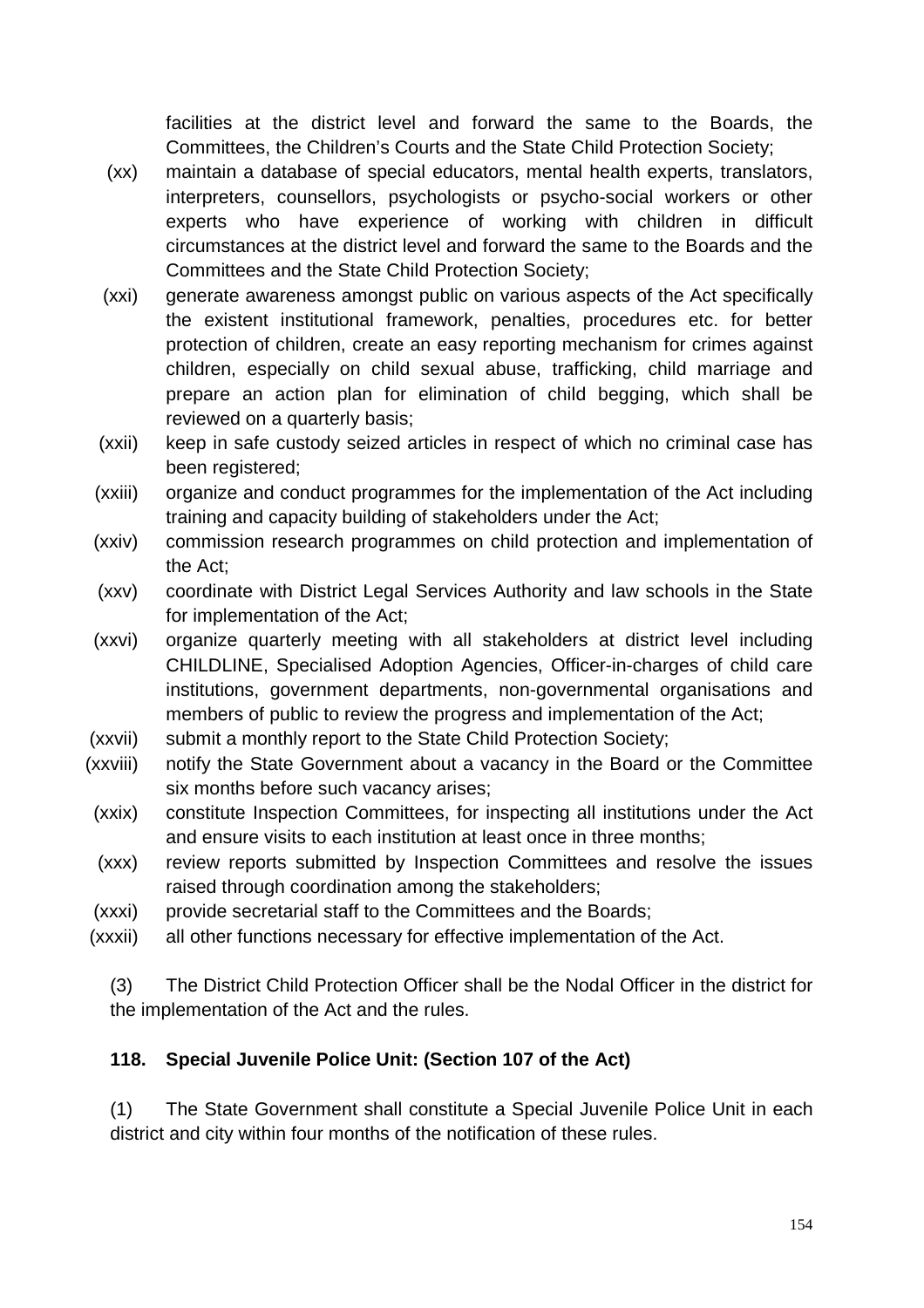(2) The Central Government shall constitute a Special Juvenile Police Unit for the Railway Protection Force/ Government Railway Police at every railway station as per requirement and where a Special Juvenile Police Unit cannot be set up, at least one Railway Protection Force/Government Railway Police Officer shall be designated as the Child Welfare Police Officer.

(3) The Child Welfare Police Officers and other police officers of the Special Juvenile Police Unit shall be given, appropriate training and orientation to deal with matters concerning children.

(4) The Special Juvenile Police Unit shall have a separate building/ room with a separate entrance. It shall not look like a jail and shall not have lockups. Such a room shall be bright and attractive to the children and shall be well lit and airy.

(5) The provision of physical infrastructure in the Special Juvenile Police Unit may be as under:

|    | Office of the Special Juvenile Police Unit               |  |
|----|----------------------------------------------------------|--|
| 2. | Meeting/ Conference Room                                 |  |
| 3. | Child friendly corner with recreational facility and   1 |  |
|    | conveniences                                             |  |
| 4. | <b>Free Legal Services Centre</b>                        |  |
| 5. | <b>Counselling and Guidance Unit</b>                     |  |
| 6. | Waiting Hall for the children and their parents/         |  |
|    | guardians                                                |  |

 (6) The State Government may make provision for the following logistical and Information Technology requirements in the Special Juvenile Police Unit:

- (i) Computer set including UPS and printers
- (ii) Photocopier with scanner
- (iii) Telephone with Internet Broadband connection
- (iv) Fax machine
- (v) Furniture i.e. Chairs, tables, file cabinets, etc. as per requirement
- (7) The staff provided in the Special Juvenile Police Unit may be as under:
	- (i) Head, an Officer not below the rank of Deputy Superintendent of Police or above
	- (ii) Child Welfare Police Officers
	- (iii) Counsellor
	- (iv) Social Workers
	- (v) Para Legal Volunteer/ Legal Services Counsel
	- (vi) Data Entry Operator
	- (vii) Field Assistant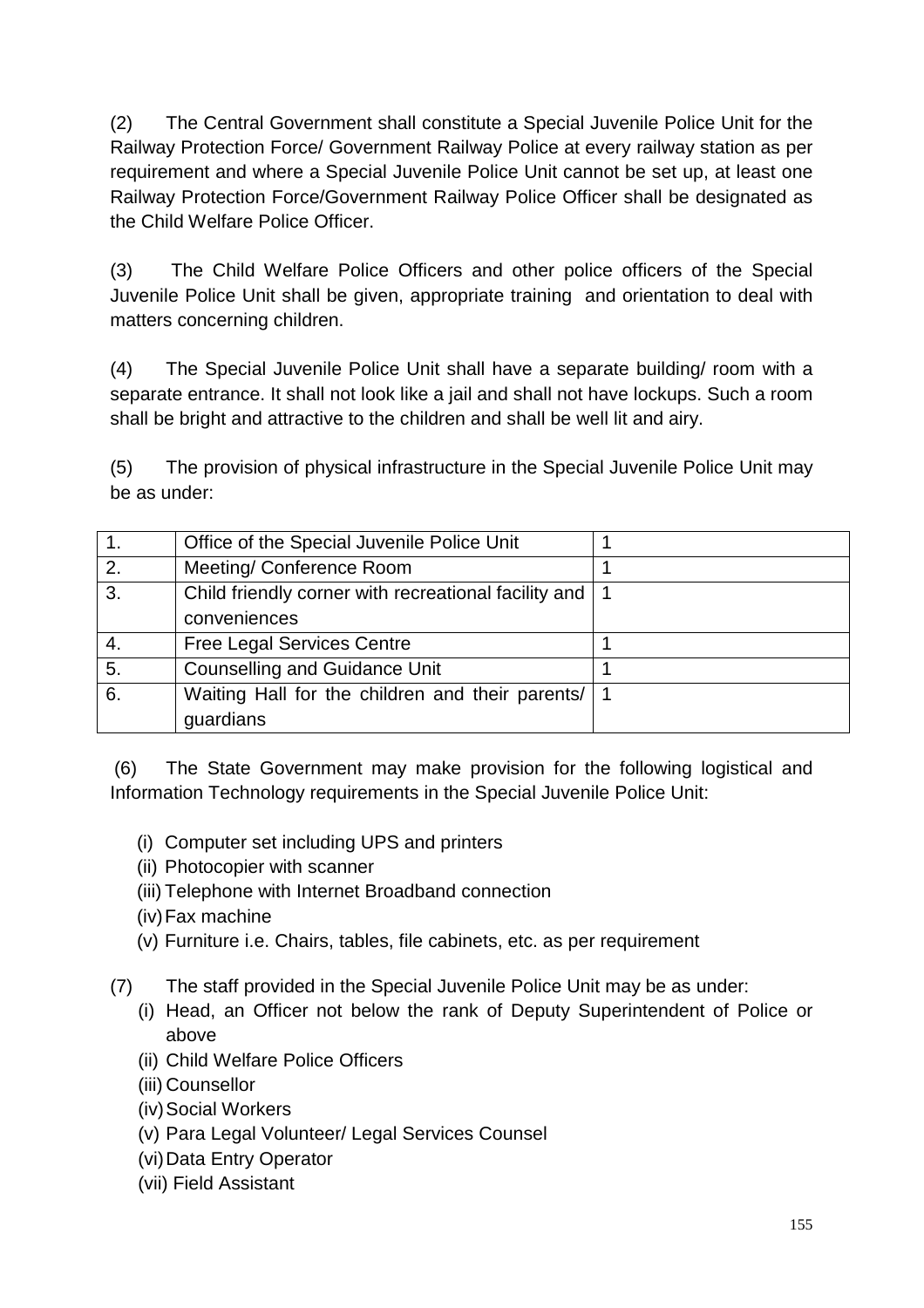(viii) MTS (Multi-tasking staff)

(8) The police officer interacting with children shall be in casual clothes and not in uniform. For dealing with girl child, woman police personnel shall be engaged.

(9) The Child Welfare Police Officer or any other police officer shall speak in polite and soft manner to a child brought before the Special Juvenile Police Unit. They shall not use harsh or forceful language and shall maintain dignity and selfesteem of the child.

(10) Where questions that may lead to discomfort of the child are to be asked, such questions shall be asked in tactful manner. Dolls and/ or drawings can be used to communicate with the child to bring out and identify element of abuse.

(11) When an FIR is registered for offence against child/children, a copy of the FIR shall be handed over to the complainant/ child victim. Subsequent to the completion of investigation, copy of investigation report and other relevant documents shall be handed over the complainant or any person authorized to act on his/her behalf.

(12) The Special Juvenile Police Unit shall have adequate security so that no unwanted person can enter such room and disturb the child. The room shall have a well monitored CCTV camera.

(13) No accused/ suspected accused shall be brought in contact with the child and where the victim and the person in conflict with law are both children, they shall not be brought in contact with each other.

(14) The Special Juvenile Police Unit shall have well equipped medical kit to meet immediate medical needs of the child.

(15) The Special Juvenile Police Unit shall have clean wash room and toilet which shall be child friendly in nature.

(16) The Special Juvenile Police Unit shall have a list of:

(i) The Board and Child Welfare Committee(s) in its respective jurisdiction, their place of sitting, hours of sitting, names and contact details of Principal Magistrate and members of the Board, names and contact details of Chairperson and members of the Committee and the procedures to be followed before the Board and the Committee;

(ii) Contact details of the Child Care Institutions and fit facilities in its respective jurisdiction; and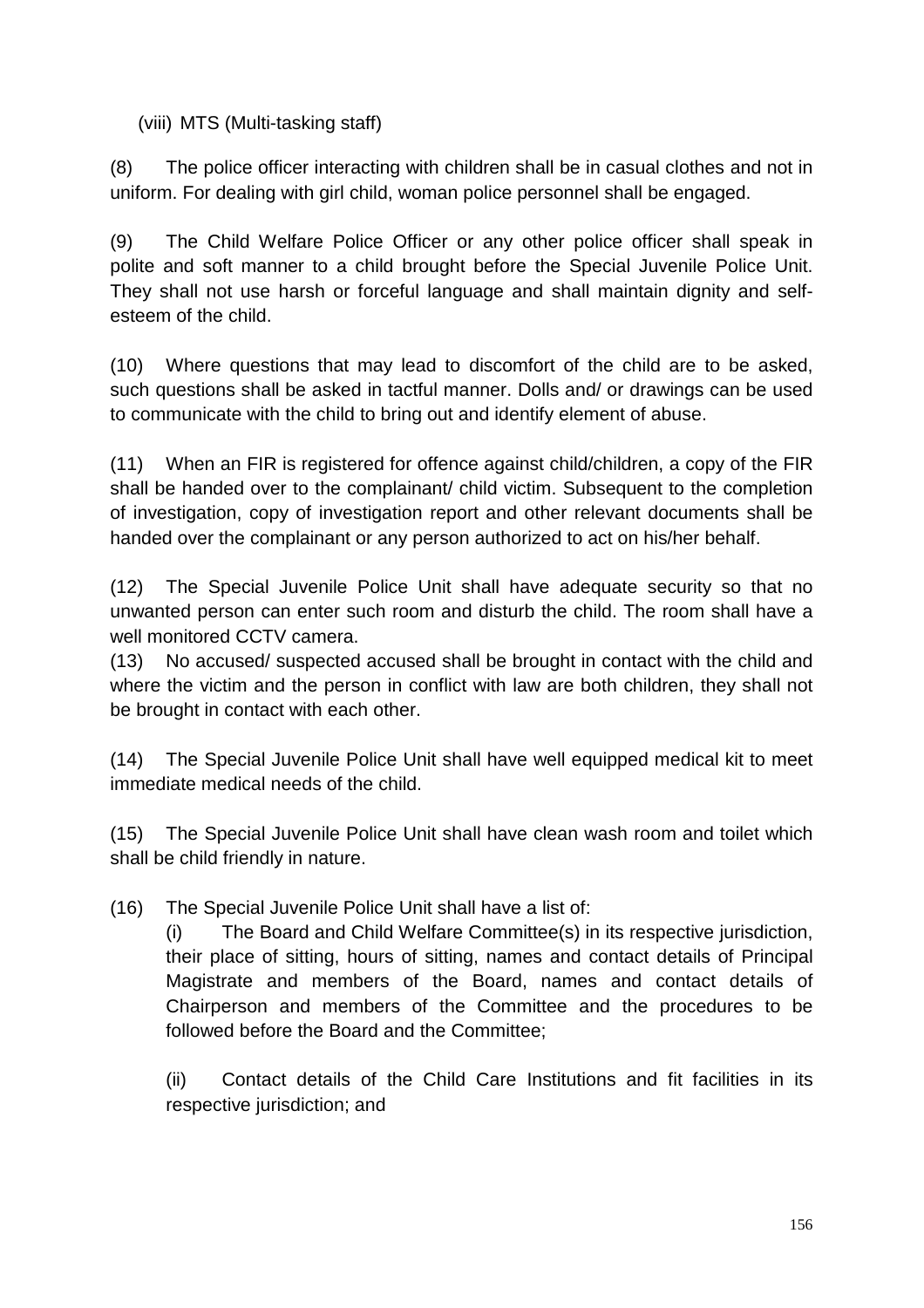(iii) Various governmental and non-governmental organizations working in the area of child welfare, so that necessary legal and emotional support can be provided to the child.

(17) The names and contact details of the Special Juvenile Police Unit/ Child Welfare Police Officer shall be placed at a conspicuous part at the police stations, Child Care Institutions, Committees, Boards and the Children's Courts.

(18) The Special Juvenile Police Unit shall work in close co-ordination with the District Child Protection Unit, the Board and the Committee in the matters concerning the welfare of children within its jurisdiction.

(19) The Special Juvenile Police Unit shall coordinate with the District Legal Services Authority to provide legal aid to children.

(20) The Special Juvenile Police Unit shall undertake programmes for awareness in the community and schools about child care, protection, abuse, neglect, addiction, vulnerability, high risk behavior etc. with the aim to encourage reporting of such incidents and prevention.

(21) The Special Juvenile Police Unit at the district level shall coordinate and function as a watchdog for providing legal protection against all kinds of cruelty, abuse and exploitation of the child.

(22) The Special Juvenile Police Unit shall take cognizance of adult perpetrators of crimes against children and ensure that they are, without delay, apprehended and booked under the appropriate provisions of the law and for this purpose the district level units shall maintain liaison with other units of police stations.

(23) The Special Juvenile Police Unit shall seek assistance from the voluntary organizations, panchayats and gram sabhas and Resident Welfare Associations in identifying children in conflict with law as well as reporting cases of violence against children, child neglect and child abuse.

(24) The Special Juvenile Police Unit shall seek assistance from voluntary or nongovernmental organizations identified by the State Government for the purpose of assisting Special Juvenile Police Unit and local police stations at the time of apprehension, in preparation of necessary reports, for taking charge of children until production and at the time of production before the Board as per sub-rule 11 of rule 10 of these rules.

(25) The Special Juvenile Police Unit shall identify the organizations or institutions housing children which are not registered under the Act and inform the, the District Child Protection Unit and the Board or the Committee.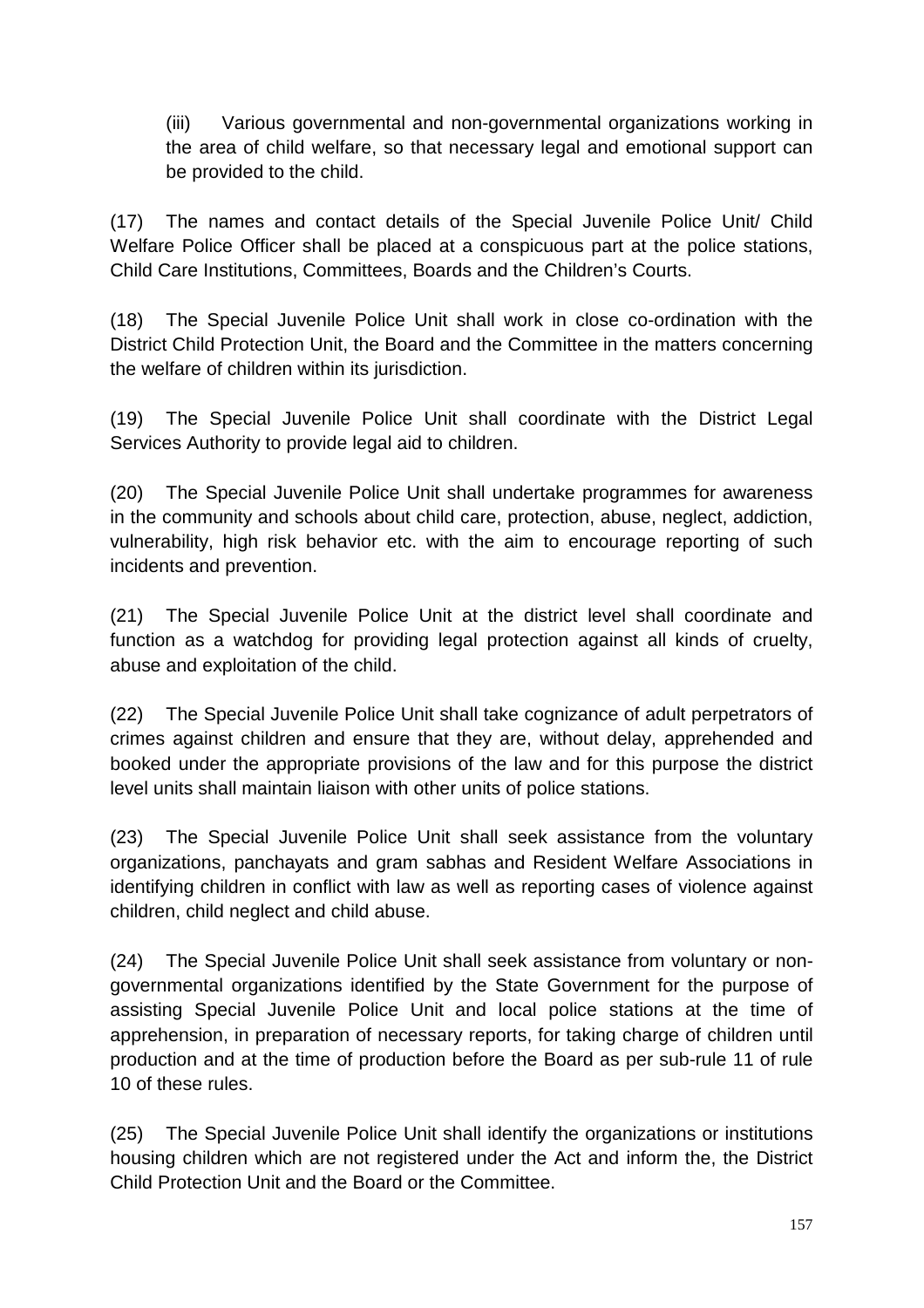(26) A Nodal Officer from police not less than the rank of DSP shall be designated to coordinate and upgrade the role of police on all issues pertaining to care and protection of children under the Act and the rules.

#### **119. Selection Committee and its composition.**

(1) The State Government shall constitute a Selection Committee for a period of three years by notification in the official gazette consisting of the following members, namely:

- (i) a retired judge of High Court as the Chairperson;
- (ii) one representative from the Department of Women and Child not below the rank of Director as the ex-officio Member Secretary;
- (iii) two representatives from two different reputed non-governmental organizations respectively working in the area of child development or child protection for a minimum period of seven years but not running or managing any children's institution;
- (iv) two representatives from academic bodies/Universities preferably from the faculty of social work, psychology, sociology, child development, health, education, law, and with special knowledge/ experience of working on children's issues for a minimum period of seven years; and

(2) The Committee shall continue for a period of three months after the completion of its tenure or till the time new Committee is constituted, whichever is earlier.

(3) If a vacancy arises in the Selection Committee, the Member Secretary shall intimate the Secretary, Department of Women and Child Development who shall take steps to fill the vacancy at the earliest.

(4) The quorum for the meeting of the Selection Committee shall be not less than four Members, including the Chairperson and the Member Secretary.

(5) The Member Secretary of the Selection Committee shall be responsible for convening the meetings of the Selection Committee at such times as may be necessary for facilitating and carrying out the functions of the Selection Committee.

(6) The Member Secretary shall maintain the minutes of the selection process and all other meetings of the Selection Committee.

(7) The Chairperson and non-official members of the Selection Committee shall be paid such sitting fees and travel allowances as may be fixed by the State Government from time to time.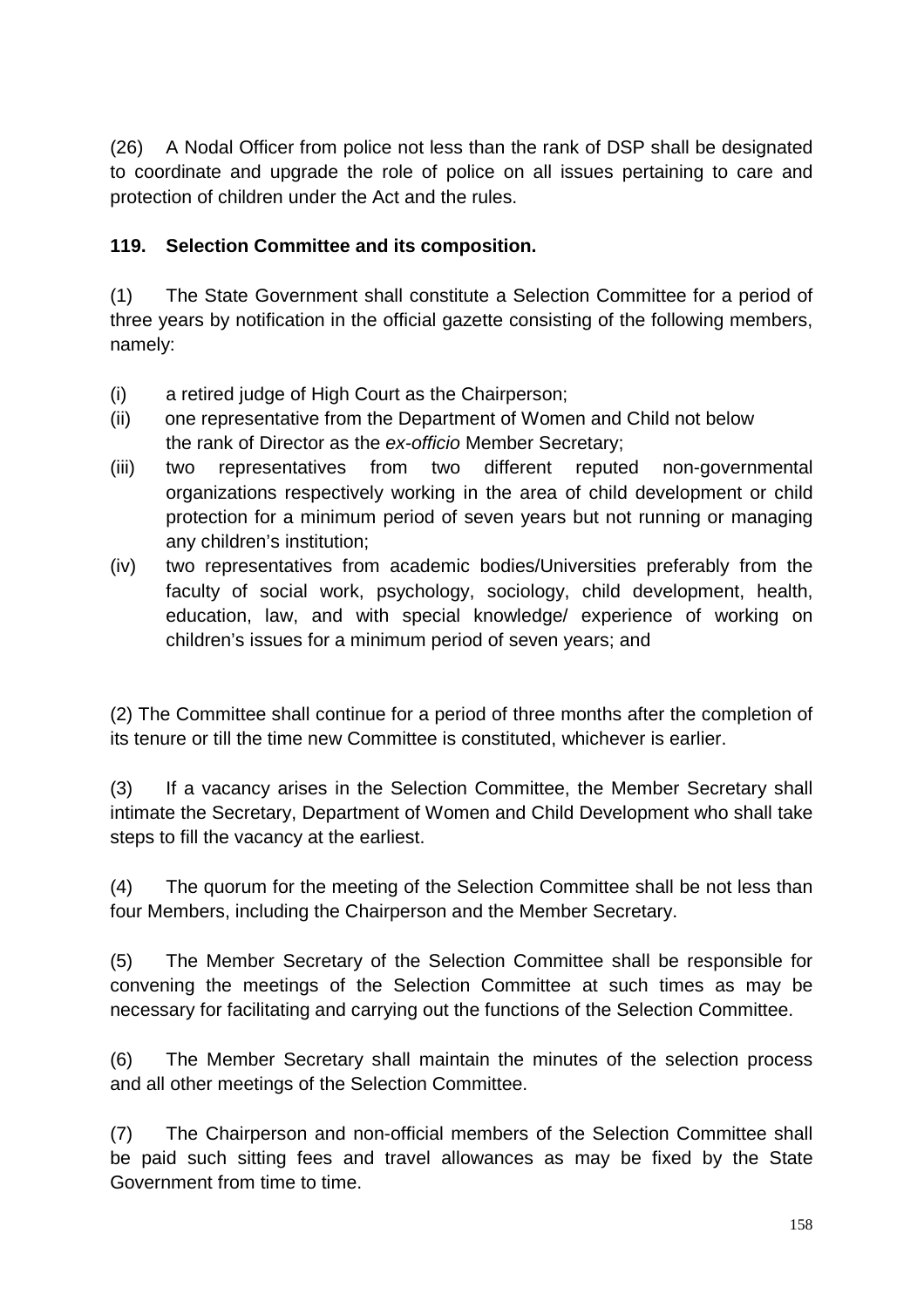(8) All communications relating to the working and discharge of the functions of the Selection Committee shall be addressed to the Office of the Member Secretary, who shall place the same before the Selection Committee.

(9) The Selection Committee shall recommend names for constitution of the State or District or City level Inspection Committees as required under section of the Act.

(10) An online system may be developed for selection, all selections shall be made after an open advertisement and through transparent procedures.

(11) All records relating to selection shall be placed on the website of the State Government Department concerned.

### **120. Selection of Chairperson/Members of the Committee/Board -**

(1) The Member Secretary of the Selection Committee shall initiate the process of filling up a vacancy six months prior to the incumbent demitting office.

 Provided that if a vacancy arises on account of resignation or death of the Chairperson of the Committee or a Member of the Board or Committee the Member Secretary of the Selection Committee shall immediately initiate the process for filling up such vacancy.

(2) For selection of members of the Board or Chairperson and members of the Committee, the State Government through the Member Secretary of the Selection Committee shall call for applications through public advertisement in the local and national newspapers and official website of Department of Women and Child Development.

(3) The Member Secretary shall screen all the applications received and place the applications which fulfil the basic eligibility requirements before the Selection Committee.

(4) The Selection Committee shall evaluate the candidates on the basis of qualifications, experience of working with children and personal interaction with the candidate.

(5) Where the Selection Committee is required to consider an application for renewal of tenure of Members of the Board, it shall evaluate the application on the basis of the following criteria:

(i) Regular Performance Appraisals of the Member carried out by the District Judge quarterly as per a prescribed format, a copy of which shall be made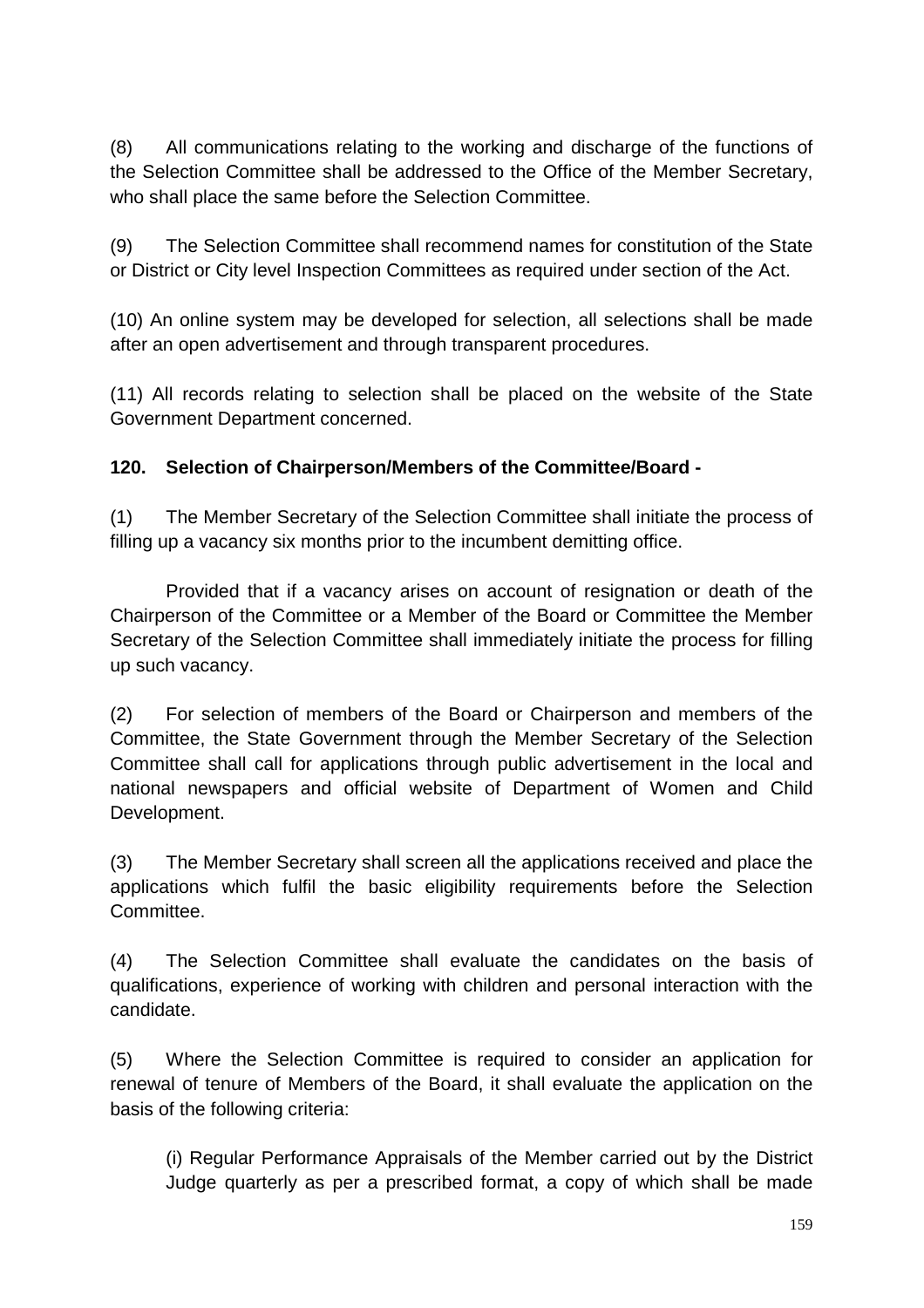available to the Chairperson and Members of the Selection Committee by the Member Secretary;

(ii) Complaints if any, received and addressed by the Selection Committee against the person seeking an extension of tenure; and

(iii) Interaction with such applicant.

(6) The Selection Committee shall, on the basis of the evaluation procedure and criteria, select and recommend a panel of names in order of merit to the State Government for appointment as Members of the Board or Chairperson/Members of the Committee as the case may be.

(7) In recommending a panel of names, the Selection Committee shall prepare separate panels for the position of Chairperson of the Committee, Members of the Committee and Members of the Board respectively.

(8) The list of finalised names shall be duly signed by all members of the Selection Committee present at the time of selection and the Member Secretary of the Selection Committee shall forward the finalised list to the State Government for appointment.

(9) Names on the panel shall be valid for consideration for a period of one year which may be extended by six months where a new panel has not yet been constituted, in order to fill in vacancies which may arise during such period either due to non-reporting of the selected persons within a stipulated time from the date of appointment, or otherwise during the tenure of the Board or Committee.

(10) A letter of appointment shall be given by the State Government to the selected persons, on due completion of the training programme, stating the date of joining and containing a job description and terms of reference, along with a copy of a Code of Conduct required to be followed by Chairperson/Members of the Committee and Members of the Board as the case may be.

 Provided that the State Government shall develop such Code of Conduct within one month of the coming into force of these rules.

(11) In the event of a vacancy in the Board or Committee, the District Child Protection Unit shall inform the State Government for filling up such vacancy.

(12) The State Government shall fill the vacancies on the basis of the panel of names recommended by the Selection Committee.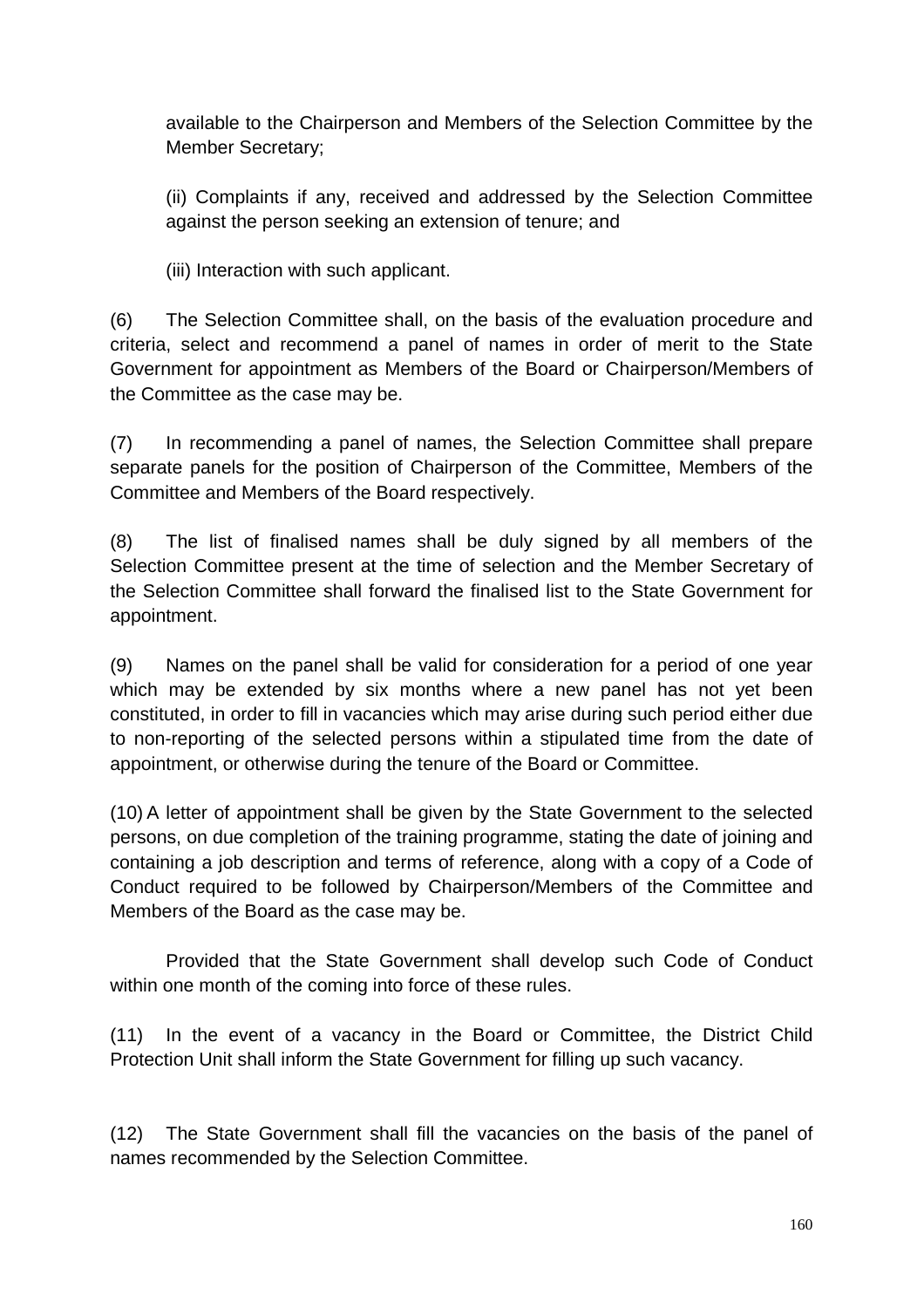(13) In the event of any complaint against a member of the Board or Committee, the State Government Department concerned shall hold necessary inquiry except in respect of judicial officers; complaints against judicial officers will be forwarded to the Registrar of the High Court for further action,

(14) The State Government Department concerned shall complete the inquiry within a period of one month and take appropriate action within two months.

(15) If a police case is registered against the person concerned, Government may suspend the appointment for such term as they direct.

## **121. Training of personnel dealing with children**

(1) The State Government shall provide for training of personnel appointed under the Act and the rules and each category of staff, in keeping with their statutory responsibilities and specific jobs requirements.

- (2) The training programme shall include:
	- (i). Introduction on the Act and the rules;
	- (ii). Orientation on child welfare, care and protection;
	- (iii). Induction training of the newly recruited personnel;
	- (iv). Refresher training courses and skill enhancement programmes, documentation and sharing of good practices; and
	- (v). Conferences, seminars, workshops.

(3) The following categories personnel will have to undergo pre-posting/ job training mandatorily for minimum period of fifteen days

| SI.     | <b>Personnel</b>                               |  |
|---------|------------------------------------------------|--|
| No.     |                                                |  |
| $1_{-}$ | Children's Court and Principal Magistrates of  |  |
|         | Juvenile Justice Boards                        |  |
| 2.      | <b>Members of Juvenile Justice Boards</b>      |  |
| 3.      | Chairpersons and Members of Child Welfare      |  |
|         | Committees                                     |  |
| 4.      | Child Welfare Police Officers and other police |  |
|         | officers of Special Juvenile Police Units      |  |
| 5.      | Programme Managers and Programme Officers      |  |
|         | of State Child Protection Societies (SCPS) and |  |
|         | <b>State Adoption Resource Agency</b>          |  |
| 6.      | Staff of State Adoption Resource Agency and    |  |
|         | Authority                                      |  |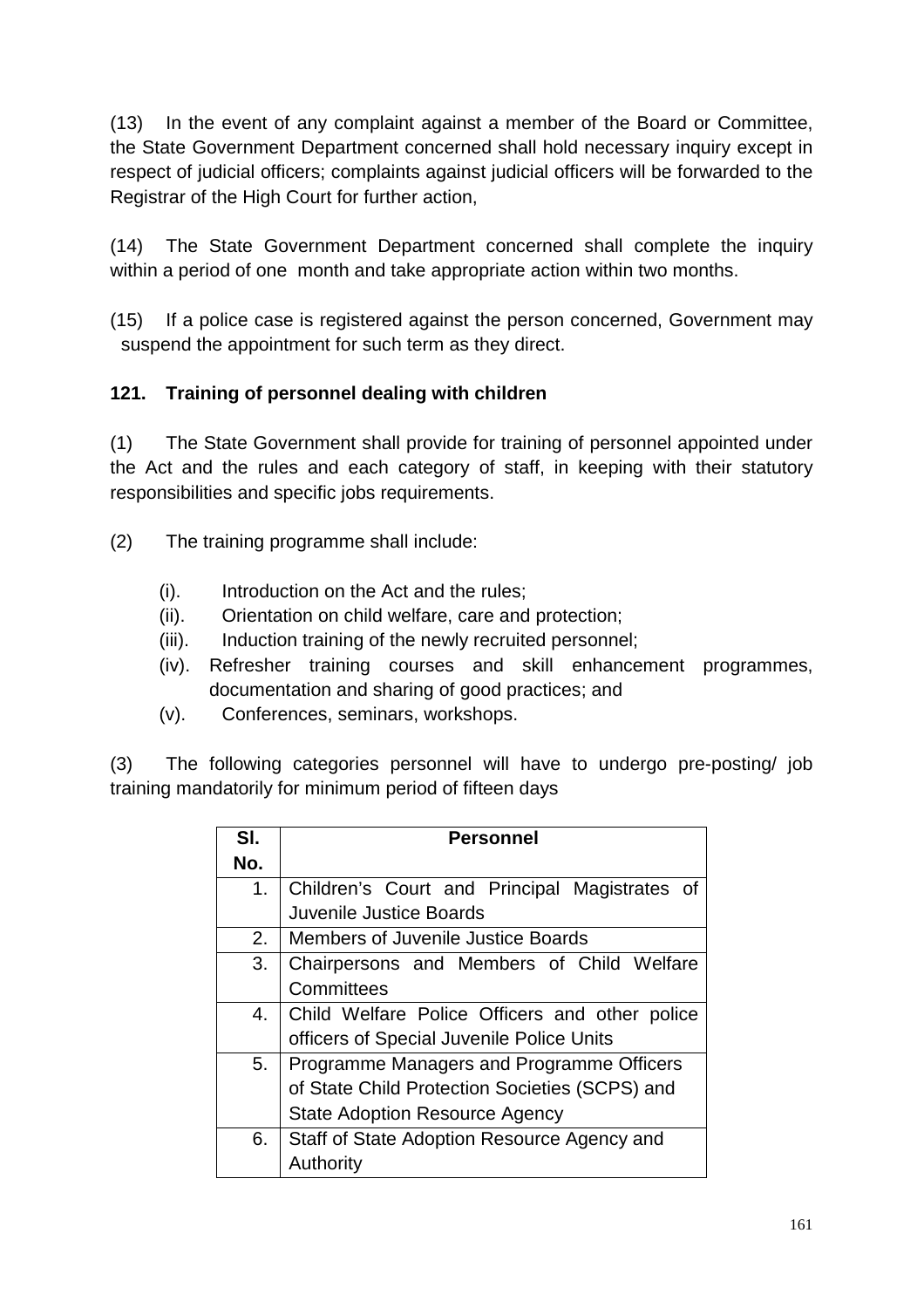|    | Legal-cum-Probation Officers under District Child<br>Protection Units and Probation Officers in Child |  |
|----|-------------------------------------------------------------------------------------------------------|--|
|    | <b>Care Institutions</b>                                                                              |  |
| 8. | Staff of District Child Protection Units and State<br>Child Protection Society                        |  |
|    |                                                                                                       |  |
| 9. | Persons-in-charge of Child Care Institutions                                                          |  |
|    | (including Open Shelters)                                                                             |  |

(4) The State Government shall also provide training to other personnel such as Social Workers, Child Welfare Officers, Case Workers, Rehabilitation cum Placement Officers, Care Givers (House Fathers and House Mothers of Child Care Institutions), Security Personnel and other staff of Child Care Institutions, Frontline Workers (Bridge Course Educators, Outreach Workers and Community Volunteers, Social Workers of Specialised Adoption Agencies (SAAs), Directors/Incharge of Specialised Adoption Agencies (SAAs), Chief Functionaries of Organisations Given Registration for Running Child Care Institutions under JJ Act, Mental Health practitioners (psychologists, psychiatrists, psychiatric social workers, Legal Services Lawyers, Members of Committees/Societies constituted under the Act and the rules other than the Child Welfare Committees

(5) The State Governments, while organising training programmes for the stakeholders at State/District level, shall ensure that training modules and training manuals to be developed by State Child Protection Society in consultation with NIPCCD and other such Institutions are strictly followed in order to maintain uniformity in the training process throughout the country.

(6) Judicial Academies in States may develop training module and training manual for the training of Principal Magistrates including on child psychology, use of child friendly procedures and ensuring child friendly environment, care, protection and rehabilitation of children and organise such training programmes at the State level.

(7) The State Legal Services Authority shall organise training programme for legal services lawyers and para legal volunteers as per the training module prepared by National Legal Services Authority.

(8) The State Child Protection Society in consultation with NIPCCD and other such institutions shall organise training programme for probation officers as per the training module prepared by National Legal Services Authority.

(9) The Central Adoption Resource Authority (CARA), may develop appropriate training modules and manuals for Specialized Adoption Agencies and staff of State Adoption Resource Agency and the Authority and organise training programmes.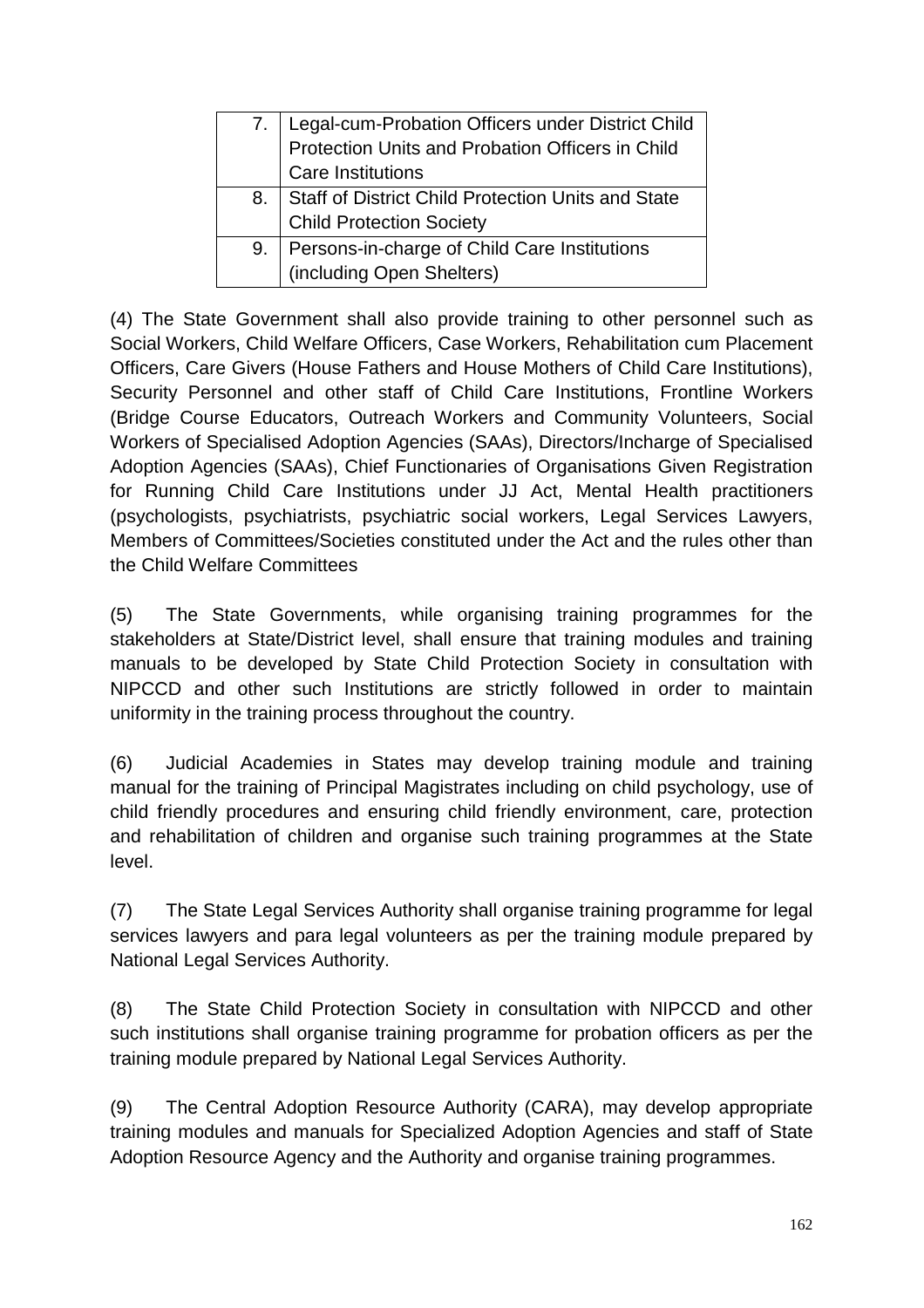(10) The State Child Protection Society in consultation with NIPCCD and other such institutions shall organise multi-stakeholder workshops and refresher courses at regular intervals.

#### **122. Pending cases.**

(1) No child shall be denied the benefits of the Act and the rules made thereunder.

(2) Such benefits shall be made available to all persons who were children at the time of the commission of the offence, even if they ceased to be children during the pendency of the inquiry or trial.

(3) While computing the period of detention or stay or sentence of a child in conflict with law, all such period which the child had already spent in custody, detention, stay or sentence of imprisonment shall be counted as a part of the period of stay or detention or sentence of imprisonment contained in the final order of the court or the Board.

### **123. Delegation of Powers.**

The State Government may, by the general order, direct that any power exercisable by it under this Act shall, in such circumstances and under such condition, if any, as may be prescribed in the order, be exercisable also by an officer subordinate to that Government.

#### **124. Repeal.**

(1) The Juvenile Justice (Care and Protection of Children) Rules, 2007 notified vide G.S.R. 679(E) dated 26<sup>th</sup> October, 2007 are hereby repealed.

Provided that any action taken or order issued under the provisions of the Rules of 2007 prior to the notification of these rules shall, in so far it is not inconsistent with the provisions of these rules, be deemed to have been taken or issued under the provisions of these rules.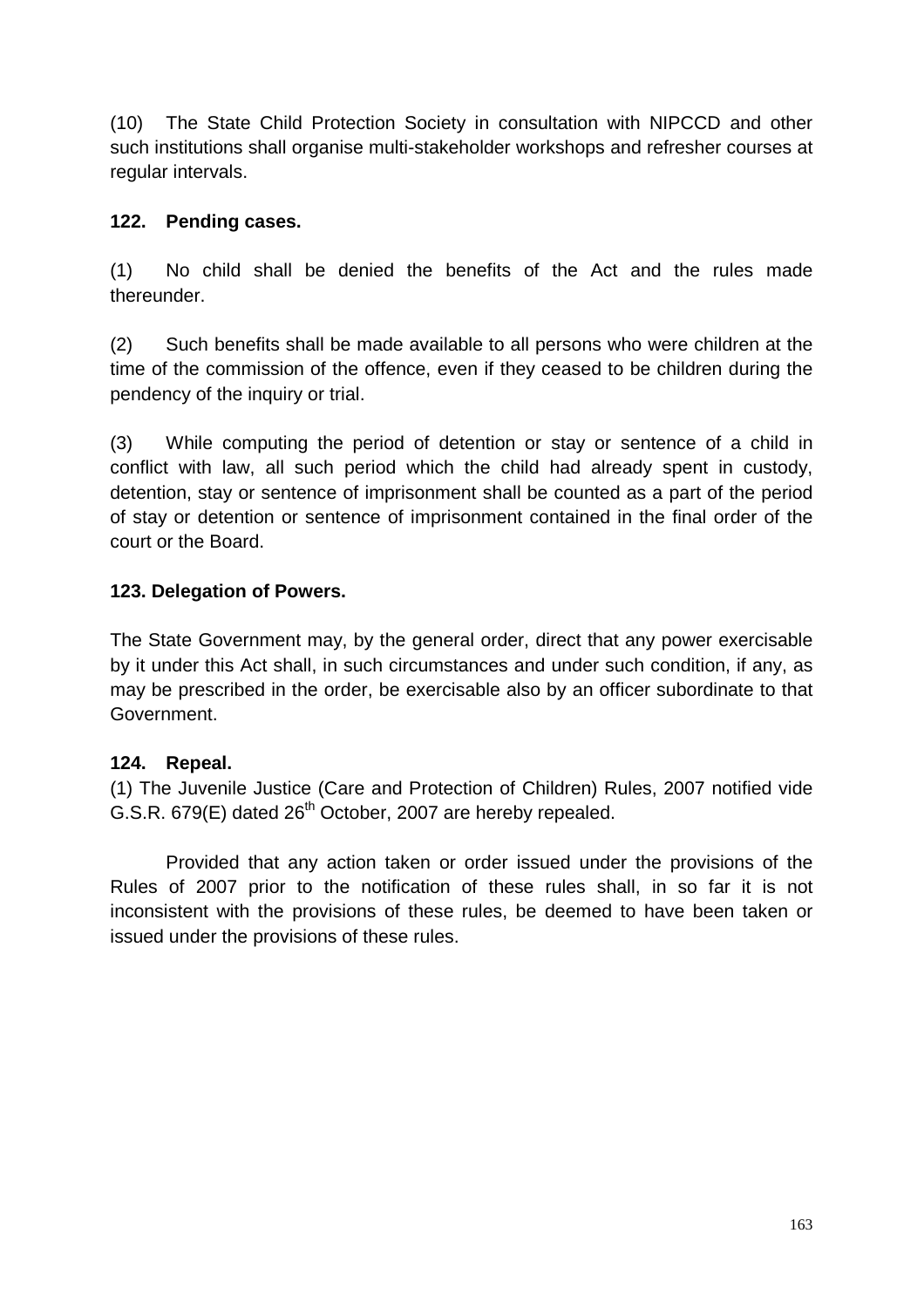# **Annexure I**

## I. **Records**

1. Arrangement of records in three parts – The records of the Juvenile Justice Boards shall be arranged in four Parts A, B, C and D.

Part A shall contain the following papers:--

- (x) The Index of Papers
- (xi) The order sheet or chronological abstract of orders pertaining to the inquiry under section 14 of the Act
- (xii) The Final Police Report, or petition of complaint
- (xiii) All depositions of witnesses of the offence committed and statements of the child.
- (xiv) All documentary evidence pertaining to the inquiry of offence.
- (xv) The Notice of the allegations made, requiring the juvenile to explain the circumstances of commission of the offence.
- (xvi) The final order of the Juvenile Justice Board.
- (xvii) The Judgment of the Appellate Court on the inquiry above, if any.
- (xviii) The Judgment of High Court/Court of Sessions in revision on the inquiry above, if any.

Part B shall consist of all papers not included in Part A relating to the inquiry of the offence including miscellaneous applications, bail bonds, applications under Sections 24 of the Act and order thereon.

Part C shall contain:--

- (iv) The Index of Papers
- (v) The order-sheet or chronological abstract of order pertaining to the age-inquiry under section 94 of the Act.
- (vi) Applications filed pertaining to the claim of juvenility or opposing the same.
- (vii) All depositions of witnesses of age of the child.
- (viii) Documentary evidence of the age of the child.
- (ix) The order of the Board on the age of the child.
- (x) The Judgment of the Appellate Court on the age inquiry, if any.
- (xi) The Judgment of High Court/ Court of Sessions in revision on the age inquiry, if any.

Part D shall contain:--

- (xxii) The Index of papers
- (xxiii) The order-sheet or chronological abstract of order pertaining to the rehabilitation of the Juvenile in conflict with law passed under section 18 of the Act or under other provisions of the Act and the Rules.
- (xxiv) The record of the preliminary assessment of the child in conflict with law wherever applicable.
- (xxv) Social Investigation Report filed by the Probation/Welfare Officer.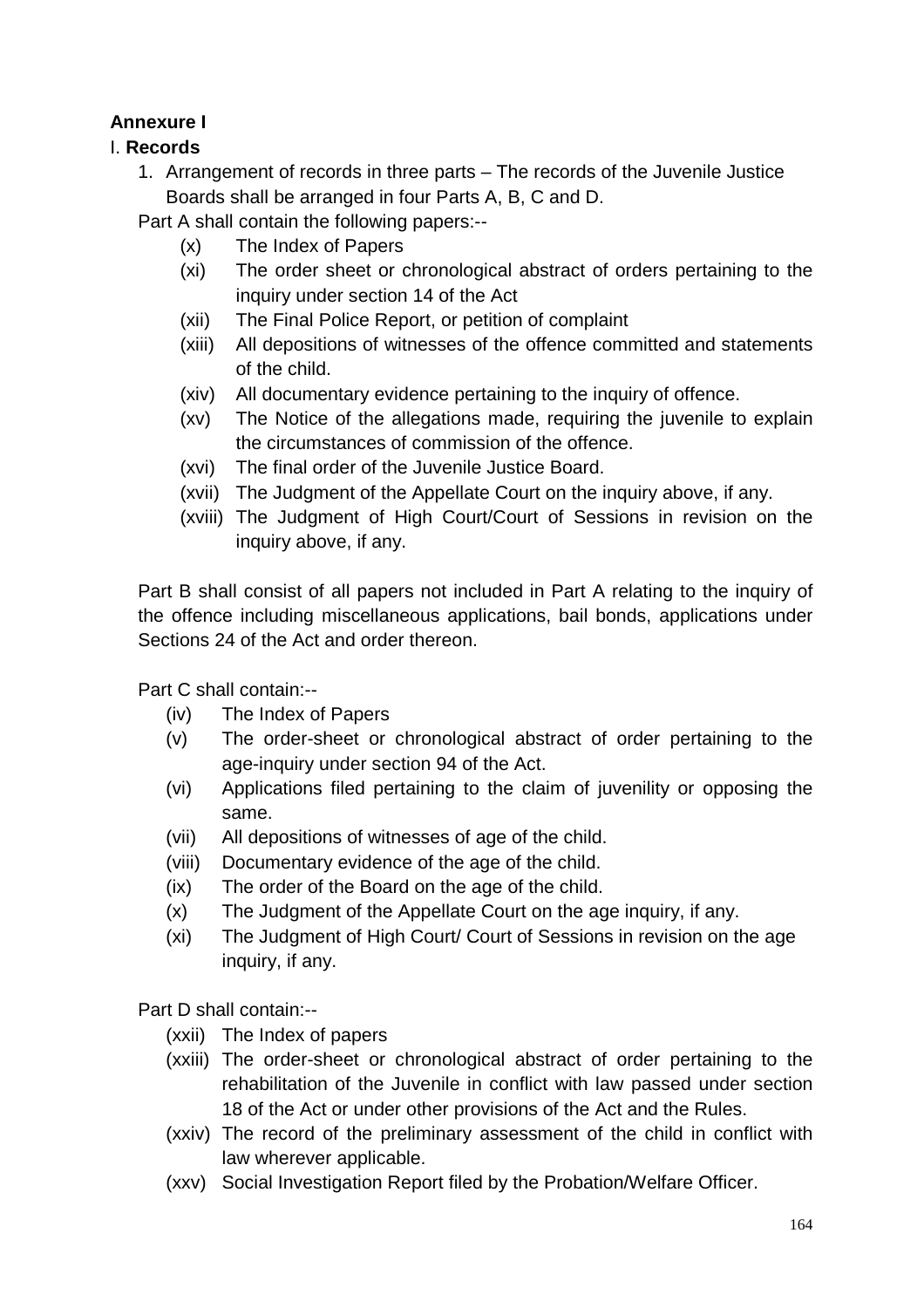- (xxvi) Rehabilitation card
- (xxvii) Compliance reports filed by the authorities/ parents/ juvenile himself, such as the report of probation officers, counselor, social worker, school and work records etc.
- (xxviii) All the applications incidental to the process of rehabilitation.

#### II. **Destruction and Disposal of records:**

1. **Timely destruction of records**— All judicial records and registers shall be destroyed as soon as the period for their retention has expired :

Provided that the Board may order, for reasons to be specified, that any particular paper or record of any particular case be preserved beyond such time period.

2. **Manner of destruction and disposal of waste paper** -- It shall be the duty of the Ahlmad/ Record Keeper to ensure that the identity of the juvenile is erased/ blackened on every document before it is sent for destruction. The destruction of the record shall be carried out under the supervision of the Record Keeper and shall be effected by shredding the papers with no remaining copies.

> **3.Record to be preserved for 12 years**—Part C of the Record shall be preserved **for a period of five years from the date of attainment of majority by the child in conflict with law** and shall then be destroyed unless their preservation for a longer period is necessary on special grounds to be recorded in writing.

> Provided that the order of age shall also be stored in digitalized form for twelve years in all cases, irrespective of the age of the childand shall then be destroyed unless its preservation for a longer period is necessary on special grounds to be recorded in writing.

- **4. Records to be preserved for 1 year** Part A of the Record shall be preserved for one year and shall then be destroyed.
- **5. Record to be preserved conditionally**—Part D of the Record shall be preserved beyond one year of the date of attainment of majority by the child in conflict with law or till the period of conclusive compliance of the order of rehabilitation passed by the Juvenile Justice Board, whichever is later.
- **6. Mode of reckoning period** The period prescribed above shall be taken to run from the date of the final order passed by the Juvenile Justice Board, or, in the event of an appeal or revision, from that of decision of appeal or the revision, as the case may be.
- **7. Notes of destruction** When under the above rules any of the records contained in Part A, B, C or D are destroyed, a note to the effect shall be made at the time of destruction, against the entry of